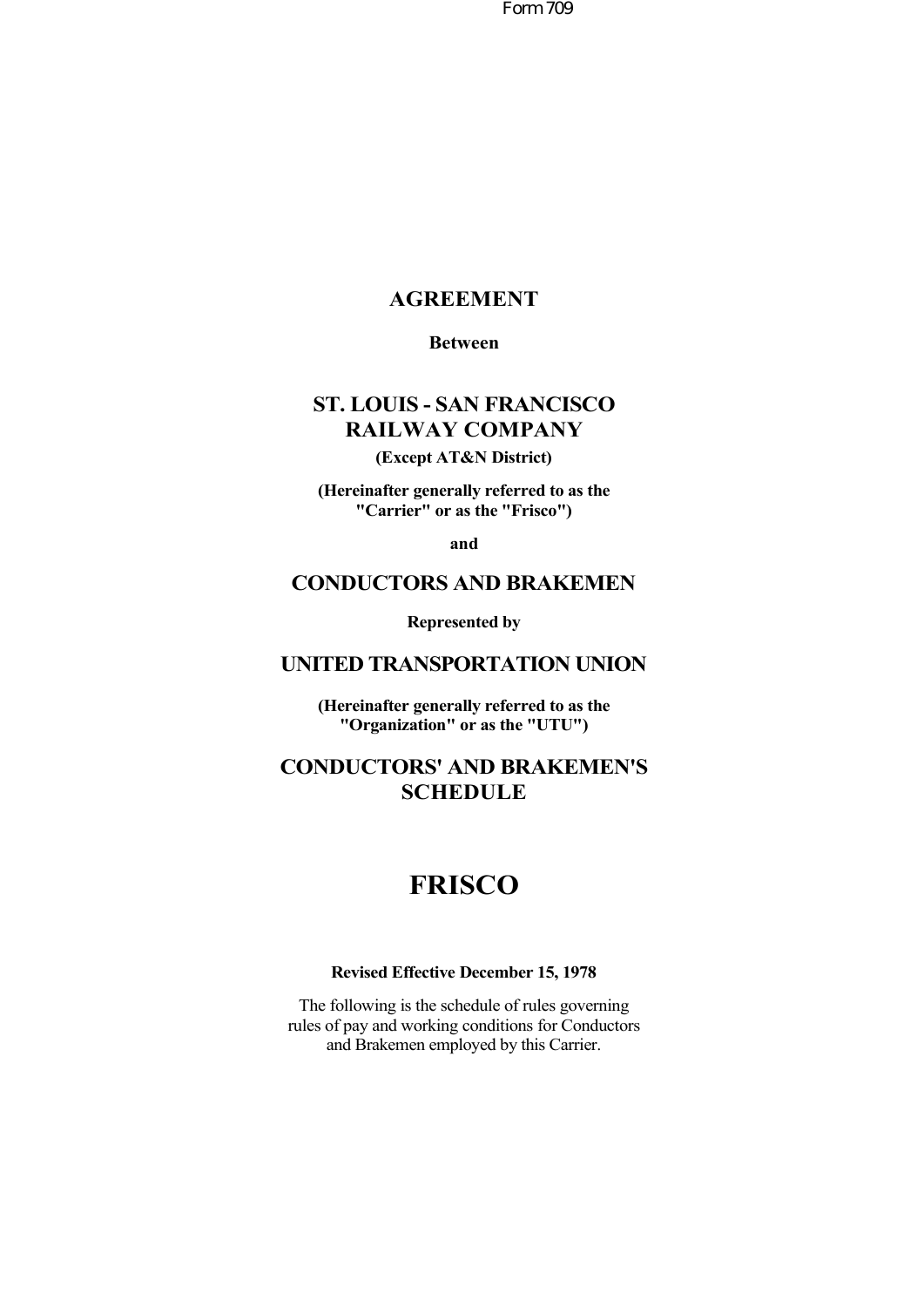## **ARTICLE I QUALIFICATIONS-EMPLOYMENT**

#### **Section A---Qualifications**

In employing people in the crafts or classes covered by this Agreement, none but sober, reliable and competent people shall be employed. Superintendents shall keep a record of their employes on their respective Divisions in which is entered their merits, demerits and terms of service. Persons entering the service to fill positions covered by this Agreement must be able to read and write, shall be subject to and required to pass uniform examinations, and shall comply with the regulations governing the use of standard watches. Physical examinations, if made, shall be without expense to the person being examined.

#### **Section B - Application for Employment**

(Article VII of the August 25, 1978 National Agreement)

**1)Probationary Period:** Applications for employment will be rejected within 60 calendar days after seniority date is established, or applicant shall be considered accepted. Applications rejected by the Carrier must be declined in writing to the applicant.

**2)Omission or Falsification of Information:** An employee who has been accepted for employment in accordance with Paragraph (1) will not be terminated or disciplined by the Carrier for furnishing incorrect information in connection with an application for employment or for withholding information therefrom unless the information involved was of such a nature that the employe would not have been hired if the Carrier had had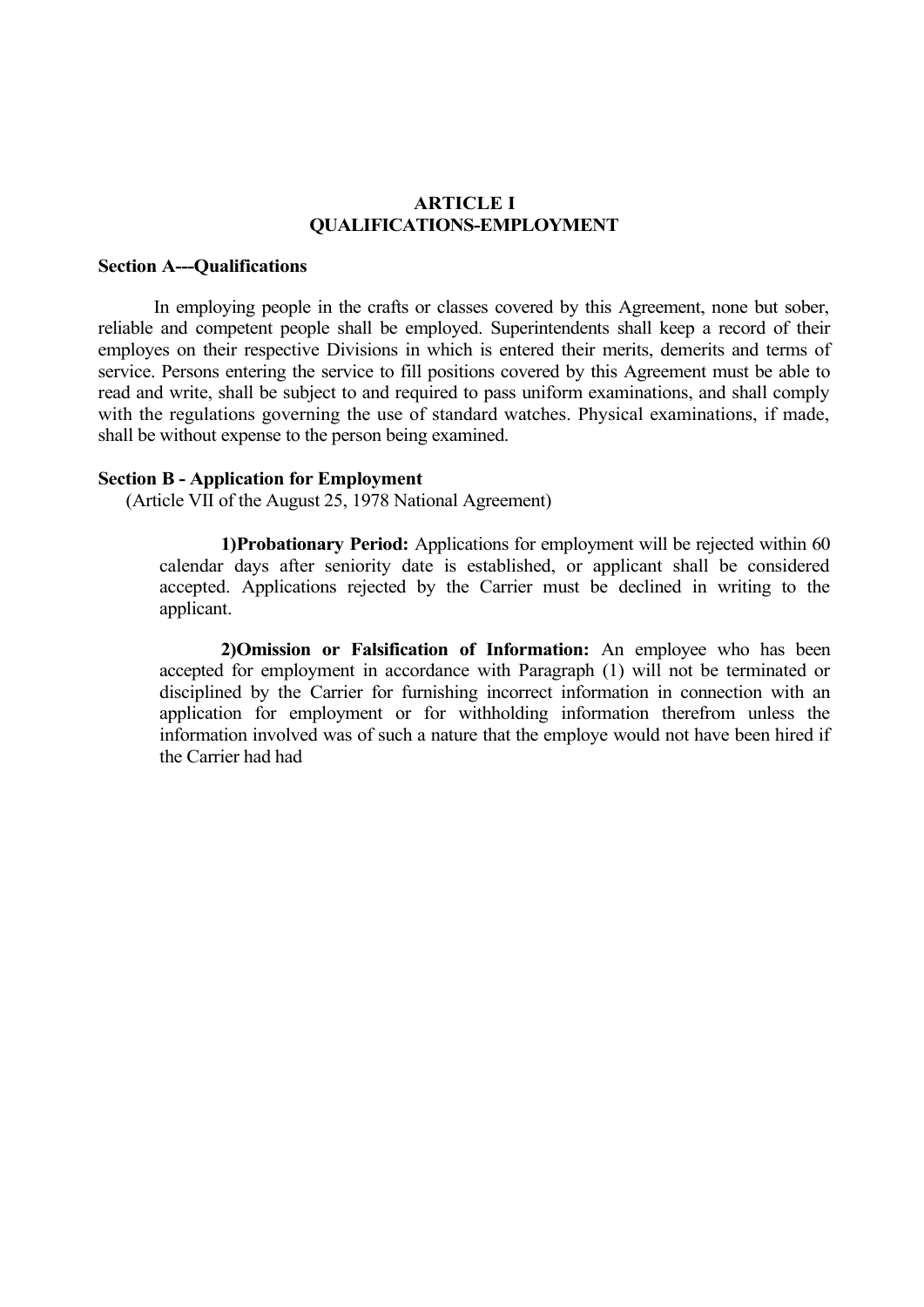timely knowledge of it.

## **Note:** (FRISCO Agreement):

Rejection (disapproval) of an application is not subject to appeal or to the provisions of Article 50 (Discipline and Investigations).

# **Section C---Service Letters**

Conductors or Brakemen leaving this Carrier's service, after fulfilling all applicable legal requirements, shall be furnished a service letter after making written request to the proper Carrier Officer.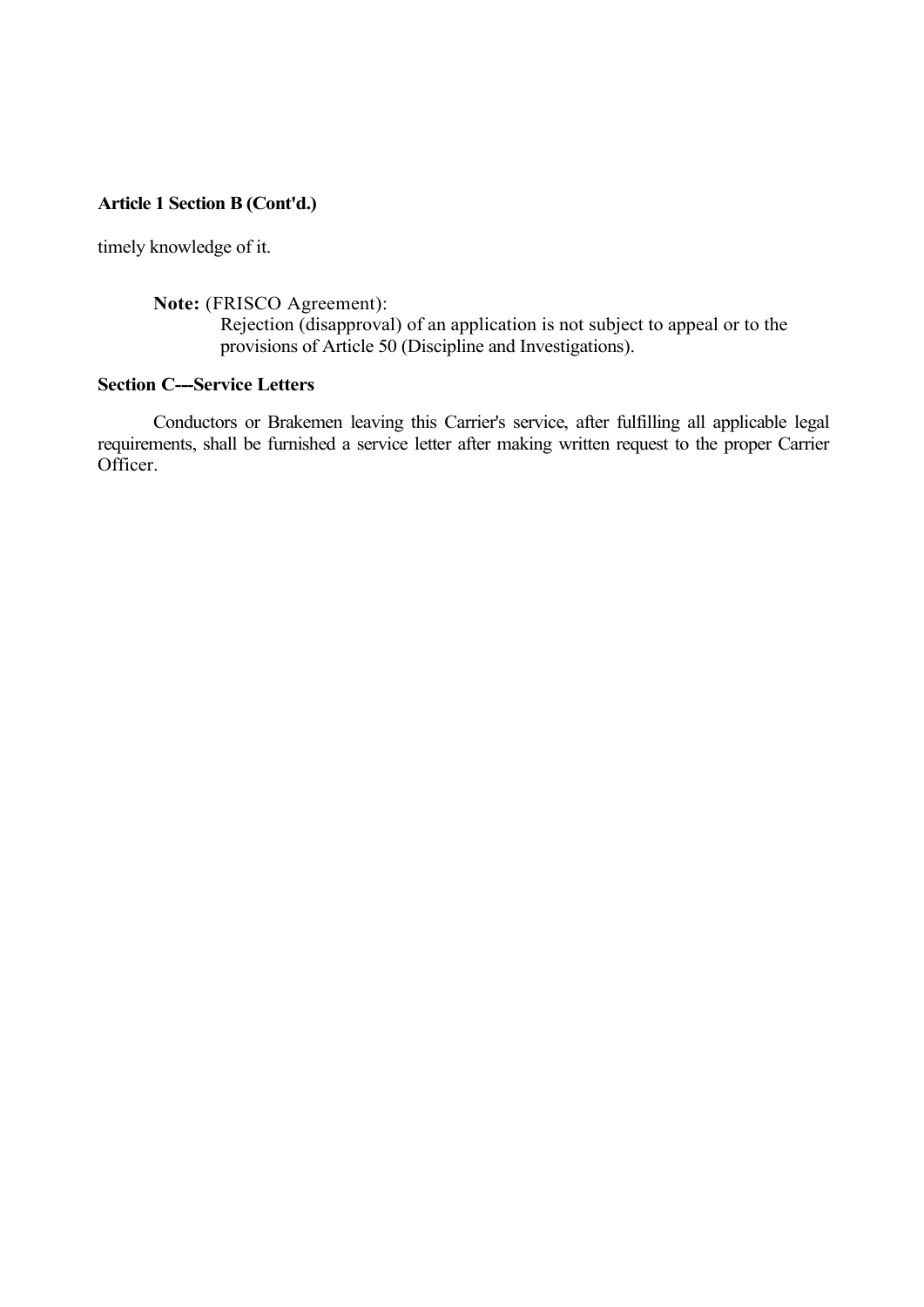## **ARTICLE 2---RATES OF PAY**

# **Section A---Conductors and Brakemen Rates of Pay Effective October 1, 1978** (Passenger Rates Not Reproduced)

|             | <b>CONDUCTORS</b> | <b>BRAKEMEN</b> |                 |         |
|-------------|-------------------|-----------------|-----------------|---------|
| CARS        | *Daily            | Mileage         | <i>*Daily</i>   | Mileage |
| OVER 100 ML |                   |                 | THROUGH FREIGHT |         |
| $\theta$    | 59.57             | 53.18           | 54.26           | 48.76   |
| $1 - 80$    | 59.92             | 53.53           | 54.61           | 49.11   |
| 81-105      | 60.57             | 54.18           | 55.26           | 49.76   |
| 106-125     | 60.97             | 54.58           | 55.66           | 50.16   |
| 126-145     | 61.22             | 54.83           | 55.91           | 50.41   |
| 146-165     | 61.32             | 54.93           | 56.01           | 50.51   |
| 166-185     | 61.52             | 55.13           | 56.21           | 50.71   |
| 186-205     | 61.72             | 55.33           | 56.41           | 50.91   |
| 206-225     | 61.92             | 55.53           | 56.61           | 51.11   |
| 226-245     | 62.12             | 55.73           | 56.81           | 51.31   |

|              | <b>CONDUCTORS</b> |         |                      | <b>BRAKEMEN</b> |
|--------------|-------------------|---------|----------------------|-----------------|
| CARS         | <i>*Daily</i>     | Mileage | <i>*Daily</i>        | Mileage         |
| OVER 100 MI. |                   |         | <b>LOCAL FREIGHT</b> |                 |
| $\theta$     | 60.13             | 53.74   | 54.73                | 49.23           |
| $1 - 80$     | 60.48             | 54.09   | 55.08                | 49.58           |
| 81-105       | 61.13             | 54.74   | 55.73                | 50.23           |
| 106-125      | 61.53             | 55.14   | 56.13                | 50.63           |
| 126-145      | 61.78             | 55.39   | 56.38                | 50.88           |
| 146-165      | 61.88             | 55.49   | 56.48                | 50.98           |
| 166-185      | 62.08             | 55.69   | 56.68                | 51.18           |
| 186-205      | 62.28             | 55.89   | 56.88                | 51.38           |
| 206-225      | 62.48             | 56.09   | 57.08                | 51.58           |
| 226-245      | 62.68             | 56.29   | 57.28                | 51.78           |

\*Daily Rates apply to all service rendered except miles

over 100. Mileage Rates apply to all miles over 100.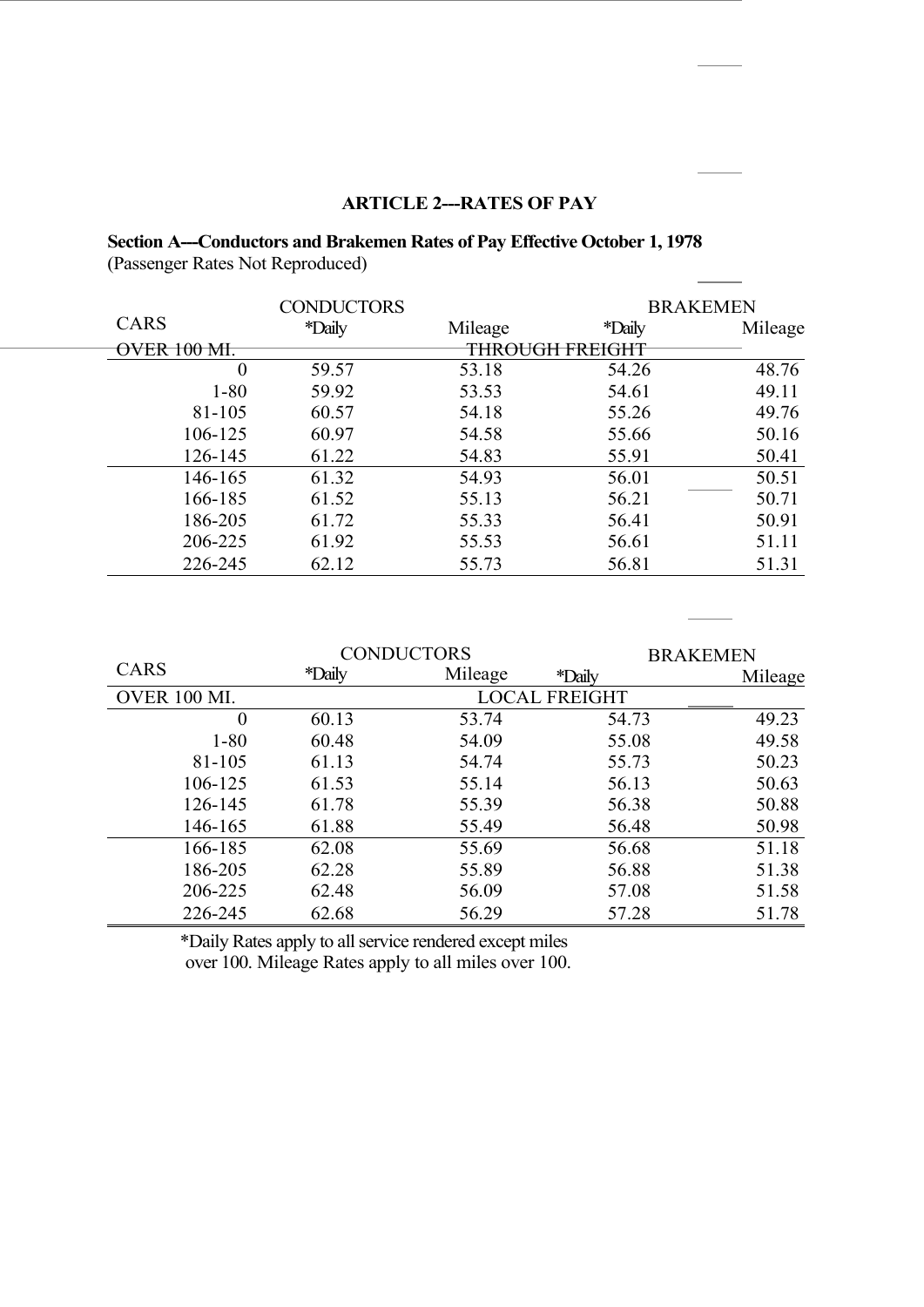|              | <b>CONDUCTORS</b> |         |                          | <b>BRAKEMEN</b> |
|--------------|-------------------|---------|--------------------------|-----------------|
| <b>CARS</b>  | <i>*Daily</i>     | Mileage | <i>*Daily</i>            | Mileage         |
| OVER 100 MI. |                   |         | <b>BRANCH &amp; MINE</b> |                 |
|              | 60.89             | 54.44   | 55.82                    | 50.23           |
| 1-80         | 61.24             | 54.79   | 56.17                    | 50.58           |
| 81-105       | 61.89             | 55.44   | 56.82                    | 51.23           |
| 106-125      | 62.29             | 55.84   | 57.22                    | 51.63           |
| 126-145      | 62.54             | 56.09   | 57.47                    | 51.88           |
| 146-165      | 62.64             | 56.19   | 57.57                    | 51.98           |
| 166-185      | 62.84             | 56.39   | 57.77                    | 52.18           |
| 186-205      | 63.04             | 56.59   | 57.97                    | 52.38           |
| 206-225      | 63.24             | 56.79   | 58.17                    | 52.58           |
| 226-245      | 63.44             | 56.99   | 58.37                    | 52.78           |

|                     | <b>CONDUCTORS</b> |         | <b>BRAKEMEN</b>   |         |  |
|---------------------|-------------------|---------|-------------------|---------|--|
| <b>CARS</b>         | <i>*Daily</i>     | Mileage | <i>*Daily</i>     | Mileage |  |
| <b>OVER 100 MI.</b> |                   |         | <b>WORK TRAIN</b> |         |  |
| 0                   | 59.81             | 53.40   | 54.53             | 49.04   |  |
| $1 - 80$            | 60.16             | 53.75   | 54.88             | 49.35   |  |
| 81-105              | 60.81             | 54.40   | 55.53             | 50.04   |  |
| 106-125             | 61.21             | 54.80   | 55.93             | 50.44   |  |
| 126-145             | 61.46             | 55.05   | 56.18             | 50.69   |  |
| 146-165             | 61.56             | 55.15   | 56.28             | 50.79   |  |
| 166-185             | 61.76             | 55.35   | 56.48             | 50.99   |  |
| 186-205             | 61.96             | 55.55   | 56.68             | 51.19   |  |
| 206-225             | 62.16             | 55.75   | 56.88             | 51.39   |  |
| 226-245             | 62.36             | 55.95   | 57.08             | 51.59   |  |

\*Daily Rates apply to all service rendered except miles over 100. Mileage Rates apply to all miles over 100.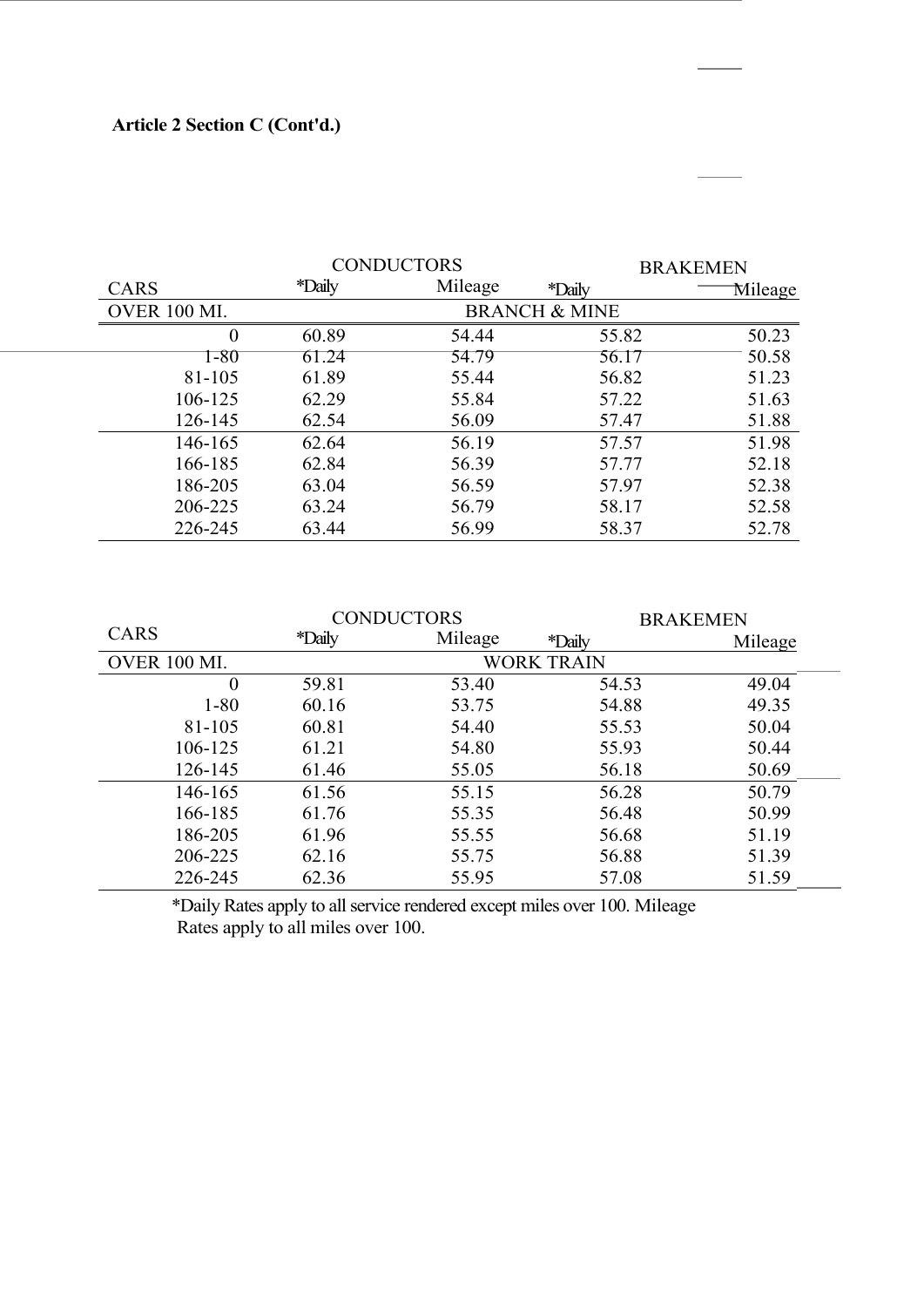| <b>CARS</b><br><b>UNASSIGNED</b> |                         |       | <b>THROUGH FREIGHT</b> |       | <b>LOCAL FREIGHT</b> |  |
|----------------------------------|-------------------------|-------|------------------------|-------|----------------------|--|
|                                  | <b>UNDER</b><br>101 MI. | COND. | BRK.                   | COND. | BRK.                 |  |
|                                  | $\Omega$                | 60.92 | 55.62                  | 61.48 | 56.09                |  |
|                                  | $1 - 80$                | 61.27 | 55.97                  | 61.83 | 56.44                |  |
|                                  | 81-105                  | 61.92 | 56.62                  | 62.48 | 57.09                |  |
|                                  | 106-125                 | 62.32 | 57.02                  | 62.88 | 57.49                |  |
|                                  | 126-145                 | 62.57 | 57.27                  | 63.13 | 57.74                |  |
|                                  | 146-165                 | 62.67 | 57.37                  | 63.23 | 57.84                |  |
|                                  | 166-185                 | 62.87 | 57.57                  | 63.43 | 58.04                |  |
|                                  | 186-205                 | 63.07 | 57.77                  | 63.63 | 58.24                |  |
|                                  | 206-225                 | 63.27 | 57.97                  | 63.83 | 58.44                |  |
|                                  | 226-245                 | 63.47 | 58.17                  | 64.03 | 58.64                |  |

 $\overline{\phantom{a}}$ 

| <b>CARS</b><br><b>UNASSIGNED</b> |       | <b>BRANCH &amp; MINE</b> |       | <b>WORK TRAIN</b> |  |  |
|----------------------------------|-------|--------------------------|-------|-------------------|--|--|
| <b>UNDER</b><br>101 MI.          | COND. | BRK.                     | COND. | BRK.              |  |  |
| $\overline{0}$                   | 62.24 | 57.17                    | 61.14 | 55.88             |  |  |
| $1 - 80$                         | 62.59 | 57.52                    | 61.49 | 56.23             |  |  |
| 81-105                           | 63.24 | 58.17                    | 62.14 | 56.88             |  |  |
| 106-125                          | 63.64 | 58.57                    | 62.54 | 57.28             |  |  |
| 126-145                          | 63.89 | 58.82                    | 62.79 | 57.53             |  |  |
| 146-165                          | 63.99 | 58.92                    | 62.89 | 57.63             |  |  |
| 166-185                          | 64.19 | 59.12                    | 63.09 | 57.83             |  |  |
| 186-205                          | 64.39 | 59.32                    | 63.29 | 58.03             |  |  |
| 206-225                          | 64.59 | 59.52                    | 63.49 | 58.23             |  |  |
| 226-245                          | 64.79 | 59.72                    | 63.69 | 58.43             |  |  |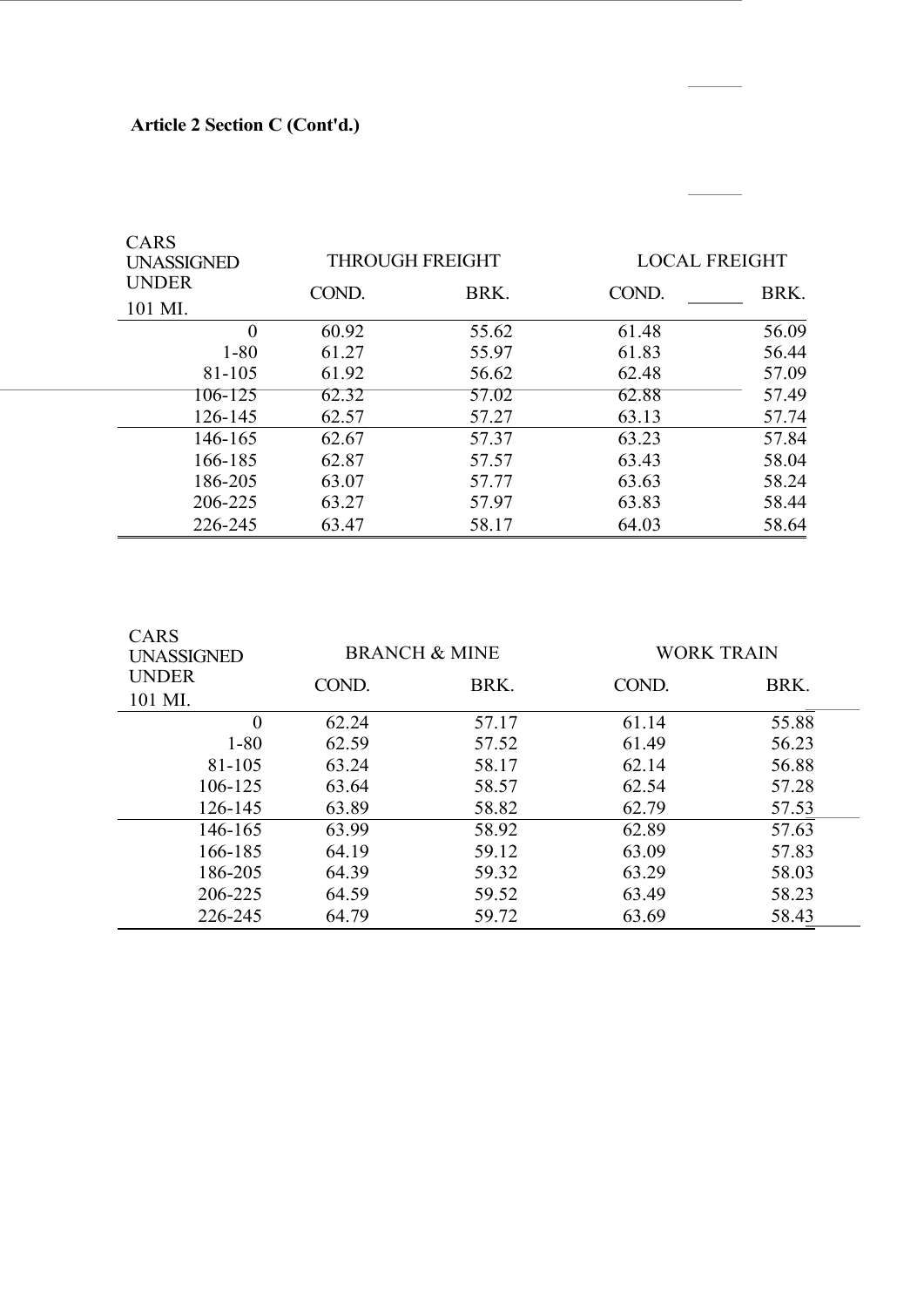| <b>CARS</b>         |                                           |              |                          |                  |                                                                              |  |  |
|---------------------|-------------------------------------------|--------------|--------------------------|------------------|------------------------------------------------------------------------------|--|--|
|                     | <b>UNASSIGNED</b><br><b>LOCAL OR ROAD</b> |              | <b>BRANCH &amp; MINE</b> |                  |                                                                              |  |  |
| <b>UNDER</b>        |                                           |              | <b>SWITCHER LOCAL</b>    |                  |                                                                              |  |  |
| 101 MI.<br>$\theta$ |                                           | COND.        | BRK.                     | COND.            | BRK.                                                                         |  |  |
|                     |                                           | 62.21        | 56.82                    | 62.98            | 57.91                                                                        |  |  |
|                     | $1 - 80$                                  | 62.56        | 57.17                    | 63.33            | 58.26                                                                        |  |  |
|                     | 81-105                                    | 63.21        | 57.82                    | 63.98            | 58.91                                                                        |  |  |
|                     | 106-125                                   | 63.61        | 58.22                    | 64.38            | 59.31                                                                        |  |  |
|                     | 126-145                                   | 63.86        | 58.47                    | 64.63            | 59.56                                                                        |  |  |
|                     |                                           |              |                          |                  |                                                                              |  |  |
| <b>CARS</b>         |                                           |              |                          |                  |                                                                              |  |  |
|                     | <b>UNASSIGNED</b>                         |              | <b>WORK TRAIN</b>        |                  | <b>ROAD SWITCHER</b><br>---YARD<br>BRK.<br>61.50<br><b>SWITCHER</b><br>65.93 |  |  |
| <b>UNDER</b>        |                                           |              |                          |                  |                                                                              |  |  |
| 101 MI.             |                                           | COND.        | BRK.                     | COND.            |                                                                              |  |  |
|                     | $\boldsymbol{0}$                          | 61.90        | 56.58                    | 65.51            |                                                                              |  |  |
|                     | $1 - 80$                                  | 62.25        | 56.93                    |                  |                                                                              |  |  |
|                     | 81-105                                    | 62.90        | 57.58                    | PITTSBURGH YARD  |                                                                              |  |  |
|                     | 106-125                                   | 63.30        | 57.98                    |                  |                                                                              |  |  |
|                     | 126-145                                   | 63.55        | 58.23                    | 69.78            |                                                                              |  |  |
| <b>CONDUCTORS</b>   |                                           |              |                          | <b>BRAKEMEN</b>  |                                                                              |  |  |
|                     | <b>CARS</b>                               | *Daily       | Mileage                  | *Daily           | Mileage                                                                      |  |  |
|                     |                                           | <b>UNION</b> | <b>ELECTRIC'S</b>        | <b>UNIT COAL</b> | <b>TRAIN</b>                                                                 |  |  |
|                     | $\overline{0}$                            | 63.77        | 57.39                    | 58.35            | 52.86                                                                        |  |  |
|                     | $1 - 80$                                  | 64.12        | 57.74                    | 58.70            | 53.21                                                                        |  |  |
|                     | 81-105                                    | 64.77        | 58.39                    | 59.35            | 53.86                                                                        |  |  |
|                     | 106-125                                   | 65.17        | 58.79                    | 59.75            | 54.26                                                                        |  |  |
|                     | 126-145                                   | 65.42        | 59.04                    | 60.00            | 54.51                                                                        |  |  |

\*Daily Rates apply to all service rendered except miles over 100. Mileage Rates apply to all miles over 100.

126-145 65.42 59.04 60.00 54.51 -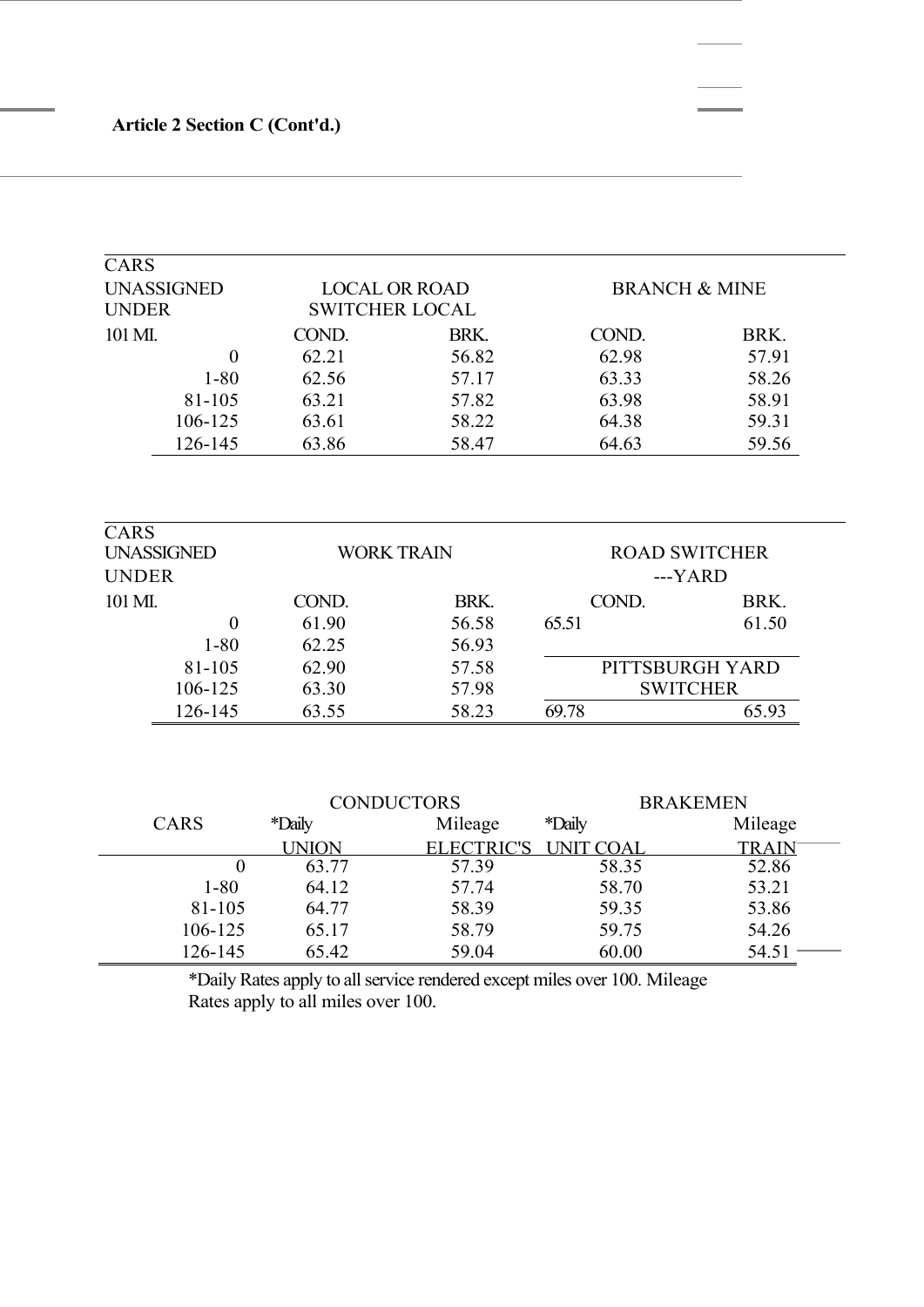## **Local Freight Service (See Article 7.)**

# Conductors Brakemen

| Daily and Mileage rates are determined by adding<br>56¢ for Conductors and 47, for Brakemen to<br>through freight daily and mileage (per 100) rates. | \$55.39 |
|------------------------------------------------------------------------------------------------------------------------------------------------------|---------|
| <b>Deadheading (See Article 12.)</b>                                                                                                                 |         |
|                                                                                                                                                      |         |
| <b>Use Of Personal Automobile</b>                                                                                                                    |         |
| <b>Company Mail Allowance</b><br>(Arbitrary allowance, per trip or tour of duty                                                                      |         |
| ---See Article 39, Section C.)                                                                                                                       |         |
| (When a Student-Brakeman accompanies)<br>his crew---See Article 44.)                                                                                 |         |
| <b>Section B---Entry Rates</b>                                                                                                                       |         |

(Article IX of the August 25, 1978 National Agreement)

## (1) **Service First 12-Months**

Employes entering service on and after the effective date of this Section B shall be paid as follows for all service performed within the first 12 calendar months of service when working in a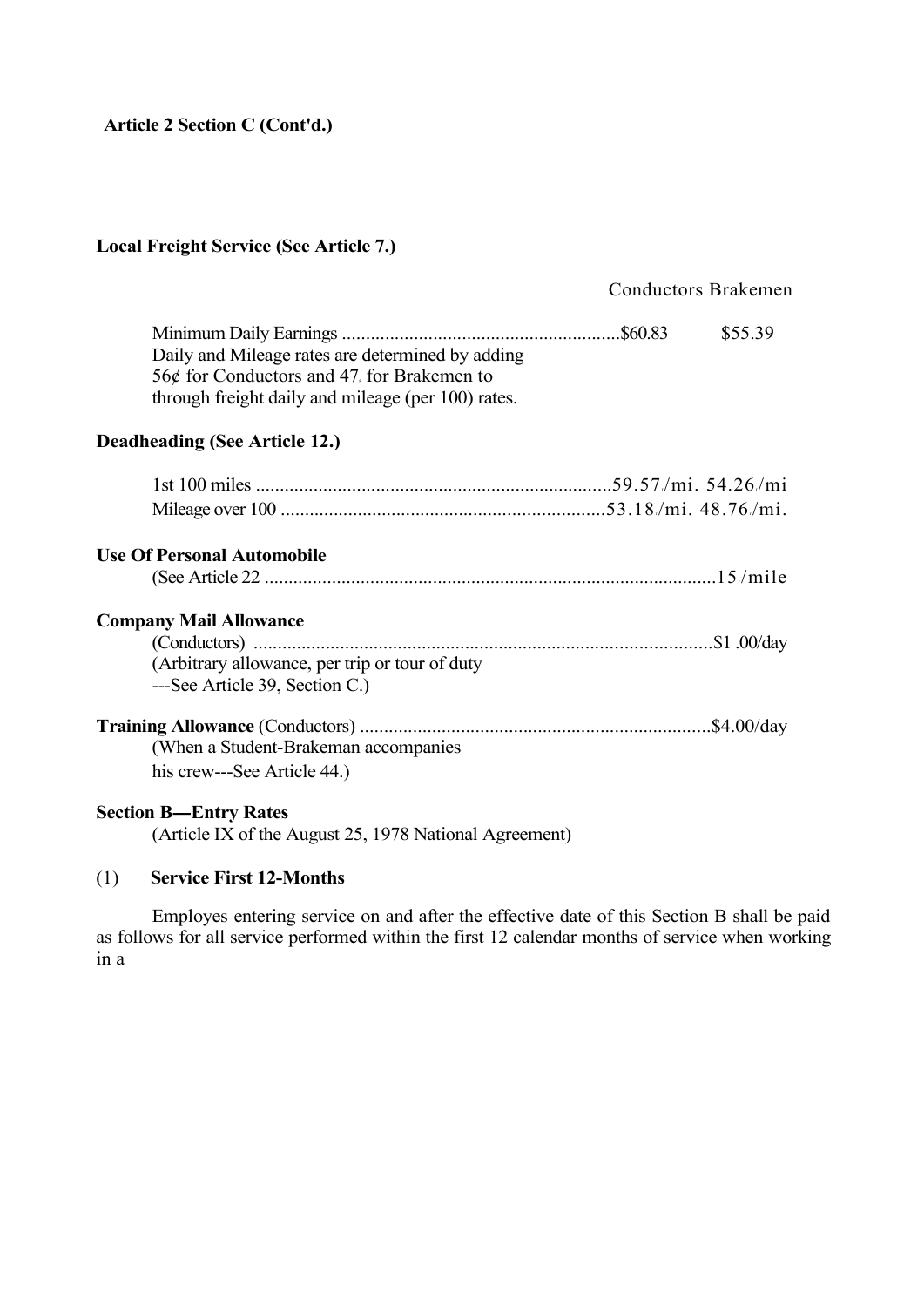capacity other than Conductor (Foreman), Footboard Yardmaster, Yardmaster or Car Retarder Operator:

a)For the first 12 calendar months of employment, new employes shall be paid 90% of the applicable rates of pay (including COLA) for the class and craft in which service is rendered, exclusive of arbitraries and/or special allowances which shall be paid at the full amount.

b)Employes who have had an employment relationship with the Carrier and are rehired will be paid at established rate after completion of a total of 12 months' combined service.

c)Train service employes who transfer to the Fireman craft will be paid at established rates after completion of a total of 12 months' combined service, in both crafts.

d)Any calendar month in which an employe does not render compensated service due to voluntary absence, suspension, or dismissal shall not count toward completion of the 12 month period.

#### (2) **Preservation of Lower Rates** (Not reproduced.)

#### **Section C---Freight Service Basic Day and Overtime**

Except where otherwise provided in this Agreement, 100 miles or less (straightaway or turnaround), 8 hours or less, shall constitute a day's work. Miles in excess of 100 shall be paid for at the mileage rate provided. On runs of 100 miles or less, overtime shall begin at the expiration of 8 hours; on runs of over 100 miles, overtime shall begin when time on duty exceeds the miles run divided by 12 1/2. Overtime shall be paid on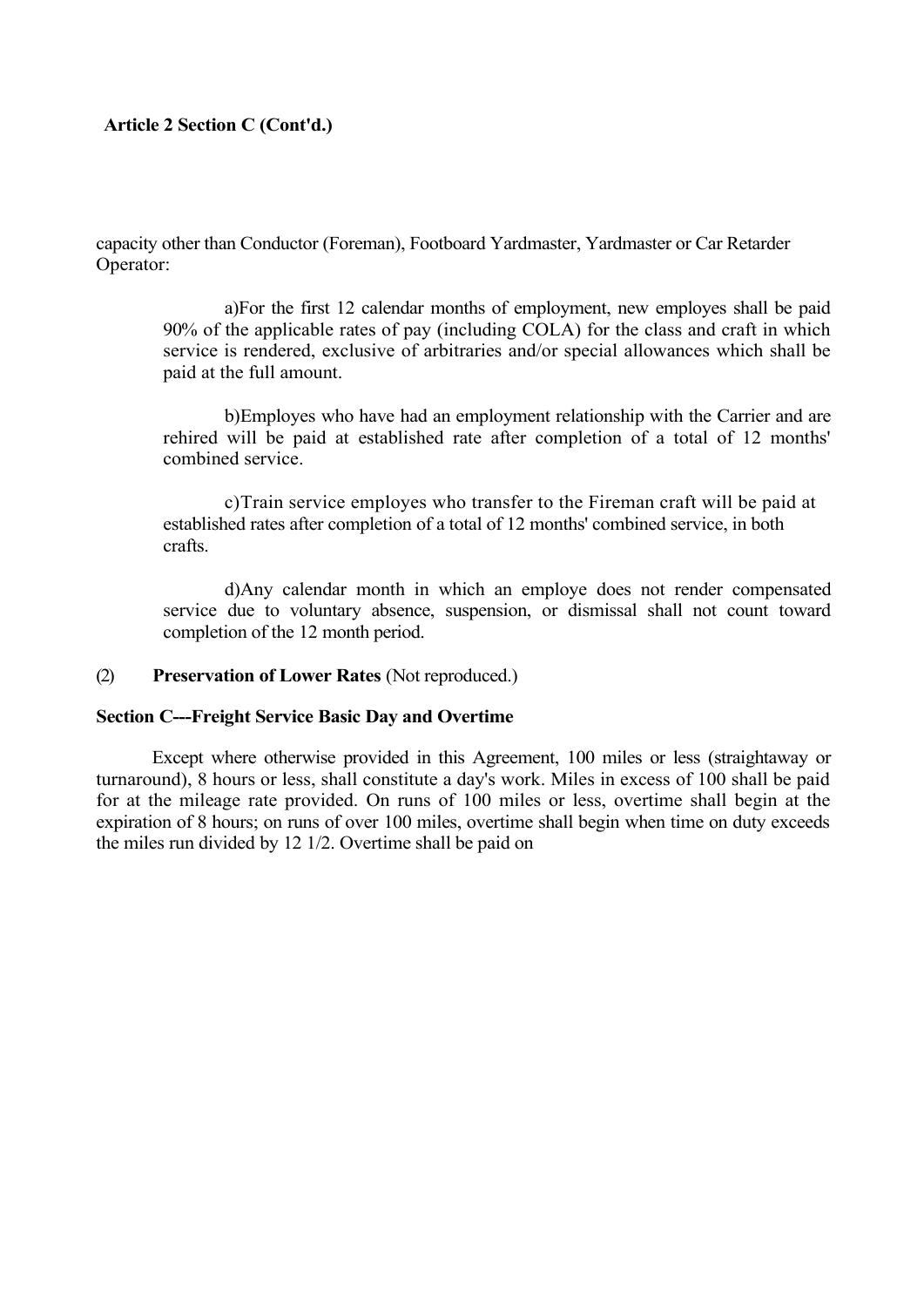the minute basis, at a rate per hour of 3/16 of daily rate.

## **Section D---Fractions of Miles**

Any fraction of a mile less than 5/10 shall not be counted, 5/10 and over and less than one mile shall be counted as one mile.

## **Section E---Cost-of-Living Allowances**

The rates of pay in this Agreement include the cost-of-living allowances provided for in Article II of the August 25, 1978 National Agreement and are subject to the provisions of that Article.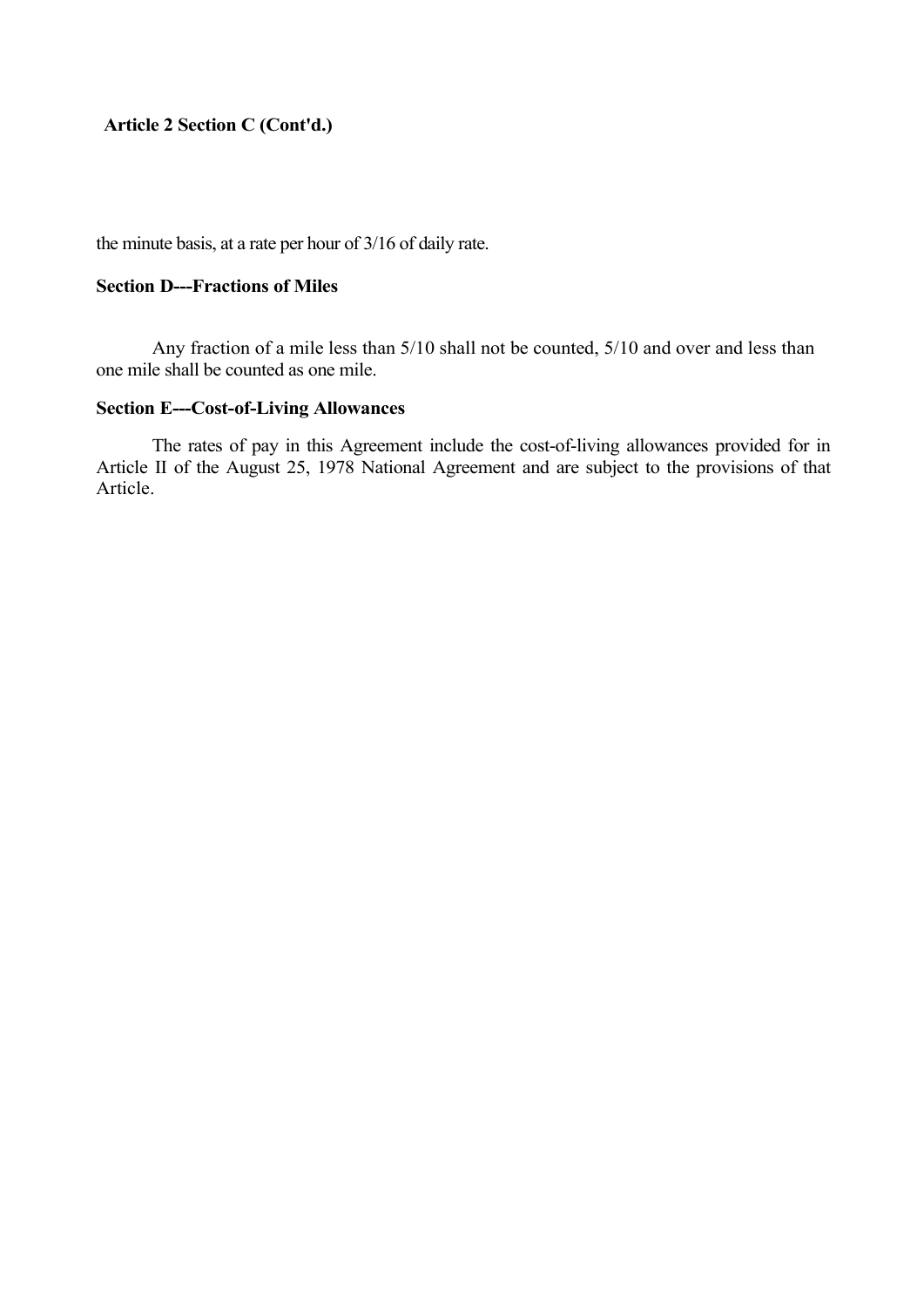# **Article 2 Section F**

|       | Overtime        |       | $\frac{1}{2}$ on speed cases of $12 \text{ m/s}$ per nom<br>Overtime |       | Overtime         |       | Overtime         |
|-------|-----------------|-------|----------------------------------------------------------------------|-------|------------------|-------|------------------|
| Miles | After           | Miles | After                                                                | Miles | After            | Miles | After            |
| 100   | 8 <sup>hr</sup> | 125   | 10 <sup>hr</sup>                                                     | 150   | 12 <sup>hr</sup> | 175   | 14 <sub>hr</sub> |
| 101   | 8:05            | 126   | 10:05                                                                | 151   | 12:05            | 176   | 14:05            |
| 102   | 8:10            | 127   | 10:10                                                                | 152   | 12:10            | 177   | 14:10            |
| 103   | 8:14            | 128   | 10:14                                                                | 153   | 12:14            | 178   | 14:14            |
| 104   | 8:19            | 129   | 10:19                                                                | 154   | 12:19            | 179   | 14:19            |
| 105   | 8:24            | 130   | 10:24                                                                | 155   | 12:24            | 180   | 14:24            |
| 106   | 8:29            | 131   | 10:29                                                                | 156   | 12:29            | 181   | 14:29            |
| 107   | 8:34            | 132   | 10:34                                                                | 157   | 12:34            | 182   | 14:34            |
| 108   | 8:38            | 133   | 10:38                                                                | 158   | 12:38            | 183   | 14:38            |
| 109   | 8:43            | 134   | 10:43                                                                | 159   | 12:43            | 184   | 14:43            |
| 110   | 8:48            | 135   | 10:48                                                                | 160   | 12:48            | 185   | 14:48            |
| 111   | 8:53            | 136   | 10:53                                                                | 161   | 12:53            | 186   | 14:53            |
| 112   | 8:58            | 137   | 10:58                                                                | 162   | 12:58            | 187   | 14:58            |
| 113   | 9:02            | 138   | 11:02                                                                | 163   | 13:02            | 188   | 15:02            |
| 114   | 9:07            | 139   | 11:07                                                                | 164   | 13:07            | 189   | 15:07            |
| 115   | 9:12            | 140   | 11:12                                                                | 165   | 13:12            | 190   | 15:12            |
| 116   | 9:17            | 141   | 11:17                                                                | 166   | 13:17            | 191   | 15:17            |
| 117   | 9:22            | 142   | 11:22                                                                | 167   | 13:22            | 192   | 15:22            |
| 118   | 9:26            | 143   | 11:26                                                                | 168   | 13:26            | 193   | 15:26            |
| 119   | 9:31            | 144   | 11:31                                                                | 169   | 13:31            | 194   | 15:31            |
| 120   | 9:36            | 145   | 11:36                                                                | 170   | 13:36            | 195   | 15:36            |
| 121   | 9:41            | 146   | 11:41                                                                | 171   | 13:41            | 196   | 15:41            |
| 122   | 9:46            | 147   | 11:46                                                                | 172   | 13:46            | 197   | 15:46            |
| 123   | 9:50            | 148   | 11:50                                                                | 173   | 13:50            | 198   | 15:50            |
| 124   | 9:55            | 149   | 11:55                                                                | 174   | 13:55            | 199.0 | 15:55            |

**Section F - Time After Which Overtime Accrues** (On speed basis of 12 1/2 miles per hour)

# **Section G - Conversion Tables: Minutes to Pay-Miles**

For use in converting minutes to pay-miles when registering mileage.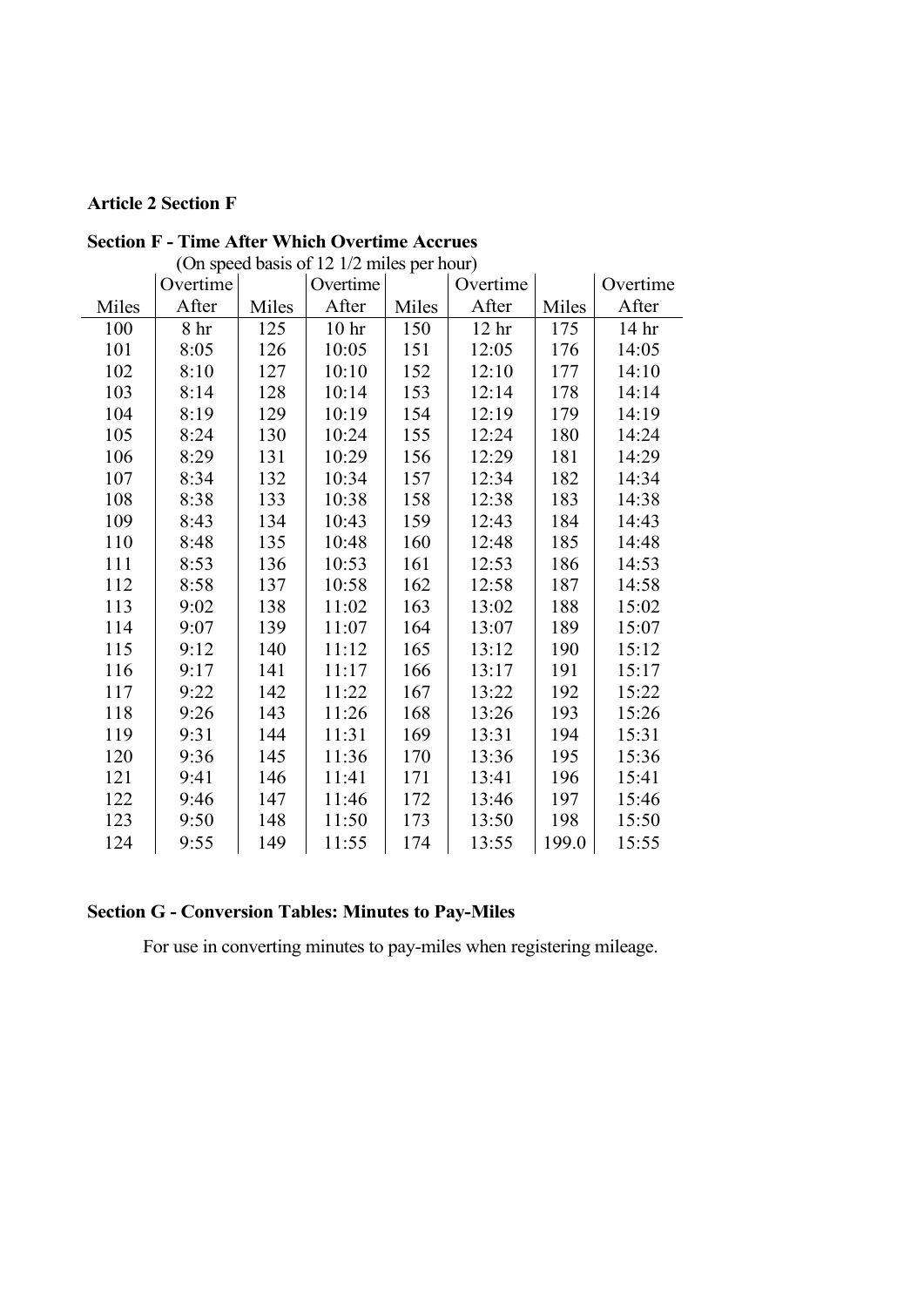|                         | <b>Equivalent Miles</b>        |                                |    | <b>Equivalent Miles</b> |           |
|-------------------------|--------------------------------|--------------------------------|----|-------------------------|-----------|
|                         |                                | Time and                       |    |                         | Time and  |
|                         | Pro-Rata:                      | One-half:                      |    | Pro Rata:               | One-half: |
|                         | Freight                        | Freight                        |    | Freight                 | Freight   |
|                         | & Yard                         | & Yard                         |    | & Yard                  | & Yard    |
| $\mathbf{1}$            | --                             | --                             | 31 | 6                       | 10        |
| $\overline{c}$          | --                             | $\,1$                          | 32 | $\overline{7}$          | 10        |
| $\overline{\mathbf{3}}$ | $\mathbf{1}$                   | $\mathbf{1}$                   | 33 | $\overline{7}$          | 10        |
| $\overline{4}$          | $\mathbf{1}$                   | $\mathbf{1}$                   | 34 | $\overline{7}$          | 11        |
| 5                       | $\mathbf{1}$                   |                                | 35 | $\overline{7}$          | 11        |
| 6                       | $\mathbf{1}$                   |                                | 36 | 8                       | 11        |
| $\overline{7}$          |                                |                                | 37 | 8                       | 12        |
| 8                       | 222223333                      | $22233$<br>$333$               | 38 | 8                       | 12        |
| 9                       |                                |                                | 39 | 8                       | 12        |
| 10.                     |                                |                                | 40 | 8                       | 13        |
| 11                      |                                |                                | 41 | 9                       | 13        |
| 12                      |                                | $\overline{4}$                 | 42 | 9                       | 13        |
| 13                      |                                | $\overline{4}$                 | 43 | 9                       | 13        |
| 14                      |                                | $\frac{4}{5}$<br>$\frac{5}{5}$ | 44 | 9                       | 14        |
| 15                      |                                |                                | 45 | 9                       | 14        |
| 16                      |                                |                                | 46 | 10                      | 14        |
| 17                      | $\overline{4}$                 |                                | 47 | 10                      | 15        |
| 18                      | $\overline{4}$                 | 6                              | 48 | 10                      | 15        |
| 19                      | $\overline{4}$                 | 6                              | 49 | 10                      | 15        |
| 20                      | $\overline{4}$                 | 6                              | 50 | 10                      | 16        |
| 21                      | $\overline{\mathcal{A}}$       | $\overline{7}$                 | 51 | 11.                     | 16        |
| 22                      | $\frac{5}{5}$<br>$\frac{5}{5}$ | $\overline{7}$                 | 52 | 11                      | 16        |
| 23                      |                                | $\overline{7}$                 | 53 | 11                      | 17        |
| 24                      |                                | 8                              | 54 | 11                      | 17        |
| 25                      |                                | 8                              | 55 | 12                      | 17        |
| 26                      | 5                              | 8                              | 56 | 12                      | 18        |
| 27                      | 6                              | 8                              | 57 | 12                      | 18        |
| 28                      | 6                              | 9                              | 58 | 12                      | 18        |
| 29                      | 6                              | 9                              | 59 | 12                      | 18        |
| 30                      | 6                              | 9                              | 60 | 13                      | 19        |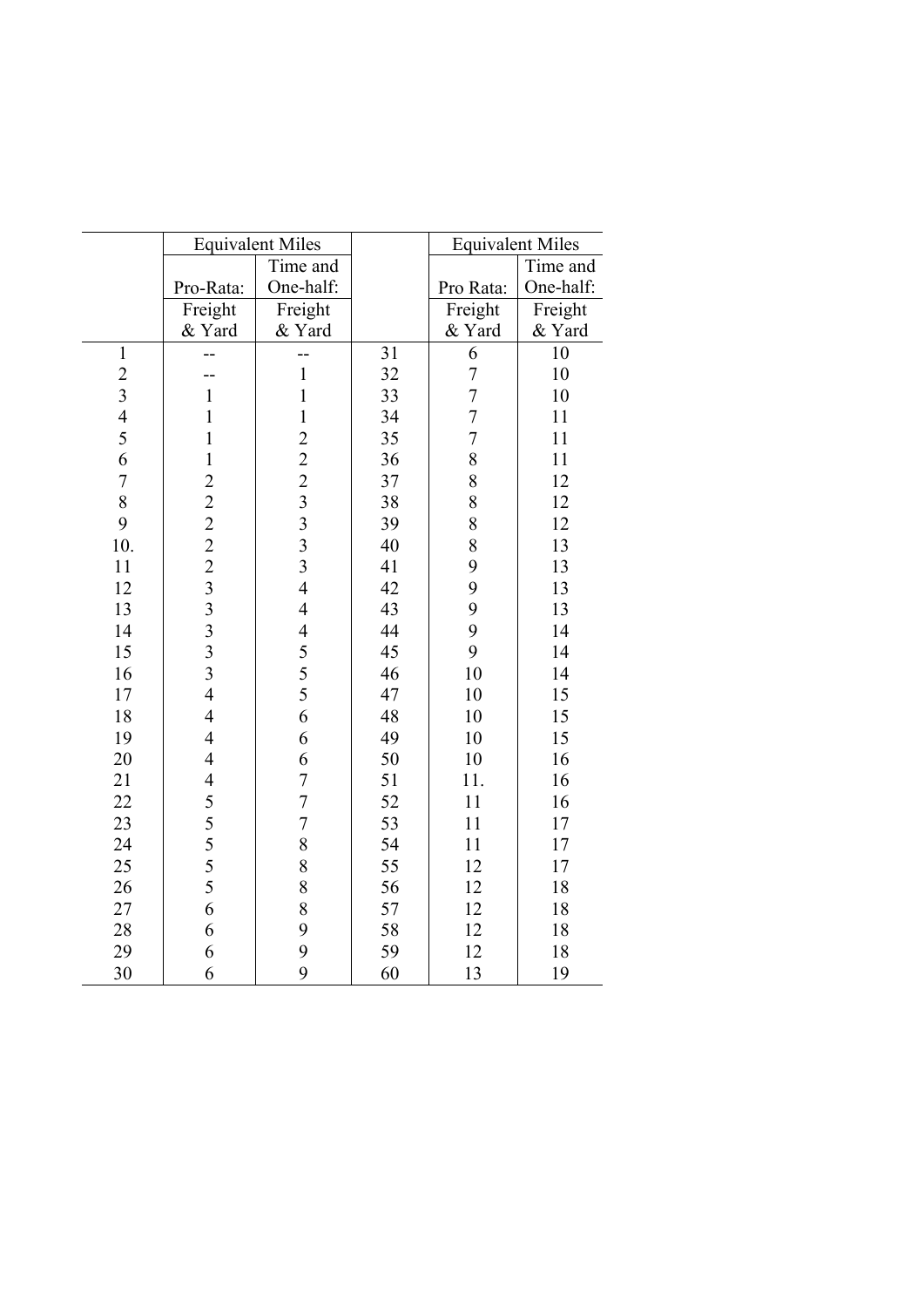## **ARTICLE 3---PASSENGER SERVICE**

The rules (except as set forth below) pertaining to passenger service that were contained in the Conductors' Schedule, as revised effective October 1, 1955, and the Trainmen's Agreement, as revised effective March 1, 1953, are not reproduced. Should regular passenger service be reestablished, the above referred to rules shall apply, but the parties shall promptly meet and update those passenger rules.

#### **Section A---Extra Passenger Service**

All extra (unassigned) passenger work will be performed by the senior qualified passenger Conductor and Flagman. If none are available, the Conductor and Flagman vacancies will be filled in accordance with Article 19 (Extra Boards).

#### **Section B---Troop Trains**

Troop trains and trains of empty passenger equipment going to and returning from troop movements will be manned by pool freight crews at freight rate of pay.

#### **Section C---Officers' Specials**

1)Officers' Specials (including pay cars) or other passenger specials, unless otherwise specified, are to be paid passenger rates. Employes held for such special service at any point (if regularly assigned employes) shall be paid not less than they would have earned on their regular assignment.

2)Only Officers' Specials may be run through the established passenger terminals and be paid on continuous mileage. This provision is not intended to permit an employe to be used off his freight and/or passenger seniority district territory.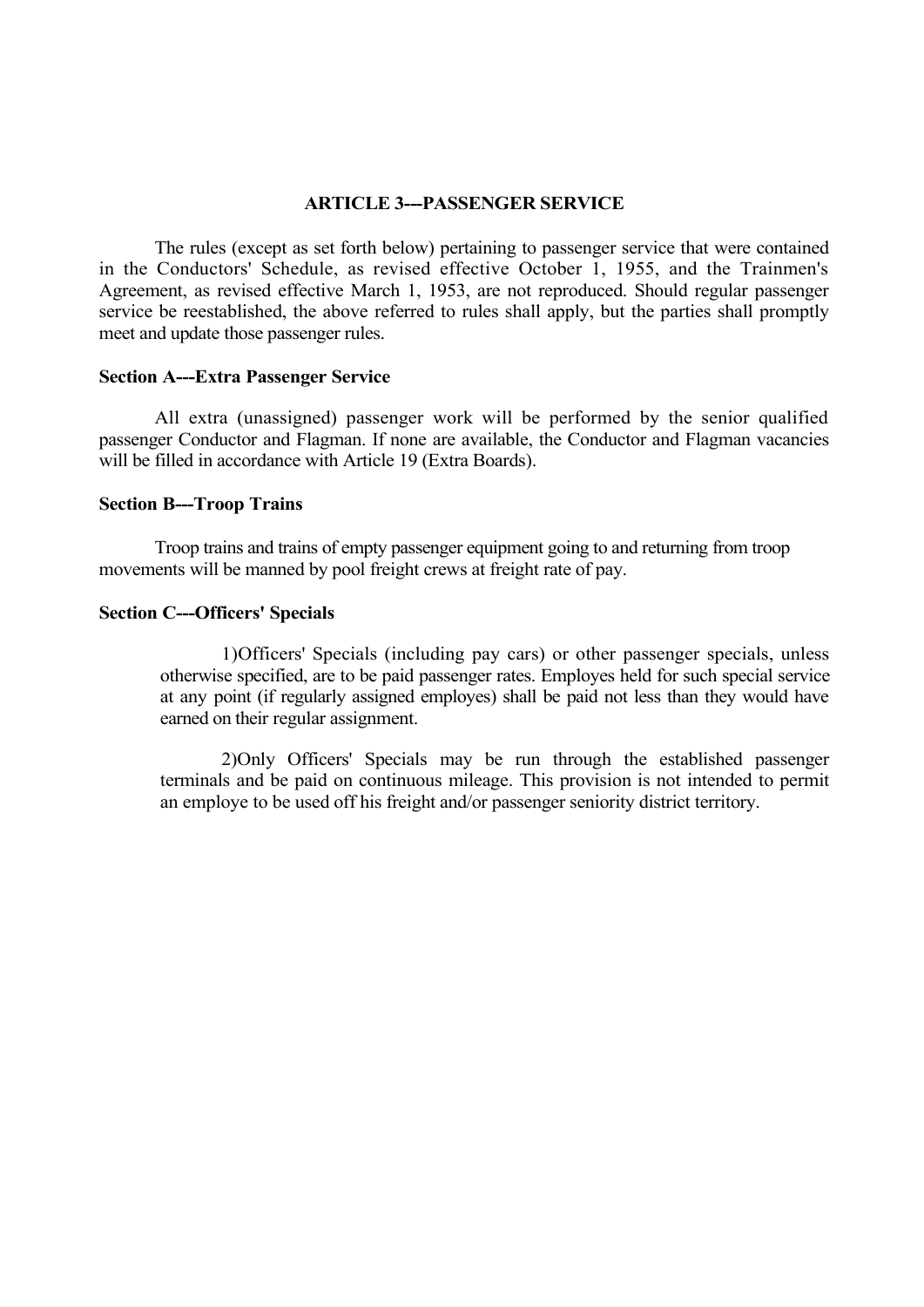#### **ARTICLE 4 - WORK TRAINS**

## **Section A---Definition**

1)A work train crew is a crew used for the loading or unloading of Company material, or other Company service, or for the hauling of train loads of Company material of any description, except coal, over all or a part of their district, when the material being handled is destined to the district upon which they are employed; or a run assigned 6 days or more (per week) to the handling (loading or unloading) of Company material of any description between points on 2 or more seniority districts, in which case they may be run through terminal if the total distance of the trip in one direction is not more than 100 miles. Where work train crews are assigned to 2 or more freight seniority districts, blanket (i.e., interdivisional) service rules shall apply.

2)Work train crews, whether protected as regularly assigned or unassigned service, may operate straightaway, turnaround, move back and forth or any combination thereof, without any limitation whatsoever except (when regularly assigned service) their assigned territorial limits.

#### **Section B---How Manned**

Work train service of less than 6 days need not be bulletined and shall be manned by pool crews, unless the Local Committees and the proper Carrier Officer have agreed to use extra employes. Work train service of 6 consecutive days or more shall be bulletined. This rule does not preclude the performance of work train service by other road crews under the provisions of Article 32 of this Agreement or to work train service per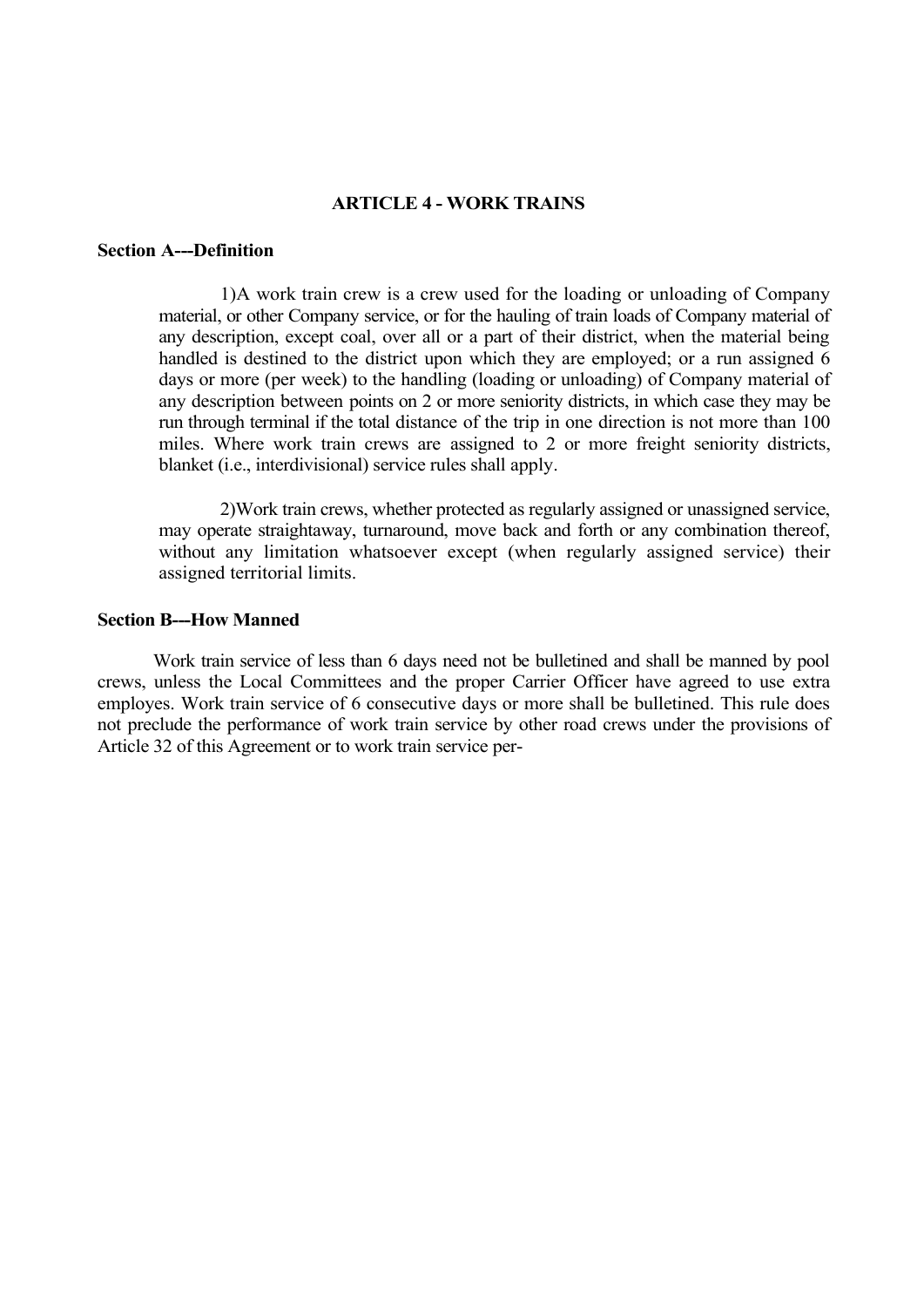formed within switching limits under the provisions of Section 1 of this Article.

## **Section C---Bulletining Assignments**

(1) Work trains may be bulletined and assigned as regular assigned service to work 6 days, 6 days or more, or 7 days (per week), on all or a part of a seniority district (see Section A above). Although such an assignment will have a designated layover point (i.e., home terminal of the assignment), it may be tied up wherever convenient on any particular day; but the crew must be returned (worked or deadheaded) to either the layover point or the home terminal of the district for the rest day, if the assignment has one. If possible, work trains shall be bulletined far enough in advance of commencing work to have the regular crew assigned.

## **Interpretation:**

If a bulletined work train assignment does specify that the assignment is to tie-up daily at one particular location, then the crew must be worked or transported to that location for their rest each day.

(2)(a) Work train crews assigned 6 days or more (per week) shall not be required to remain within calling limits for use on the 7th day unless they are notified before 6:00 P.M. on the 6th day.

(b) If so notified and not used, they shall be paid one day's pay at their regular rate.

## **Section D---Guarantee**

(1) When regular assigned crews in work train service are not called or used on runs or days called for in accordance with their bulletined as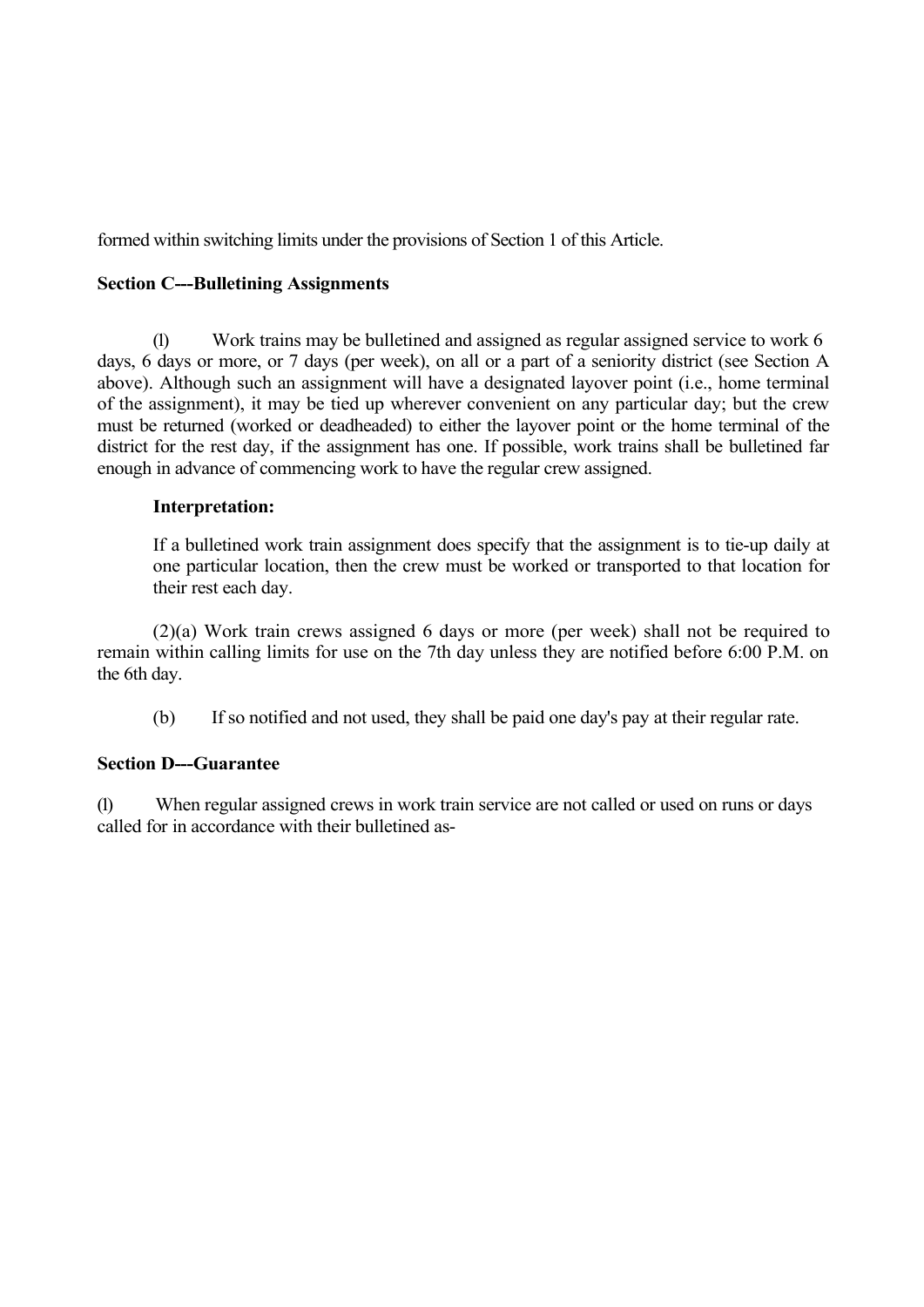signment, they will be allowed a minimum day's pay for all days not worked. If through an Act of Providence it is impossible to perform regular service, this rule does not apply. When it is decided that an assignment is to be annulled more than 2 consecutive bulletined working days because of an Act of Providence, the assignment will, instead, be abolished and the regular assigned members of the crew will be allowed to exercise their seniority.

Crews in unassigned work train service held away from home terminal shall be allowed a minimum day's pay at work train rate of pay for each calendar day held and not used.

#### **Section E---Ten Hours Off Duty**

Crews in unassigned work train service tied up at intermediate points shall automatically be under pay at the expiration of 10 hours off duty, unless subsequently used in work train service.

#### **Section F---Duties of Conductors and Brakemen**

Conductors and Brakemen shall not be required to perform any part of manual labor in work train service, such as handling cables, putting up or opening side or middle dumps, closing dump cars, putting in or taking out stakes, handling side boards, air or steam compressor or handling car plows. Neither shall Conductors nor Brakemen be required to act as Foremen.

## **Section G---Transporting Laborers**

Regular work trains required to transport laborers to or from work shall be furnished an extra car for the accommodation of the laborers.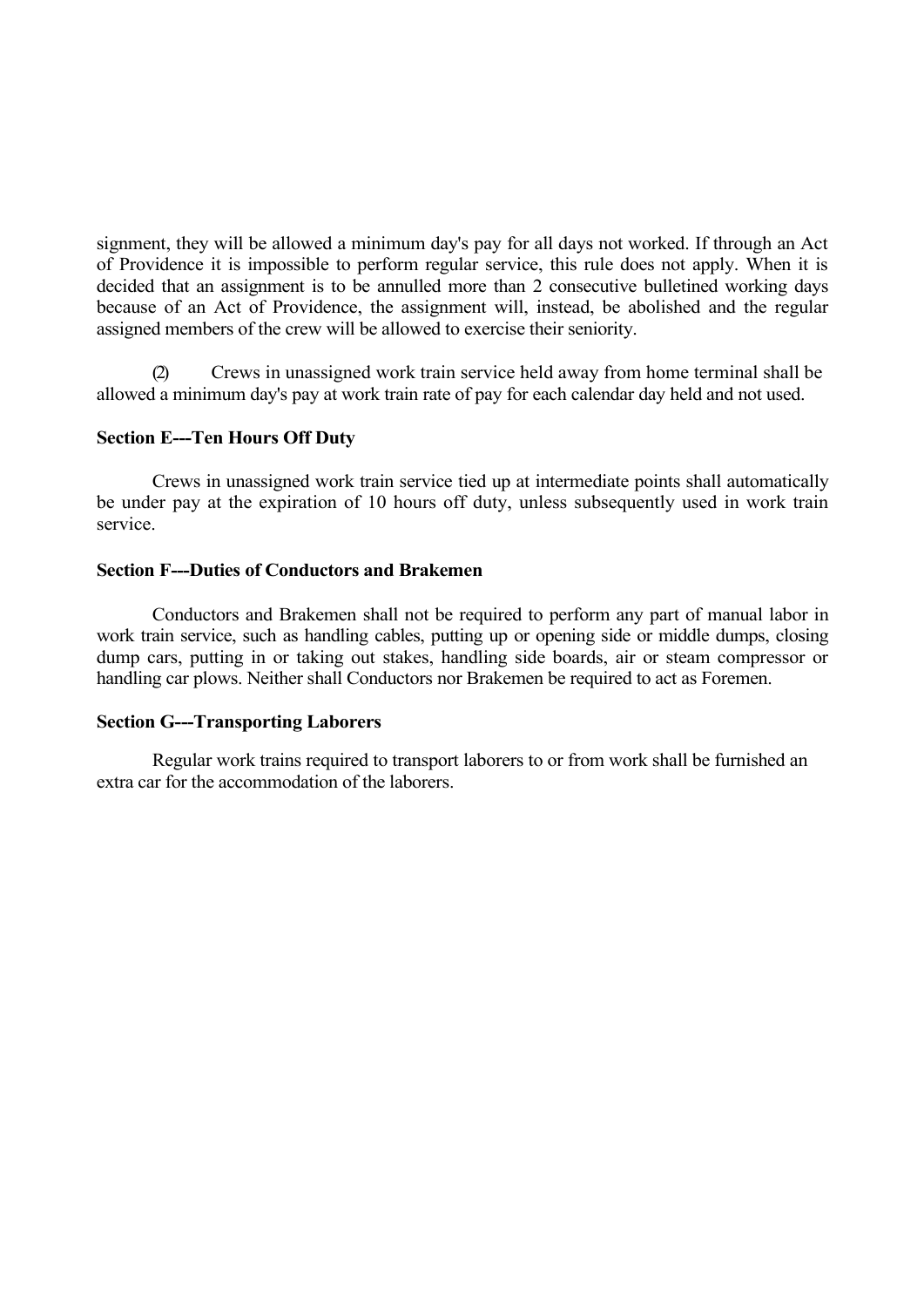## **Article 4 Section H**

#### **Section H---Crews Eating On Wreckers**

Crews handling wreckers shall be furnished their meals while en route to and from accident and working at same, when wrecking outfit is equipped with eating facilities.

## **Section I---Operated Within Switching Limits**

Road Conductors and Brakemen shall have the right to man work trains that are operated partly within switching limits and partly on the road adjacent to such switching limits. Exception: Where 2 or more crews are employed in work train service operating partly on the road and partly in a yard within the same seniority district, the Local Committees may insist on a division of such service, if practicable, to permit a yard crew or crews to perform that portion of the work that is within the switching limits. Yardmen shall have the right to man all work train service operating exclusively within the recognized confines of switching limits.

**Note:** Work trains may handle revenue loads in accordance with Article 32, Section B(4).

## **ARTICLE 5---MINE SWITCHERS**

#### **Section A---Mine Switcher Assignments**

(1) Mine switchers shall be assigned to specific territorial limits within a recognized mine territory to perform mine switching, but they may also perform any other freight service within their assigned territory. Mine switchers may be bulletined for 6 or 7 days per week. When bulletined for 6 days per week, the rest day shall be specified in the bulletin. The initial bulletin es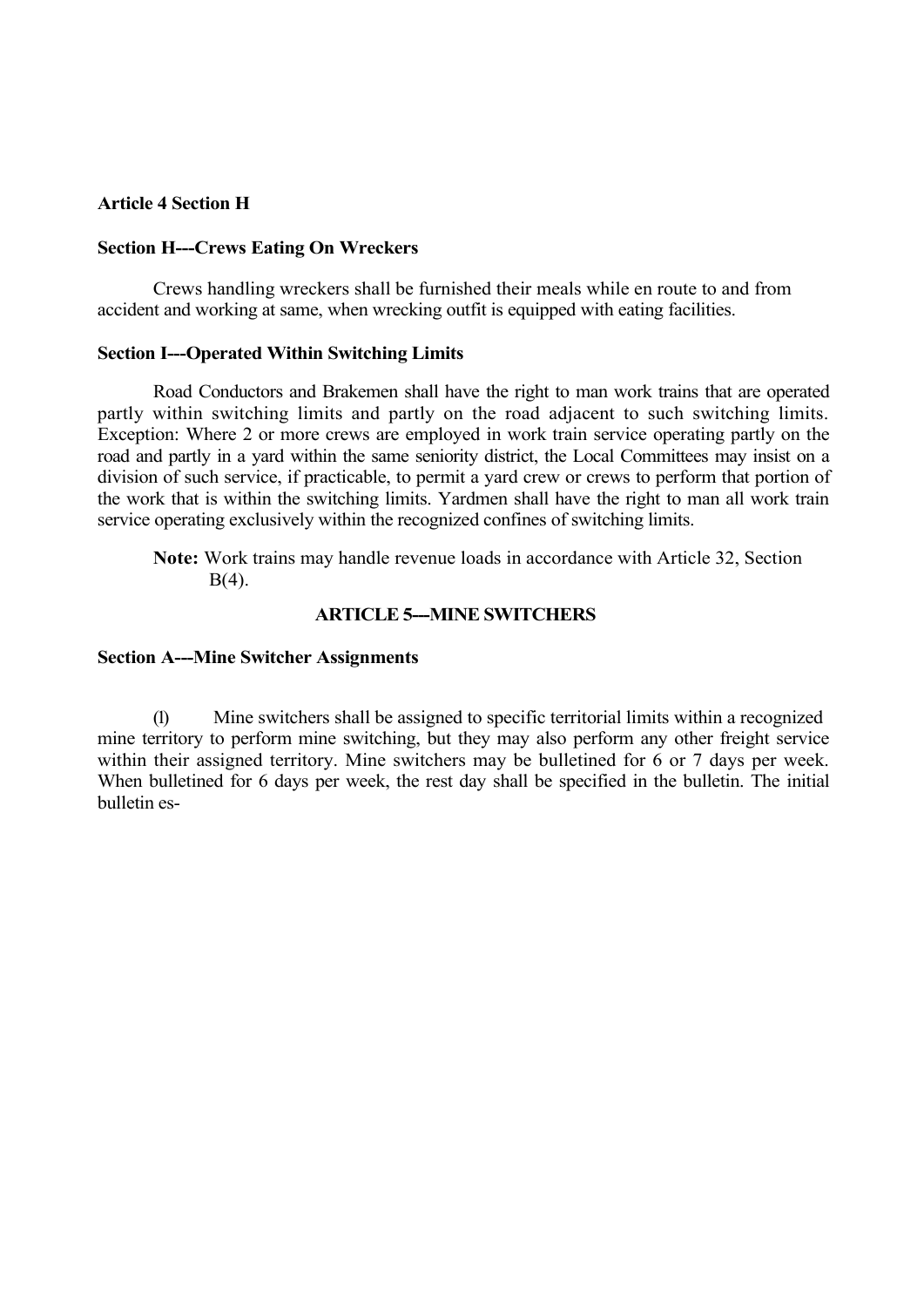tablishing such assignment will also define the territorial limits of the assignment. The crews working on these assignments may be required to make as many trips within these limits as may be necessary for doing their work.

(2) Nothing in this Article shall establish a "closed" territory for mine switcher service. Other crews in the same seniority district may perform any incidental work that is ordinarily performed by mine switcher crews at any time, and they will not be entitled to any additional compensation except where through freight crews are entitled to additional compensation for mine switching under provisions of Article 32, Section A(1)(b).

## **Section B---Pittsburgh Territory**

On one of the crews assigned to a mine switcher, Pittsburgh Territory, the Brakemen shall receive Yard Helper rate of pay and the Conductor shall receive Yard Foreman rate of pay.

## **Section C---Guarantee**

1)When regular assigned crews in mine switcher service are not called or used on runs or days called for in accordance with their bulletined assignment, they will be allowed a minimum day's pay for all days not worked. If through an Act of Providence it is impossible to perform regular service, this rule does not apply. When it is decided that an assignment is to be annulled more than 2 consecutive bulletined working days because of an Act of Providence, the assignment will, instead, be abolished and the regular assigned members of the crew will be allowed to exercise their seniority.

2)When a regular assigned crew at an outly-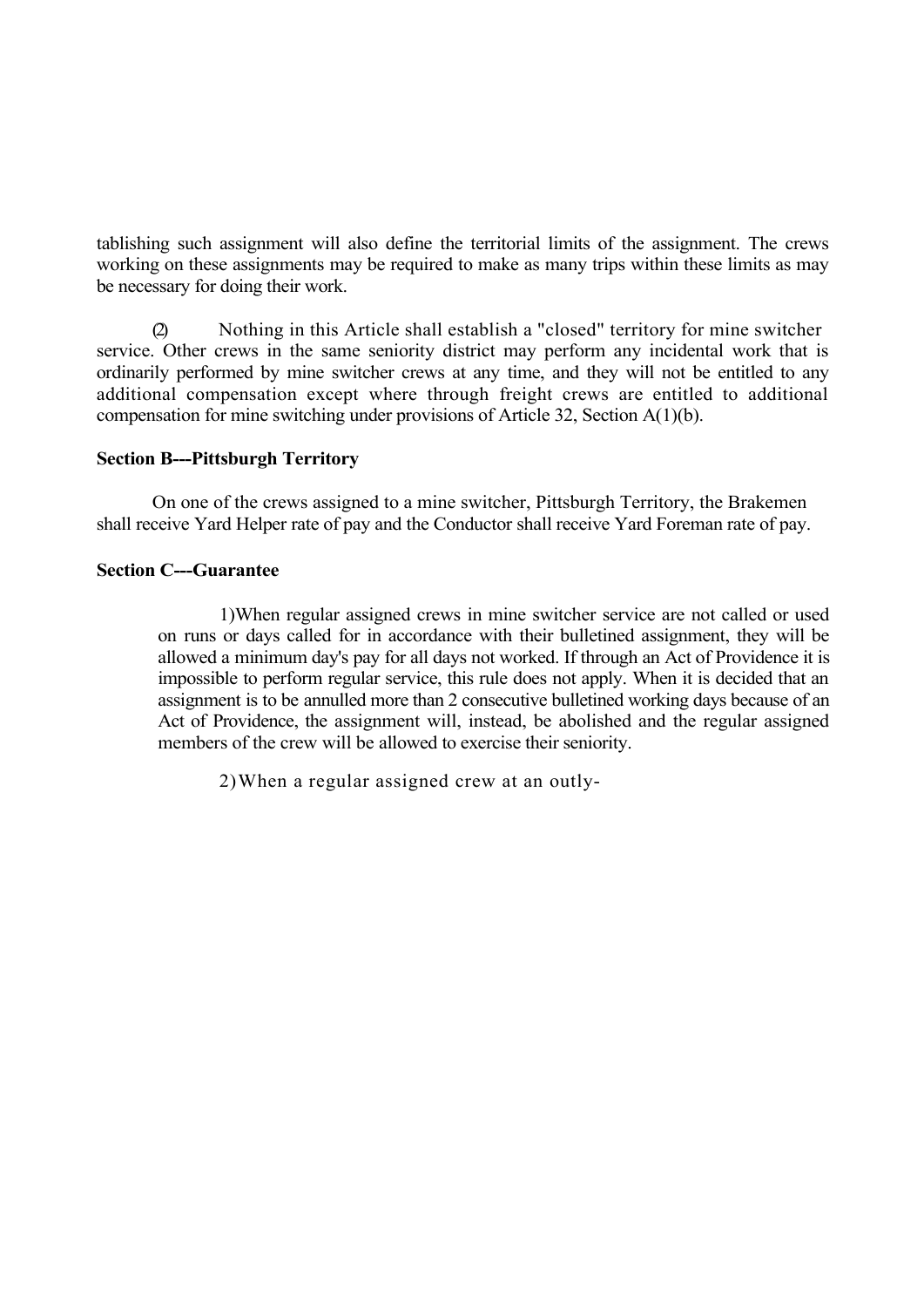ing point is not called or used on runs or days called for in accordance with their bulletined assignment, and there is an Extra Conductor or Brakeman filling a vacancy on the crew, this Extra Conductor or Brakeman may be required to remain on the assignment and will be paid a minimum day's pay for each calendar working day so held.

## **Section D---Used Off Assignment**

If a regular assigned mined switcher crew is run out of the limits of their assignment, they shall be allowed a separate day's pay for such service and time (i.e., such miles and time that they are off their assignment shall be deducted from their regular service trip and will be paid for as a separate day).

**Note:** Article 32, Section C defines mine work.

## **Section E---Starting Time**

The provisions of Article 7, Section D are applicable.

## **ARTICLE 6---ROAD SWITCHERS**

## **Section A---Road Switcher Assignments**

1)Road switcher assignments shall be designed by bulletin as either road switcher- local or road switcher--yard.

**Note:** A road switcher--yard assignment is an assignment which consistently performs more than one-half of its on-duty time switching at one station.

2)Road switchers will be bulletined for 6 days per week and the rest day shall be specified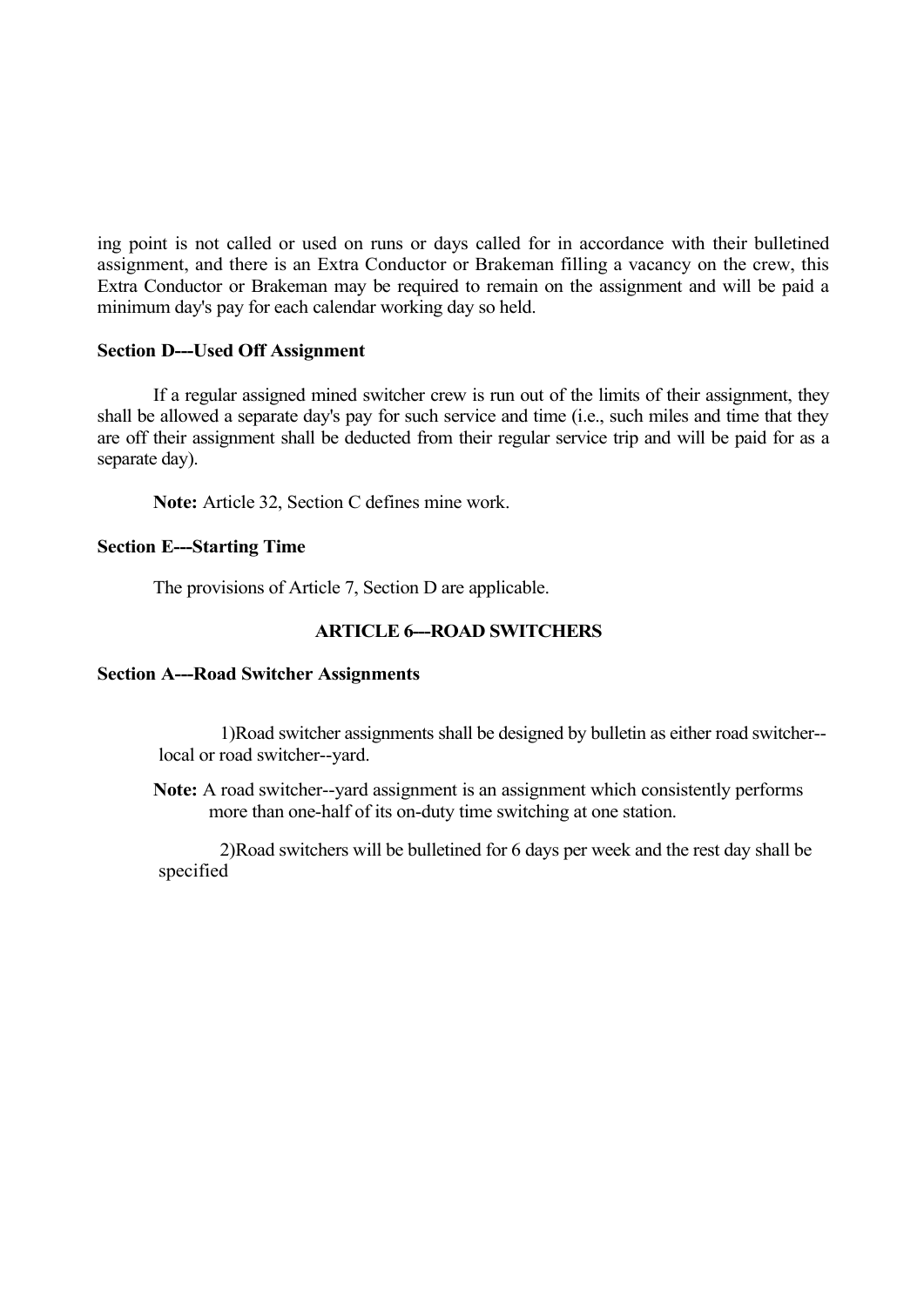in the bulletin. The crews shall be paid on a daily basis, 8 hours or less to constitute a day, without regard to the mileage run.

3)Road switcher assignments must be bulletined with definite territorial assignment limits; such assignment not to exceed a distance of 40 miles straightaway (i.e., the maximum distance that can be traveled in any one straightaway movement and, consequently, not a limitation on the total mileage that can be assigned). Only the initial bulletin will define the territorial limits of the assignment. Such assignments may operate straightaway, turnaround, move back and forth or any combination thereof, without any limitation whatsoever except their assigned territorial limits.

4)Nothing contained in this Article shall establish a "closed" territory for road switcher service. Other crews in the same seniority district may perform any incidental work that is ordinarily performed by road switcher crews at any time, and they will not be entitled to any additional compensation except where through freight crews convert to local freight rate of pay under Article 32.

#### **Section B---Guarantee**

(1) When regular assigned crews in road switcher service are not called or used on runs or days called for in accordance with their bulletined assignment, they will be allowed a minimum day's pay for all days not worked. If through an Act of Providence it is impossible to perform regular service, this rule does not apply. When it is decided that an assignment is to be annulled more than 2 consecutive bulletined working days because of an Act of Providence,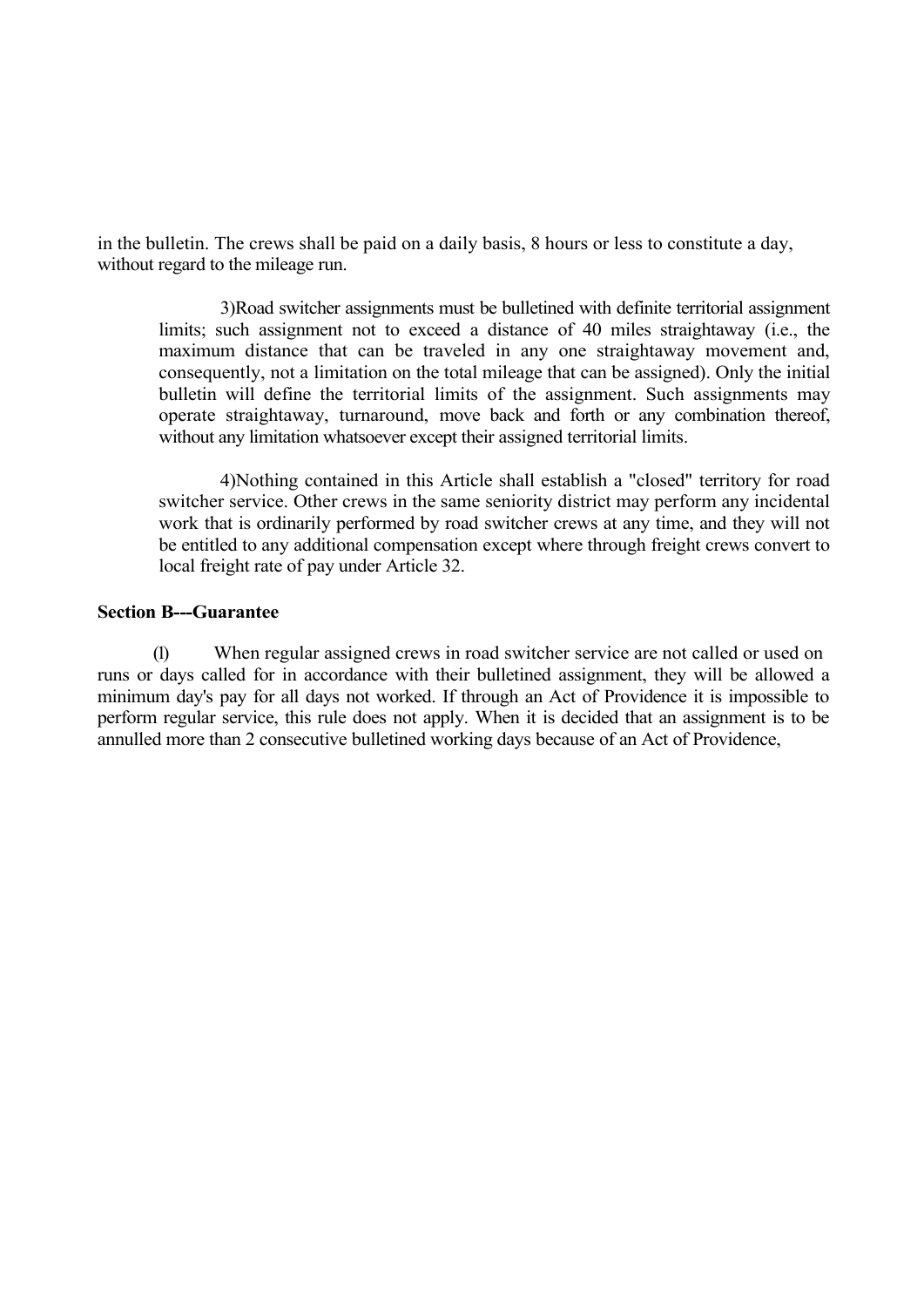the assignment will, instead, be abolished and the regular members of the crew will be allowed to exercise their seniority.

(2) When a regular assigned crew at an outlying point is not called or used on runs or days called for in accordance with their bulletined assignment, and there is an Extra Conductor or Brakeman filling a vacancy on the crew, this Extra Conductor or Brakeman may be required to remain on the assignment and will be paid a minimum day's pay for each calendar working day so held.

#### **Section C---Used Off Assignment**

If a regular assigned road switcher crew is run out of the limits of their assignment, they shall be allowed a separate day's pay for such service and time (i.e., such miles and time that they are off their assignment shall be deducted from their regular service trip and will be paid for as a separate day).

#### **Section D---Starting Time**

The provisions of Article 7, Section D are applicable.

## **ARTICLE 7---LOCAL FREIGHT SERVICE**

### **Section A---Local Freight Assignments**

1)Local freight assignments may be bulletined and assigned straightaway or turnaround, 6 or 7 days per week. They may also be assigned to make side trips. The assignment can be different on different days of the workweek.

2)Local freight trains manned by regular assigned crews may be annulled at the home ter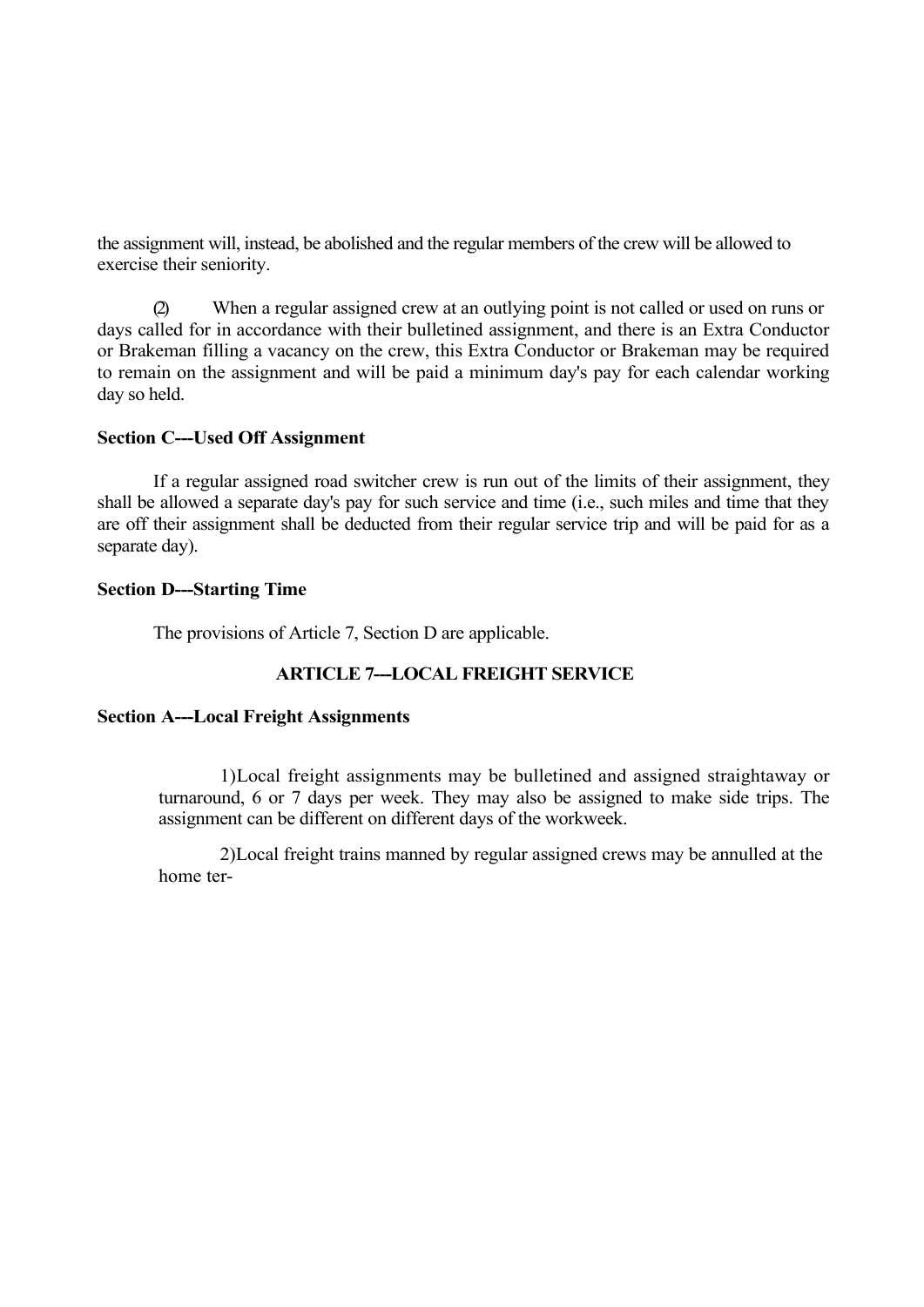minal of the assignments, and the assigned crews can be called later (within 12 hours of the scheduled or bulletined starting time) to operate the trains as extra trains without it being construed as being a violation of the existing Agreement.

**Note:** Article 32, Section D(2) defines local freight work.

## **Section B---Guarantee**

(1) When regular assigned crews in local freight service are not called or used on runs or days called for in accordance with their bulletined assignment, they will be allowed a minimum day's pay for all days not worked. However, if the crew's assignment is annulled and they are deadheaded to their other terminal to resume service the next workday, they will be allowed a minimum day's pay or deadhead pay, whichever is the greater, but not both. If through an Act of Providence it is impossible to perform regular service, this rule does not apply. When it is decided that an assignment is to be annulled more than 2 consecutive bulletined working days because of an Act of Providence, the assignment will, instead, be abolished and the regular members of the crew will be allowed to exercise their seniority.

(2)(a) A regular assigned local freight crew that is called and does perform work on a portion of their assignment will be entitled to the bulletined mileage of their assignment.

(b) When local freight assignments are operated but are turned short of the bulletined turning point (when assigned as turnaround service) or tied up short of the bulletined tie-up point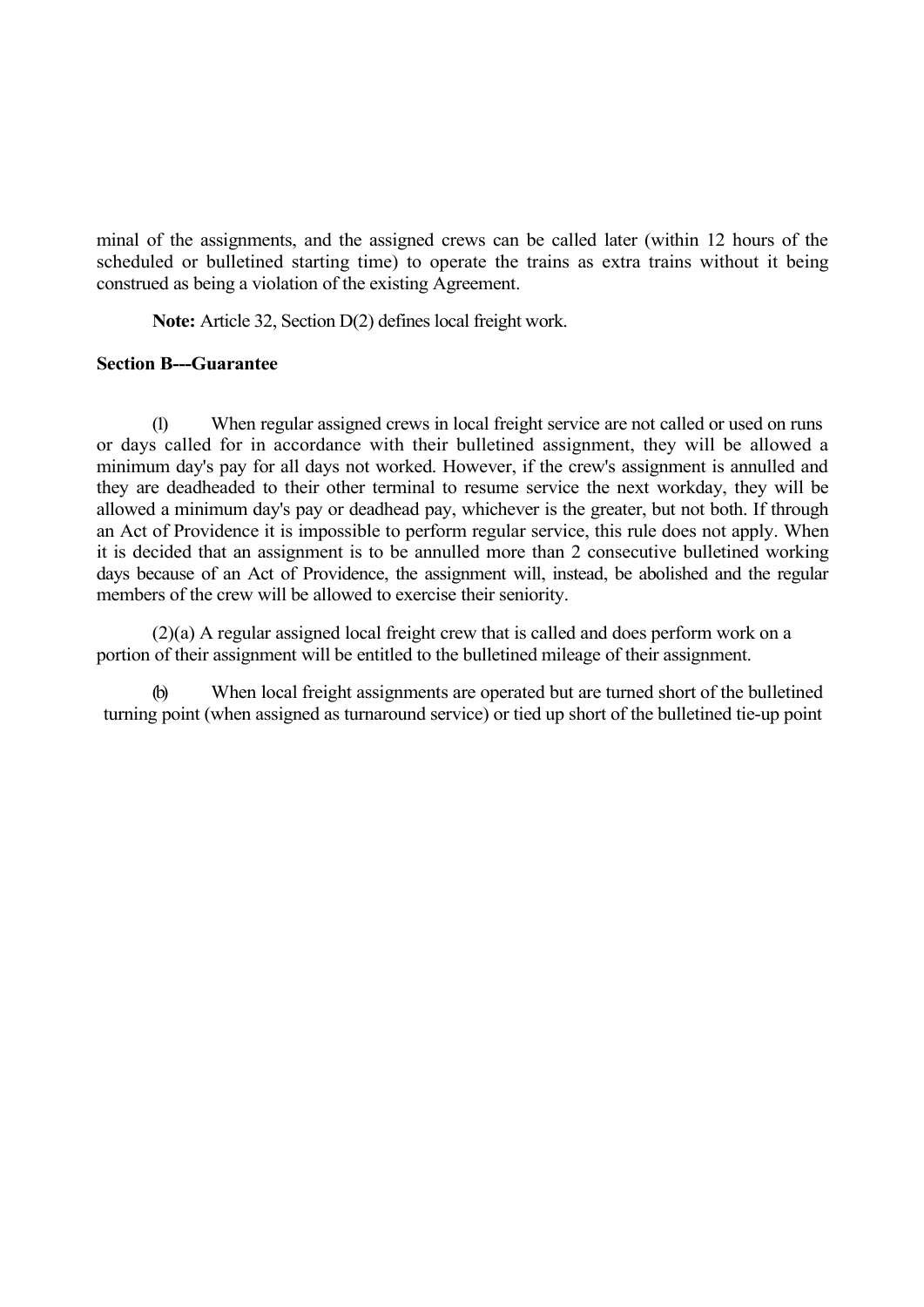(where assigned in turnaround or straightaway service) on any day, the members of the crew will be paid on the basis of either the bulletined mileage for the day or actual hours, whichever is greater. On all such occasions, overtime will commence on the basis of the bulletined mileage divided by 12 1/2, in the same manner as if the assignment had operated as bulletined for that day. This rule does not apply when the assignment is tied up short of destination under the provisions of Article 35, Section C (tying up under the law) or when the assignment is completely annulled for the day (in which event, Paragraph (1) above is applicable). This provision for paying the bulletined mileage also applies to an Extra Conductor or Brakeman who is protecting a vacancy on the assignment.

(3) When a regular assigned crew at any outlying point is not called for or used on runs or days called for in accordance with their bulletined assignment, and there is an Extra Conductor or Brakeman filling a vacancy on the crew, this Extra Conductor or Brakeman may be required to remain on the assignment and will be paid a minimum day's pay for each calendar working day so held.

#### **Section C---Used Off Assignment**

If a regular assigned local freight crew is run out of the limits of their assignment, they shall be allowed a separate day's pay for such service and time (i.e. such miles and time that they are off their assignment shall be deducted from their regular service trip and will be paid for as a separate day).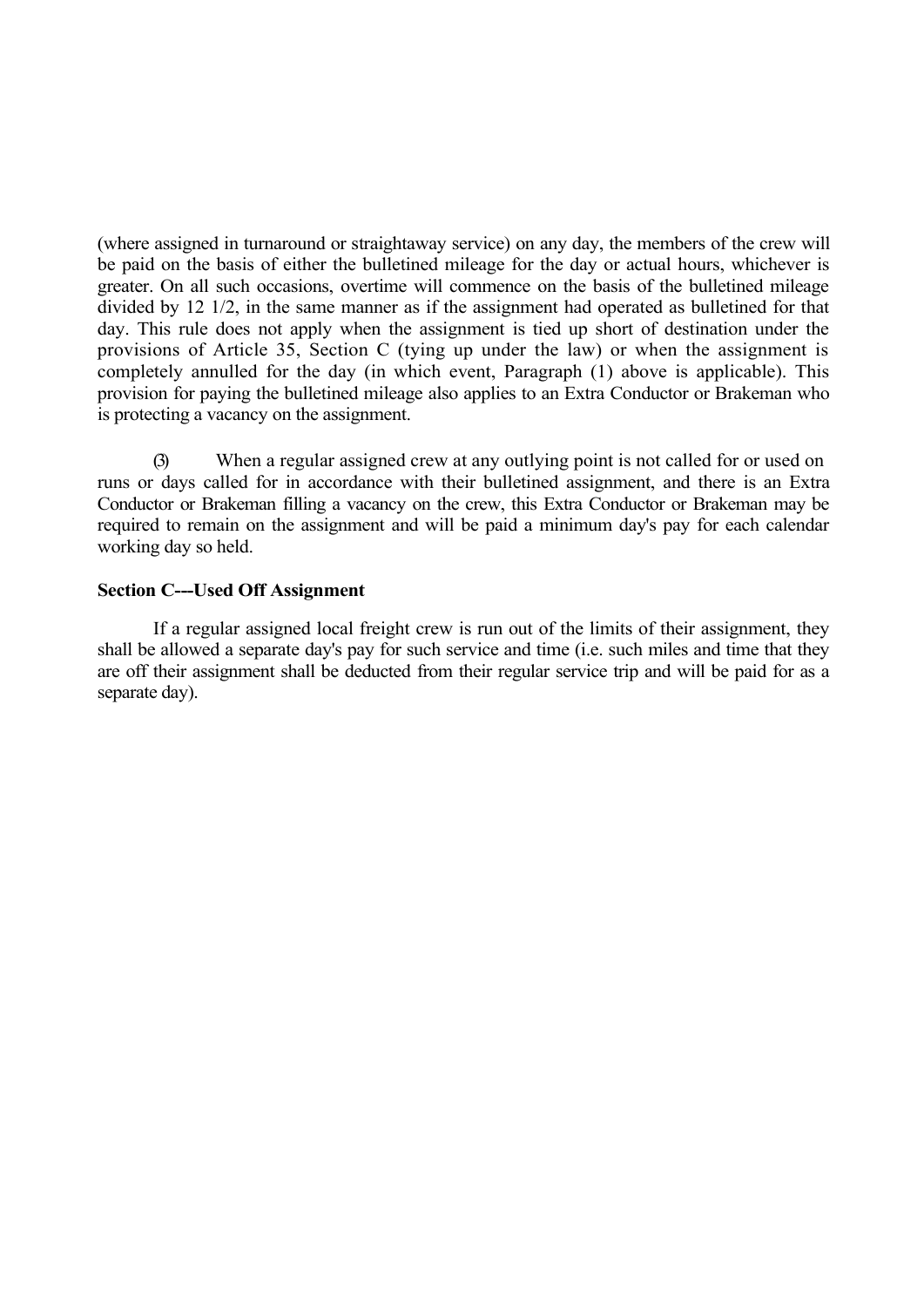## **Article 7 Section D**

#### **Section D---Starting Time**

1)Regular assignments in regularly assigned road freight service (i.e., mine switcher, road switcher, and local freight assignments) shall have a bulletined starting time for each day on which they are assigned to commence duty.

2)At the home terminal (layover point) of an assignment in regularly assigned freight service, the crew may properly be instructed to report for duty for the assignment at any time within the 12-hour period commencing with the designated starting time. Subject to the following exception, if the assignment is not called for service during the 12-hour period on the days that the assignment is bulletined to commence duty at the home terminal of the assignment, it is understood that the assignment is thereby annulled for the day and that the regularly assigned crew is entitled to the earnings protection provided by the guarantee provisions applicable to that class of road service. In such a case, if there is any work of the assignment that must be performed, it may be absorbed by other crews in assigned service on the territory or by pool freight crews. Nothing in this rule is intended to require the Carrier to hold the train for the expiration of the assigned crew's rest.

#### **Exception:**

A crew in regularly assigned road freight service will be called and used on their assignment after the above 12-hour limitation at the home terminal of the assignment if such is made necessary because of the crew, or any member thereof, is not rested under the law. In such event the crew must be called upon expiration of the longest period of rest required of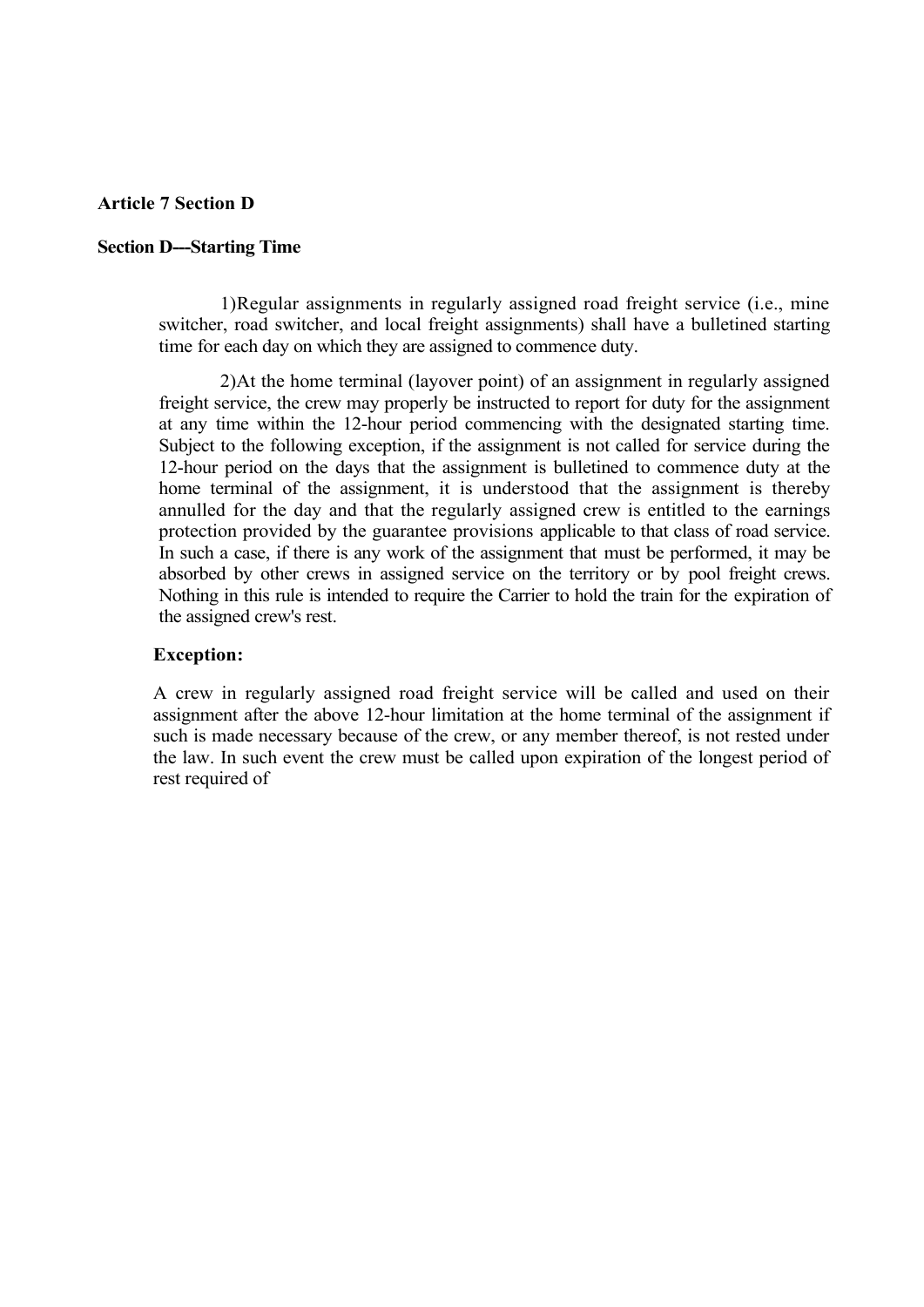any member of the crew or the assignment shall be considered to be annulled.

This Paragraph (2) applies only to the home terminal of the assignment and it is recognized that there is no 12-hour restriction on the on-duty time at the away-from-home terminal of the assignment or at intermediate points where the crew may have been tied up under the law.

#### **ARTICLE 8---CIRCUS TRAINS**

a)Crews assigned to circus trains will be paid through freight rates and will be allowed 150 miles' pay for each move. They will not be required to do any work that does not pertain to these trains while assigned to them. This Article not to apply when a continuous run is made from terminal to terminal. It is understood that the words "assigned to circus train" mean that when a crew places and waits to load or unload a circus train, or both, the 150-mile minimum will apply. When crews assigned to circus trains are held over Sunday at any point with circus, they will be allowed 150 miles' pay unless used in some service. When used in other service they will be allowed 150 miles' pay, unless mileage made in other service exceeds 150 miles, in which case actual mileage will be allowed.

b)Train crews going from a terminal to a circus train assignment will be allowed not less than a minimum day's pay, and when released from circus train between terminals, they will be allowed actual mileage or hours to division terminal, or paid regular rates in whatever service used.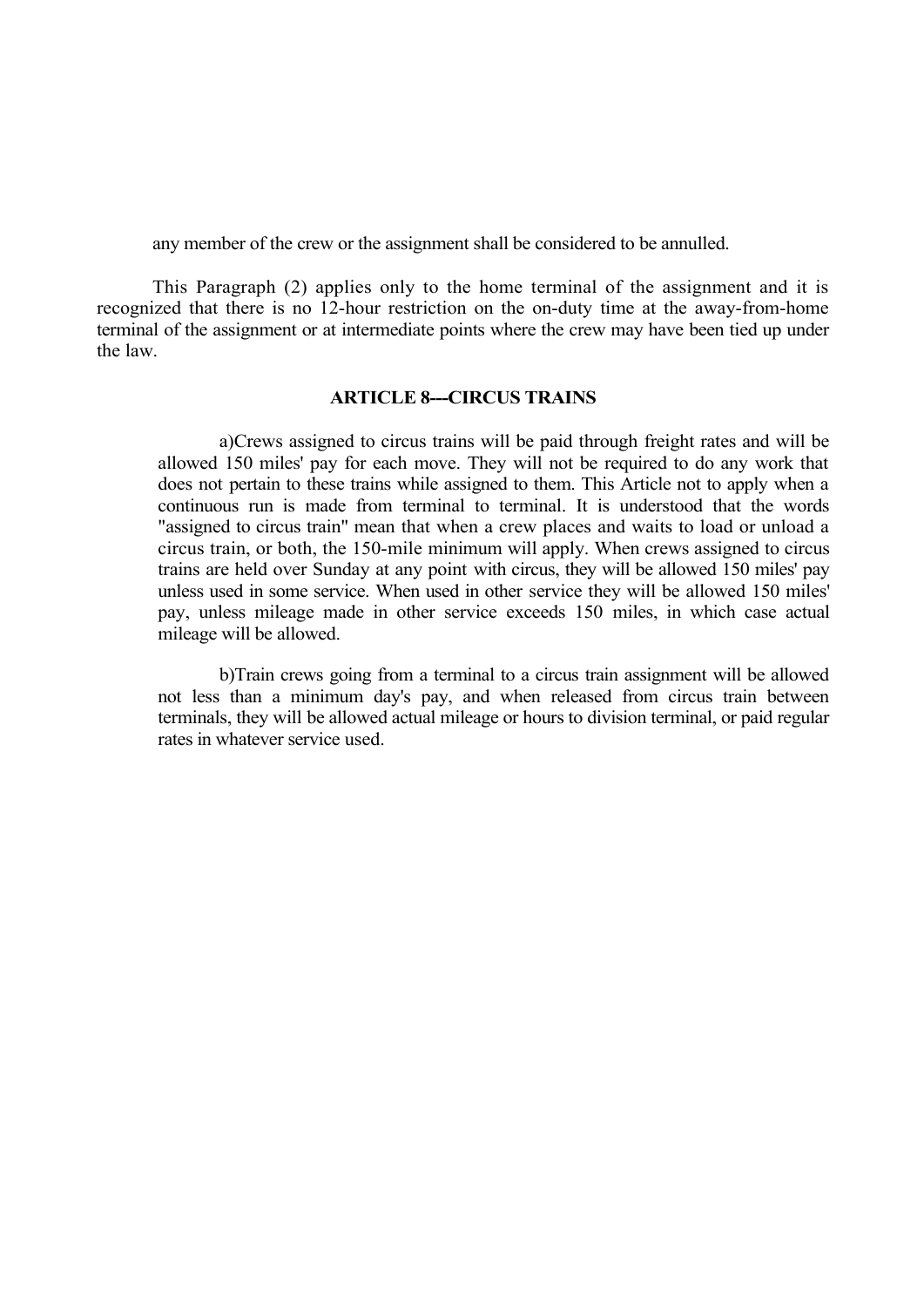## **Article 9**

## **ARTICLE 9---PILOTS**

#### **Section A---Assignments**

1)All locomotives running light (i.e., without cars or caboose) and trains from foreign lines shall be piloted by a Conductor-Pilot from the seniority district over which they work; also trains from other districts when employes are not familiar with the territory. In case a Conductor is not available, a competent Brakeman shall be used, who shall receive Conductor's rate of pay. Conductor-Pilot assignments may be bulletined for 6 or more days a week.

#### **Exception:**

When a light locomotive is to be piloted district terminal to district terminal, the Carrier may use the Conductor on the first-out pool crew as the Pilot, provided the Brakemen on that pool crew are deadheaded on that light locomotive and there are seats available for each member of the crew (excluding the unpadded seat box on yard locomotives).

2)A Conductor-Pilot is not required when the foreign line has joint trackage rights on the Frisco trackage on which its train is operating. However, Frisco Conductor-Pilots will be used on such trains until the foreign line employes are qualified under Frisco Transportation Department Rules.

#### **Section B---Piloting Locomotives To Shops**

Where a crew is off duty at an outlying point and it becomes necessary to run the locomotive to the shop, the regular Conductor, if available, shall pilot the locomotive. If he is not available, the Pilot vacancy will be filled under the provisions of Article 21, Section A(2).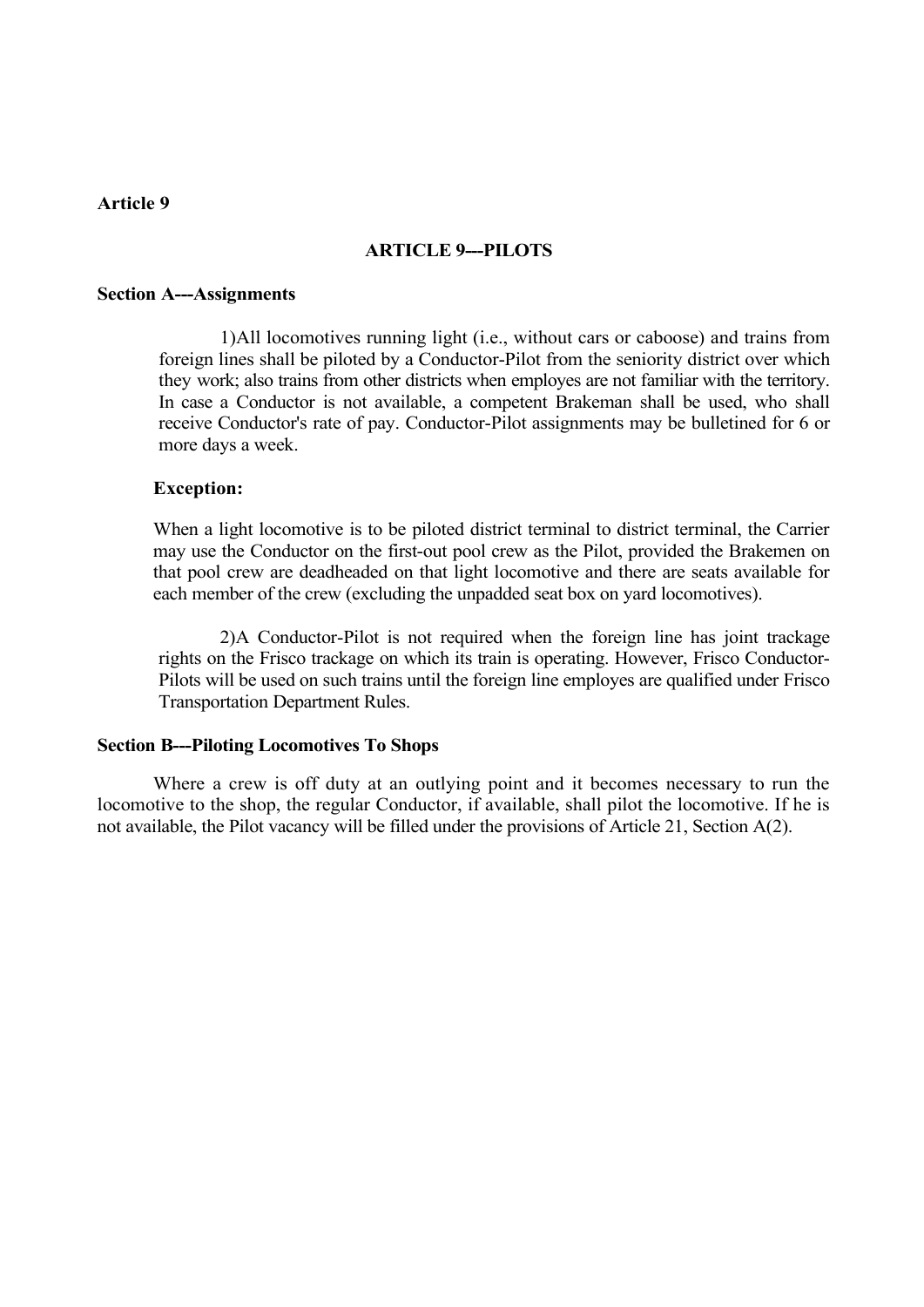## **Article 9 Section C**

## **Section C---Self-Propelled Machines**

(Article III of the June 25, 1964 National Agreement, unless otherwise indicated)

(1) The following shall govern the manning of self-propelled vehicles or machines by train service employes (Conductors and Brakemen) used in the maintenance, repair, construction or inspection work:

a)Road Service: A Conductor will be employed on on-rail self-propelled vehicles

or machines when operating in main line territory, provided such machines are equipped with a drawbar and are operating under train orders.

- Note 1: Self-Propelled machines for the purpose of this Section C means such equipment operated on rails.
- **Note 2:** Drawbar means a device capable of being used in moving standard freight cars.
- Note 3: Main-line territory means main line and branch lines in road territory outside of switching limits but not spurs or the like.
- **Note 4:** Train orders is used in the vernacular of train men as defined in the Operating Book of Rules. (X, Y, and Z orders and "track and time" have been interpreted as not being train orders under the above. See Awards Nos. 243 and 244 of P.L.B. No. 717.)

b)(Applies to yard service---not reproduced.)

(2) (Applied to Engineers and Firemen---not reproduced.)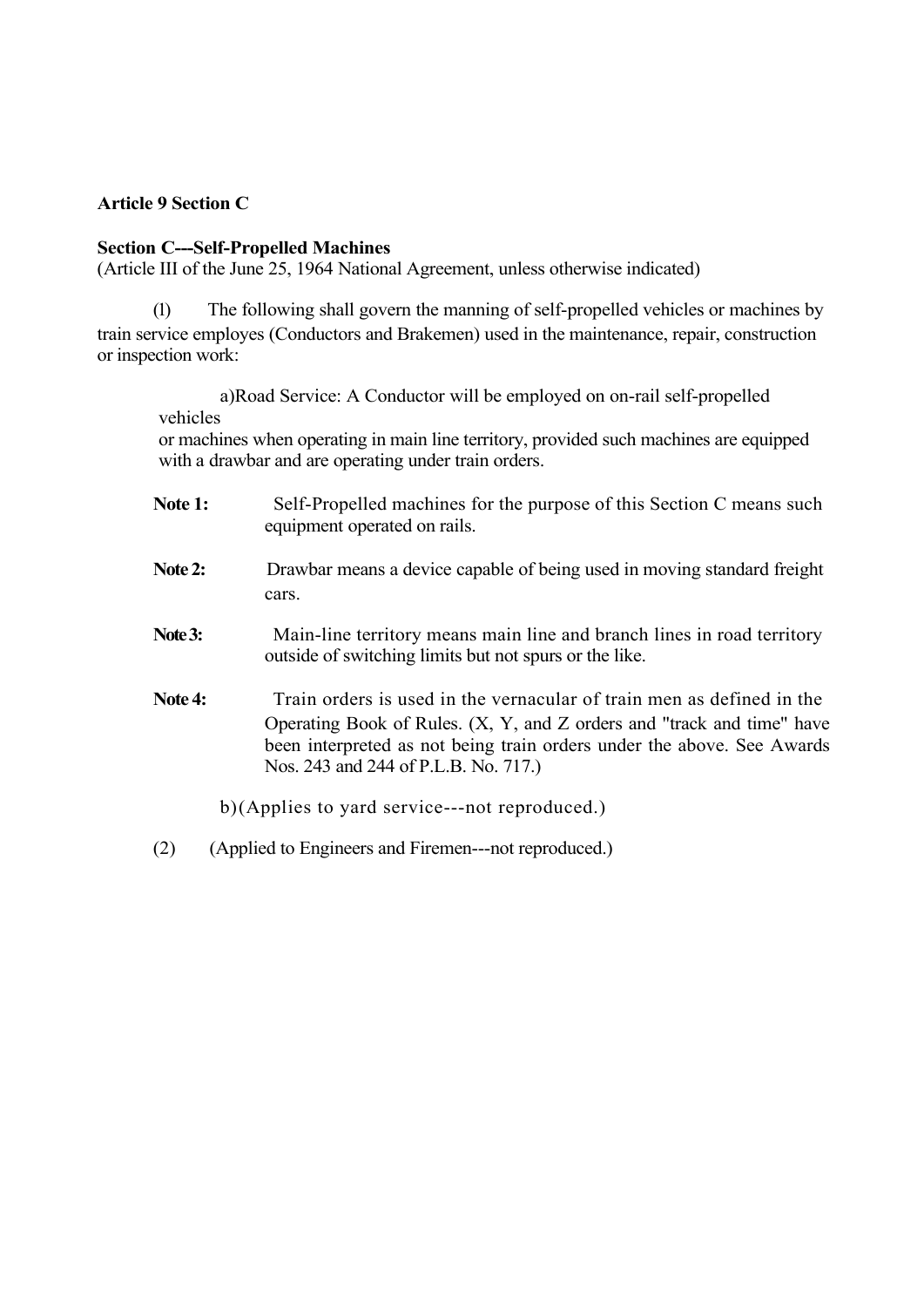3)Except under the conditions herein specifically prescribed, operating employes need not be used on self-propelled vehicles or machines. It should be noted in addition that this Section C does not alter any existing rules or practices except as specifically stated herein.

4)(Implementing protective conditions---not reproduced.)

5)Nothing contained in this Section C shall be construed to require the employment of engine and train service employes where not now required.

**Notes** (FRISCO Agreements):

i)One Pilot only is necessary (if required under this Section C) for any group of self-propelled machines, provided the distance between the first and last machine does not exceed one mile.

ii)Pilots will not be required where work train crew is in charge and work is in conjunction with that of the work train.

#### **Section D---Rates of Pay**

1)Conductor-Pilots will be paid passenger rate for piloting passenger trains and through freight rate for piloting any type of freight trains. They will be paid work train rate of pay for piloting self-propelled vehicles and machines under the provisions of Section C above.

2)The initial and final terminal delay rules do not apply to Conductor-Pilots.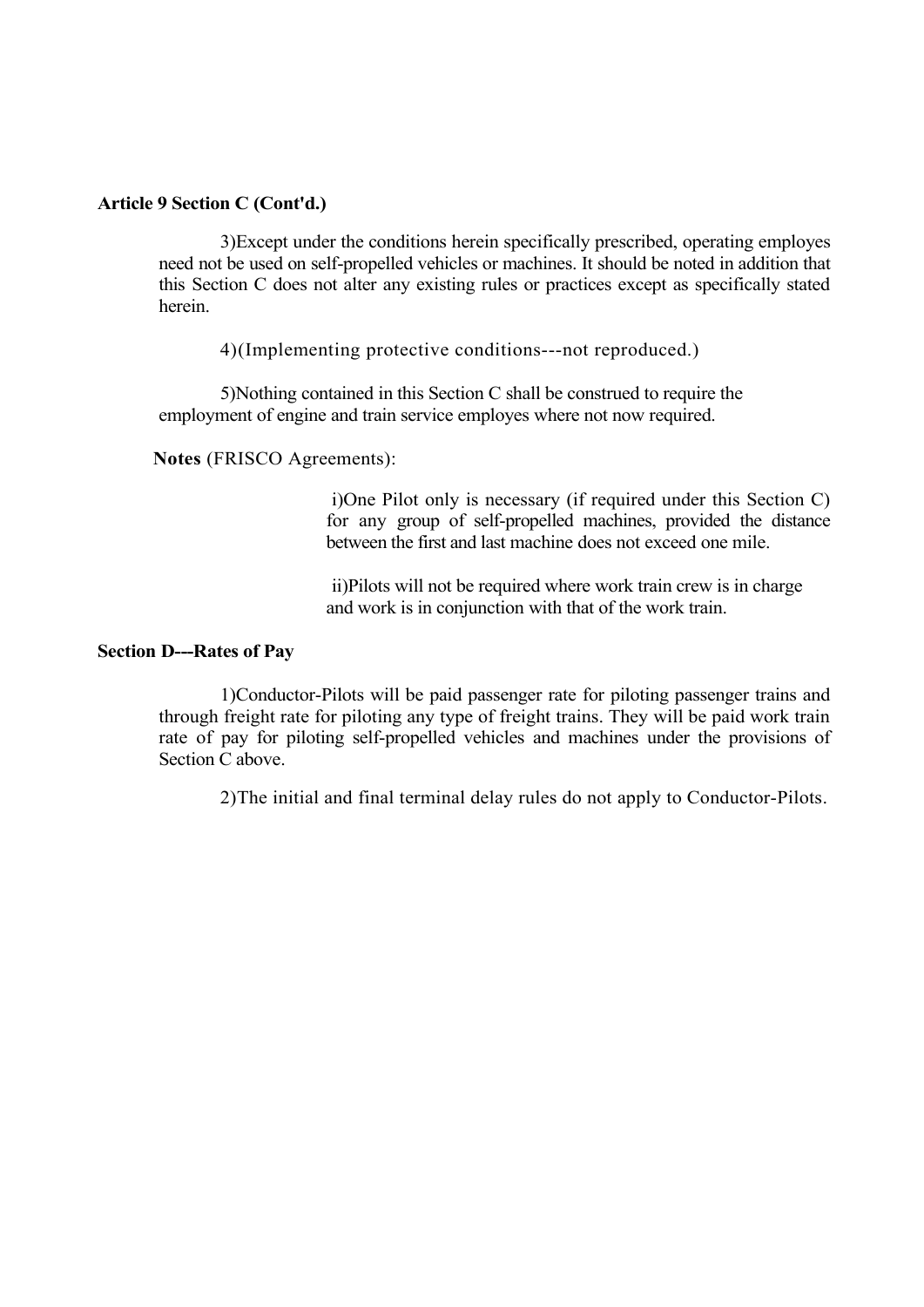## **Article 10**

## **ARTICLE 10---INTERDIVISIONAL SERVICE**

(Article XII of the January 27, 1972 National Agreement)

Note: As used in this Article 10, the term interdivisional service includes interdivisional, intradivisional and/or intraseniority district service.

An individual carrier may establish interdivisional, interseniority district, intradivisional or intraseniority district service, in freight or passenger service, subject to the following procedure.

#### **Section A**

With respect to runs which do not operate through a home terminal or home terminals of previously existing runs which are to be extended the carriers may proceed as follows:

1)A letter of intent setting forth the particulars of the service to be established will be served on the Organization, provided that not more than 2 such letters of intent are permitted to be pending concurrently and that each letter of intent may involve no more than 3 separate proposed operations.

2)A meeting will be held within 10 days of the date of the letter of intent, attended by representatives of the Railway Company and the General Committee or Committees, and a "Task Force" will be appointed for the purpose of meeting and discussing the details of operation of the runs specified in the Carrier's letter of intent, and reach an agreement if possible. The Railway Company and the General Chairman or **General**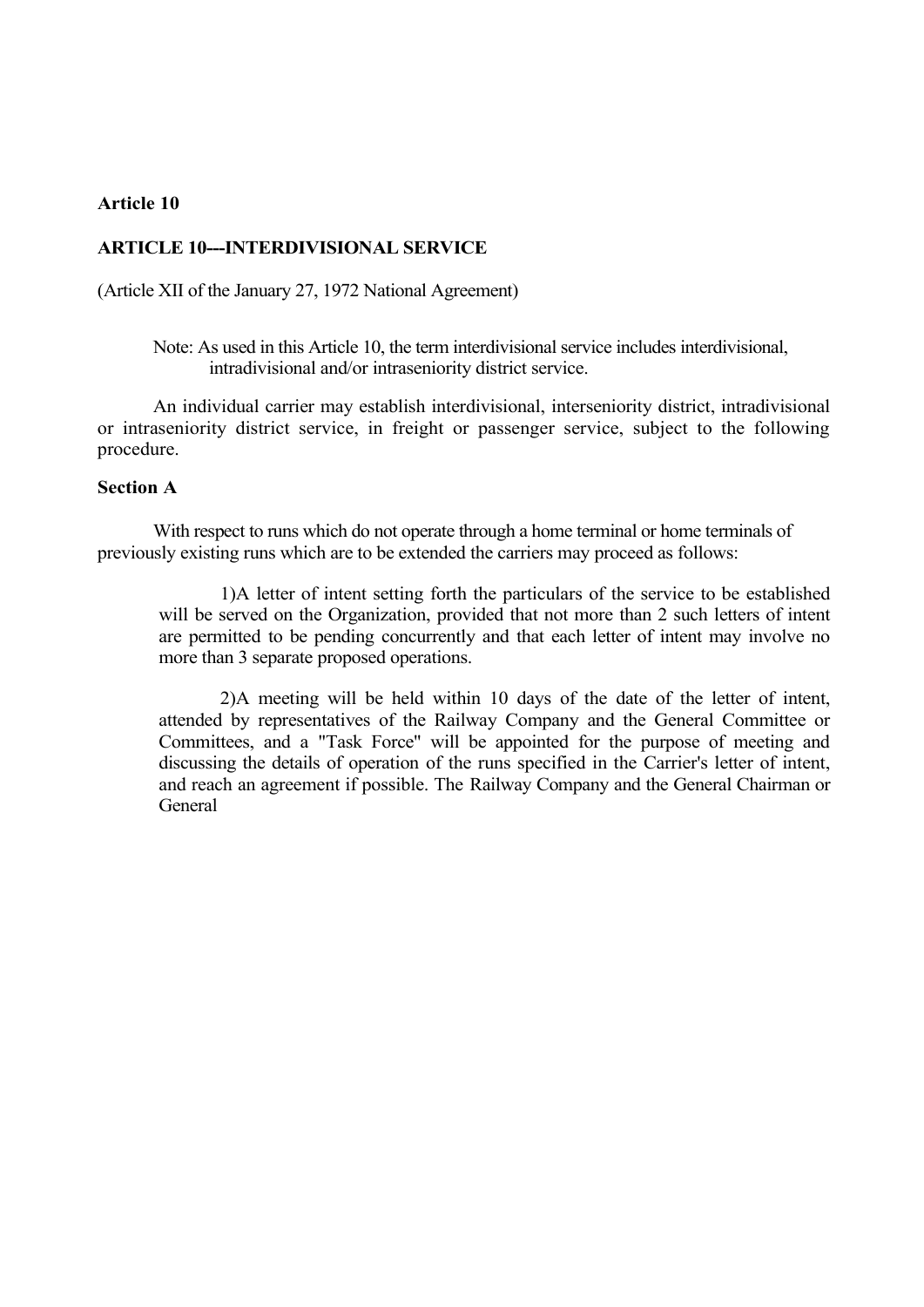Chairmen may each designate representatives to serve on the "Task Force".

3)During a period of 30 days following the date of the letter of intent the Task Force will discuss the details of operation and working conditions of the proposed runs but if the parties are unable to agree, at the end of the 30-day period the run or runs will be operated on a trail basis until completion of the procedures referred to in Paragraphs (5) and (6).

4)Subsequent to the 30-day period in which the operation is discussed by the Task Force, the assignments will be placed in effect and operated by the Carrier on the basis of working conditions referred to in Section C for a test period of 60 days.

5)At the end of the 60-day test period referred to in Paragraph (4) the parties will hold conferences for the purpose of negotiating an agreement to cover the operation of the interdivisional assignments.

6)If the parties have not reached agreement within 30 days following the 60-day test period, the matter will be submitted to the ranking labor relations officer of the Railway Company and a vice president of the UTU for disposition. If not disposed of within 30 days by them, the matter will be submitted to arbitration for final and binding decision in accordance with the Railway Labor Act. Decision of the Arbitration Board will be made within 180 days after the date of the letter of intent referred to in Paragraph (1).

## **Section B**

With respect to runs which an individual carrier proposes to operate through a home terminal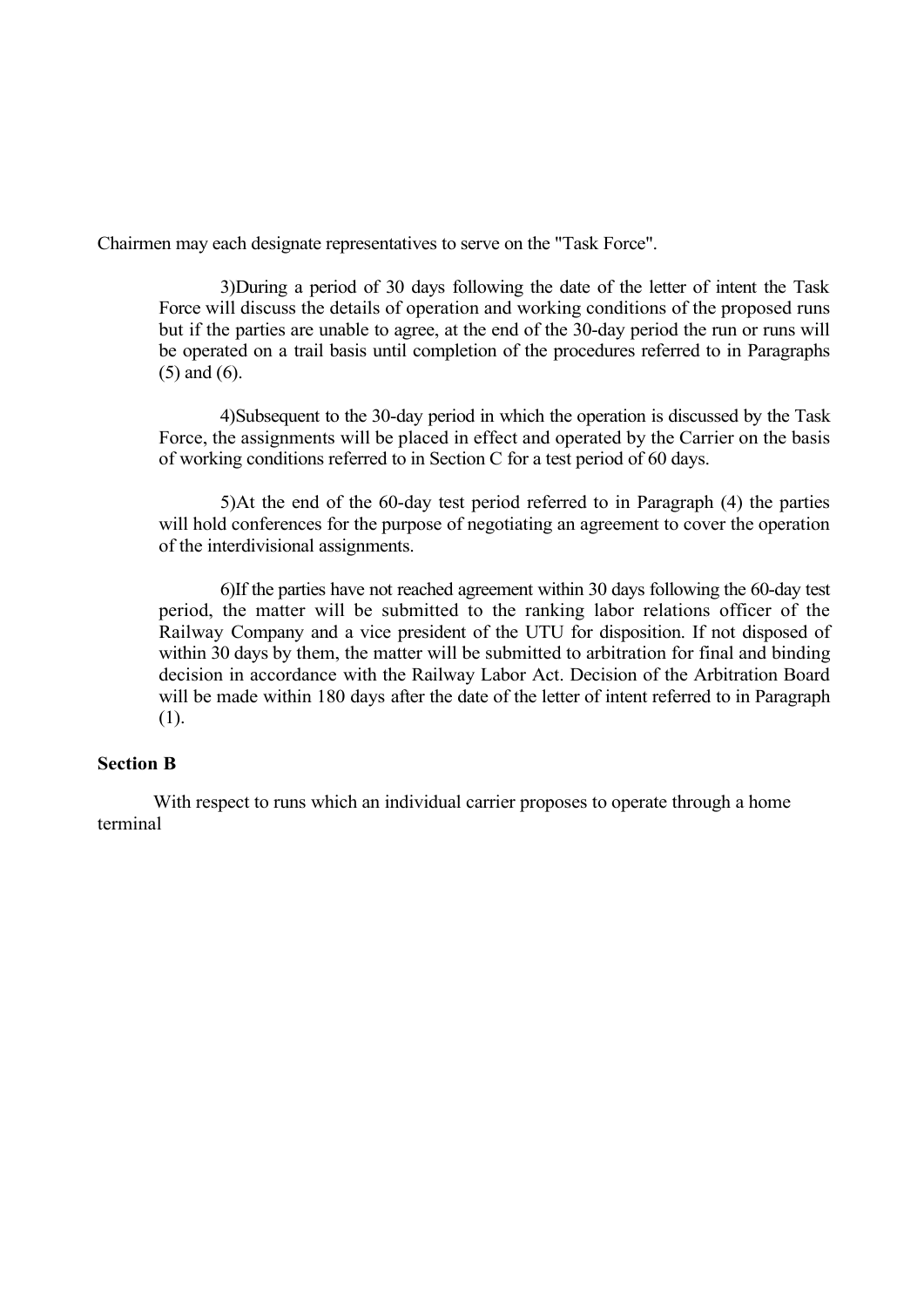or home terminals of the run or runs it proposes to extend pursuant to this Article, the following procedures will be followed:

(1)(a) The Carrier may serve notice of intent to establish a rule under which such runs may be established. Within 10 days of receipt of such notice by the Organization, its authorized representatives and those of the Carrier shall meet for the purpose of establishing conditions, consistent with the minimum requirements of Section C of this Article, to be included in such a rule. If agreement is not reached by those representatives within 90 days of the notice of intent, the matter will be referred to a Task Force for final and binding determination of such conditions.

b)The Task Force shall consist of one member to be appointed by the management of the individual carrier, one member appointed by the Organization and one neutral member to be appointed by the National Mediation Board. The decision of this Task Force prescribing the conditions under which such runs may be established consistent with the minimum requirements of Section C of this Article shall be made within 180 days of this notice of intent.

c)In its decision the Task Force shall include among other matters decided the provisions set forth in Article 11 of this Agreement for protection of employes adversely affected as a result of the discontinuance of any existing runs or the establishment of new runs resulting from application of this rule, and in addition may give consideration to whether or not such rule should contain a provision that special allowances to home owners should be included because of moving to comparable housing in a higher cost real estate area.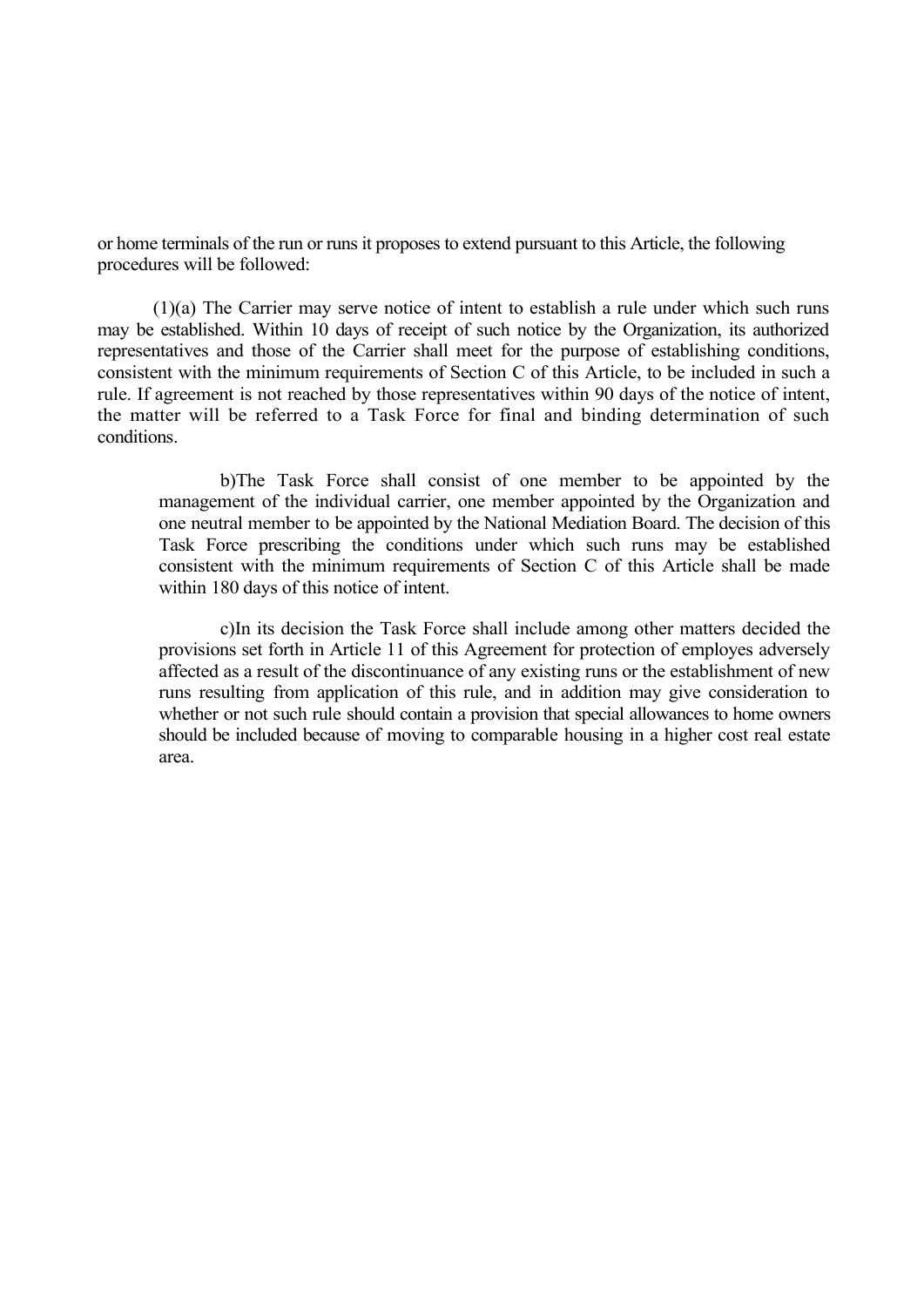(2) Upon establishment of the rule provided for in Paragraph  $(1)(a)$ , above, the Carrier may serve a letter of intent on each affected General Chairman of its intention to establish such runs. The Carrier may have no more than 2 letters of intent pending concurrently and each letter of intent may involve no more than 3 proposed operations. Within 10 days of the date of the letters of intent provided for herein the authorized representatives of the Carrier and the Organization will appoint a Task Force to discuss and agree upon the details of operation and working conditions of the proposed run or runs, but if the parties are unable to agree within 30 days of the date of the letter of intent, the matter will be submitted to arbitration for final and binding decision in accordance with the Railway Labor Act. The decision of the Arbitration Board will be made within 60 days of each letter of intent provided for herein.

#### **Section C**

Reasonable and practical conditions shall govern the establishment of the runs described above including but not limited to the following:

1)All miles run over 100 shall be paid for at the mileage rate established by the basic rate of pay for the first 100 miles or less.

2)When crews are required to report for duty or are relieved from duty at a point other than the on and off duty points fixed for the service established hereunder, the Carrier shall authorize and provide suitable transportation for the crews.

3)Crews will be allowed a \$2.75 meal allowance after 4 hours at the away-fromhome terminal and another \$2.75 allowance after being held an additional 8 hours.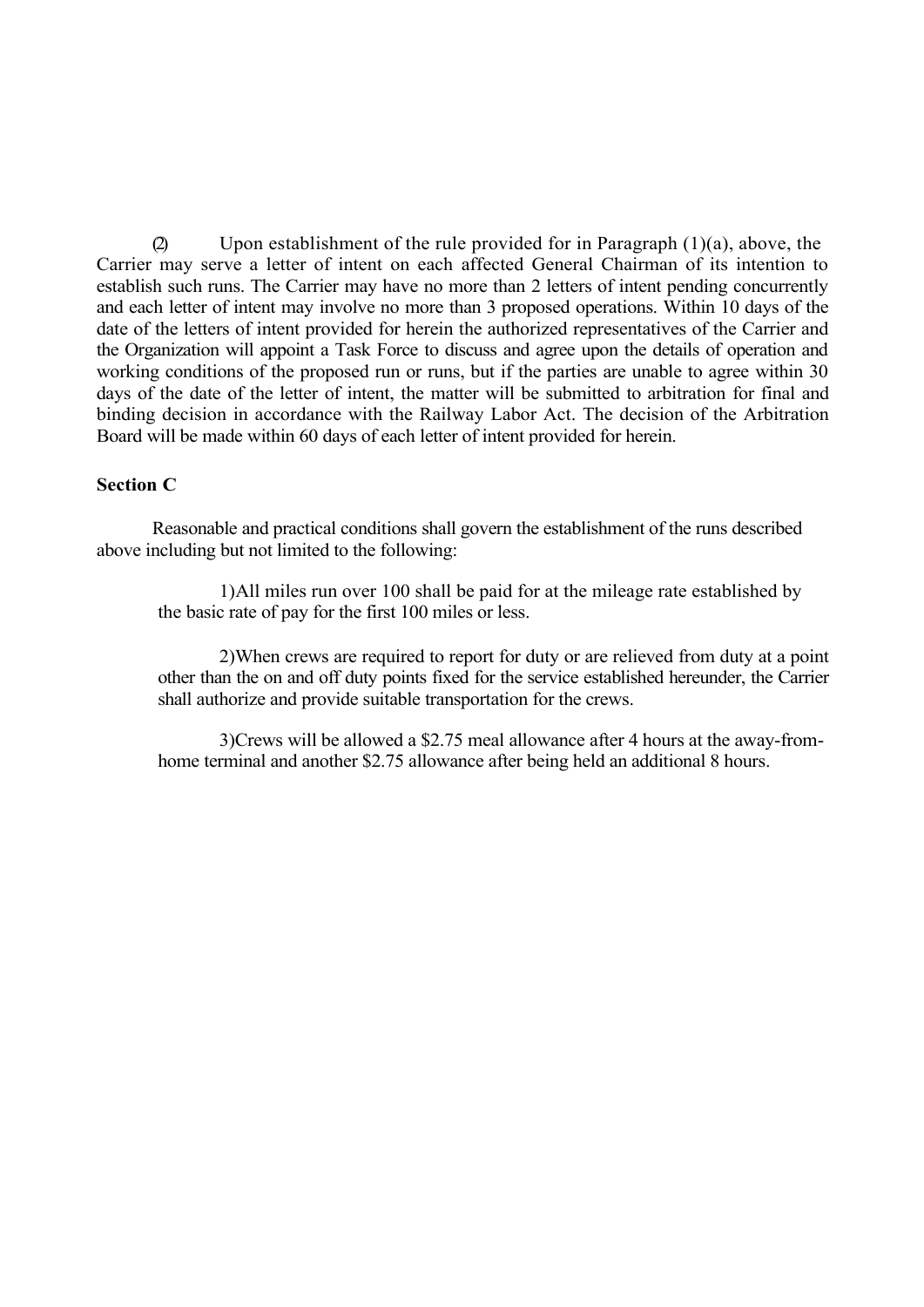(4) In order to expedite the movement of interdivisional runs, crews on runs of 100 miles or less will not stop to eat except in cases of emergency or unusual delays. For crews on runs of more than 100 miles, the Carrier shall determine the conditions under which such crews may stop to eat. When crews on runs of more than 100 miles are not permitted to stop to eat, members of such crews shall be paid an allowance of \$1.50 for the trip.

## **Section D**

Interdivisional, interseniority district, intradivisional or intraseniority district service in effect on the date of this Agreement is not affected by this Article 10.

#### **Section E**

The foregoing provisions are not intended to impose restrictions with respect to establishing interdivisional, interseniority district, intradivisional or intraseniority district service where restrictions did not exist prior to the date of this Article 10.

# **ARTICLE 11 PROTECTION OF EMPLOYES**

(Article XIII of the January 27, 1972 National Agreement)

The scope and purpose of this Article is to provide, to the extent specified herein, for fair and equitable arrangements to protect the interests of certain of the Carrier's employes represented by the United Transportation Union who are adversely affected by the application of Article 27-Interchange, Article 29, Section A(4)-Road-Yard Movements, and Article 10- Interdivisional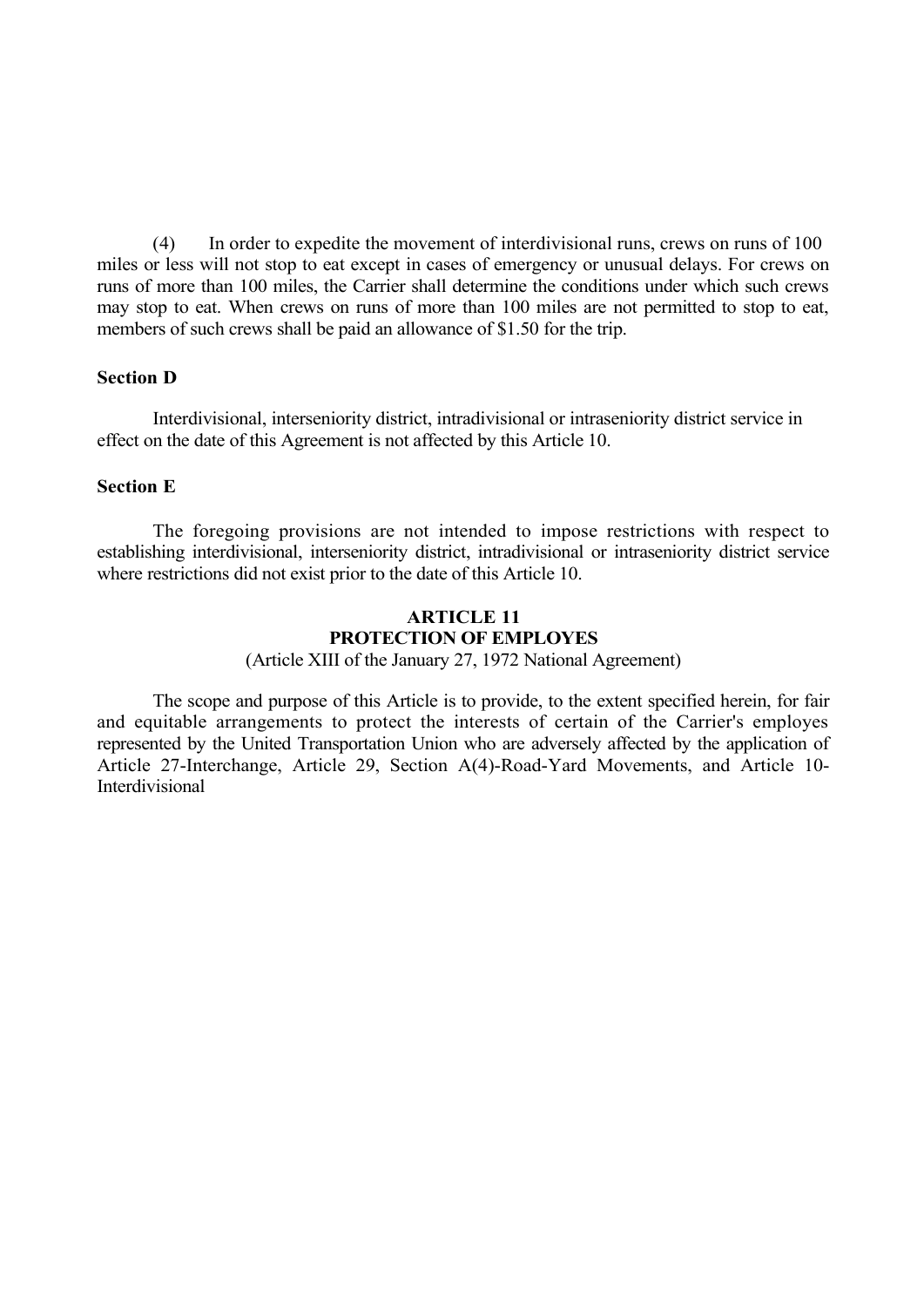#### **Article 11 Section A**

Service of this Agreement; therefore, fluctuations and changes in volume or character of employment brought about by other causes are not within the purview of this Article.

#### **Section A---Definition**

Wherever used in this Article, unless the context requires otherwise:

1)"Implementation" means the application and implementation of the provisions of Article 27-Interchange, Article 29, Section A(4)-Road-Yard Movements, and Article 10- Interdivisional Service of this Agreement.

2)"Displaced Employe" means a Carrier employe represented by the UTU who as a result of an Implementation is placed in a worse position with respect to his compensation.

3)"Dismissed Employe" means a Carrier employe represented by the UTU who as a result of an Implementation is deprived of employment with the Carrier because of the abolition of his position or the loss thereof as the result of the exercise of seniority rights by an employee whose position is abolished as a result of an Implementation.

4)"Protective Period" for employes covered by Section B(1) of this Article means that period of time during which a Displaced or Dismissed Employe is to be provided protection hereunder. The Protective Period for such employe shall extend from the date he is displaced or dismissed for a period of time equal to the length of time which such employe has seniority in the craft or class at the time he is adversely affected. In no event, however, will the Protective Period extend beyond the employe's 65th birthday. Where an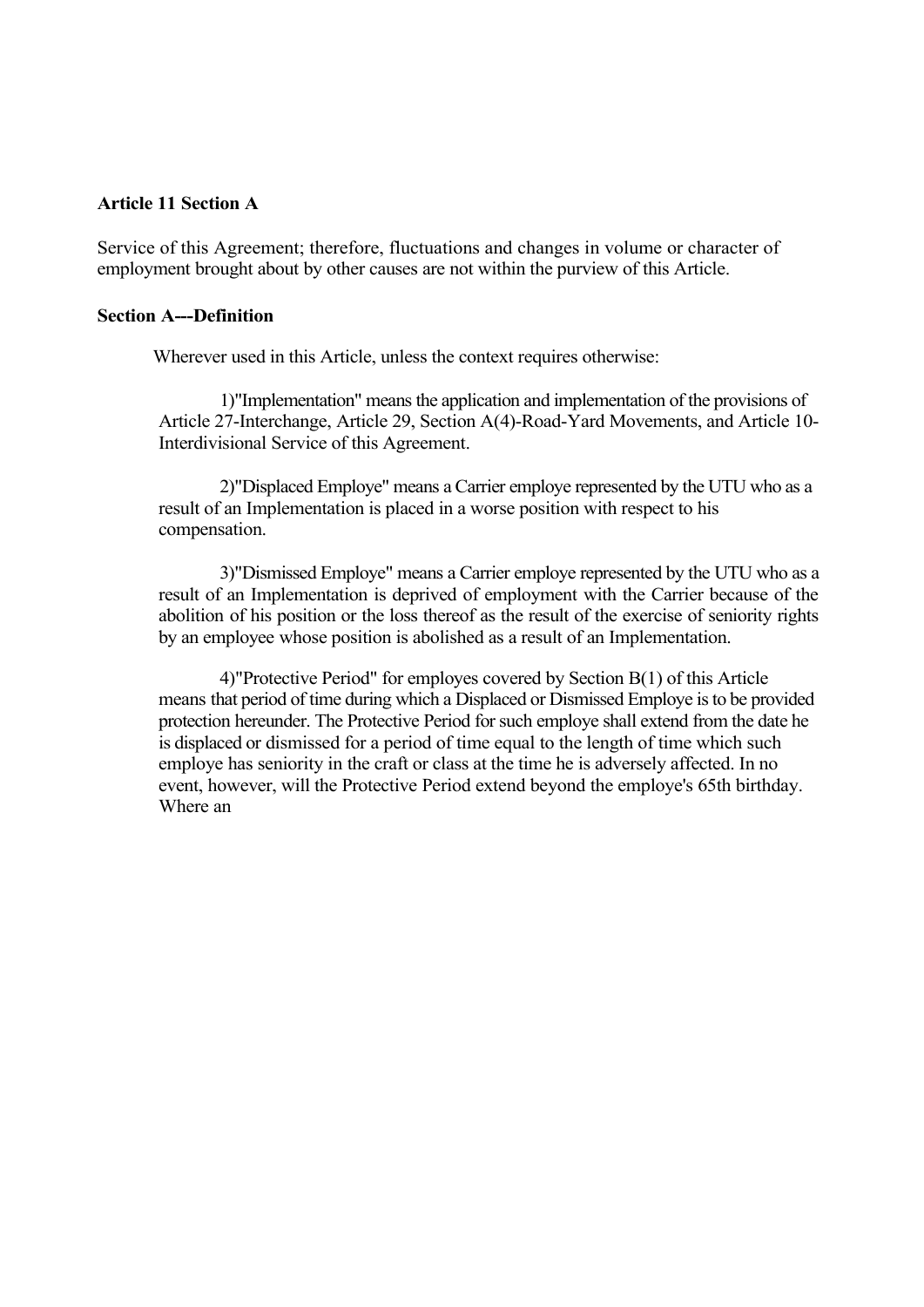employe holds seniority as a Conductor and Brakeman or Yardman, the earlier seniority date shall govern. In the event such a Displaced Employe elects to remain in the Carrier's service after the first day of the month following the month he attains age 65, he will no longer receive any of the protective benefits of this Article and the Carrier may terminate on the same seniority district the protective benefits then being provided the junior Dismissed or Displaced Employe receiving protection under this Article on such seniority district for a one-for-one basis.

(5) "Protective Period" for employes covered by Section B(2) of this Article means the 6-year period of time from the date such employe is dismissed but not to exceed the length of time which such employe has seniority in the craft or class at the time he is dismissed. Where an employe holds seniority as a Conductor and Brakeman or Yardman, the earlier seniority date shall govern.

## **Section B---Coverage**

(1) Subject to the other provisions of this Article, the protective benefits of Sections C, D, E and F of this Article apply to:

a)Employes adversely affected directly or indirectly by an Implementation of Article 1 0-Interdivisional Service.

b)Regularly assigned employes assigned to yard crews that regularly spend more than 50 percent of their time in interchange work who are adversely affected as a result of an Implementation of the reciprocal interchange provisions of Section E of Article 27- Interchange. (Such employes will be determined by a joint check based upon the work performance of the involved yard crews for the 30 working days prior to the Imple-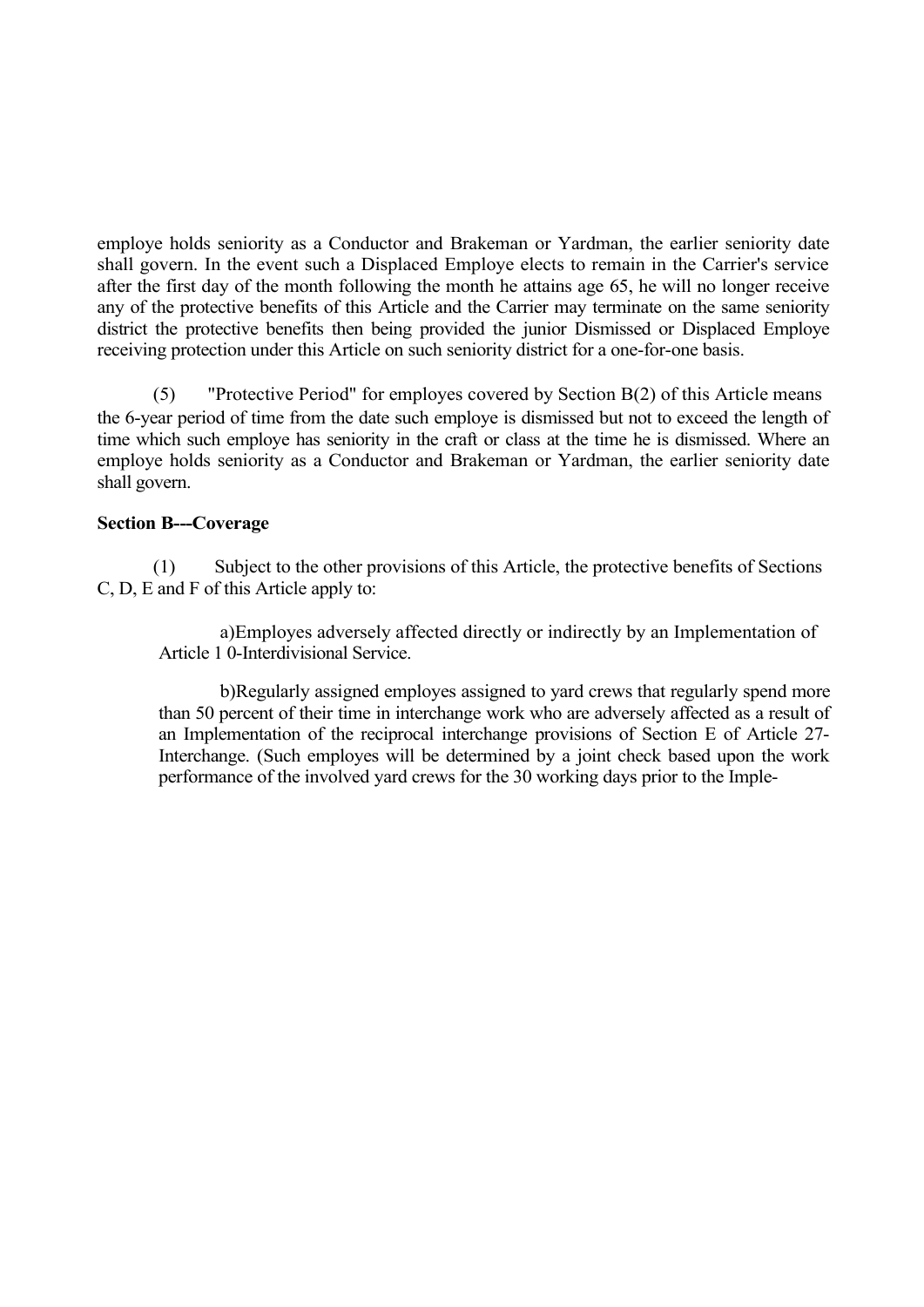#### mentation.)

c)Regularly assigned employes assigned to interchange or transfer crews adversely affected by the interchange of solid trains provision under Section A of Article 27- Interchange.

d)Employes of Terminal Companies adversely affected either directly or indirectly by the interchange of solid trains provision under Section A of Article 27- Interchange.

2)Subject to the other provisions of this Article, the protective benefits provided in Sections D and E of this Article will be accorded to any employee of the Carrier adversely affected by Article 27-Interchange, other than those covered by Subparagraphs (b) and (c) of Section B(1) of this Article or Article 29, Section A(4)-Road-Yard Movements.

3)The protective provisions of this Section as applied to Terminal Company employes will include, in addition to the above, the exercise of seniority and acceptance of employment on the involved line-haul carriers, engine service employes being required to accept engine service employment and ground service employes being required to accept ground service employment. The involved line-haul carriers will make appropriate arrangements in connection with Subparagraph (1)(d) of this Section and the foregoing.

#### **Section C---Displacement Allowance**

(1) So long during his Protective Period after a Displaced Employee's displacement as he is unable, in the normal exercise of his seniority rights under existing agreements, rules and practices, to obtain a position producing compensa-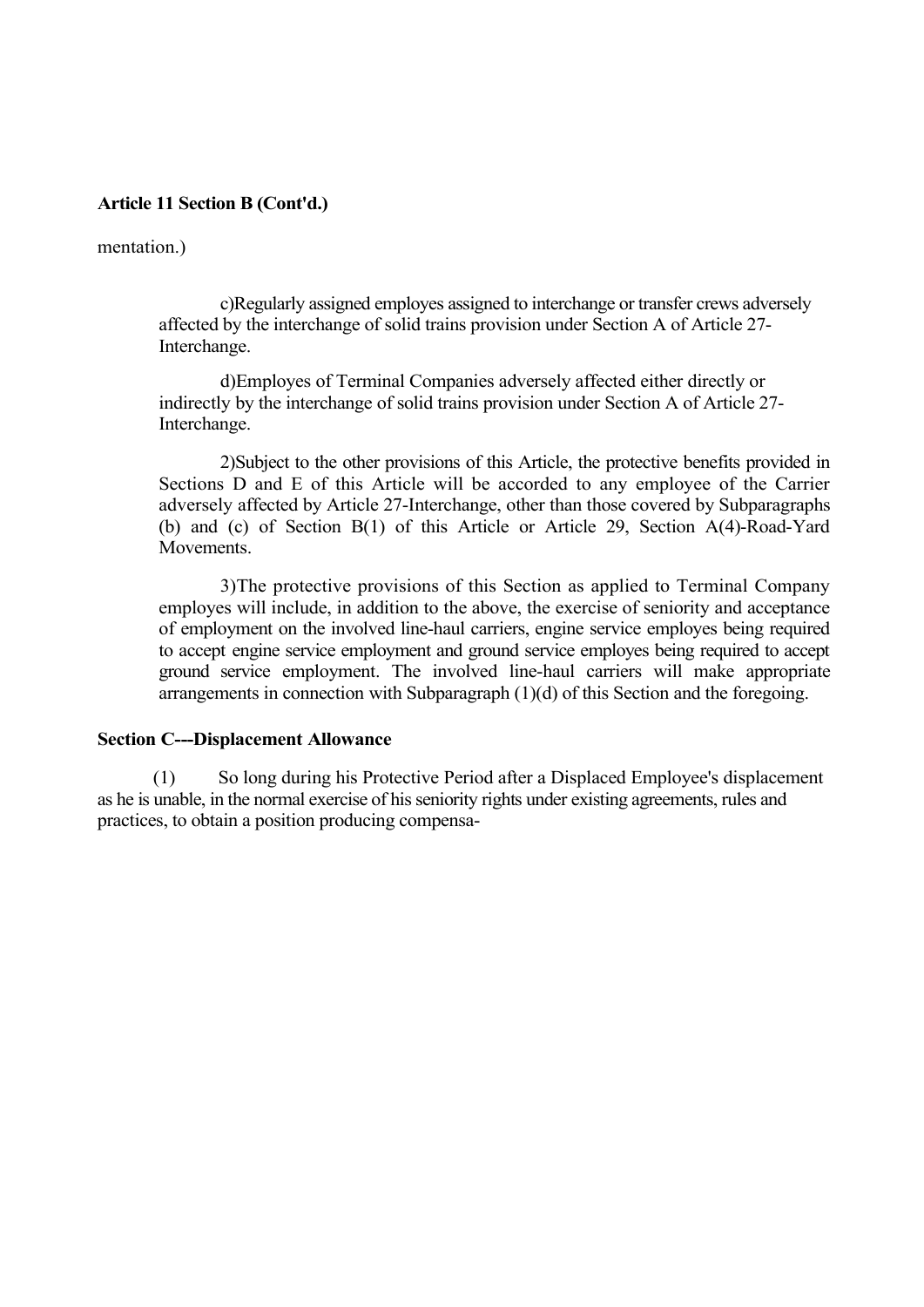tion equal to or exceeding the compensation he received in the position from which he was displaced, he shall be paid a monthly displacement allowance equal to the difference between the monthly compensation received by him in the position in which he is retained and the average monthly compensation received by him in the position from which he was displaced.

2)Each Displaced Employe's displacement allowance shall be determined by dividing separately by 12 the total compensation received by the employe and the total time for which he was paid during the last 12 months in which he performed service immediately preced- ing the date of his displacement as a result of the Implementation (thereby producing average monthly compensation and average monthly time paid for in the test period). Both the above "total compensation" and the "total time for which he was paid" shall be adjusted to reflect the reduction on an annual basis, if any, which would have occurred during the specified 12-month period had Public Law 9 1-169, amending the Hours of Service Act of 1907, been in effect throughout such period (i.e., 14 hours limit for any allowance paid during the period between December 26, 1970 and December 25, 1972 and 12 hours limit for any allowances paid thereafter). Such allowance shall also be adjusted to reflect subsequent general wage increases. In the event a Displaced Employe shall have less than 12 months of service his total compensation and total time paid for shall be divided by the number of months in which he performed service.

3)If a Displaced Employe's compensation in his retained position in any month is less in any month in which he performs work than the afore-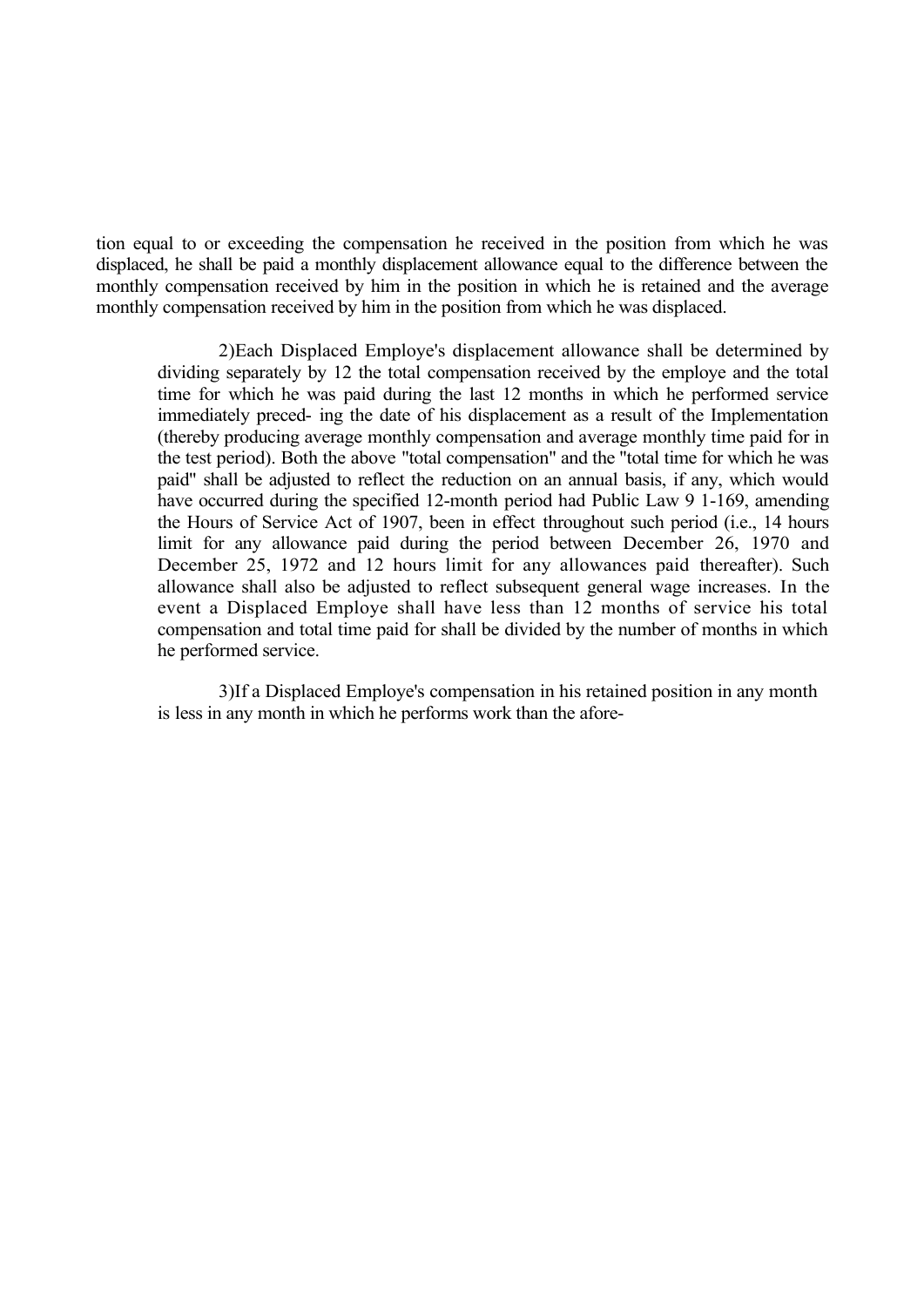said average compensation (adjusted to reflect subsequent general wage increases) to which he would have been entitled, he shall be paid the difference, less compensation for time lost on account of his voluntary absences to the extent that he is not available for service equivalent to his average monthly time during the test period but if in his retained position he works in any month in excess of the aforesaid average monthly time paid for during the test period he shall be additionally compensated for such excess time at the rate of pay of the retained position.

4)If a Displaced Employee fails to exercise his seniority rights to secure another position available to him which does not require a change in his place of residence, to which he is entitled under the Schedule Agreement and which carries a rate of pay and compensation exceeding those of the position which he elects to retain, he shall thereafter be treated for the purposes of this Section as occupying the position he elects to decline.

5)The displacement allowance shall cease prior to the expiration of the Protective Period in the event of the Displaced Employe's resignation, death, retirement or dismissal for justifiable cause.

### **Section D---Dismissal Allowances**

(1) A Dismissed Employe shall be paid a monthly dismissal allowance, from the date he is deprived of employment and continuing during his protective period, equivalent to 1/12 of the compensation received by him in the last 12 months of his employment in which he earned compensation prior to the date he is first deprived of employment as a result of the trans-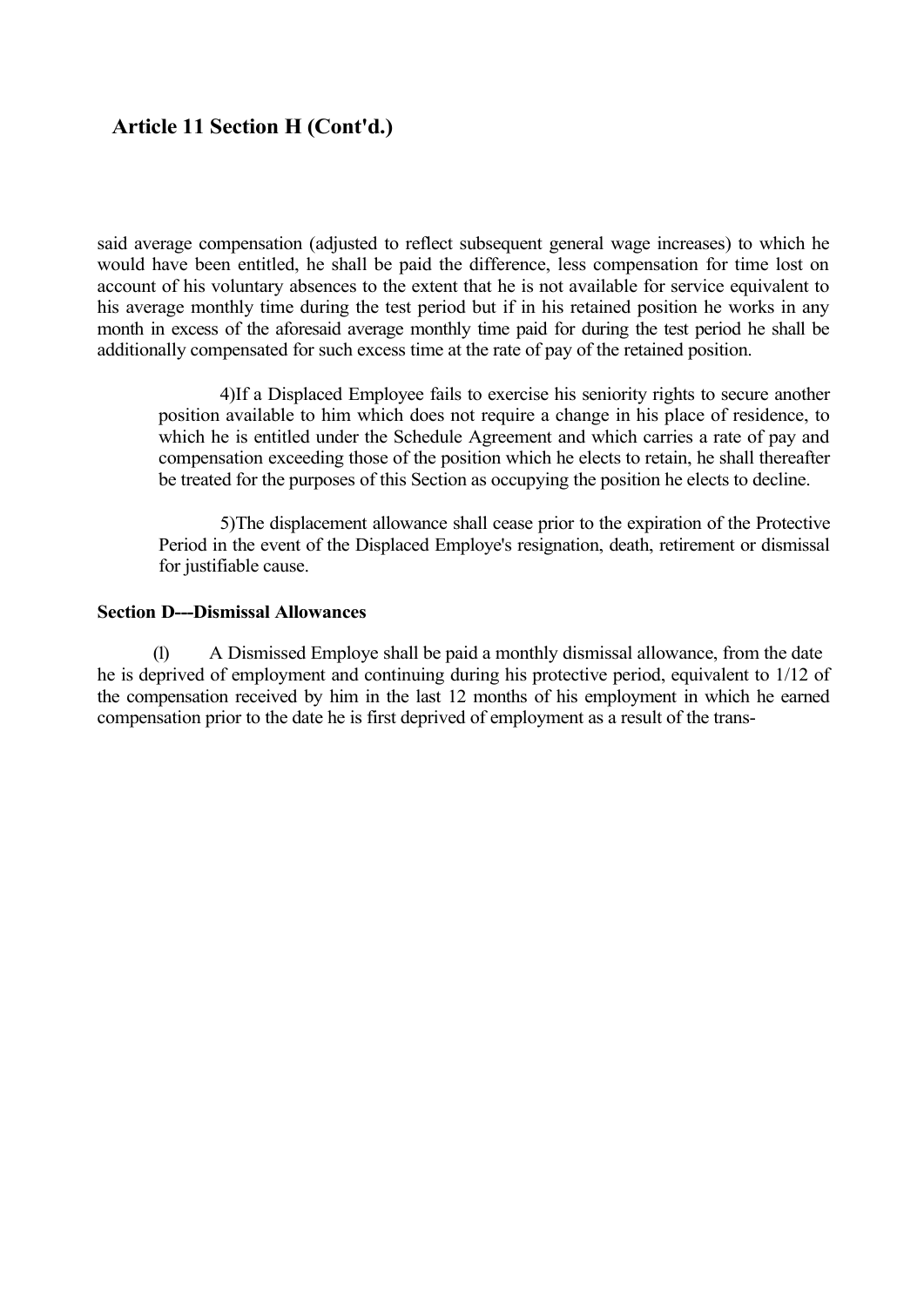action. Such allowance shall be adjusted to reflect on an annual basis the reduction, if any, which would have occurred during the specified 12-month period had Public Law 91-169, amending the Hours of Service Act of 1907, been in effect throughout such period (i.e., 14 hours limit for any allowance paid during the period between December 26, 1970 and December 25, 1972 and 12 hours limit for any allowances paid thereafter). Such allowance shall also be adjusted to reflect subsequent general wage increases. In the event a Dismissed Employe shall have less than 12 months of service his total compensation and total time paid for shall be divided by the number of months in which he performed service.

2)The dismissal allowance of any Dismissed Employe who returns to service with the Carrier shall cease while he is so reemployed. During the time of such reemployment, he shall be entitled to protection in accordance with the provisions of Section C.

3)The dismissal allowance of any Dismissed Employe shall be reduced to the extent that his combined monthly earnings in other employment, any benefits received under any unemployment insurance law, and his dismissal allowance exceed the amount upon which his dismissal allowance is based. Such employe, or his representative, and the Carrier shall agree upon a procedure by which Railroad shall be currently informed of the earnings of such employe in employment other than with the Carrier, and the benefits received.

4)The dismissal allowance shall cease prior to the expiration of the protective period in the event of the employe's resignation, death, retire-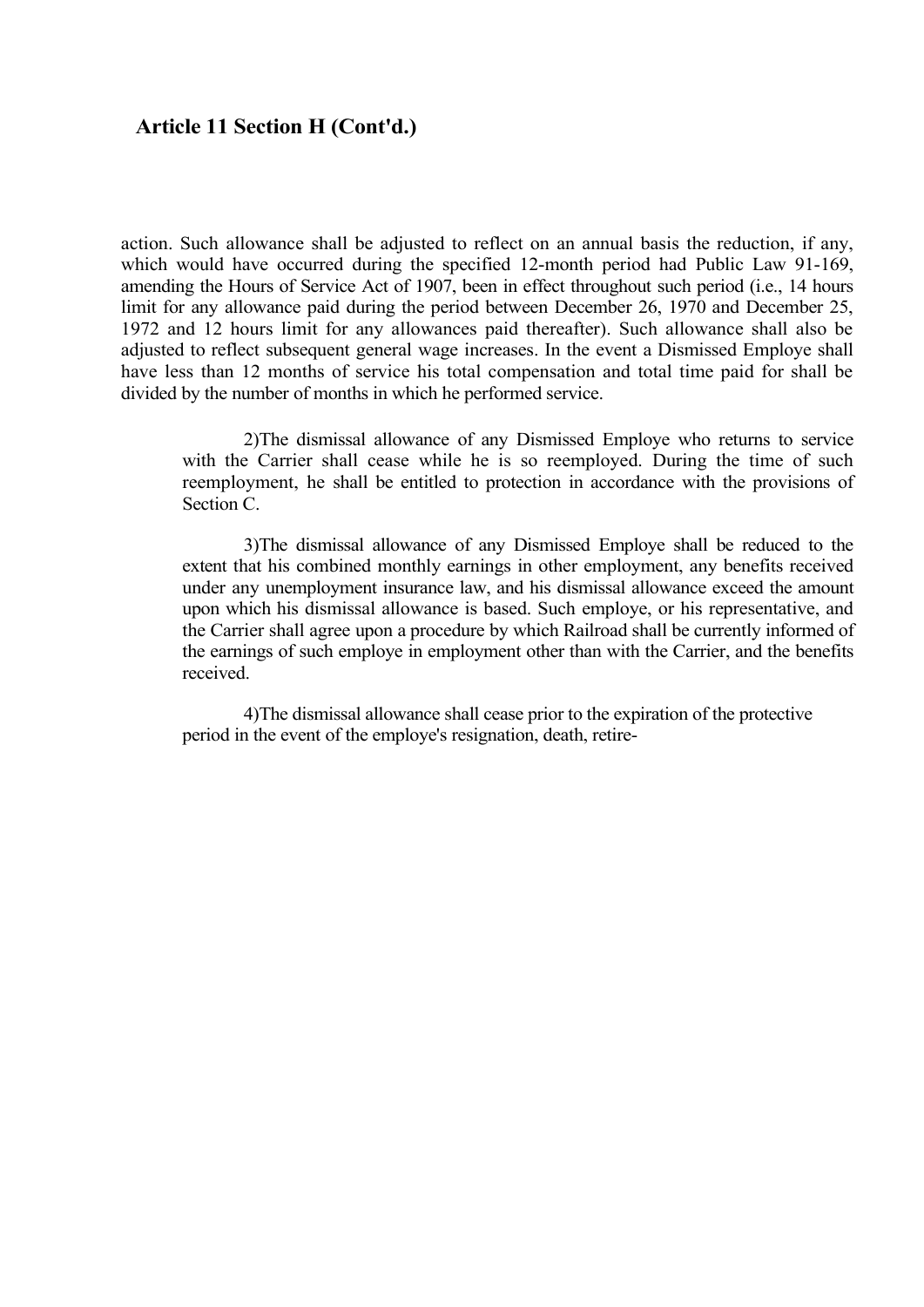ment, dismissal for justifiable cause under existing agreements, failure to return to service after being notified in accordance with the working agreement, or failure without good cause to accept a comparable position which does not require a change in his place of residence for which he is qualified and eligible with the Carrier from which he was dismissed after being notified.

### **Section E---Separation Allowance**

A Dismissed Employee entitled to protection under this Article, may, at his option within 7 days of his dismissal, resign and (in lieu of all other benefits and protections provided in this Article) accept a lump sum payment computed in accordance with Section 9 of the Washington Job Protection Agreement of May, 1936.

### **Section F---Fringe Benefits**

No employe of a carrier who is affected by an Implementation shall be deprived during his Protective Period of benefits attached to his previous employment, such as free transportation, hospitalization, pensions, relief, et cetera, under the same conditions and so long as such benefits continue to be accorded to other employes of the Carrier, in active service or on furlough as the case may be, to the extent that such benefits can be so maintained under present authority of law or corporate action or through future authorization which may be obtained.

## **Section G---Seasonal Fluctuations and Declines in Business**

(1) In the event of a decline in a carrier's business measured by the net revenue tonmiles in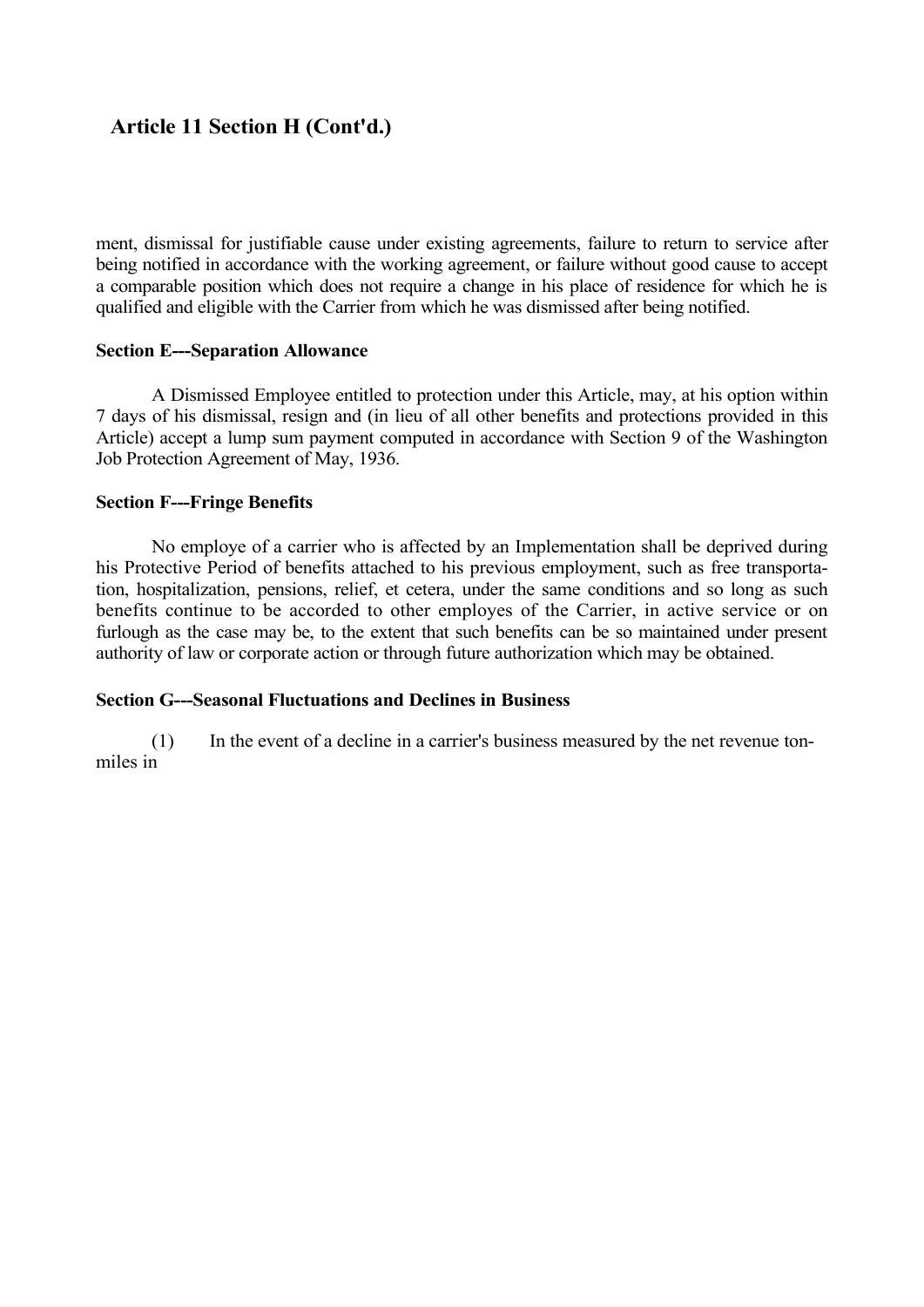any 30-day period compared with the net revenue ton-miles for the corresponding period in the preceding calendar year, the number of employes who are receiving dismissal or displacement allowances may be reduced at any time during the said payroll period to the extent of one percent for each one percent decline. Such reductions in protected employes shall be made in inverse seniority order. Upon restoration of a carrier's volume of net revenue ton-miles employes must be returned to their protective status to the extent of one percent for each one percent rise in net revenue ton-miles. In the case of Terminal Companies, the decline in business shall be measured by the total number of loaded and empty cars received from and delivered to connecting carriers, including the number of loaded and empty cars handled in solid interchange trains, in any 30-day period compared with the volume of such interchange in the corresponding period in the preceding calendar year.

2)In the event that an employe receiving a displacement allowance is subsequently placed in a worse position by reason of a seasonal fluctuation or a decline in business, so long as he continues in such position for that reason the amount paid him as his displacement allowance shall continue unchanged.

3)In the event that a Displaced Employe is deprived of employment with the Carrier as the result of a seasonal fluctuation or a decline in business, his dismissal allowance shall be the amount which was being paid him as his displacement allowance. An employe other than a Displaced Employe who is deprived of employment as the result of a seasonal fluctuation or a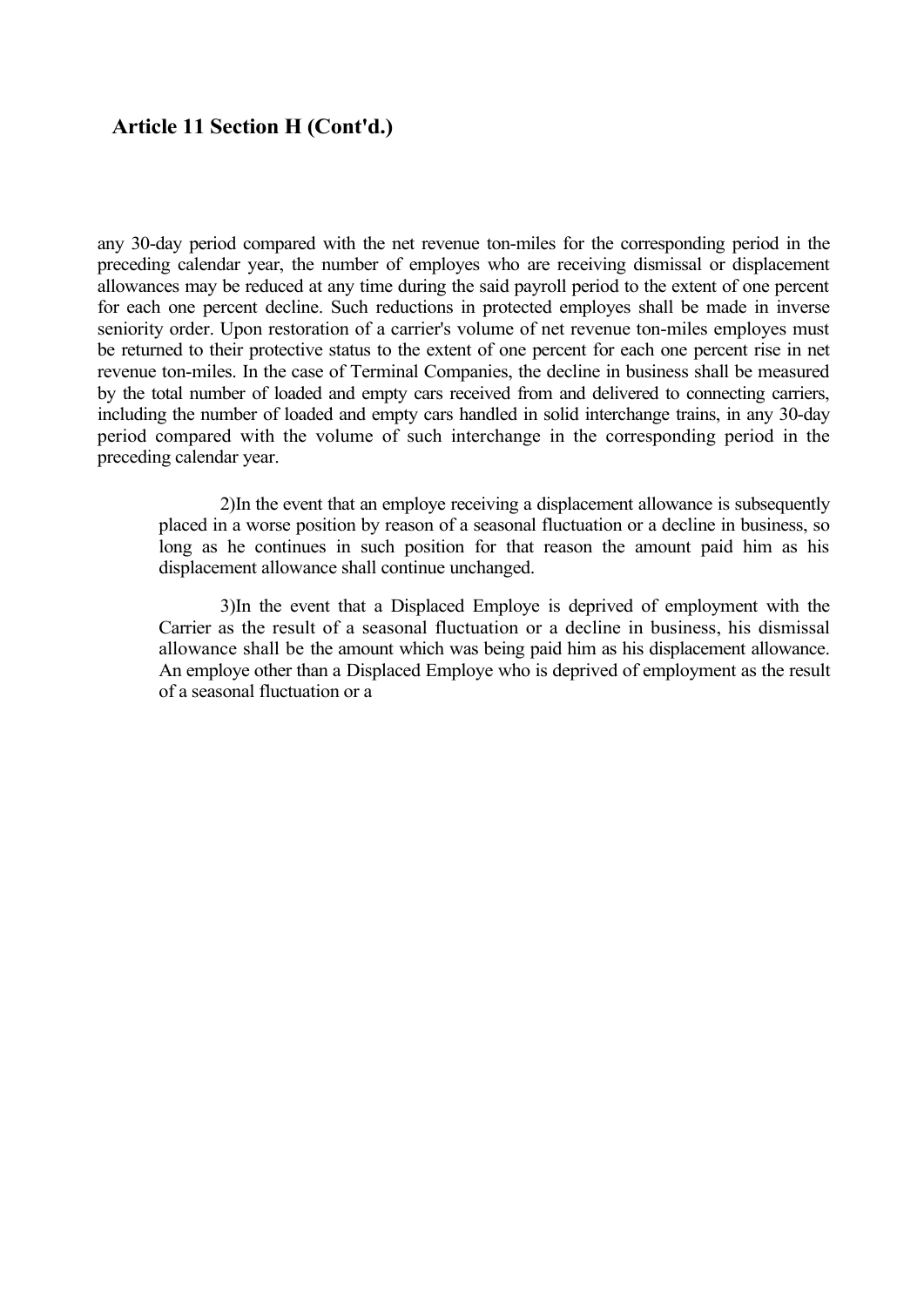decline in business shall not be paid any protective benefits under this Article.

#### **Section H---Arbitration of Disputes**

1)In the event the Carrier and the UTU are unable to settle any dispute or controversy with respect to the interpretation, application or enforcement of any provision of this Article within 20 days after the dispute arises, it may be referred by either party to an arbitration committee. Upon notice in writing served by one party on the other of intent by that party to refer a dispute or controversy to an arbitration committee, each party shall, within 10 days, select one member of the committee and the members thus chosen shall select a neutral member who shall serve as chairman. If any party fails to select its member of the arbitration committee within the prescribed time limit, the General Chairman of the UTU or the highest officer designated by the Carrier, as the case may be, shall be deemed the selected member, and the committee shall then function and its decision shall have the same force and effect as though all parties had selected their members. Should the members be unable to agree upon the appointment of the neutral member within 10 days, the parties shall then within an additional 10 days endeavor to agree upon a method by which a neutral member shall be appointed, and, failing such agreement, either party may request the National Mediation Board to designate within 10 days the neutral members whose designation will be binding upon the parties.

2)The decision, by majority vote, of the arbitration committee shall be final, binding and conclusive and shall be rendered within 45 days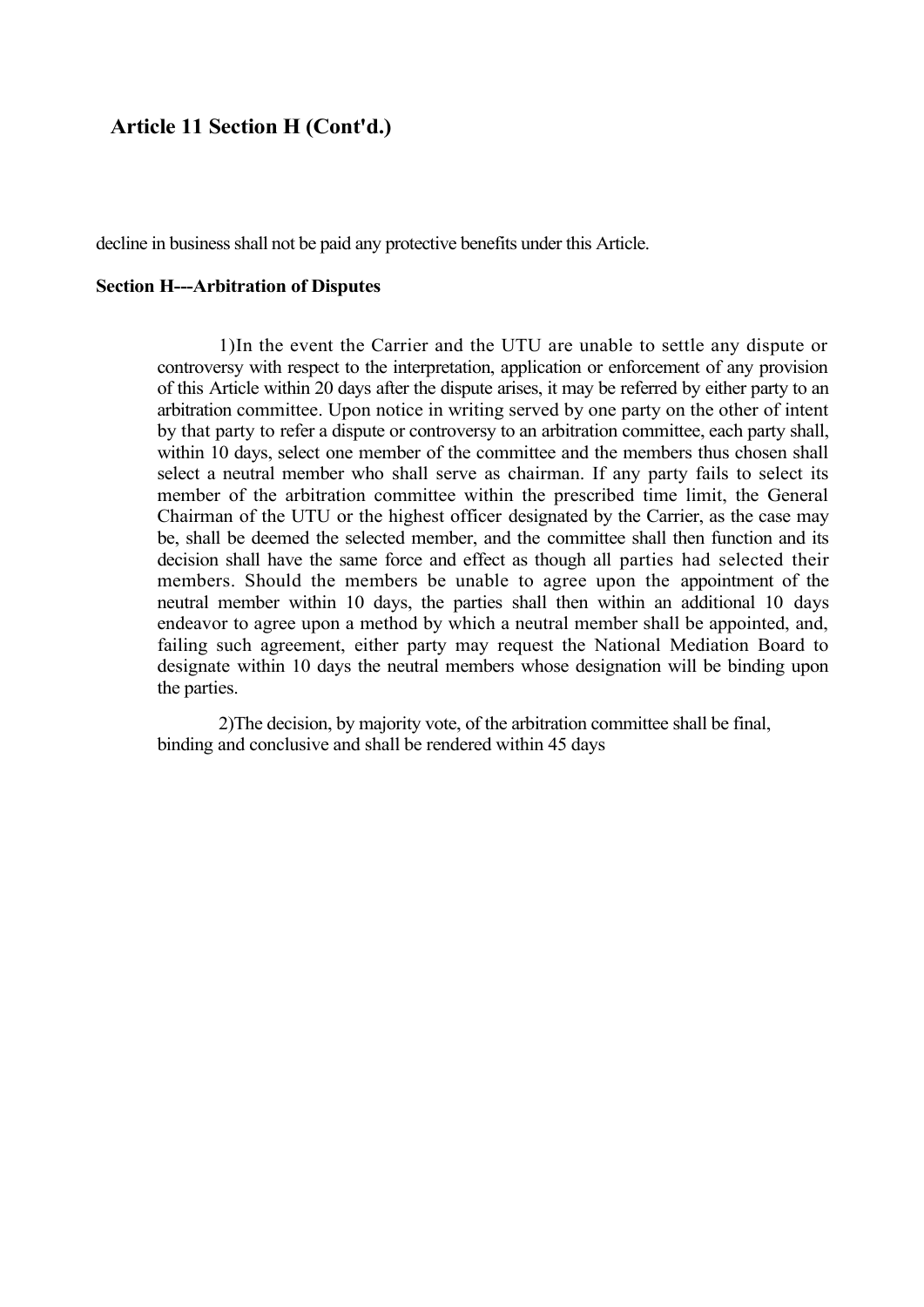after the hearing of the dispute or controversy has been concluded and the record closed.

3)The salaries and expenses of the neutral member shall be borne equally by the parties to the proceeding and all other expenses shall be paid by the party incurring them.

4)In the event of any dispute as to whether or not a particular employe was adversely affected by an Implementation, it shall be his obligation to identify the adverse effect and specify the pertinent facts relied upon. If the facts so stated are sufficient to support a finding that the employee was so adversely affected by an Implementation, it shall then be the Railroad's burden to disprove those facts or prove that other factors affected the employe.

#### **Section I---Change of Residence**

Any Displaced Employe required to change his residence because of the Implementation of Article 1 0-Interdivisional Service shall receive the benefits contained in Sections 10 and 11 of the Washington Job Protection Agreement except that he will be allowed 5 working days instead of "2 working days" as provided in Section 10 of said Agreement, and in addition to such benefits shall receive a transfer allowance of \$400.00. The National Mediation Board is substituted for the Interstate Commerce Commission in Section 11(d) of said Agreement. Change of residence shall not be considered "required" if the reporting point to which the employe is changed is not more than 30 miles from his former reporting point.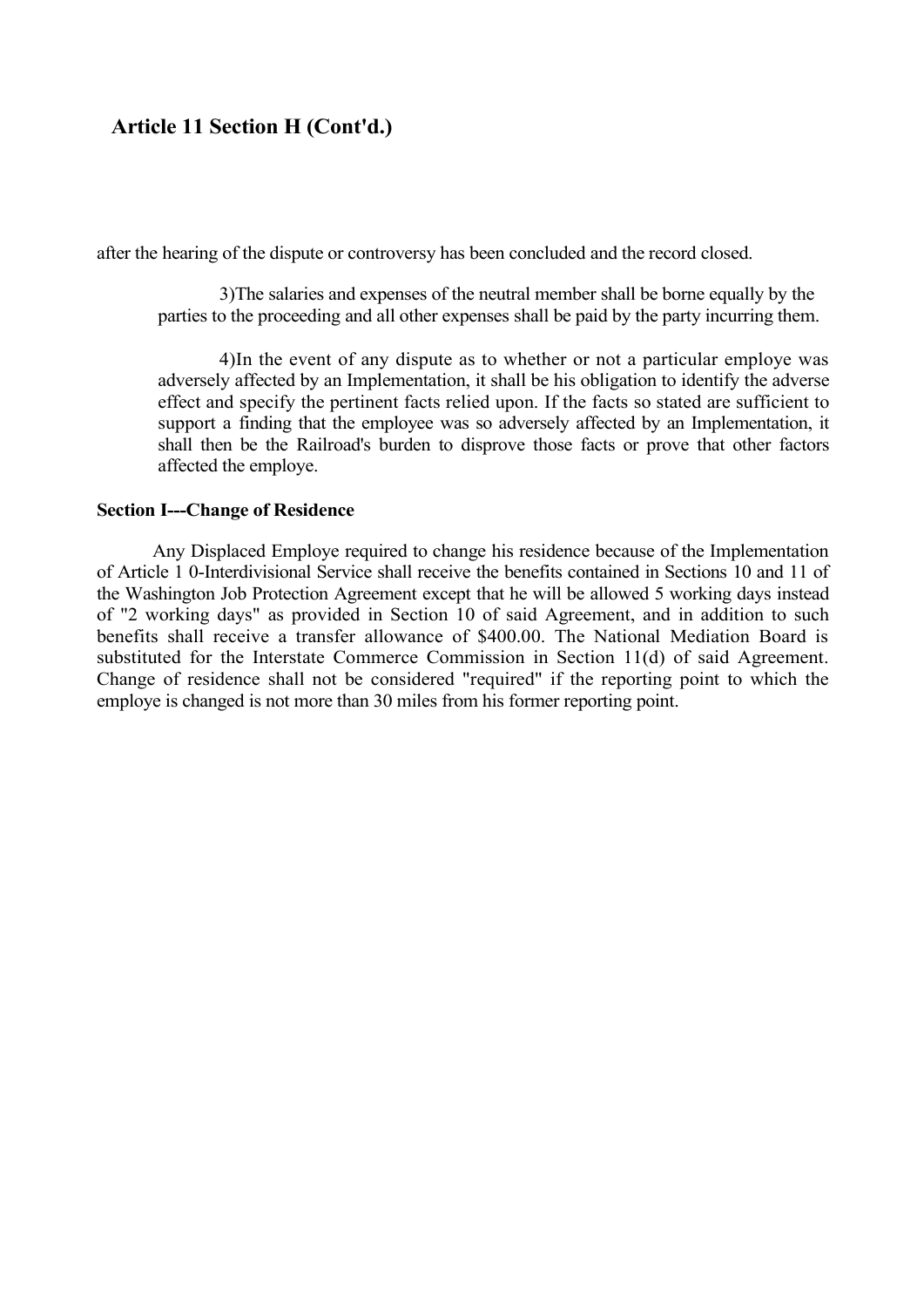### **Article 11 Section J**

#### **Section J---No Duplication of Benefits**

If any protective benefits greater than those provided in this Article are available under existing agreements, such greater benefits shall apply subject to the terms, conditions, responsibilities and obligations of both the Carrier and employe under such agreements, in lieu of the benefits provided in this Article. There shall be no duplication or pyramiding of benefits to any employes.

#### **ARTICLE 12---HELPER-PUSHER SERVICE**

a)Pusher or helper service may be established or reestablished on the following territories:

Newburg to Dillon Newburg to Jury Monett to Globe

West Fork to Chester Talihina to LaFlore

Ft. Scott to Edwards Crystal City to St. Louis Iron Hill (Rolla Subdivision) Kansas City to Lenexa

b)It will not be necessary to use a Conductor or Brakeman with a helper or pusher locomotive. However, the engine crew will not be permitted to handle any cars other than the train it is helping or pushing.

c)It is recognized that the exigencies of the business may require the establishment of pusher or helper service on additional territories to maintain the tonnage intact over grades, in which event the matter shall be settled by negotiations between the General Chairman and the Director of Labor Relations.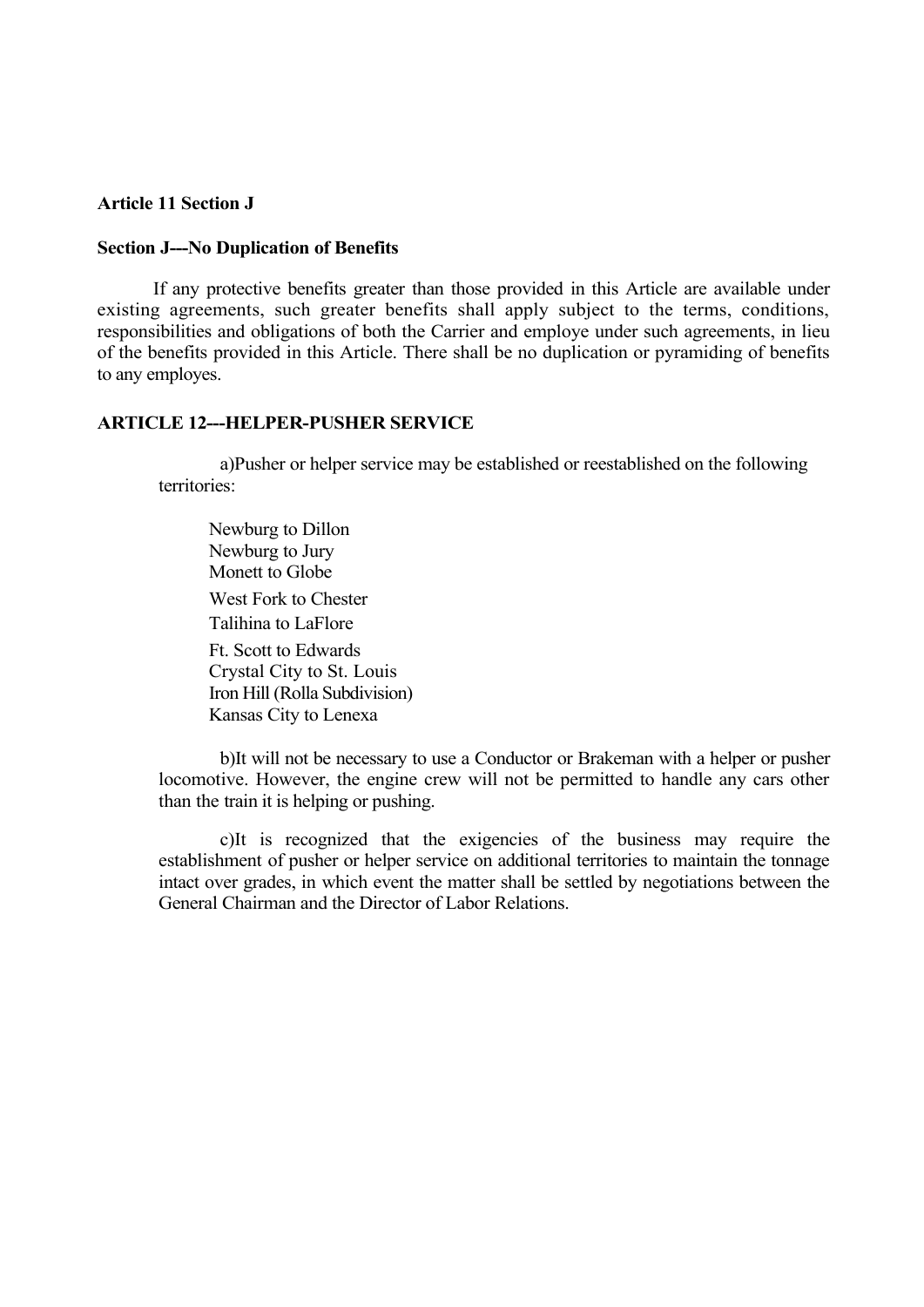### **ARTICLE 13---ASSIGNMENTS--- EXERCISING SENIORITY**

#### **Section A---Regular Assignments**

Regular assigned crews shall be kept on their regular assignments, unless otherwise provided for in this Agreement.

#### **Section B---Earnings Protection---"Make Whole"**

If a Conductor or Brakeman is used off his regular assignment in the same grade of service, in no case shall he be paid less than he would have earned on his regular assignment. The loss of earnings is to be computed in the same manner that Article 21, Section C provides for Brakemen who are used as Emergency Conductors except all service (Emergency Brakeman and Conductor) earnings shall be included in the computations.

#### **Section C---Displacement Rights**

1)A Conductor or Brakeman who has been displaced for any reason may displace any junior Conductor or Brakeman in accordance with the provisions of this Agreement (or he may exercise any Yardman seniority rights he may have in accordance with the provisions of the Yardmen's Schedule and Article 24, Section F of this Agreement).

2)A Conductor or Brakeman who has been displaced may also elect to displace (bump) onto any assignment that is under bulletin (whether occupied by a junior employe or unoccupied) and thereupon assume the assignment if he has bid on the assignment. Such a bid cannot be withdrawn. Consequently, if there is no bid from an employe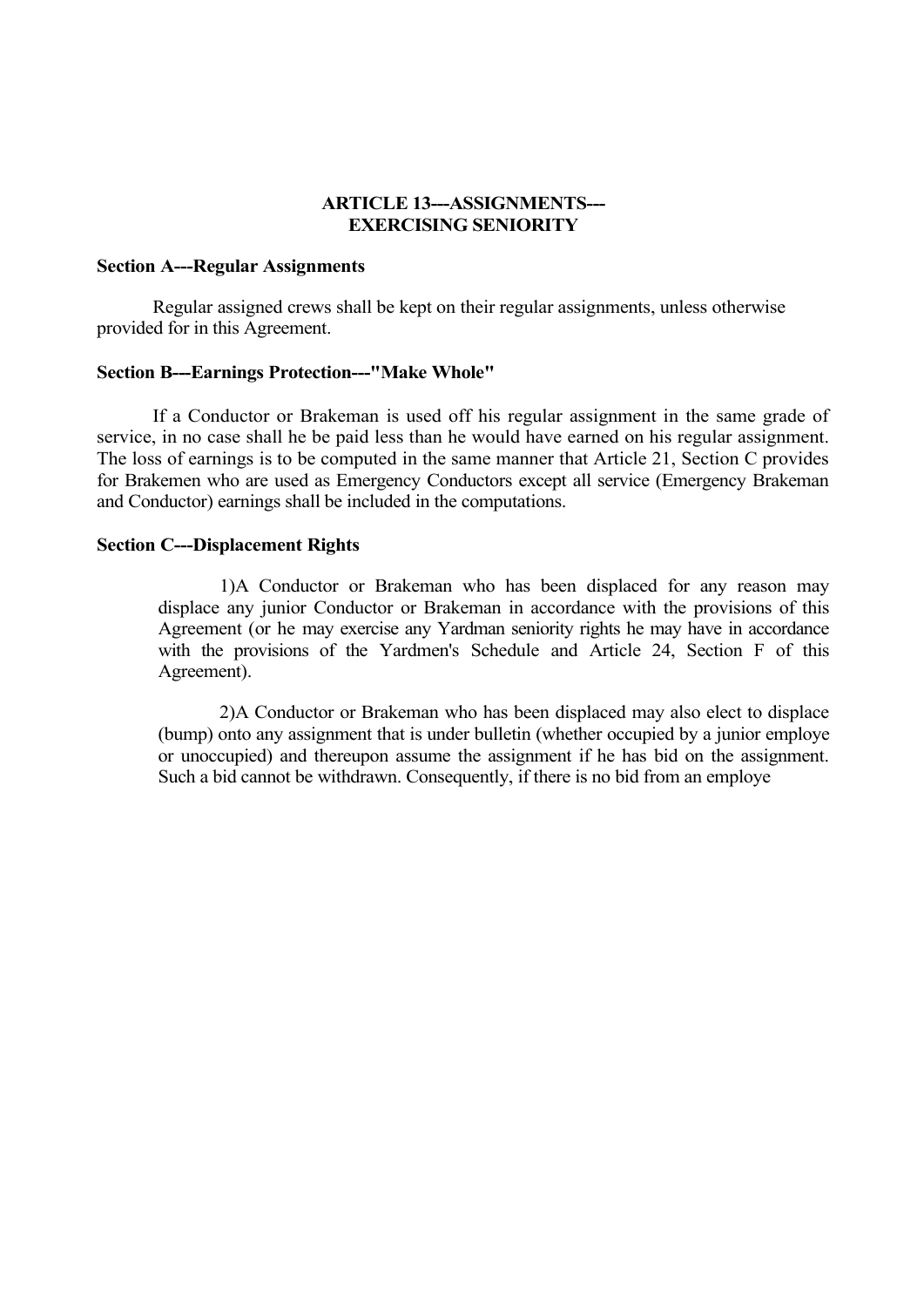who is senior to the displacing employe, the displacing Conductor or Brakeman will remain assigned to the assignment when the bulletin expires.

3)When a Conductor or Brakeman is displaced from his assignment, or becomes assigned to another assignment, he shall be so notified at once by the Carrier.

4)When a Conductor or Brakeman who has been displaced has not exercised

seniority within 8 hours after the time he was notified of his displacement, he will be considered to be laying off. In such a case, he must (when he does displace) comply with the provisions of Article 16, Section A.

**Note:** That part of the above provision which reads, "time he was notified" means the "time the Conductor or Brakeman is contacted personally by the proper Carrier representative by telephone or otherwise", and the 8 hours, referred to above, will commence to run from that time.

5)When a Conductor or Brakeman is displaced (bumped) under agreement

rules

his

from either a temporary assignment or a regular assignment, he will be promptly released and permitted to exercise his seniority. If the employee who thus exercises his displacement rights fails to immediately assume (i.e., assume it on the next trip that is commenced at the lay-off point, as defined in Article 16, Section C) the assignment by reason of taking vacation or exercising his seniority rights to a temporary (6-day) vacancy on some other assignment (for these 2 reasons only), the displaced (bumped) employe will con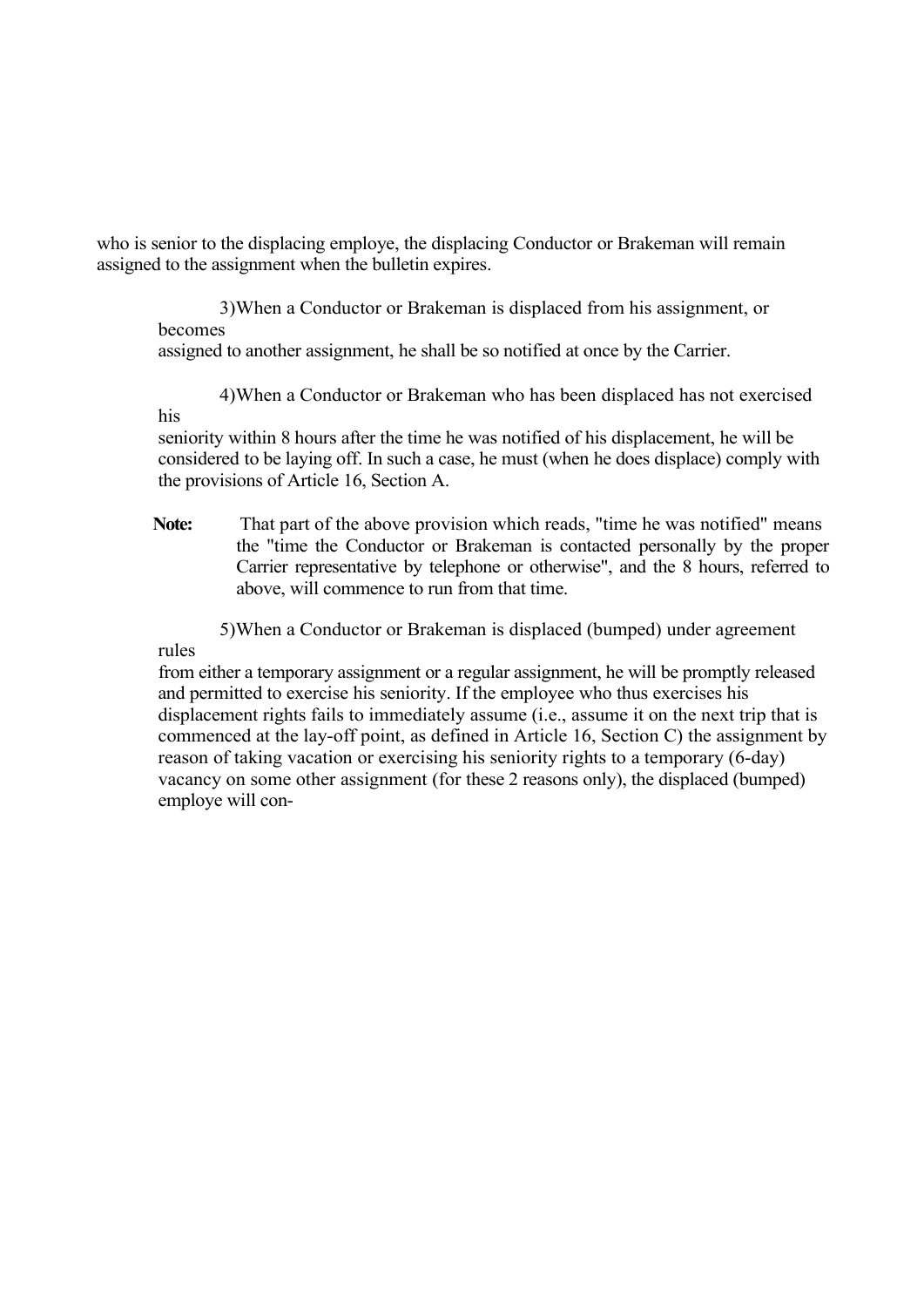tinue to hold the assignment during this interim of time or until he is otherwise relieved or displaced under other provisions of this Agreement.

6)A displacement cannot become effective for that trip or shift if it occurs, either,

less than 90 minutes prior to the on-duty time of the assignment or after another Conductor or Brakeman has been actually called; nor can it occur at other than the lay-off point of the assignment. (See Article 16, Section C and the exception in Section D of that Article.)

7)When a regular assigned Conductor or Brakeman who is occupying a temporary

(6-day) vacancy on some other assignment is displaced from his regular assignment, he may not exercise his displacement rights onto another regular assignment (if he elects to remain on the temporary vacancy) until displaced from that temporary vacancy. However, he may do so if he elects to immediately assume the new regular assignment. (See Article 15, Section A(3) in regard to situations where the employe is displaced from a 6 day vacancy.)

### **Section D---Giving Up Assignments**

(1)(a) A Conductor may voluntarily give up a regular assignment to revert to the Conductors' Extra Board or to displace a Conductor in pool service if there is a junior Conductor assigned to the Extra Board or in pool service (at the time of his notification and at the time the bulletin expires). Similarly, a regular Pool Conductor can give up his regular assignment to revert to the Extra Board if there is a junior employe on the Extra Board (at the time of his notification and at the time the bulletin expires). Subject to those conditions, when a Conductor desires to give up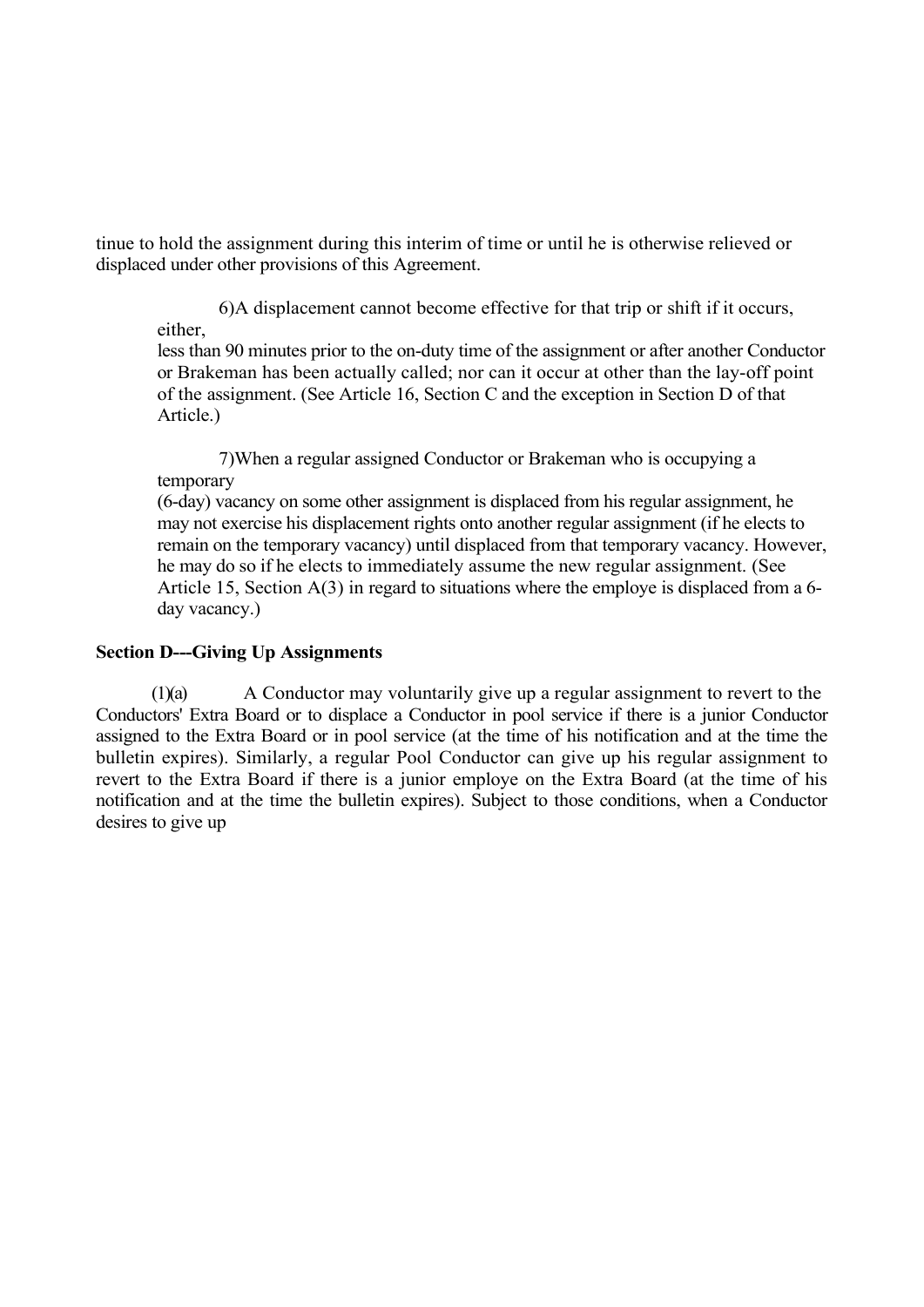a regular assignment and revert to the Conductors' Extra Board or to displace a Conductor in pool service, he must give written notification to the Caller or proper Carrier Officer and to the Conductors' Local Chairman (failure of the Local Chairman to receive his copy of the notification does not invalidate the request). Upon receipt of such notification, the Conductor's assignment will be bulletined. The Conductor who is giving up the assignment will be required to remain on the assignment during the life of the bulletin and will not be allowed deadhead pay when released from the assignment.

(b) Similarly, a Brakeman may voluntarily give up assignments the same as specified in the above paragraph.

2)If there is no junior Conductor (or Brakeman) assigned to the Conductors' (or Brakemen's) Extra Board, or regular assigned in pool service at the time the bulletin expires, the bulletin will be cancelled and the assigned Conductor (or Brakeman) will retain his assignment.

3)A Conductor (or Brakeman) may not, under the provisions of this Section, displace another Conductor (or Brakeman) who is occupying a temporary (6-Day) vacancy in pool service, unless the Conductor (or Brakeman) to whom the pool assignment regularly belongs is the junior Conductor (or Brakeman) in that set of pool crews and is junior to the Conductor (or Brakeman) who is reverting.

4)A Conductor (or Brakeman) who gives up his regular assignment under the provisions of this Section D in order to revert to the Extra Board or to displace in pool service, will not be permitted to bid on the vacancy that he created,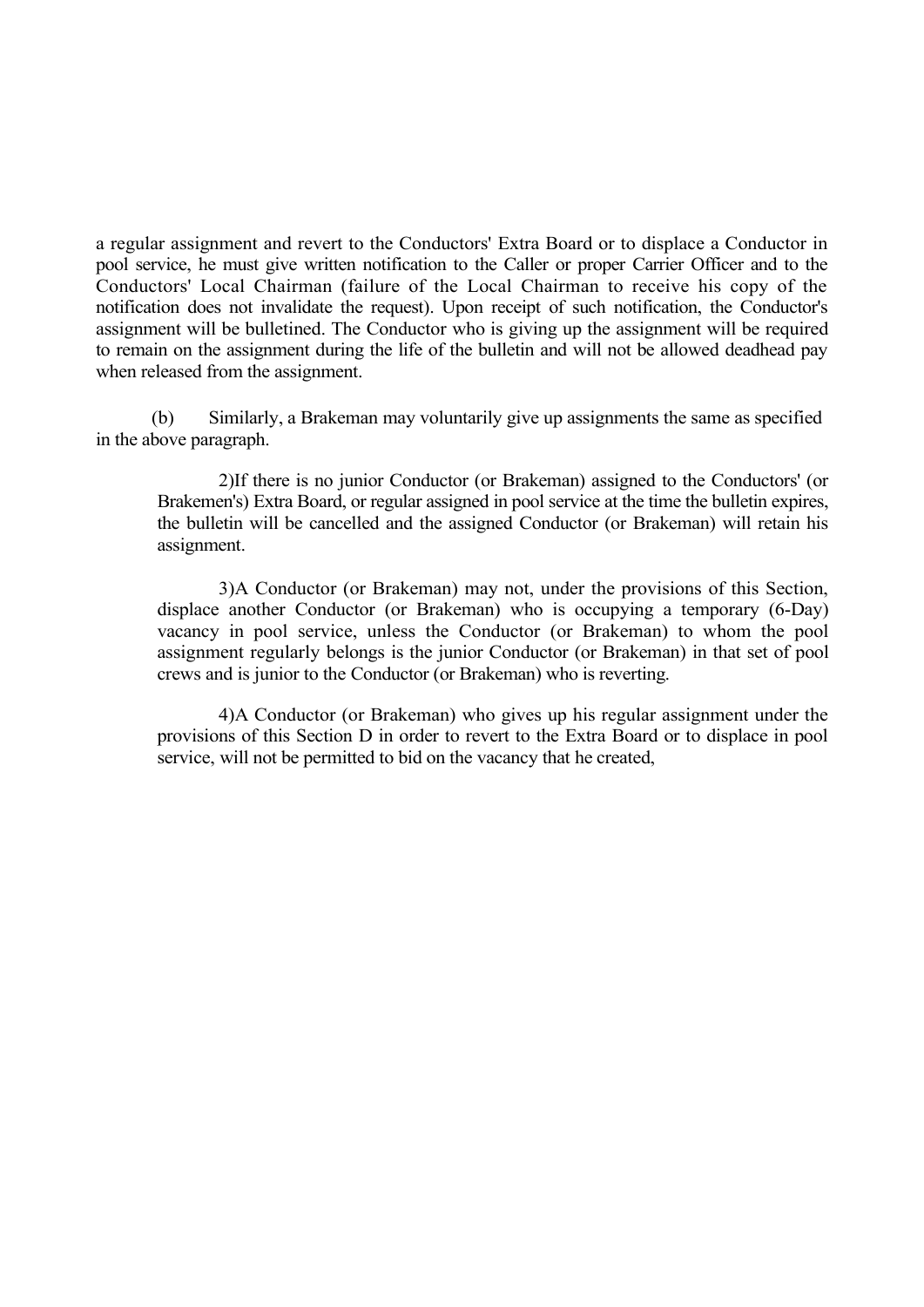unless he has been displaced since he left the assignment.

5)This Section D does not permit a Conductor to give up a Conductor's assignment to exercise seniority as a Brakeman. It does not permit a Brakeman to give up a Brakeman's assignment in order to exercise seniority as a Conductor. It does not permit a Road Conductor or Brakeman to give up an assignment to exercise seniority as a Yardman, or vice versa.

6)Upon expiration of the bulletin the Conductor (or Brakeman) voluntarily giving up his assignment must displace the youngest Conductor (or Brakeman) in pool service or may revert to the Extra Board. Where there is more than one set of pool crews on the seniority district, he may exercise his seniority to the set of pool crews of his choice; but he must displace the youngest Conductor (or Brakeman) in that set of pool crews.

#### **Section E---Other Rules**

1)Other provisions of this Agreement provide that an employe may not bid or exercise his seniority while he is on vacation and this includes giving up an assignment.

2)Article 16, Section C provides that assignments shall be relinquished or assumed, as a result of the exercise of seniority, only at the defined lay-off point, subject to the exception contained in Section D of that same Article.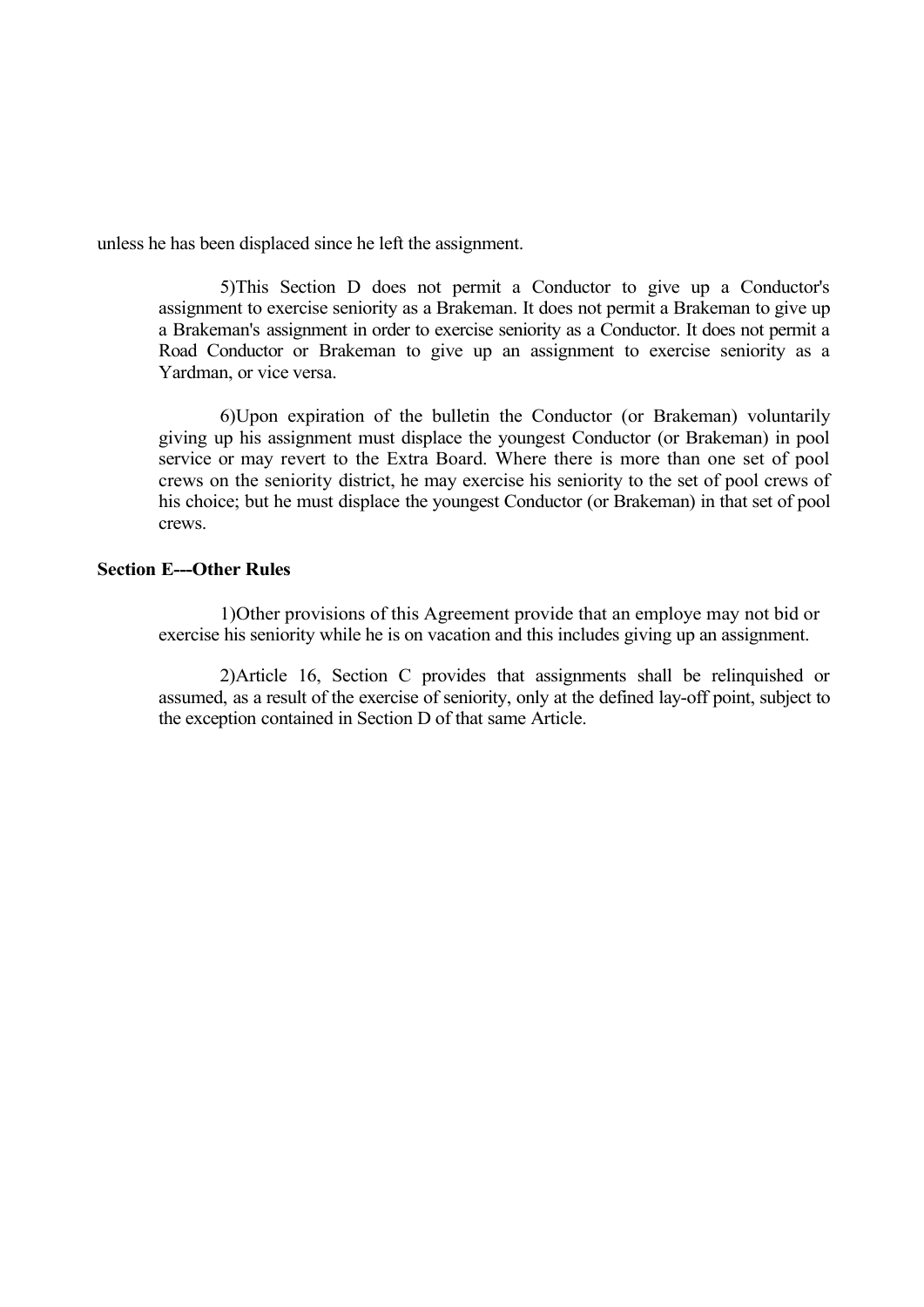### **ARTICLE 14---BULLETINING RUNS AND VACANCIES**

#### **Section A---New Runs Defined**

When the assigned mileage of any assignment in regularly assigned road service is increased or decreased, if the home or the away-from-home terminal of the assignment is changed, or the assigned starting time is changed 3 hours or more, the assignment will be rebulletined.

#### **Section B---Bulletining Runs and Vacancies**

(1)(a) All new regular assignments shall be bulletined as far in advance of their establishment as possible and all vacant existing regular assignments shall be bulletined immediately upon becoming vacant. In each case, the assignment shall be bulletined for 5 days. Bids shall be received until 11:00 A.M. of the 5th day and assignment made effective at 12:0 1 P.M. of the 5th day. The bulletin shall be posted on the date of the bulletin and that date shall start the computation of the 5 days referred to.

b)If a bulletin is posted late or is not posted at all at any outlying point, and there is a senior employe at that point who desires the job, who did not have an opportunity (or sufficient opportunity) to bid on the bulletined assignment, the proper local Carrier Officer and the Local Chairman are empowered to agree to correct the situation and permit this senior employe to obtain and assume the assignment.

c)Vacancies caused by regularly assigned Conductors or Brakemen being absent for any cause (time off on paid vacation not to be included) more than 30 days shall be considered permanent and bulletined at the expiration of 30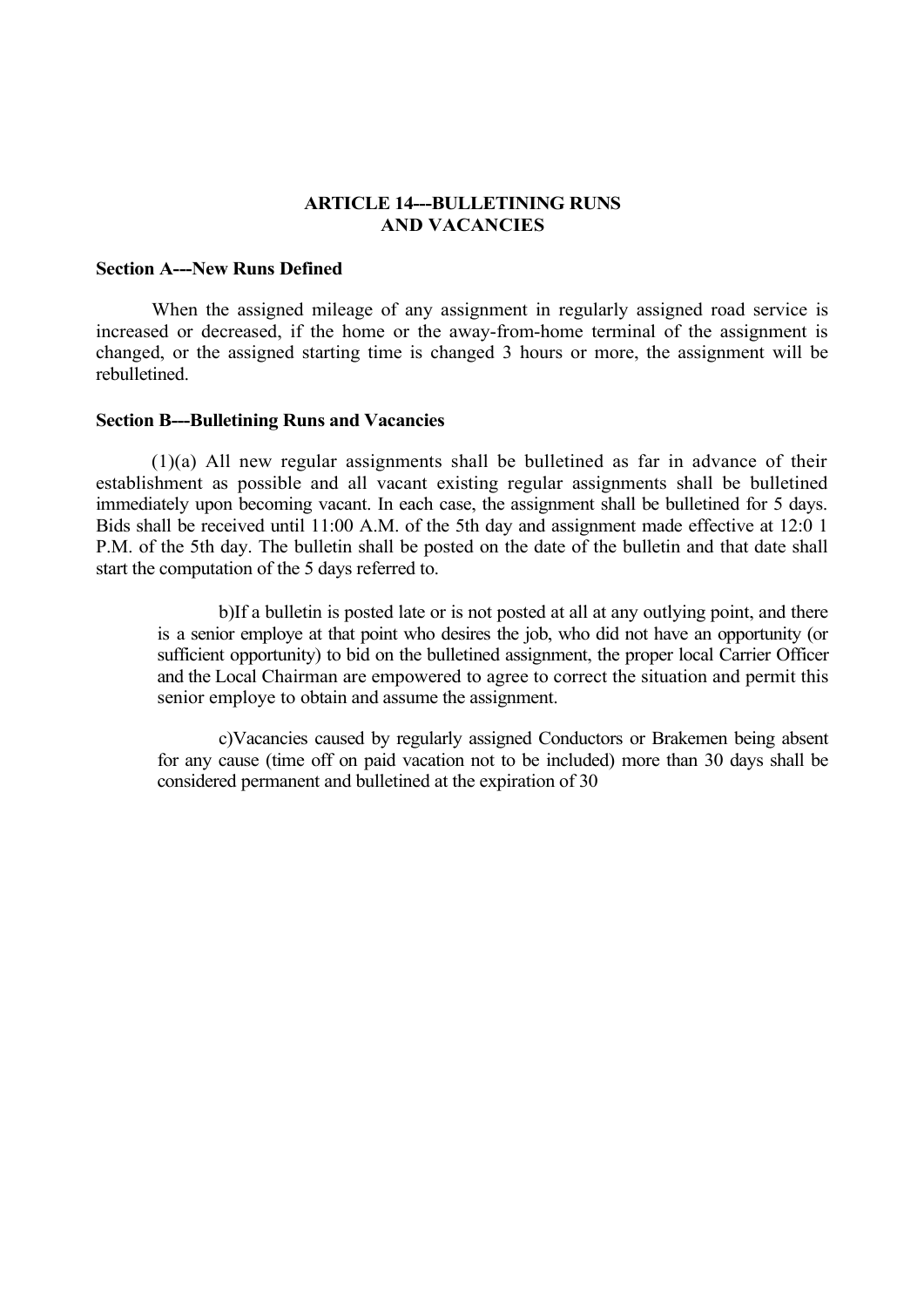days. The employee who is absent, creating such vacancy, shall be permitted to exercise his seniority in accordance with agreement rules upon his return to service.

d)A vacancy shall be determined to be a 30-day vacancy by counting the calendar days commencing with the first workday of the regularly assigned employe's absence. Work and rest days occurring thereafter shall be counted. For instance, if a regularly assigned employe with a rest day of Sunday lays off at the completion of the Saturday shift, the days of the vacancy shall be counted as commencing Monday and all work and rest days occurring thereafter shall be considered in computing the length of the vacancy. Paid vacation periods (7 days per week) of the absent employe shall not be counted in determining 30-day vacancies, but days of absence immediately before and after the vacation will be counted as though they were consecutive days.

e)The senior employe bidding on a bulletined vacancy shall be assigned immediately. New regular assignments or vacancies that are worked while under bulletin, shall be filled by extra employes until a regular assignment is made, except as provided in Article 13, Section C(2) and Section D(1), Article 15, Section F, or other provisions of this Agreement.

f)In the event there is no bid received for a Freight Conductor's bulletined vacancy, the junior Emergency Conductor working as a Brakeman on that seniority district will be assigned.

g)In the event there is no bid received for a Brakeman's bulletined vacancy, the junior Brakeman on the Extra Board will be assigned.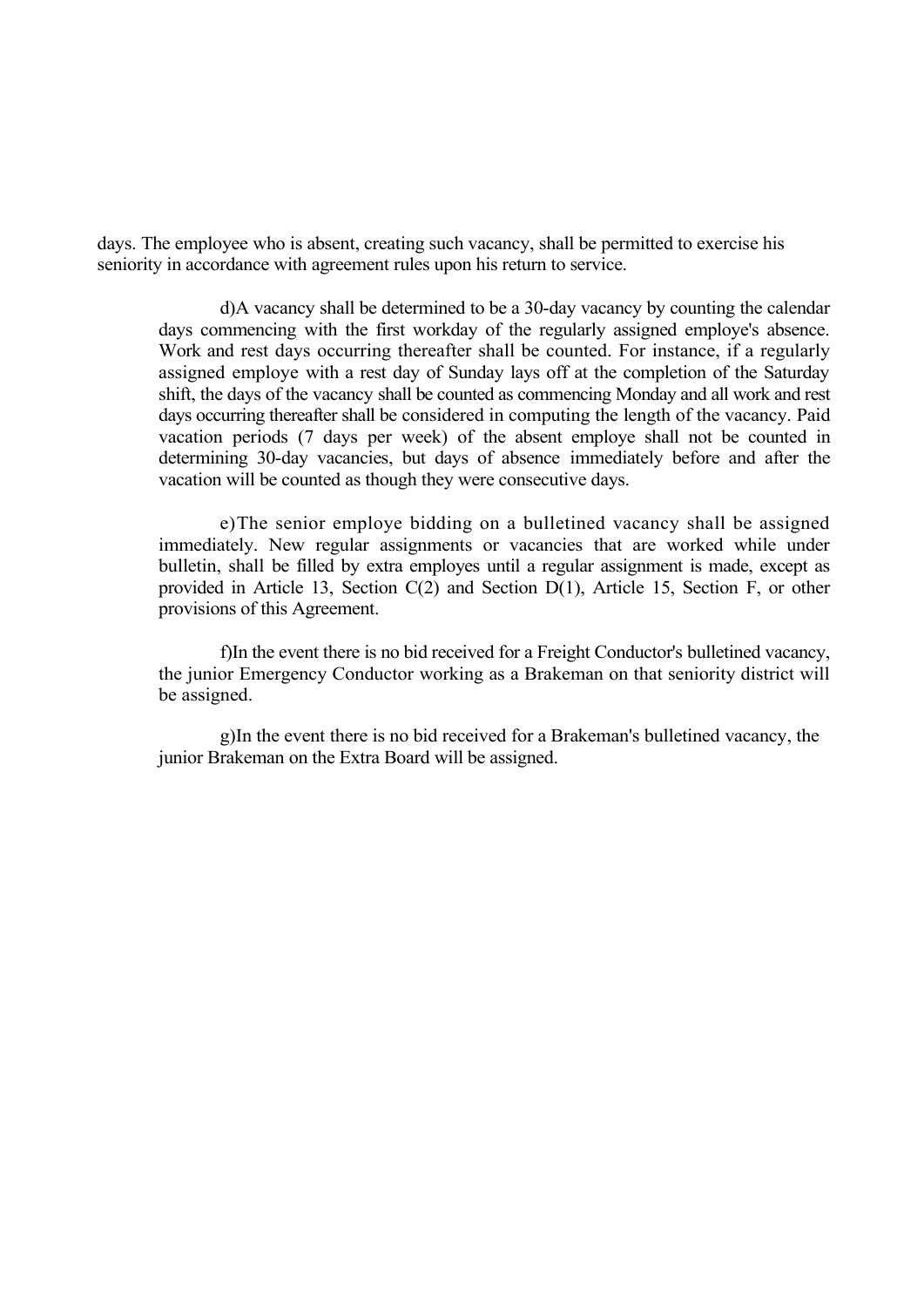(h) Where bulletins on 2 assignments expire simultaneously and no bids are received for either bulletined vacancy, the senior employe to be forced assigned will be given his choice of the involved assignments. If there are 3 forced assignments thus involved, the senior employe of the 3 to be forced assigned will be given his choice and then the second senior employe will be given his choice of the remaining 2 assignments.

2)Copies of all bulletins pertaining to new assignments or permanent vacancies shall be sent to involved Local Chairman. Bids shall be made in writing, be witnessed, timed and dated. The original copy shall be addressed to the officer who signs the bulletin, a copy sent to the Local Chairman and a copy retained by the Conductor or Brakeman who files the bid. Conductors or Brakemen bidding on more than one vacancy at the same time shall designate first choice, second choice, etc. Failure to send a copy of a bid to the Local Chairman will not invalidate the bid but will preclude any appeal by that employe if he contends a junior employe was erroneously assigned.

3)A Conductor or Brakeman who is on vacation, on leave of absence, laying off or otherwise unavailable for work during the **entire** bulletined period may not bid on a bulletined assignment. However, he will be permitted to exercise his seniority on such assignment upon his return to service, provided a junior employe was assigned.

4)A Conductor or Brakeman newly assigned to a bulletined vacancy will not be permitted to report for duty on the assignment until at least 1 hour and 30 minutes after the effective time of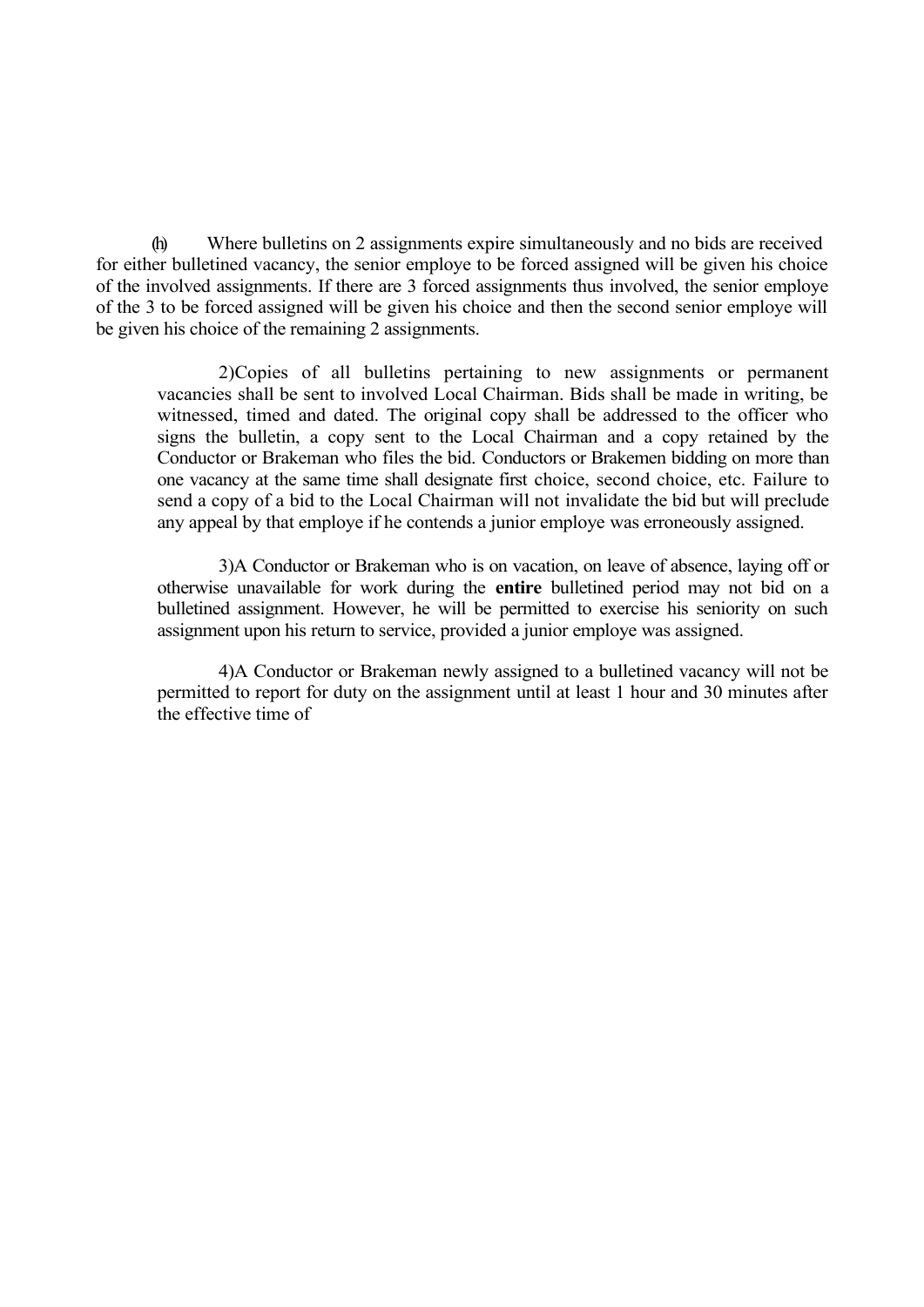the assignment, provided there is an Extra Conductor or Brakeman available.

5)A Conductor or Brakeman will not be permitted to bid from one crew to another in the same set of pool crews in the same grade of service (i.e., Conductor or Brakeman).

6)After an employe submits a bid (application) for a bulletined assignment, if he later decides that he does not want the bulletined assignment, he may notify (in writing) the Caller or proper local Carrier Officer before expiration of the bulletin that he does not want the assignment and is withdrawing his bid. After the bulletin expires at 11:00 A.M., a bid cannot be withdrawn. Article 13, Section C(2) also provides that an employe who has displaced onto an assignment while it was under bulletin, may not withdraw his bid.

7)A Conductor or Brakeman cannot bid on a bulletined assignment if he created the vacancy, unless he has been displaced after leaving the assignment.

8)Conductors or Brakemen who have seniority as Yardmen or who have Yardmaster rights will be permitted to bid in and retain a position covered by the Yardmen's and Yardmasters' Agreements and shall not be subject to forced assignments as Conductors or Brakemen.

## **ARTICLE 15---TEMPORARY (6-DAY) VACANCIES**

#### **Section A---Claiming 6-Day Vacancies**

(1) When a temporary vacancy has existed for 6 days in regularly assigned road service (other than assigned passenger) or pool crew service, the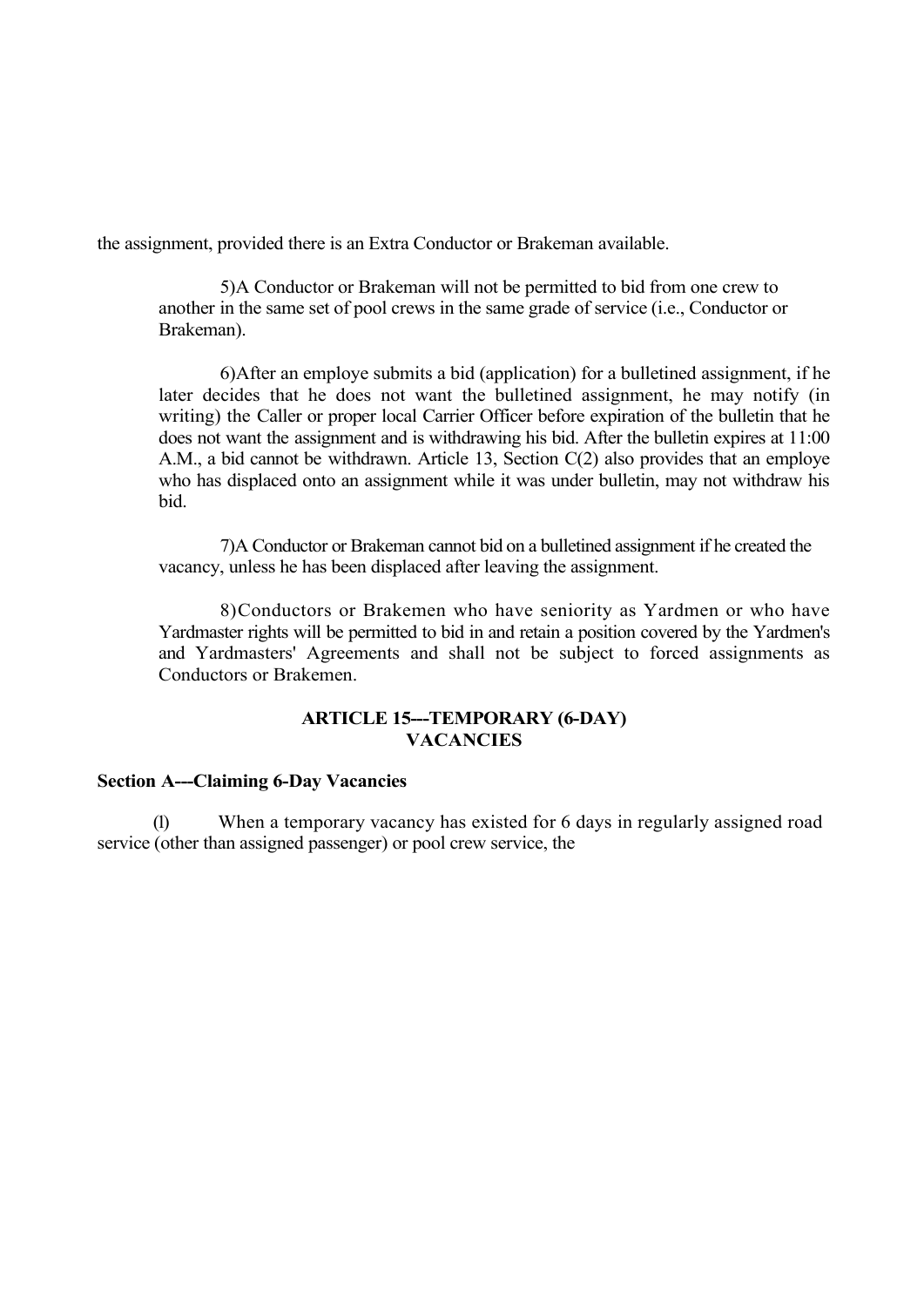senior employe (Conductor or Brakeman) on the district who has made written application for the temporary vacancy will be assigned, unless otherwise provided for in this Agreement. The number of days of a temporary vacancy shall be counted commencing on the first workday of the regular assigned employe's absence, in the same manner that Article 14, Section B( 1 )(d) provides for 30-day vacancies.

2)Applications for temporary (6-day) vacancies must be received by the 6th day and assignments will be effective at 12:01 A.M. on the 7th day.

3)When an employe who is holding a temporary (6-day) vacancy is displaced from that vacancy, he may displace a junior employe from another temporary (6-day) vacancy, he may displace onto a 6-day vacancy that is being protected by the Extra Board, or he may return to his regular assignment.

#### **Section B---Additional Vacancy On Same Assignment**

A temporary (6-day) vacancy shall be considered a new temporary (6-day) vacancy at the expiration of each 6-day period after (if) it is vacated. For example, after a temporary (6-day) vacancy is claimed and assumed by an employe, if he then leaves it for any reason while the vacancy continues to exist, it will be considered another temporary (6-day) vacancy at the end of the 6-day period from the day last vacated (counting the days in the same manner as the original vacancy), but it shall become a permanent (30-day) vacancy on the basis of counting the days since the absence of the regularly assigned employe began.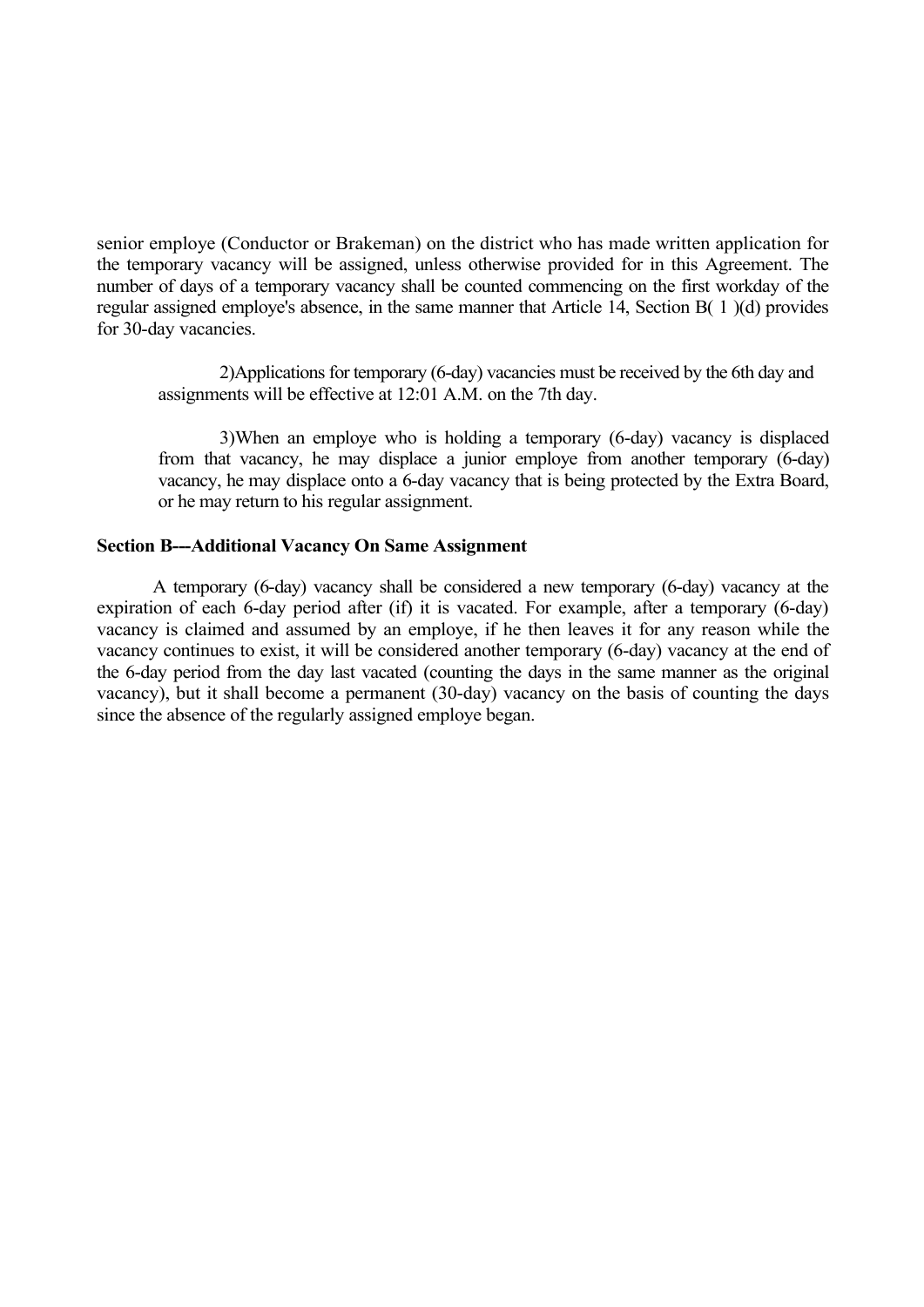### **Article 15 Section C**

#### **Section C---Limitation on Right to Claim Vacancy**

An employe will not be permitted to claim and be assigned to a temporary (6-day) vacancy in the same set of pool crews in the same grade of service (i.e., Conductor or Brakeman) to which he is regularly assigned. Thus, an employe may not, in this manner, move from a Brakeman's assignment on one pool crew to a Brakeman's assignment on another pool crew in the same set of pool crews.

#### **Section D---Qualification to Claim Vacancy**

1)An employe must have a regular assignment or be assigned to the Extra Board before he can claim a temporary (6-day) vacancy. If an employe has been displaced from his assignment and desires to displace onto or claim a temporary (6-day) vacancy, he must first displace onto an (regular or Extra Board) assignment and may then, simultaneously, displace onto or claim a 6-day vacancy.

2)An employe filling a temporary (6-day) vacancy which he has claimed under Section A of this Article cannot claim another temporary (6-day) vacancy while he is working a temporary (6-day) vacancy).

#### **Section E---Claimant Must Assume Vacancy**

An employe who claims and is assigned to a temporary (6-day) vacancy, must immediately assume the vacancy and cannot, of his own volition, remain on his regular assignment. An employe who is occupying a temporary (6-day) vacancy at the time that he is the successful bidder on a bulletined assignment, may elect to remain on the temporary (6-day) vacancy, but he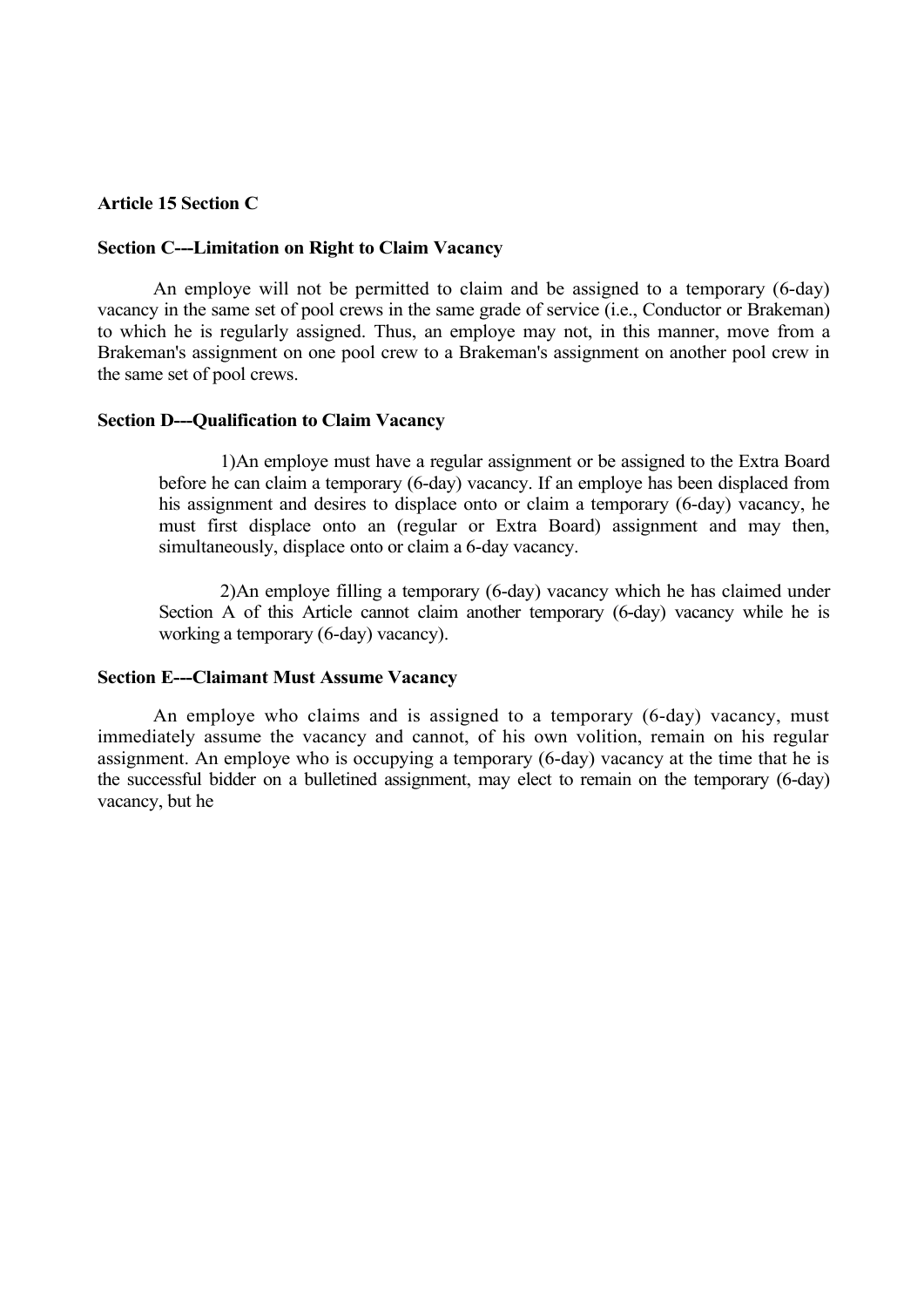must make this election known no later than the time the assignment is made.

### **Exception:**

If his 6-day and his new regular assignment are both in the same set of pool crews, he must immediately assume the regular assignment.

### **Section F---Claimant Retains Vacancy**

Where an employe is assigned to a temporary (6-day) vacancy, he will hold it until he is displaced by: the assignment being abolished or the assignment is rebulletined and assigned because there is a change of conditions which cause it to be bulletined; the regularly assigned employe returning to the assignment; a senior employe exercising displacement rights; or a newly assigned employe reports for it (after the assignment becomes a 30-day vacancy and is bulletined and assigned). Also, he will thereby relinquish the 6-day vacancy when he reports for a regular assignment (to which he becomes assigned).

#### **Section G---Absent When Vacancy Occurs**

An employe who is laying off or absent for any cause may, after returning to service, displace (bump) onto any temporary (6-day) vacancy which was created during his absence, if it was assigned to a junior employe. The absent employe must exercise this right prior to accepting call and performing service.

### **Section H---Deadhead Pay**

No deadhead pay will be allowed for deadheading resulting from the application of this Article.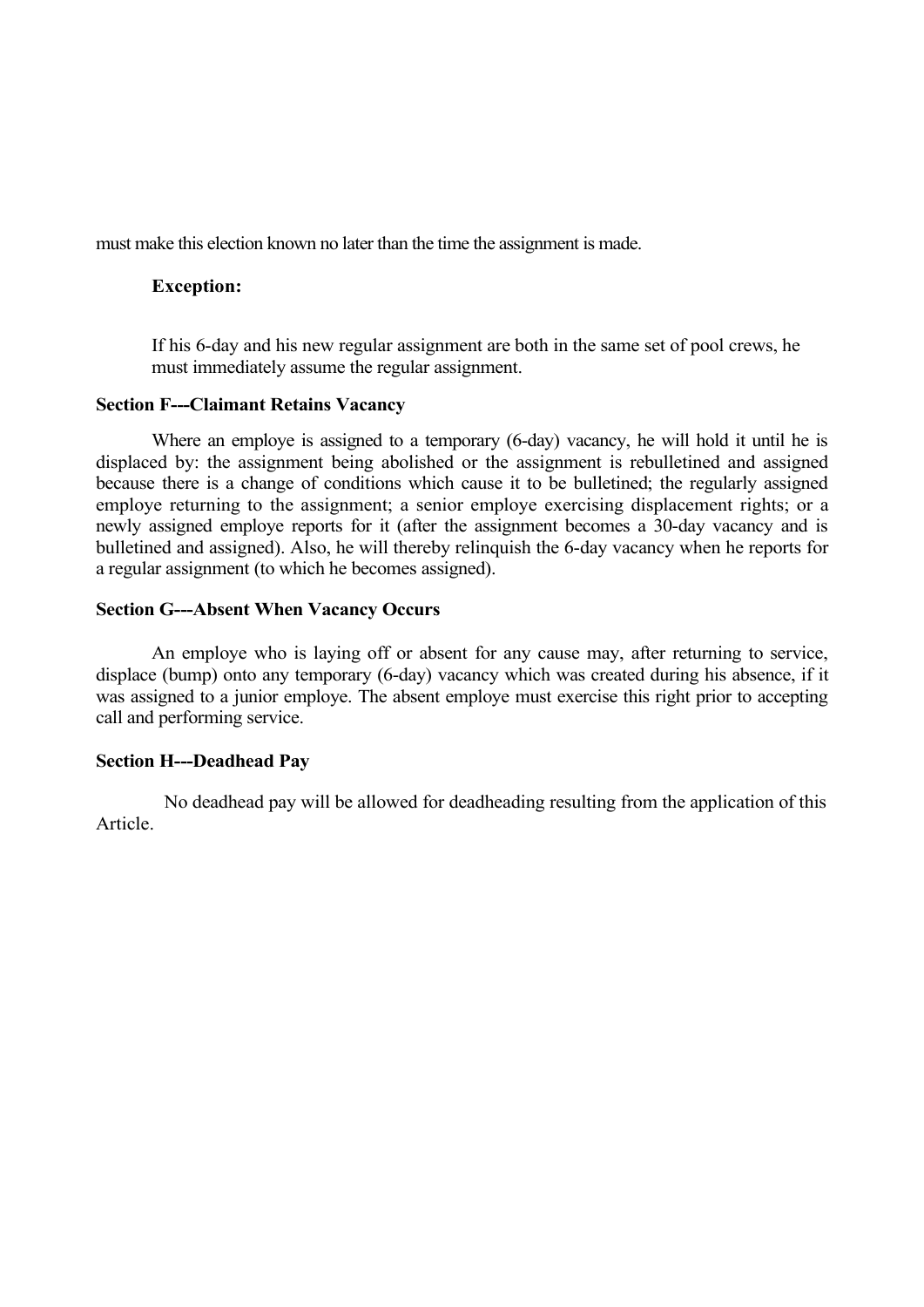### **ARTICLE 16---LAYING OFF AND REPORTING FOR DUTY**

### **Section A---Laying Off and Reporting**

1)Regularly assigned, temporarily (6-day) assigned and extra employes who lay off of their own accord shall report for duty not less than 8 hours before being called to go out.

2)Regularly assigned, temporarily (6-day) assigned and extra employes who laying off of their own accord must remain off and will not be permitted to mark up for period of 8 hours.

3)The 8-hour limitations contained in this Section A doe not apply when the employe is held off or required to lay off by the Carrier or when he is laying off to conduct Organization business.

#### **Section B---Laying Off**

1)Conductors or Brakemen shall not be allowed to lay off in one capacity and stand for a call in another.

2)No employe may lay off on one assignment and then report and be used on another (Conductor or Brakeman) assignment for which he would not have been available if he had not laid off; provided, however, the Carrier may use him to protect a later vacancy if he is the **only** person available for an assignment that **must** be filled.

#### **Section C---Laying Off and Reporting Points**

Except as otherwise provided in this Agreement, laying off and/or reporting for duty, and the changing of employes as a result of the exercise of seniority, will be done at the seniority district home terminal of the district on which the assignment operates. In the event the assign-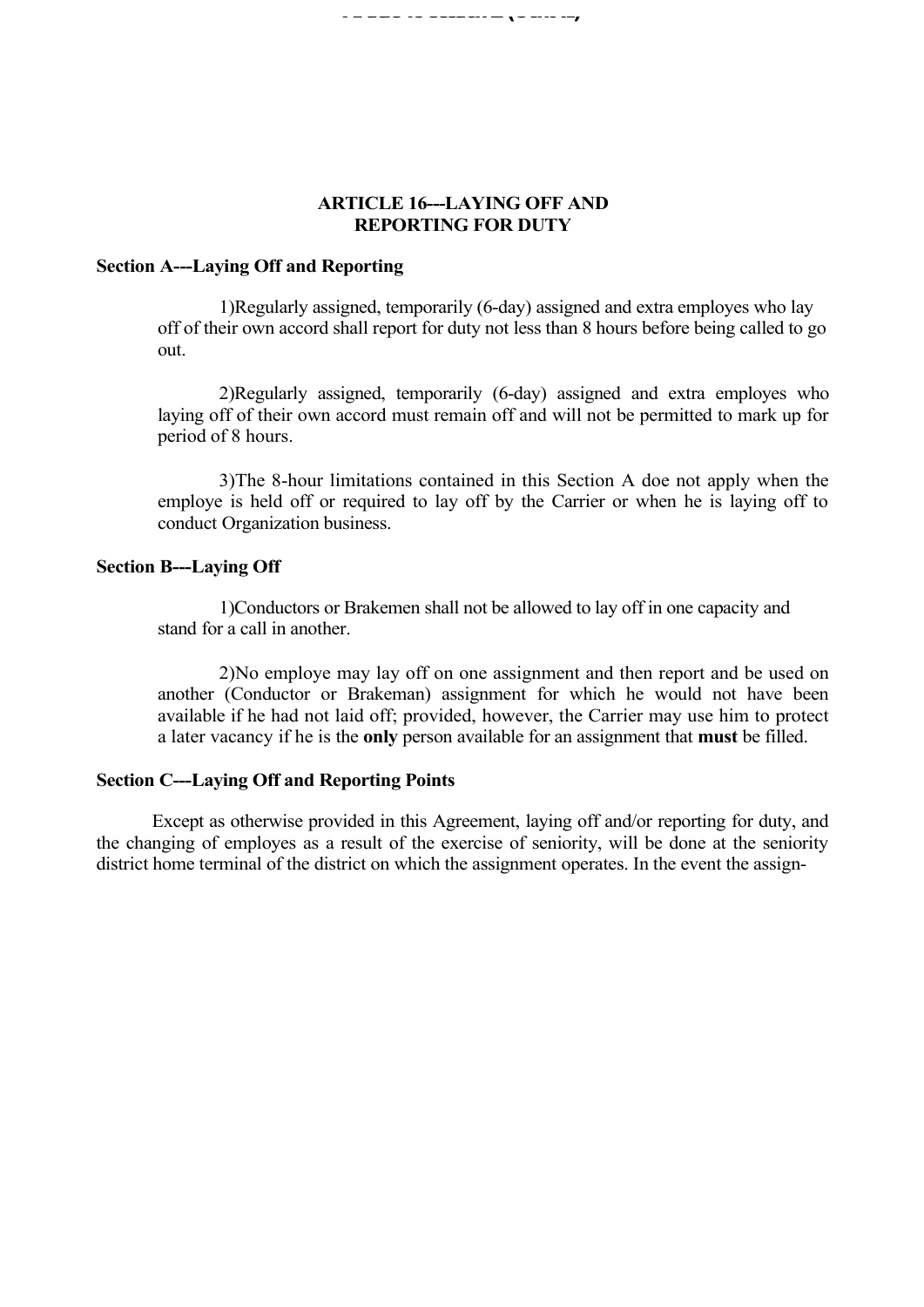ment does not tie-up at that home terminal, the laying off, etc., will be done at the "layover point" (i.e., the home terminal of the assignment).

### **Section D---Returning to Assignment**

Employes who are off their assignment for any reason, if their assignment is tied up away-from-home terminal (i.e., away from the lay-off and reporting point of the assignment-- see Section C, above), will be permitted to take it at that outlying point after the extra employe who is filling the vacancy has worked 2 tours of duty. Any deadheading resulting from the application of this Section will not be paid for.

#### **ARTICLE 17---REST AND SICKNESS**

#### **Section A---Registering For Rest At Terminals**

1)When Conductors or Brakemen feel that they require rest or are physically exhausted, they will so advise the Caller or proper Carrier officer and will register the number of hours required for rest, to a maximum of 10 hours. If more than 10 hours are desired, the Conductor or Brakeman must lay off in the usual manner.

#### **Interpretation:**

Rest, as contemplated by this Section 17, shall be computed from the time the employe registers off duty, or if deadheaded into the terminal, at the time that the deadheading ceased.

2)This Section A is applicable only at terminals that are recognized as district home or away-from-home terminals and, so far as regularly assigned service is concerned, at the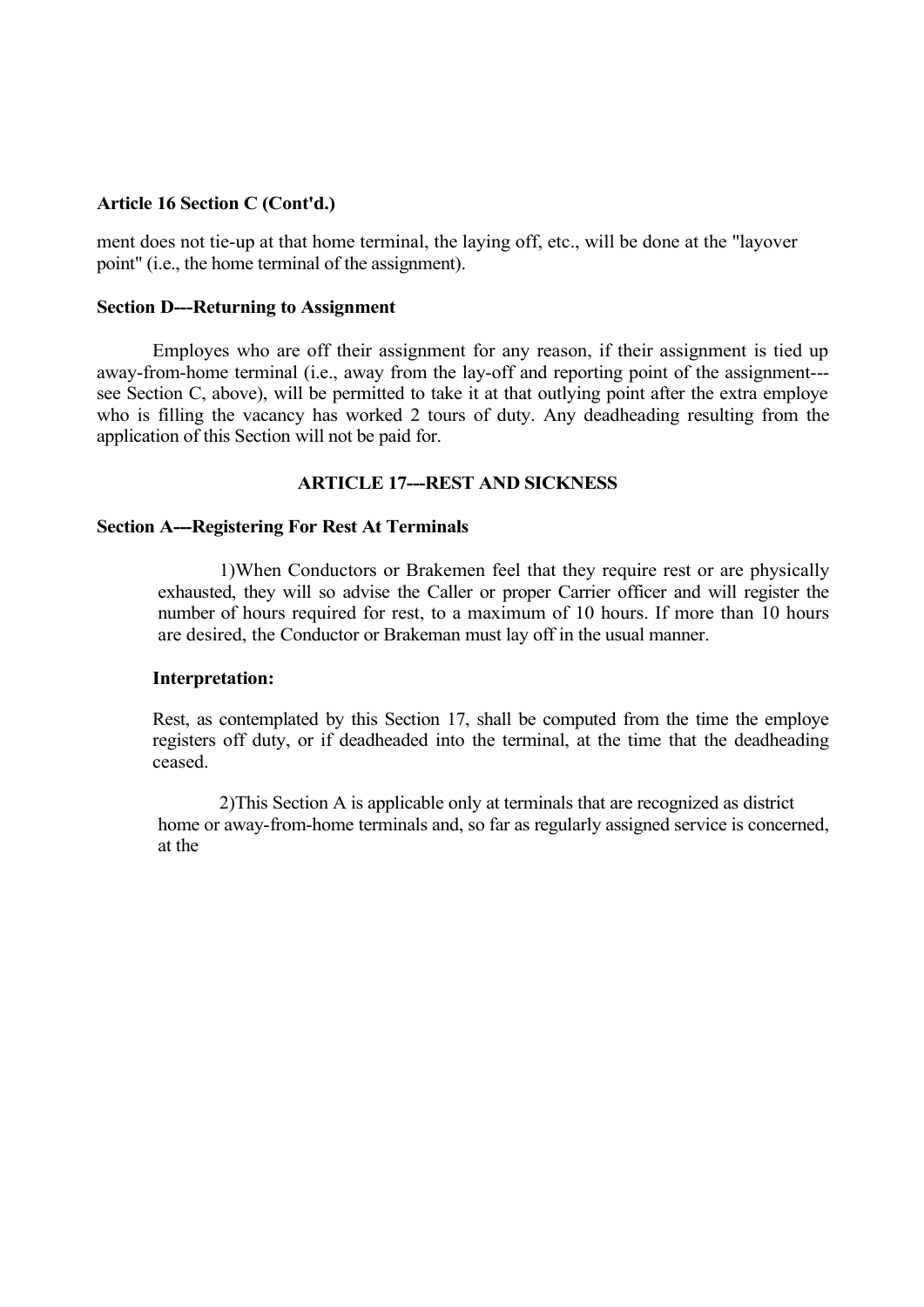designated tie-up points (terminals) of the particular assignment. Specifically, it does not apply when tied up between terminals or when tied up under the law.

3)If the registering for rest causes a Conductor or Brakeman to miss his assignment, that Conductor or Brakeman is not entitled to any time claim or allowance. The Carrier is not obligated to delay the assignment to accommodate the request for rest.

#### **Section B---Resting At Home Terminals**

1)If any member of pool crew (who worked on the crew on its last previous service or deadhead) registers for rest at the home terminal under the foregoing provisions, the pool crew will hold its position on the pool board. Other rested and available pool crews may be used around them; and, if none, a "bum or made-up" crew will be used. There is to be no payment for a "runaround" in these circumstances.

2)Extra Conductors and Brakemen may, at the Extra Board terminal, register for a maximum of 10 hours' rest and hold their positions on the Extra Board. If necessary, other rested and available extra or furloughed employes will be used around them during the requested rest period; but, if none, the employe requesting rest will be used if he has had at least 8 hours' rest. There is to be no payment for a "runaround" in these circumstances.

#### **Section C---Sick or Resting At Away-From-Home Terminal**

When a Conductor or Brakeman is compelled to rest or lay off account sickness at an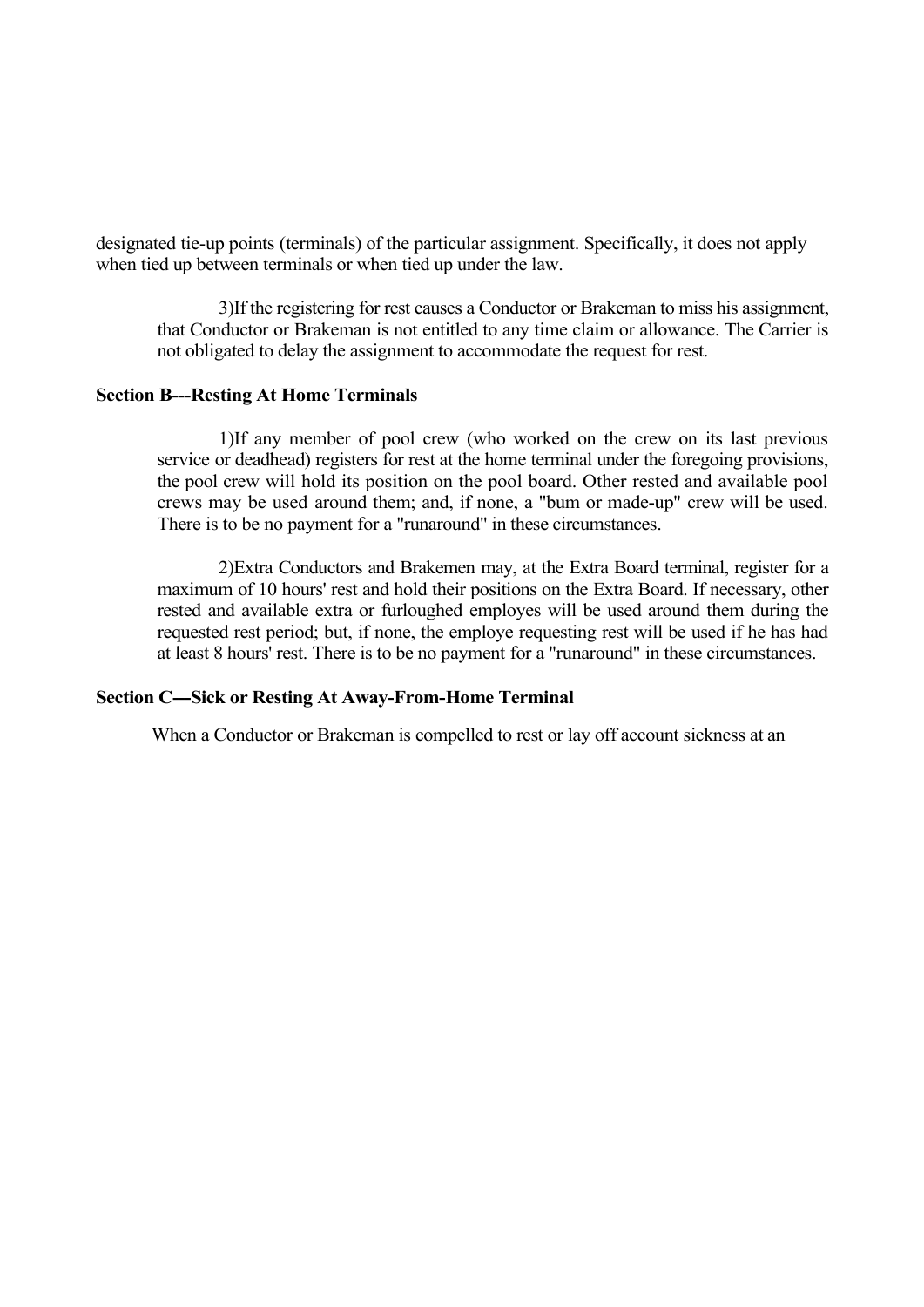away-from-home terminal (i.e., at other than his normal lay-off point) and his assignment is operated without him, he will deadhead to his home terminal (or normal lay-off point) without expense to the Carrier, and a Conductor or Brakeman for his relief will also deadhead to his terminal without expense to the Carrier.

### **Example 1:**

A Conductor or Brakeman arrives at the away-from-home terminal and ties up for rest, or lays off account sickness.

A Conductor or Brakeman deadheading for his relief from the home terminal of that seniority district will not be entitled to deadhead pay. Neither will the employe who tied up for rest, or laid off sick, be entitled to deadhead pay back to his home terminal.

### **Example 2:**

A Conductor or Brakeman ties up for rest, or lays off sick, at his away-from-home terminal, and a Conductor or Brakeman is used off of another seniority district to fill his vacancy.

Such Conductor or Brakeman will be entitled to deadhead pay back to his home terminal, solely because the parties intended this application.

### **ARTICLE 18---HOME TERMINALS**

(a) The **home terminal of a seniority district** is the agreed home terminal for that seniority roster and, except as otherwise provided in this Agreement, it is the point at which the Conductors'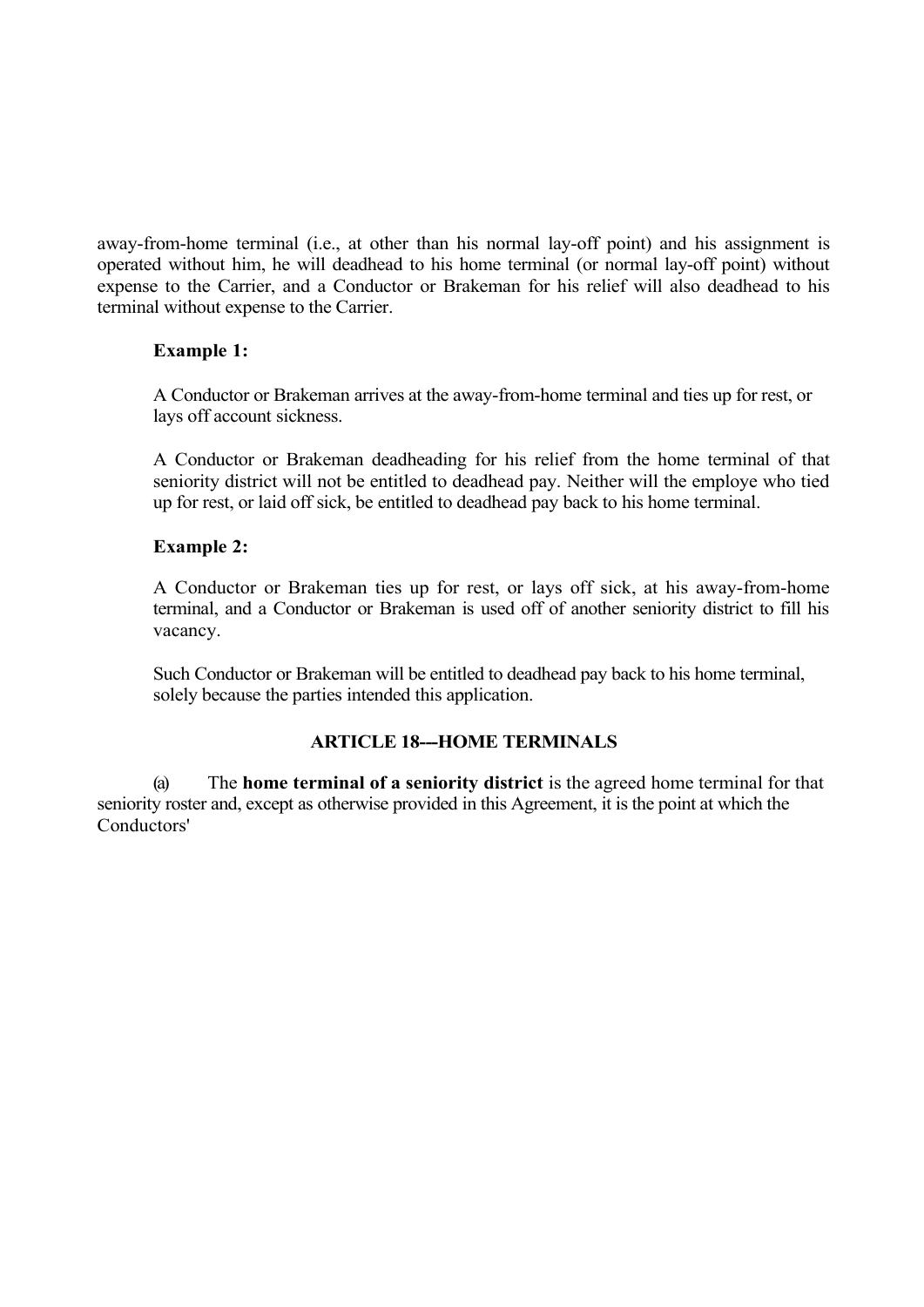### **Article 18(a) (Cont'd.)**

and Brakeman's Extra Boards, if maintained, will normally be headquartered.

(b) The **home terminal of an assignment** (including pool crews) is a point designated by the Carrier as the headquarters (and the rest-day point for road assignments that have a rest day) for employes assigned to certain runs. Once the home terminal for a set of pool crews is designated, that designation may be changed only by agreement between the Carrier and the General Chairman. The home terminal for crews in regularly assigned road service shall be designated in the bulletined assignment and may be changed by the Carrier (by rebulletining the assignment) as it may from time to time elect.

**Note:** Agreement effective December 1, 1948 regarding moving home terminal from St. Louis to Chaffee is retained but not reproduced.

### **ARTICLE 19---EXTRA BOARDS**

#### **Section A---Regulation**

Extra

1)Where there is sufficient work to justify it, Conductors' and/or Brakemen's

Boards shall be maintained, but they shall not consist of more employes than can earn a reasonable compensation. What constitutes "reasonable compensation" as used herein, will be defined locally by mutual agreement between the proper local Carrier Officer and proper Local Chairman.

2)Extra Boards will be regulated by agreement between proper local Carrier **Officer** 

and proper Local Chairman, and no additions or reductions will be made other than by agreement between the parties here mentioned. This will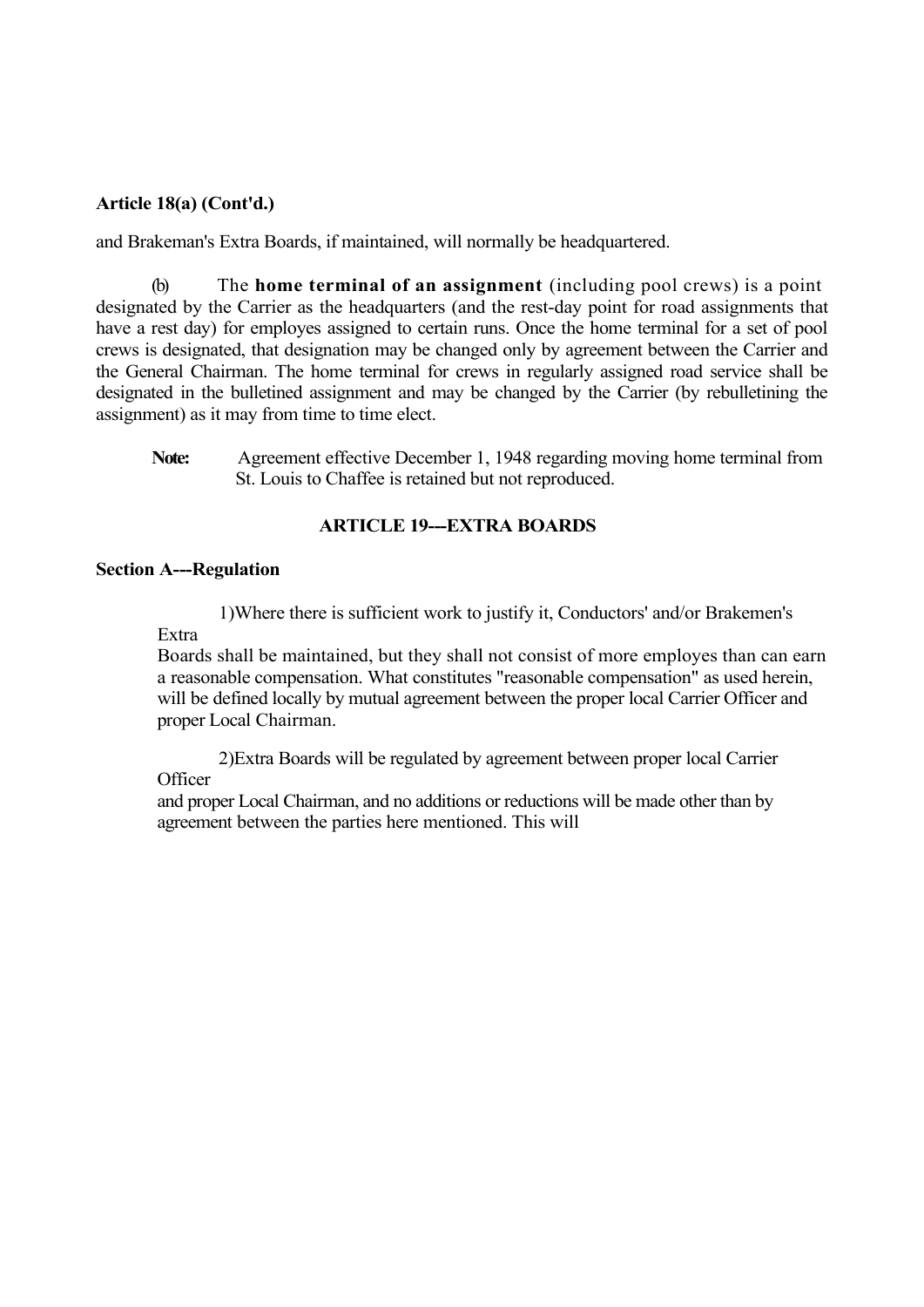not, however, serve to preclude the General Chairman and the Director of Labor Relations from handling such matters should it become necessary.

3)Where there is a mutual agreement between the proper local Carrier Officer and the proper Local Chairman which results in an adjustment of an Extra Board in accordance with these provisions, the employe(s) affected by the Extra Board adjustment will be or will not be allowed deadhead pay in accordance with the provisions of Article 22.

4)At points where there is a Conductors' Extra board maintained, the Callers' office will keep a list of promoted Conductors who are working as Brakemen (or Yardmen), who have signified in writing (with copy to the Local Chairman) their desire to be assigned to the Conductors' Extra board. When the Conductors' Extra Board is increased, the senior Conductor on that list will be assigned to the Conductors' Extra Board. If there are none on that list, the junior Conductor on the seniority district who is working as a Brakeman will be assigned to the Extra Board. Section B(1 1) of this Article provides that the newly assigned Extra Conductor will be marked up at the bottom of the Extra Board as of the time he reports for mark-up on the board.

5)When the Brakemen's Extra Board is increased, furloughed employes will be recalled to the Extra Board and marked up thereon as soon as they report. At points where Brakemen and Yardmen hold joint seniority rights in accordance with Article 24, Section F of this Agreement, a bulletin will then be posted (on the same day the Extra Board is increased) giving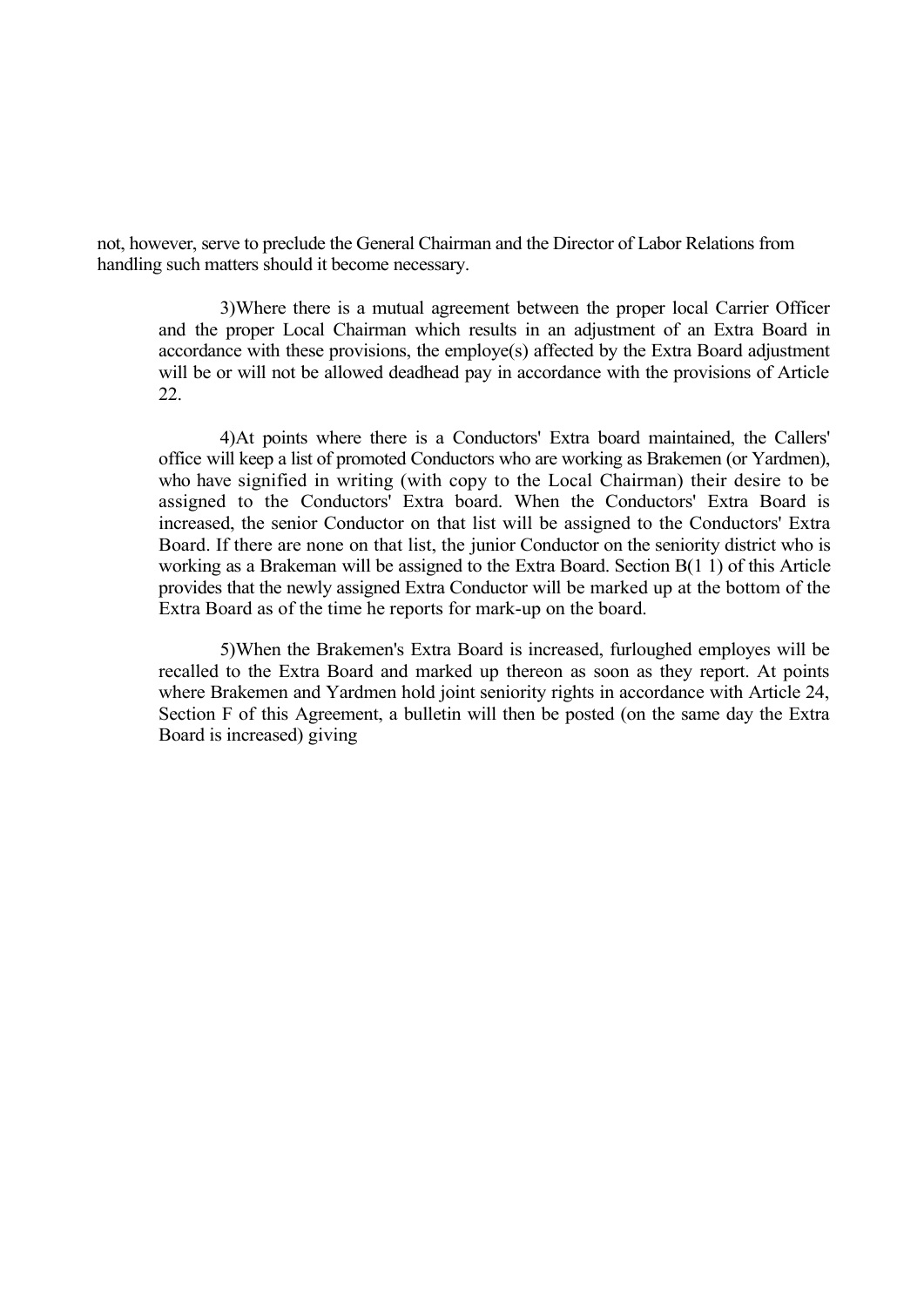Yardmen the opportunity to exercise their Brakemen's seniority. This bulletin will be in accordance with the provisions of Article 14 of this Agreement. The senior employe making proper application will be assigned.

6)An assigned Brakeman may, if he desires, give up his regular assignment and revert to the Brakemen's Extra Board (or an assigned Conductor may give up his regular assignment to revert to the Conductors' Extra Board) under the provisions of Article 13, Section D of this Agreement if there is a junior employe assigned to the Extra Board.

7)When an employe, in the exercise of his seniority, places himself on the Conductors' or Brakemen's Extra Board, no one should be automatically cut off; but, if the Local Chairman and the proper local Carrier Officer later decide that there are too many employes on the Extra Board, the Extra Board will be reduced by removing the agreed number of junior employes then on the board.

### **Section B---Order of Call and Mark-Up**

(1) Employes assigned to the Extra Board shall work first-in/first-out except when not rested or when otherwise provided in this Agreement. They will return to and be marked up on the Extra Board each time they are tied up at the Extra Board point. An Extra Board employe who protects a vacancy on an assignment in regularly assigned service (i.e., local, road switcher, mine switcher or work train) commencing at the Extra Board point, will protect the vacancy until it returns to and ties up at the Extra Board point, even if the rest day or layover point is an outlying point. An Extra Board employe who is called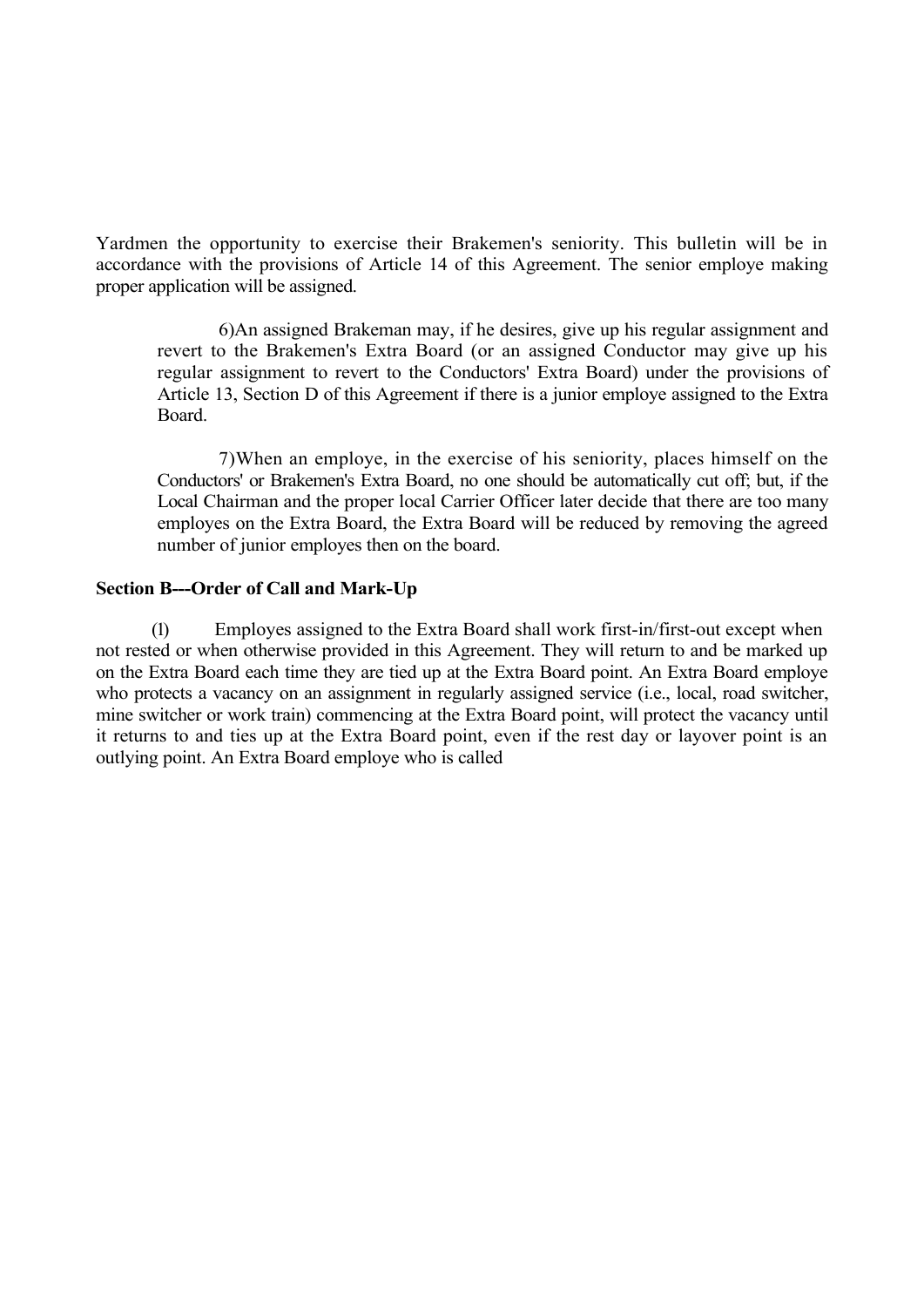for a vacancy on an outlying assignment (i.e., an assignment that does not tie-up at the Extra Board point) will hold it until the layover day and, after completion of work on the day preceding the layover day, will return to and mark up on the Extra Board: If the vacancy continues after the rest day, the first-out Extra Board employe will be called in accordance with applicable rules and will protect the vacancy until the vacancy ends or until the next rest day, etc. If the vacancy is on an outlying 7-day assignment, the Extra Board employe will remain on the vacancy until completing the tour of duty on Sunday, at which time he will return to the Extra board (and if the vacancy continues, it will be protected as indicated in the preceding sentence).

(2)(a) When an Extra Board employe misses a call, lays off on a call, or lays off with a vacancy existing on an assignment that he would work, he will not be permitted to mark up on the Extra Board until the employe who has accepted the call has completed the vacancy, has returned and marked up on the Extra Board and has secured 8 hours' rest.

(b) If the situation contemplated by Paragraph (2)(a), above, involves a vacancy on an assignment that does not tie-up at the Extra Board terminal and the vacancy continues to exist, the extra employe who laid off, etc., may report for the vacancy, relieving the employe who protected the vacancy in his place after the latter has worked at least 2 tours of duty ("tour of duty," as used here, does not include any deadheading he may have performed). Neither of the 2 employes will be allowed pay for the deadheading that is involved in this exchange.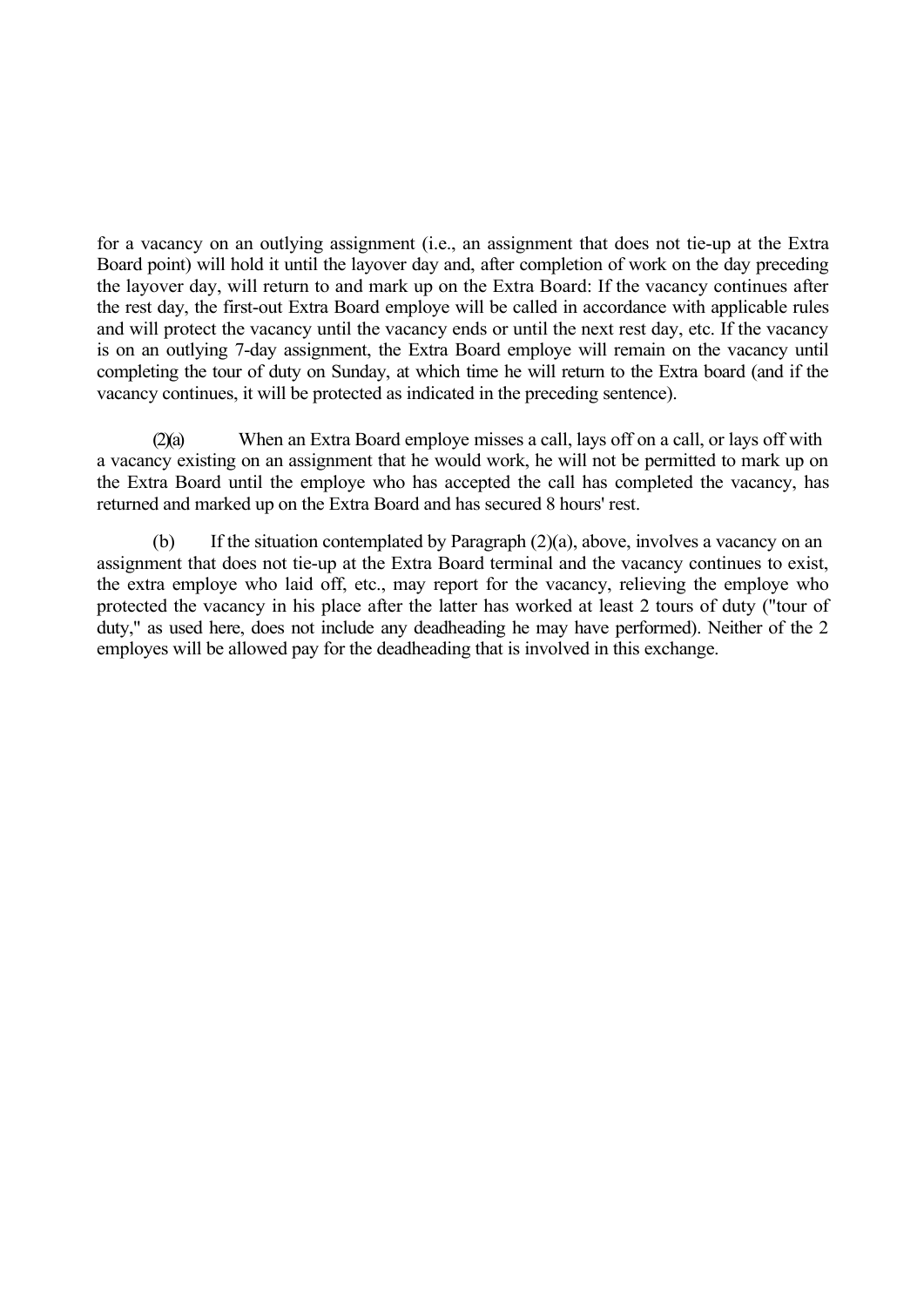3)In ordering extra employes to deadhead to distant points (i.e., to other than the Extra board point), the first-out employe on the board at the time needed will be sent, and if other employes are later required to take the vacancy because of "layover day rotation" (under the provisions of Paragraph (1)), they will deadhead there and back at their own expense. The intention is that the Carrier will only be required to pay one employe each way for this class of service (i.e., one paid trip for the first employe going out to the vacancy and one paid trip for last employe returning from the vacancy.

4)Extra Conductors or Brakemen who are a part of a crew, or Extra Board employes deadheading as individuals into Extra Board terminals, must have arrived and registered on the hours of service book at the terminal before being marked up on the Extra Board.

5)When 2 Extra Board employes are to be called at the Extra Board terminal, one to work and one to deadhead on the same train, the first-out extra employe will be called to deadhead and the second-out employe will be called to work. This applies whether the deadheading is terminal-to-terminal or to an intermediate point. The same principle shall apply if 2 extra employes are to deadhead and one extra employe is to work on the same train (i.e., the first-out and second-out extra employes will deadhead and the third-out extra employe will be called to work). The same principle shall apply if additional extra employes are to be called to deadhead or work on the same train.

6)If 2 Extra Board employes are to be called to deadhead on the same conveyance (i.e., train, automobile or bus) at the same time to protect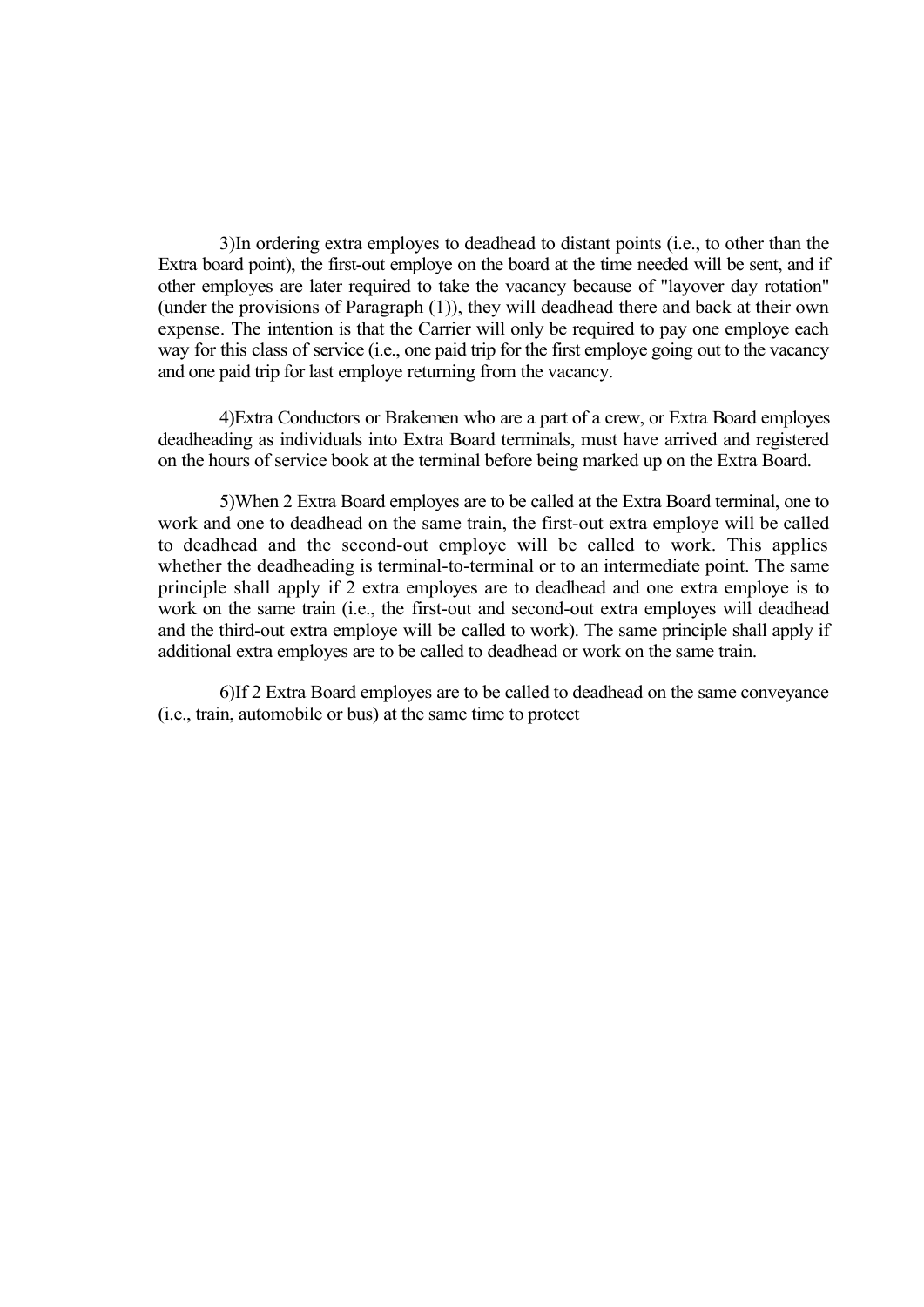vacancies at the same outlying point, the first-out employe will be called at the outlying point to protect the vacancy that has an on-duty time nearest to (after) their arrival time at the point of the vacancy. The second-out employe will then protect the vacancy that has the later on-duty time.

7)When the first-out extra employe is not rested (under the provisions of the Hours of Service Act) at the Extra Board terminal at the time he stands to be called for service or for deadheading, he will be bypassed by using other extra employes who are rested or by filling the vacancy in accordance with Section C of this Article, and he will have no claim account thereof.

8)When an extra employe is filling a vacancy at an outlying point and the assignment is not worked on a day or days of its bulletin assignment, the extra employe will either be released and returned to the Extra Board point or be paid a minimum day's pay for each calendar day held (and not worked) at that outlying point.

9)When 2 or more extra employes work into the Extra Board terminal in road service, they will be marked up on the board (in relation to each other) in the order of their arrival at the terminal (without regard to terminal delay); provided, however, if they (or either of them) are in work train service and perform some work train service after arriving at the terminal, their (or his) off-duty time shall govern the order of mark-up on the board. "Arrival at the terminal," as used here, means the time they arrive at the "point fixed" for final terminal delay purposes, unless some other point is agreed upon locally.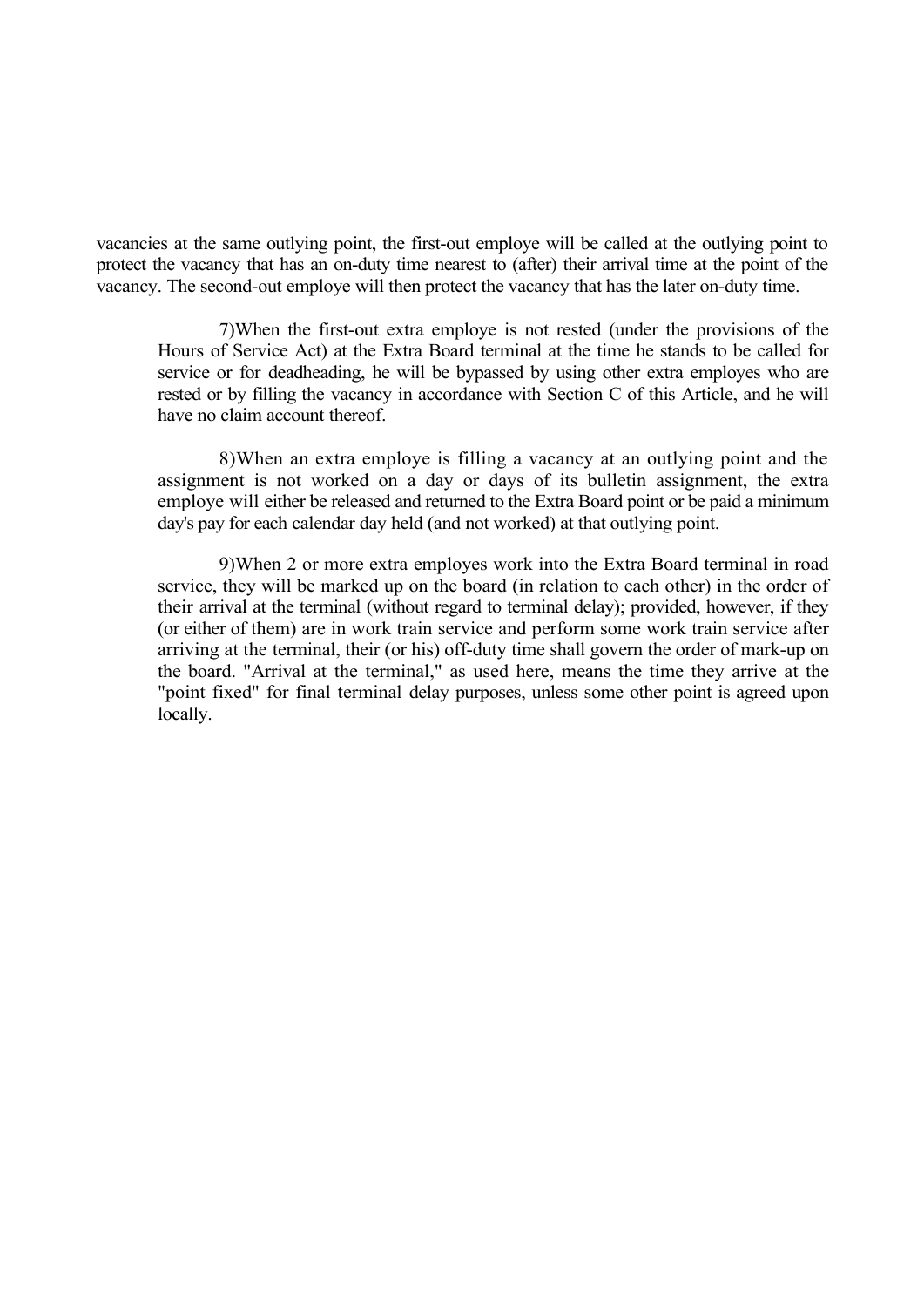10)Extra employes deadheading (with or without pay) into a terminal will be marked up at, and on the basis of, the time that the deadheading ceases (i.e., if by train and there is an extra employe on the working crew, the deadheading extra employe will be marked ahead of the working extra employe; if by automobile, when the automobile stops at the register point; and if by intercity bus, at the time the bus stops at the depot or point where they debark), except as otherwise specified in this Agreement.

11)Except as provided in Paragraph (12) below, extra employes reporting for initial duty on the Extra Board after being displaced from a regular or temporary assignment (including employes who are reporting under the provisions of Article 13, Section D), or after being recalled from furlough, shall be marked up as of the time they report themselves available for call from the board. Extra employes who are reporting for duty after having laid off, being on vacation, missing call or being held off, will be marked up in the same manner except where otherwise provided by agreement.

12)If the mark-up time of 2 or more extra employes (under the above provisions) occurs simultaneously and the foregoing provisions do not resolve the order of mark-up, they shall be marked up in the order in which they were last called from the Extra Board. However, in such a situation, an employe who is initially reporting for (i.e., marking up on) the board, or who is returning after laying off or being unavailable for service for other reasons (such as missing call, being held off or being on vacation), shall be marked behind an Extra Board employe who is completing or returning from extra service.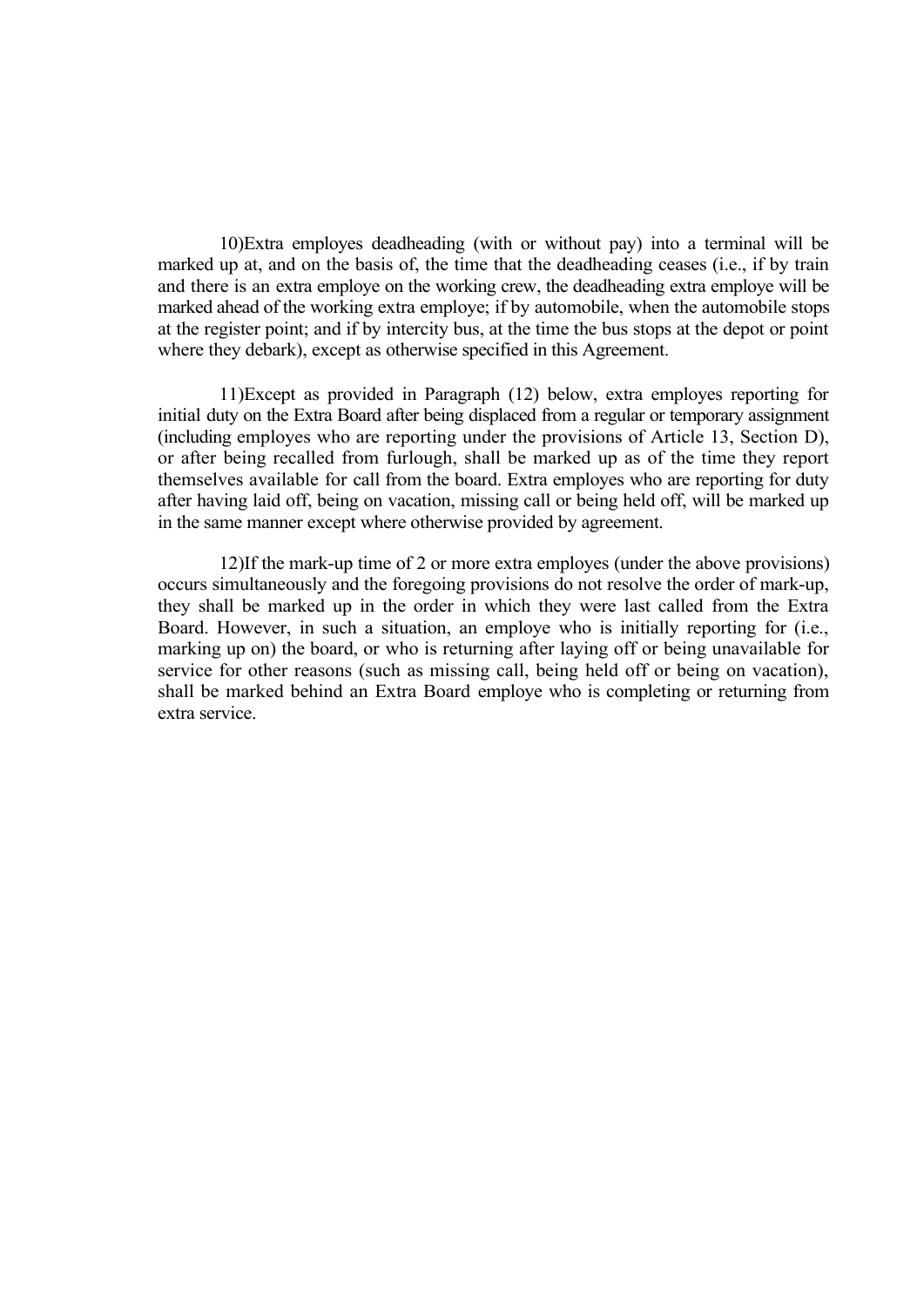### **Article 19 Section C**

#### **Section C---Filling Vacancies When Brakemen's Extra Board is Exhausted**

When the Brakemen's Extra Board is exhausted, vacancies will be filled in the following order, except as otherwise specified in this Agreement:

1)Use the senior, rested, furloughed Brakeman who has made written request to protect emergency work.

### **If none---**

2)Move up and use the junior available Brakeman on the next-out pool crew following the vacancy. If unable to contact junior Brakeman, or if more than one vacancy exists, then call the other Brakeman on that same next-out pool crew following the vacancy. Then follow same procedure for all succeeding pool crews.

### **If none---**

3)Call in reverse seniority order (junior employe first) Brakemen in regular assigned service who are available at the home terminal.

### **If none---**

4)Call the first-out, rested, Extra Board Yardman and then follow the calling order for calling Yardmen when the Yardmen's Extra Board is exhausted as provided for in Article 24, Section F of this Agreement.

#### **Section D---Extra Employes Called and Not Used**

(1) An employe who is called for service or deadheading, reports and then is released (without performing any service or deadheading),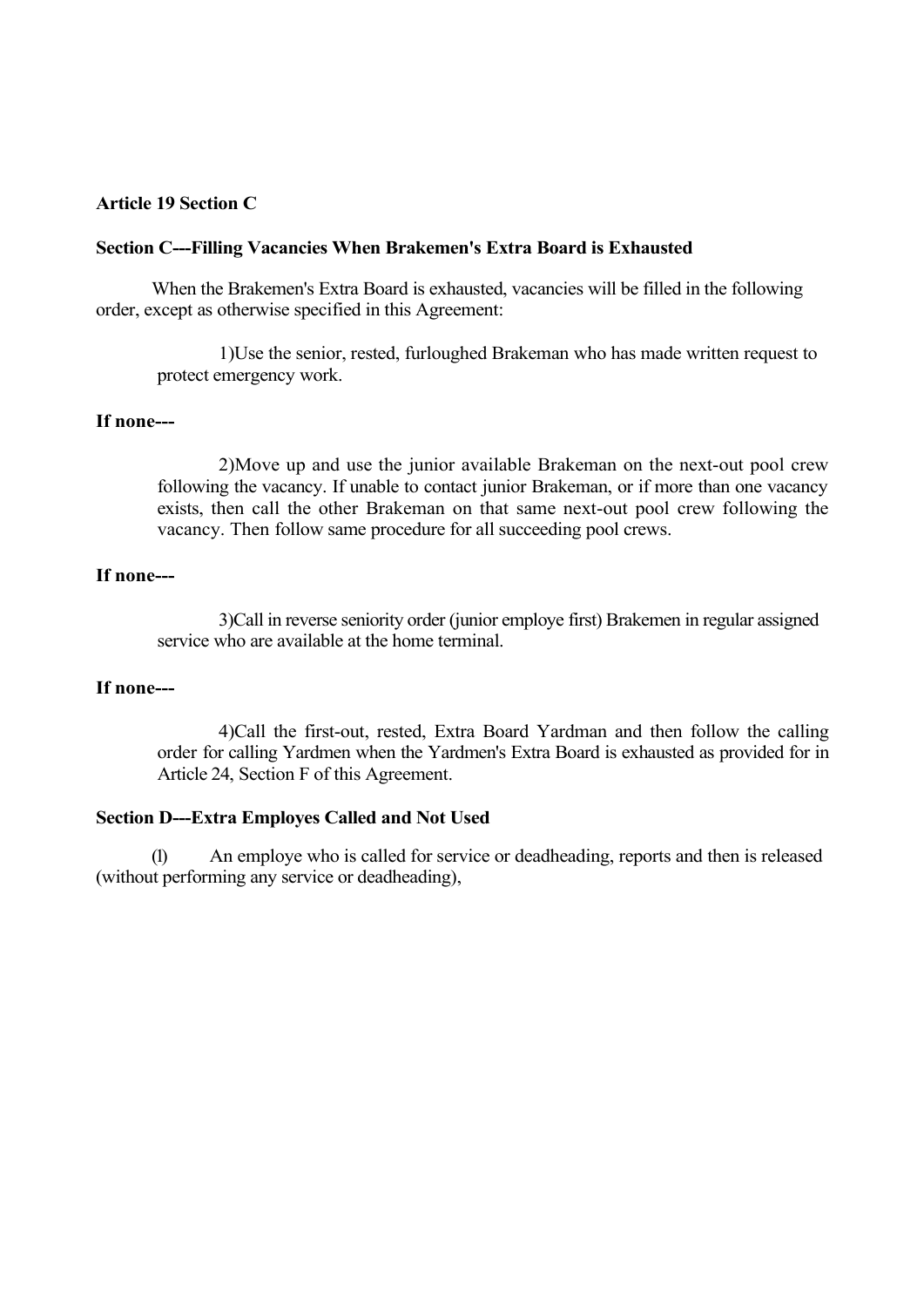will be allowed a day's pay (at the minimum rate applicable to the service or deadheading for which he was called) and be marked up behind the extra employes on the Extra Board.

2)Carrier is not liable for this "called and not used" penalty in situations where the

3)When an employe is called but is later notified before he leaves his residence

call is simply changed from service to deadhead, or vice versa.

or

lodging place that the call is cancelled, no payment will be made.

### **ARTICLE 20---CALLING AND CREW INFORMATION**

(a)(1) At the home terminal of each seniority district, the following crew information shall be displayed on a board or a TV-type monitor: All regular assignments (by train or job number) on the seniority district; pool crews in that terminal in the order of their standing; Extra Conductors and/or Brakemen in that terminal in the order of their standing; and Conductors and Brakemen who are laying off (time and date), who are on vacation, who have missed calls or who are otherwise unavailable for call. After pool crews have been called, the train or job number on which they are used, locomotive and caboose numbers, track on which train is made up and reporting (on-duty) time, will be displayed. Such information shall be displayed on an accumulated basis for each 24-hour period.

(2) At a district away-from-home terminal similar information shall be shown for pool crews in that terminal and for regular assignments in that terminal.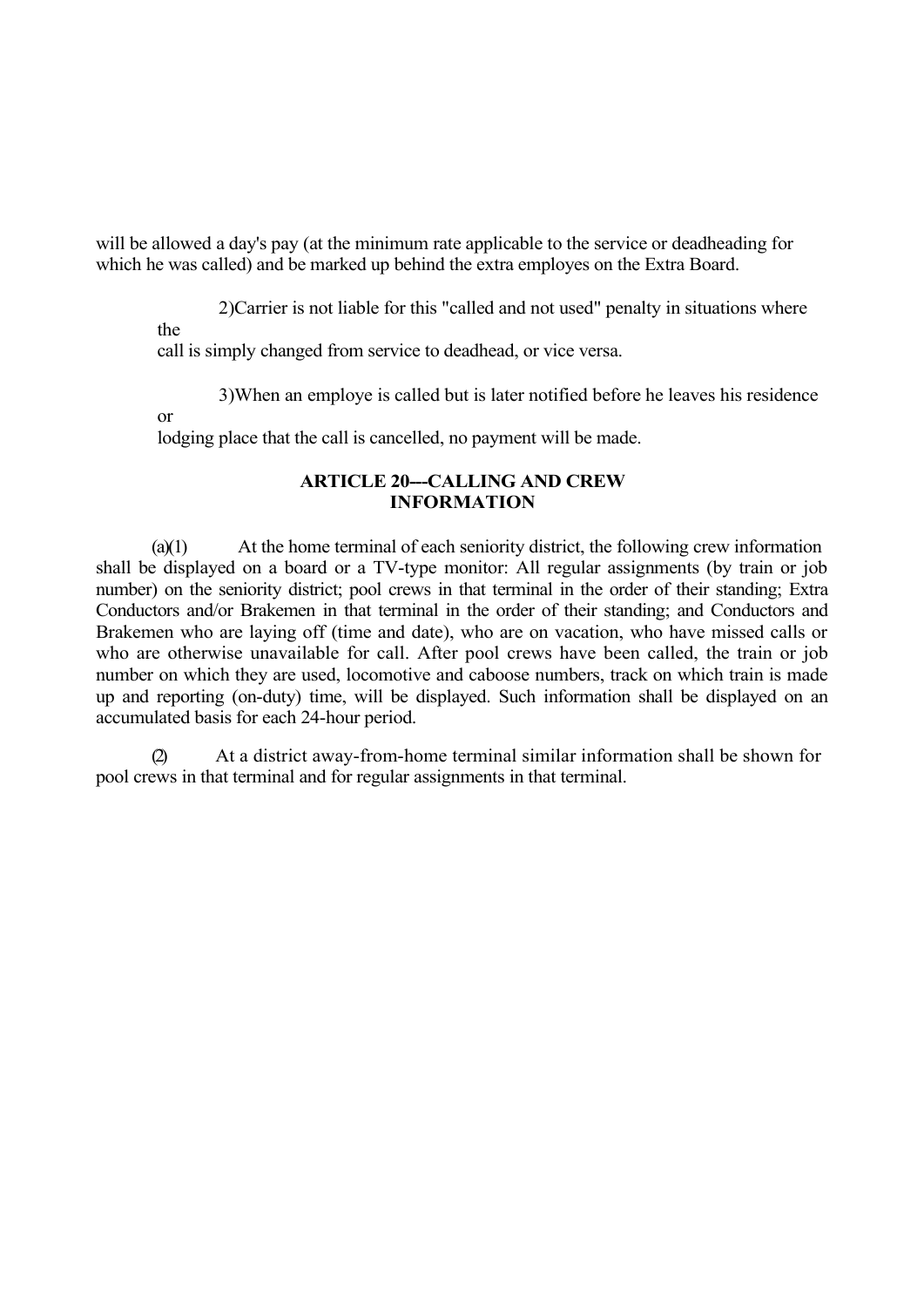#### **Article 20 (b)**

b)Conductors and Brakemen will be called by telephone but the employes will assume any long distance toll charges. The employes have the privilege of laying off and reporting themselves available for duty and of transacting other business by telephone with the Caller or proper Carrier Officer (as the Carrier may elect), but when this is done, the employe must know the name of the person to whom he is talking in case there is a later dispute. The foregoing provision does not preclude the Carrier from requiring an employe to personally register his arrival at a terminal.

c)Calling service will be furnished at the end of each division to Conductors and Brakemen entitled to be called at that point. The employe will be called 90 minutes prior to reporting (on-duty) time, as near as practical, unless the employe requests to be called earlier. If an employe requests to be called earlier, he will be called earlier, if practical.

d)Employes in regularly assigned service at outlying points will either have an established starting time so that the employes can report for duty without being called, or the employes on the crew will be called.

#### **ARTICLE 21-EMERGENCY CONDUCTORS**

#### **Section A---Filling Emergency Vacancies**

When the supply of Extra Conductors is exhausted and it therefore becomes necessary to use a promoted Brakeman or Yardman (i.e., Emergency Conductors) to fill a Conductor vacancy, the vacancy will be filled as follows (except as otherwise provided for in this Agreement):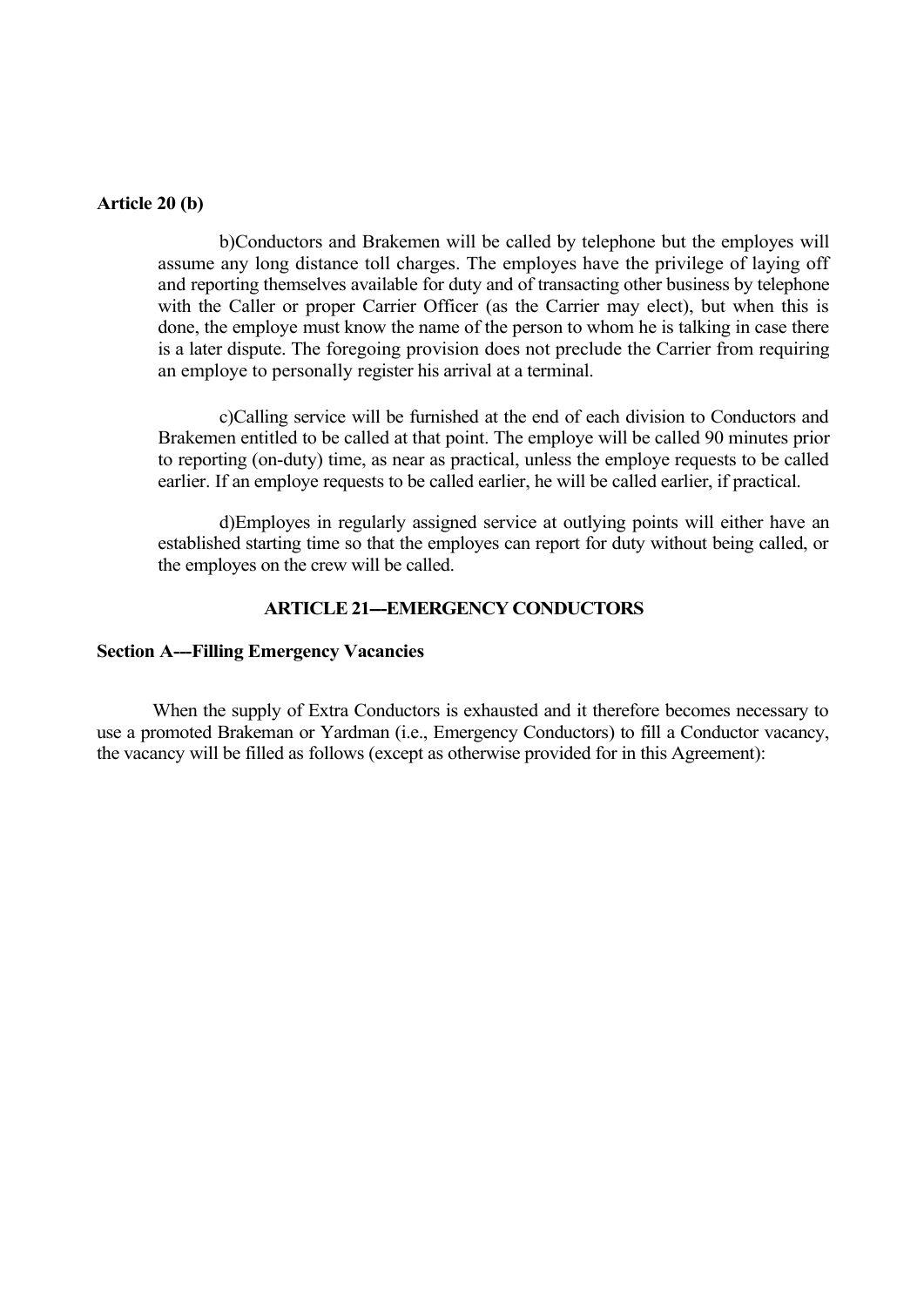(1) Vacancies existing at the Conductors' Extra Board point (terminal):

a)Such vacancies will be filled by using the senior, rested, available Emergency Conductor at the Extra Board point who is assigned as a Brakeman.

# **Interpretation:**

When it is necessary to call the first-out pool crew to deadhead and the second-out crew to work, and there is a Conductor vacancy on the second-out pool crew, if the senior Emergency Conductor in that terminal is assigned to the first-out pool crew (that is called to deadhead at the same time), this Emergency Conductor should be considered available for (and shall be used on) that Conductor vacancy on the second-out pool.

### **If none---**

b)Use the senior, rested, available Emergency Conductor who is assigned as a Yardman at that Extra Board point.

(2) Vacancies existing at outlying points (i.e., at other than the Conductors' Extra Board point):

a)Such vacancies will be filled by using the senior, rested, available Emergency Conductor who is assigned as a Brakeman on the crew on which the vacancy exists.

### **If none---**

b)Use the senior, rested, available Emergency Conductor at the point where the vacancy exists who is assigned as a Brakeman on another crew.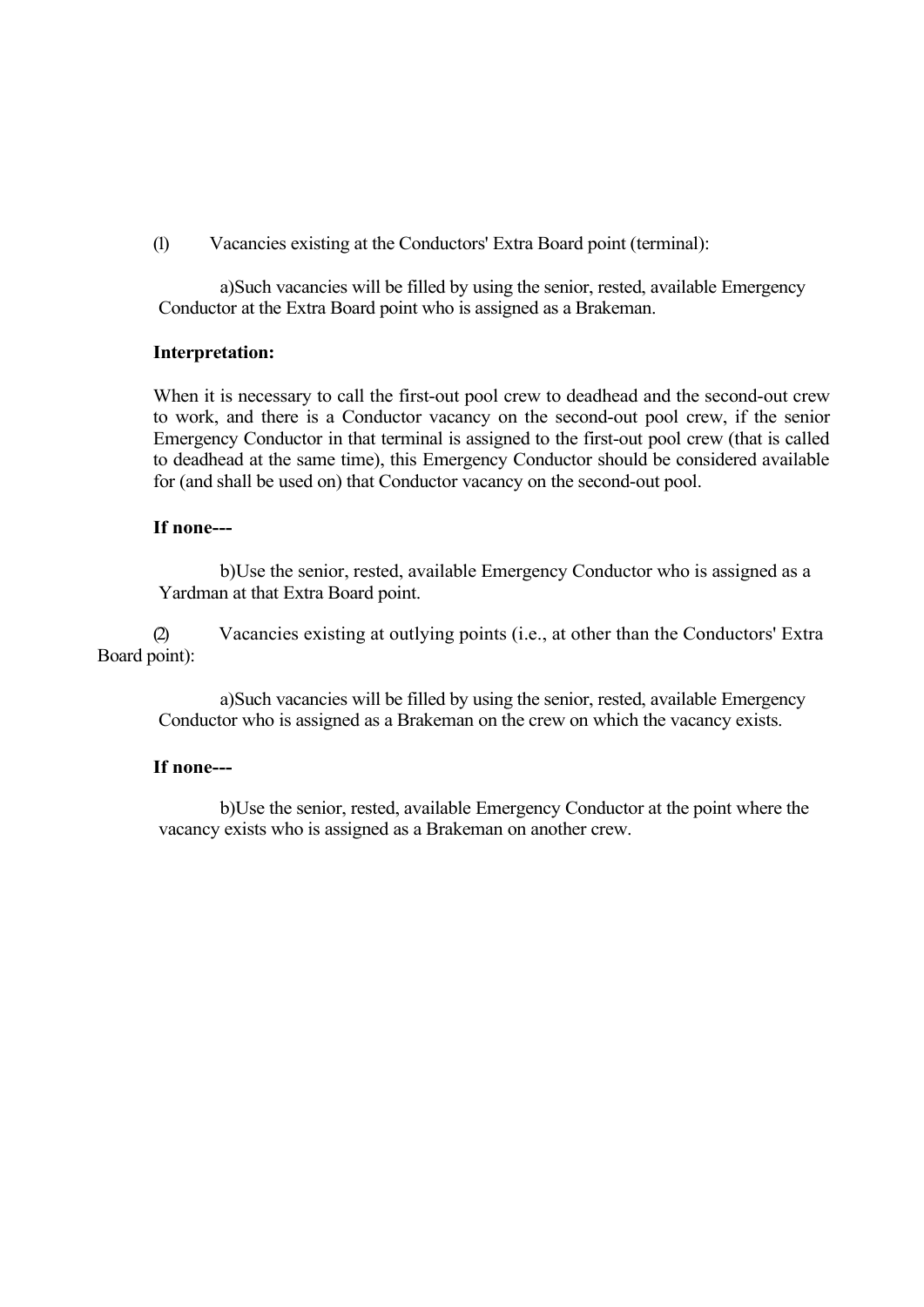#### **If none---**

c)And if there is a Yardmen's Extra Board at the point where the vacancy exists, use the senior, rested, available Emergency Conductor who is assigned as a Yardman at that Extra Board point.

#### **If none---**

d)Use the senior, rested, available Emergency Conductor at the Extra Board point who is assigned as a Brakeman.

#### **If none---**

e)Use the senior, rested, available Emergency Conductor who is assigned as a Yardman at the Extra Board point.

**Note:** The term "Emergency Conductor," as used in this Agreement, refers to an employe who has been promoted to Conductor but by reason of his seniority is in service as a Brakeman or a Yardman.

#### **Section B---Failing to Protect**

When **the** senior, rested, available Emergency Conductor does not respond to a call, he will not be allowed to work as a Conductor or Brakeman (or Yardman) until the Emergency Conductor who accepted the service in his place completes that vacancy and has acquired 8 hours' rest.

#### **Interpretation:**

Only **the one** senior, rested, available Emergency Conductor will be penalized by being held off for missing a call for a particular vacancy. Other junior Emergency Conductors who cannot be located to fill the vacancy will not be penalized (but this freedom from pen-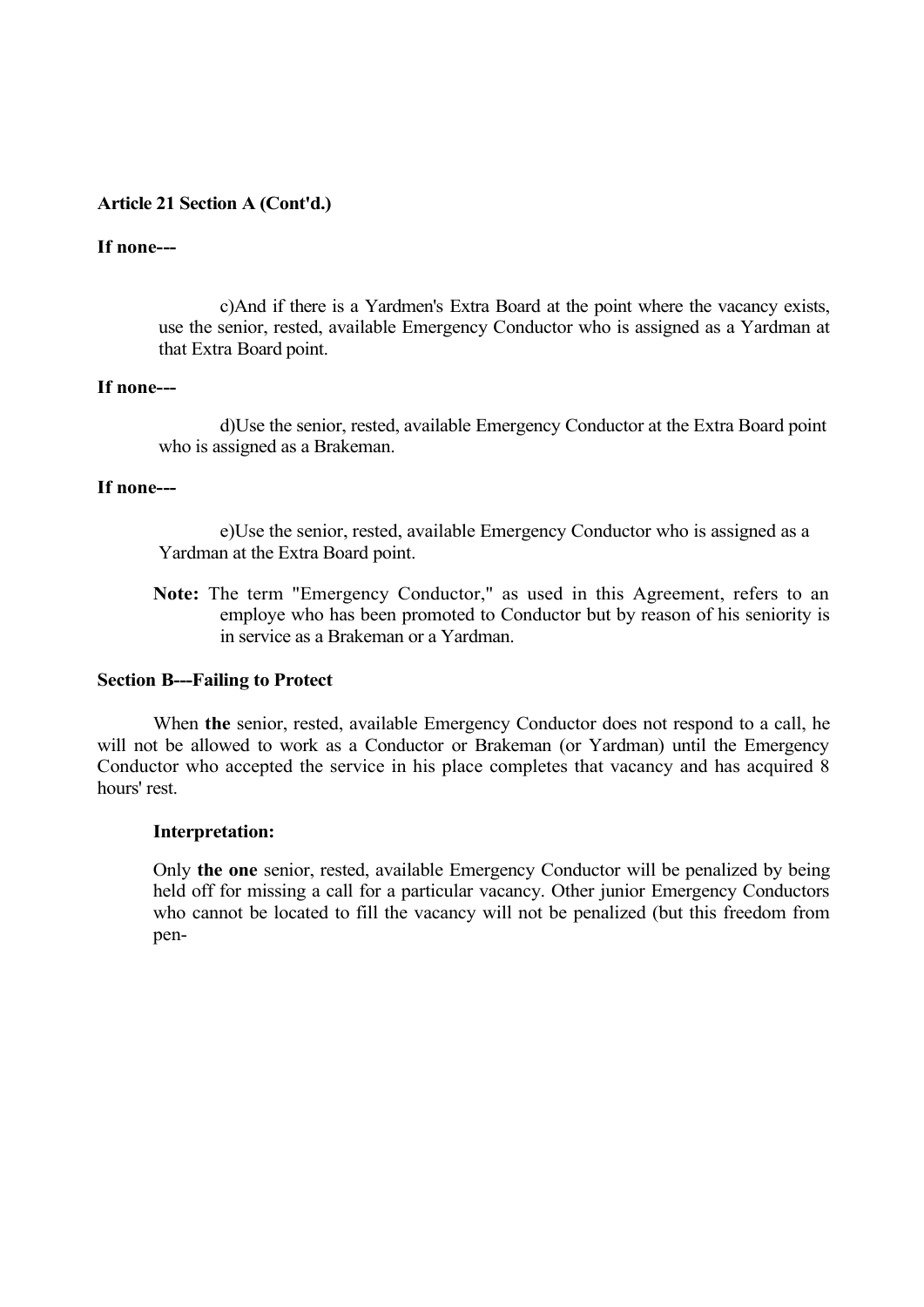alty does not apply to any junior Emergency Conductor who is contacted but lays off on the call). The senior Emergency Conductor who misses the call and is held off may request and be permitted to deadhead (without pay) to assume the vacancy after it has made 2 tours of duty.

## **Section C---Earnings Protection (Make Whole)**

When a regular Brakeman in pool or regularly assigned freight service (or a Yardman) is used off his Brakeman (Yardman) assignment in the capacity of Emergency Conductor under the provisions of this Article, he will be paid under the rules applicable to the class of service he is in when used as Conductor, but will be allowed not less than he would have earned on his regular Brakeman (Yardman) assignment. After performing such Emergency Conductor service, he will be required to protect any additional Conductor service he may stand for while awaiting his Brakeman (Yardman) assignment.

**Interpretations** (for computing a Brakeman's-Yardman's loss of earnings):

(i) The earnings of Conductor "X" and of the Brakeman (if any) on Brakeman "X's" regular assignment will be computed from time "X" was first called as a Conductor until he again performed service on his regular assignment as Brakeman; provided, however, that a Brakeman who (after performing Emergency Conductor service) lays off or otherwise makes himself unavailable for additional Conductor service, will have the additional earnings (which he thereby lost) added to his actual Conductor's earnings in the computations to determine the loss, if any.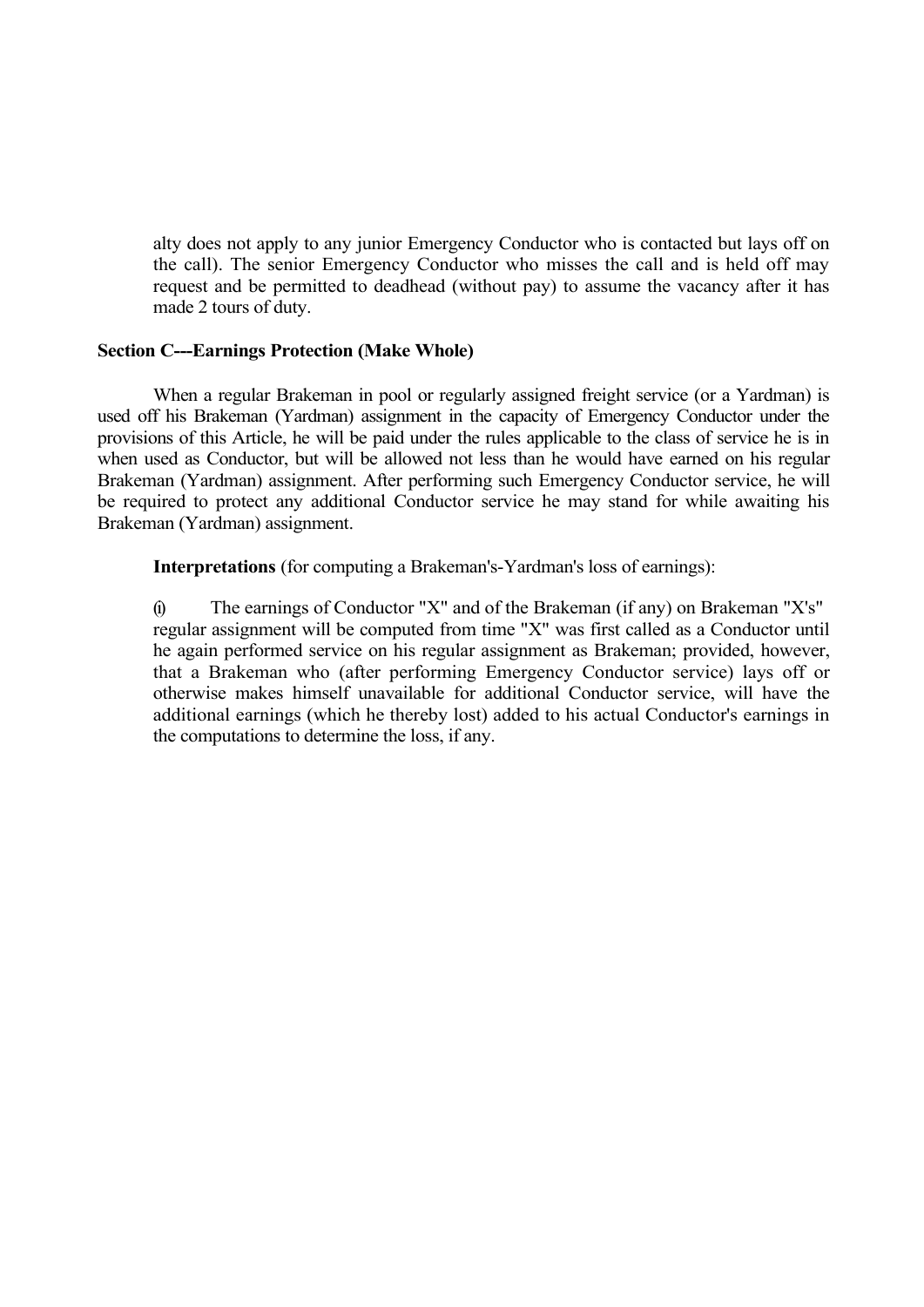ii)A Brakeman who has been used as Emergency Conductor and is awaiting his Brakeman's assignment is not entitled to be used as Emergency Brakeman (i.e., used on a Brakeman's assignment other than his own) until after he is again used on his Brakeman's assignment, unless his use is absolutely necessary in order to protect the service (but in such event these Emergency Brakeman earnings will not be included with his Emergency Conductor earnings to offset loss of earnings).

0)A Brakeman used as Emergency Conductor and then placed on the Conductors' Extra Board, or forced assigned as Conductor before again working his Brakeman's assignment, will have his loss of earnings computed up until the time that he could have reported for the Conductors' Extra Board or his new Conductor regular assignment (except that the earnings of any Conductor trip that he has already commenced at that time will be included).

iii)A Yardman's loss shall be similarly computed.

The earnings protection provided for in this Section C does not apply to a Brakeman while assigned to the Brakemen's Extra Board or to a Yardman while assigned to the Yardmen's Extra Board.

## **Section D---Relieving Emergency Conductors**

(1) In case an Extra Conductor becomes available after an Emergency Conductor has been sent to an outlying point, that Extra Conductor may, if he so desires, go to the outlying point and fill the vacancy after the Emergency Conductor has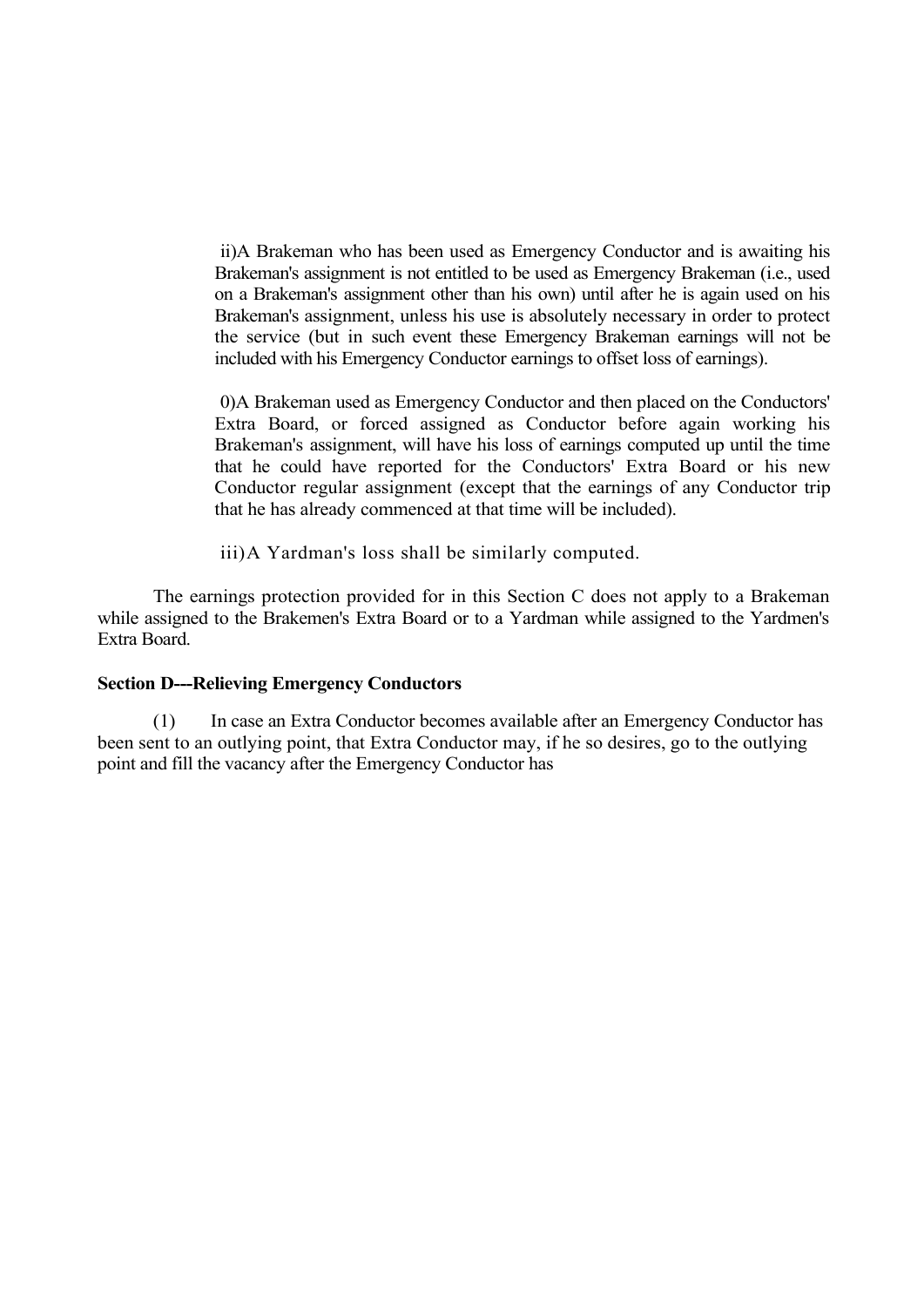made 2 tours of duty. The Carrier will not be required to pay deadhead pay to either man in such exchange. Unless otherwise relieved, the Emergency Conductor will continue to protect the vacancy until the layover day.

(2) In case the vacancy on which the Emergency Conductor is used is on a crew assigned 7 days per week, the Emergency Conductor will remain on the vacancy until completing the tour of duty on Sunday, at which time he will be released (and if the vacancy continues, it will be protected in the same manner as any other continuing vacancy on which "layover day rotation" has occurred). (See Article 19, Section B(3) in regard to deadheading.)

## **ARTICLE 22---DEADHEADING**

a)Crews or individuals will be allowed actual miles, with a minimum of 50 miles, at minimum through freight rate when deadheading on Carrier orders, except as otherwise provided for in this Agreement. Individuals will not be allowed pay for deadheading in connection with the exercise of seniority (i.e., bidding, bumping, or claiming), except as otherwise provided for in this Agreement.

b)Crews or individuals who are entitled to pay for deadheading will be paid 1/100 of the minimum "daily" through freight rate for each deadhead mile up to 100 miles, and then the "mileage" through freight rate for each deadhead mile over 100 miles.

c)When crews or individuals have been deadheaded (and are entitled to deadhead pay for the trip) but are not used in service before the expira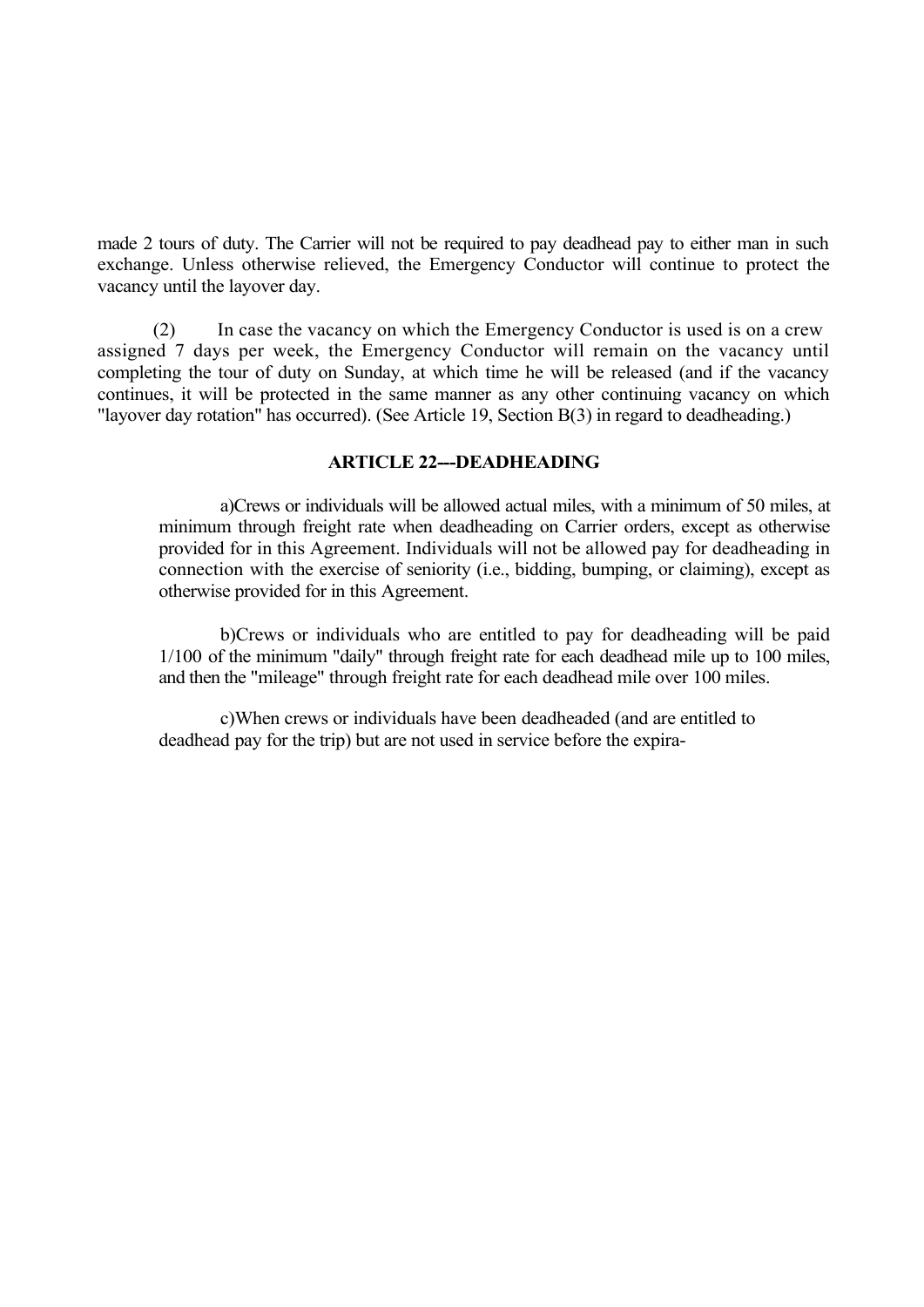tion of 24 hours from the time they were called to report for such deadhead, they shall be paid not less than a minimum day's pay for such deadhead trip.

#### **Interpretation:**

"Not less than a minimum day's pay," as used in the foregoing provision, means that the individual's deadhead pay, if for less than 100 miles, will be increased to 100 miles. It does not mean that he will be allowed an additional day's pay.

d)The Carrier will furnish railroad, taxi, bus or automobile transportation for Conductors or Brakemen ordered to deadhead from one terminal or station to another terminal or station. In the event it desires to authorize the individual Conductor or Brakeman to use his own automobile and the individual agrees, the Carrier will allow him 15 cents per mile for the actual highway mileage for the authorized route.

e)A Conductor or Brakeman will not be paid for deadheading to or from an outlying assignment as a consequence of the exercise of his seniority (i.e., (1) he displaces a regularly assigned incumbent, (2) he is assuming an assignment as a result of being the successful bidder for an outlying assignment which had been bulletined, or (3) he is voluntarily giving up the outlying assignment).

f)A Conductor or Brakeman who was regularly assigned to an outlying assignment but has been displaced from it by a senior employe, will be paid for deadheading to his seniority district home terminal; provided, however, if he displaces onto another outlying assignment, he will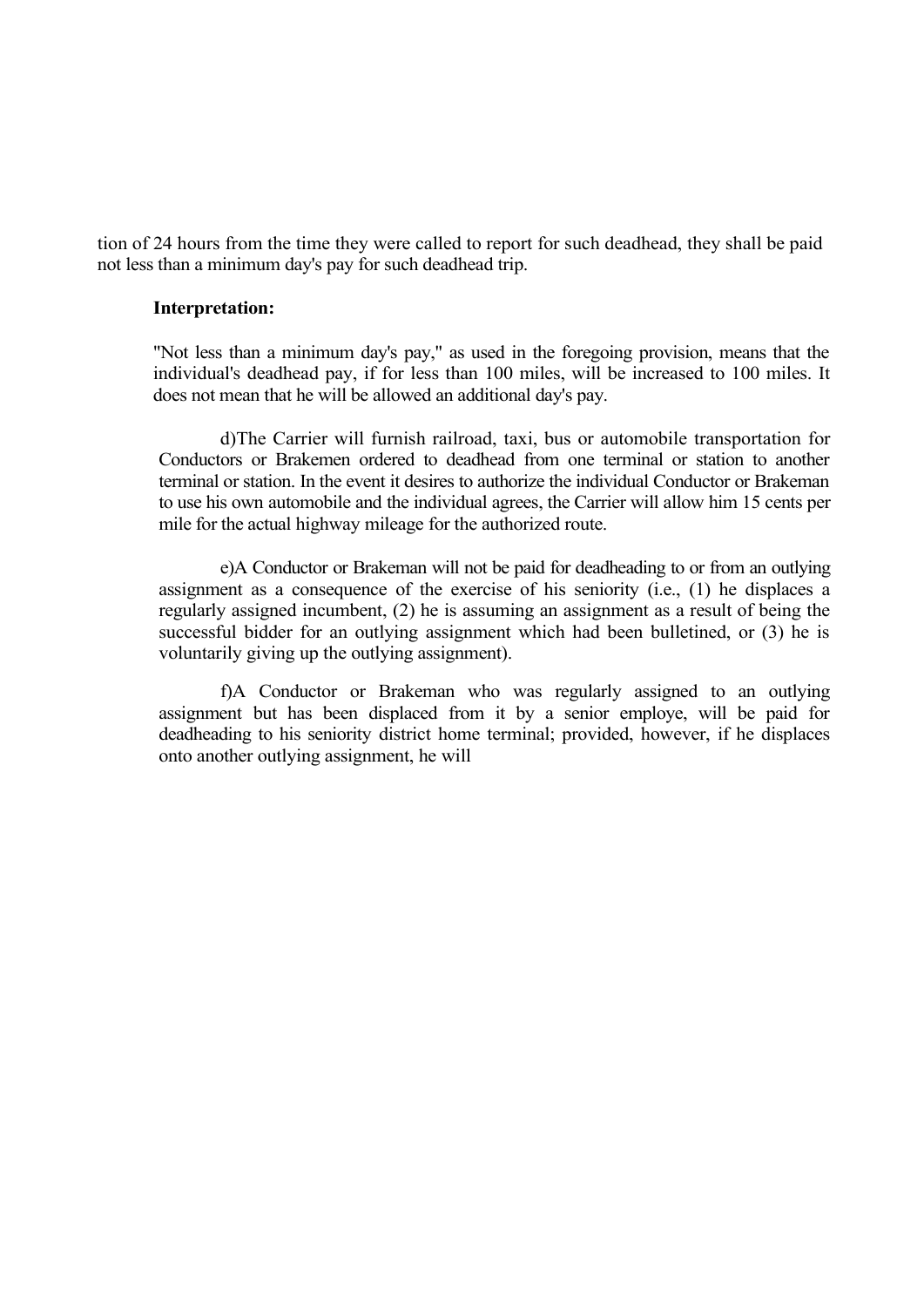(instead) be paid deadhead from the point of his previous assignment to the point of his new assignment.

g)A Conductor or Brakeman who has been forced assigned to an outlying

assignment in accordance with the provisions of Article 14, Section B( 1 )(f) or (g) will be paid for initially deadheading to the assignment, and when properly released from the assignment will be paid for deadheading as provided in Section (f) above.

Note: A Conductor or Brakeman is forced assigned only when he is involuntarily assigned after there were no bids submitted for a bulletined assignment. A Conductor or Brakeman who (as a consequence of being displaced) is exercising his seniority in a situation where there is only one assignment onto which he can displace, is not forced assigned and is not entitled to pay for deadheading to that assignment.

h)Except where otherwise provided in this Agreement, a Conductor or Brakeman

must actually perform the deadheading before he can claim deadhead pay for it.

i)Travel, for the convenience of the individual, between his point of assignment and

his residence is not "deadheading" and hence is not payable.

j)A Conductor or Brakeman is entitled to pay for deadheading to appear as a witness at an investigation on the Carrier's instructions.

k)Intracity travel (e.g., bus station to yard) to commence service or deadheading,

#### or

after completing service or deadheading, is not payable.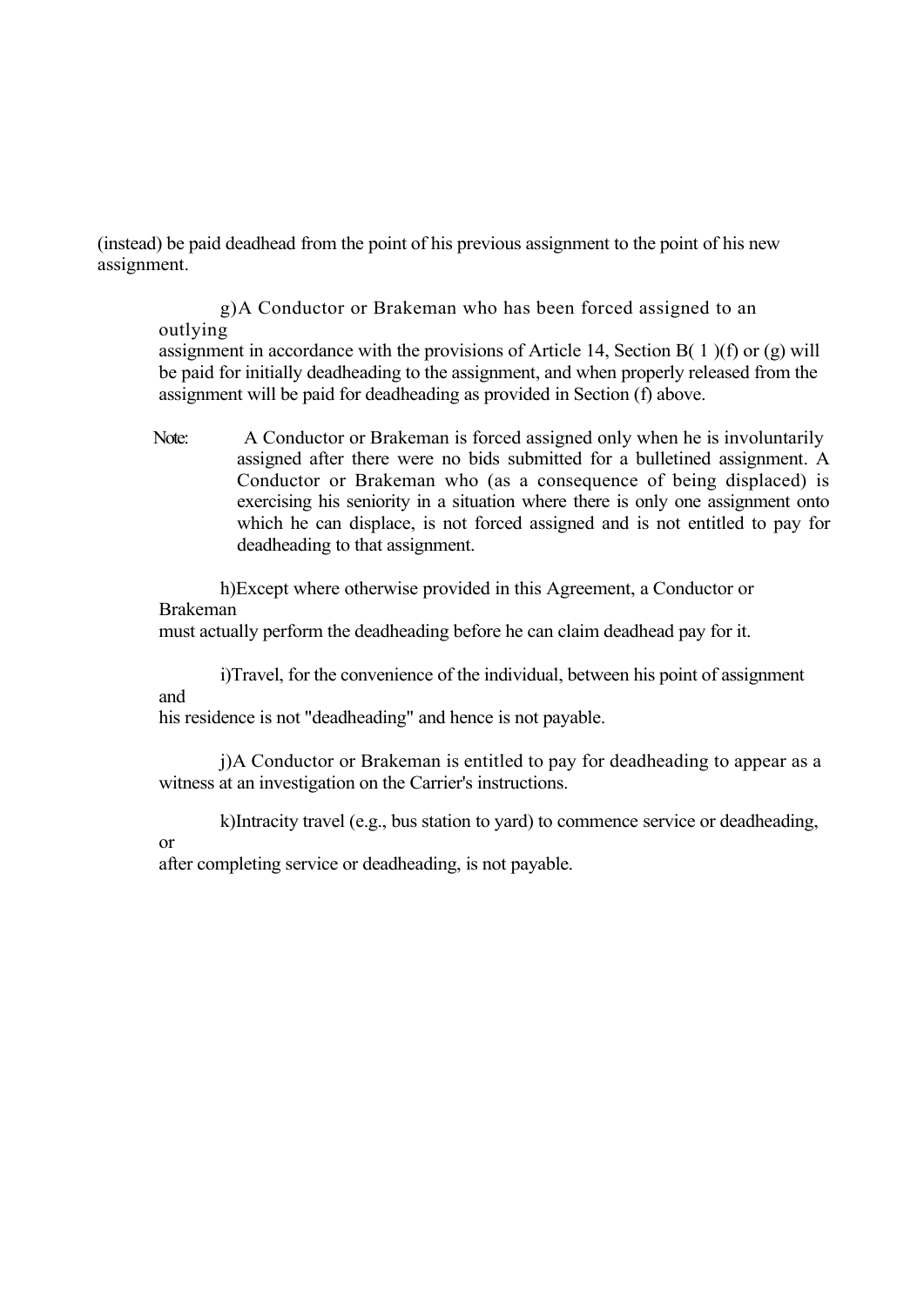## **Article 22 (l)**

 $\emptyset$  A Conductor or Brakeman who deadheads by (i.e., drives) his personal automobile, or travels by other means for his own convenience rather than deadhead on the conveyance on which he was ordered to deadhead, shall be allowed (when entitled to be paid) deadhead pay at the mileage of the conveyance on which he was ordered to deadhead.

 $(m)(1)$  Pool or unassigned crews that are deadheading out of the terminal to service will be paid separately for the deadheading. Pool or unassigned crews that are tied up on line of road (except when tied up under the law in accordance with Article 35, Section C or when, under the provisions of the INTERPRETATION under Article 45, Section B, they are tied up at a point where food and lodging is not available and they are transported to a point where such facilities are available) and deadheaded into a terminal will be paid separately for the deadheading. Pool or unassigned crews transported by automobile or otherwise within a tour of duty will not be paid separately for the deadheading; but, instead, it will be paid for on a continuous time or mileage basis as a part of their regular service trip.

(2) Crews in regularly assigned road service that are transported by automobile or otherwise from their assignment reporting point to another point on their assignment, after they have reported for duty, will not be paid separately for such travel. Neither will a regularly assigned crew be paid separately as "deadheading" when they are transported by automobile or otherwise within a tour of duty or at the close of a tour of duty so long as the points of travel are on their bulletined assignment. All time involved will be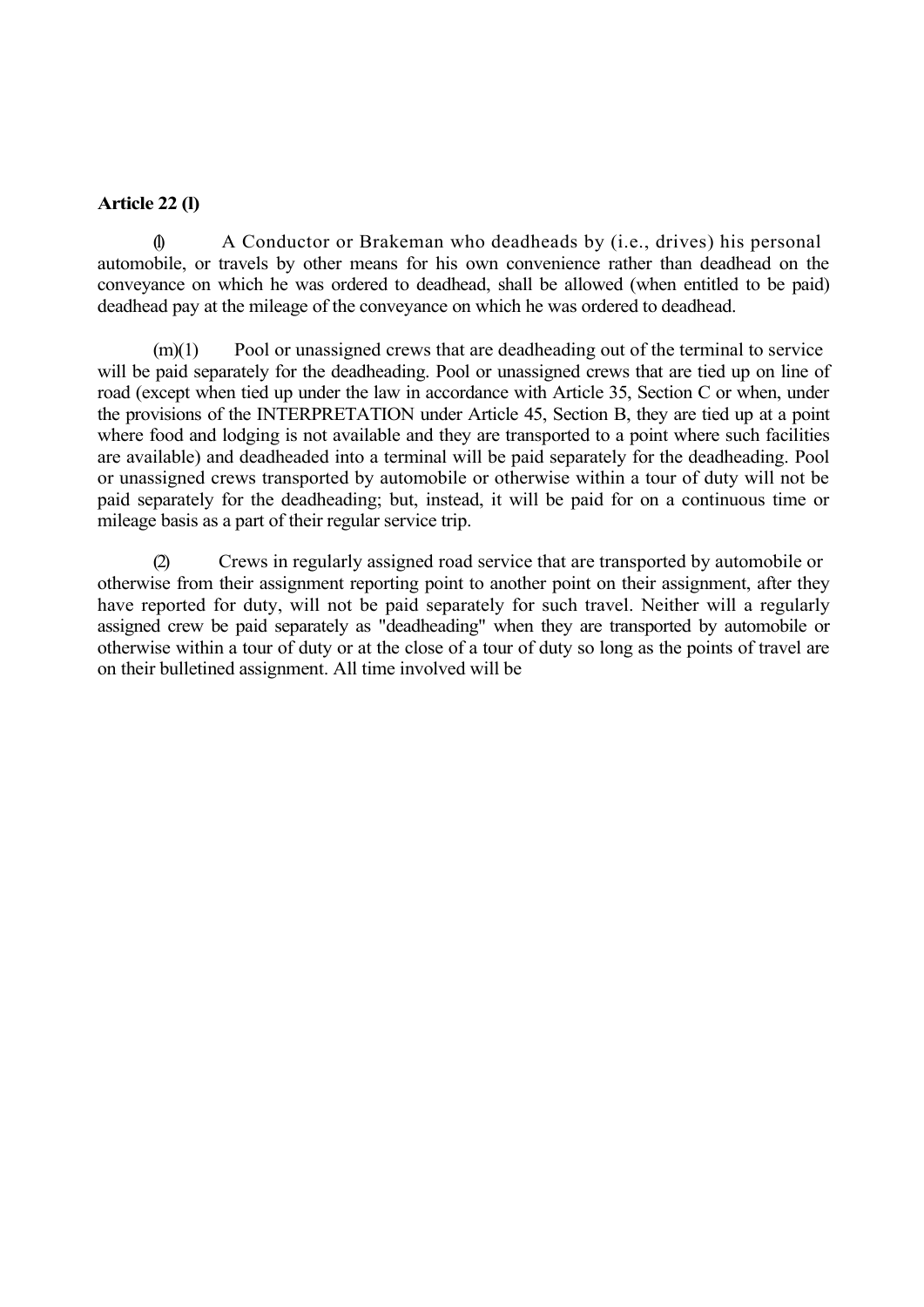paid for on a continuous time basis as a part of their regular service trip (e.g., these situations occur when a part of a regular assignment is annulled and Article 7, Section B provides that in such a situation the crew is to be paid the bulletined mileage of their assignment.

## (n) **Other Rules**

(1) Article 15(h) provides that no deadhead pay will be allowed for deadheading that results from the application of that provision (which concerns 6-day vacancies).

(2)(a) Article 16, Section D provides that no deadhead payments will be made to regular or extra employes when regularly assigned employes who have been laying off, etc., are permitted to take their assignments at a point away from the lay-off point of the assignment.

b)Article 19, Section B(2)(b) contains a similar provision for an Extra Board employe who lays off or misses a call for a vacancy on an outlying assignment.

c)Article 21, Section D contains a similar provision for an Extra Conductor who replaces an Emergency Conductor.

3)Article 17, Section C provides that no deadhead payments will be made as a result of an employe laying off or registering for rest at an away-from-home terminal (i.e., away from the lay-off point).

4)Article 19, Section B(3) provides that deadhead payments will not be made for "layover day rotation" of extra employes protecting a continuing vacancy on an outlying assignment.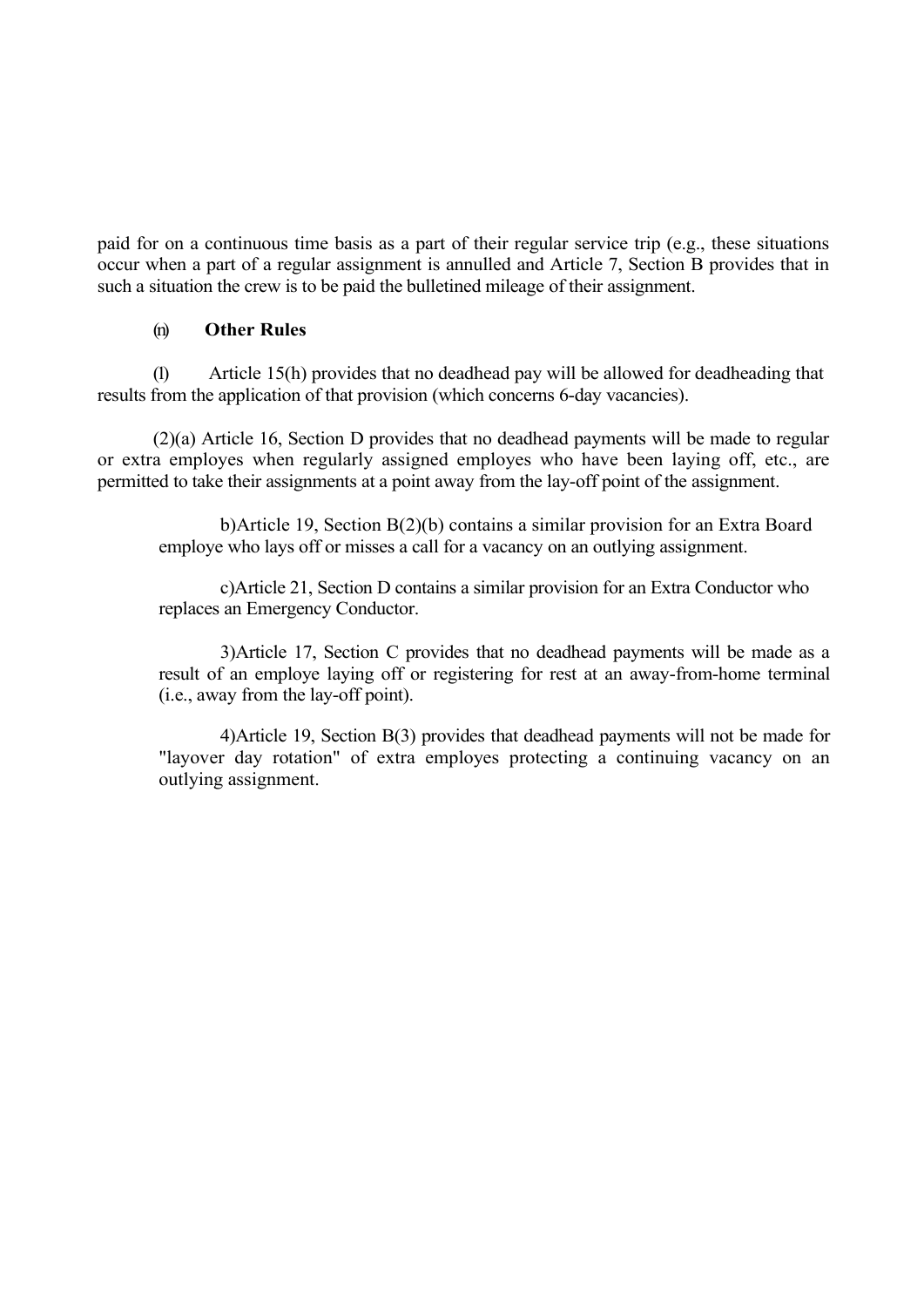5)Article 24, Section F contains an exception for deadheading or other expense which might otherwise result from the merger of certain road and yard seniority districts.

6)Article 35, Section C contains a provision that crews tied up under the law and then towed or deadheaded into the terminal, will be paid continuous time instead of deadhead pay.

7)The INTERPRETATION under Article 45, Section B provides for paying continuous time, instead of deadheading pay, when a crew is tied up at one intermediate point and then transported to eating and sleeping accommodations at another intermediate point, or vice versa, to commence service.

#### **ARTICLE 23---CREW CONSIST**

**a)**Except as otherwise provided in this Agreement, all road (except passenger) crews shall consist of not less than a Conductor and 2 Brakemen.

#### **0)Exceptions:**

On the following territories the Carrier may operate the following number of crew assignments with a crew consisting of a Conductor and one Brakeman: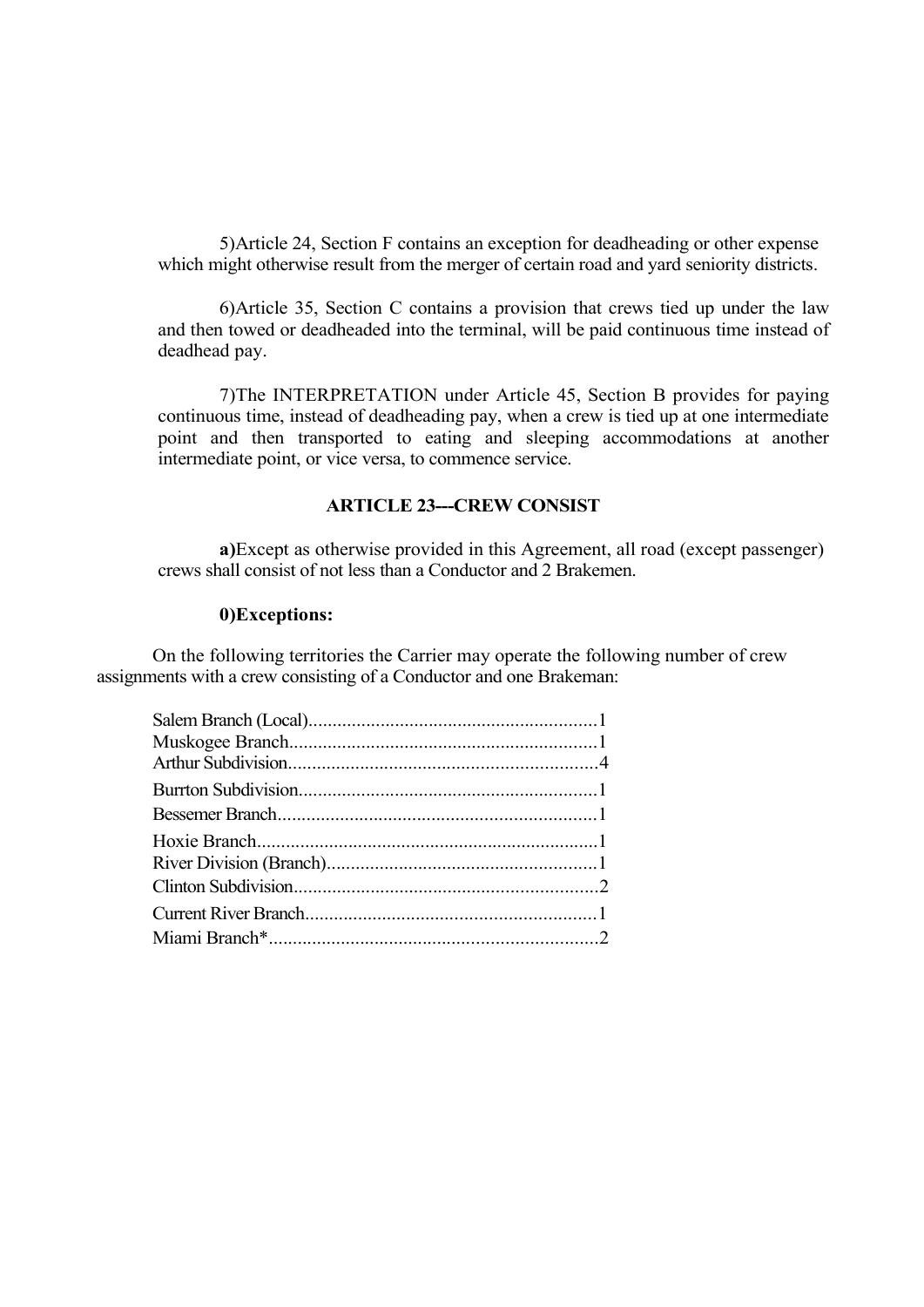#### **Article 23 (b) (Cont'd.)**

\*Miami Branch: Not more than 2 regularly assigned crews may be assigned with a train crew consisting of a Conductor and 1 Brakeman. These reduced-consist crews may only perform freight and work train service on the Miami Branch, any station switching and work train service at Miami and Baxter Springs (includes Baxter Junction). Such crews may use the main line between Miami and Baxter Springs as a gateway, performing no switching en route except to set out bad order cars from their trains.

#### **ARTICLE 24---SENIORITY**

#### **Section A---Establishing Seniority Dates**

1)An employe's seniority as Brakeman (and as Yardman on seniority districts on which he has road and yard rights) shall begin at the time he is marked up on the Extra Board and this date shall be recorded with his record and upon the seniority roster.

2)An employe's seniority as Conductor begins with the date of his promotion, evidence of which shall be furnished the employe in the form of a certificate by proper Officer of the Carrier, and a copy shall be filed with his record.

3)When a Conductor is hired who has no seniority as a Brakeman, his seniority as a Brakeman shall be established simultaneously with his seniority as a Conductor. When more than one Conductor is promoted or hired on the same date, they shall be designated on the seniority roster in  $(1)$ ,  $(2)$ ,  $(3)$ , etc., order.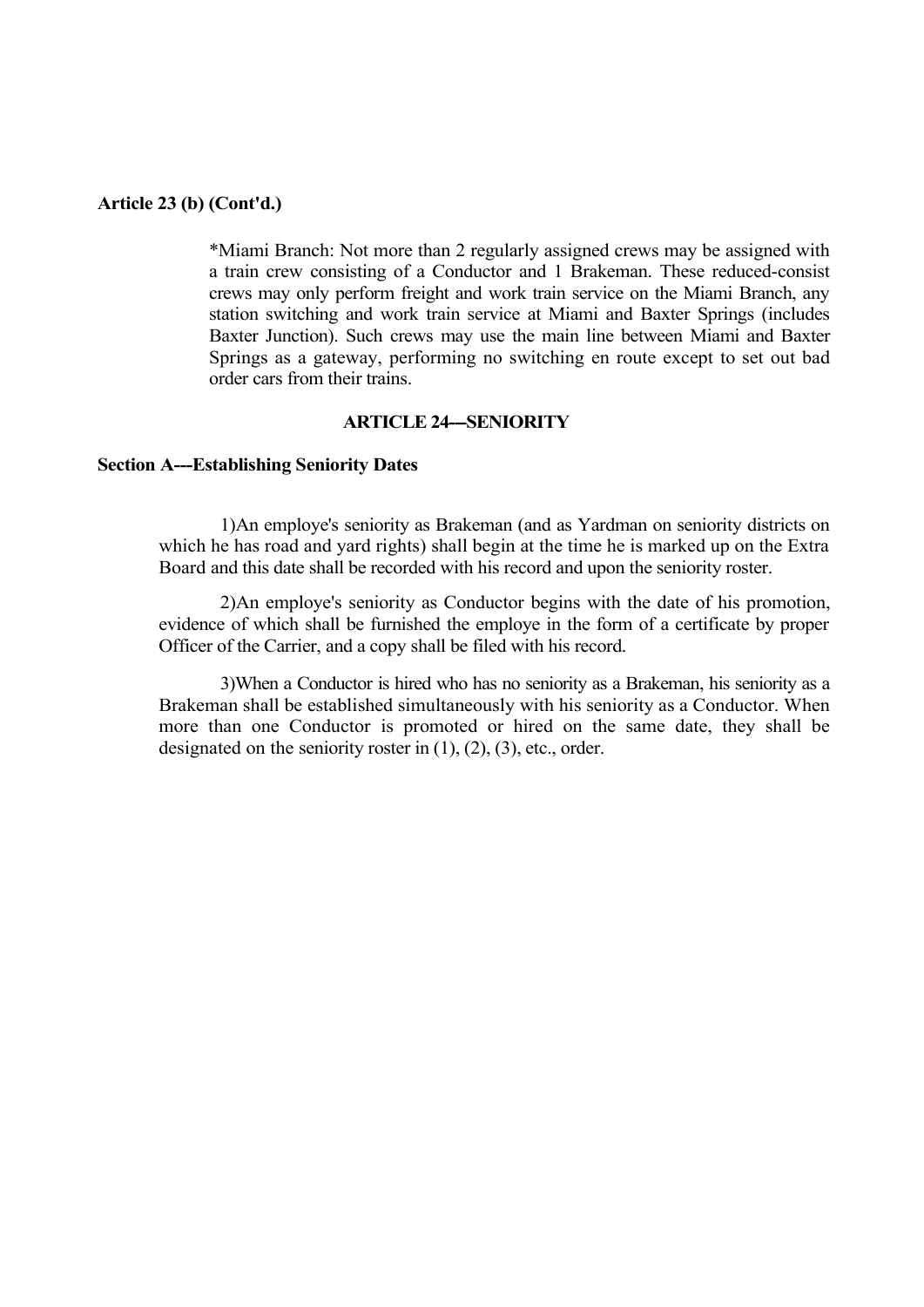### **Article 24 Section B**

#### **Section B---Seniority Roster**

Once each year the Carrier shall furnish a corrected seniority roster to each Local Chairman representing Conductors or Brakemen on that seniority district and shall post a copy of such roster on the bulletin boards of the seniority district, showing the seniority status of each employe on that district as of July 1.

#### **Section C---Seniority Protests**

1)The seniority roster on which a Conductor's or Brakeman's name and seniority date initially appears, if incorrect, must be protested in writing to the Superintendent and the Local Chairman within 60 days after the roster is posted. There shall be no protest permitted thereafter except as permitted in the following paragraph. Clerical or typographical errors appearing on subsequent rosters may be corrected at any time.

2)An employe affected by the above paragraph who is furloughed, on leave of absence or who is out of service for any reason when the initial seniority roster containing an employe's seniority date (his or another employe's) is issued, will have 60 days after his return to service in which to make written protest if he contends that such seniority date is incorrect.

#### **Section D---Reduction/Restoration of Force**

1)In event there is a surplus of Conductors or Brakemen, and it becomes necessary to reduce their number, the senior employes shall have preference in employment.

2)Conductors and Brakemen laid off account reduction in force will be returned to service, in order of their seniority, when forces are increased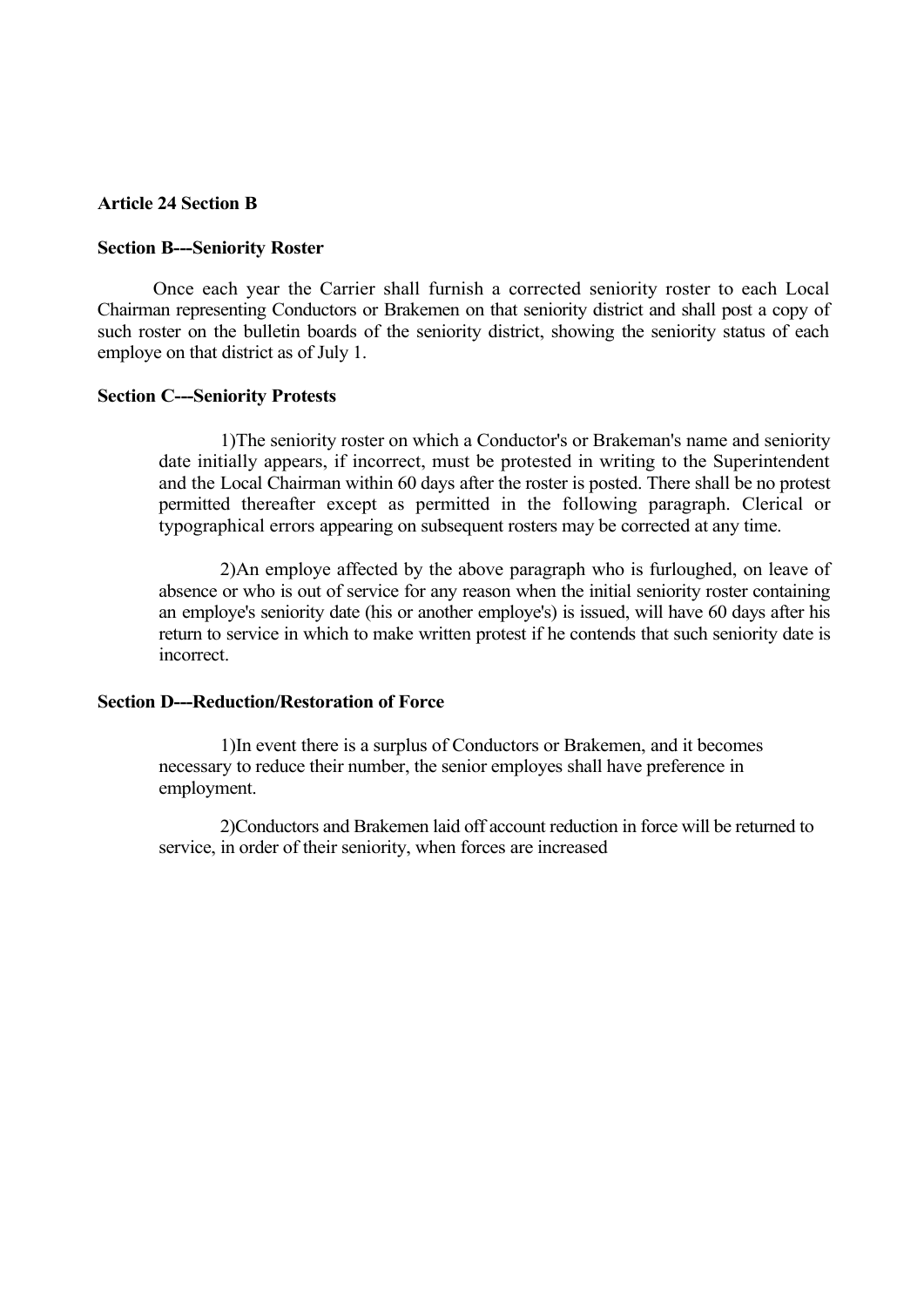provided they return to (report for) actual service within 30 days (if not working for this Carrier in any capacity) from the date they are notified their service is required, or within 7 days (if working for this Carrier in some other capacity or on some other seniority district), except as otherwise provided in Section O of this Article.

(3) When a furloughed employe is to be recalled, if the Carrier is unable to contact him (personally) by other means to notify him of his recall, the Carrier shall send him a letter notifying him of his recall to service by U.S. Certified Mail (Return Receipt Requested) to his last address on file with the Carrier, and the date such letter is mailed shall start the tolling of the 30-day period mentioned in Paragraph (2) above.

## **Section E---Freight Seniority Districts:**

## **Eastern District:**

St. Louis to Newburg, including Salem Branch

## **Springfield District:**

Springfield to Newburg including \*Ft. Wood and Ozark Branches Springfield to Ft. Smith including \*Mt. Vernon and Bentonville Branches Springfield to Neodesha including \*Mt. Vernon and Joplin Branches \*Springfield to end-of-track on Clinton

"Hi-Line" at M.P.D-1 15.7 (plus "prior rights" of certain employes to assignments on the territory between Kansas City and M.P.D-72.4 under the provisions of the November 14, 1975 Agreement, which is retained but not reproduced)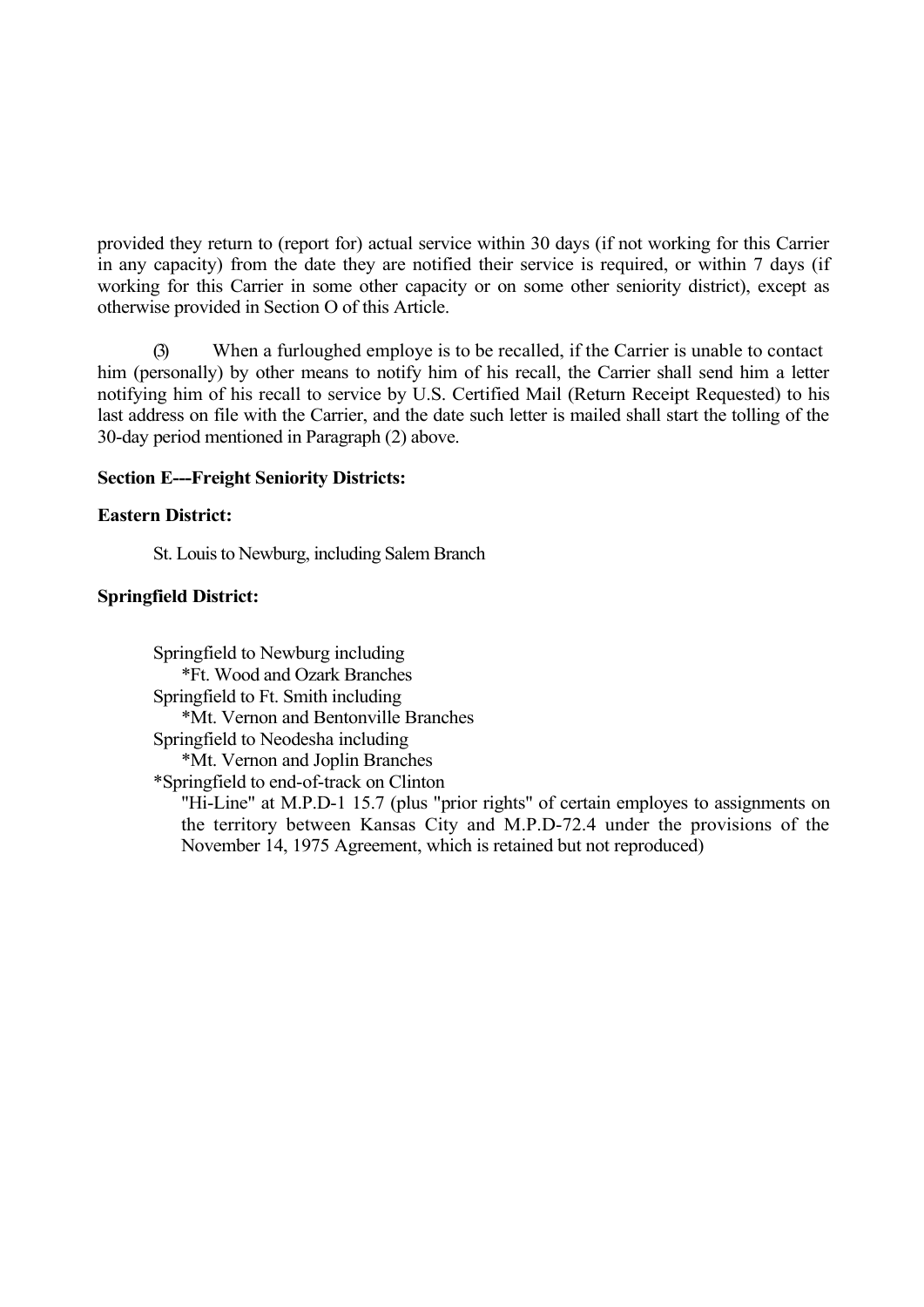\*Indicates there is a special Agreement pertaining to seniority rights, which is retained except for those portions that are in conflict with the Memorandum of Agreement of May 26, 1977 (Interdivisional Service), which is not reproduced here. See also NOTE 2 under Hugo District in regard to former Ft. Smith District employes.

### **Hugo District:**

Ardmore to Hope \*Ft. Smith to Paris including the Central Branch

- **Note 1:** Trackage between Poteau and Ft. Smith is used by KCS in accordance with understanding made August 16, 1944.
- **Note 2:** \*Agreement effective June 2, 1974 pertaining to "prior rights" of former Ft. Smith Freight Seniority District Conductors and Brakemen to work on the Muskogee Branch is retained but not reproduced.
- **Note 3:** See Section H of this Agreement concerning Lakeside-Madill Gateway rights.

## **Cherokee District:**

Tulsa to Monett

**Note:** Because the Cherokee District formerly was comprised of the territory between Monett and Sapulpa, work train crews working solely in this territory (or solely within this road territory and Tulsa Terminal) or Tulsa-Sapulpa turns will be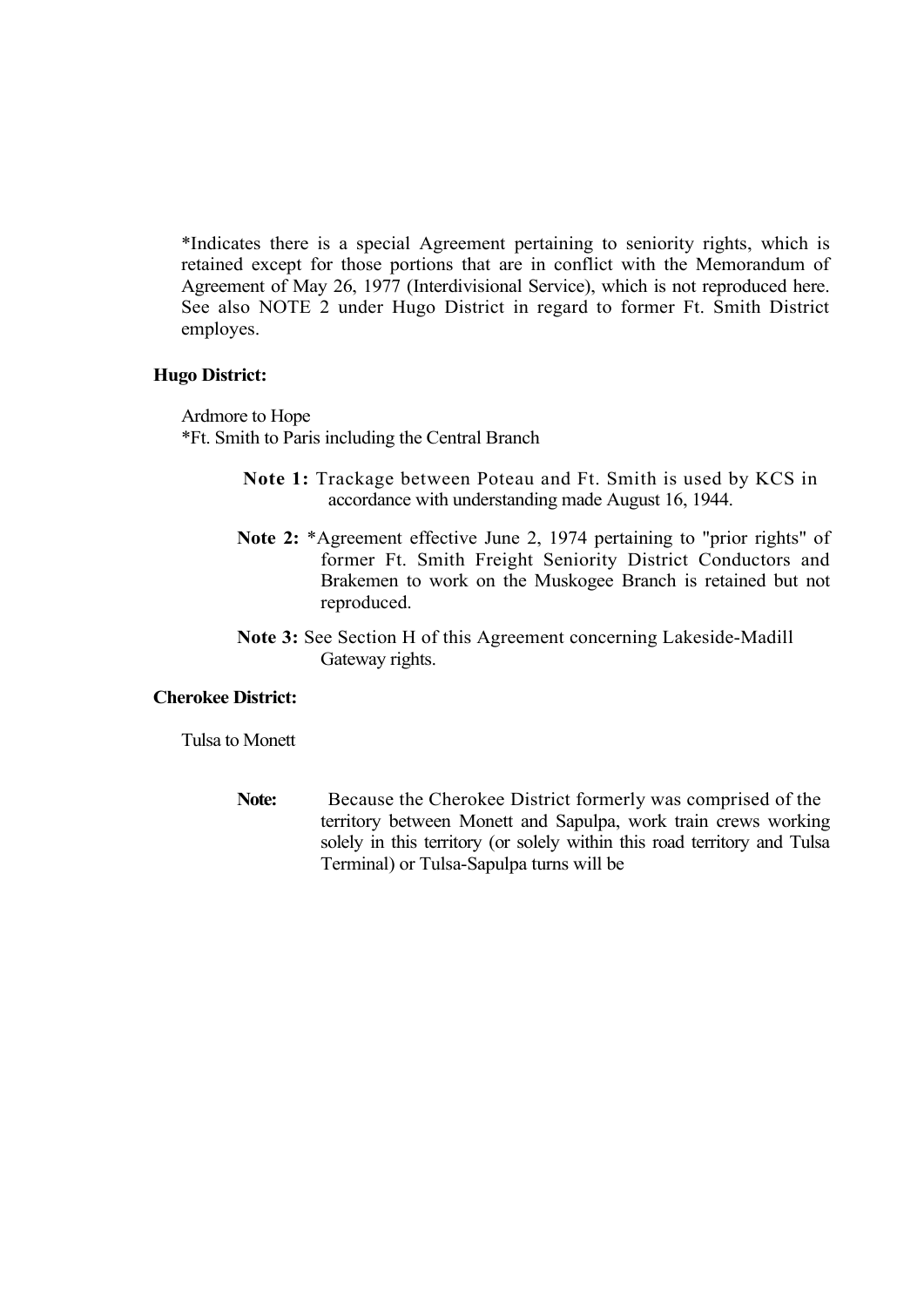manned by Cherokee District crews. Local work between West Tulsa and Sapulpa will be performed by either Creek or Oklahoma District crews. Cherokee Subdivision Conductors and Brakemen employed prior to July 31, 1973 have "prior rights," and mileage accumulated by Oklahoma and Creek Districts crews between Sapulpa and Tulsa will be adjusted in accordance with Agreements dated March 31, 1932 and July 31, 1973, which are retained but not reproduced.

### **Oklahoma and Chickasha District:**

Tulsa to Oklahoma City (See NOTE under Cherokee District, above) Oklahoma City to Quanah (via trackage rights on QA&P Railway from Red River to Quanah)

### **Creek and Sherman District:**

- Tulsa to Sherman (see NOTE under Cherokee District, above) including Muskogee Branch
	- **Note 1:** Memorandum of Agreement effective June 2, 1974 pertaining to "prior rights" of former Ft. Smith Freight Seniority District Conductors and Brakemen to work on the Muskogee Branch is retained but not reproduced.
	- **Note 2:** See Section H of this Article concerning Lakeside-Madill Gateway rights.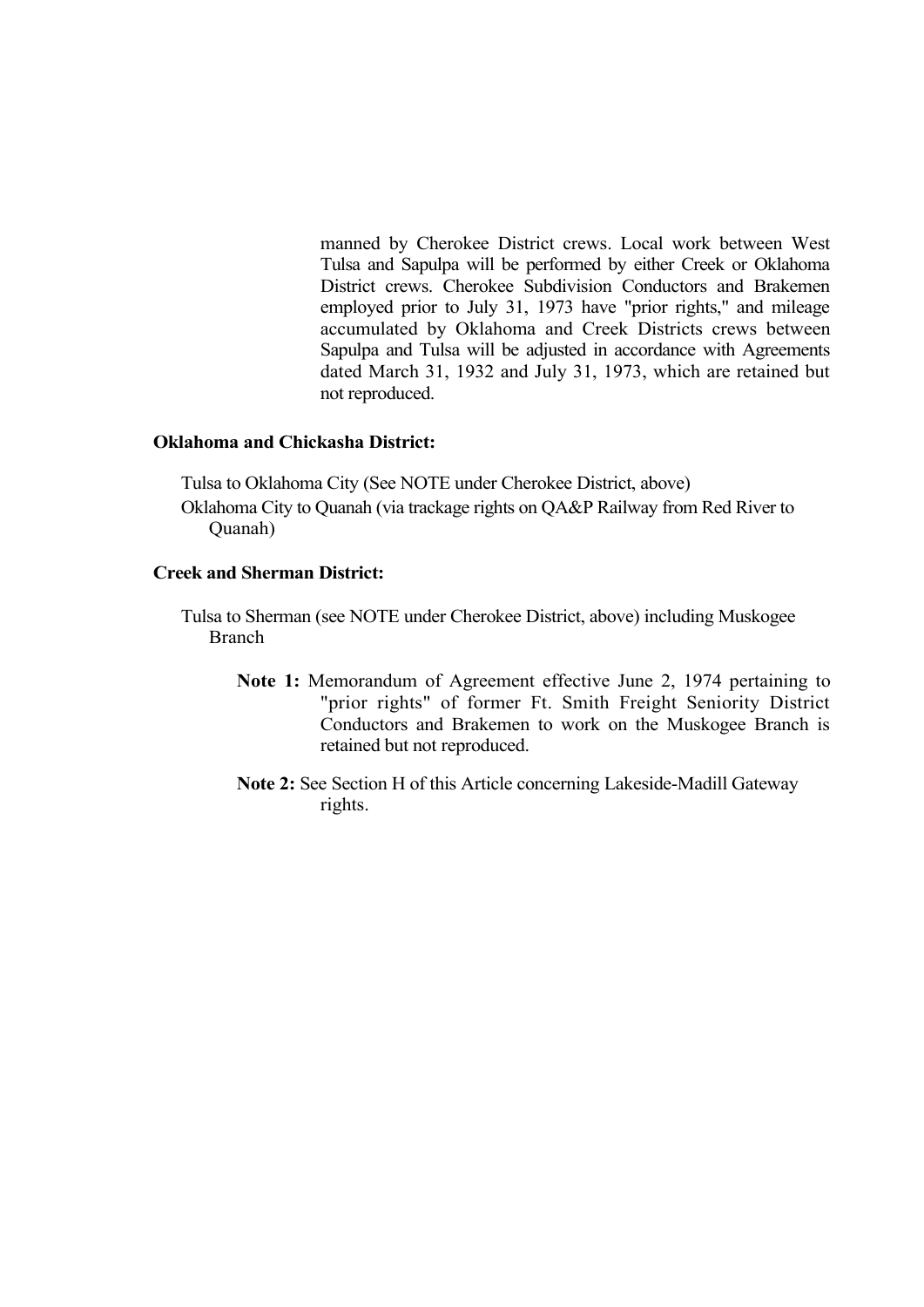### **Ft. Worth District:**

Ft. Worth to Dallas and Sherman

## **Enid District:**

Enid to Tulsa Enid to Beaumont Enid to Avard (and Waynoka via trackage rights on the Santa Fe Railroad) Enid to Davidson

> Note: Certain Oklahoma City District and QA&P Conductors and Brakemen with seniority as of May 12, 1972 on their home district may also have and retain seniority rights on the Enid Seniority District under the Agreement effective October 12, 1972, which is retained but not reproduced.

#### **Kansas City District:**

Kansas City to Ft. Scott

Kansas City to end-of-track on Clinton "Hi-Line" at M.P.D-72.4 (subject to "prior rights" of certain Springfield District employes under the provisions of the November 14, 1975 Agreement, which is retained but not reproduced)

### **Ash Grove District:**

Ft. Scott to Springfield including Greenfield Branch (See NOTE 1 under Afton-Parsons District in regard to Afton-Parsons Gateway rights between Arcadia and Ft. Scott.)

### **Afton-Parsons District:**

Ft. Scott to Afton including Quapaw and \*Miami Branches and Parsons to Arcadia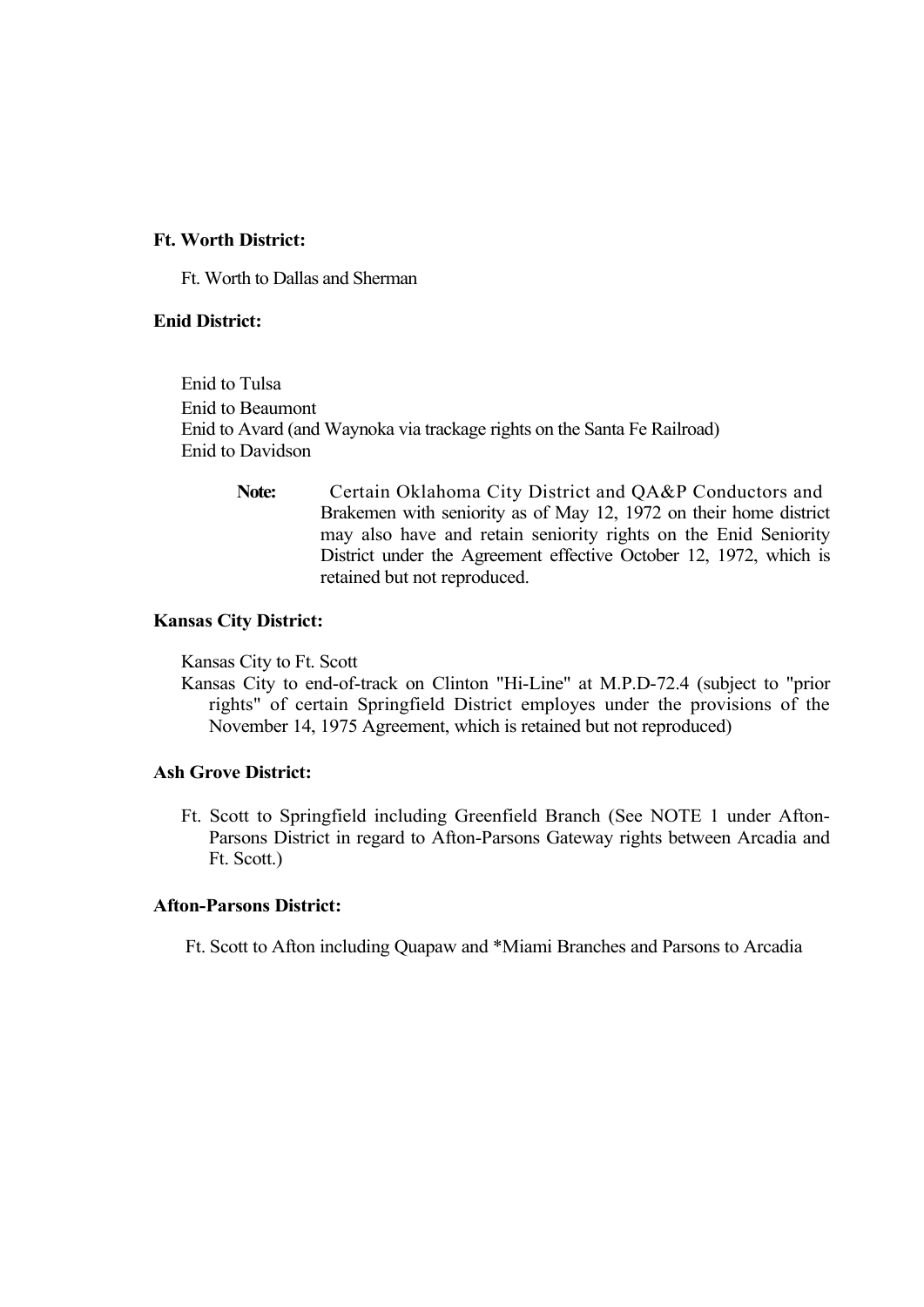- **Note 1:** The track Arcadia to Ft. Scott shall be regarded as a gateway for crews on the A&P District and no seniority shall be acquired by A&P crews on the Ash Grove District. Neither shall blanket service rule apply.
- \***Note 2:** The Agreement effective October 1, 1978, in regard to retention of "prior rights" by former NEO Railroad employes is retained but not reproduced.

## **Wichita District:**

Neodesha to Wichita

### **Burrton District:**

Wichita to Ellsworth

### **Willow Springs District:**

Springfield to Thayer, including Current River Branch

## **Thayer District:**

Thayer to Memphis, including Lepanto, \*Hoxie and Marion-Hulbert Branches

- **Note 1:** See Section 1 of this Article in regard to Turrell-Harvard Gateway rights of River District employes.
- \***Note 2:** Hoxie Branch rights subject to the Agreement of November 4, 1976, which is retained but not reproduced.

## **Tupelo District:**

Memphis to Amory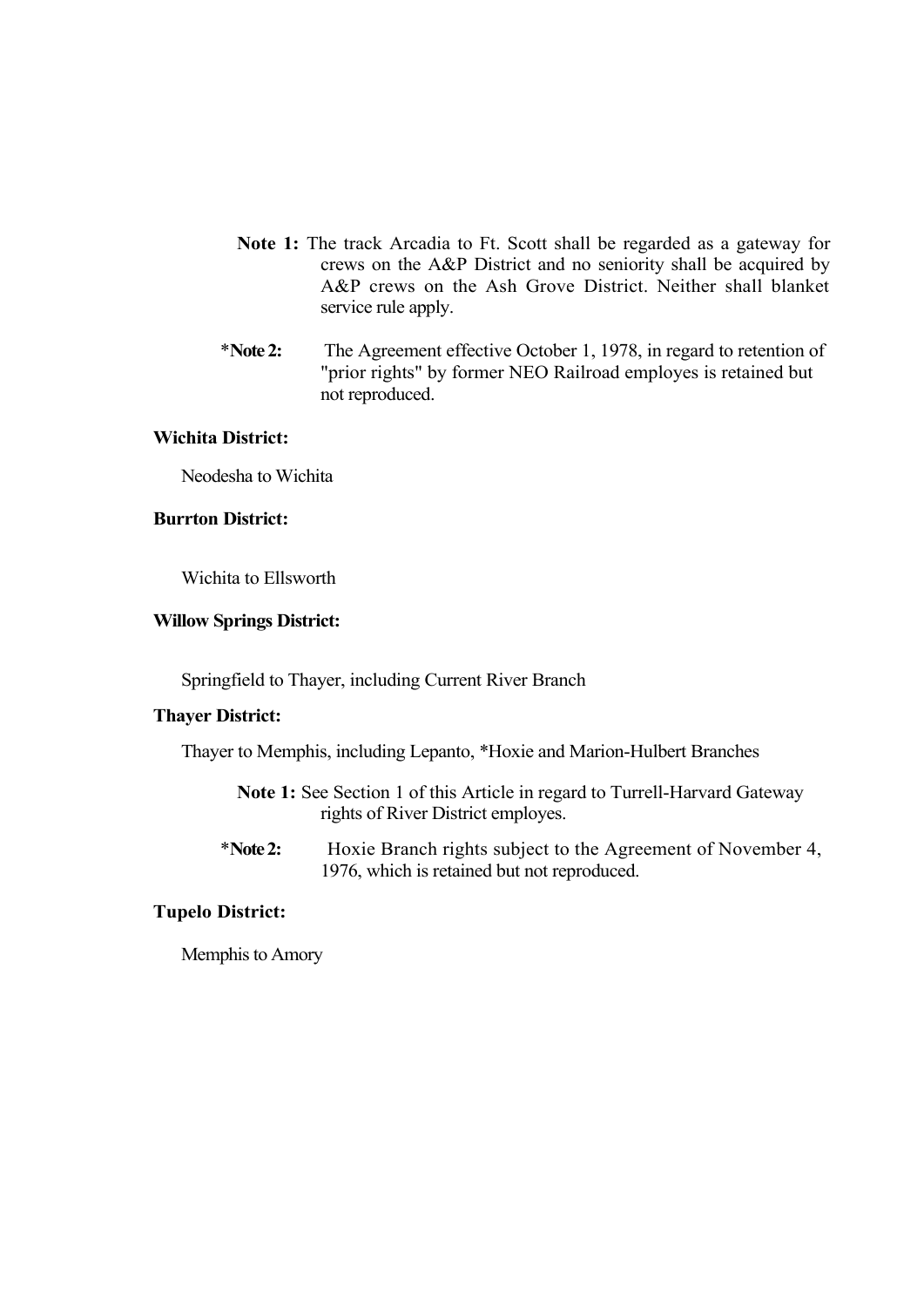### **Birmingham District:**

Birmingham to Amory, including Brilliant, Debard and Bessemer Branches

## **Columbus District:**

- Amory to Magnolia, \*including train service (operated by this Carrier under its trackage rights agreement with the Southern Railway) between Boligee and York
	- **\*Note:** Agreement of March 28, 1976 is retained but not reproduced. That Agreement also give AT&N district employes certain rights to a Demopolis "equalization" assignment.

## **Pensacola District:**

Pensacola to Magnolia

### **River District:**

St. Louis to Memphis and Branches

- **Note 1:** River District Conductors and Brakemen with seniority as of November 4, 1976 retain "prior rights" on Hoxie Branch under the November 4, 1976 Agreement, which is retained but not reproduced.
- **Note 2:** See section I of this Article in regard to Turrell-Harvard Gateway rights of River District employes.
- **Note 3:** Agreement effective December 1, 1948 regarding moving home terminal from St. Louis to Chaffee is retained but not reproduced.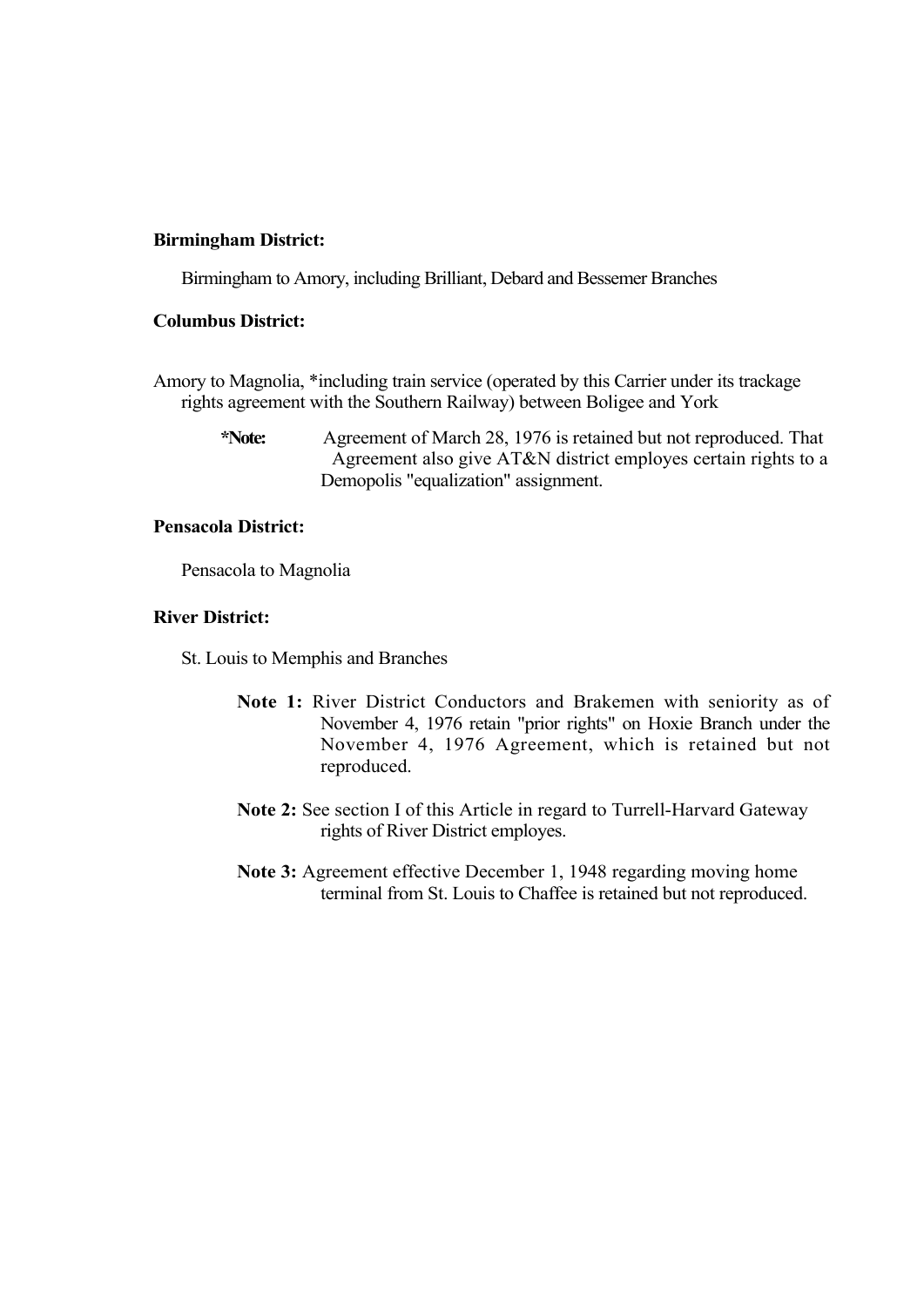This Section E is revised to show seniority districts as they now exist and, except to the extent specifically set forth, without changing present arrangement as to terminals, gateways, Extra Boards and yard assignment rights.

## **Section F---Consolidated Road And Yard Seniority**

(1) Seniority districts of Yardmen were merged ("tail-ended") with Brakemen on adjoining road seniority districts as follows:

Yardmen, Ft. Scott with... Brakemen on Ash Grove District (effective July 1, 1961)

Yardmen, Thayer and Jonesboro with... Brakemen on Thayer District (effective October 31, 1961)

Yardmen, St. Louis and Newburg with... Brakemen on Eastern District (effective July 1, 1962)

Yardmen, Enid and Arkansas City with... Brakemen on Enid District (effective September 1, 1962)

Yardmen, Springfield with...

Brakemen on the former Lebanon-Springfield District (effective May 15, 1963) and into the Springfield Seniority District (effective May 26, 1977)

Yardmen, Ft. Smith, Muskogee and Fayetteville with... Brakemen on the former Ft. Smith District (effective April 22, 1972) and into Springfield Seniority District (effective May 26, 1977)

Yardmen, Monett and Joplin with... Brakemen on the former Carthage District (effective April 22, 1972) and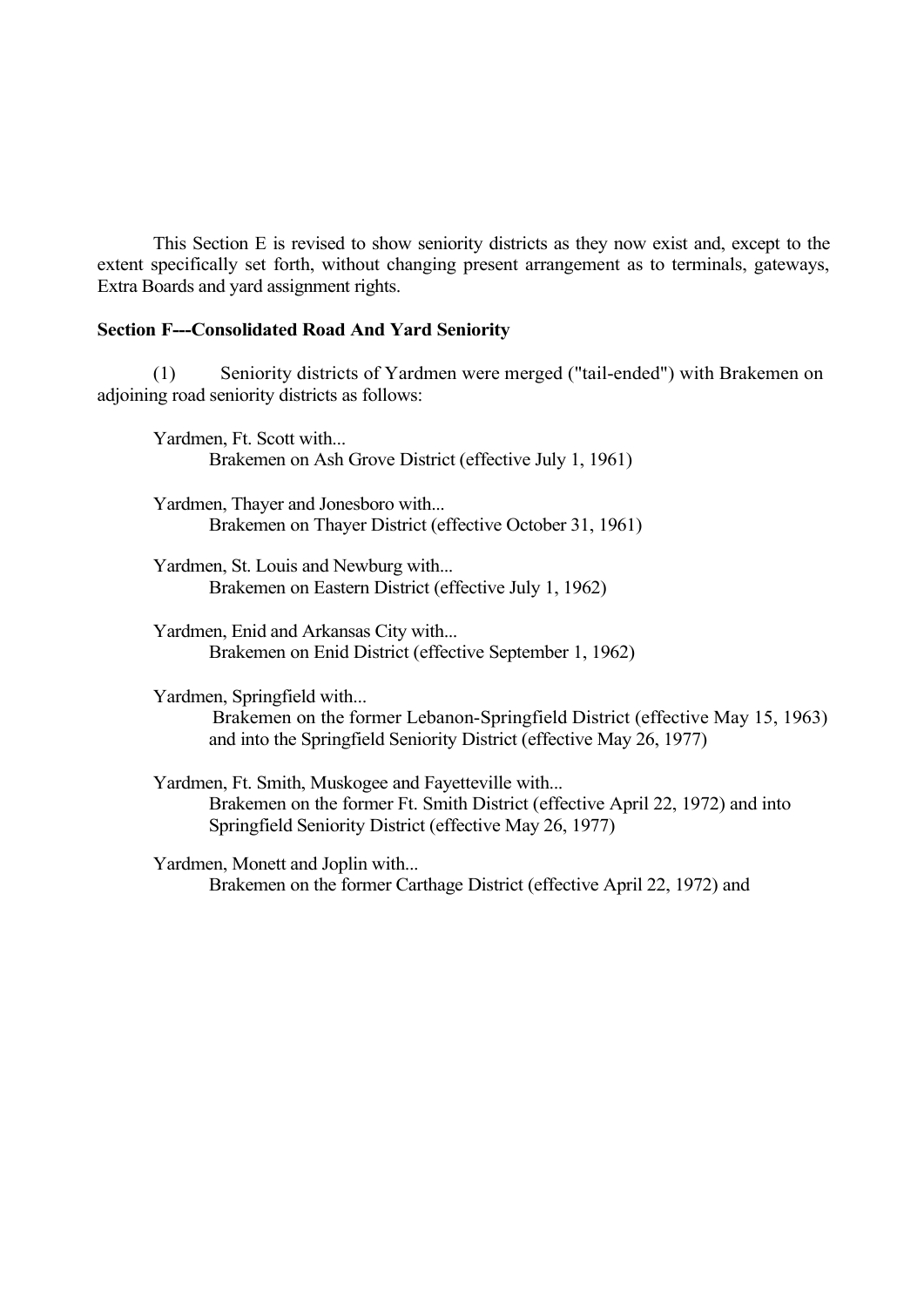| into the Springfield Seniority District (effective May 26, 1977)                                                                                               |
|----------------------------------------------------------------------------------------------------------------------------------------------------------------|
| Yardmen, Wichita and Neodesha with<br>Brakemen on Wichita District (effective May 6, 1964) and with<br>Brakemen on Burrton District (effective April 22, 1972) |
| Yardmen, Kansas City with<br>Brakemen on Kansas City District (effective May 6, 1964)                                                                          |
| Yardmen, Pensacola with<br>Brakemen on Pensacola District (effective April 22, 1972)                                                                           |
| Yardmen, Amory with<br>Brakemen on Columbus District (effective April 22, 1972)                                                                                |
| Yardmen, Birmingham with<br>Brakemen on Birmingham District (effective April 22, 1972)                                                                         |
| Yardmen, Ft. Worth with<br>Brakemen on Ft. Worth District (effective April 22, 1972)                                                                           |
| Yardmen, Sherman, Francis and Okmulgee with<br>Brakemen on Creek and Sherman District (effective April 22, 1972)                                               |
| Yardmen, Tulsa with<br>Brakemen on Cherokee District (effective April 22, 1972)                                                                                |
| Yardmen, Lawton and Oklahoma City with<br>Brakemen on Oklahoma and Chickasha District (effective April 22, 1972)<br>*Yardmen, Memphis with                     |

Brakemen on Tupelo District (effective April 22, 1972)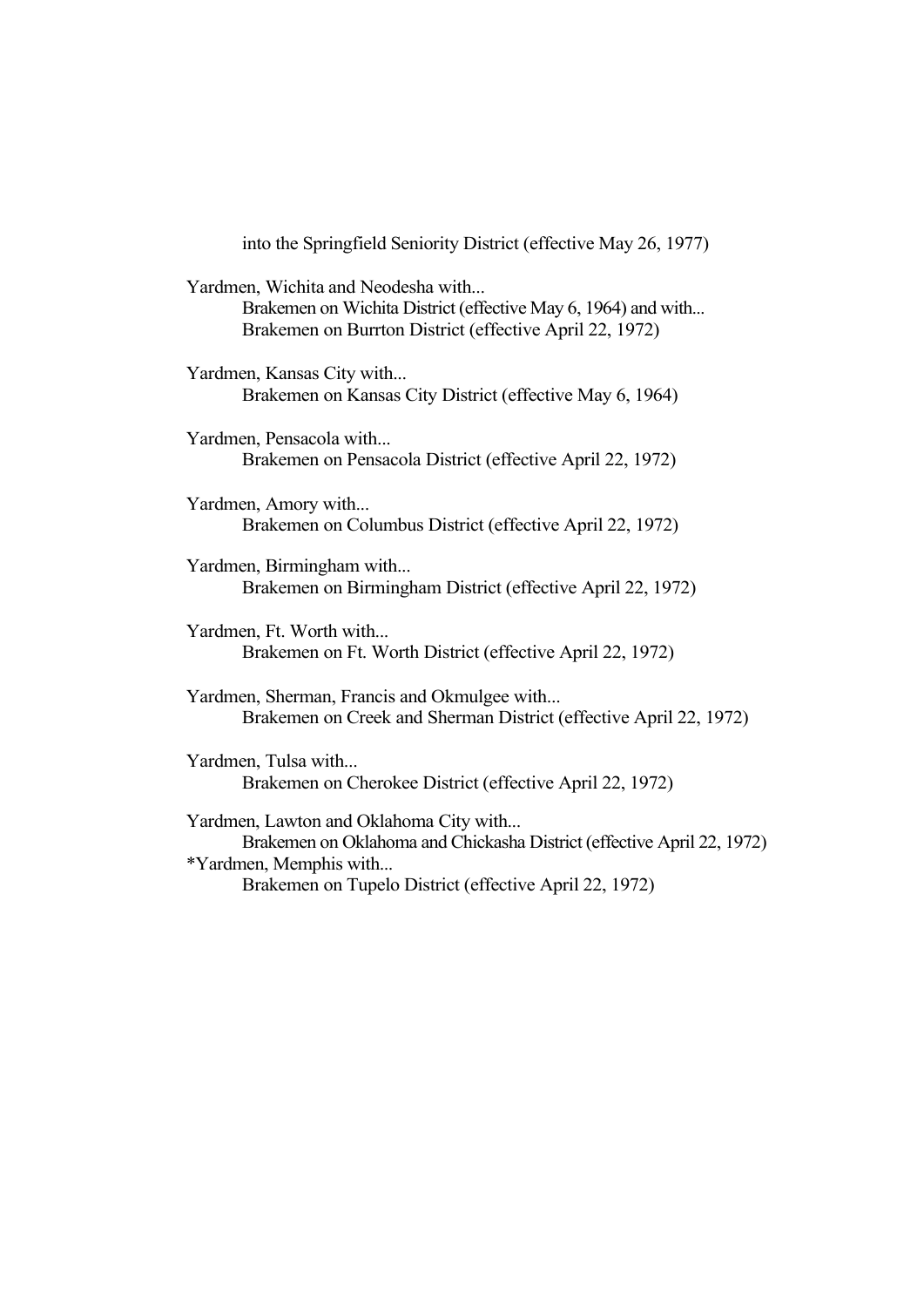**\*Note:** The provisions of Paragraph (4) of this Section F concerning filling Brakemen's vacancies with Yardmen (when Brakemen's Extra Board is exhausted), and Yardmen's vacancies with Brakemen (when Yardmen's Extra board is exhausted), will not be applicable unless and until the Brakemen and Yardmen on this consolidated district have their Extra Boards at the same point.

Yardmen, Chaffee and Cape Girardeau with... Brakemen on River District (effective May 7, 1975)

Yardmen, Hugo with...

Brakemen on the former A&A District (effective October 26, 1946) and with... Brakemen on the former Arthur District (effective October 16, 1972) (Agreements are retained but not reproduced.)

Implementing provisions dealing with the consolidation of seniority districts are not reproduced.

2)Employes entering service after the specified effective date of the above changes

in their district shall hold rights in both road and yard service.

3)There shall be no additional expense to the Carrier for deadheading or otherwise,

as a result of the above changes in seniority districts, this to include trips made learning the road or yard when necessary. This protection against "additional expense" does not cancel or supersede existing agreements in regard to automobile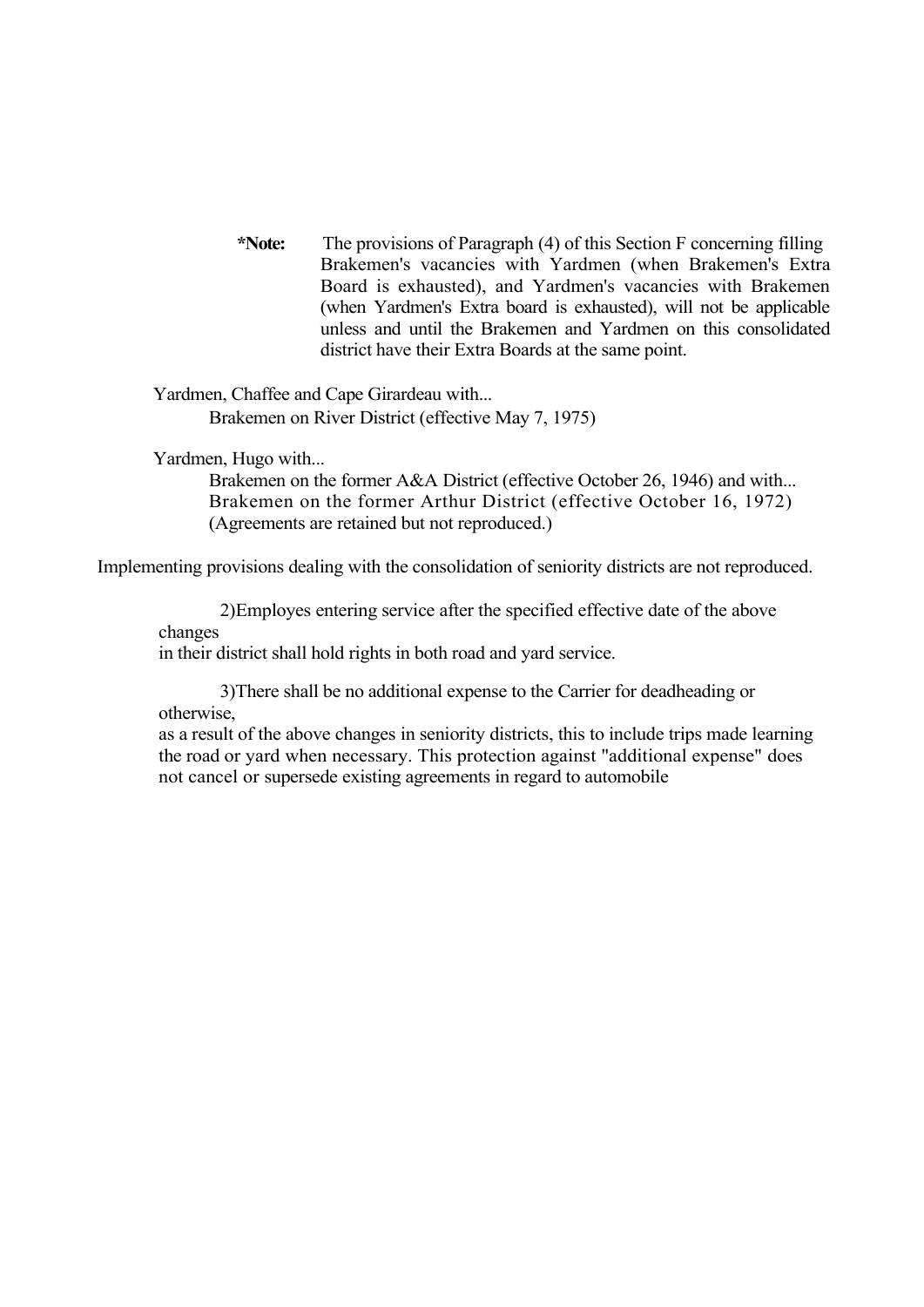mileage or deadhead allowances in the protection of vacancies at certain points.

(4)(a) Separate Extra Boards will be maintained for Brakemen and Yardmen, unless there is a proper local agreement (presently existing or adopted in the future) to do otherwise.

b)In the event the Yardmen's Extra Board becomes exhausted, the provisions of Paragraph (10) of Article 32, Section B of the Yardmen's Schedule will become applicable, and in the event no Yardman is available thereunder, the vacancy will be protected by an employe on the Brakemen's Extra Board who will be paid at the rate applicable to the yard service performed. Upon completion of each shift in yard service, this Brakeman who has performed yard service will be returned to and be marked at the bottom of the Brakemen's Extra Board as of the time tied up upon completion of the yard service, except in cases where the vacancy is at an outlying point. In those cases the Extra Brakeman will remain on the vacancy until the layover day and will be handled in accordance with Article 19, Section B(1) of this Agreement. It is understood that a tour of duty in road service shall not be considered in any way in determining entitlement to yard overtime rate of pay (see Article 3, Section E of the Yardmen's Schedule).

c)In the event the Brakemen's Extra Board is exhausted, the provisions of Article 19, Section C of this Agreement will become applicable, and in the event there is no Brakeman available thereunder, the vacancy will be protected by an employe on the Yardmen's Extra Board who will be paid at the rate applicable to the road service performed. Upon completion of the day or return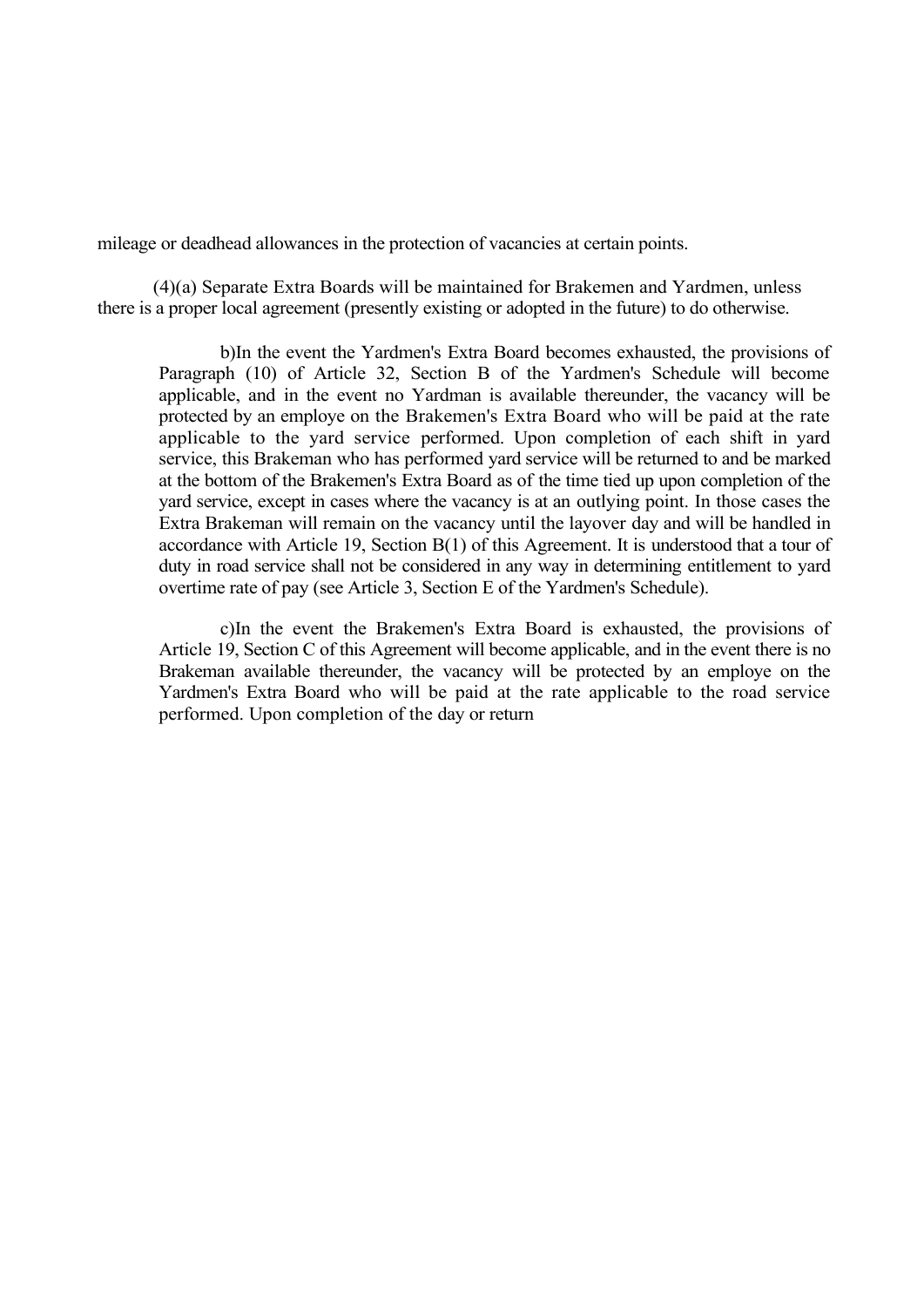to the home terminal, whichever is the later, this Yardman will be returned to and be marked at the bottom of the Yardmen's Extra Board at the time tied up upon completion of the road service (or the deadheading, if that is the way he completes the road service). It is understood that a tour of duty in road service shall not be considered in any way in determining entitlement to yard overtime rate of pay (see Article 3, Section E of the Yardmen's Schedule).

(5)(a) Should a regular assigned Yardman or a regular assigned Brakeman be bumped or otherwise be entitled to exercise his seniority, he may bump a junior employe in either craft or he may bump onto the Brakemen's Extra Board or onto the Yardmen's Extra Board (if he cannot hold a regular yard job), subject to the limitation contained in Paragraph 5(c), below. When such an employe does place himself on the Yardmen's Extra Board, no one is to be cut off at that time and the excess employe(s) is to remain on the board until the next adjustment (Monday morning), or until an adjustment is made in accordance with Article 16, Section A(2) of the Yardmen's Schedule. If a displaced employe places himself on the Brakemen's Extra Board, no one is to be automatically cut off, but if the proper Local Chairman decides that there are too many employes on that Brakemen's Extra Board, he can made a reduction in accordance with the established procedures.

b)When it becomes necessary to increase the Brakemen's Extra Board the provisions of Article 19, Section A will apply.

c)When an employe changes from road service to yard service, or vice versa, by a voluntary exercise of seniority (i.e., bids or bumps), he will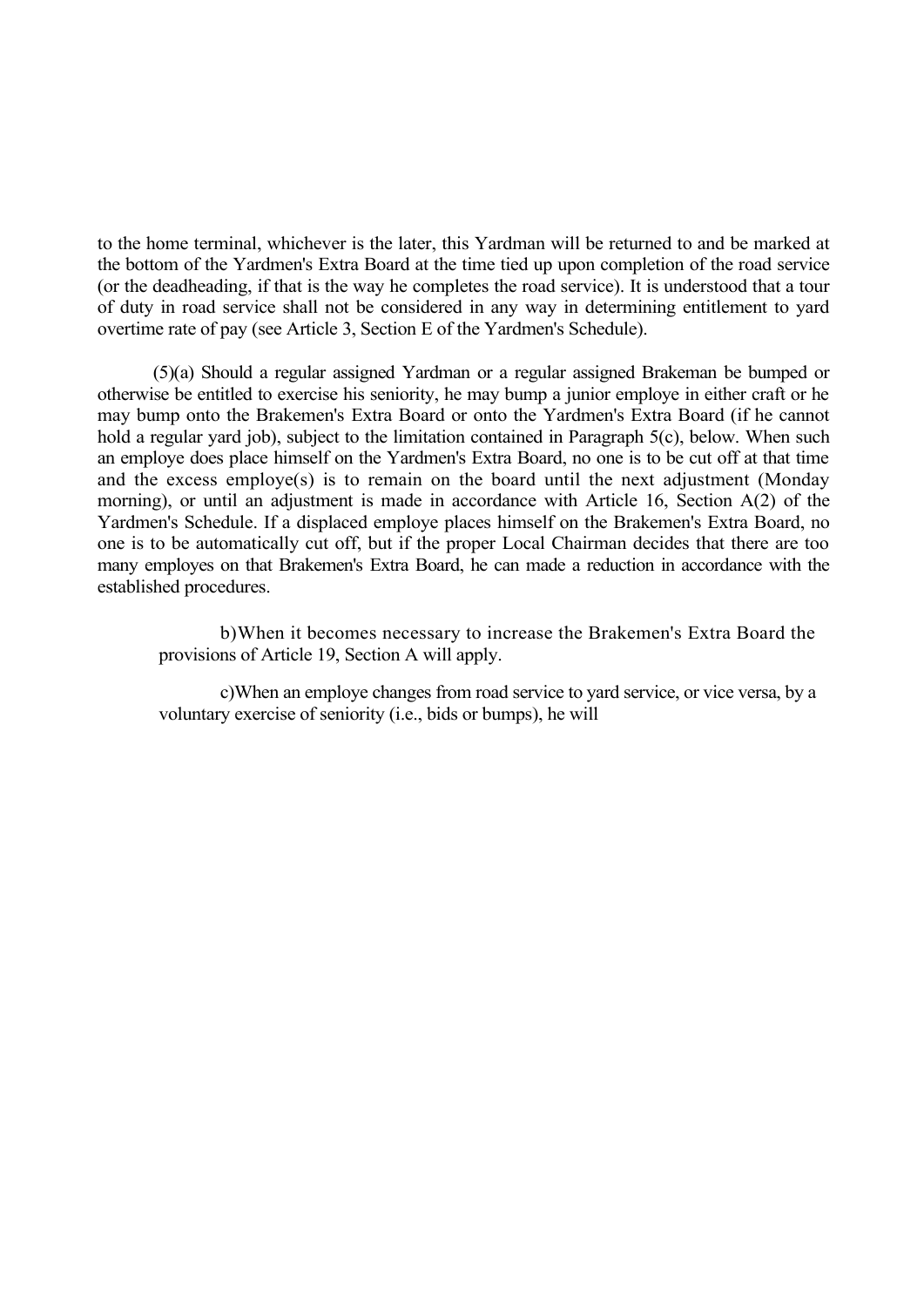be required to remain in that service for 30 days or until his seniority in that service is exhausted, whichever occurs first. That is, if an employe who is assigned as a Yardman (including the Yardmen's Extra Board) bids or bumps onto a Brakeman's regular assignment or the Brakemen's Extra Board, he may not bid or bump back onto a yard job (including the Yardmen's Extra Board) for 30 days unless he has been displaced and cannot hold any regular or Extra Board assignment as a Brakeman. The same limitation shall apply when the movement has been from Brakeman to Yardman.

### **Understandings:**

i)The above limitation, which provides that an employe cannot return to road service for 30 days after bumping from road to yard service, does not apply when the employe was furloughed (i.e., there was no job he could hold) in road service and he therefore had been forced to bump in yard service in order to obtain work, **providing** he returns to road service at the very first opportunity. The same exception will apply to a similar forced movement from yard to road service.

ii)The time that a Brakeman or Yardman spends working on a temporary (6-day road or 5-day yard) vacancy will count toward the 30-day limitation that is contained in the above provision. For example, this means that an employe who has moved from yard to road service, but then obtained a temporary (5-day) yard vacancy, will count his 30- day road service period from the time he became assigned in road service, and the counting of days will not be interrupted by the time he was occupy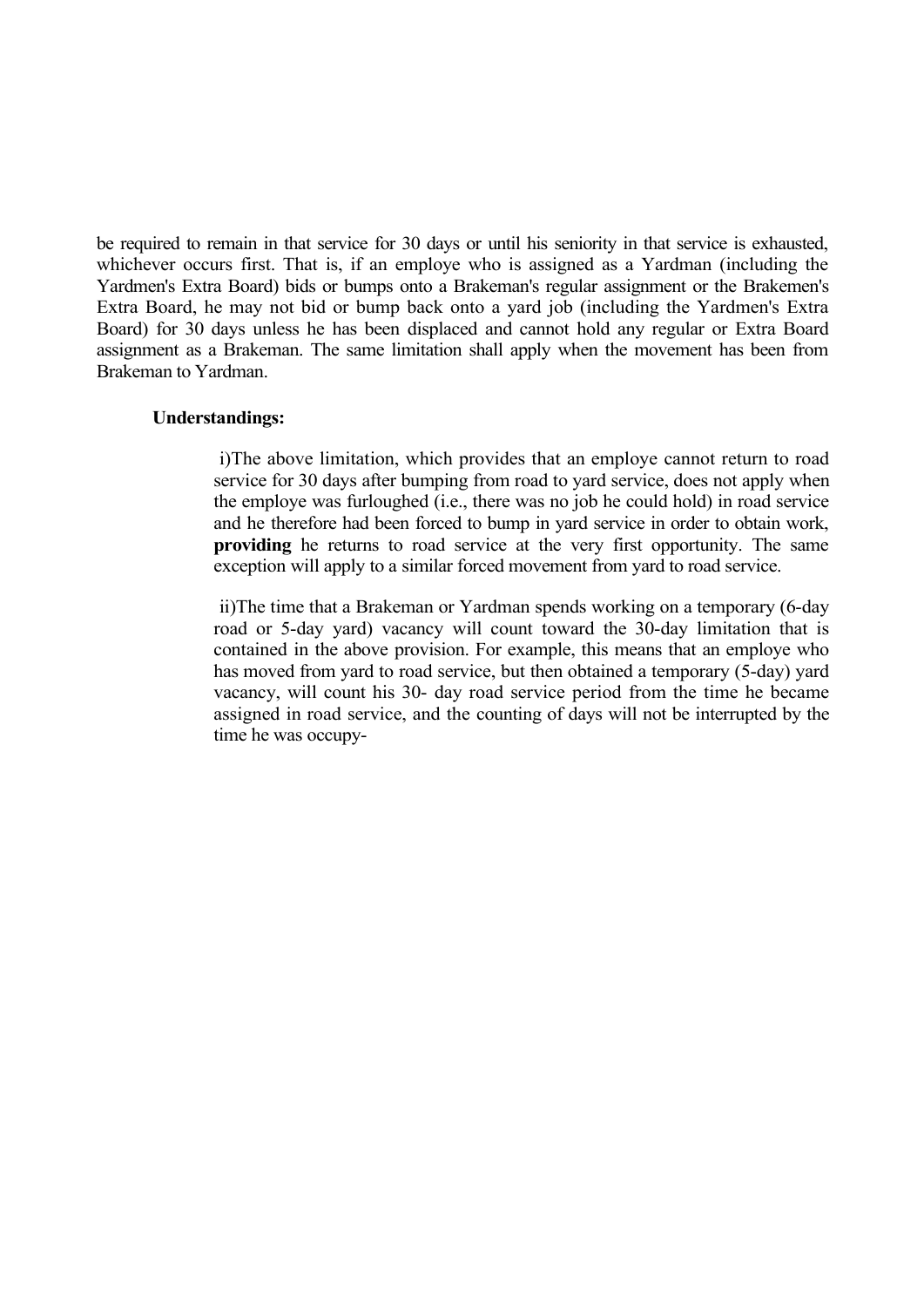ing the yard service temporary (5-day) vacancy.

(iii) The 30-day limitation does not apply to situations where a Brakeman exercises his seniority onto a temporary (5-day) vacancy in yard service or a Yardman exercises his seniority onto a temporary (6-day) vacancy in road service. When the temporary vacancy ends, the employe will revert back to his regular assignment (unless there is a situation under which existing agreements permit him to exercise his seniority) even though the period that he occupies the temporary vacancy is less than 30 days.

# **Section G---Retention of Seniority After Retired Under Railroad Retirement Act**

(1) When an employe is granted an annuity by the Railroad Retirement Board on account of permanent physical or mental disability, we will retain and continue to carry such employe on the seniority roster so long as such employe continues to receive such annuity or is disqualified by the Carrier due to physical or mental condition, except this will not apply:

a)In case of any employe after they reach the age of 65 years.

b)Where their employment relationship with this Carrier is severed.

c)In case of dismemberment, including loss of one or both eyes, which would forever disqualify an employe from performing service in the craft where he holds seniority.

(2) When an employe is granted an age or disability annuity, the position (assignment) held by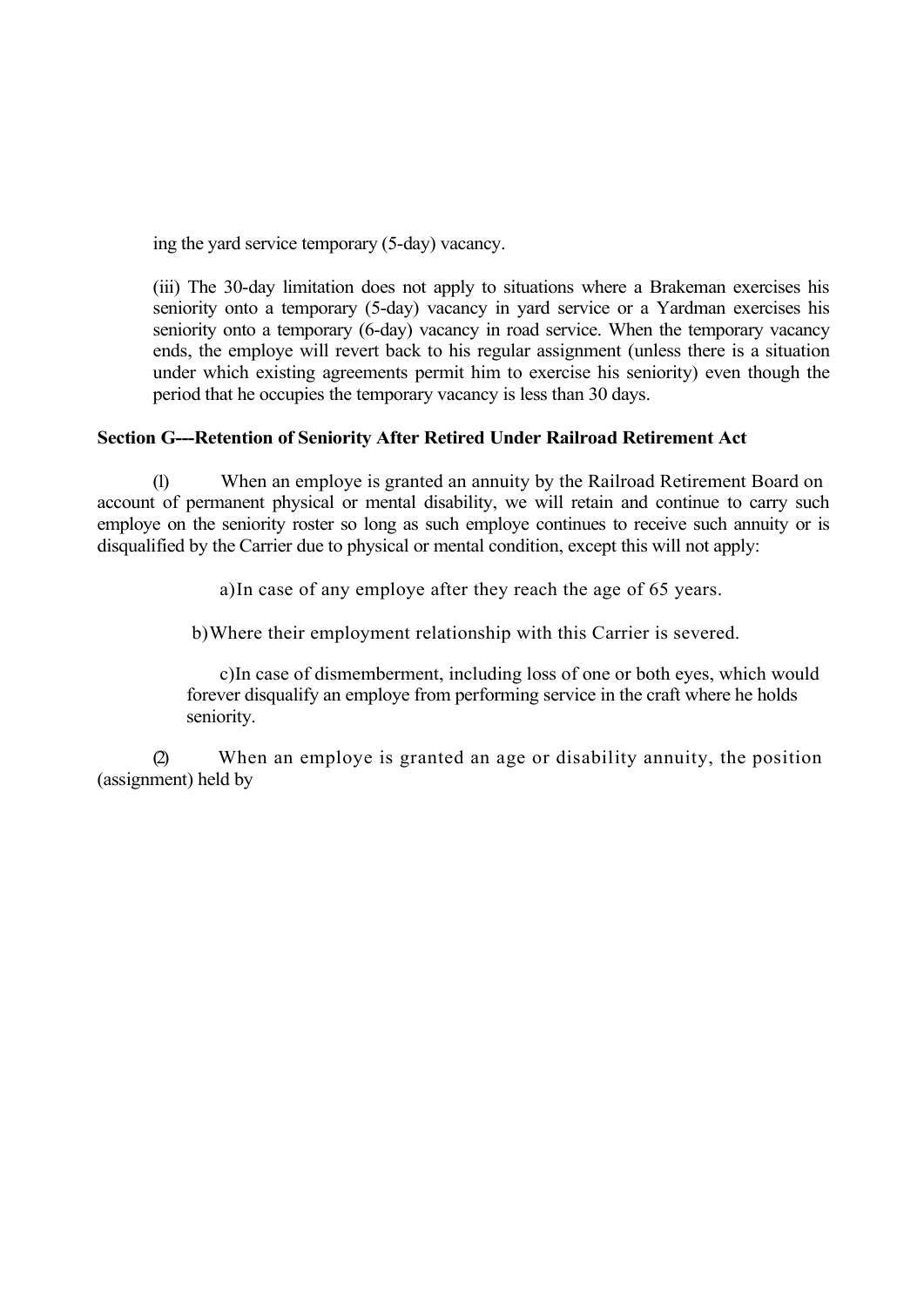such employe shall be considered permanently vacated and either filled or abolished in accordance with other provisions of this Agreement. Should the disability annuity of the employe later be terminated and the employe considered physically and mentally fit to return to service by the Carrier, the employe will be permitted to do so by exercising seniority on such position as he may be entitled to under the terms of this Agreement.

## **Section H---Lakeside-Madill Gateway**

(Excerpt from Letter of Agreement, June 22, 1944)

It is agreed Hugo District crews may use that part of the Sherman Subdivision, Lakeside to Madill, inclusive, as a bridge or gateway, and in so doing the following provisions will apply:

1)Hugo District train service employes shall not establish seniority on the Sherman Subdivision, and Sherman Subdivision train service employes will have no claim for mileage or other compensation by reason of Hugo District train crews using such portion of the Sherman Subdivision as a bridge or gateway. Should there be blanket service inaugurated between the Hugo District and the Sherman Subdivision, between Lakeside and Madill over the Sherman Subdivision, such mileage between Lakeside and Madill will be considered Sherman Sub blanket mileage.

2)Hugo District crews will not perform any work train service on Sherman Subdivision between Lakeside and Madill; neither will they perform any other service in this territory not in connection with their own train; except that bad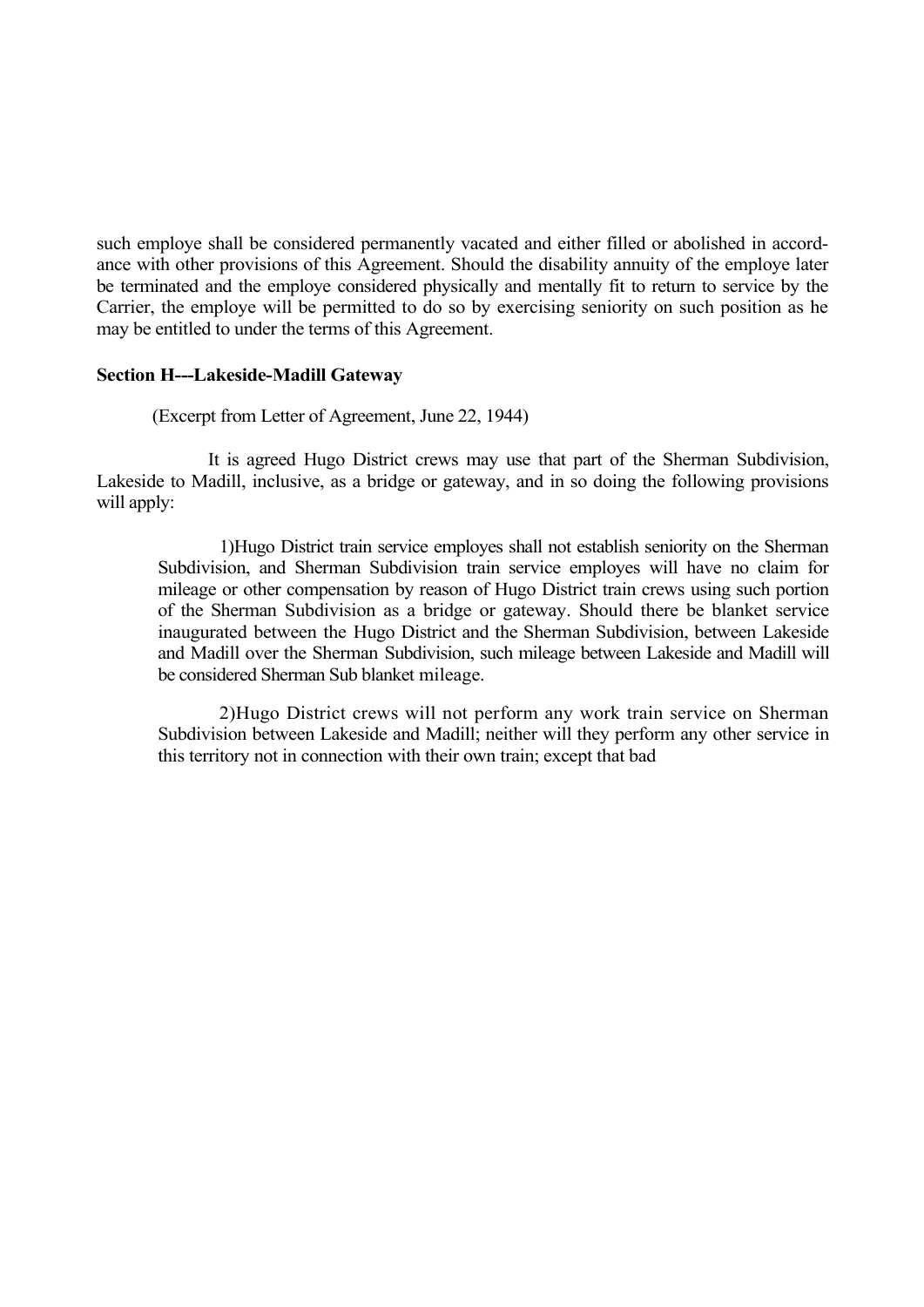order cars set out at Lakeside or between Lakeside and Madill may be handled between these points by either Sherman or Hugo District crews on through trains handling passengers, mail, baggage and express may pick up and discharge passengers, mail, baggage and express, Lakeside to Madill, inclusive.

Note: Hugo District freight trains or crews will not be permitted to pick up or set out cars at local stations on the Sherman Subdivision between Lakeside and Madill, except livestock and perishables and except bad order cars, as specifically covered in Paragraph (2).

3)Hugo District crews making Hugo-Lakeside turns, except when handling business destined to or originating at Lakeside, will be paid the same mileage as they would have made had they run to Madill and back to Hugo.

4)It will be permissible for Hugo District crews to set out business from their trains at Lakeside, to be handled from that point by Sherman Subdivision crews. It will be permissible for Sherman Subdivision crews handling business into Lakeside, routed via Hugo District, to set out such business at Lakeside, to be handled out of that Station by Hugo District crews.

# **Section I---Turrell-Harvard Gateway**

(1) (Excerpt from General Manager's letter January 13, 1931)

Work belonging to Thayer District crews between Turrell and Harvard will be handled by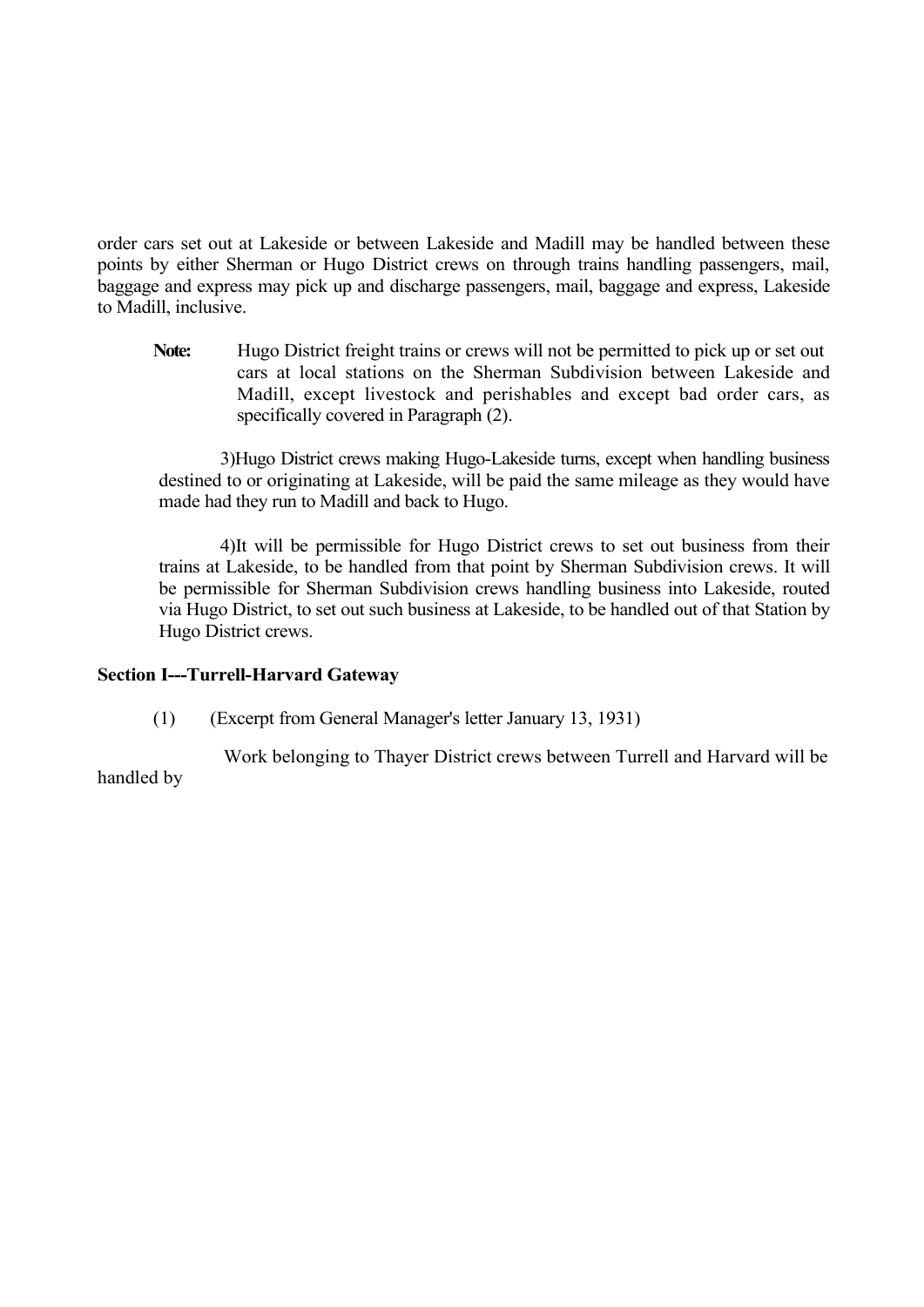those crews. River District crews may set out any cars they have for points between Turrell and Harvard at Harvard; also pick up at Harvard any business destined River District stations or routed via River District.

2)Turrell is a station common to both seniority districts and a crew from either district can perform any work within that station.

3)(Letter from Vice President-Personnel King to 4 General Chairmen September 11, 1951 except "Memphis" here substituted for "Yale")

"I wrote you gentlemen May 29, 1951 concerning some claims of Memphis Subdivision train and engine crews on connection with a River Division train left at Harvard March 14, 1951 because of engine trouble, the train later being moved on to Memphis with another River Division crew called at Memphis for this purpose.

"The claims were submitted on the basis that when the original River Division crew gave up the train at Harvard, further movement from that point to the terminal became the work of Memphis Sub crews. I have previously given each of you reasons which support my position that it was proper to move the train from Harvard to Memphis with River Division train and engine crews. In other words, this was simply a continuation of the trip to the final terminal.

"I have your replies to my letter May 29, but am writing you again with the hope we can reach a mutual understanding in respect to handling of similar situations in the future in event of recurrences. This type of situation will, of course, not happen often, but when it becomes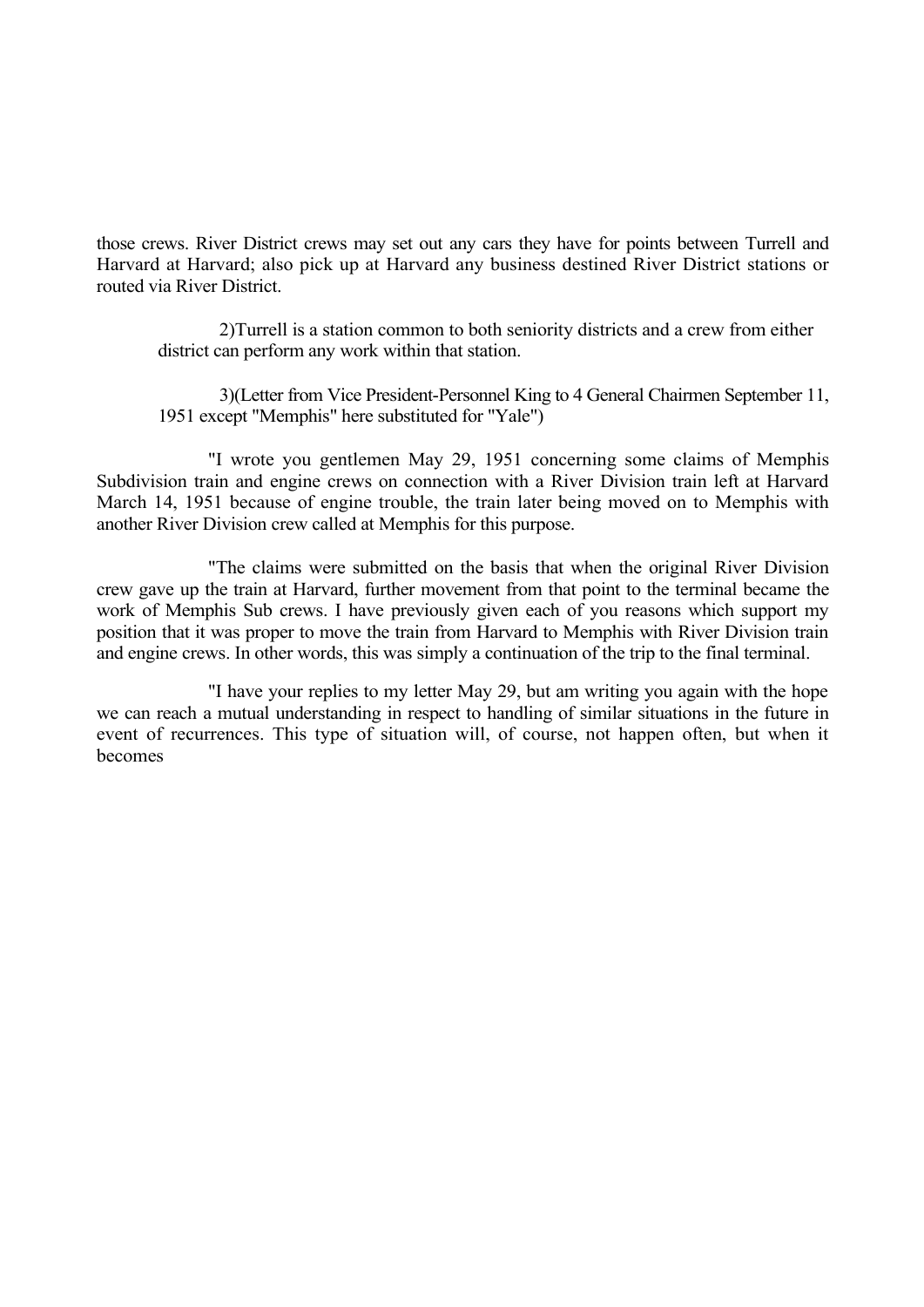necessary to meet a condition of this kind, we can avoid future time claims by agreeing at this time how to handle.

"I am willing to agree that in the future when it becomes necessary for River Division crews to set out cars or trains in circumstances of this kind, such cars or trains will be handled by Memphis Subdivision crews with the understanding, of course, this does not change the previous agreement between General Manager and the General Chairmen covered by General Manager's letter of January 13, 1931 in regard to work permissible for River Division crews in this territory.

"If this is the way you desire we handle similar cases in the future, please advise me and instructions will be issued accordingly. In order to avoid confusion, it will naturally be necessary that we all agree to the same procedure. Your assistance in getting this question settled shall be appreciated."

(4) (Letter from 4 General Chairmen to Vice President-Personnel King September 20, 1951)

"This is to advise that your proposal that in the future cars or trains set out by River Division crews at Turrell or any station south to and including Harvard, will be handled into the terminal by Memphis Subdivision crews is accepted. It is understood that this does not change previous agreement between General Manager and General Chairmen covered by General Manager's letter of January 13, 1931 in regard to work permissible for River Division crews in this territory."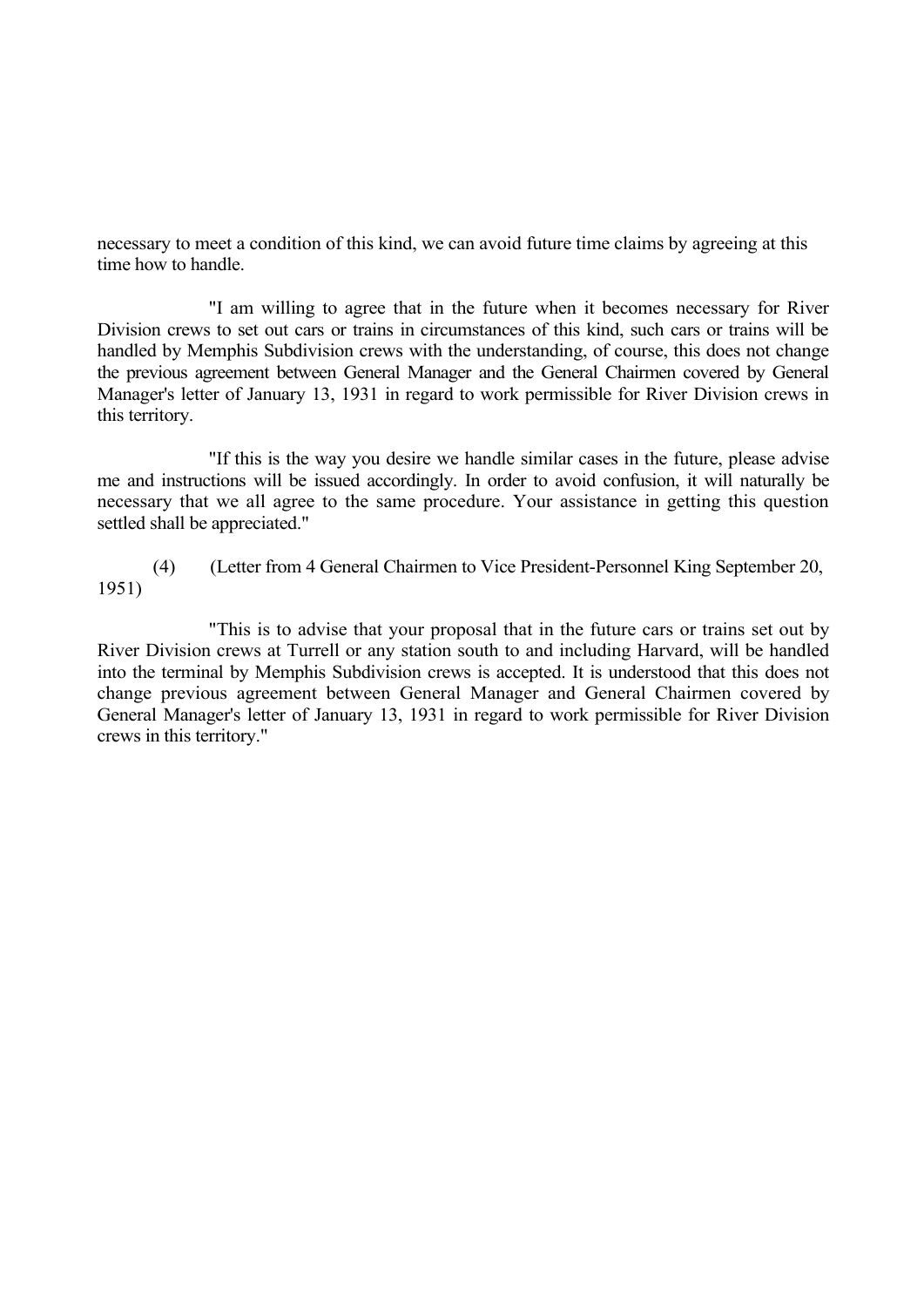#### **Article 24 Section J**

#### **Section J---Transferring**

Conductors or Brakemen shall not be transferred from one seniority district to another to the detriment of Conductors or Brakemen on that seniority district.

### **Section K---Furloughed Employes Working On Other Seniority Districts Or In Other Crafts**

1)An employe who is furloughed (i.e., is unable to hold any assignment, including the Extra Board) on any seniority district, may be used on some other district or in another craft where his services are needed. When he goes to work on a new (another) district, he will be given a seniority date on the new district and at the same time will retain his seniority on his home district so long as his services are not needed. If his services are needed on his original (home) district, he will be notified and must then elect whether he will (a) return to his original (home) district, or (b) relinquish his seniority on his original (home) district and retain the seniority he has acquired on the new district. If he elects to return to his original (home) district, then he loses whatever seniority he may have accumulated on the new district. If he should be cut off the board on both districts (before being required to make the election), he could retain his seniority on both districts so long as his services were not needed on both districts at the same time. If he should be called for service on either district while working on the other, he will have to decide on which district he wants to retain his seniority.

2)When an employe who is working on another seniority district or in another craft is called back to his original (home) district, he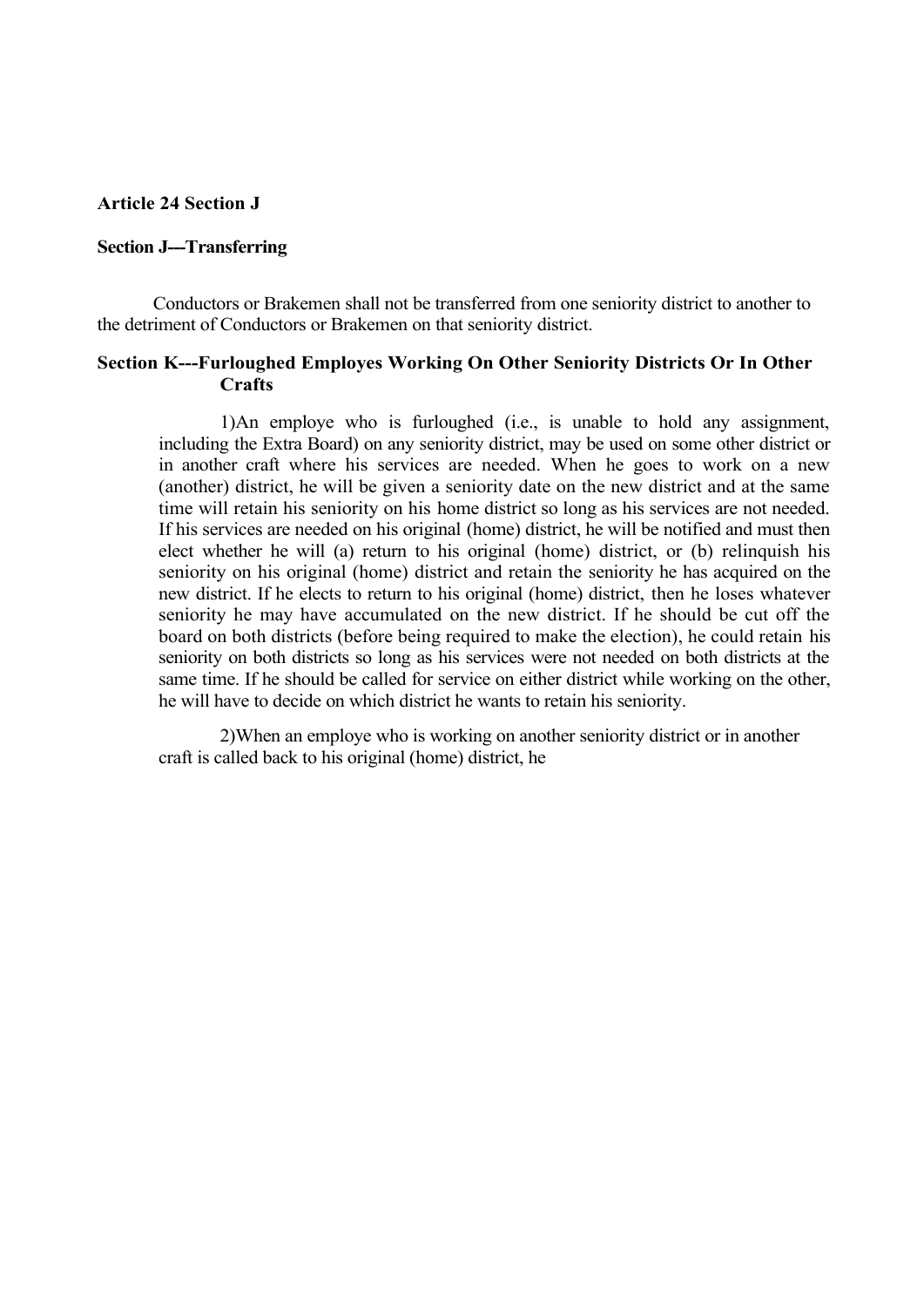must return within 7 calendar days from the date he is notified if it is his desire to retain seniority on his original district; or if it is his desire to relinquish his seniority on his original district and retain seniority on the new district where he is working, he must promptly notify (in writing) the Superintendent of the district where he is working. He may remain on the territory where he is working as a "borrowed man" through permission of the Superintendent of his original district, but will cease to accumulate seniority on the district where he is working effective with the date he is notified to return to his original district. Request to remain as "borrowed man" must be made promptly after notified to return to his home or original district. The 7-day time limit, which he has to return to his original district, may be extended in instances where he makes a request to remain as a "borrowed man" if additional time is necessary to get a decision.

The provisions of this Section K do not apply to situations where arrangements are made to "borrow" an employe in active service to work on another seniority district for relatively short periods for special situations (e.g., the wheat harvest on the Enid District).

## **Section L---General Chairman's Seniority**

A Conductor or Brakeman acting as General Chairman of his Organization shall lose no seniority or right to promotion while so employed and a letter so covering the matter shall be issued by the Vice-President of Labor Relations, instructing the Superintendent to leave the name of the General Chairman on the seniority list of his seniority district and, if not already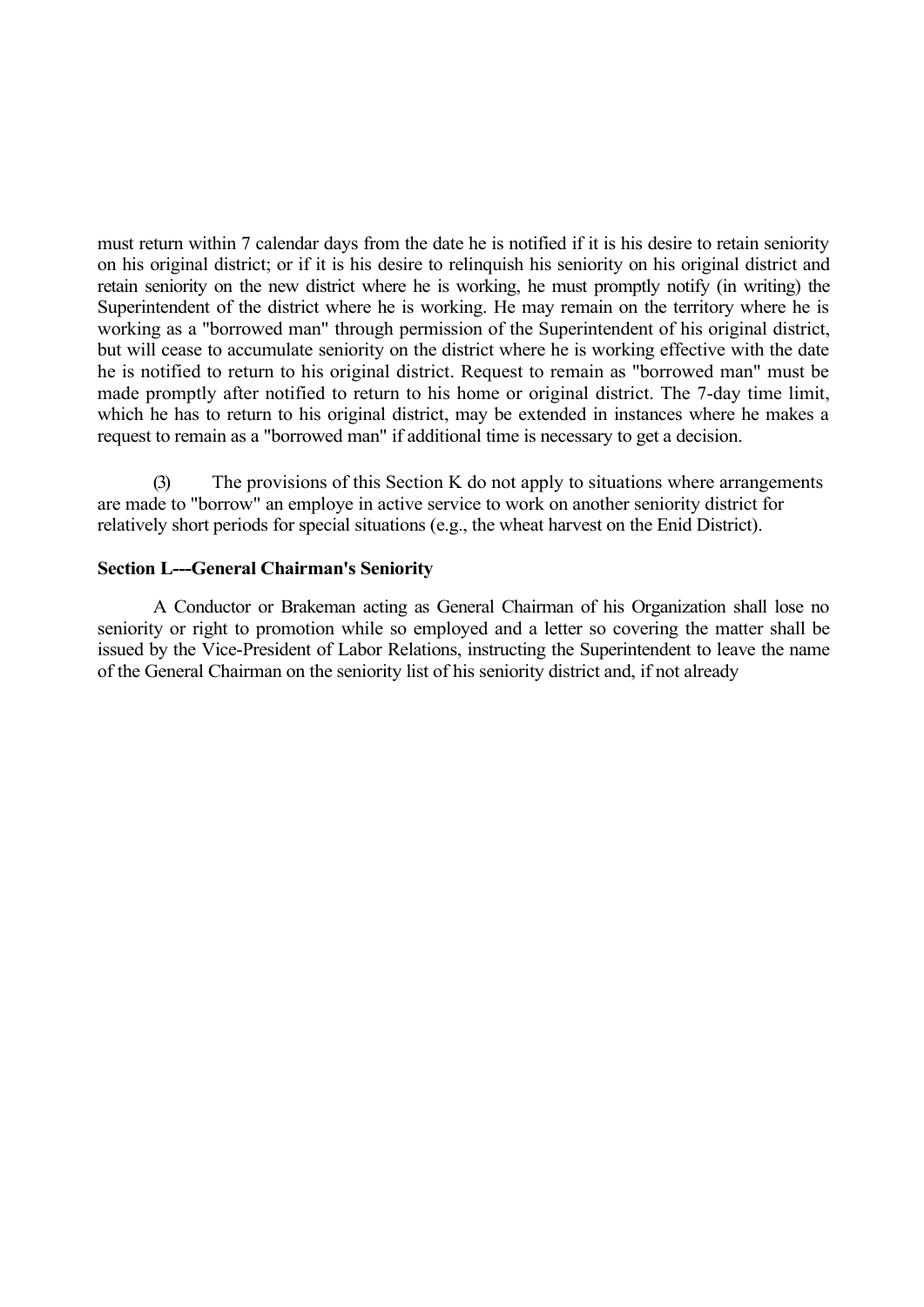promoted, to advance him to promotion (subject to later fulfilling the promotional requirements), the same as though he were in regular service without any other restrictions, explaining by footnote on the seniority list for the information of all concerned. The General Chairman shall be furnished a copy of such instructions.

## **Section M---Official Positions**

Employes accepting official positions with the Carrier shall hold and accumulate seniority and promotional rights while filling such positions.

## **Section N---Employment of Firemen**

(Article VIII of the August 25, 1978 National Agreement)

1)Subject to the provisions of Paragraph (2), below, and the Carrier's legal obligations, in the employment of Firemen (Helpers) employes represented by the United Transportation Union who have established seniority as Conductor (Foreman), Brakeman (Yardman-Switchman), Hostler or Hostler Helper (but without seniority as a Locomotive Fireman) will be considered for transfer to positions of Locomotive Firemen (Helpers) in preference to hiring individuals who have not established seniority with the Carrier in any class or craft.

2)Each carrier will establish a procedure which will (a) ensure that such employes have knowledge of Fireman (Helper) job openings and (b) provide an opportunity for them to apply for transfer to the Fireman craft. In selecting an employe from among those making application for a Fireman (Helper) position, the Carrier will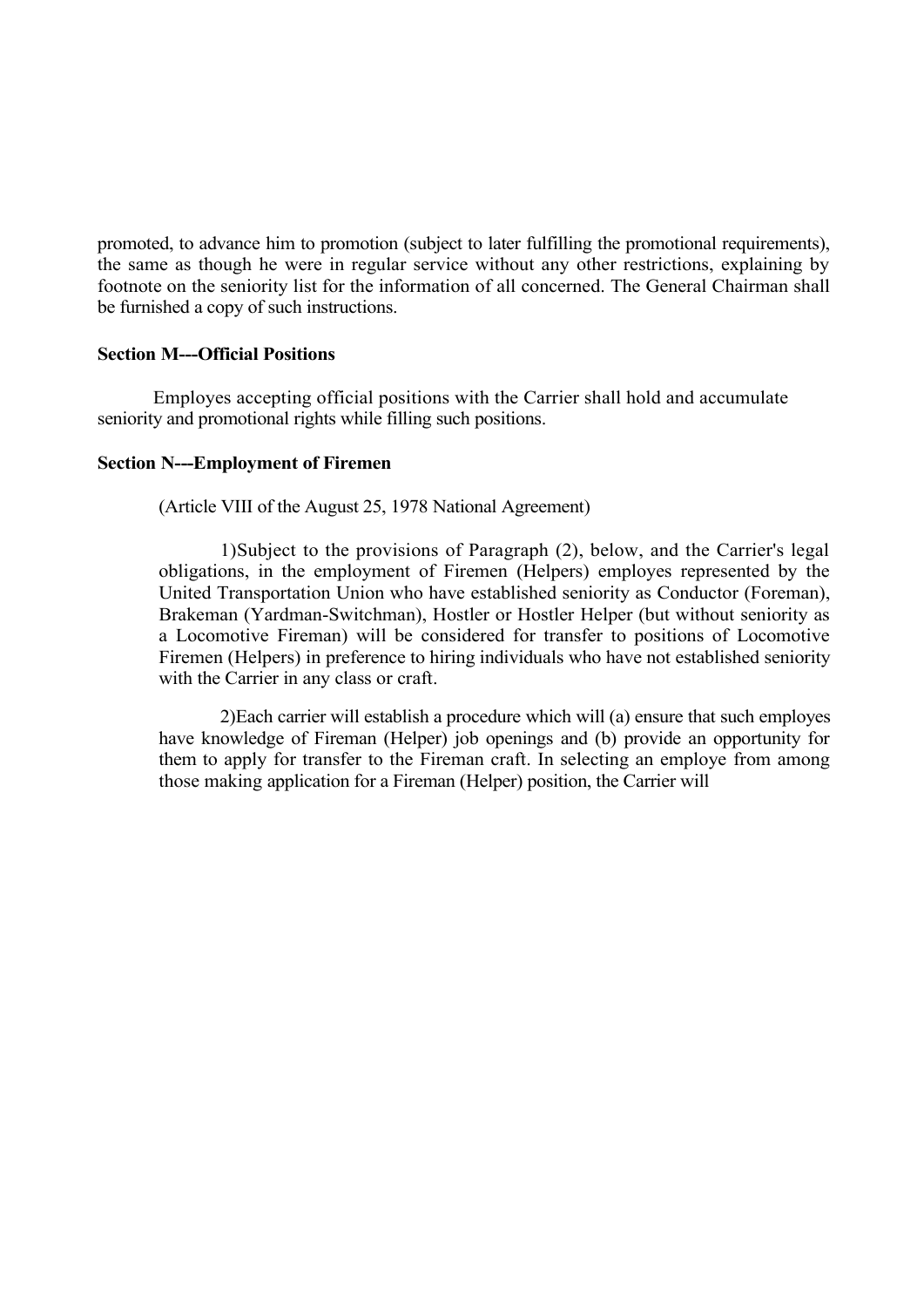take into consideration and relative seniority standing of the applicants and the Carrier's physical and other employment standards.

(3) An employe accepting transfer to a Fireman (Helper) position in accordance with this Section N shall retain his seniority standing and all other rights in train and/or yard or hostling service. However, such an employe shall be permitted to exercise such rights only in the event he is unable to hold any position or assignment in engine service.

Note: It is understood that employes accepting transfer to Fireman on or after July 7, 1978 will have their seniority preserved as of the effective date of such transfer.

## **Section O---Leaving Service of Carrier**

Employes leaving this Carrier's service of their own accord shall forfeit all seniority and shall not be reinstated.

# **ARTICLE 25---PROMOTION-FREIGHT CONDUCTOR**

(a)(1) Brakemen will be given the opportunity for promotion to Freight Conductor in seniority order. Within 6 months after a Brakeman has completed 2 years' service, he will be required to pass a written examination for Freight Conductor. Should he fail or refuse to take this examination, he will be given a second examination 6 months after the first one.

Note: See Article 24, Section A(2) which governs the establishment of a Conductor's seniority date. It is recognized that when an employe fails the promotion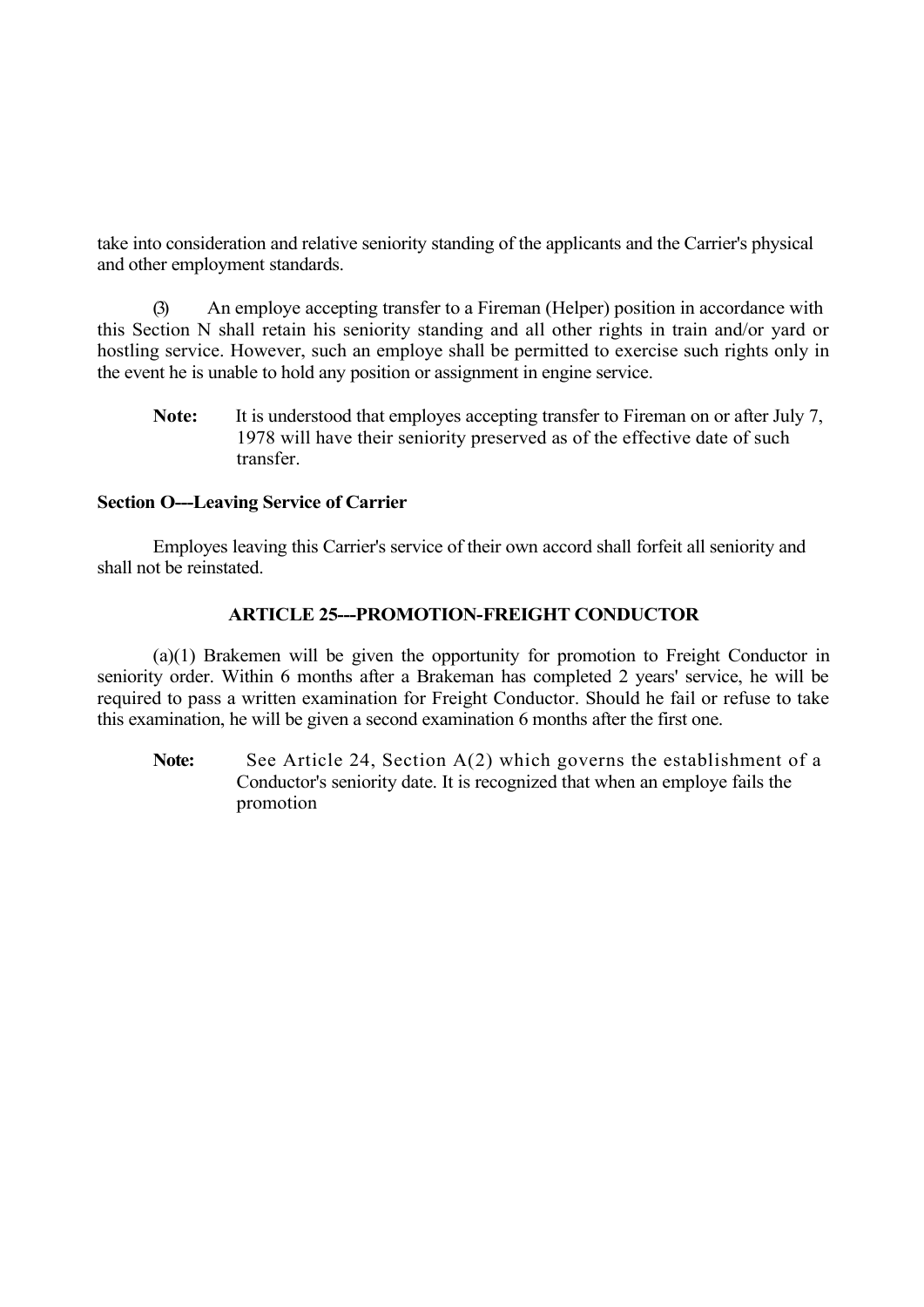examination on his first attempt, this will result in junior Brakemen (who pass the examination before he does) being senior to him as a Conductor if he passes the examination on the second attempt.

2)The above paragraph is not intended to prohibit a Brakeman from qualifying

himself for promotion to a Freight Conductor in a lesser period of time if he so desires. This provision is not intended to permit a junior Brakeman, solely because he voluntarily qualifies for early promotion, to become senior (as a Conductor) to a senior Brakeman who waits until he has the normal 2 years' service and then qualifies for promotion on his first attempt.

3)A Brakeman satisfactorily passing a written examination for Freight Conductor will also be considered qualified as a Yard Foreman and will not be required to take the

test provided for in Article 13(b)(1) of the Yardmen's Schedule.

**Note:** In instances where a Brakeman stands for promotion to Freight Conductor while he is in military service, on leave of absence, or off because of illness or injury, he will be shown as being promoted in seniority order but with a note opposite his name which indicates that the promotion is subject to his passing the examination within 6 months after his return to active service.

(b)(1) Should a Brakeman who entered service prior to the effective date of this Agreement fail this second examination, he will remain a Brakeman and not again be offered the opportunity for promotion to Freight Conductor.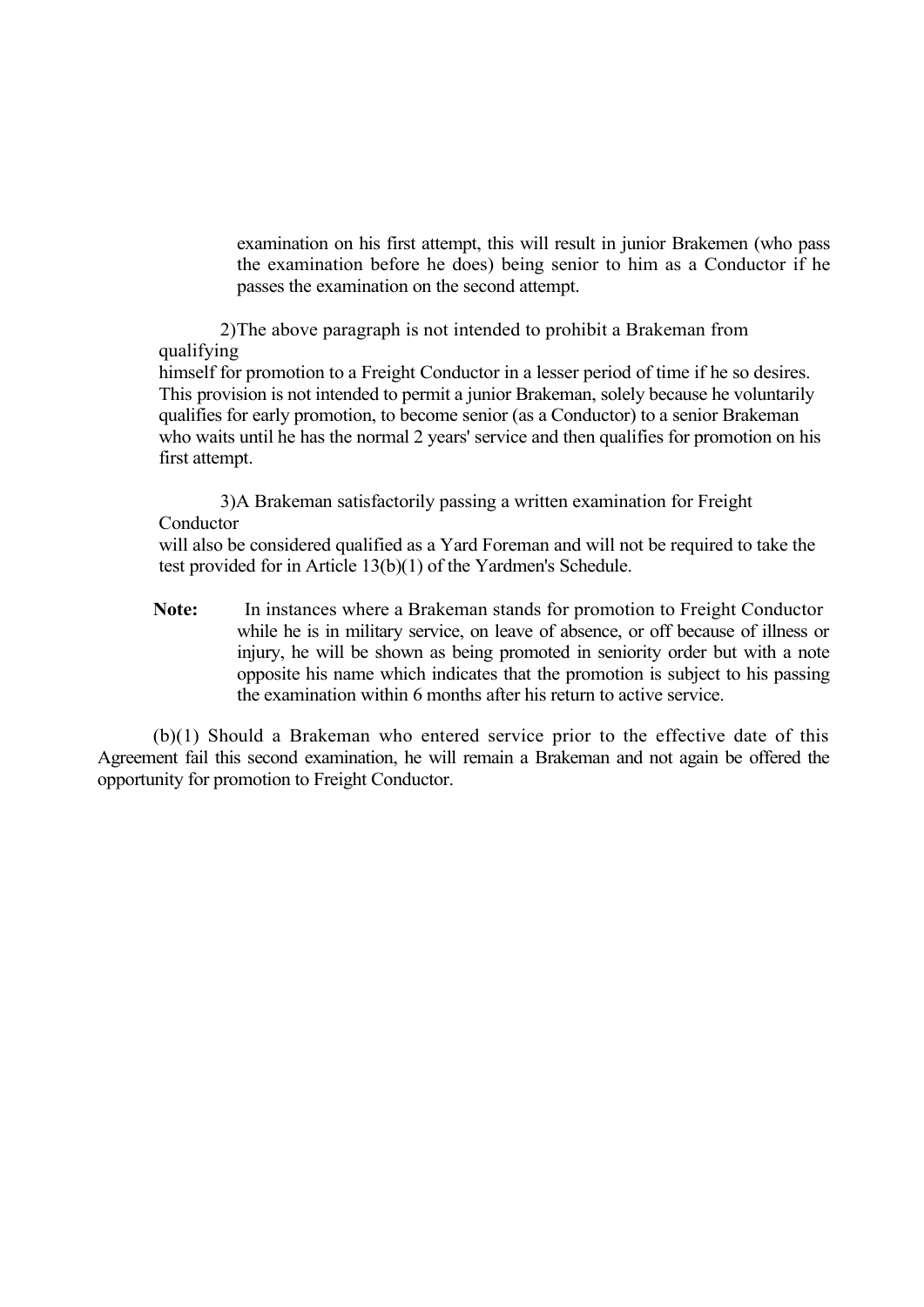2)A non-promoted Brakeman who has in excess of 2 years' seniority as of the

effective date of this Agreement will be required to take a written examination for Freight Conductor before July 1, 1979. Should he fail this examination after 2 opportunities, he will be handled in accordance with Paragraph (b)(1) above.

3)Should a Brakeman who entered service after the effective date of this Agreement

fail this second examination to Freight Conductor, he will forfeit all his seniority rights and his record will be closed.

**Note:** A Brakeman working in yard service will be required to take the examination for Freight Conductor in line with his Brakeman's seniority the same as if he were working in road service.

c)The Carrier retains the right to hire Freight Conductors in the event there is

an

insufficient number of promoted Brakemen to protect Freight Conductors' service and there are no qualified Brakemen available for promotion to Freight Conductor.

d)Once a Brakeman has satisfactorily passed the examination for a Freight Conductor, he will be required to protect all Freight Conductor vacancies in accordance with this Agreement, except when properly disqualified by the Carrier as incompetent or for bona fide physical reasons attested to by a competent physician.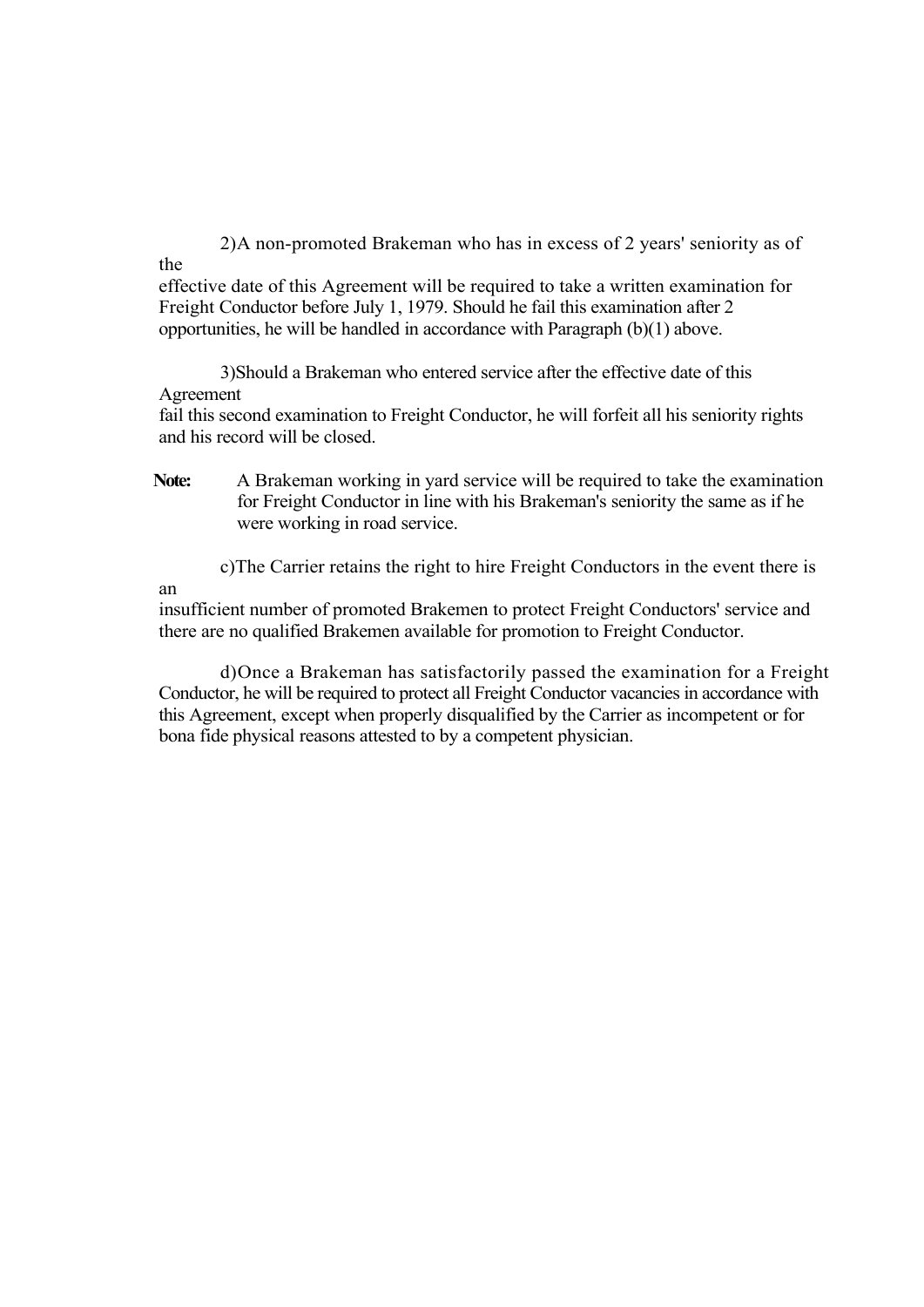### **ARTICLE 26---USE OF COMMUNICATION SYSTEMS**

(Article VIII of the January 27, 1972 National Agreement)

a)It is recognized that the use of communication systems including the use of and the carrying of portable radios, pursuant to operating rules of the individual carriers, is a part of the duties of employes covered by this Agreement. Existing rules to the contrary are hereby eliminated.

b)On roads where rules now exist which provide for the payment of arbitraries to employes for the carrying and/or use of radio equipment, such arbitraries will be eliminated effective January 1, 1973.

c)(Applies to yard service-not reproduced.)

d)The size and weight of portable radios used by ground service employes in road service will not exceed that presently in use and portable radios hereafter purchased for use in this class of service will be of the minimum size and weight necessary to insure safe and adequate communication. This is not intended to require the purchase of radios weighing less than 3 pounds.

e)Employes will not be held responsible for accidents caused by failure of radio equipment to properly function.

f)At locations where radio is used sufficient frequency channels will be utilized to provide safe communication.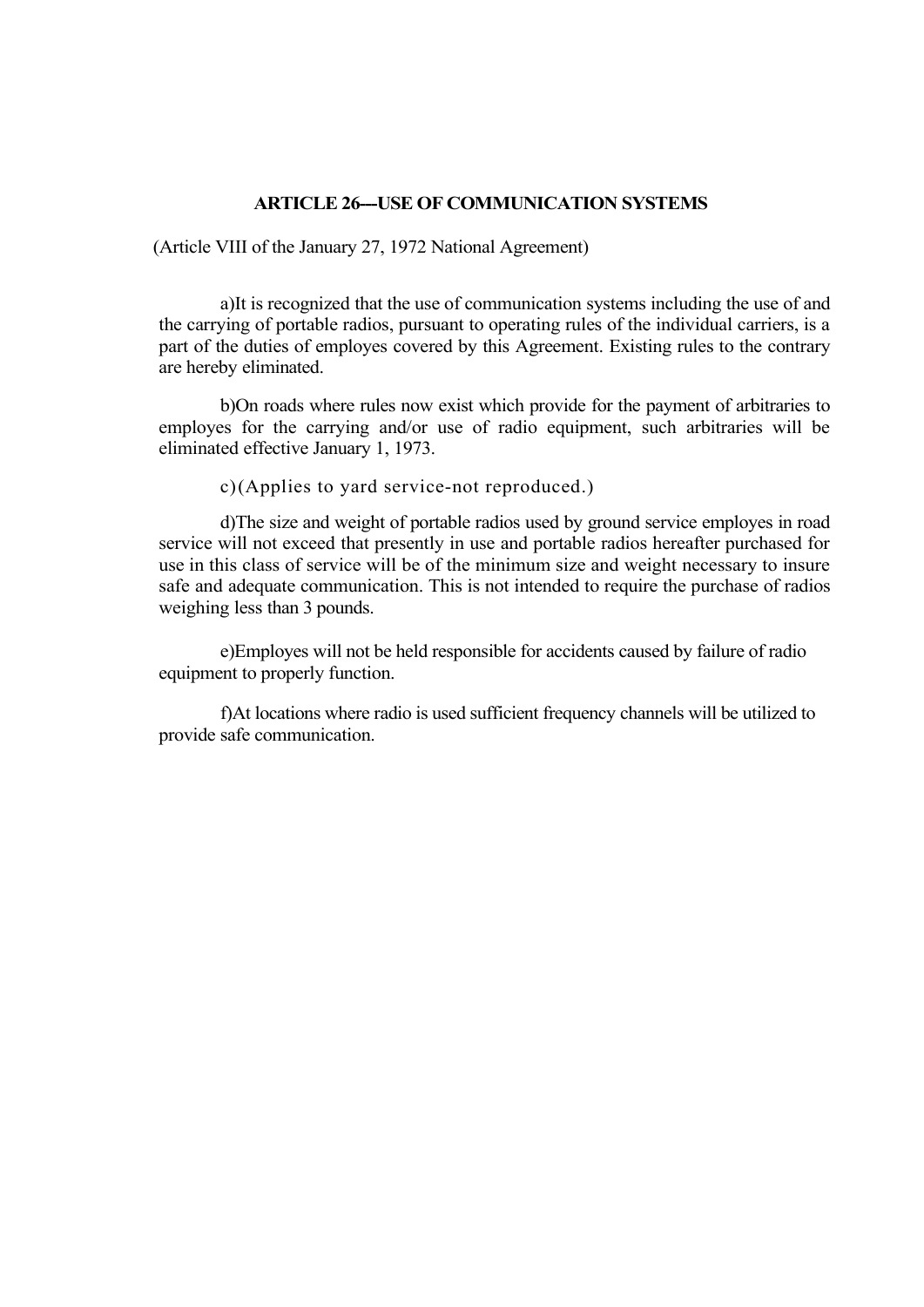## **ARTICLE 27---INTERCHANGE**

(Article VII of the January 27, 1972 National Agreement, except as otherwise specified)

### **Section A**

At points where yard crews are employed, road freight crews may be required to receive their over-the-road trains from a connecting carrier or deliver their over-the-road trains to a connecting carrier provided such trains are solid trains which move from one carrier to another intact with or without motive power and/or caboose.

**Notes** (FRISCO Agreements):

1)When a Frisco road crew operates a train out of a foreign carrier's yard and it is found that the train contains a restricted "high and/or wide load" improperly in the train, or contains cars that for safety or governmental regulation reasons are improperly positioned in the train, the road crew may be required to stop their train after getting on Frisco trackage and while still within the terminal, for a yard crew (if one is on duty) to remove or reposition such cars, without any penalty payment.

2)See Article 31, Section B in regard to computation of initial terminal delay and Article 31, Section C in regard to computation of final terminal delay, for such crews.

3)Road crews operating a "solid train" from a foreign carrier shall be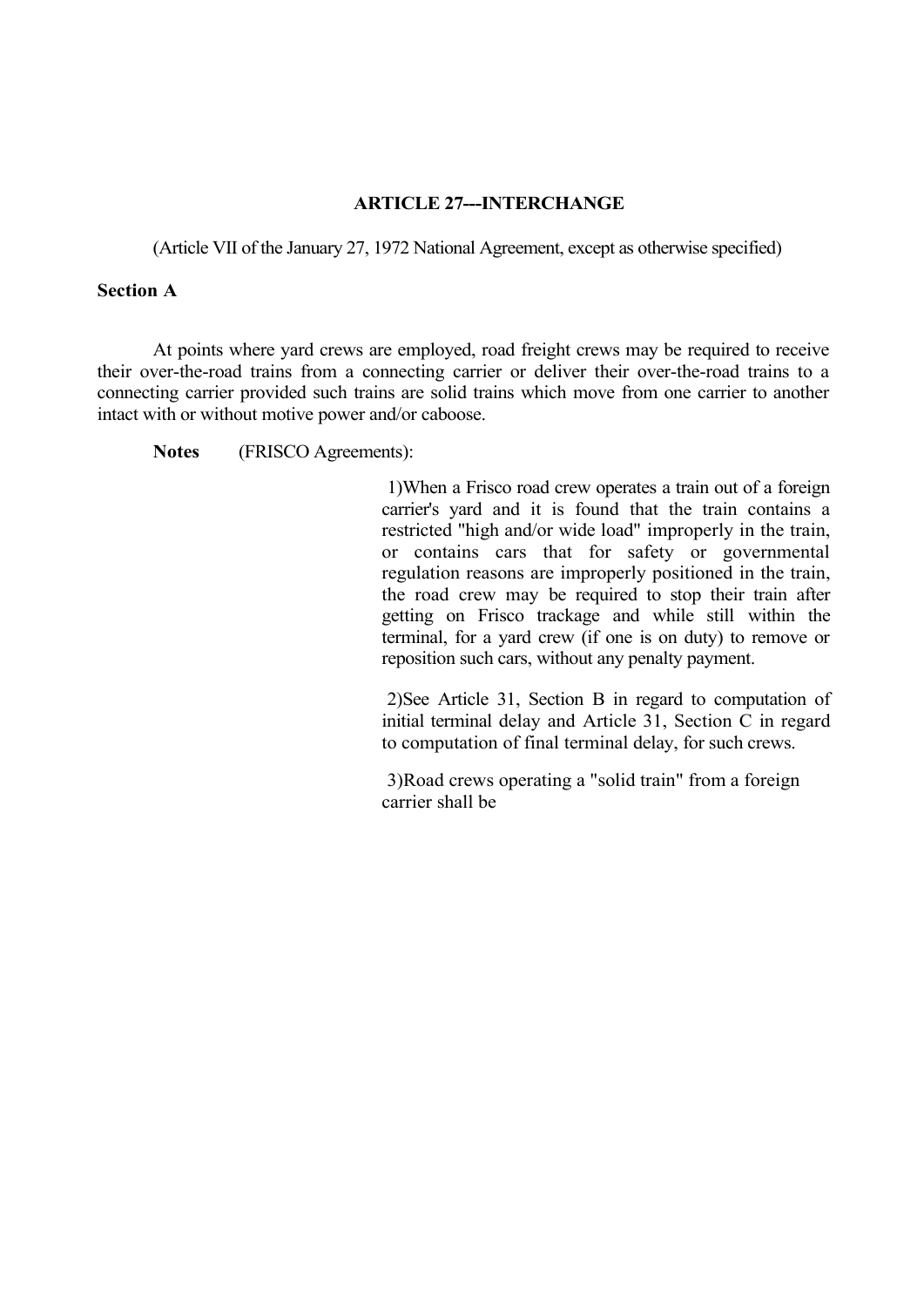paid on the basis of (actual hours or) actual mileage from the point (or yard) where they take charge of their train on the foreign carrier to their destination on the Frisco. Road crews delivering their "solid train" directly to a foreign carrier shall be paid on the basis of (actual hours or) the agreed mileage then allowed crews on that Subdivision operating into the Frisco yard at that terminal, regardless of whether the actual mileage to the foreign carrier is more or less than the usual mileage allowed.

### **Section B**

If road crews referred to in Section A of this Article are not required to return or deliver their motive power and/or their cabooses to or from their on or off duty points an alternate means of transportation will be provided.

#### **Section C**

At designated interchange points, if a carrier does not now have the right to specify additional interchange tracks it may specify such additional track or tracks as the Carrier deems necessary providing such additional track or tracks are in close proximity. Bulletins specifying additional tracks will be furnished the General Chairman or General Chairmen involved prior to the effective date.

**Note** (FRISCO Agreement):

The Agreements and claim settlements on the Frisco have recognized this Carrier's "right to specify additional inter-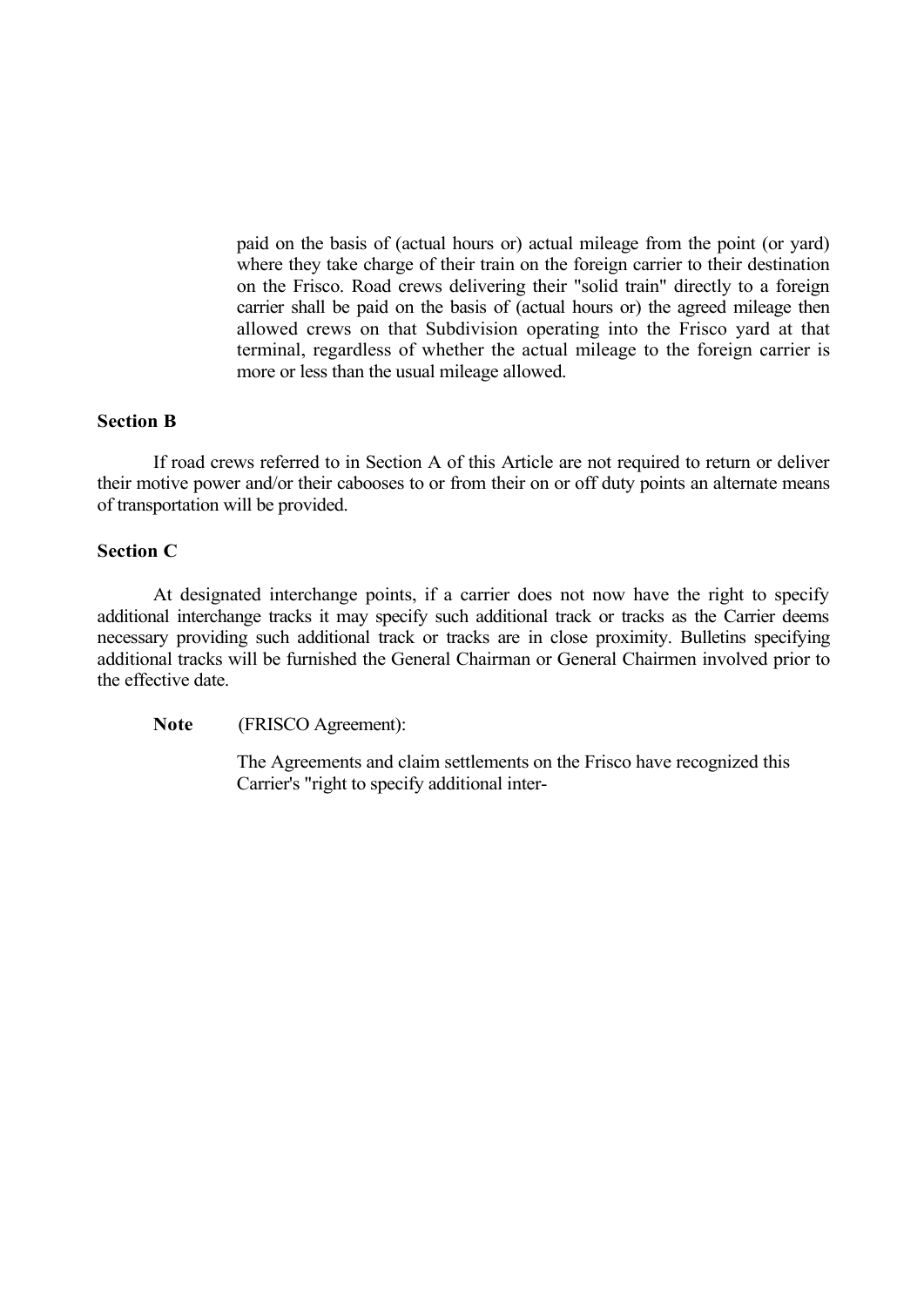change tracks" except in isolated instances where there is a specific agreement designating specific tracks. Those Agreements and settlements also recognize this and other carriers' rights to designate "yards" (i.e., interchange points) rather than "tracks" as interchange receiving points, if they so elect.

## **Section D**

If the number of cars being delivered to or received from interchange tracks of a connecting carrier exceeds the capacity of the first track used, it will be necessary that any one interchange track be filled to capacity before use is made of an additional track or tracks provided, however, the minimum number of tracks necessary to hold the interchange will be used.

### **Section E**

Crews used in interchange service may be required to handle interchange to and from a foreign carrier without being required to run "light" in either direction.

Work equities between carriers previously established by agreement, decision or practice will be maintained with the understanding that such equity arrangements will not prevent carriers from requiring crews to handle cars in both directions when making interchange movements. Where carriers not now using yard and transfer crews to transfer cars in both directions desire to do so, they may commence such service and notify the General Committees of the railroad involved thereof to provide an opportunity to the General Committees to resolve any work equities between the employes of the carriers involved.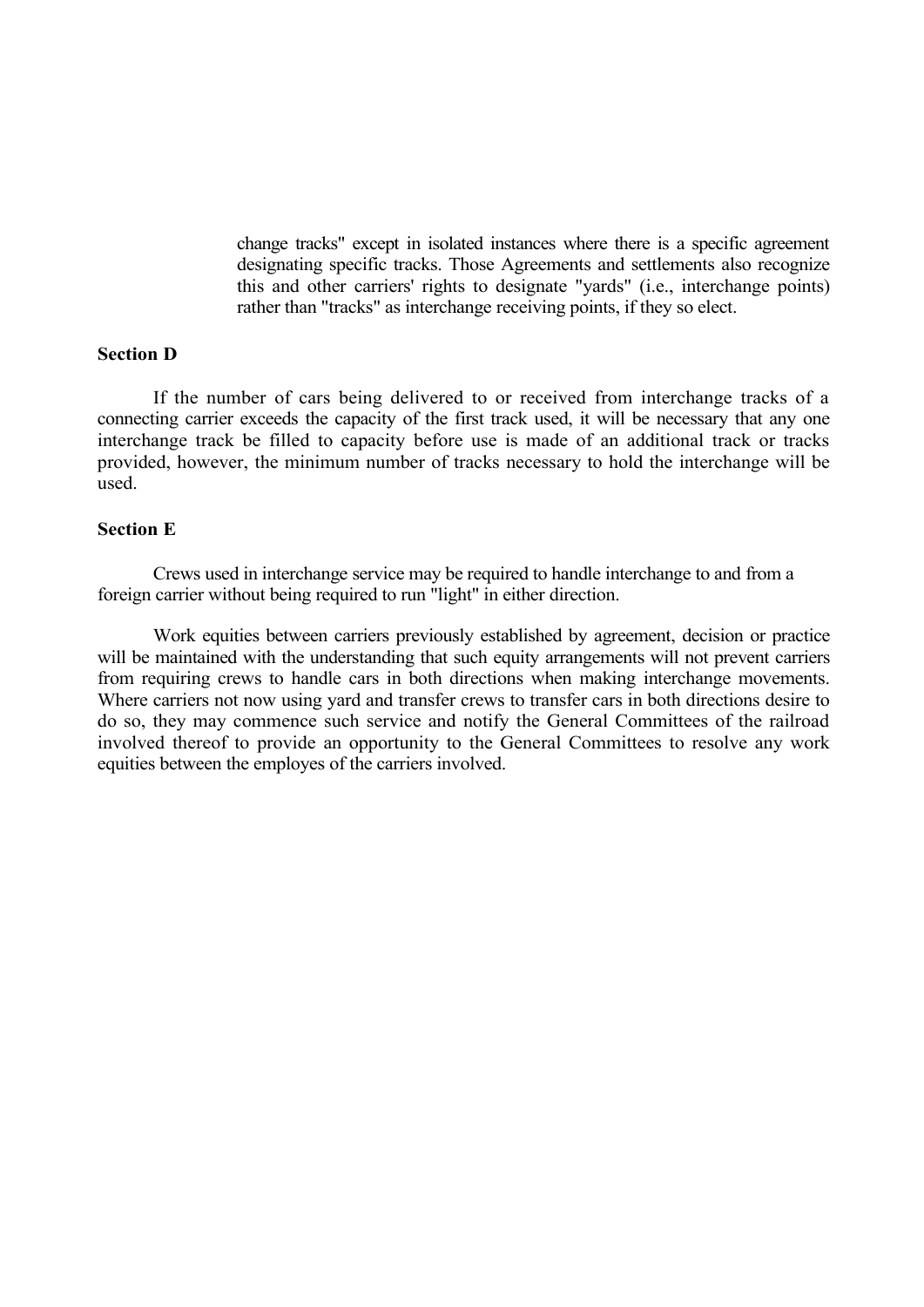Resolution of work equities shall not interfere with the operations of the carriers or create additional expense to the carriers. It is agreed, however, that the carriers will cooperate in providing the Committees involved with data and other information that will assist in resolution of work equities.

## **Section F**

The foregoing provisions are not intended to impose restrictions with respect to interchange operation where restrictions did not exist prior to the date of this Article. (See "FRISCO Agreement" under Section C, above.)

## **Section G**

See employe protective conditions contained in Article II.

# **Section H---Common Interchange Tracks** (FRISCO Agreements)

For purposes of this Section H, a "common interchange track (or tracks)" is a track that is used by the Frisco and one or more other railroads for both receiving and delivering of interchanged cars moving between those carriers.

Adjustment Board Awards and claim settlements on this (Frisco) property have decided that in using such "common interchange tracks" the following requirements must be met:

(1) The delivering Carrier must place cars on a common interchange track first-out to the receiving Carrier (i.e., placed so that the receiving Carrier's crew can couple directly to the interchanged cars). The delivery has not been completed on a common interchange track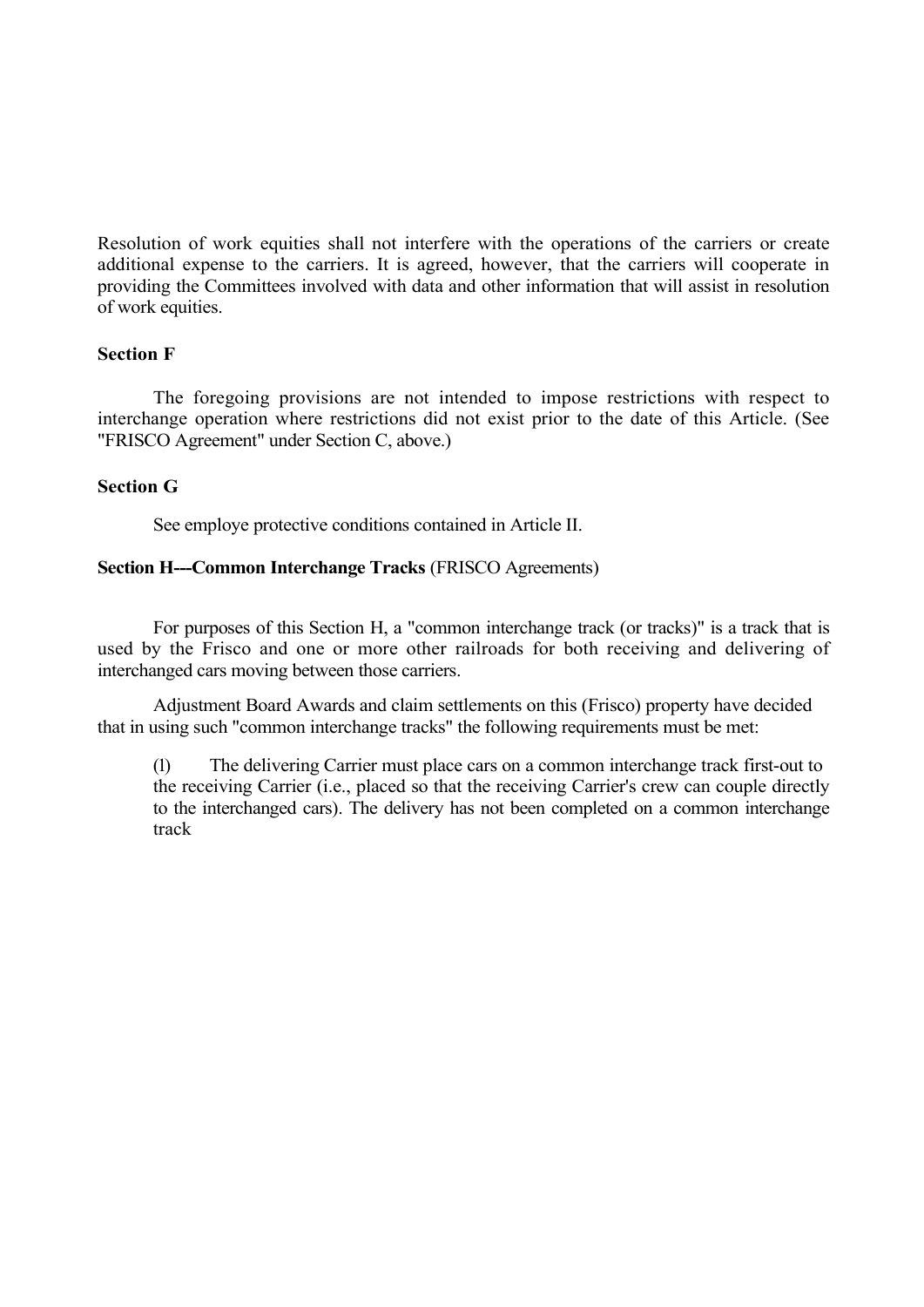unless such cars have been placed first-out to the receiving Carrier.

2. If cars were placed first-out to a receiving Carrier by the delivering Carrier and later a crew of the receiving Carrier covers them (placing other cars on the common interchange track), it is permissible (without penalty) for another crew from the receiving Carrier to pick up the interchanged cars even though they are not first-out.

# **Section I---Cars Interchanged In Error** (FRISCO Agreements)

Adjustment Board Awards and claim settlements on this (Frisco) property have decided

that:

1)When a car is delivered in interchange in error (i.e., the car is not properly destined for, or accepted by, the Carrier to whom it is delivered), the proper way of returning it is for the receiving line to return the car via the normal interchange procedure to the line that delivered it in error, or to deliver it to the carrier to whom it should have been delivered if it had been handled correctly in the first instance.

2)When a car is delivered in interchange and is found to have a "penalty defect" (and governmental or interchange regulations prohibit such a car from being interchanged), the delivering Carrier can properly be required to recover the car from the delivery point. This constitutes an exception to Paragraph (1), above.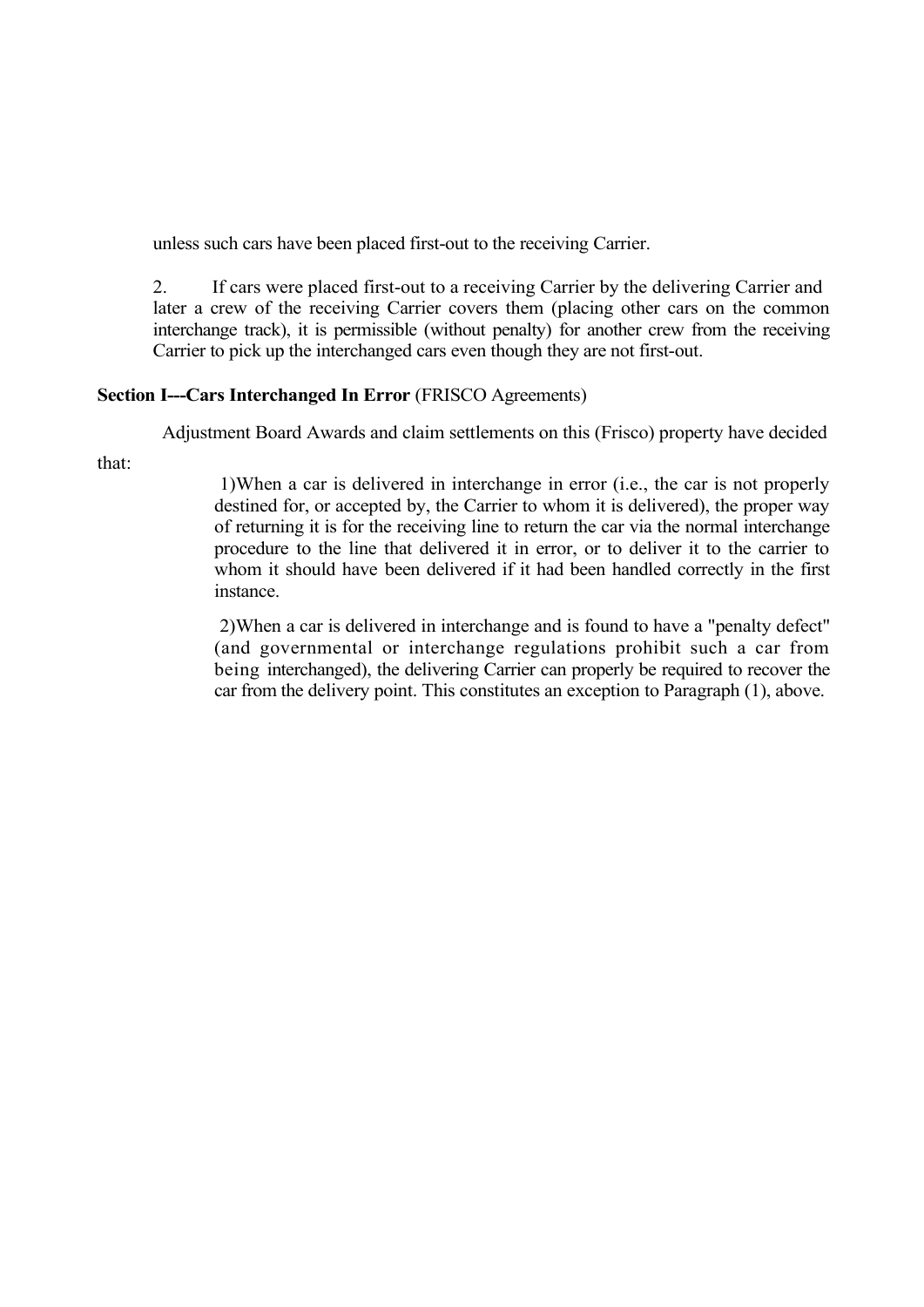# **ARTICLE 28---SWITCHING LIMITS AND SERVICE FOR NEW INDUSTRIES AND COMBINATION ROAD-YARD SERVICE ZONES**

(Article VI of the January 27, 1972 National Agreement effective February 11, 1972)

### **Part A---Switching Limits and Service for New Industries**

Existing agreements are amended to read as follows:

The employes involved, and the carriers represented by the National Carriers' Conference Committee, being desirous of cooperating in order to meet conditions on the various properties to the end that efficient and adequate switching service may be provided and industrial development facilitated, adopt the following:

#### **Section 1**

a)Except as provided in Section 2 hereof, where an individual carrier not now having the right to change existing switching limits where yard crews are employed, considers it advisable to change the same, it shall give notice in writing to the General Chairman or General Chairmen of such intention, whereupon, the Carrier and the General Chairman or General Chairmen shall, within 30 days, endeavor to negotiate an understanding.

b)In the event the Carrier and the General Chairman or General Chairmen cannot agree on the matter, the dispute shall be submitted to arbitration as provided for in the Railway Labor Act, as amended, within 60 days following date of last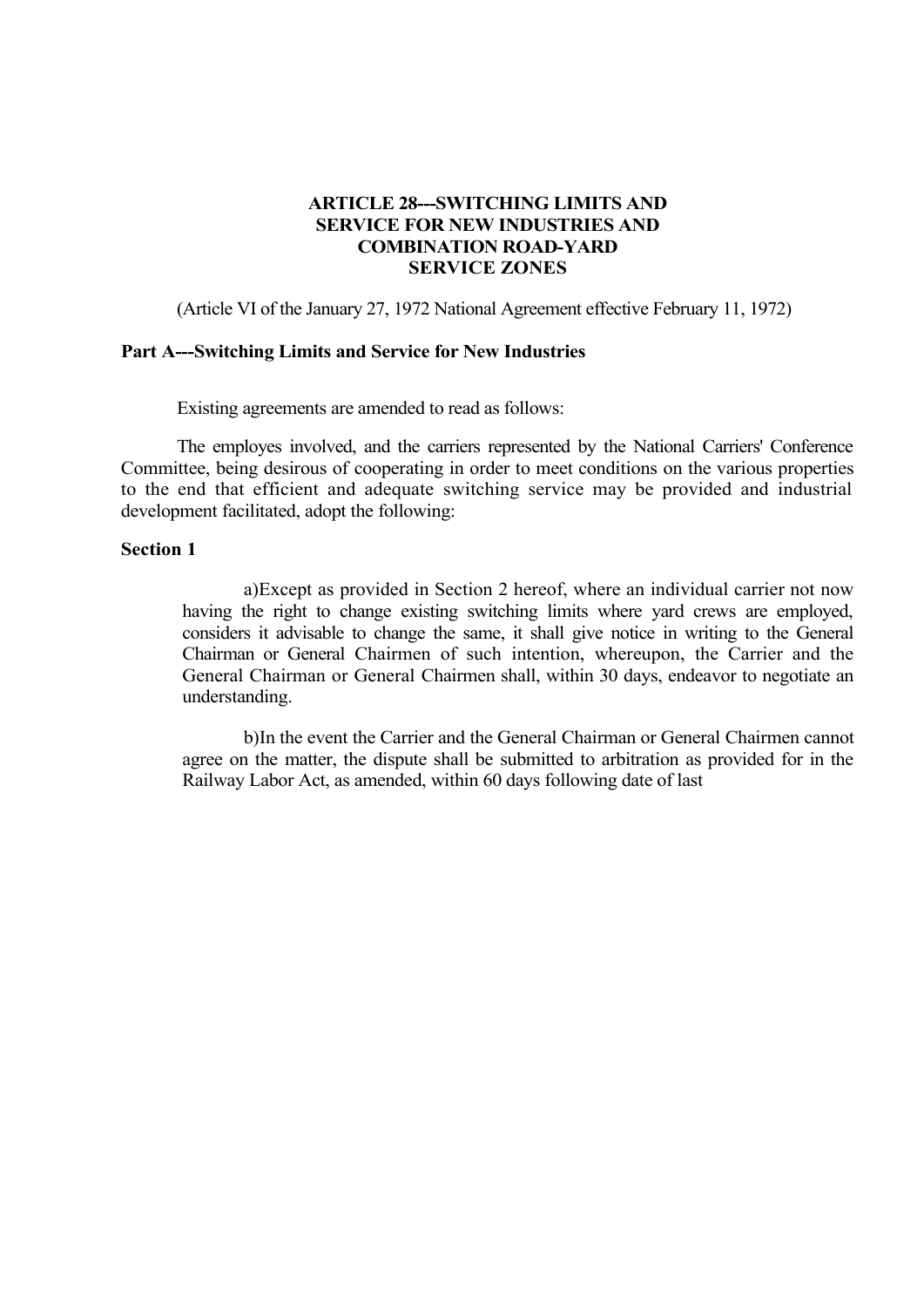conference. The decision of the Arbitration Board will be made within 30 days thereafter. The award of the Board shall be final and binding on the parties and shall become effective thereafter upon 7 days' notice by the carrier.

### **Section 2**

a)Where, after the effective dates of the 1951 and 1952 Agreements, an industry locates outside of switching limits at points where yard crews are employed, the Carrier may provide switching service to such industries with Yardmen without additional compensation or penalties therefor to yard or road men, provided the switches governing movements from the main track to the track or tracks serving such industries are located at a point not to exceed 4 miles from the switching limits in effect as of the date of this Article. Other industries located between such switching limits and such new industries may also be served by Yardmen without additional compensation or penalties therefor to road or yard men. Where rules require that yard limits and switching limits be the same, the yard limit board may be moved for operating purposes but switching limits shall remain unchanged unless and until changed in accordance with rules governing changes in switching limits.

b)The Yard Conductor (Foreman) or Yard Conductors (Foremen) involved shall keep account of and report to the Carrier daily on form provided the actual time consumed by the yard crew or crews outside of the switching limits in serving the industry in accordance with this Section 2 and a statement of such time shall be furnished the General Chairman or General Chairmen representing yard and road crews by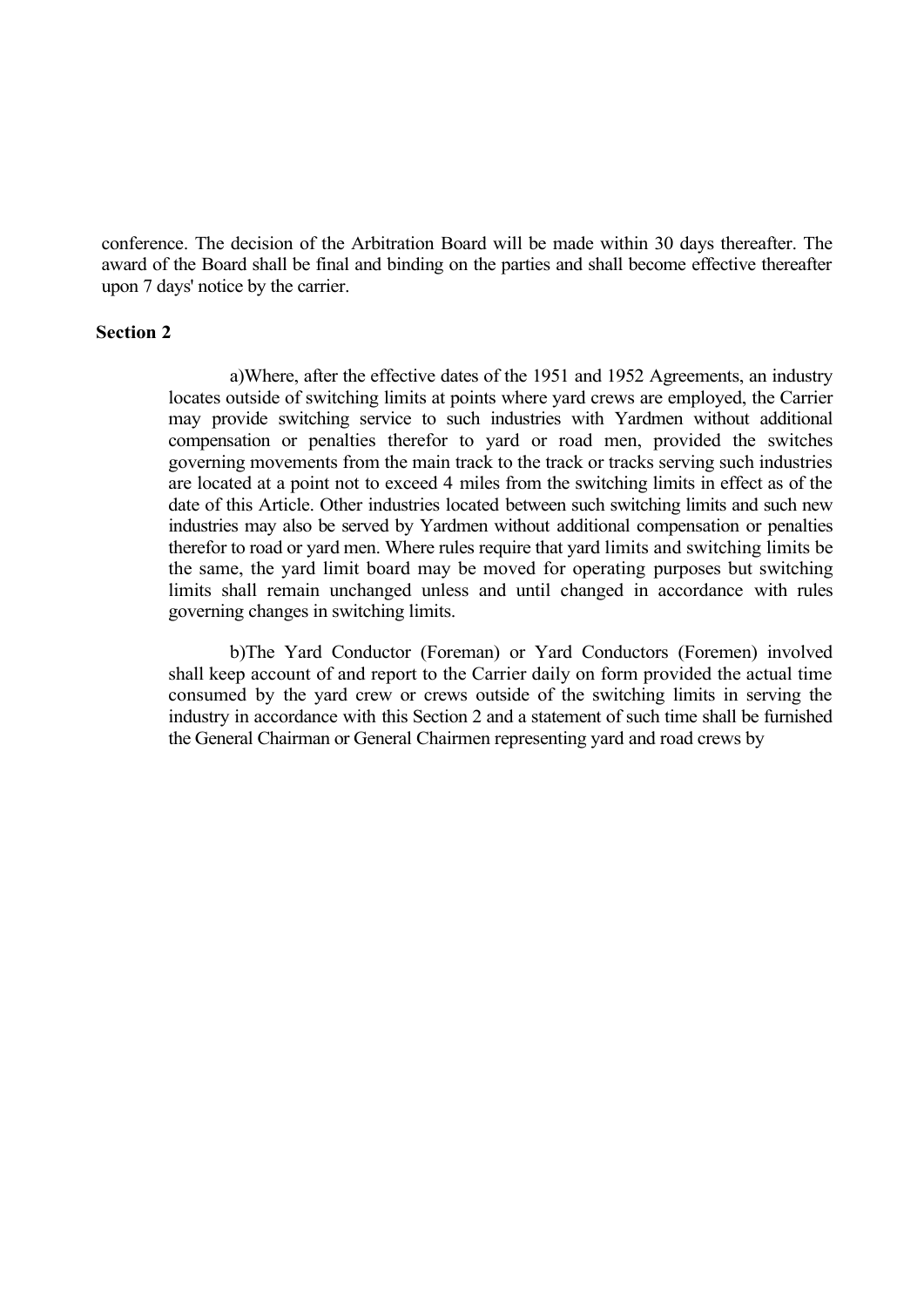the carrier each month. Unless some other plan for equalization of time is agreed to by the General Chairman or the General Chairmen representing yard and road crews, the carrier shall periodically advertise to road service employes the opportunity to work in yard service, under yard rules and conditions, on assignments as may be mutually agreed upon by the local representatives of the employes involved, for a period of time sufficient to offset the time so consumed by yard crews outside the switching limits. In the event such local representatives fail to agree, the carrier will designate such assignments but shall not be subject to penalty claims because of doing so. Such equalization of time shall be apportioned among employes holding seniority as Road Conductors or Road Brakemen in the same ratio as the accumulated hours of Yard Conductors (Foremen) and Yard Brakemen (Helpers). In the event no road employe elects to bid on the accumulated equalizing hours within the bulletined period such accumulation of equalizing hours will be considered forfeited and a new accumulating period shall commence.

### **Section 3**

This Article 28 shall in no way affect the changing of yard or switching limits at points where no yard crews are employed.

### **Section 4**

The foregoing is not intended to amend or change existing agreements involving predominantly full time switching service performed solely by road crews at industrial parks located within the 4-mile limit referred to in Section 2 hereof that have been negotiated on individual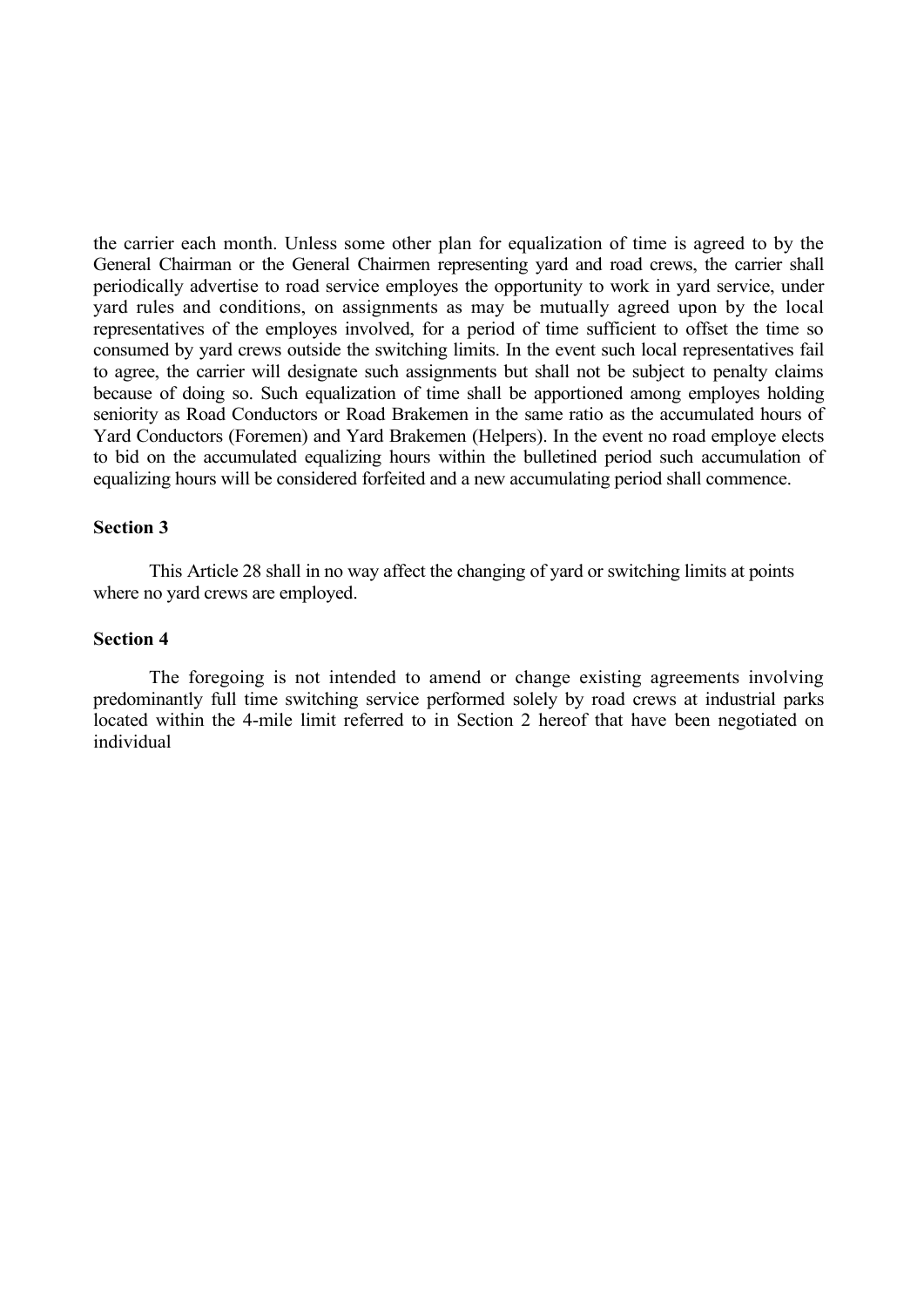properties since the National Agreements of 1951 and 1952.

# **Part B---Combination Road-Yard Service Zones**

(Article XI of the August 25, 1978 National Agreement)

### **Section 1**

At points where yard crews are employed, combination road-yard service zones may be established within which yard crews may be used to perform specific service outside of switching limits under the following conditions:

a)Road-Yard Service Zones for industrial switching purposes are limited to a distance not to exceed 10 miles, or the entrance switch to the last industry, whichever is the lesser. The distances referred to herein are to be computed from the switching limits existing on the date of this Agreement, except where the parties on individual properties may agree otherwise.

b)Within Road-Yard Service Zones, yard crews may be used only to meet customer

service requirements for the delivery, switching, or pick up of cars which were not available or ready for handling by the road crew or crews normally performing the service or which are required to be expedited for movement into the yard before arrival of said road crews or crews. Yard crews may be used to perform such service without any additional compensation and without penalty payments to road crews.

**Note:** The use of yard crews in Road-Yard Service Zones is restricted to the specific service required or requested by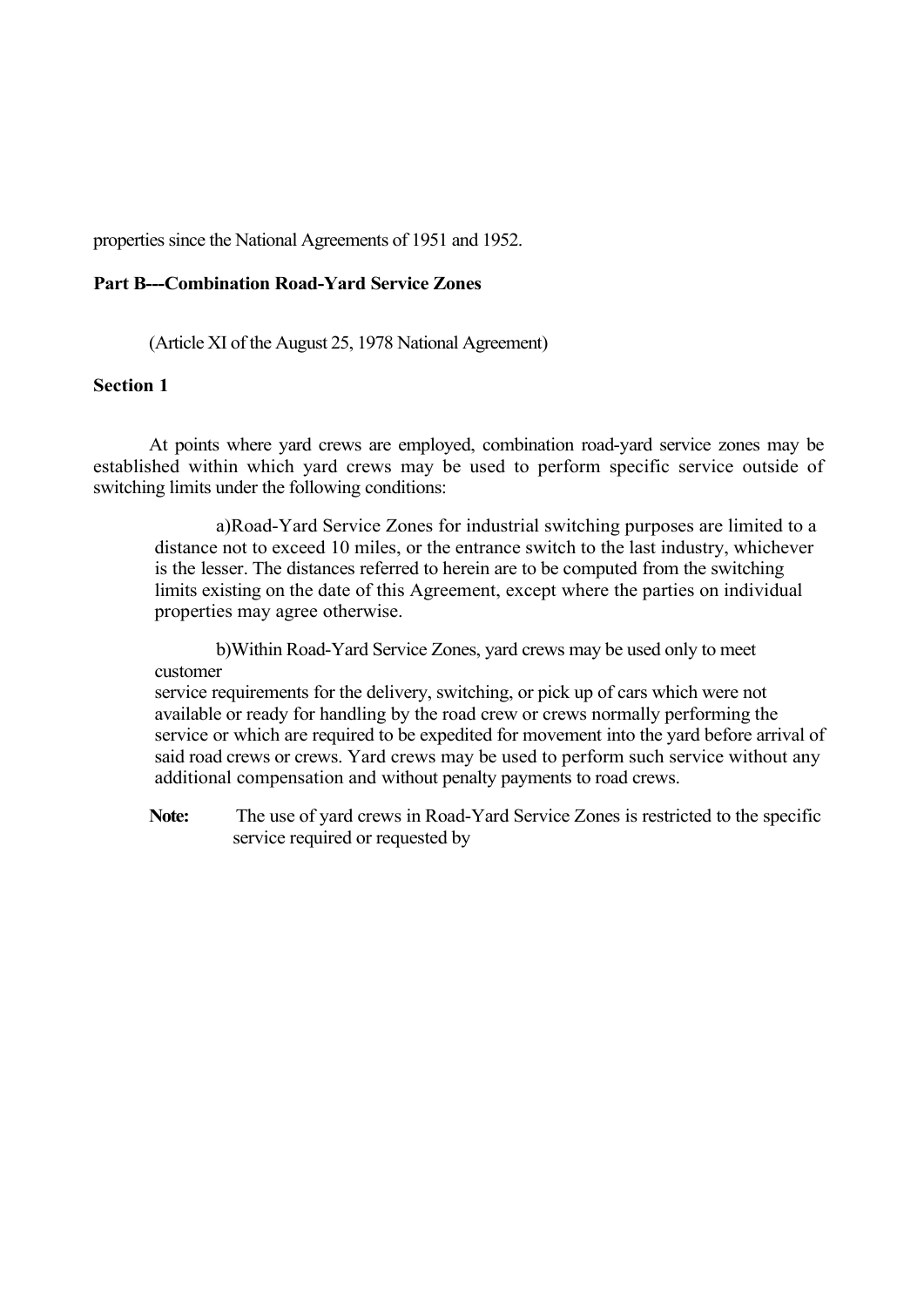the customer and they may not be used indiscriminately to perform any other additional work.

c)The use of yard crews in Road-Yard Service Zones established under this Article may not be used to reduced or eliminate road crew assignments working within such zones.

d)Nothing in this Section 1 is intended to impose restrictions with respect to any operation where restrictions did not exist prior to the date of this Agreement.

## **Section 2**

At points where yard crews are employed, combination road-yard service zones may be established within which yard crews may be used to perform specific service outside of switching limits under the following conditions:

a)Road-Yard Service Zones for purposes of this Section 2 are limited to a distance not to exceed 15 miles for the purpose of handling disabled trains or trains tied up under the Hours of Service Act. The distances referred to herein are to be computed from the switching limits existing on the date of this Agreement, except where the parties on individual properties may agree otherwise.

b)Within Road-Yard Service Zones, yard crews may be used to handle disabled road trains or those tied up under the Hours of Service Act outside their final terminal without penalty to road crews. For such service yard crews shall be paid miles or hours, whichever is the greater, with a minimum of one hour for the class of service performed (except where existing agreements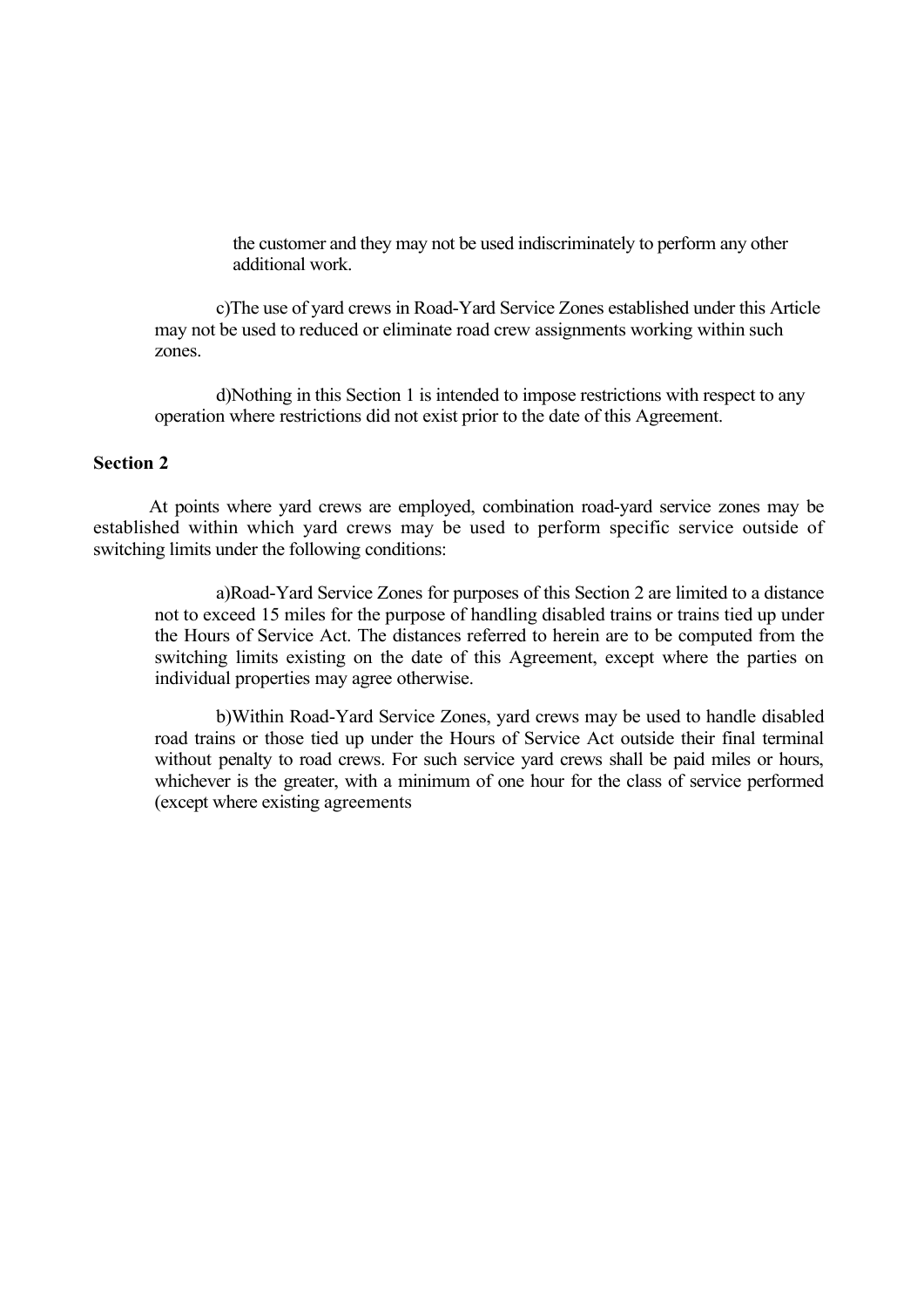require payment at yard rates) for all time consumed outside of switching limits. This allowance shall be in addition to the regular yard pay and without any deduction therefrom for the time consumed outside of switching limits.

(c) Nothing in this Section 2 is intended to impose restrictions with respect to handling disabled road trains or those tied up under the Hours of Service Act beyond the 15 miles road-yard service zones, established under this Section where restrictions did not exist prior to the date of this Agreement.

## **Section 3**

Time consumed by yard crews in Road-Yard Service Zones established under this Article will not be subject to equalization as between road and yard service crews and/or employes.

# **ARTICLE 29---ROAD-YARD MOVEMENTS**

#### **Section A---Road-Yard movements**

The limitations contained in the following paragraphs of this Section apply during the time periods in which road crews cannot otherwise perform yard service under the provisions of Section B of this Article.

(1)(a) It is permissible for road crews in yarding trains at terminals where track on which yarded will not hold the entire train to fill that track to capacity and permit the overflow to extend out on the rear, or where track is filled to capacity and rear of train is pulled into clear on track on which yarded the overflow may extend out on head end, provided no doubleover is required of the roadmen.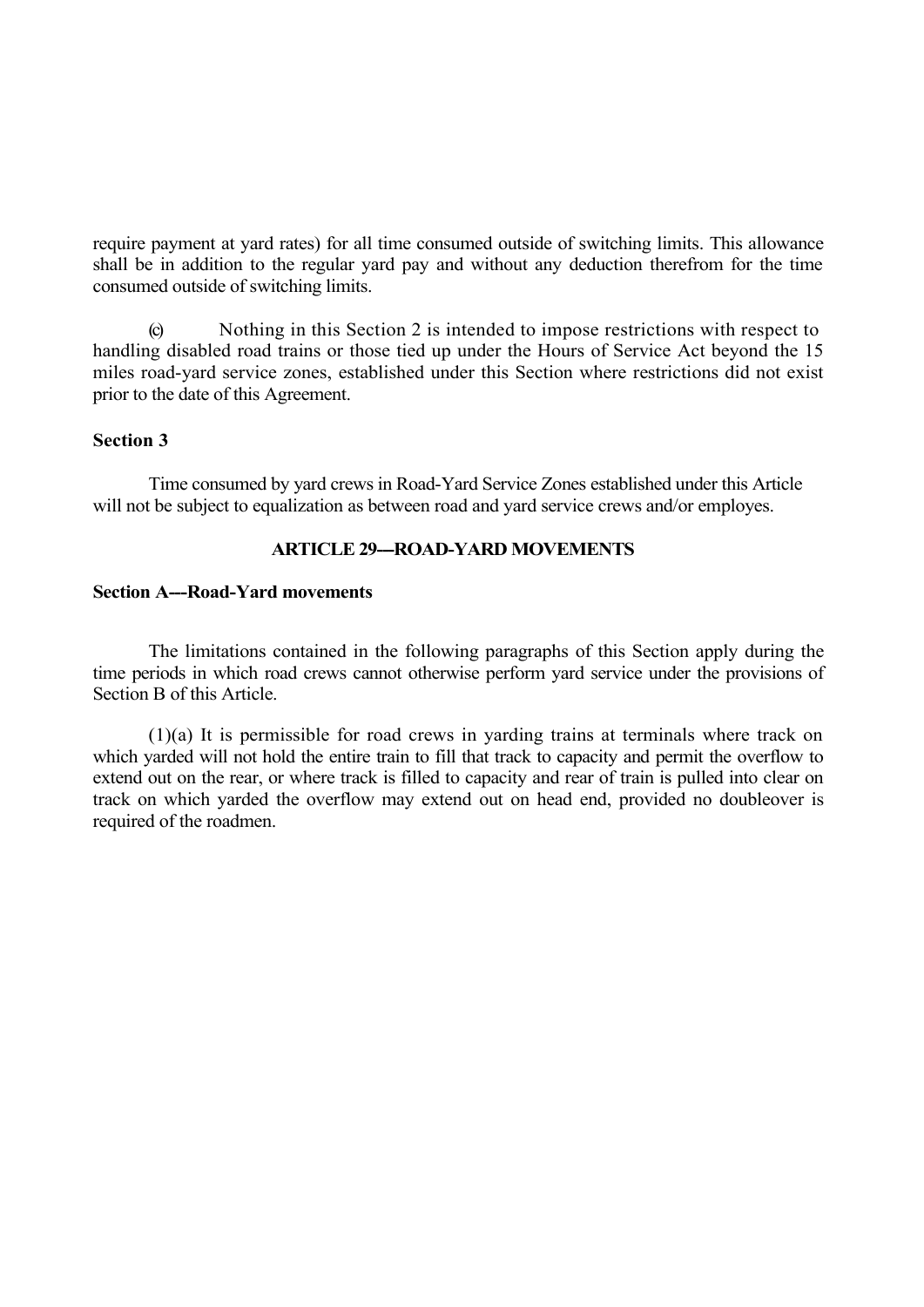(b) When a train is yarded in this manner, the entire train will be left intact. No other movement of cars will be required of the road crew in connection with the yarding operation.

2)Where a doubleover of an inbound train is required of road crew, they will make the doubleover from the head end and it will not be permissible to leave a portion of the train extending out of the track on the rear.

3)Inbound road crews will not be instructed to stop short of the clearance point. This provision does not apply to "run-through" trains---see Paragraph (5), below.

4)(Article IX of January 27, 1972 National Agreement, as revised by Article X of the August 25, 1978 National Agreement)

(a) Road freight crews may be required at any point where yard crews are employed to do any of the following as part of the road trip, paid for as such without any additional compensation and without penalty payments to yard crews, hostlers, etc.: one straight pickup at another location in the initial terminal (in addition to picking up train) and one straight setout at another location in the final terminal (in addition to yarding the train); one straight pickup and/or setout at each intermediate point between terminals; switch out defective cars from their own trains regardless of when discovered; handle locomotives to and from train to ready track and engine house including all units coupled to the operating unit (units); pick up and set out cars of their trains from or to the minimum number of tracks which could hold the cars provided, however, that where it is necessary to use 2 or more tracks to hold the train it is not required that any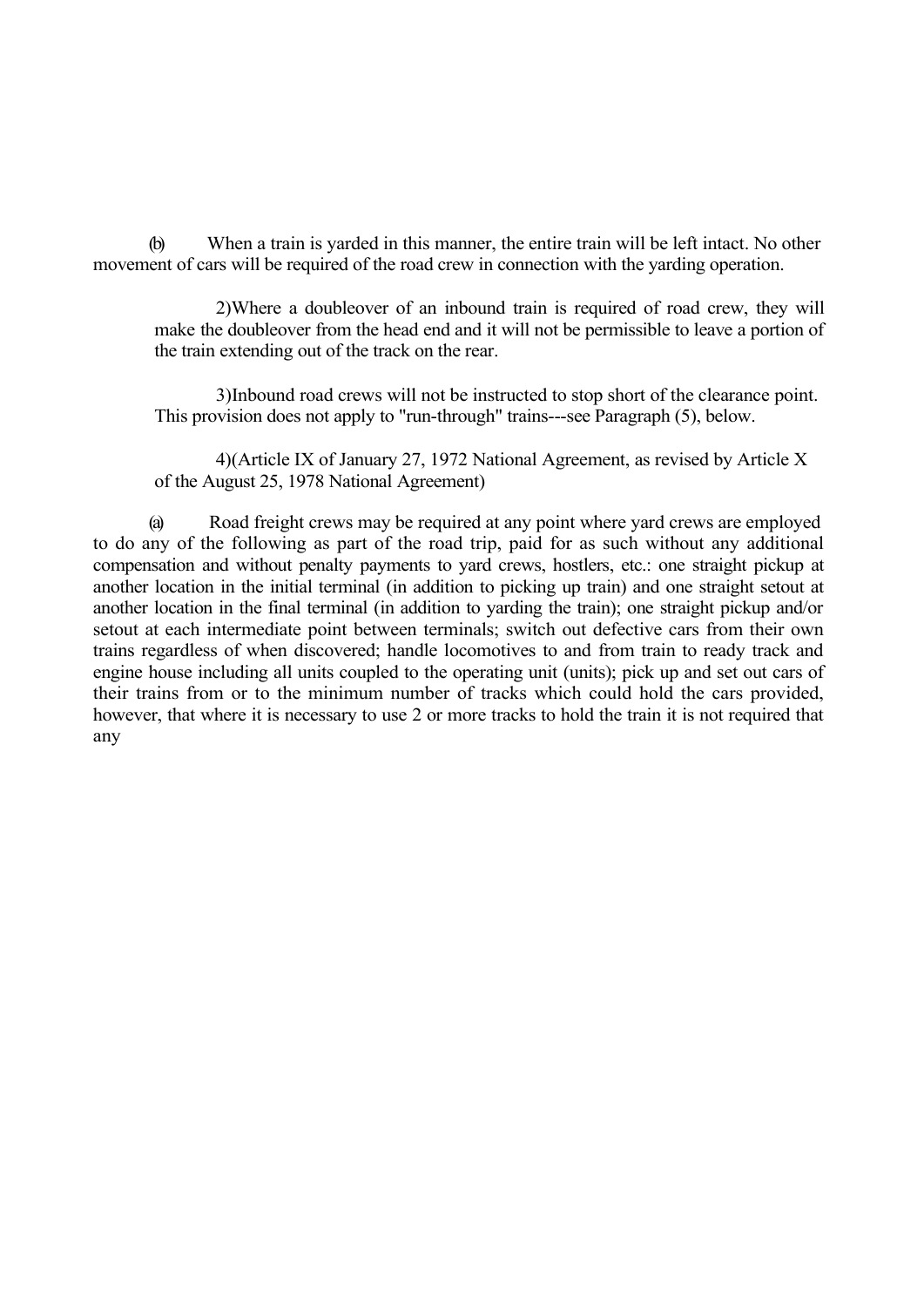track be filled to capacity; and exchange locomotive of its own train.

**Interpretations** (FRISCO Agreements):

In connection with that portion of Paragraph  $(4)(a)$  which reads:

"Road freight crews may be required at any point where yard crews are employed to do any of the following as part of the road trip, paid for as such without any additional compensation and without penalty payments to yard crews, hostlers, etc.: \*\*\*handle locomotives to and from train to ready track and engine house including all units coupled to the operating unit (units); \*\*\*and exchange locomotive of its own train."

i)It is permissible for a road crew at points where road crews are restricted from performing yard service (either during the entire day or during a 12-hour period) to make any necessary movements with the locomotive in order to exchange a locomotive or any portion thereof. In other words, it is permissible for the outbound crew to take a locomotive back to the roundhouse to exchange the locomotive for another locomotive, to exchange a unit of the locomotive for another unit, or to add or remove units, all of which constitute "an exchange".

ii)Taking the locomotive back to the roundhouse or any other location solely for the purpose of servicing, supplying or repairing does not constitute "an exchange" and such movements should be performed by a Yardman in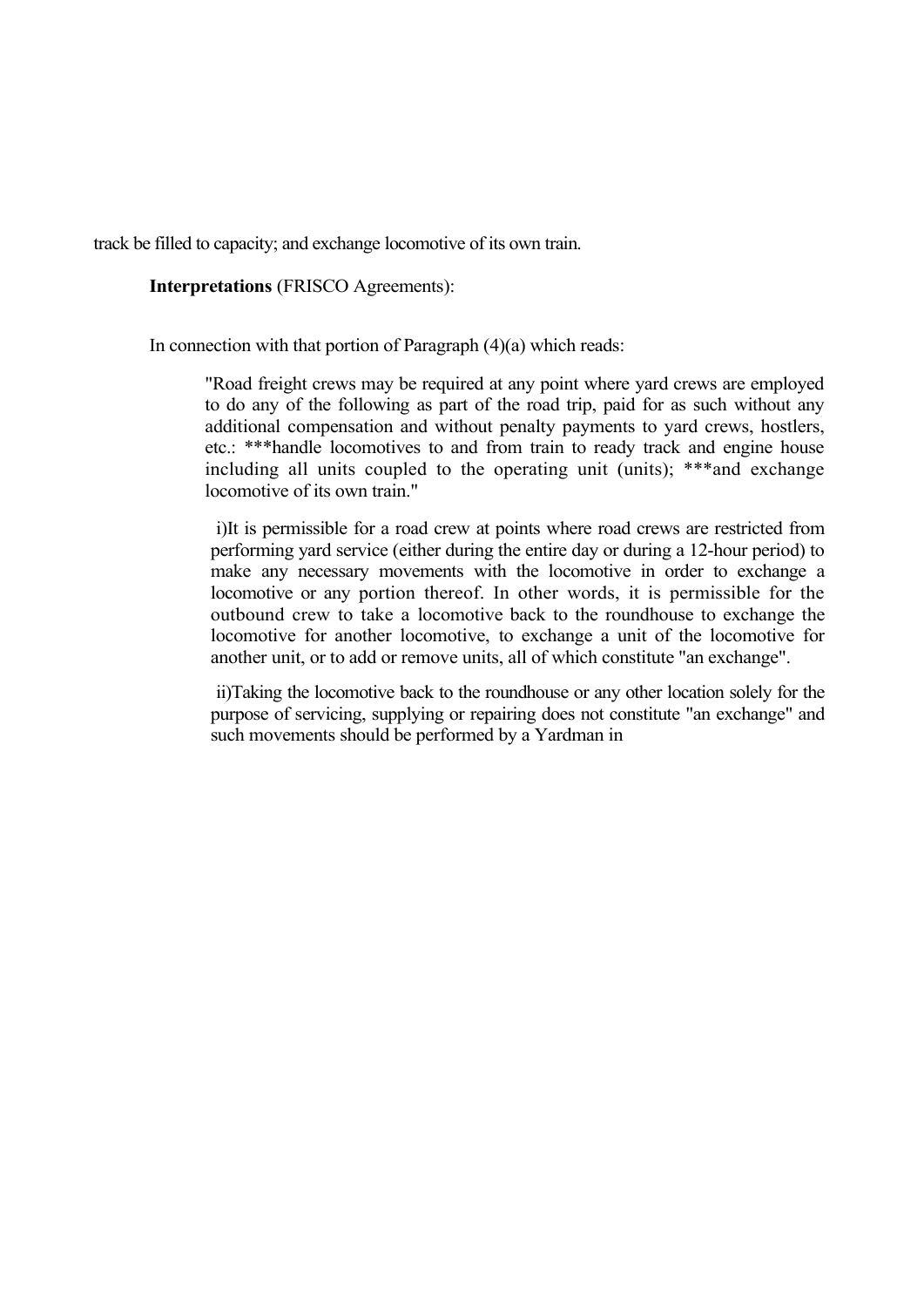accordance with the Yardmen's Schedule (if a Road Brakeman is required to do so he, but not other members of his train crew, will be entitled to a yard day).

(iii) With regard to points where road crews are permitted to perform "any yard service," under Sections B(3) and B(5) of this Article, the road crew (usually the Head Brakeman) is permitted to accompany any light locomotive movements within the station or terminal for any reason and this would also include taking the locomotive to the roundhouse for exchange, servicing, supplies and/or repairs, without penalty.

(b) The foregoing is not intended to impose restrictions with respect to any operation where restrictions did not exist prior to the date of this Agreement. There will be no change in work permitted or compensation paid to combination assignments, such as mine runs, tabulated assignments, etc.

**Note:** See employe protective conditions contained in Article 11.

### (5) **Run-through Trains**

a)Outbound Roadmen may be required to relieve inbound Roadmen at terminals before train is completely yarded and complete the yarding if only a straightaway move is necessary. This will not entitle Roadmen or Yardmen to penalty payment.

b)If an outbound road crew takes charge of the locomotive on an inbound train before it is completely yarded, or if they take charge of a locomotive that was not detached from the train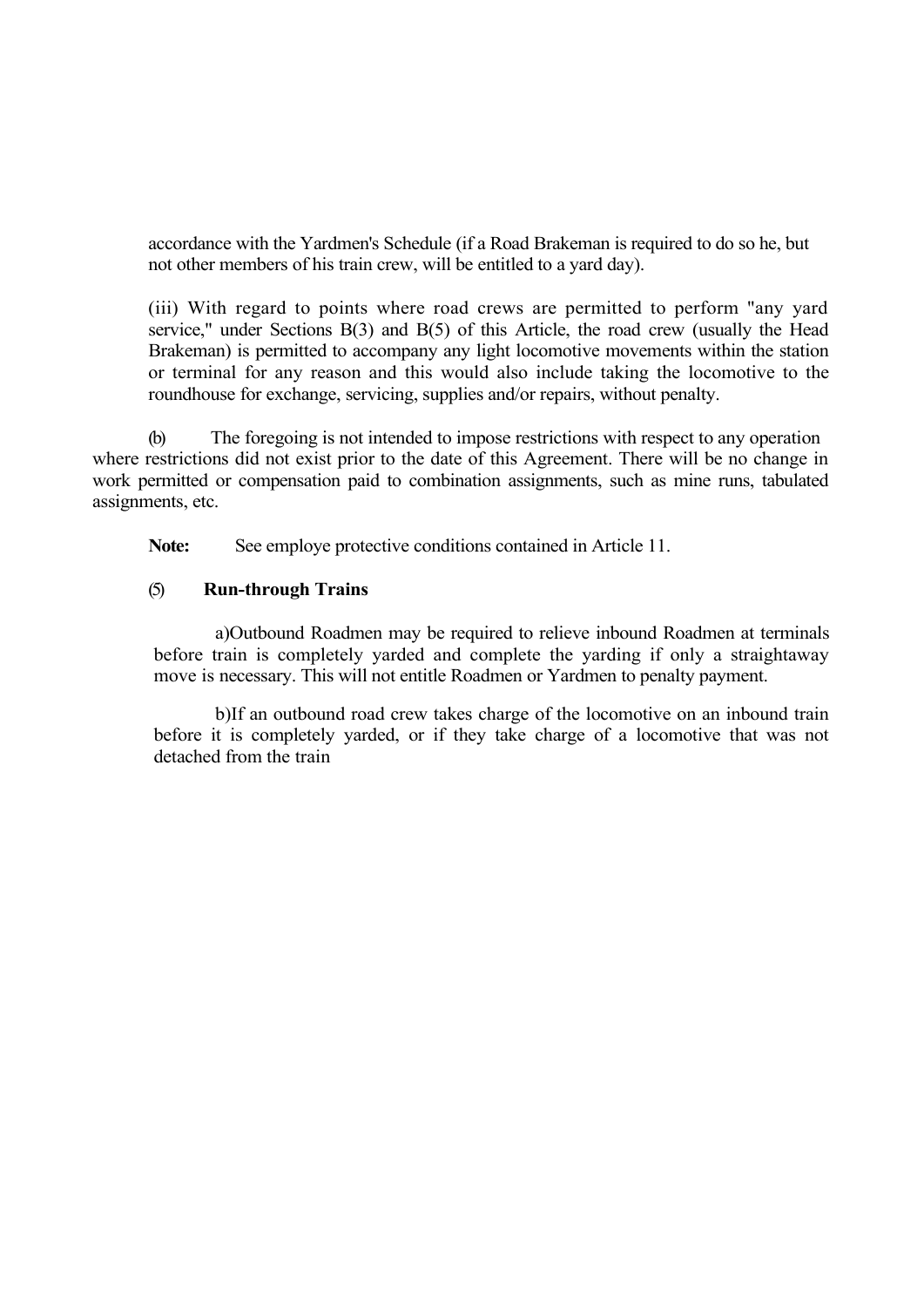by the inbound crew after they properly yarded their train, they will be paid initial terminal delay after 30 minutes instead of the 1 hour and 15 minutes specified in Article 31, Section B.

The "straightaway move" limitation contained in Paragraph  $5(a)$  does not apply to or preclude light locomotive movements in situations where Paragraph 5(b) is applicable, made by the outbound road crew in order to avoid interference with another crew switching their train or to movements permitted by Paragraph (4), above.

### **Interpretations:**

If a road crew is required to exchange locomotives and/or trains so as to preserve firstin/first-out principle, no penalty payment will result, nor will this exchange result in a penalty payment to Yardmen. This interpretation involves situations where the exchange may result in a crew exchanging a "run-through" train for a non-"run through" train, or vice versa, and in the event of such an exchange, the crew involved shall be paid initial terminal delay on the basis of the nature of the train on which they depart.

The provisions of Section B of this Article modify and supersede the "straightaway move" limitation at yards where the Carrier may have yard work performed by road crews.

(6) FAYETTEVILLE: Road crews on Ft. Smith Subdivision may set out and/or pick up cars together at Fayette Junction and Fayetteville or Efay when yard crew is or is not on duty. This applies to trains turning as well as trains operat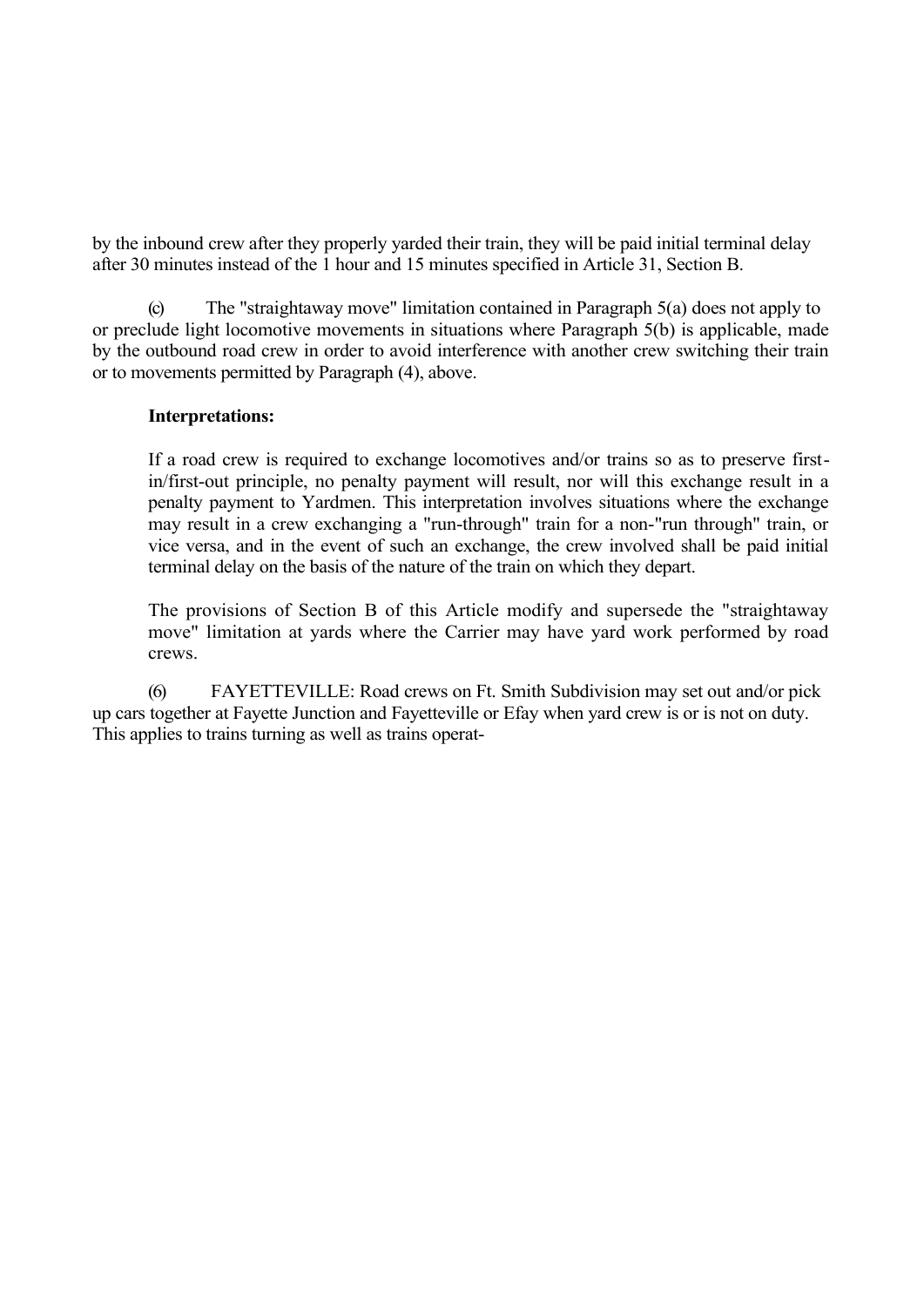ing through Fayetteville. First set out and/or pick up, if Fayetteville is the crew's initial or final terminal, is covered by Paragraph (4) of this Section.

7)The following handling by road passenger crews is permissible and does not constitute yard switching:

Turning train or locomotive on either inbound or outbound trip by heading around leg of wye and backing into or out of station at Joplin, Okmulgee, Wichita, St. Louis and Memphis. At Joplin, picking up and/or setting out cars on rear of train at passenger station; at Jonesboro and Okmulgee, setting train out and picking train up from side or yard track at passenger station.

8)In all yards, "no bill" cars found in the train after it is made up may be set out by road crews when yard crew is on duty and is not immediately available. In yards listed in Paragraph (9) in the event that a yard crew is not on duty, road crews may set out "no bill" cars found in their trains after the yard crew has gone off duty. Employes on a road crew making such a setout of "no bill" cars are to be compensated by payment of one hour pro rata road rate of pay independent of all other allowances of their trip, except during the time periods during which road crews can perform any yard service with or without additional payments under the provisions of Section B of this Article.

9)Except as otherwise provided in Section B of this Article, there will be no less than one regularly assigned yard crew maintained at each of the yards listed except that the minimum at Joplin shall be 2 crews: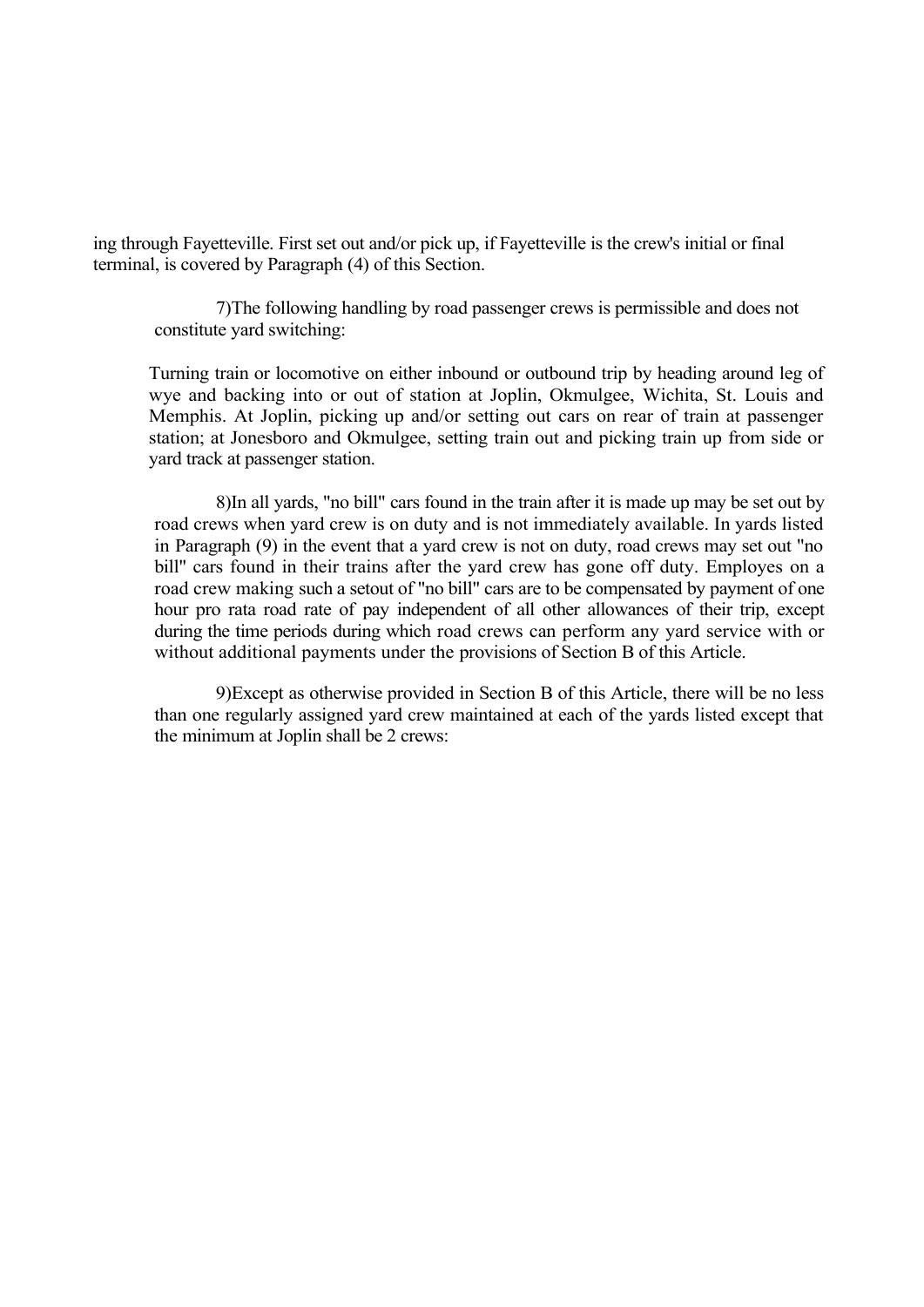| Joplin         | Jonesboro      | *Francis      |
|----------------|----------------|---------------|
| Muskogee       | *Cape Giradeau | Arkansas City |
| *Okmulgee      | Fayetteville   | Paris         |
| <i>*Lawton</i> |                |               |

\*Indicates that the yard crew has been discontinued under the provisions of Section B.

At Paris, this agreement to maintain a yard assignment applies only during the time the yard is operated under jurisdiction of the SL-SF Railway Company. When Paris yard is under the jurisdiction of the ATSF Railway Company, this Agreement applies to SL-SF Railway Company's road crews in same manner as when the yard is operated under the jurisdiction of the SL-SF Railway Company.

(10)(a) Road passenger crews may handle or change their own road locomotives when a yard crew is not on duty at yards listed in Paragraph (9) and shall be paid for such service on the basis of actual minutes at pro rata rate of pay with a minimum of 15 minutes.

b)In yards listed in Paragraph (9), when yard crew is not on duty, road passenger

crews may be required to handle their own trains or motor cars to and from yards and depot and they shall be compensated for such service on the minute basis with a minimum of 30 minutes pro rata rate of pay independent of the road trip.

c)When yard crew is not on duty at yards listed in Paragraph (9), road crews on local freight, road switchers or mine switchers, may be required to make up their own trains in addition to performing service provided in Paragraph (8). Through freight crews may perform the same service at Francis, Oklahoma, when yard crew is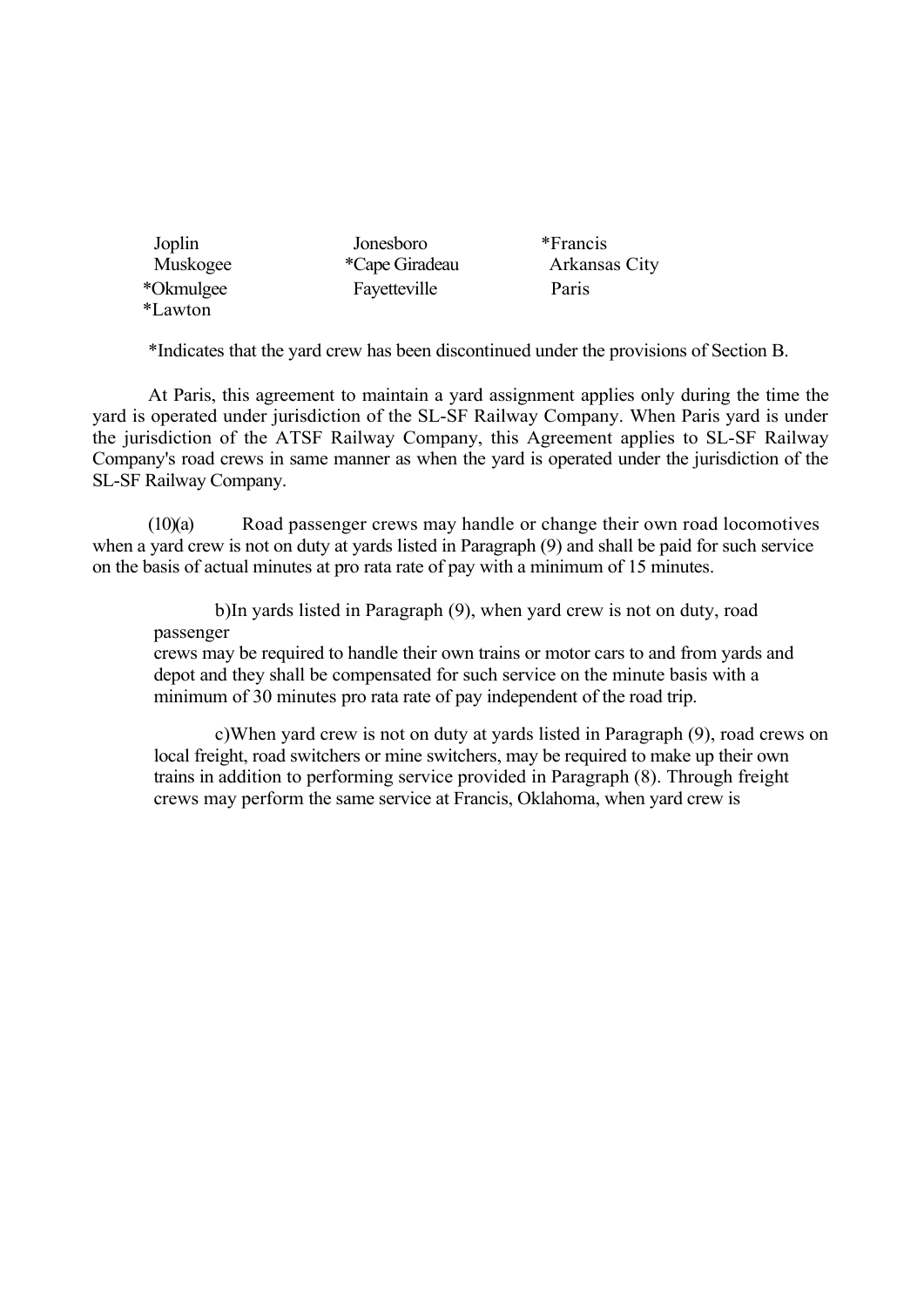not on duty. When these moves are made by road crews they shall be paid on a minute basis with a minimum of one hour pro rata road rate of pay independent of allowance for the road trip.

When a yard crew is not on duty at yards listed in Paragraph  $(9)$ , in addition to setouts or pickups covered by Section A(4) of this Article, road crews may be required to place cars from their own trains containing livestock, perishable freight, and merchandise for delivery to connecting line or lines, or for unloading, and/or pick up cars containing livestock, perishable freight and merchandise to go forward in their own trains, when these cars were not ready for movement or were placed on interchange after the yard crew had gone off duty. When these moves are made by road crews, they shall be paid on a minute basis with a minimum of one hour pro rata rate of pay independent of allowance for their road trip.

(11) Road crews shall not be required to classify their trains en route between terminals of their runs or maintain blocks for their final terminal or beyond.

### **Exceptions and Interpretations:**

a)The above Paragraph (11) does not prohibit the Carrier from requiring a crew to classify cars that they are setting out from their train at an intermediate station on their trip.

b)The above Paragraph (11) does not prohibit the Carrier from requiring a crew to pick up cars destined to their final terminal or beyond in a block of cars and add them (all together) at any one specified place in their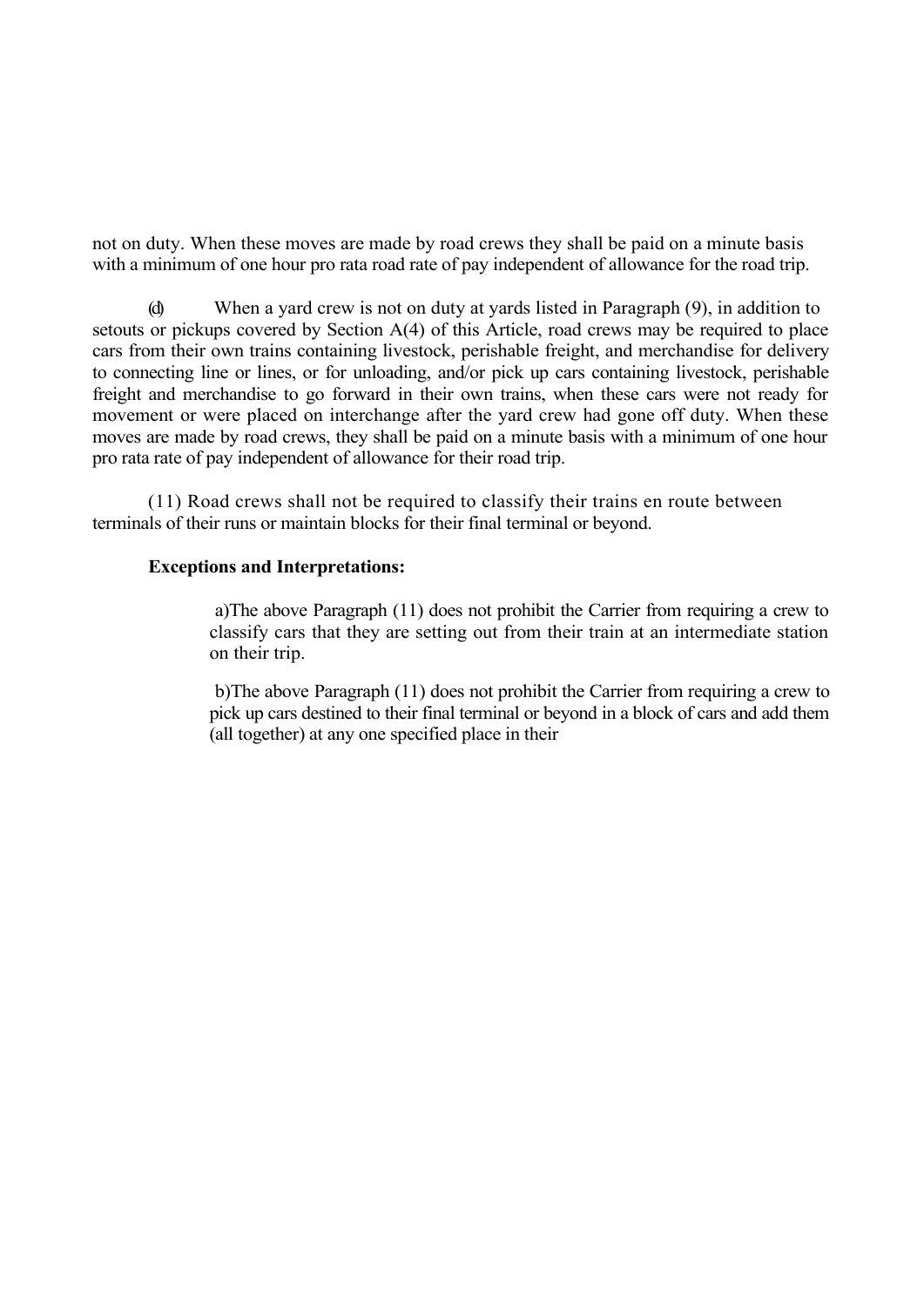train, e.g., behind their locomotive or behind the short loads and empties.

c)The above Paragraph (11) does not prohibit the Carrier from requiring a crew to

pick up restricted cars, as described in Section C(2) of this Article, in a manner that will comply with placement requirements or limitations.

d)The above Paragraph (11) will not apply to cars being used by government authorities to transport troops or other government personnel and/or special government material, due to requirement of shipper (government) that such cars be placed in, or kept in certain position in train.

12)Road crews may be properly required, when yarding their trains, to keep road crossings and both end-of-yard and interior lead tracks clear of obstructions by making separations in their trains. Outbound road crews may be properly required to couple up such separations in their trains, prior to departure.

Note: Article 39, Section C permits an inbound or outbound crew to make one additional stop to permit Company Mail to be loaded on and/or unloaded from their locomotive or caboose.

13)Under the provisions of Article 29, Section A, Frisco road crews operating solid trains out of a foreign carrier's yard may stop on Frisco trackage at the initial terminal to have a yard crew remove or reposition a restricted "high-and-wide" or otherwise restricted car.

14)When yard work is required of road crews in yards not outlined in this Agreement as per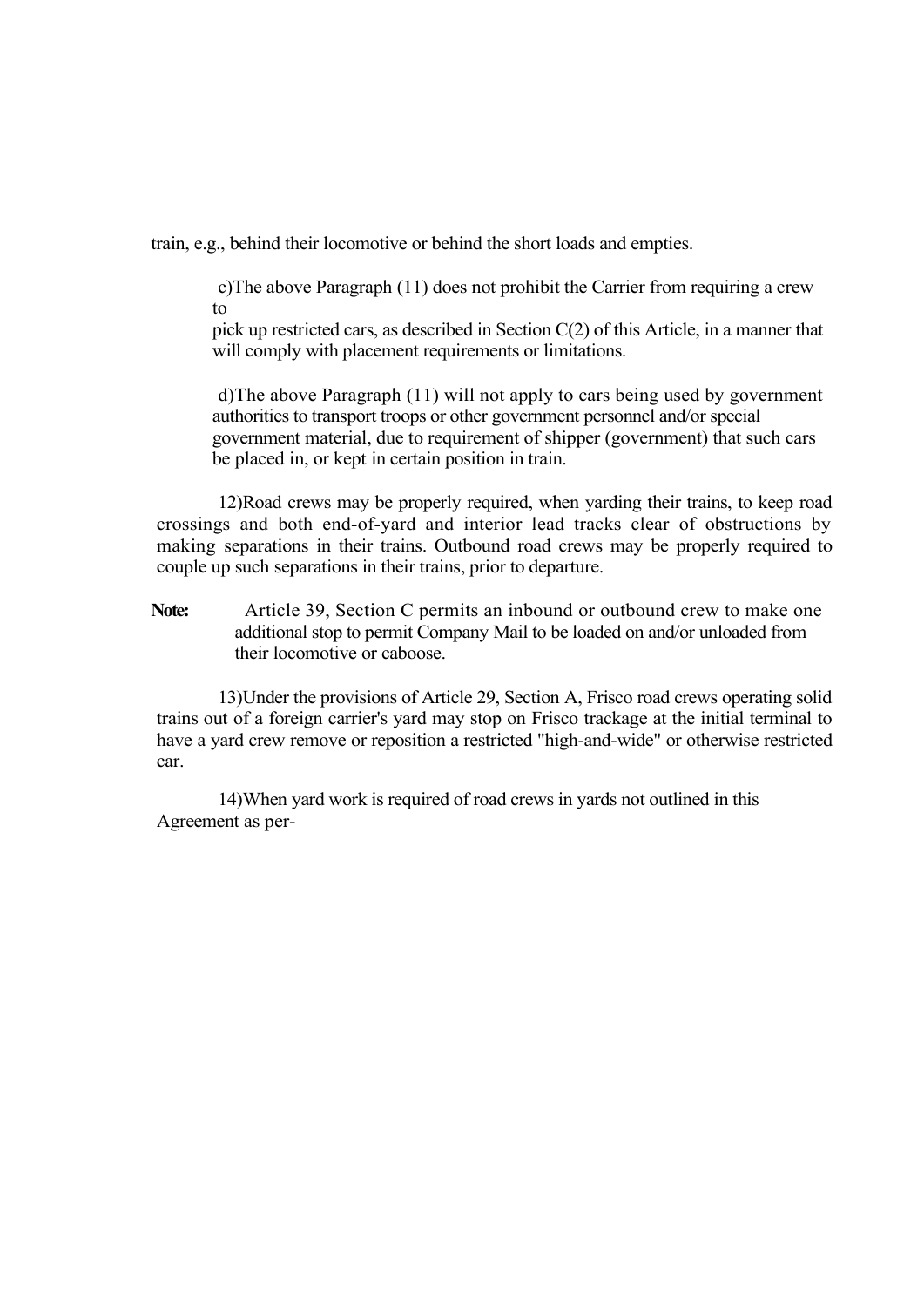missible and provided for, the road crew performing the work shall receive one day at yard rate of pay in addition to their allowance for the road trip and the Yardmen first-out and entitled to be called for an extra yard crew at the time of the occurrence will be paid a minimum day at yard rate of pay.

### **Section B---Combination Road-Yard Service**

(Article V of the June 25, 1964 National Agreement, except as otherwise indicated)

The last yard crew assignment in a yard, or on a shift where more than one yard assignment is employed, may be discontinued under the following conditions: (Yard as used herein is defined to mean a common terminal point where a seniority roster for yard ground men is maintained.)

(1) In the case of the last yard crew assignment in a yard, such assignment may be discontinued if a joint study indicates that the average time consumed in switching is less than 4 hours within a spread of 10 hours for 10 consecutive working days. The 10 hours referred to will begin concurrently with the starting time of the particular yard crew assignment. If switching increases to the point where there is an average of more than 4 hours of such work within any spread of the same 10 hours for 10 consecutive working days, as previously assigned, the yard crew assignment will be restored.

In the case of a yard crew assignment on a particular shift (in yards where more than one yard crew is operated), such yard crew assignment may be discontinued if a joint study indicates that there is an average of less than 4 hours' switching within the spread of 12 hours for 10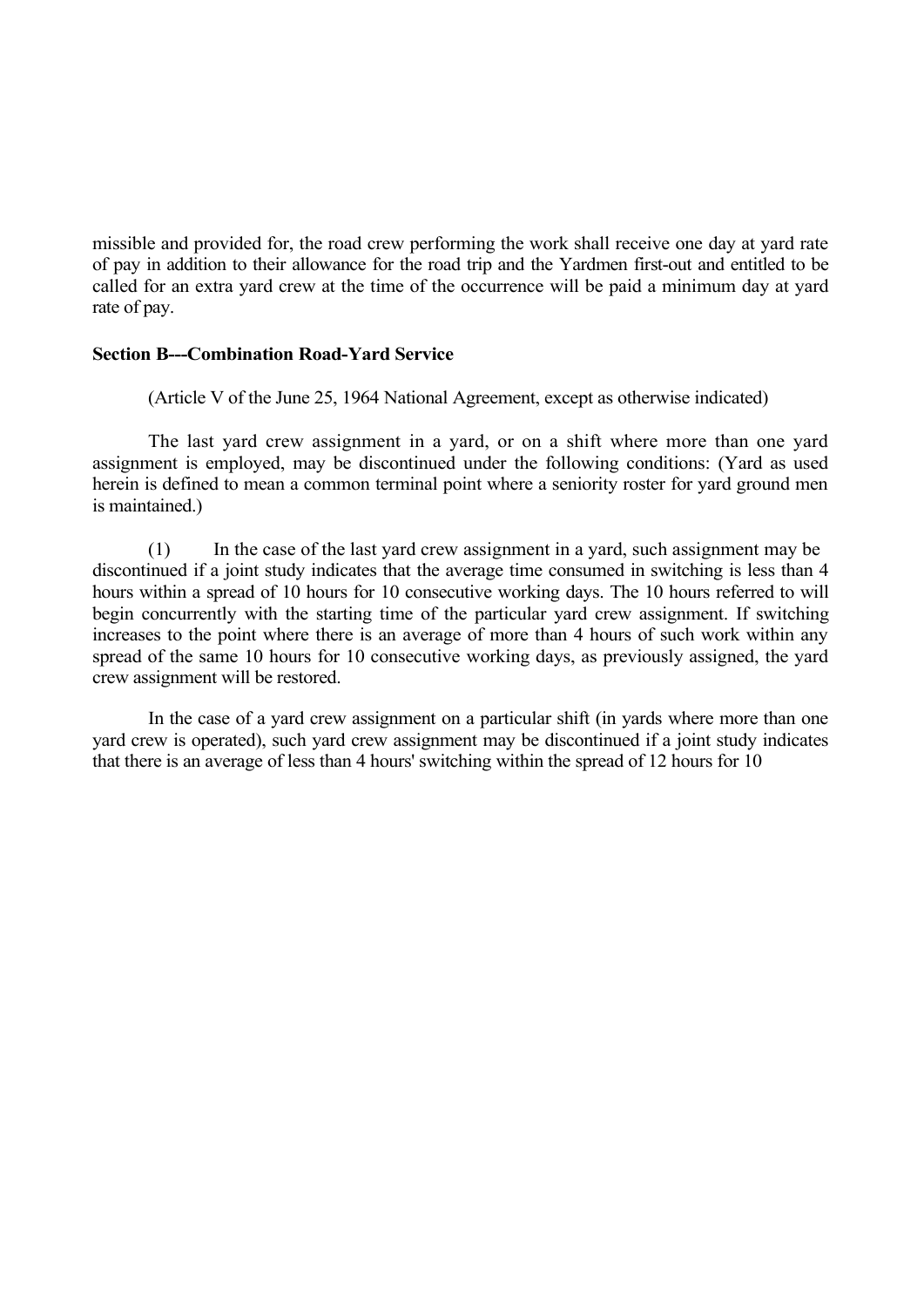consecutive working days, this spread to begin at the starting time of the yard crew assignment which the Carrier seeks to discontinue. In computing the time engaged in switching only the time consumed by the yard engine the Carrier seeks to discontinue will be considered, subject to the provisions of Paragraph (10) hereof. The same formula will be adhered to in the restoration of the discontinued assignment, using the second 12-hour period as set forth in Paragraph (5).

**Note:** The studies referred to in this Paragraph (1) shall be conducted in the following manner:

Where a carrier proposes to discontinue the last yard crew assignment in a yard or on a shift where more than one yard assignment is employed, it shall give 10 days' written notice of the proposed discontinuance to the representatives of the employes involved, advising the names of the Carrier's Officials who are designated as its representatives for the purpose of the study, and the date on which the study will begin. At any time prior to the date the study is to begin, the representatives of the employes involved shall advise the Carrier of the names of their representatives for the purpose of the study. If such representatives are not so named, or fail to participate, the study may be conducted by the representatives of the Carrier. In either event, the result of the study shall be binding on the parties for the purpose of this rule.

The same procedure will be adhered to in conducting studies proposed by the representatives of the employes for the restoration of assignments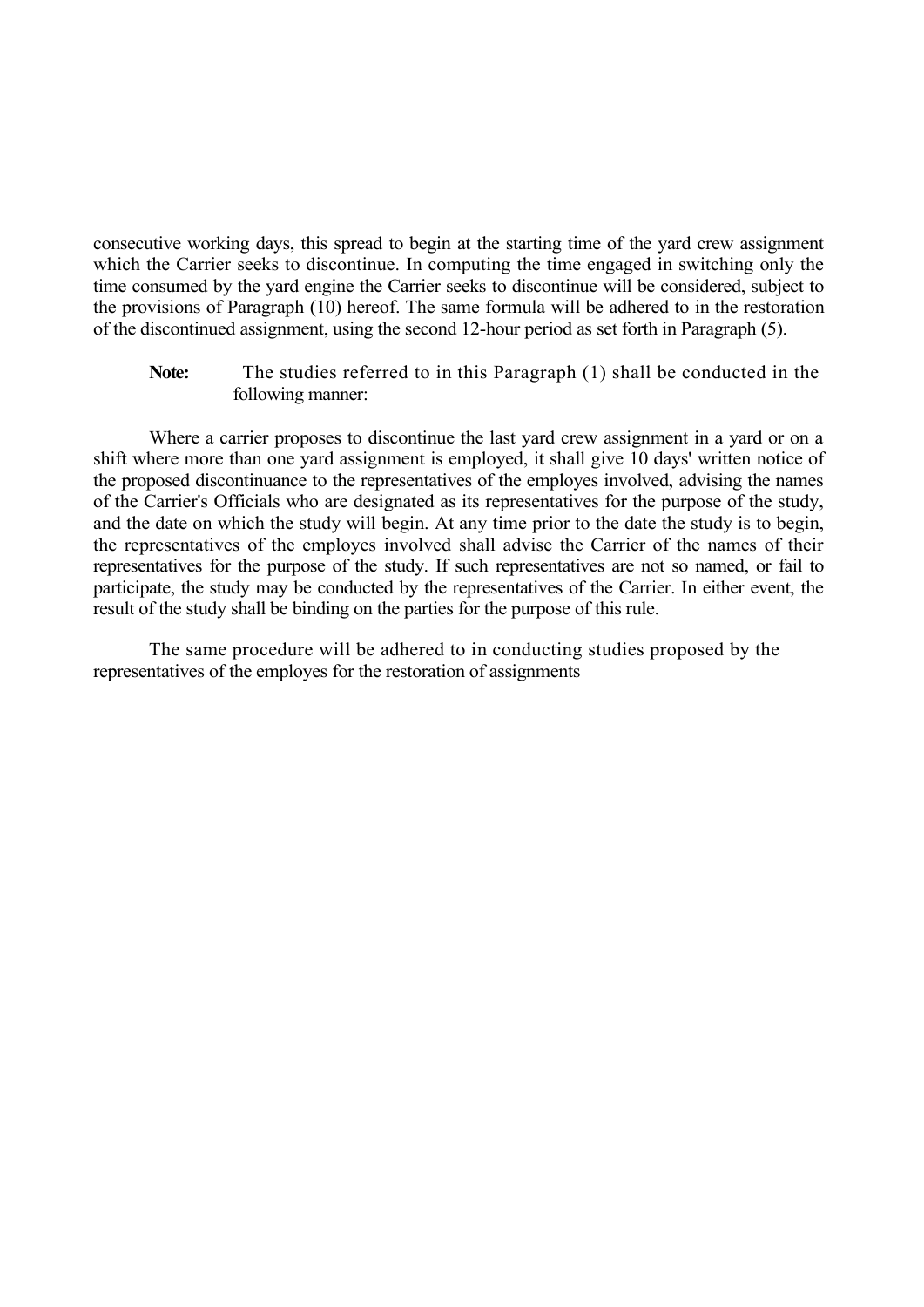that have been discontinued under the provisions of this Paragraph (1).

2)The provisions of Paragraph (1) hereof are not intended to impose restrictions in regard to discontinuing yard crew assignments where restrictions do not now exist.

# **Interpretation** (FRISCO Agreement):

Adjustment Boards have interpreted this Paragraph (2), and Paragraph (1), above, to mean that a "joint study" (as a condition to be met prior to discontinuing the last yard crew assignment) is required **only** at those yards that are listed in Paragraph (9) of Section A of this Article.

3)Road crews may perform any yard service at yards where yard crews are not employed.

4)Road crews may continue to perform any yard service now permitted, without additional payments, if such payments are not now required.

5)At points where a yard crew or yard crews are employed, the starting time of the first yard crew assignment shall begin a 12-hour period (herein called the first 12-hour period) within which road crews may not perform yard service not permitted on the day immediately preceding the effective date of this Section B. Road crews may be required to perform any yard service during a second 12-hour period beginning at the expiration of the first 12-hour period provided yard crew assignments are not assigned to start or terminate during such second 12- hour period.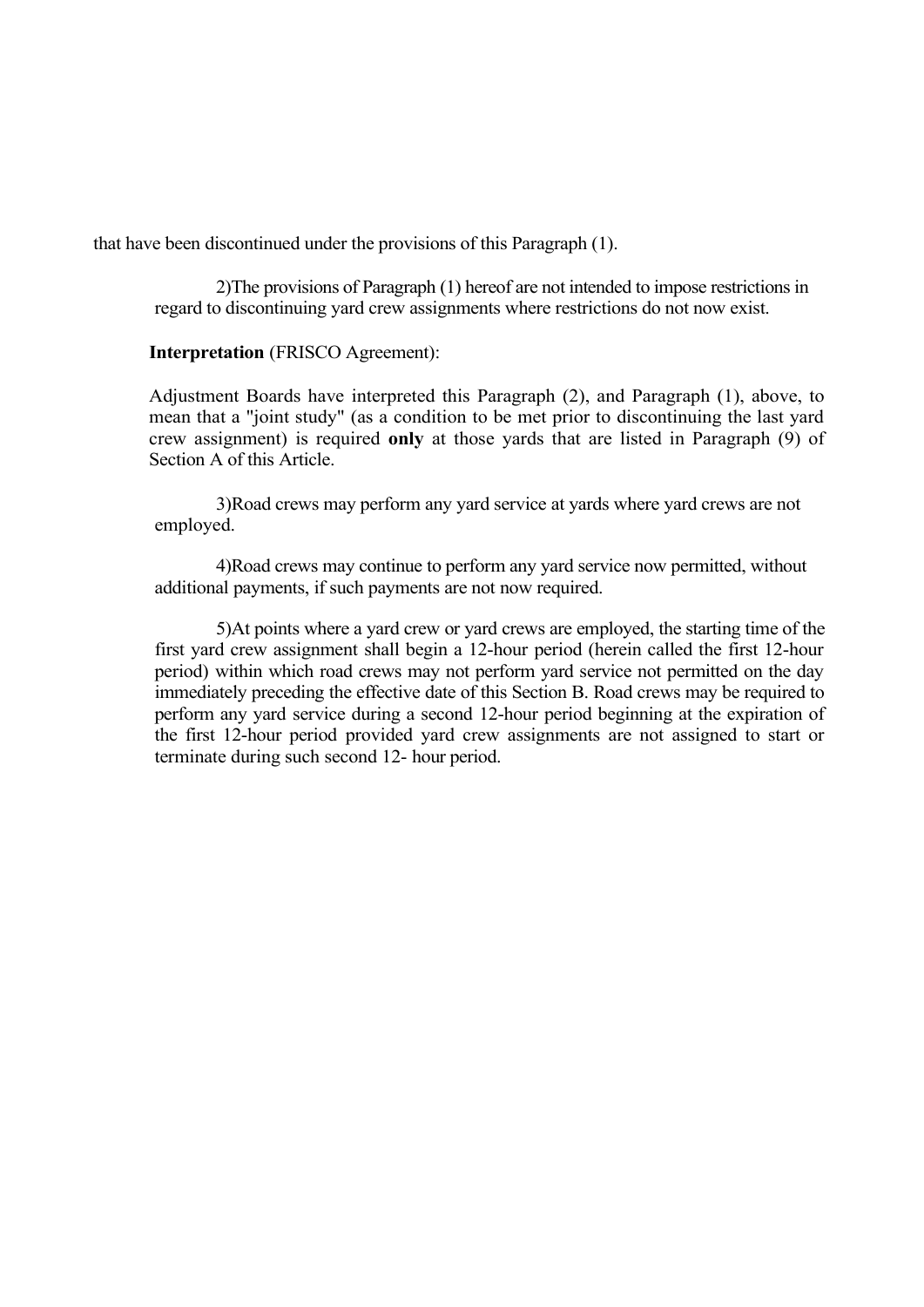6)No change in work permitted or compensation paid to combination assignments, such as mine run, tabulated assignments, etc.

7)Switching service in yards by road crews when yard crew is not on duty, as a result of the discontinuance of yard crew assignment pursuant to Paragraph (1) hereof, shall be paid for on the minute basis, with a minimum of one hour at appropriate yard rates.

8)If overtime accrues under applicable road overtime rules during the period switching is being performed, such overtime payments will be made in addition to the payments required under Paragraph (7) hereof.

9)Initial and final terminal delay rules shall not be disturbed by this Section B except that when road crews perform yard service for which they are compensated under the provisions of Paragraph (7) hereof during a period to which initial terminal delay of final terminal delay rules are otherwise applicable, such road crews will be paid either terminal delay or switching, whichever will produce the greater amount of compensation.

0)The yard switching work for which compensation is previously allowed to road crews for that specific yard work and yard switching work by road crews which required penalty payments to yard crews will be considered switching for the purpose of Paragraph (1) of this Section B.

1)Every employe deprived of employment as the immediate and proximate application of this Section B, shall be entitled to the schedule of allowances set forth in Section 7(a) of the Washington Agreement of May 21, 1936; or to the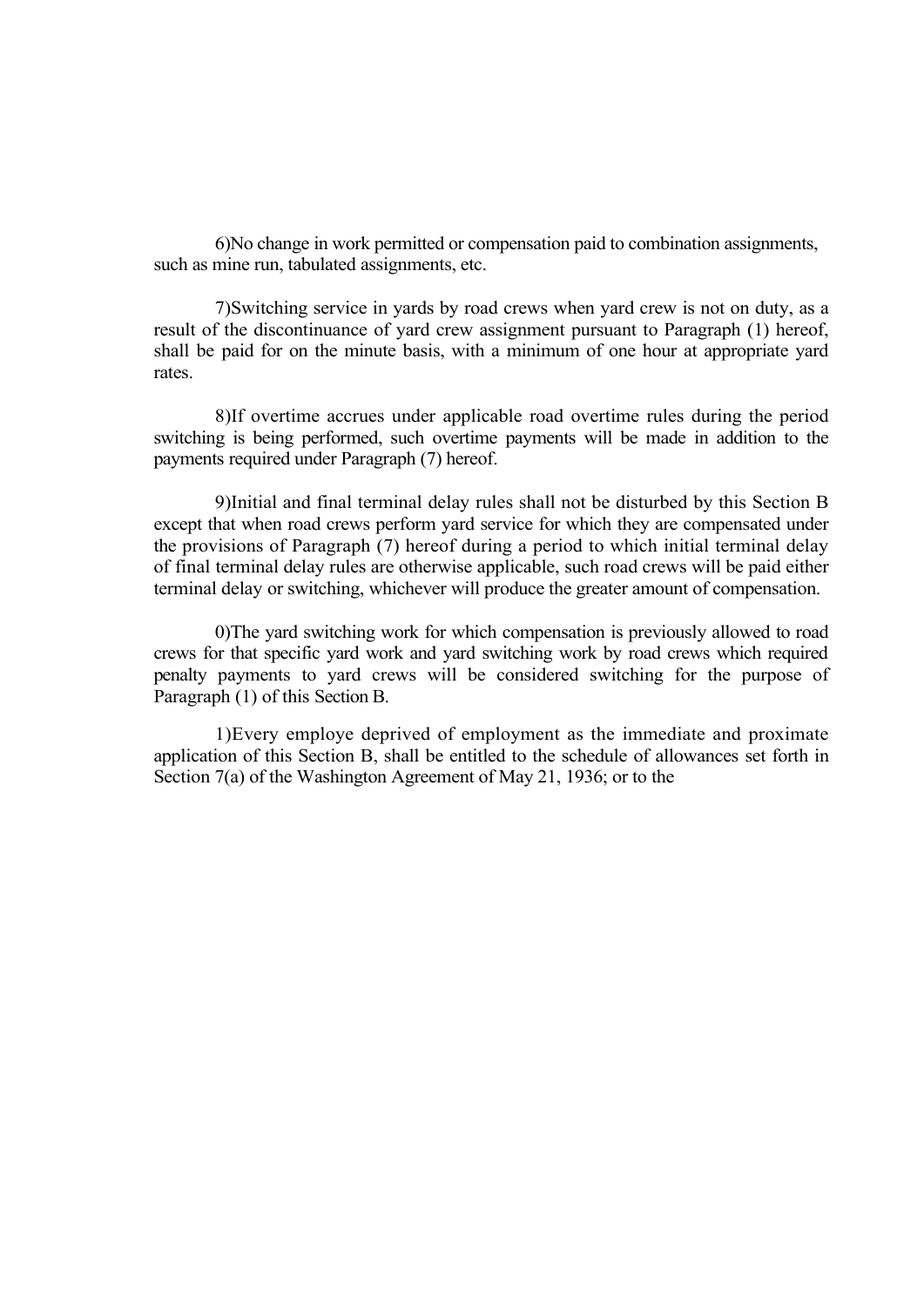option of choosing the lump-sum separation allowance set forth in Section 9 of said Agreement. In addition to the foregoing, employes who do not elect to accept the lump-sum separation allowance set forth in Section 9 of said Agreement, if qualified, may elect within one year from the date of their furlough to prepare themselves for some other occupation for which training is available (of the type approved by the Veterans Administration under the Veterans' Readjustment Assistance Act of 1952), with the Carrier paying 75 per cent of the tuition costs of such training for a period not exceeding two years. Whenever and to the extent that the United States Government makes provisions for retraining out of public funds, the obligation of the Carrier shall be reduced correspondingly. Those employes who elect to accept the lump-sum separation allowance set forth in Section 9 of the Washington Agreement of May 21, 1936 will not be entitled to retraining benefits.

## **Section C---Station Order**

1)Where possible in making up trains, all short loads and empties shall be switched in station order and placed on head end of train.

2)Provisions of Paragraph (1) hereof, do not apply with respect to the position in train of so-called high-and-wide loads; car \*"placarded" to move on rear of train, next to locomotive or on head end only; cars which under governmental regulations or laws must be spaced a specified number of cars from the locomotive or caboose; livestock which operating rules require be placed at a certain location in train; open cars (including TOFC cars) with lading that may be damaged by other equipment or lading (such as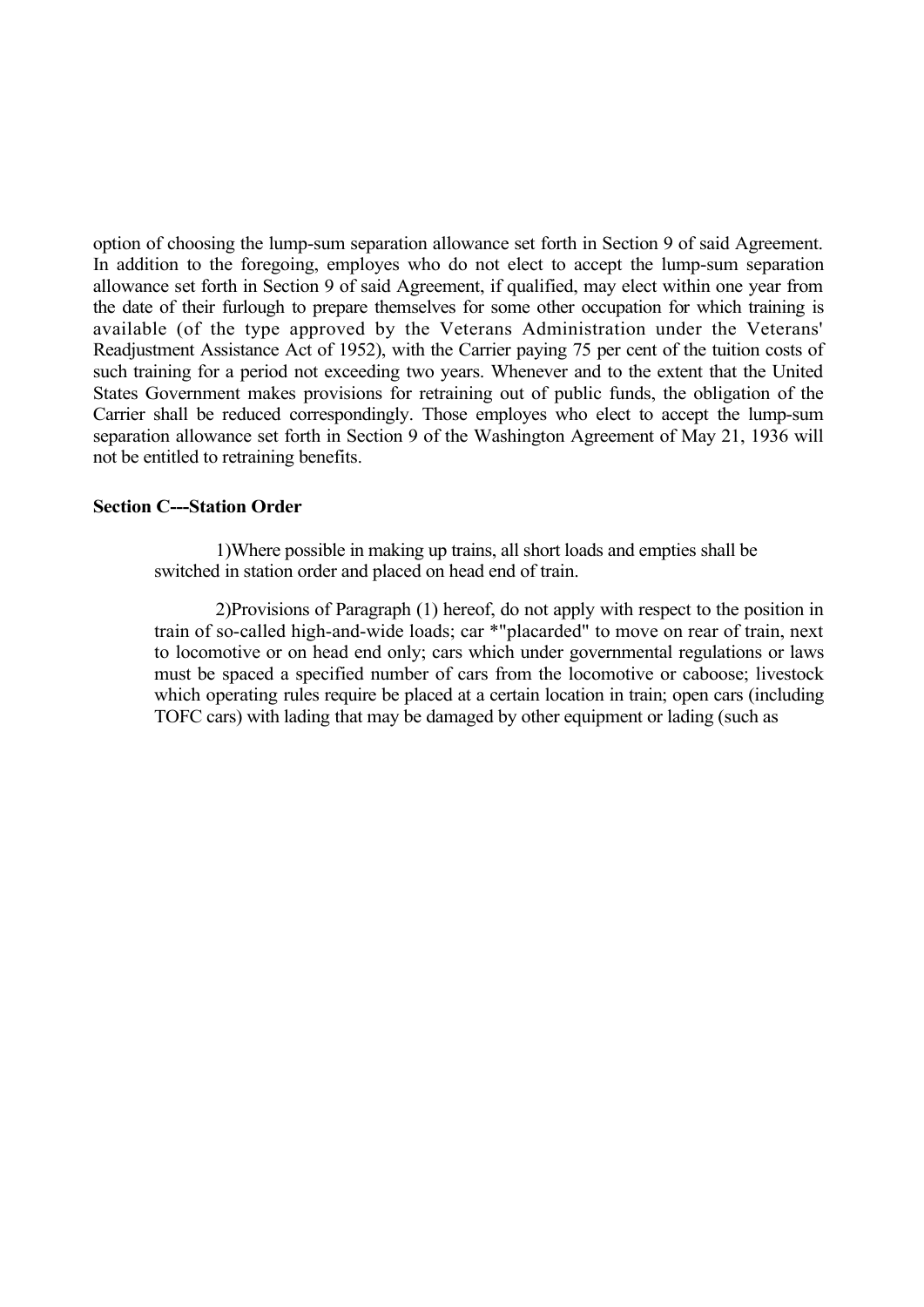sand, gravel, creosote, acids, etc.), and so-called "buffer cars" used to facilitate placement requirements or restrictions.

# **Additional Exceptions and Interpretations:**

(a) Cars placarded to move on "head end only" may be placed anywhere within the first 25 cars of the train.

\*(b) Except where such placards are required by law or governmental regulations, in lieu of actually placarding certain cars the Carrier may notify the (head end and rear end) crew, in writing, concerning the placement requirement of a car or cars in their train.

c)Provisions of Paragraph (1), above, and Paragraph (11) of Section A of this Article, will not apply to cars being used by government authorities to transport troops or other government personnel and/or special government material, due to requirement of shipper (government) that such cars be placed in or kept in certain positions in train.

d)Paragraph (1), above, applies only at the road crew's initial terminal and then, only when it is a terminal at which yard service is maintained.

e)The "station order" required by Paragraph (1), above, does not have reference to the final destination of the cars but, rather, concerns the station at which the road crew is required to set out the cars.

(3) When it becomes necessary to reduce a train after it has departed from the crew's initial terminal, the crew may be required to set out lesser important tonnage, regardless of where located in the train, without penalty.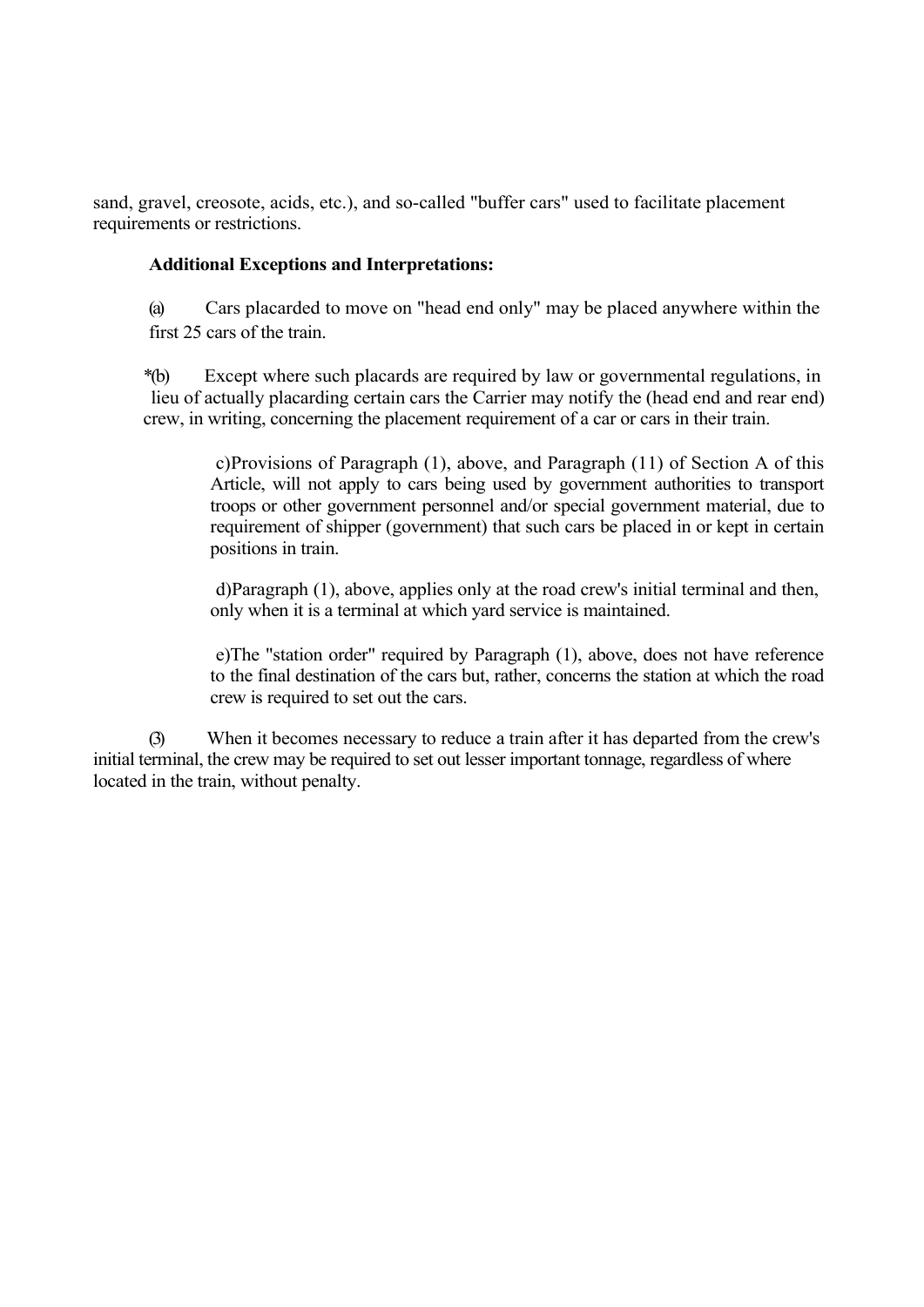(4) When trains are not made up in station order as provided in Paragraph (1), and the exceptions contained in Paragraph (2), above, the road crew that handles the train and the Yardmen first-out and entitled to call for an extra yard crew at the time train departs from initial terminal will each be allowed a day at yard rate of pay.

### **ARTICLE 30---GENERAL RULES**

#### **Section A---Handling Pool Crews**

(1)(a) Crews not assigned to regular runs shall be designated as pool crews and shall be run first-in/first-out on their assigned territory, except in cases of absolute necessity (see INTERPRETATION under Paragraph (b), below) or as otherwise provided in this Agreement. On districts where cabooses are not pooled, cabooses shall be assigned to the pool crew and will hold the turn for the pool crew. Pool crews will be entitled to all unassigned freight and unassigned work train service (except as otherwise provided for in Article 4, Section B). They will work straightaway or turnaround in the unassigned service for which called. They may also, as part of their trip, make side trips of which they are notified before they leave the initial terminal (i.e., switching limits if it is a yard) of the trip. (See Section H of this Article in regard to emergency side trips.) Subject to the limitation contained in Section F of this Article, "bum crews" (i.e., crews composed of extra employes) will be used in unassigned service for which regular pool crews are not available.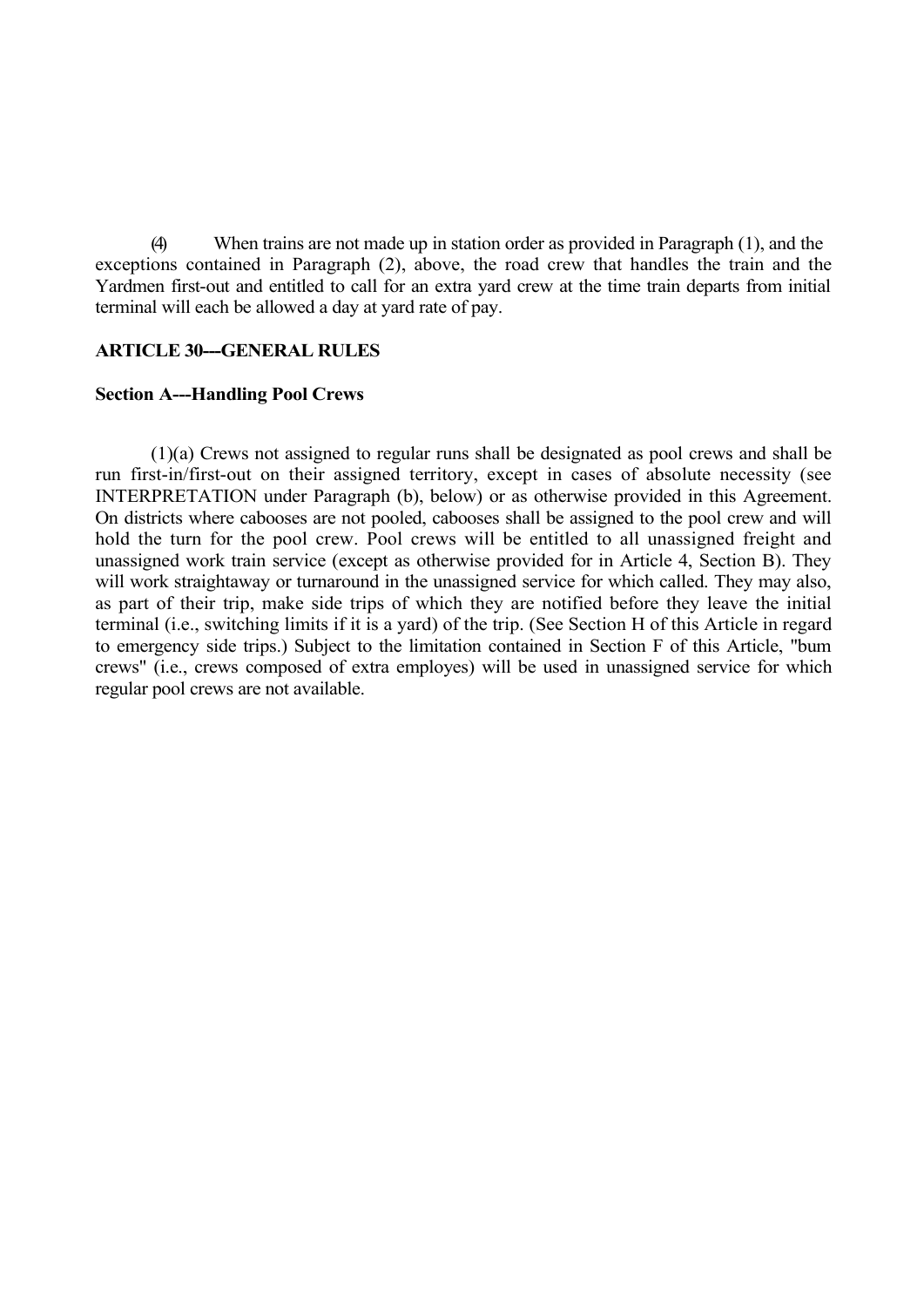# **Article 30 Section A (Cont'd.)**

#### **Interpretations:**

1)When a pool crew is properly notified to make a side trip and then (after they leave their initial terminal) is instructed not to make it, they will be entitled to the side trip mileage in addition to actual miles run.

2)Pool crews called for straightaway service may be turned back and paid continuous time for the trip because of the provisions of Article 35, Section B.

(b) Pool crews shall be kept on their assigned territory except in cases of absolute necessity. In the event a pool crew is used off their assigned territory they shall be returned with locomotive and caboose only, or deadheaded, to their assigned territory. When a pool or "bum" crew is used off their assigned district, the crew will be allowed a separate day's pay for such service (time or miles basis). This rule does not apply when the crew is called for service on another seniority district under the "absolute necessity" provisions or when detouring over another seniority district or another carrier's tracks.

### **Interpretation:**

"Cases of absolute necessity" have been interpreted to include situations where pool or "bum" crews are used to protect a train on an adjoining (another) seniority district for which a crew of that other district cannot be made available without delaying the train. The crew that is used is not entitled to an additional (penalty) day but only to the working day. They are entitled, when possible, to be deadheaded home (with pay) after completing that one trip.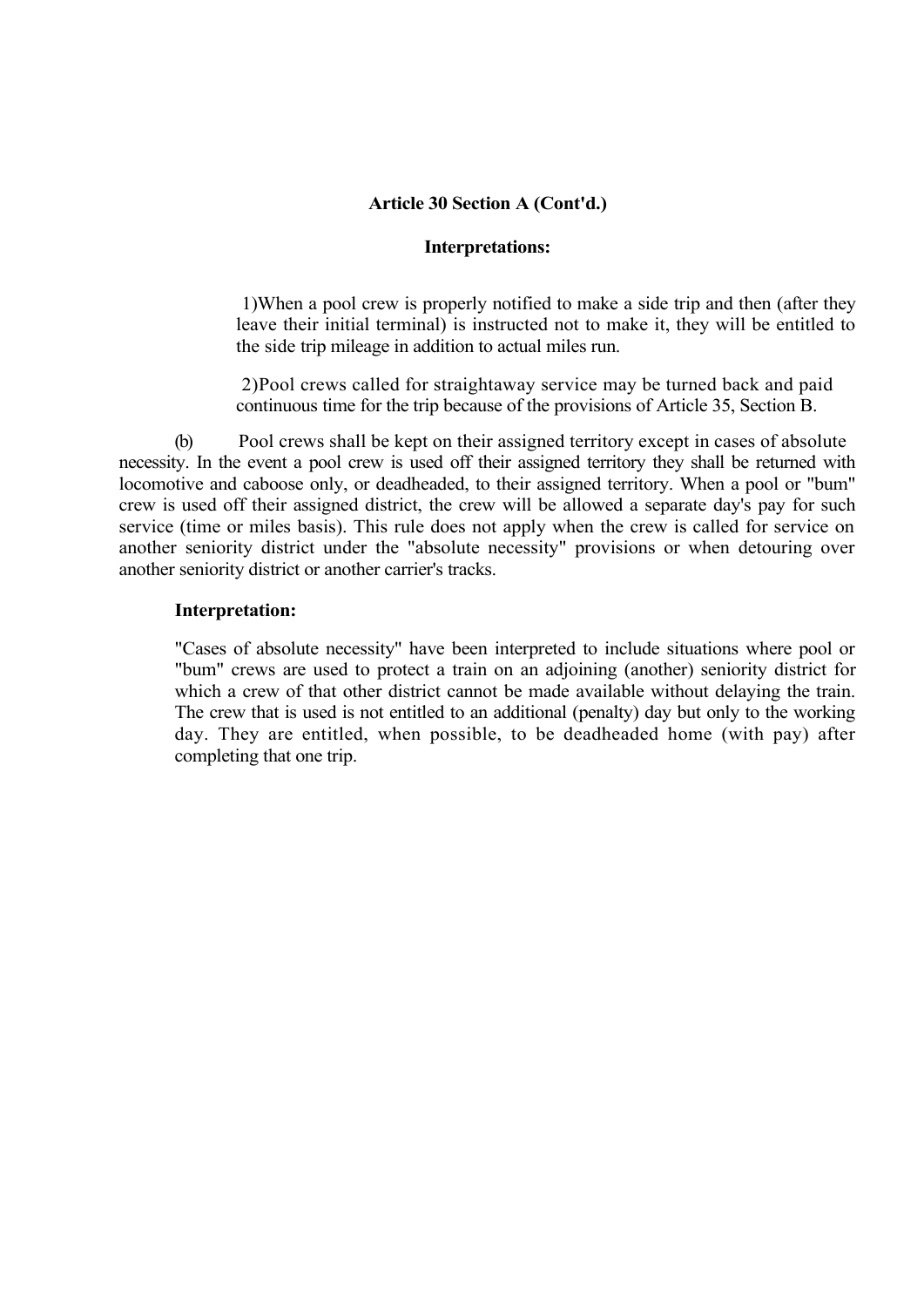(c) When a pool crew in other than work train service is used to perform miscellaneous work train service en route, Article 32, Section B shall apply.

**Note:** See Section H of this Article in connection with lapbacks and side trips.

(2)(a) A pool crew will not be aggregated out of their home terminal (except in cases of absolute necessity) when another pool crew or "bum" crew is available. When necessary to use a pool crew or "bum" crew (composed of extra or emergency employes) in such cases, the unrested pool crew will not be considered to be "runaround" and will not be entitled to claim because thereof. Bum crews are to be treated and handled as though they were pool crews from the time they are called until they tie-up at the home terminal.

(b) In applying the foregoing provision of this Paragraph (2), the pool crew shall not be considered to be aggregating (and shall be used) if the "pool crew turn" has been in the terminal and tied up for 8 hours or more (or 10 hours if required by the Hours of Service Law or if a member of the crew requested 10 hours' rest under the provisions of Article 17). If there is no regular assigned member of the crew (or an employe who is occupying a 6-day vacancy on it) who is marked up on the crew, the rest limitations shall not apply and the "pool crew turn" shall be called in turn without any regard to the time it has been in the terminal.

(3) There will be no preferred crews assigned in through freight service operating over the same territory where pool crews are handled under the first-in/first-out rule unless agreed upon by the General Chairman and the Director of Labor Relations.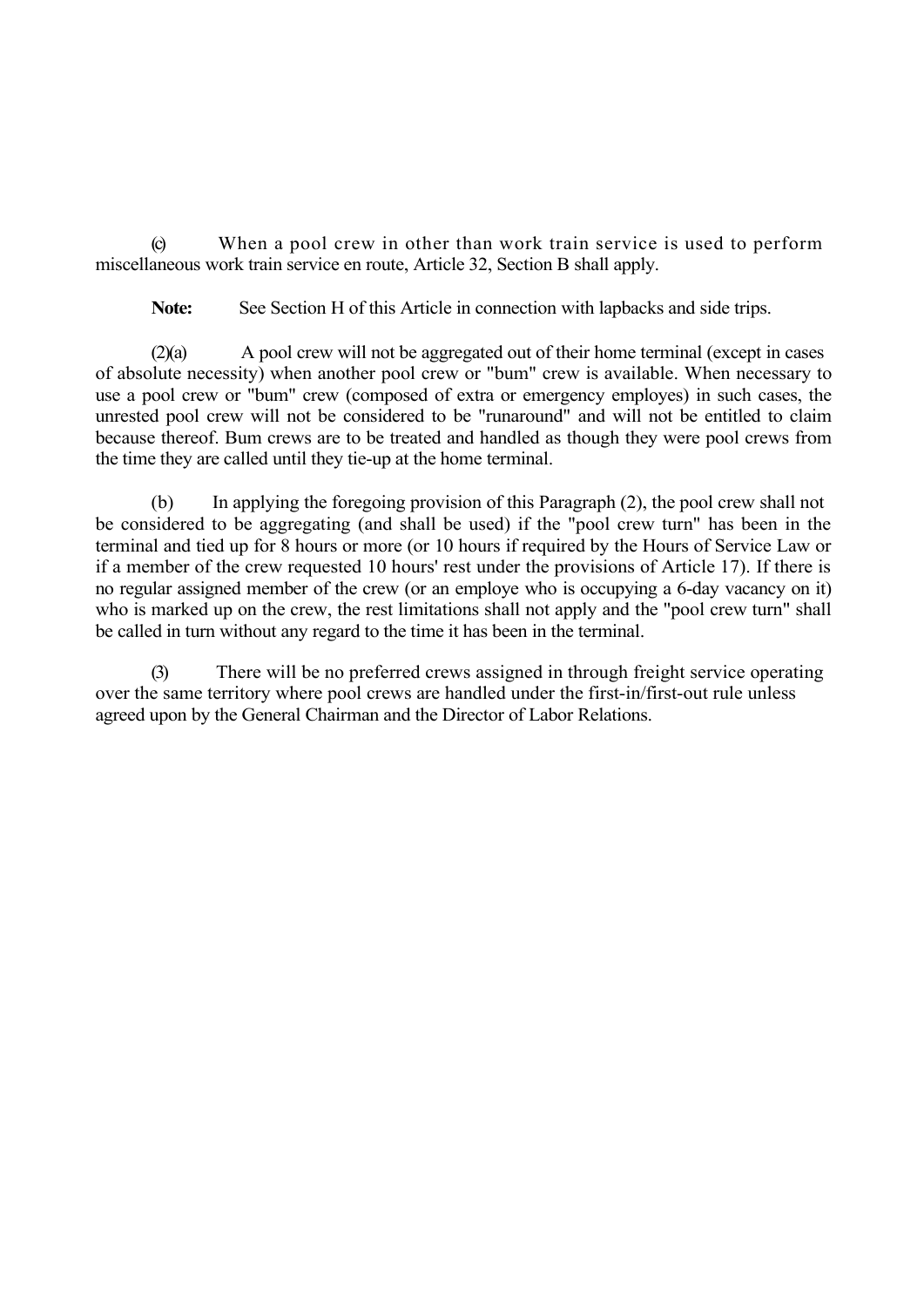# **Article 30 Section B**

# **Section B---Order of Mark-Up**

1)Except where otherwise provided in this Agreement, pool crews working into

a

up

terminal will be marked up on the basis of their arrival at the terminal (without regard to terminal delay); provided, however, if a crew is in work train service and performs some work train service after arriving at the terminal, their off-duty time shall govern their order of mark-up on the board. "Arrival at the terminal," as used here, means the time they arrive at the "point fixed" for final terminal delay purposes.

2)Pool crews deadheading (with or without pay) into a terminal will be marked

at, and on the basis of, the time that the deadheading ceases (i.e., if by train, immediately ahead of the working crew; if by automobile, when the automobile stops at the register point; and, if by intercity bus, at the time the bus stops at the depot or point where they debark), except as otherwise specified in this Agreement.

3)If the mark-up time of 2 or more pool crews (under the above provisions) occurs

simultaneously and the foregoing provisions do not resolve the order of mark-up, they shall be marked up in the order in which they were last called at the home terminal.

(4)(a) When 2 pool crews are called at the same terminal, one to work and one to deadhead on the same train, the first-out pool crew will be called to deadhead and the second-out pool crew to work.

(b) In the event there are 2 pool crews deadheading, one to an intermediate point and the other to a more distant point, the first-out pool crew will be called for the nearest point (i.e., intermediate station) and the second-out pool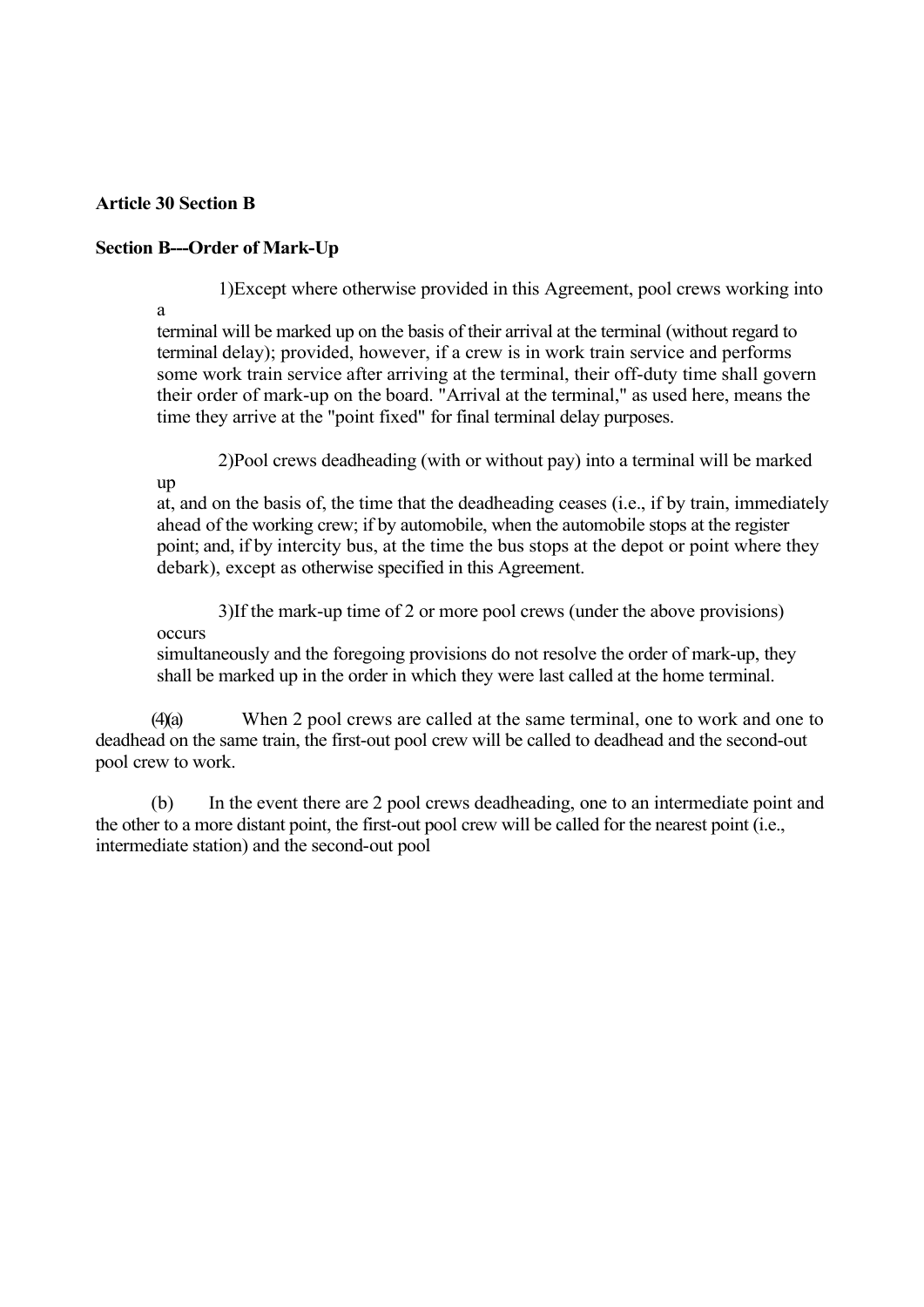crew will be called to deadhead to the more distant point.

## **Section C---Runaround**

(1)(a) If a pool crew is runaround at a terminal, through no fault of their own, the Conductor and Brakemen on the crew shall each be paid not less than one day's pay at minimum through freight rate and go behind other pool crews in that terminal.

(b) A pool crew (including a "bum crew") will not be considered runaround when they go out on a train for which they were properly called. An exchange of pool crews and trains will be made at terminals, if it is evident that the second-out pool crew is going to leave the terminal before the first-out pool crew, if this exchange can be made without causing too great a delay to either train. Any movements made in connection with the original trains prior to exchanging crews will not be considered as a violation of the Agreements and initial terminal delay shall be computed as set forth in Article 31, Section B.

## **Exception:**

A pool crew that is called for extra work train service will not be exchanged with another pool crew that has been called for freight service, and in such circumstances, the penalty provided for in Paragraph (1)(a), above, shall not apply. It will, however, be permissible in cases where a pool crew has been called in freight service, and it then becomes necessary to call a pool crew in wrecker service, to change that crew to wrecker service in order to avoid delay to the wrecker.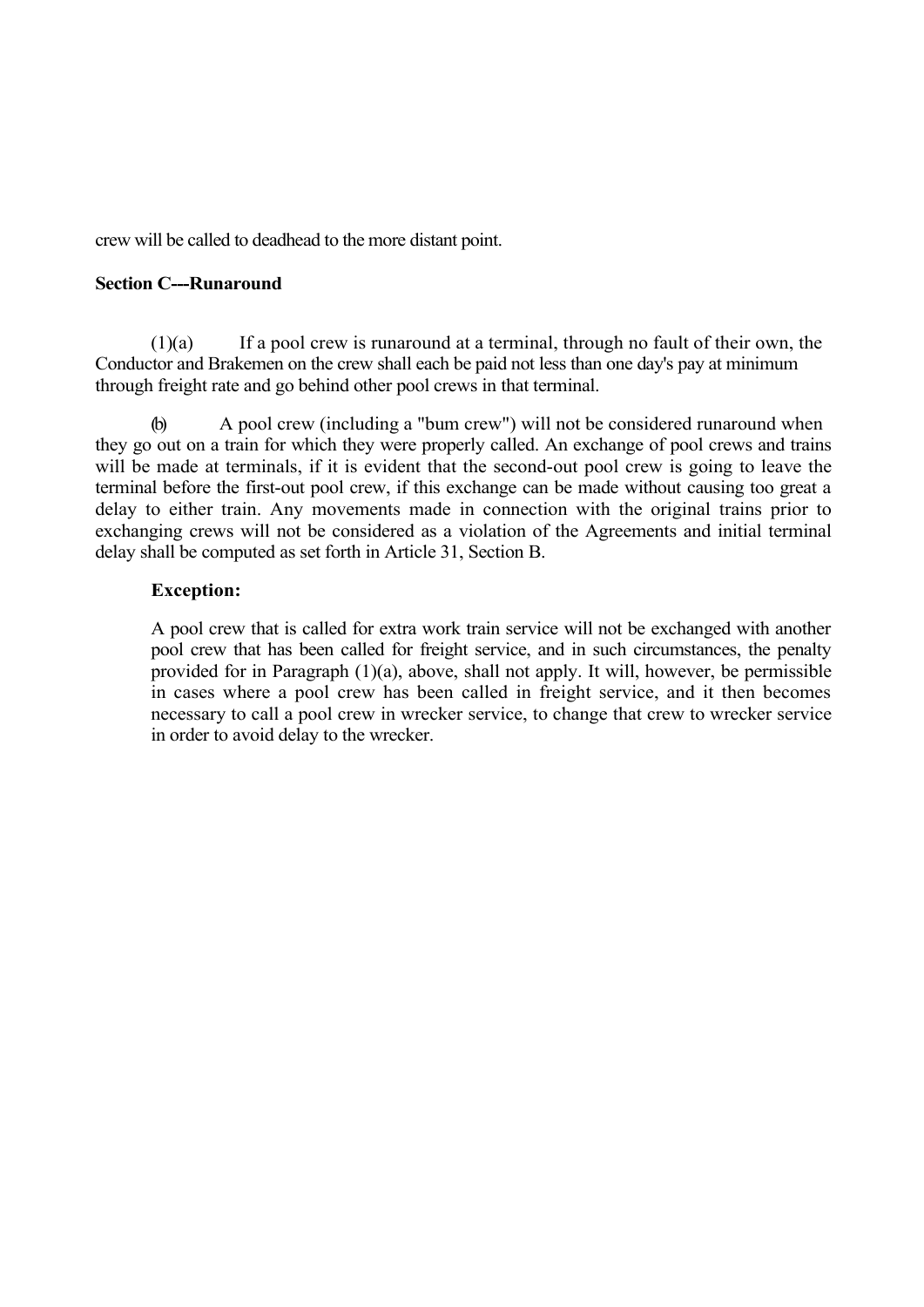2)With regard to Conductors only, a Conductor who stands first-out on a pool crew at the away-from-home terminal will not be considered runaround if he is not called to make a trip that he does not have time to work under the Hours of Service Law. If the actual service performed is less time than this Conductor has to work, he will be entitled to the penalty as provided for in Paragraph (1)(a), above.

3)Pool crews shall not be required to make a turnaround trip out of an away-fromhome terminal point more than once in succession if there is another pool crew at that point that is rested and available for the call, and when otherwise possible to avoid the second turn. This rule contemplates that someone on the train crew will make a written request (at or before the time they tie-up after making the first turnaround) that the crew not be used on the successive turnaround trip and then the other crew will be used around them while they remain first-out for the next call (and the penalty provided by Paragraph (1)(a), above, shall not apply).

#### **Section D---Pool Crews or Extra Employes Called and Not Used**

1)An employee who is called for service or deadheading and then is released, will be allowed a day's pay (at the minimum rate applicable to the service of deadheading for which he was called) and be marked up behind other employes in the same type of service then in that terminal.

2)Carrier is not liable for this "called and not used" penalty in situations where the call is simply changed from service to deadhead, or vice versa.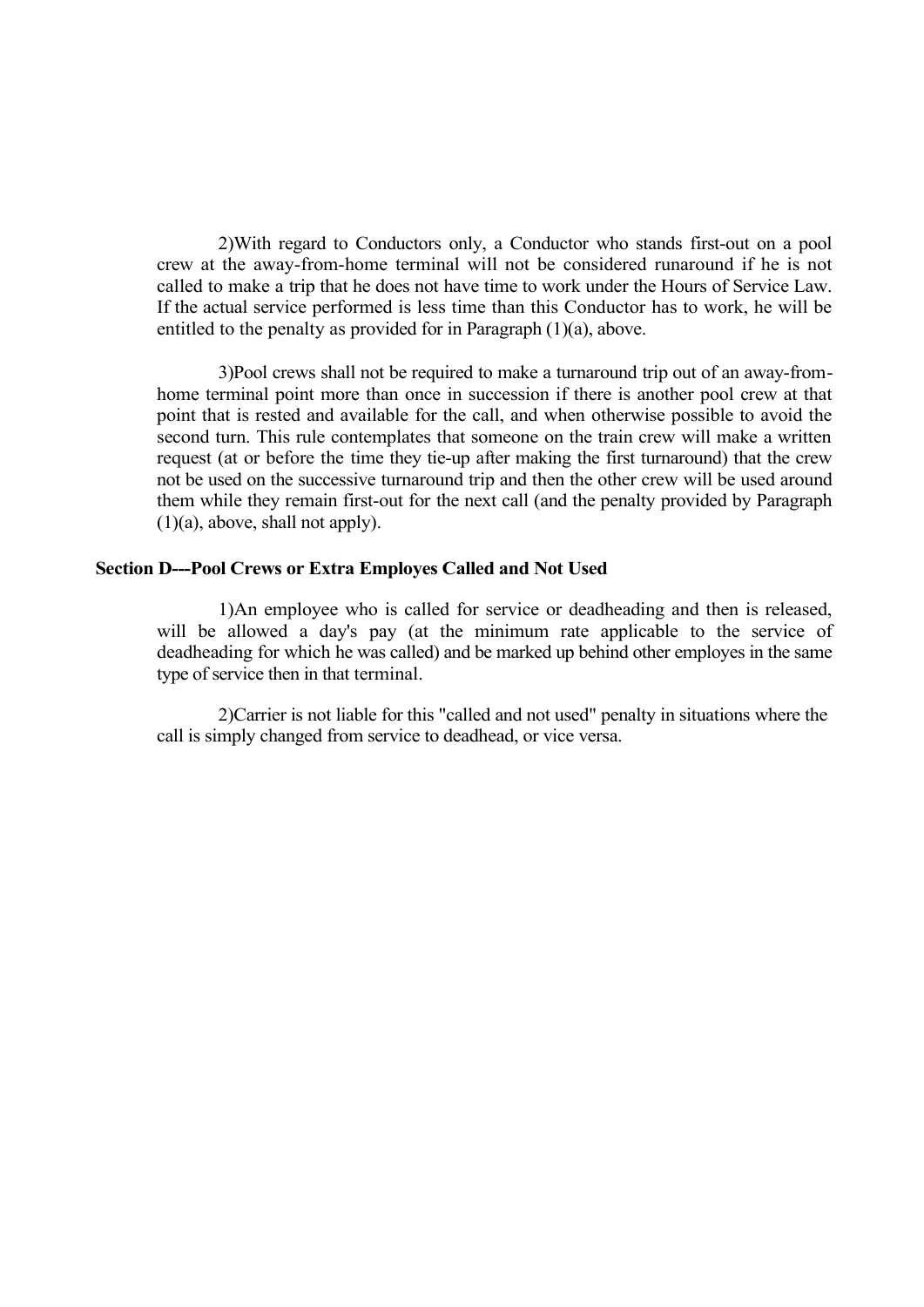(3) When an employe is called but is later notified before he leaves his residence or lodging place that the call is cancelled, no payment will be made.

# **Section E---Mileage-Pool Crews**

(1) The number of crews in pool service shall be regulated so they will make between 3300 and 3800 miles per month, and such crews shall not be reduced or increased except through negotiations between proper Carrier Officers and Local Chairmen or their designated representatives.

(2)(a) Except as otherwise provided in this Section, adjustments will be made at 12:01 P.M. on the  $1<sup>st</sup>$  and  $16<sup>th</sup>$  day of each month.

(b) In the event the proper local Carrier Officer believes that the demands of the service require additional pool crews to be added between adjustment dates, the proper local Carrier Officer will first advise the proper Local Chairmen at the point involved and such temporary addition(s) will be made in accordance with the mutual understanding that the needs of the service must be protected at all times. When the need for the additional pool crews has ceased to exist, upon request from either Local Chairman the proper local Carrier Officer will promptly reduce the number of pool crews to the number agreed upon on the checking day immediately prior to the time such temporary addition(s) became necessary.

(3) In the event that one of the Local Chairmen requests an adjustment and the other Local Chairman is not agreeable, the Carrier will be the referee of the dispute. The procedure will be as follows: A check will be made of the miles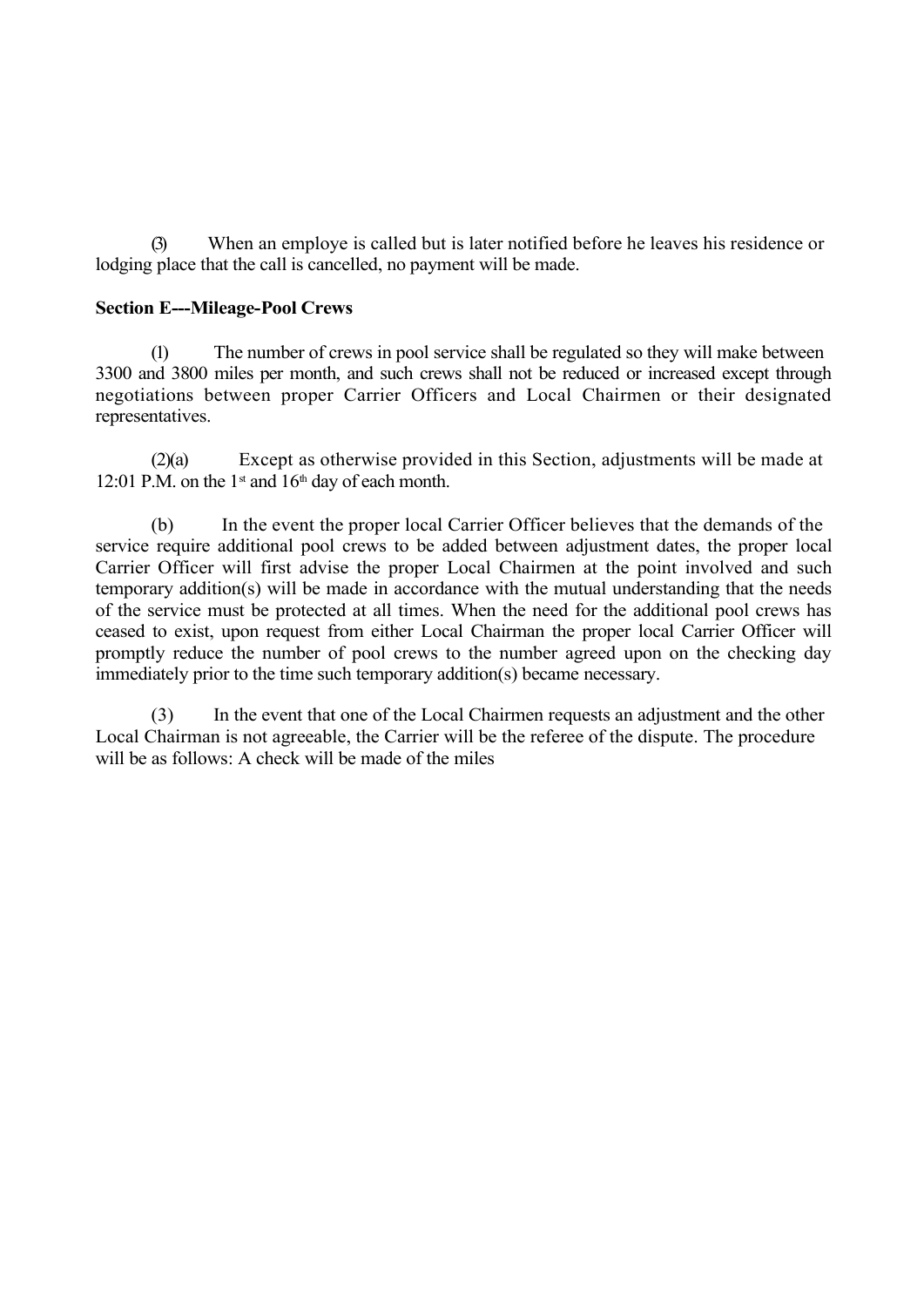from the 1st to the 15th, or from the 16th to the 3 0th, whichever half of the month is involved. The 31<sup>st</sup> day of any month will not be counted. In the last half of February, use enough days in the preceding half to build it up to a 15-day half. If the pool crews on the involved subdivision averaged 1650 miles for the 15-day half (this average mileage to include the mileage made by extra crews, terminal and all arbitrary allowances, with the exception that overtime will be figured at pro rata rate per mile instead of time and one-half), the Carrier Officer will not remove a crew. If the crews averaged in excess of 1900 miles, the Carrier Officer will add a pool crew at the request of either Local Chairman and over objection of either one. Conductors and Brakemen will be assigned to a particular pool crew.

(4) When a pool crew is to be abolished under the provisions of this Section, the crew to be abolished shall be the one in that set of pool crews with the most junior regularly assigned Conductor; except that if one of the Pool Conductor assignments is under bulletin, that crew shall be the crew that is abolished.

## **Section F---Accumulation of Pool Crews**

When the current of business results in the accumulation of pool crews at a terminal away from the origin of traffic on the division, they shall be deadheaded or run back so as to protect the business with the regularly assigned pool crews on the subdivision. "Bum crews" will not be used when it can be avoided.

#### **Section G---Beginning and Ending Of Day**

In all road service compensated time shall begin when the Conductor and/or Brakeman is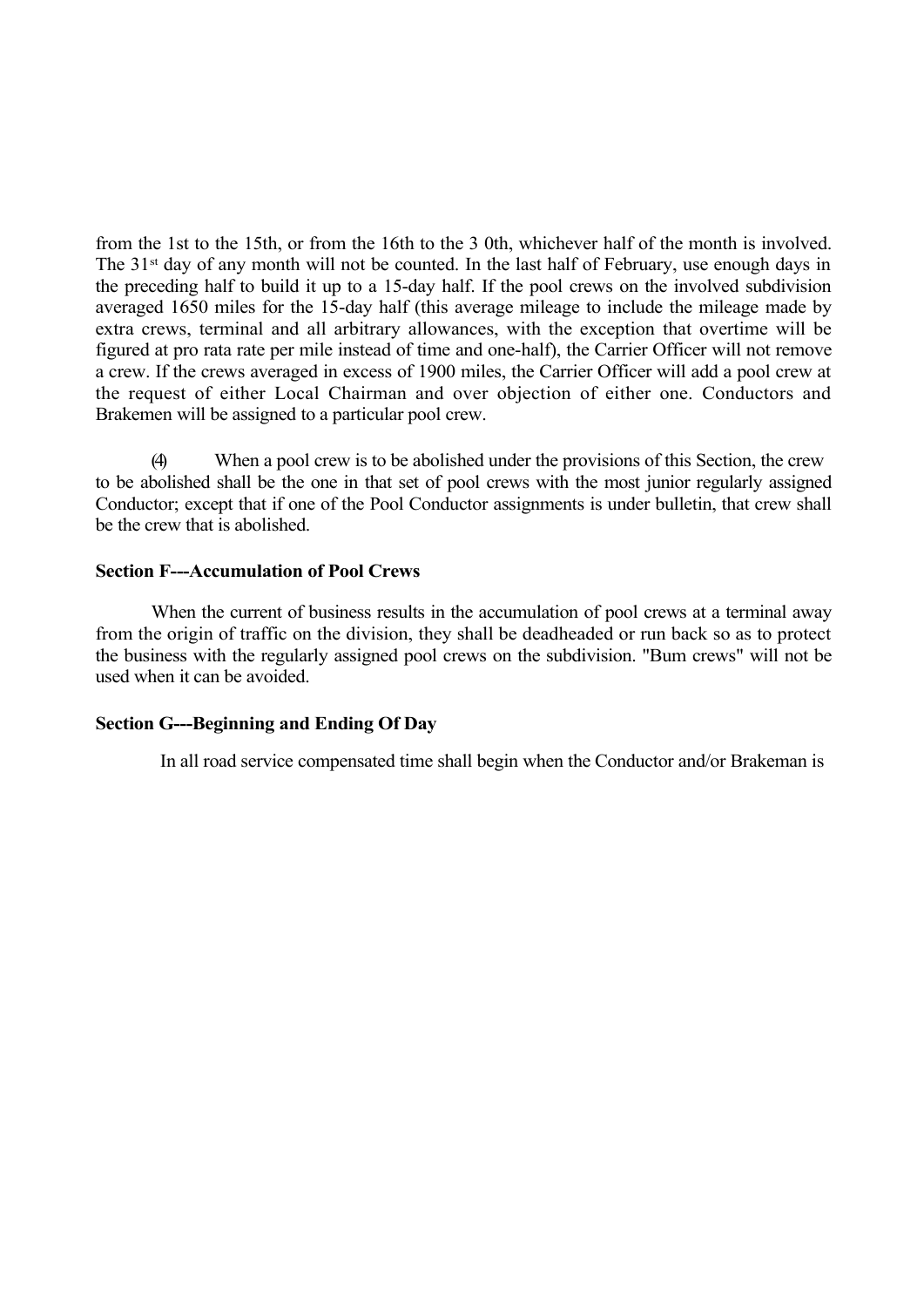required to report for duty, and shall continue until the time they are relieved from duty. (See Section I of this Article.)

# **Section H---Freight Service: Short Turnaround; Side Or Lapback Trips; Short Trips To Or From A Terminal Or An Intermediate Point**

(1)(a) Pool crews may be called to make short turnarounds with the understanding that more than one turnaround trip may be started out of the same terminal and paid actual miles, with a minimum of 100 miles for a day, provided: (1) that the mileage of all the trips does not exceed 100 miles; (2) that the distance run from the terminal to the turning point does not exceed 25 miles; and (3) that the crew shall not be required to begin work on a succeeding trip out of the initial terminal after having been on duty 8 consecutive hours, except as a new day subject to the first-in/first-out rule or practice.

**Note:** The above paragraph has no application to "long turnarounds" for which a pool crew is called on a single-trip basis.

(b) The following turnaround trips are permitted and are exceptions to the provisions of Section I of this Article, and to the other provisions of this Paragraph (1):

Crystal City---St. Louis Neodesha---Cherryvale Paris - Hugo 2 turns only Ft. Scott---Arcadia Thomas Yard---Dora Ft. Smith---Jensen---Unlimited Madill, Ardmore, Durant Runs: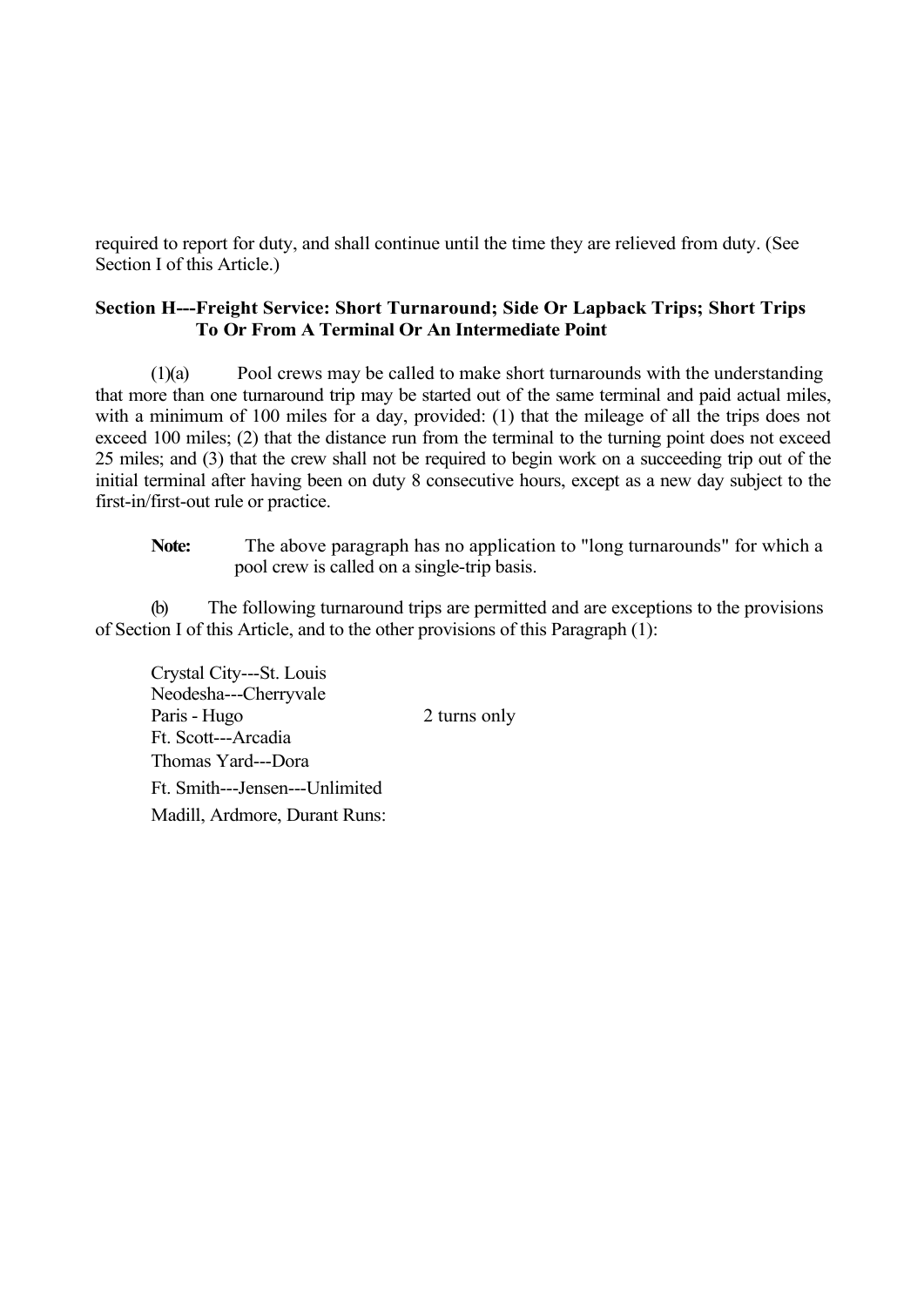In the question as to pay of pool crews assigned to what is known as the Madill, Ardmore and Durant run:

> It is proper to extend the run of this crew to Durant and return, paying for the 2 doubles, one way, Madill to Ardmore and return; and the other Madill to Durant and return, actual miles, or hours, in case the latter was earned.

> It is understood that this is not an attempt to begin the practice of running pool freight crews through their established terminals. When a freight train gets to the end of its run, which in the case of a pool freight crew is the established terminal, if called again, it will begin a new trip---with the exception, of course, of turnarounds, which are authorized by agreement.

2)When either a pool crew or a crew in regularly assigned service is required to make an emergency side or lapback trip between their terminals within the scope of Supplement 25, miles made will be added to the mileage of the regular trip and paid for on a continuous time basis. Such crews to be confined to their assigned territory. Side trips under the meaning of this Article are for the purpose of protecting livestock, perishables and locomotive failures, in addition to emergencies as defined in Article 37.

3)Short trips from a terminal to an outlying point and return, from an outlying point to a terminal and return, or from an intermediate point to another intermediate point and return,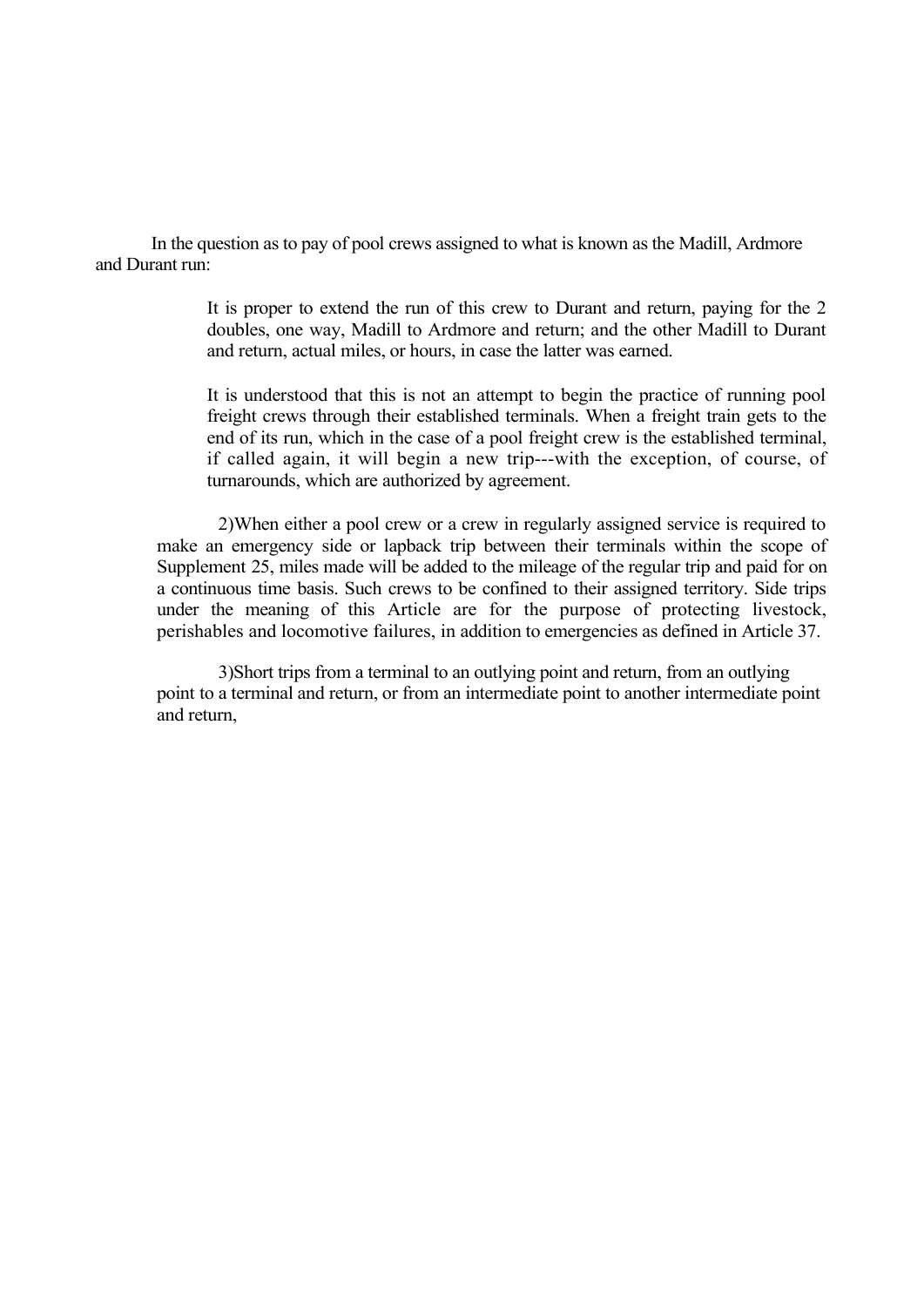on account of locomotive failure, running for fuel or water, running for wreck car or carmen, or on account of derailment, when such conditions arise in connection with their own train, crews will be paid continuous time or mileage.

(4) Even when no emergency is involved, a pool crew may be notified at any time prior to the time that they leave their initial terminal (i.e., switching limits if it is a yard crew point) to make a side trip, and this will not be considered as being run off their assigned territory. When a pool crew is so notified they will be entitled to the mileage of the side trip regardless of whether or not they actually make the side trip involved.

## **Section I---Terminal Provision**

When a crew has completed its trip to a terminal and is ordered out on another run or run off their assigned territory before completing trip, it will be considered as commencing another day and not continuous mileage.

# **ARTICLE 31---TERMINAL SWITCHING AND DELAY-FREIGHT**

## **Section A---Terminal Switching**

(1) Conductors and Brakemen in freight service shall be paid for all switching, bedding cars, loading or unloading stock or icing cars at initial terminal at 1/8 of the daily rate; less than 30 minutes not to be counted, over 30 minutes and less than one hour will be counted as one hour. At final terminal this work will be paid for at 1/8 of the daily rate when performed prior to time road overtime begins, if road overtime has commenced the rate will be 3/16.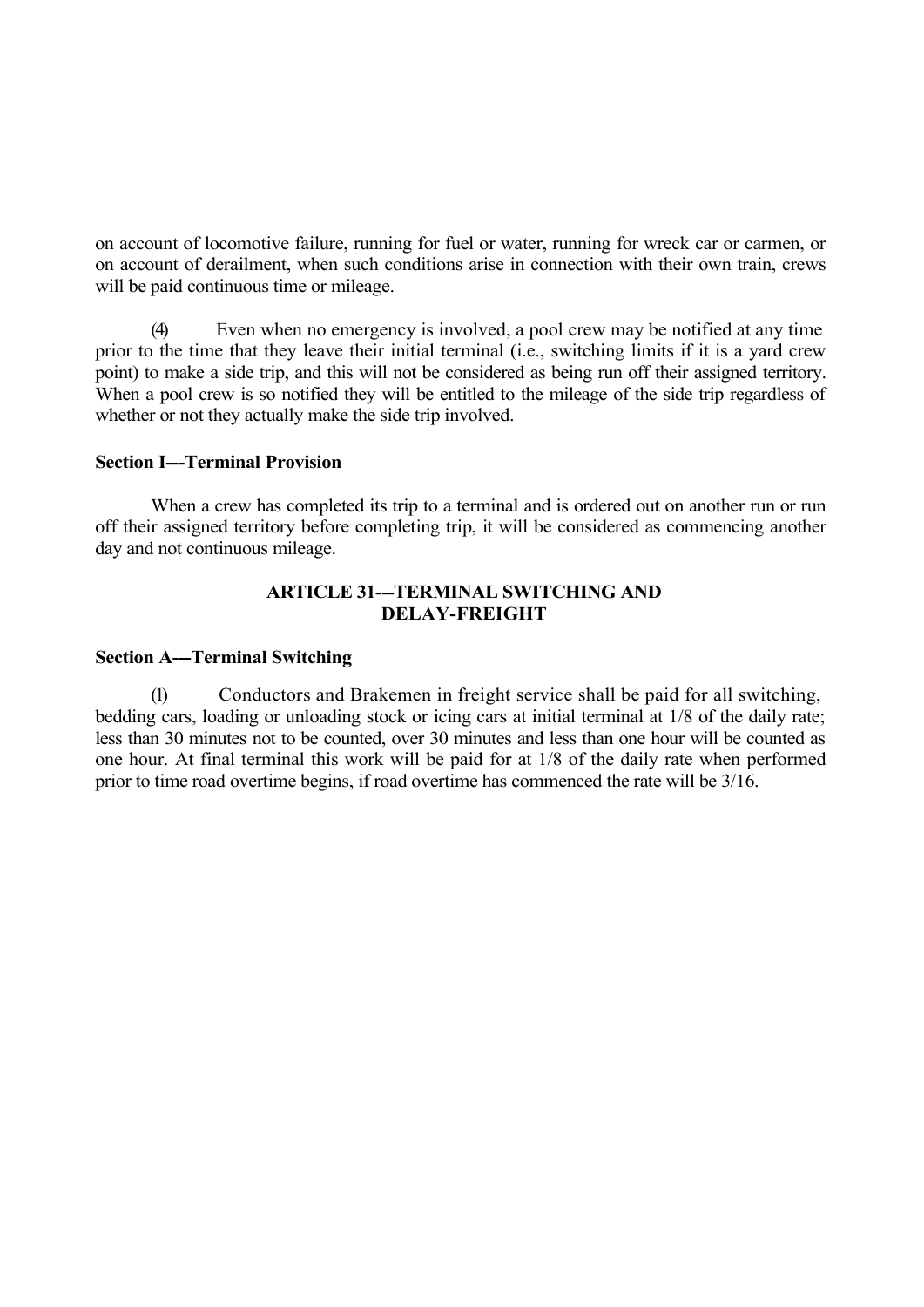2)In calculating the time engaged in switching under the rules, regulations or practices which are retained under the above paragraph, it is understood that the time will be continuous from the time the work is begun until it is completed and their train is coupled together.

3)Time consumed in switching will be deducted from total time on duty in computing road overtime.

4)This Section does not apply to crews in mine work, transfer or road switcher service.

**Examples** for application of this Section A:

| a) Required to report at A $7:00$ A.M.                                                  |  |
|-----------------------------------------------------------------------------------------|--|
|                                                                                         |  |
|                                                                                         |  |
|                                                                                         |  |
| Compensation---100 miles plus one hour initial switching at former rates,               |  |
| one hour road overtime and one hour final switching, both at 3/16 of the<br>daily rate. |  |
|                                                                                         |  |

| b) Required to report at $A = 7:00$ A.M.                              |  |
|-----------------------------------------------------------------------|--|
|                                                                       |  |
|                                                                       |  |
|                                                                       |  |
|                                                                       |  |
|                                                                       |  |
| Compensation---100 miles plus one hour initial switching at A, former |  |
| rates, one hour road overtime at 3/16 and one hour switching at B at  |  |
| former rates.                                                         |  |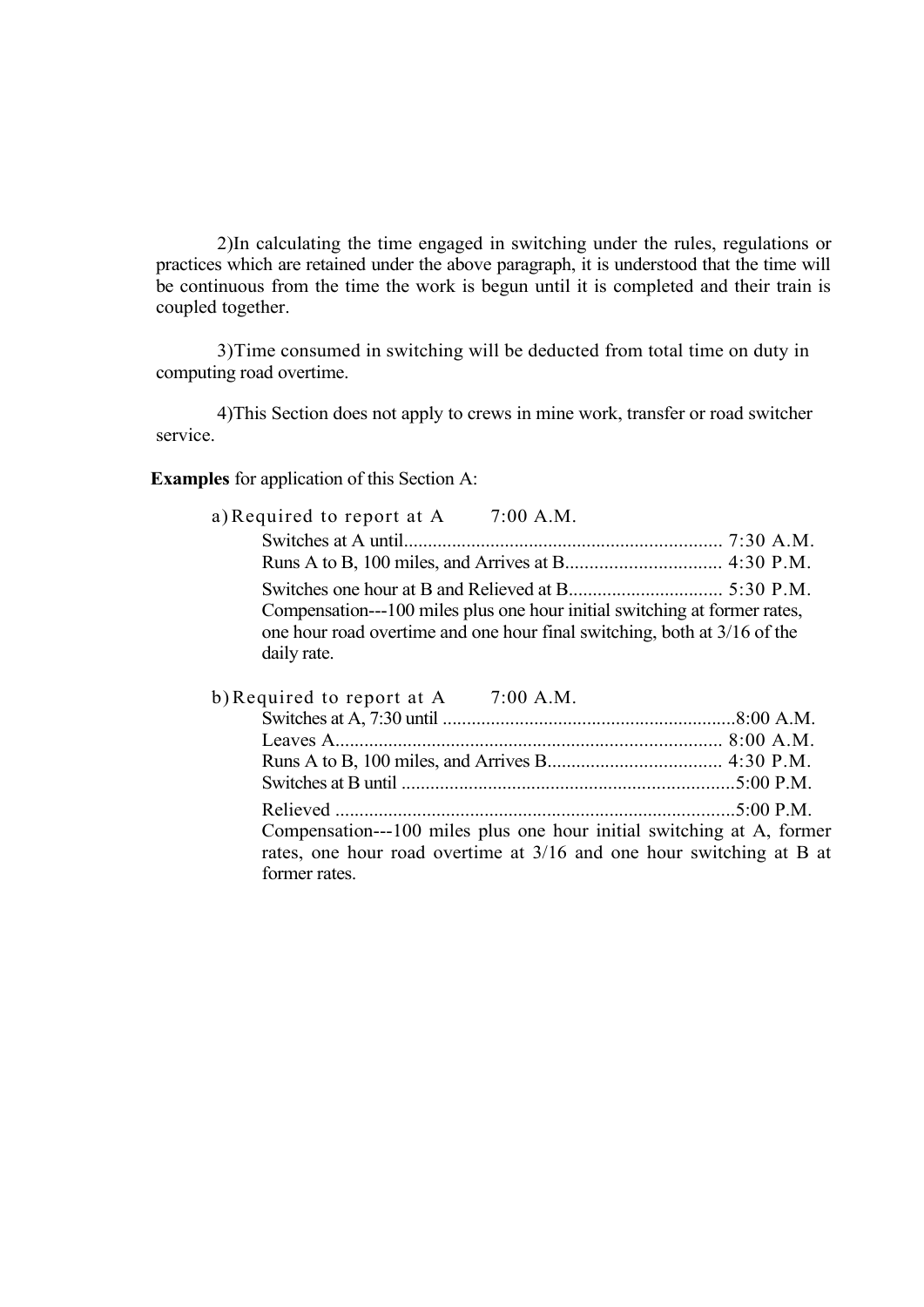| $\mathbf{c})$ | Run of 100 miles.                                                                                                                                                                                                                                         |  |
|---------------|-----------------------------------------------------------------------------------------------------------------------------------------------------------------------------------------------------------------------------------------------------------|--|
|               |                                                                                                                                                                                                                                                           |  |
|               |                                                                                                                                                                                                                                                           |  |
|               |                                                                                                                                                                                                                                                           |  |
|               |                                                                                                                                                                                                                                                           |  |
|               | Compensation under the rule one hour's pay is allowed for switching at<br>final terminal and as one hour's pay equals 40 minutes at time and one-<br>half, the one hour terminal switching at pro rata rate will be paid in<br>addition to the 100 miles. |  |

d) If in a similar case the switching at final terminal consumed one hour and the crew is released at 3:45 P.M., one hour after arrival, they would receive one hour at pro rata, or overtime on the actual minute basis after 8 hours on duty at 3/16 of the daily rate per hour, whichever is the greater.

In computing time under these examples, preparatory time is not included.

(5) Where, under any schedule rules, it has been the practice to allow the special payments and in addition calculate the road overtime for the trip from the time required to report for duty until final release at end of day, the duplication of time is eliminated and compensation for the trip will be calculated on the basis shown in the foregoing examples.

**Notes** (Other rules affecting the application of this Section A):

(i) When a crew makes one additional stop for Company Mail to be loaded on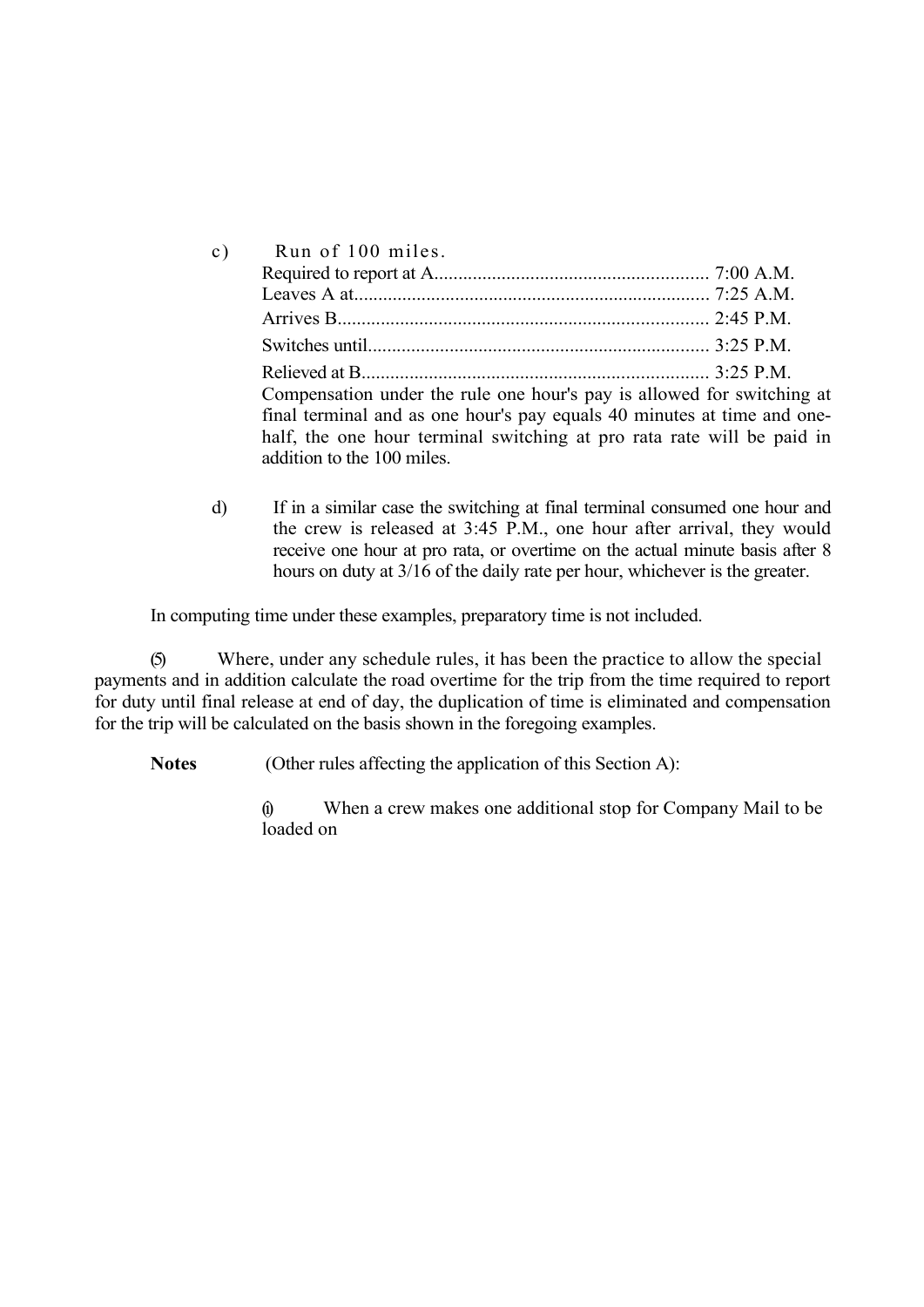and/or unloaded from their locomotive or caboose, such time may affect the computation of terminal switching---see Article 39, Section C.

(ii) When Conductors or Brakemen make statements or reports on a continuous time basis with a trip, at the request of an Officer of the Carrier, their terminal switching allowance may be enlarged as provided for in Article 50, Section B(3).

#### **Section B---Initial Terminal Delay**

(Article 5 of the National Agreement of May 25, 1951, applicable to Trainmen and Article 5 of the Conference Committee Agreement of May 23, 1952, applicable to Conductors)

(1) Initial terminal delay shall be paid on a minute basis to Conductors and Brakemen in freight service for all times in excess of 75 minutes computed from the time of reporting for duty up to the time the train leaves the terminal at 1/8 of the basic daily rate, in addition to the full mileage, with the understanding that the actual time consumed in the performance of service in the initial terminal for which an arbitrary allowance of any kind is paid shall be deducted from the initial terminal time under this rule.

Note: The phrase "train leaves the terminal" means when the train actually starts on its road trip from the yard track where the train is first made up.

This rule does not apply to pusher, helper, mine run, shifter, roustabout, belt line, transfer, work, wreck, construction, circus train (paid special rates or allowances), road switcher (district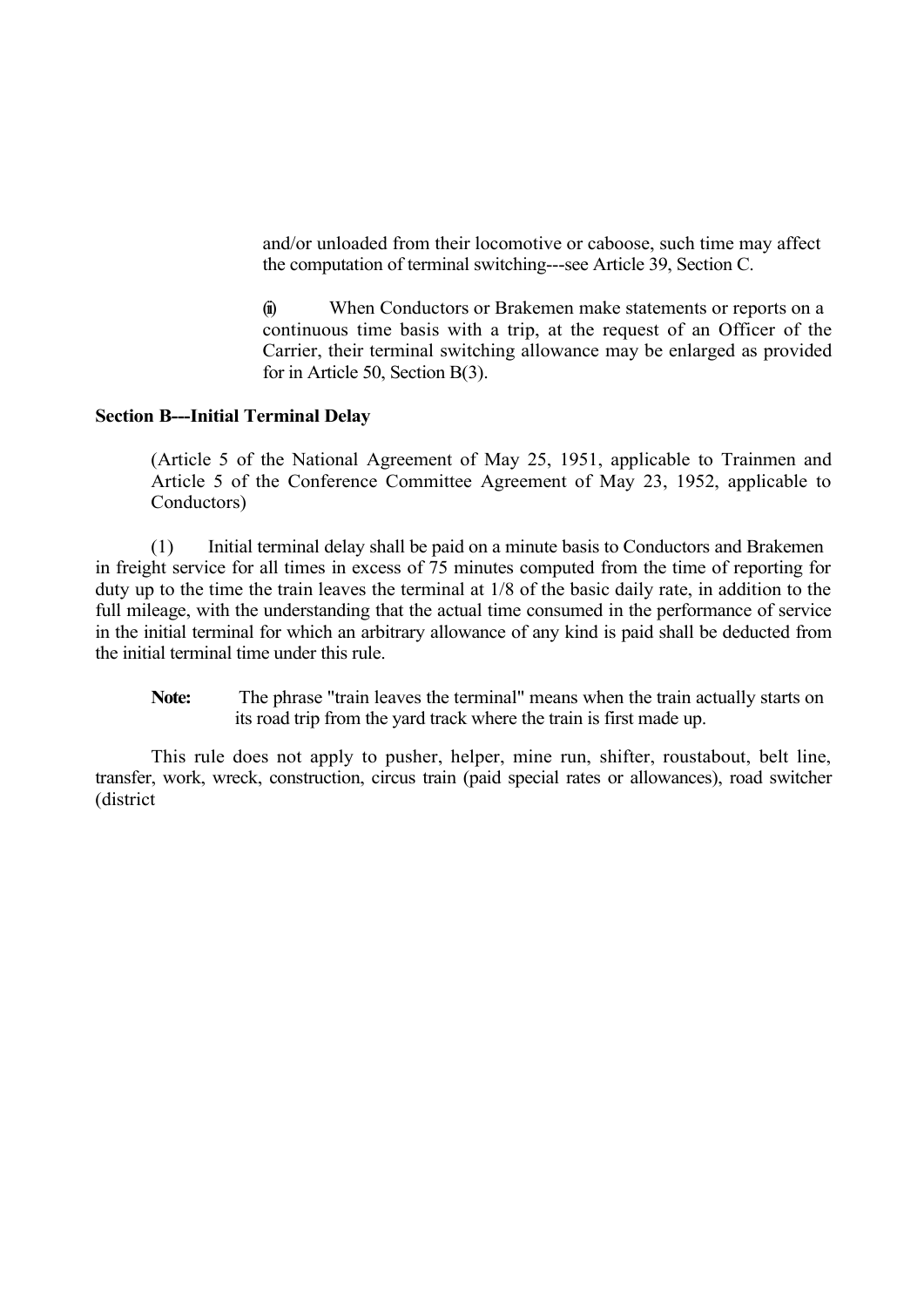runs), or to local freight or mixed service where switching is performed at initial terminal in accordance with schedule rules.

**Note:** The question as to what service constitutes a "mine run" as that term is used above shall be determined on each individual railroad by management and the appropriate General Committees. (For FRISCO Agreement, see Article 32, Section C.)

Where mileage is allowed between the point of reporting for duty and the point of departure from the track on which the train is first made up, each mile so allowed will extend by 4.8 minutes the period of 75 minutes after which initial terminal delay payment begins.

2)When road overtime accrues during any trip or tour of duty, in no case will payment for both initial terminal delay and overtime be paid, but whichever is the greater will be paid.

3)When a tour of duty is composed of a series of trips, initial terminal delay will be computed on only the first trip of the tour of duty.

**Notes** (FRISCO Agreement rules affecting the application of this Section B):

i)Conductors or Brakemen making statements or reports at the beginning of their trip, at the request of an Officer of the Carrier, will be paid in the manner provided for in Article 50, Section B(2).

ii)Article 29, Section A provides that pool crews can qualify for payment of initial terminal delay after 30 minutes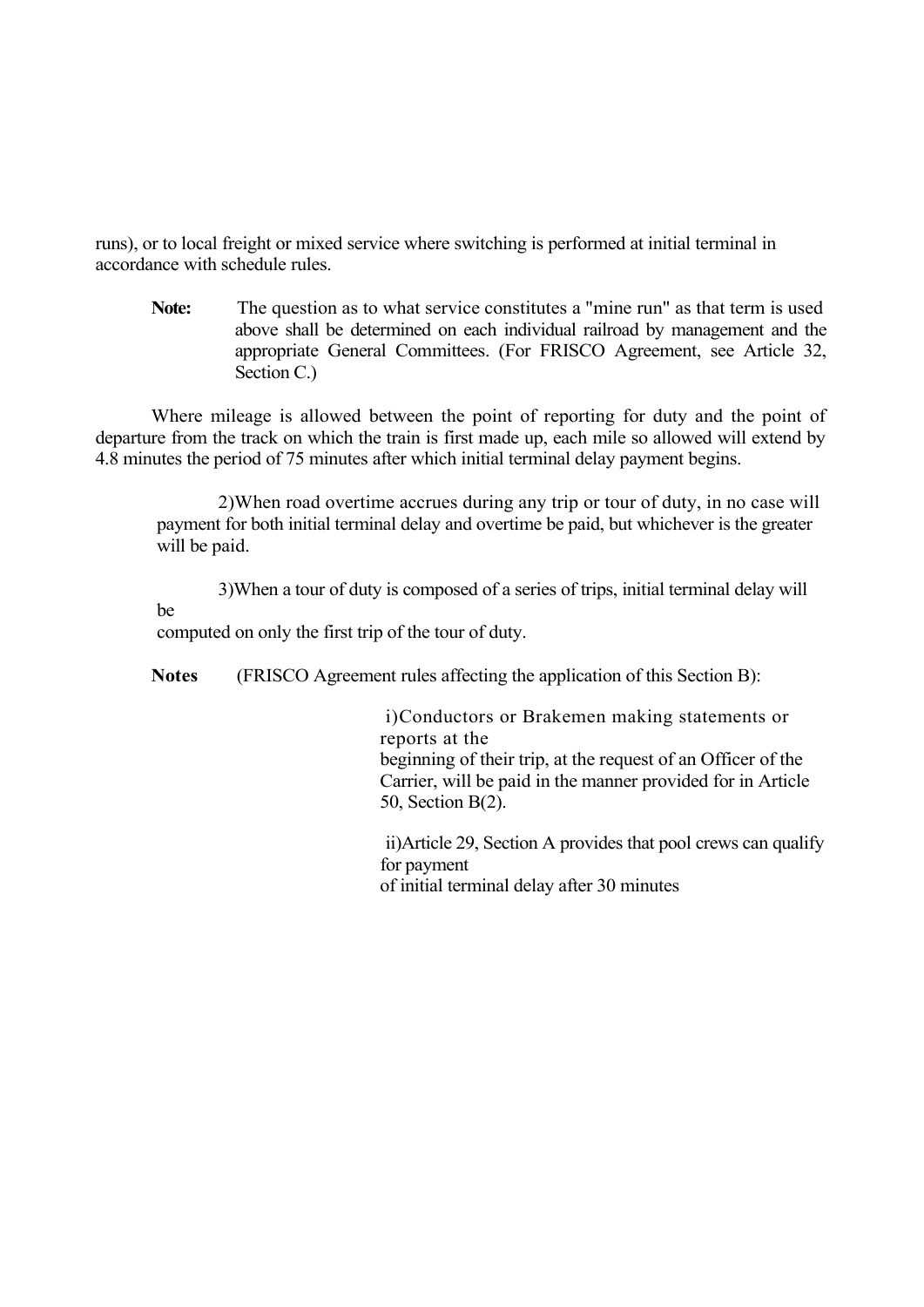instead of the 75 minutes mentioned above.

iii)When a Frisco road crew operates a "solid train" out of another carrier's yard under the provisions of Article 27, Section A, the Conductor and Brakemen on that crew will have their initial terminal delay computed until their train starts moving on the other carrier's track.

iv)When a crew makes one additional stop (after commencing their departure) for Company Mail to be loaded on and/or unloaded from their locomotive or caboose, such time will affect the computation of initial terminal delay. See Article 39, Section C.

### **Section C---Final Terminal Delay**

(1) At each terminal, the Local Committee or Local Chairman in conjunction with the Superintendent in charge of the territory, shall fix a point from which incoming terminal delay shall be computed.

(2)(a) These persons shall conduct jointly a series of tests to determine what is a reasonable normal running time from point fixed in Paragraph (1), to tie-up point.

(b) The words "tie-up point", as used in this Paragraph (2), mean the off-duty point(s) (normally the register room) of members of the train crew. The "reasonable normal running time," as used in this Paragraph (2), shall not be less than 15 minutes. So far as practical, tests made in the future shall be conducted using only trains that are yarded on a yard track and the locomotive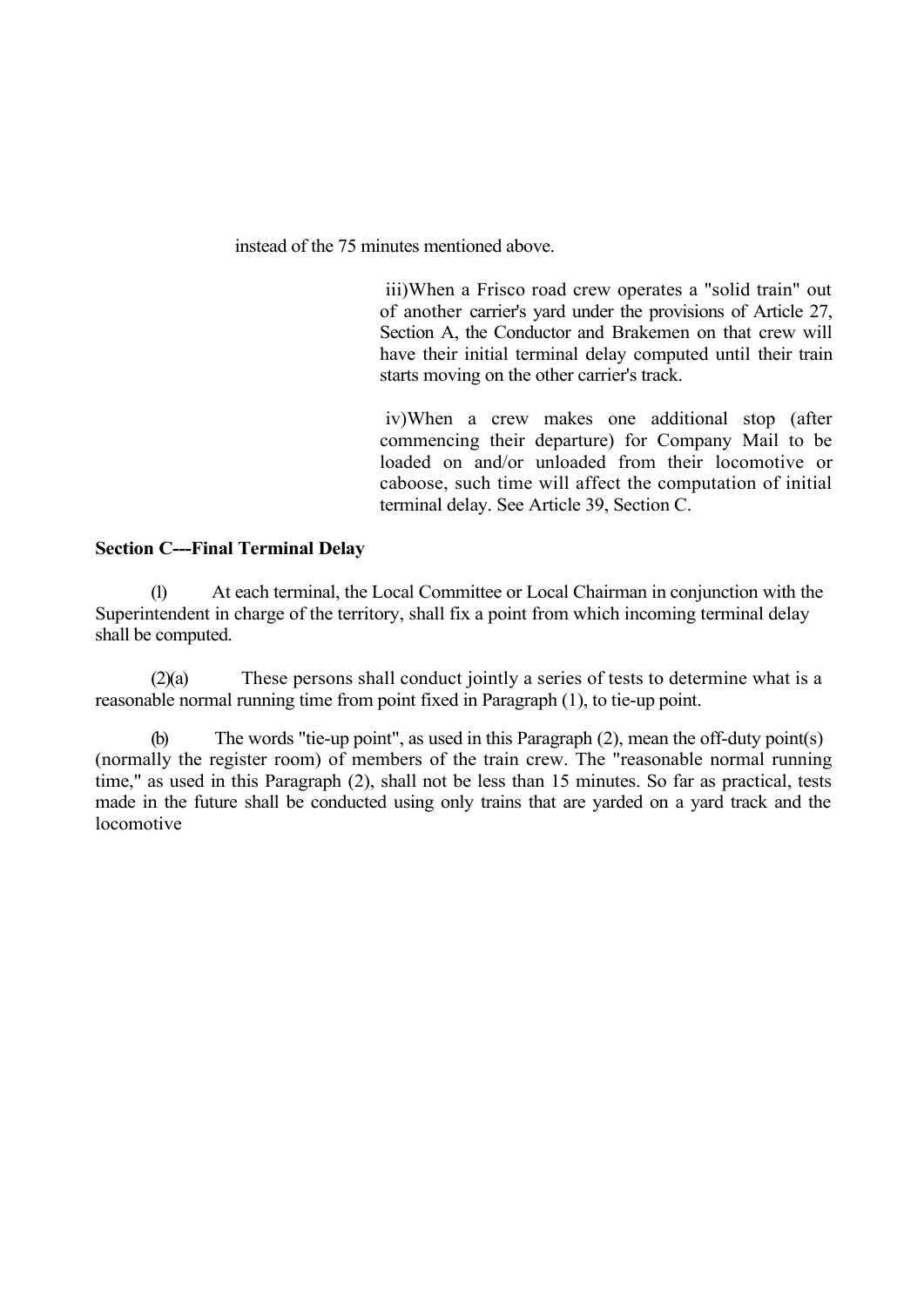taken to a tie-up track. Where the members of the train crew tie-up at 2 different points (e.g., the Head Brakeman ties up at the diesel shop and the Conductor and Rear Brakeman tie-up at the yard office), the "reasonable normal running time" shall be computed until all members of the train crew have arrived at their tie-up point.

(c) Each 5 years commencing June 1, 1982, the Local Chairman or the Superintendent may make a written request, provided he does so within that month of June, for a new "series of tests" to determine a new "reasonable normal running time" at any particular point, and in such event, such tests and determination will be made within 60 days after the date of such request. These tests and determinations shall be made upon the basis of the other provisions of this Paragraph (2).

(3)(a) The Carrier will pay the Conductor and Brakemen final terminal delay on a minute basis for all time consumed between their train's arrival at the point fixed in Paragraph (1) and their arrival (or the time that the last member of the train crew arrives, if members of the train crew tie-up at more than one tie-up point) at their tie-up point, that is in excess of the normal running time, determined as set forth in Paragraph (2). Except as otherwise provided below, all members of the train crew will be allowed the same amount of final terminal delay time.

### **Exception:**

See Article 50, Section B which provides for the continuation of the computation of final terminal delay on an individual basis if the crew or any member of it is required to make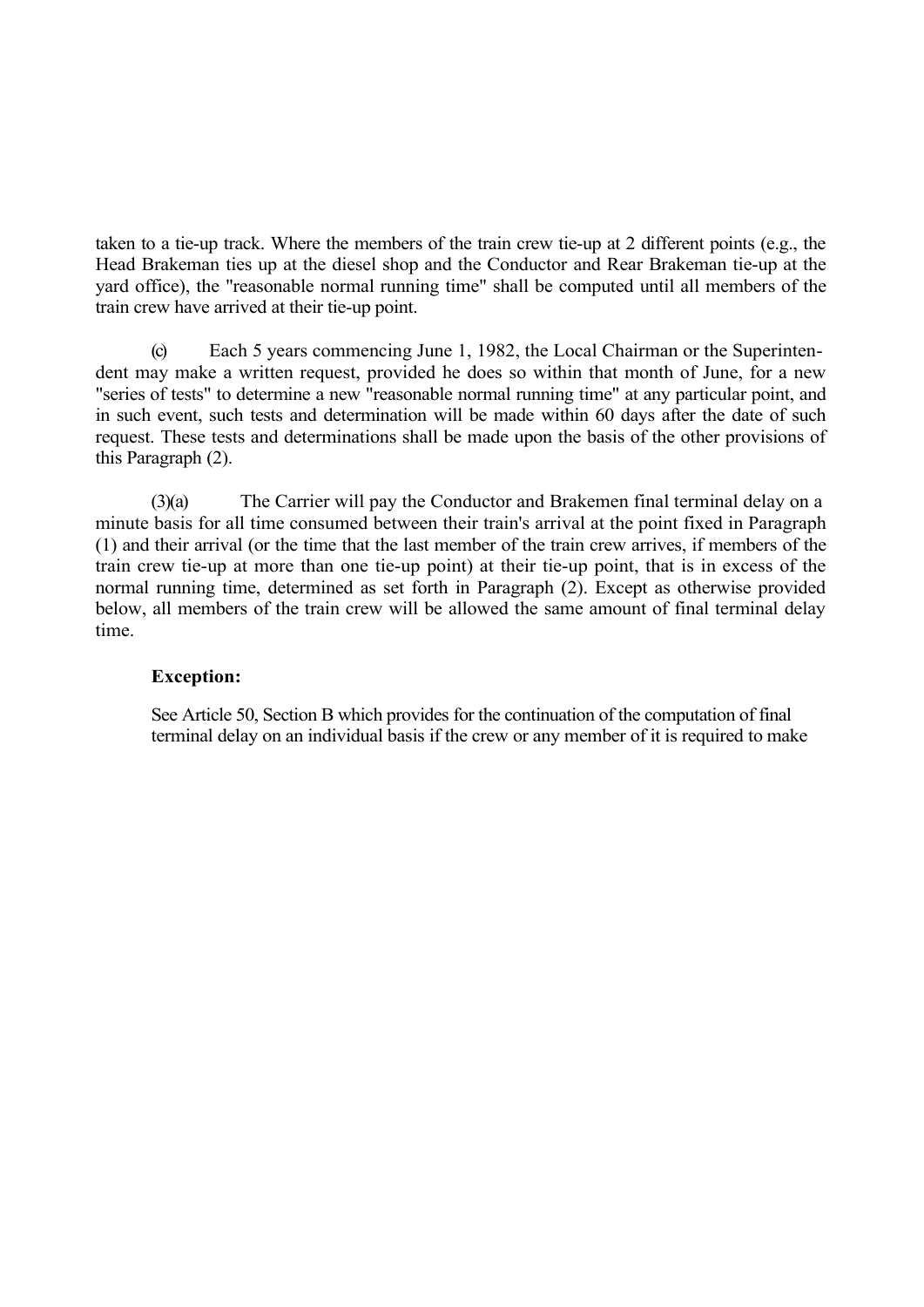a statement or report or attend an investigation after arrival at the tie-up point.

b)Final terminal delay for train crews who deliver their "solid train" to a foreign carrier under the provisions of Article 27, Section A, shall be computed in the usual manner, i.e., from time of arrival at the designated point until the train crew arrives at their tie-up point(s), less agreed running time. However, if the crew did not pass the designated point en route to the foreign carrier's yard, the computation of such delay shall be commenced at the time the train stops on the foreign carrier's track (completing the delivery of the train) and continue until the train crew arrives at their tie-up point(s). That time, less the agreed running time at that terminal, shall be paid as final terminal delay (subject to extension under the above EXCEPTION).

c)When an inbound crew (after arriving at the "designated point") makes a stop to spot their locomotive or caboose so that Company Mail can be loaded and/or unloaded, such time is included in the computation of final terminal delay. See Article 39, Section C.

(4) Computation of time, as outlined above, begins on the arrival of the train at the designated point as outlined in Paragraph (1). As an illustration: Train arrives at point from which terminal delay is to be computed as indicated in Paragraph (1) at 4:00 P.M.; the agreed running time to tie-up point, as per Paragraph (2), is 15 minutes; the last member of the train crew arrives at his tie-up point at 4:30 P.M.; 15 minutes' final terminal delay will be paid. It is understood that when crew arrives at point designated in Paragraph (1), if they are on overtime,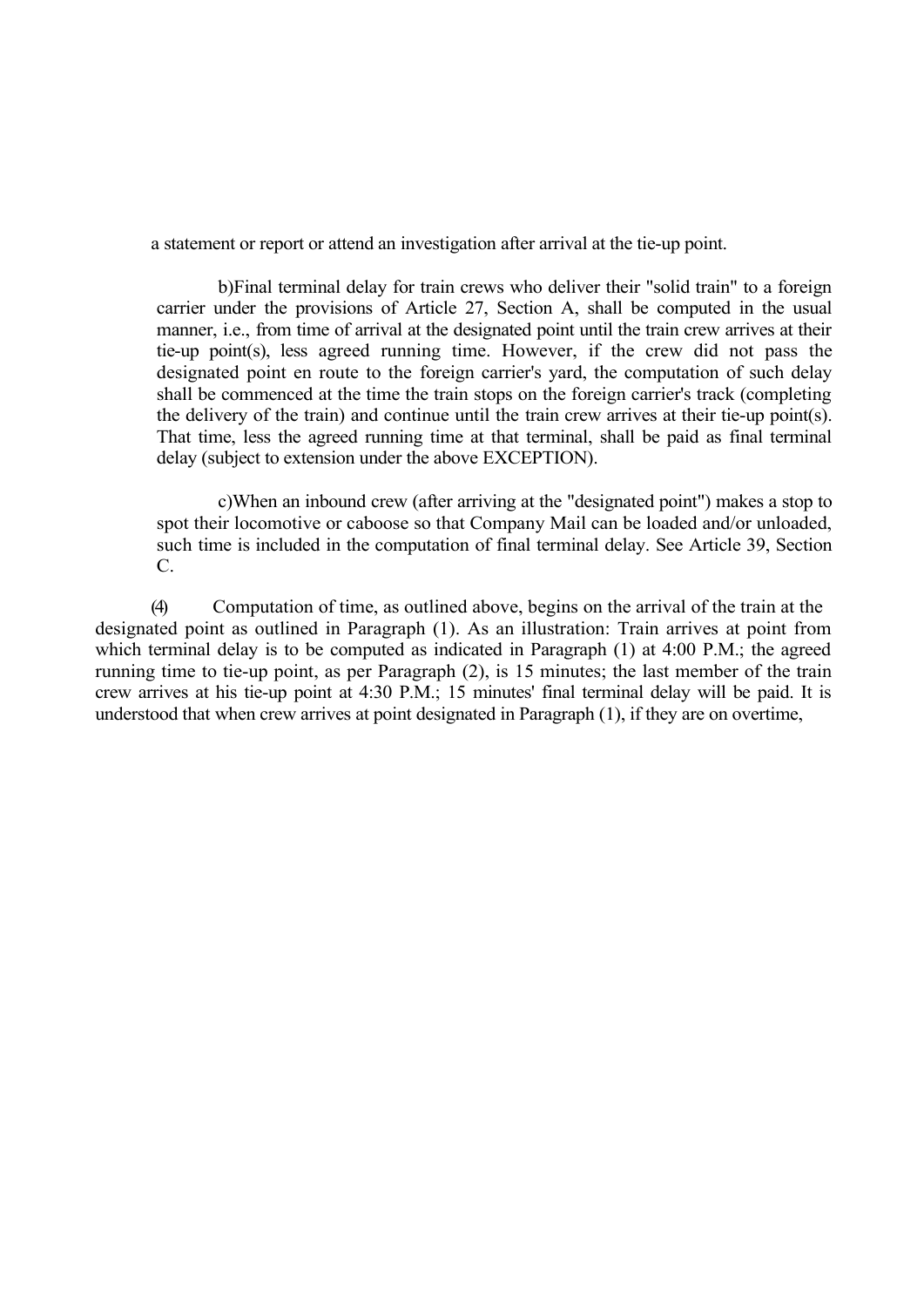the computation will be on the basis of the applicable overtime rate of pay; if they are not on overtime, the computation will be on the basis of the rate of 1/8 of the daily rate.

5)Time paid for as final terminal delay will be deducted from total time on duty in computing road overtime.

6)In case the crew qualifies for a final terminal switching allowance and for final terminal delay, both will not be paid; but, instead, whichever results in the greater earnings will be paid.

7)This Section C does not apply to train crews in mine, work, transfer or road switcher service.

## **ARTICLE 32---COMBINATION SERVICE-CONDUCTOR/BRAKEMAN**

#### **Section A---More Than One Class Of Road Service-Applicable To Conductors And Brakemen**

(Award of Board of Arbitration of December 3, 1952 and effective February 1, 1953, except as modified by Section B)

Road Conductors and Brakemen employed in any class of road service may be required to perform 2 or more classes of road service in a day or trip subject to the following terms and conditions:

### (1) **Payment:**

(a) Except as qualified by Paragraph (a)(b) below, payment for the entire service shall be made at the highest rate applicable to any class of service performed, the overtime basis for the rate paid to apply for the entire trip. Not less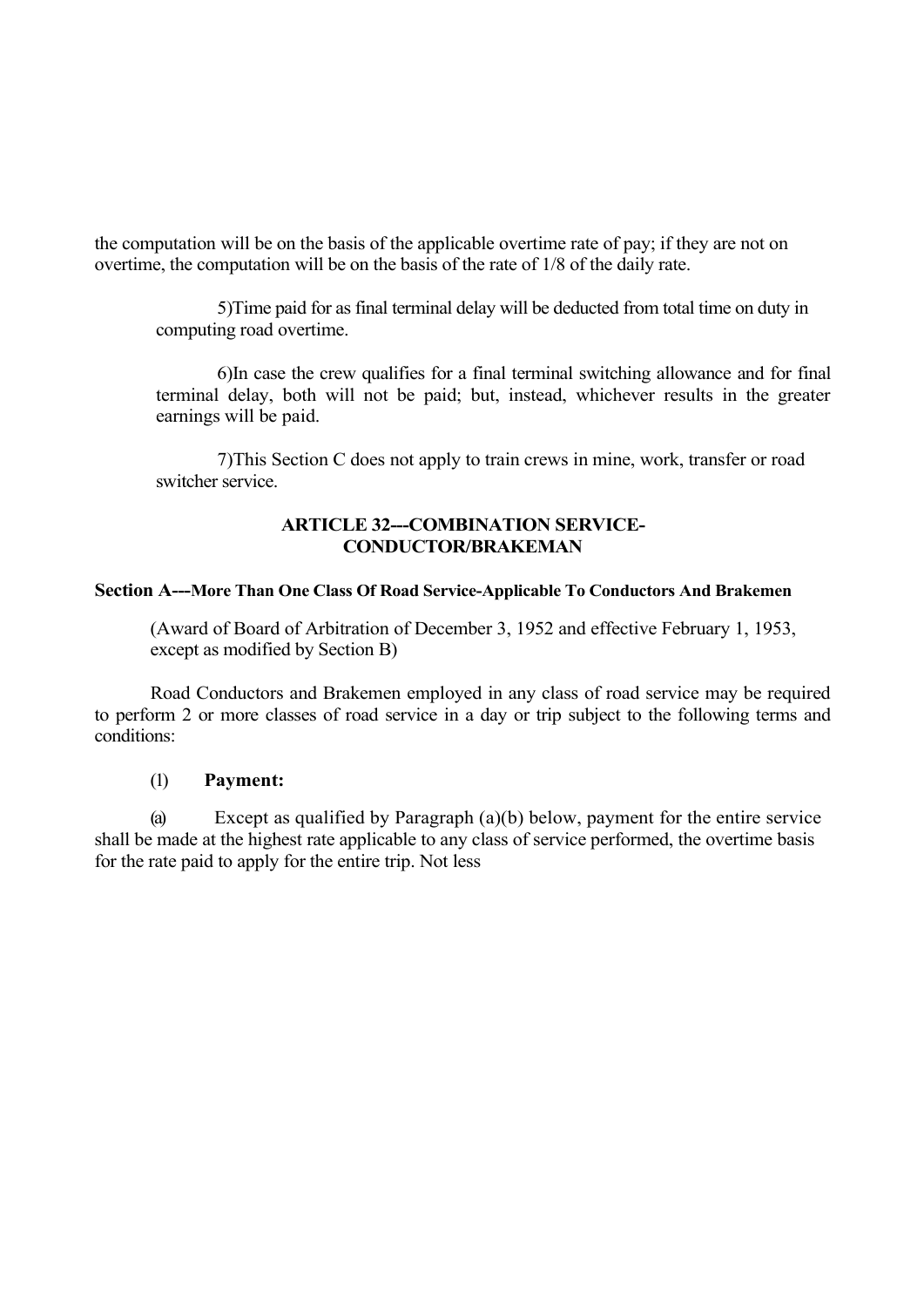than a minimum day will be paid for the combined service.

(b) Road Conductors and Brakemen in through freight and passenger service only shall receive full payment for the regular day or trip based on miles or hours applicable to the regular day or trip plus extra compensation on a minute basis for all additional time required in the other class of road service (except as otherwise provided by Section B hereof).

The rate paid both for the regular trip and for the additional time shall be the highest rate applicable to any class of service performed during the entire day or trip.

Overtime rate shall apply to the extra compensation only to the extent that the additional service results in overtime for the entire day or trip or adds to overtime otherwise payable for hours required for the regular trip.

**Examples** for the application of this Paragraph (1)(b) are:

i)An employe in through freight service on a run of 100 miles is on duty a spread of 8 hours, including 2 hours of another class of road service---Employe will be paid 100 miles or 8 hours at pro rata rate for the trip plus 2 hours at pro rata rate for the other class of road service, both payments to be at the highest rate applicable to any class of service performed.

ii)An employe in through freight service on a run of 100 miles is on duty a spread of 9 hours, including 2 hours of another class of road service---Employe will be paid 100 miles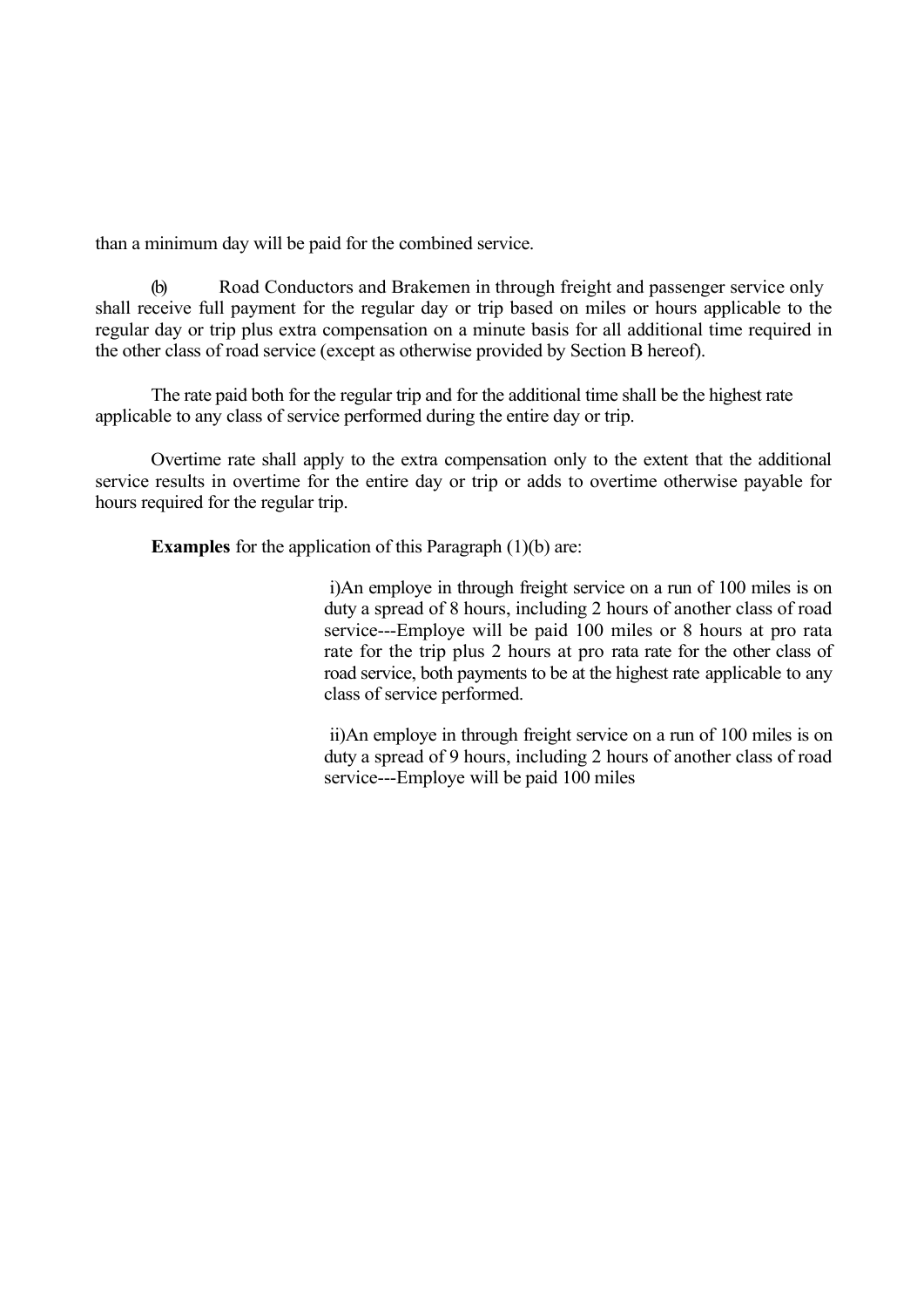or 8 hours at pro rata rate for the trip plus one hour at pro rata rate and one hour at time and one-half for the other class of road service, both payments to be at the highest rate applicable to any class of service performed.

> iii)An employe in through freight service on a run of 100 miles is on duty a spread of 10 hours, including 2 hours of another class of road service---Employe will be paid 100 miles or 8 hours at pro rata rate for the trip plus 2 hours at time and one-half for the other class of road service, both payments to be at the highest rate applicable to any class of service performed.

> iv)An employe in through freight service on a run of 100 miles is on duty a spread of 12 hours, including 2 hours of another class of road service---Employee will be paid 100 miles or 8 hours at pro rata rate plus 2 hours at time and one-half for the trip plus 2 hours at time and one-half for the other class of road service, both payments to be at the highest rate applicable to any class of service performed.

> 0)An employe in through freight service on a run of 150 miles is on duty a spread of 10 hours, including 2 hours of another class of road service---Employe will be paid 150 miles or 12 hours at pro rata rate for the trip, plus 2 hours at pro rata rate for the other class of road service, both payments to be at the highest rate applicable to any class of service performed.

# 2. **This Section A Applies To:**

a. Unassigned and/or assigned road service.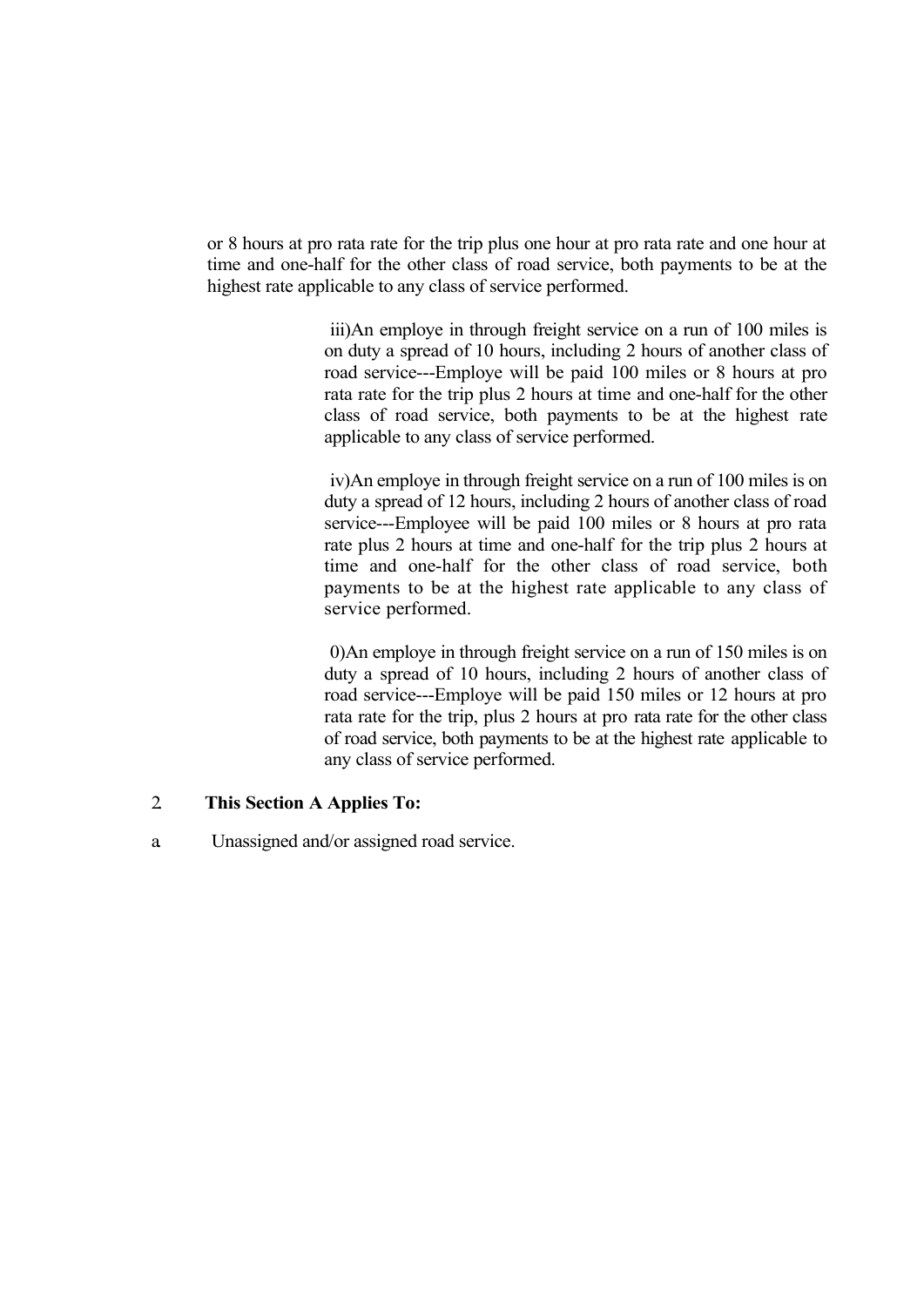b)Another class of road service regardless of when notified, whether at time called, at the outset of, or during the tour of duty.

c)Passenger service, except that helper or pusher service not a part of the regular passenger assignment, or wreck or work train service, should not be required except in emergencies.

# (3) **This Section A does not involve the combining of road with yard service nor modify or set aside:**

a)Lapback or side trip rules except when a combination of service includes work, wreck, helper or pusher service and such movements are made in the performance of work, wreck, helper or pusher service.

b) Conversion rules.

c)Terminal switching and/or special terminal allowance rules.

#### **Section B---Miscellaneous Work Train Service**

In lieu of provisions of Section  $A(1)(b)$  above, when crews in revenue road service are required to perform work train service en route, Road Conductors and Brakemen on such crews will be paid separate and apart from all other compensation for the trip for all time consumed in such service on the minute basis with a minimum of one hour and one-half. See definition of work train service (Article 4, Section A) and the following interpretations:

#### **Interpretations:**

(1) The 1 hour and 30-minute minimum allowance applies to the day or trip and does not apply to each separate time that miscellaneous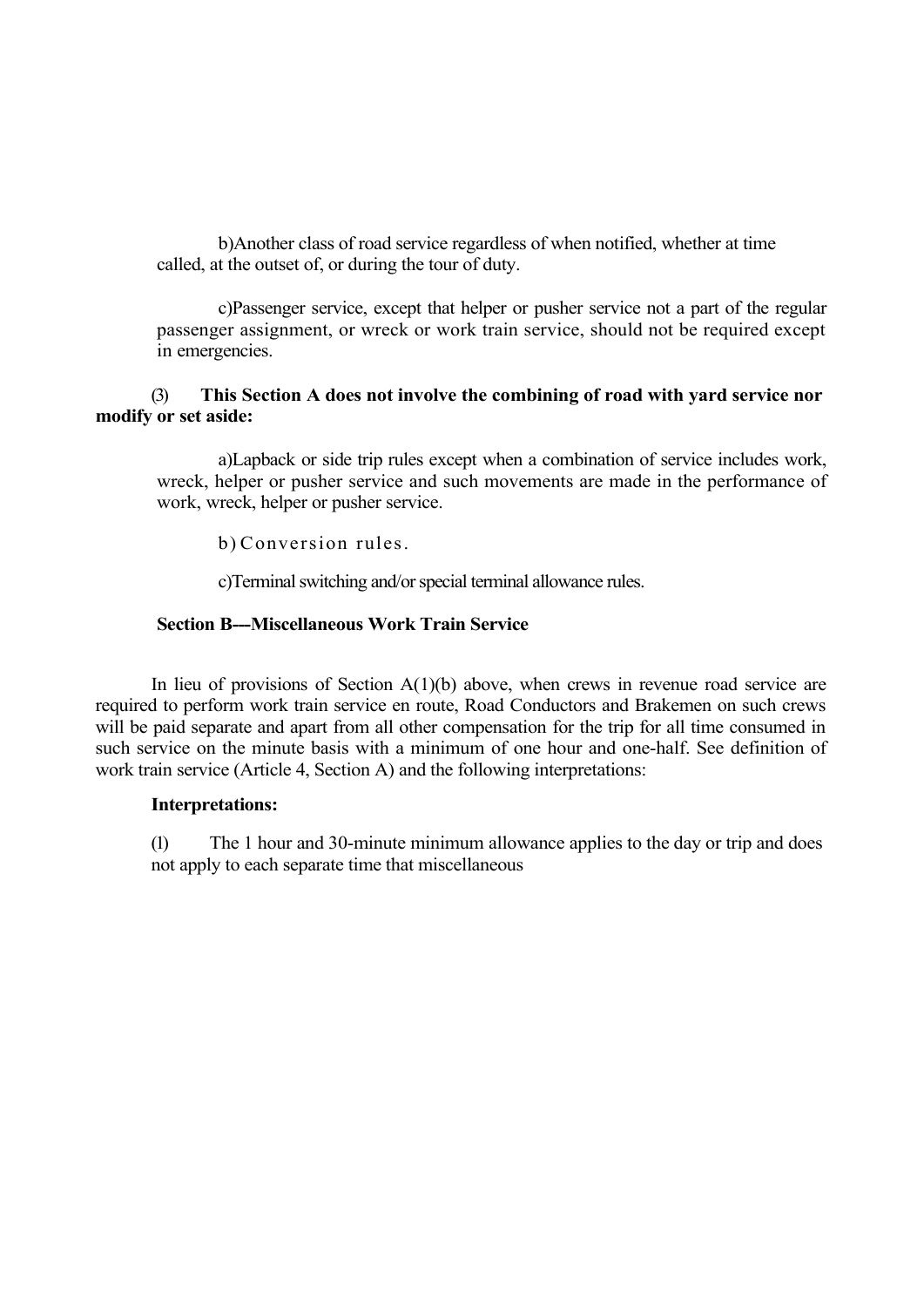work train service may be performed during a particular day or trip. When miscellaneous work train service is performed on several occasions, each separated by the performance of revenue service, an operational delay, while waiting to perform revenue service, a respite or a meal period, the time expended in miscellaneous work train service shall be computed separately on each occasion and then totaled at the end of the day to determine the allowance that is due. When a crew that is on duty and under pay is sitting idle waiting to perform work train service, such waiting time shall be included in the miscellaneous work train time. Where work train service is continuously performed, it would be continuously computed even though revenue service was simultaneously performed during part of that time.

2)When a crew was required to stop their train under "tell-tales" to permit a maintenance man to adjust those "tell-tales" the time thus stopped was held to be miscellaneous work train service as contemplated by this Section B.

3)When a crew was instructed to spot their locomotive next to another dead locomotive so a maintenance man could apply a jumper cable and start the dead locomotive while the crew was eating, it was held that the crew did not perform work train service. Likewise, they did not perform work train service in another case, when they simply stopped their train near the mechanical track (making no special locomotive movement) and waited while a maintenance man applied the jumper cable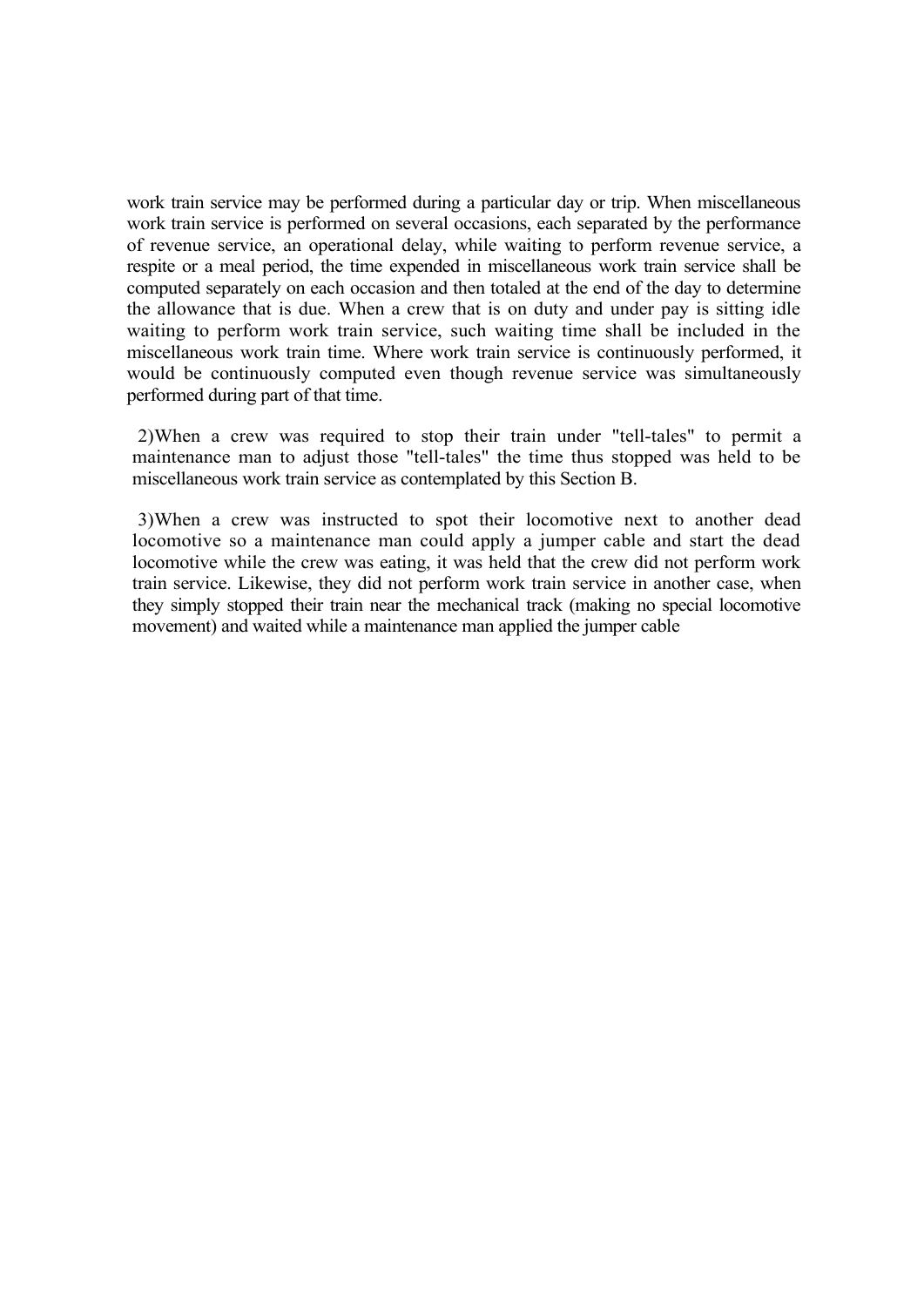and started the dead locomotive. In still another dispute it was agreed that where the crew was required to cut off from their train, moved their locomotive near the dead locomotive and waited while the maintenance man applied the jumper cable and started the dead locomotive, they did thereby perform work train service.

4)Road crews called in unassigned work train service, after completing such service and while en route back to their terminal, were required to perform some industry switching and handle revenue cars to the terminal: Award held that they were entitled only to the highest rate of pay and not to the work train allowance.

5)An assigned mine switcher was required to shove cars under a tipple and pull them down as they were loaded with company chatt: Award held that they were entitled to the work train arbitrary for such time.

#### **Section C---Mine Switching Service**

In the application of the "More Than One Class Of Road Service" rule (Section A, above), any question about whether or not mine work is performed (by other than mine switcher crews) will be determined in accordance with the following:

1)Mine work will be considered switching performed in a mine installation where there is a tipple and a series of tracks serving that installation exclusively. A straight pickup or straight setout not to be considered mine work.

2)The spotting of or pulling cars from tracks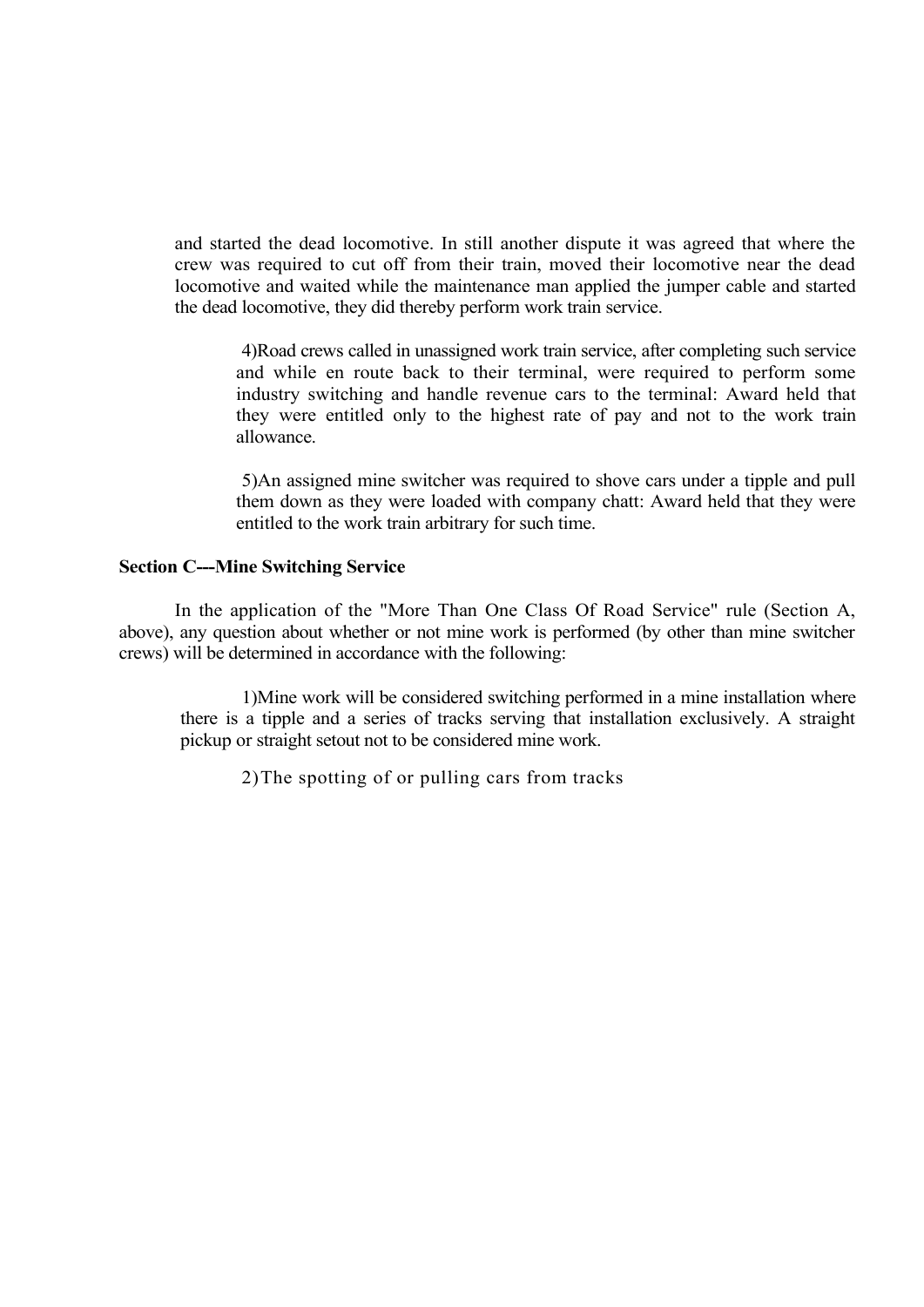which serve wagon or truck mines, which merely deposit their products in cars from a ramp, is not considered mine work. Sand and gravel pits, rock quarries and similar industries are not considered mines under the meaning of this Section, which is not intended to enlarge upon the service which has heretofore been considered mine work; likewise, this Section is not intended to change the work classification at any point where service performed has been paid for at mine rate in the past.

## **Section D---Conversion Rule**

## **1)Through Freight Crews**

When through freight crews do local freight work, local freight rate of pay shall apply for the entire day or trip.

## **2)Local Freight Work Defined**

a)Local freight work is construed to mean station and industry switching, loading, and/or unloading merchandise or packing house products (PHP) and the loading and/or unloading of company material and supplies from supply cars. "Industry" as used herein does not apply to mines (covered by Section C of this Article).

b)The following work by through freight crews will not constitute "station and industry switching" (i.e., local freight work).

They may set out cars which have been moved in their own train or pick up cars for movement in their own train; they may pick up these cars from any track, or in case of setouts, shove them into any track including the house track. They may spot cars set out provided they are not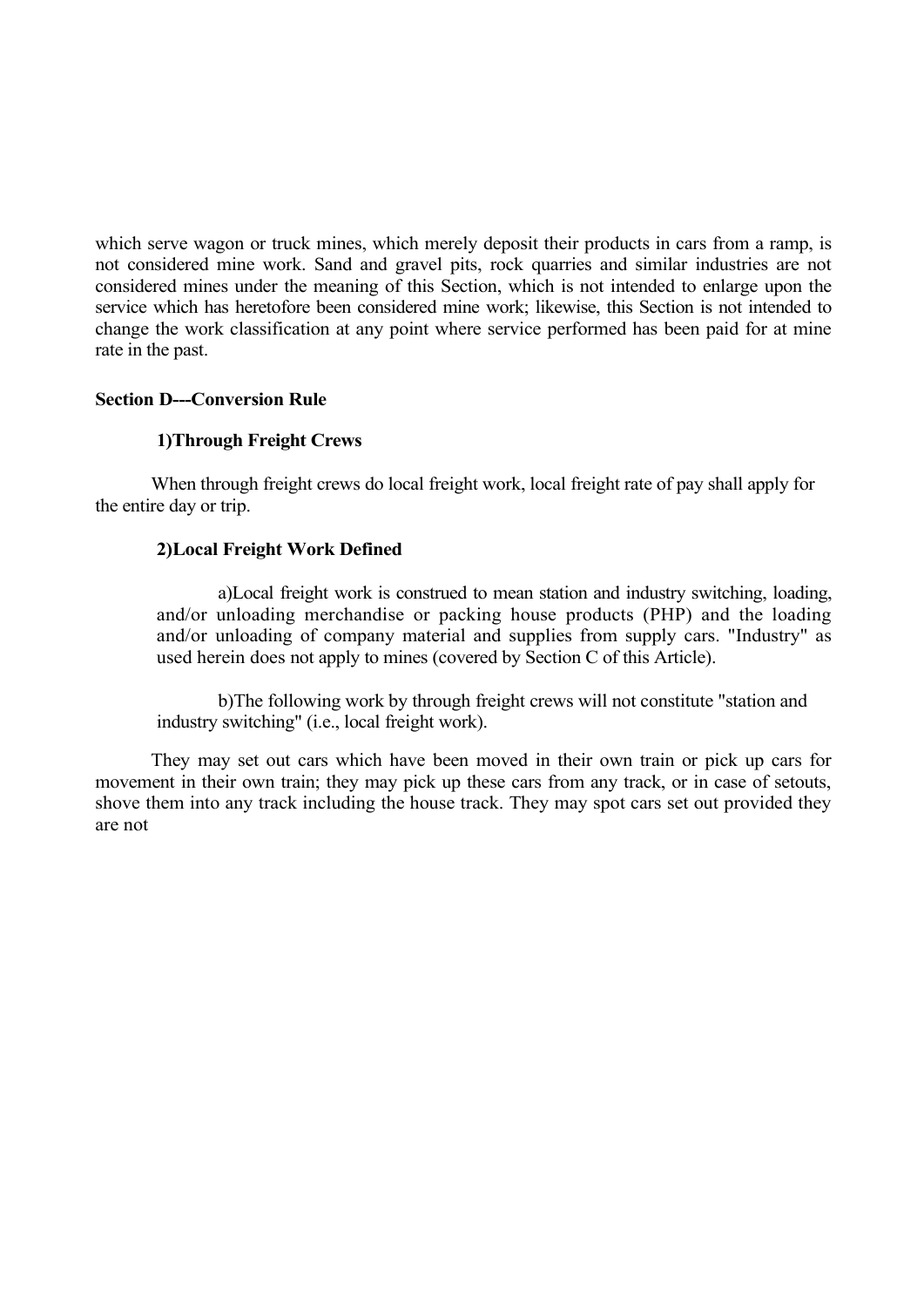required to perform any switching of other cars in order to accomplish this.

They may pick up from behind other cars and respot the cars thus disturbed at original location, spot cars set out if no switching of other cars necessary and make one setout and one pickup at the same station (setting out and picking up on 2 or more tracks, even when one track would not hold all of the setout or pickup, is station or industry switching except when done on interchange tracks).

c)The performance of yard work in a yard under the provisions of Article 29, Section B does not constitute the performance of local freight work.

d)Making an interchange delivery does not constitute the performance of local freight work.

## **Section E---Weighing By Through Freight Crews**

Through freight crews required to weigh cars will be paid local rate.

## **ARTICLE 33---DOUBLING**

When road crews (except road and mine switchers) are compelled to double for any cause they shall be paid actual miles; no allowance where the total number of miles is less than 100 miles and 100 miles are paid for. When necessary to cut off locomotive to help another train it shall be considered a double.

### **Interpretations:**

(i) Train and locomotive movements made in the process of setting out cars, picking up cars, station and/or industrial switching do not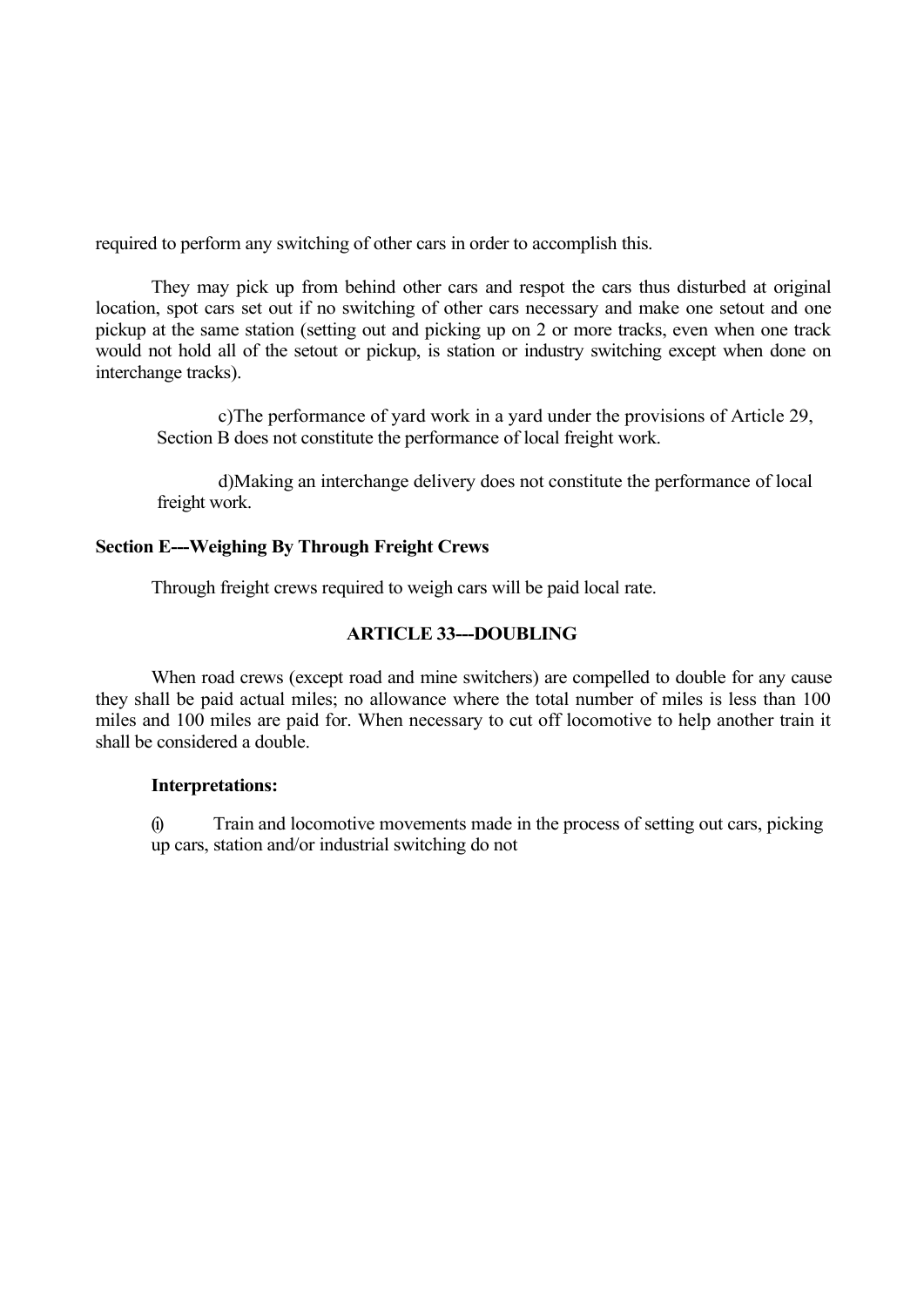### **Article 33 (Cont'd.)**

entitle the crew to additional mileage under the foregoing rule.

 $\hat{u}$  When any of the foregoing (i.e., doubling hills, etc.) results in the crew performing "More Than One Class Of Road Service" as covered by Article 32, that rule (and the payment specified therein) will apply in lieu of the actual mileage.

## **ARTICLE 34---CONSOLIDATED TIME**

When an employe is used as a Conductor and Brakeman on a trip, he shall be paid the highest rate for the entire trip.

### **ARTICLE 35---TIED UP AWAY FROM HOME TERMINAL AND TIED UP BETWEEN TERMINALS**

#### **Section A---Tied Up Away From Home Terminal**

(Item Third of the November 21, 1947 National Agreement effective January 1, 1948)

1)Employes in pool freight and in unassigned service held at other than home terminal will be paid on the minute basis for the actual time so held after the expiration of 16 hours from the time relieved from previous duty at a rate per hour of 1/8 of the daily rate paid them for the last service performed. If held 16 hours after the expiration of the first 24-hour period from the time relieved, they will be paid for the actual time so held during the next succeeding 8 hours, or until the end of the second 24-hour period, and similarly for each 24-hour period thereafter.

2)Should an employe be called for service or ordered to deadhead after pay begins, held away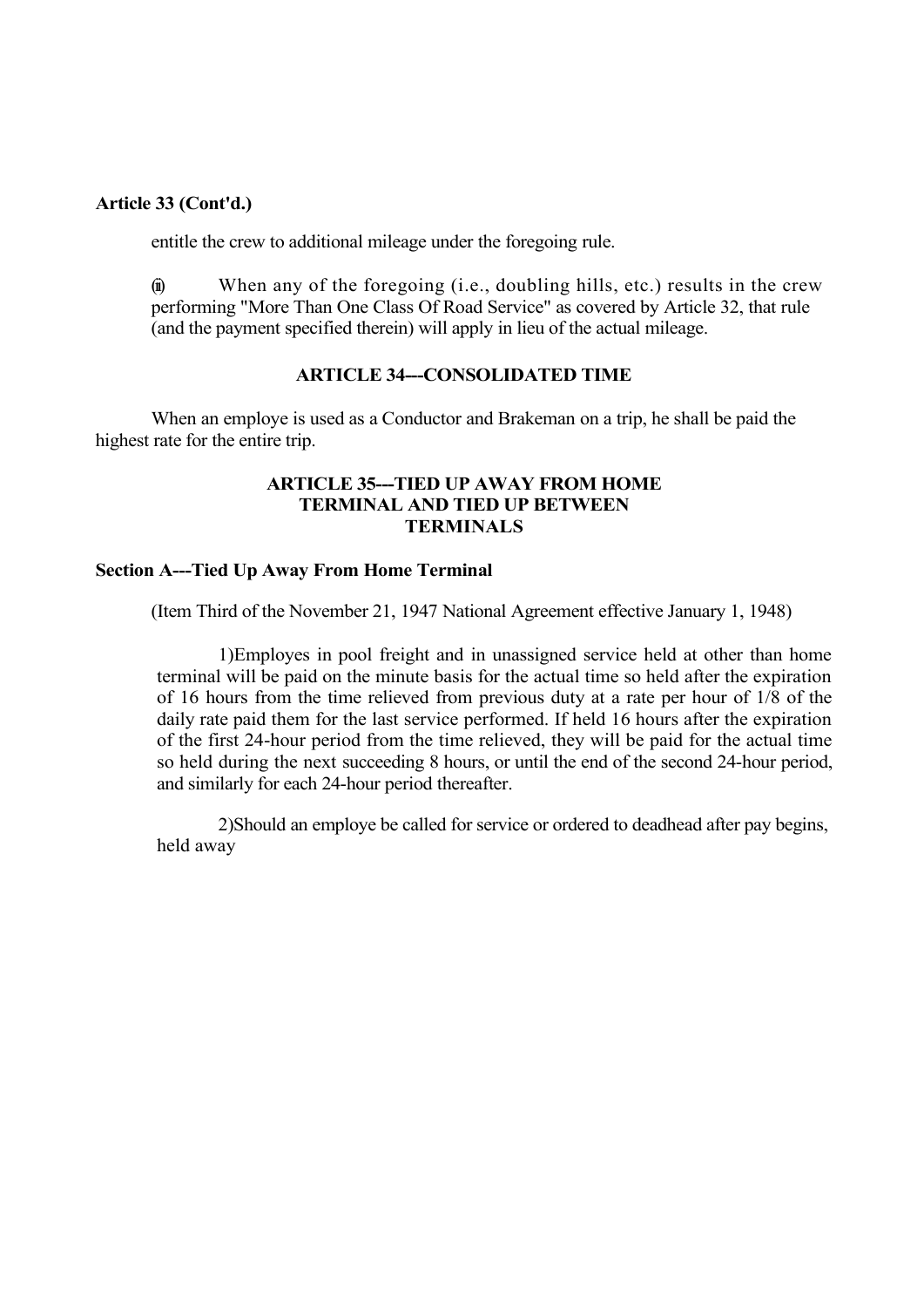from home terminal time shall cease at the time pay begins for such service or \*deadheading.

**\*Note:** (FRISCO Agreement):

Pay for deadheading begins at the time the train departs.

3)Payments accruing under this rule shall be paid for separate and apart from pay for subsequent service or deadheading.

4)For the purpose of applying this rule the Carrier will designate a home terminal

for each crew in pool freight and in unassigned service.

# **Section B---Tied Up Between Terminals---On Duty Less Than 10 Hours**

(1)(a) When other than work train crews are tied up by the Carrier between established terminals or regular tie-up points, or between the terminals of an assigned run, they will be considered under pay at the expiration of 10 hours off duty, and will continue under pay for 8 hours unless called for service or deadhead before the expiration of 8 hours. On such trips a minimum of 100 miles will be allowed each crew to the tie-up point and a new day will commence when the crew resumes duty; this rule to apply only when crews are tied up before the expiration of 10 hours on duty. Crews tied up after the expiration of 10 hours on duty shall be paid in accordance with Section C of this Article. Pool freight crews tied up between terminals under this rule for less than an 8-hour period of rest will be paid continuous time for the trip.

(b) Computation of initial terminal delay, where applicable, is started from the time they actually report for duty and not from time pay begins at expiration of 10 hours off duty.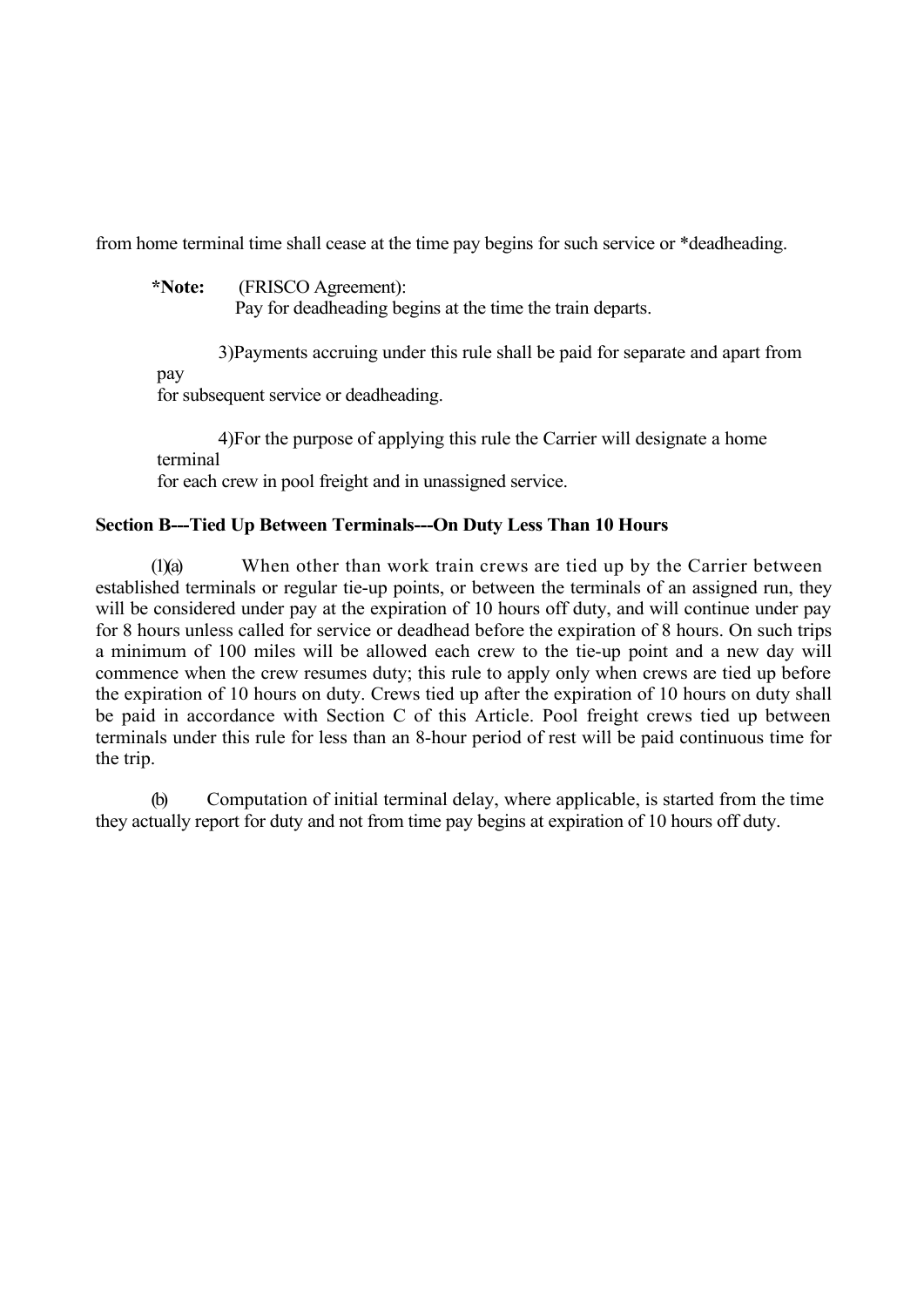(2) If such crews are held 16 hours after the expiration of the first 18-hour period, crews will be paid continuous time for the next succeeding 8 hours, or until the end of the 24 hour period, and similarly for each 24-hour period thereafter. Should the crew be called for duty after pay begins under this Section B, time will be computed continuously.

(3)(a) When Springfield Subdivision pool crews (called at Springfield) are tied up at Monett under the provisions of this Section B, they will not be runaround by other Springfield Subdivision pool crews making Springfield-Monett turns.

(b) When Cherokee Subdivision pool crews (called at Tulsa) are tied up at Afton under the provisions of this Section B, they will not be runaround by other Cherokee Subdivision pool crews making Tulsa-Afton turns.

(4) See Article 45, Section B in regard to not tying up crews between terminals at points where eating and sleeping accommodations are not available.

## **Section C---Crews Tied Up Between Terminals Under The Hours Of Service Law**

1)Under the laws limiting the hours on duty, crews in road service will not be tied up unless it is apparent that the trip cannot be completed within the lawful time and not then, until after the expiration of 10 hours on duty under the federal law, or within 2 hours of the time limit provided by state laws, if state laws govern.

2)If road crews are tied up in a less number of hours than provided in the preceding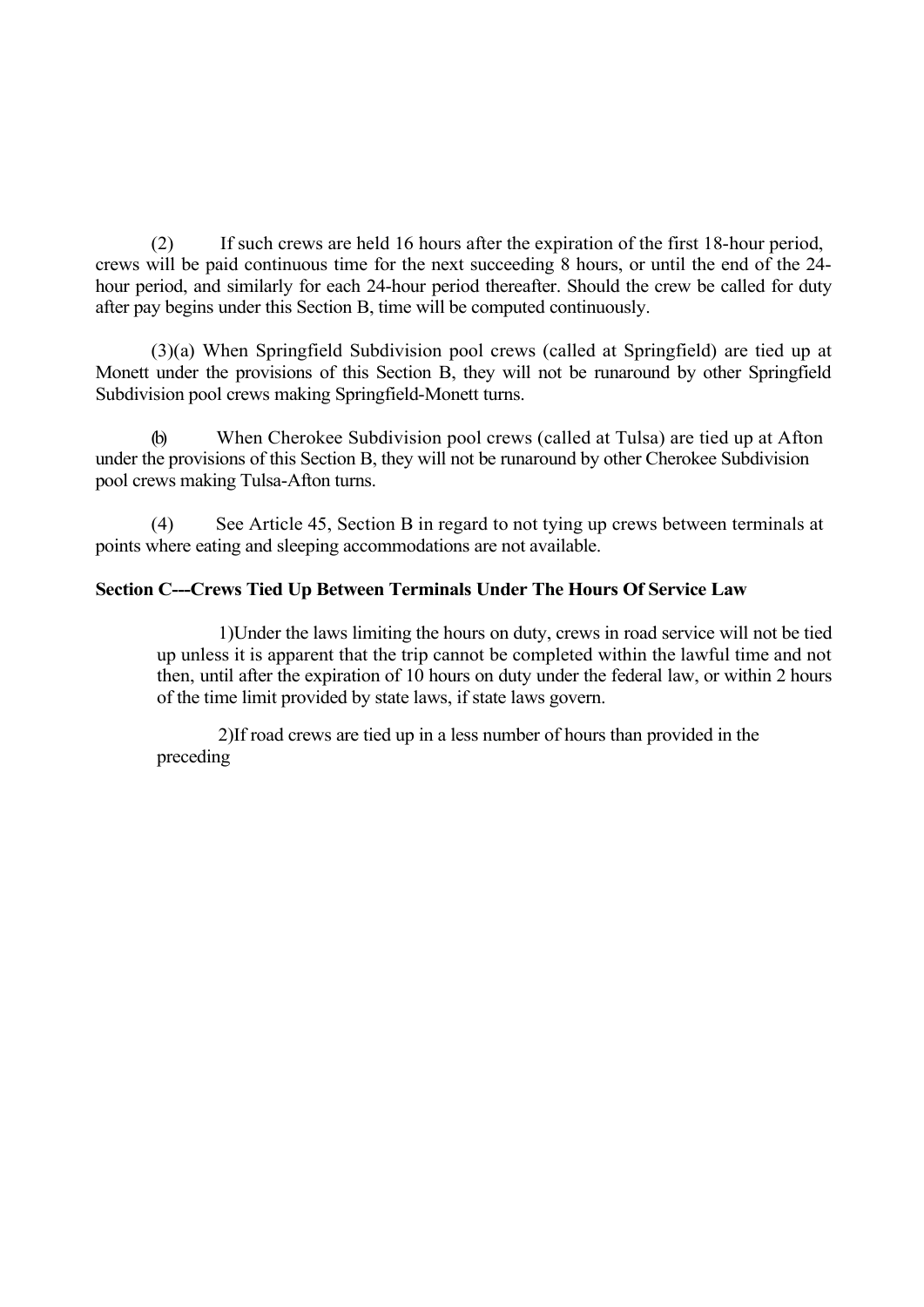para-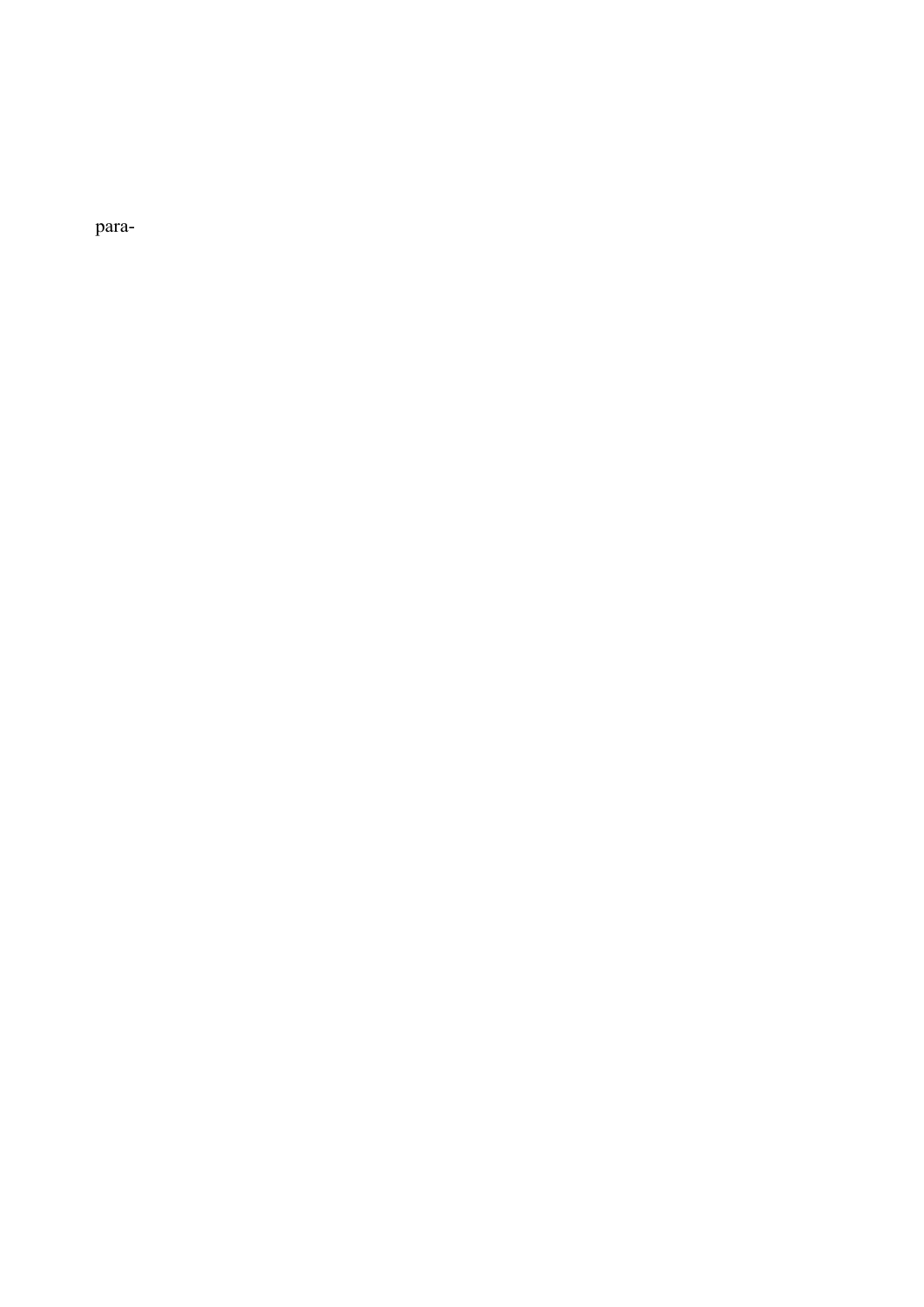graph, they shall not be regarded as having been tied up under the law and their services will be paid for under Section B of this Article.

3)When road crews are tied up between terminals under the law, they shall again be considered on duty and under pay immediately upon the expiration of the minimum legal period off duty applicable to the crew, provided, the longest period of rest required by any member of the crew, either 8 or 10 hours, to be the period of rest for the entire crew.

4)A continuous trip will cover movement straightaway or turnaround, from initial point to the destination train is making when ordered to tie-up. If any change is made in the destination after the crew is released for rest, a new trip will commence when the crew resumes duty.

5)Road crews tied up under the law will be paid the time or mileage of their schedules from initial point to tie-up point. When such crews resume duty on a continuous trip, they will be paid miles or hours, whichever is the greater, from tie-up point to the next tie-up point, or to the terminal. It is understood that this Section does not permit crews to be run through terminals unless such practice is permitted under other provisions of this Agreement.

6)Road crews tied up for rest under the law and then towed or deadheaded into terminal, with or without locomotive or caboose, will be paid therefor the same as if they had run the train to terminal (i.e., continuous time until they arrive at the off-duty point in the terminal).

**Note:** If crews are towed or deadheaded before legal period of rest has expired,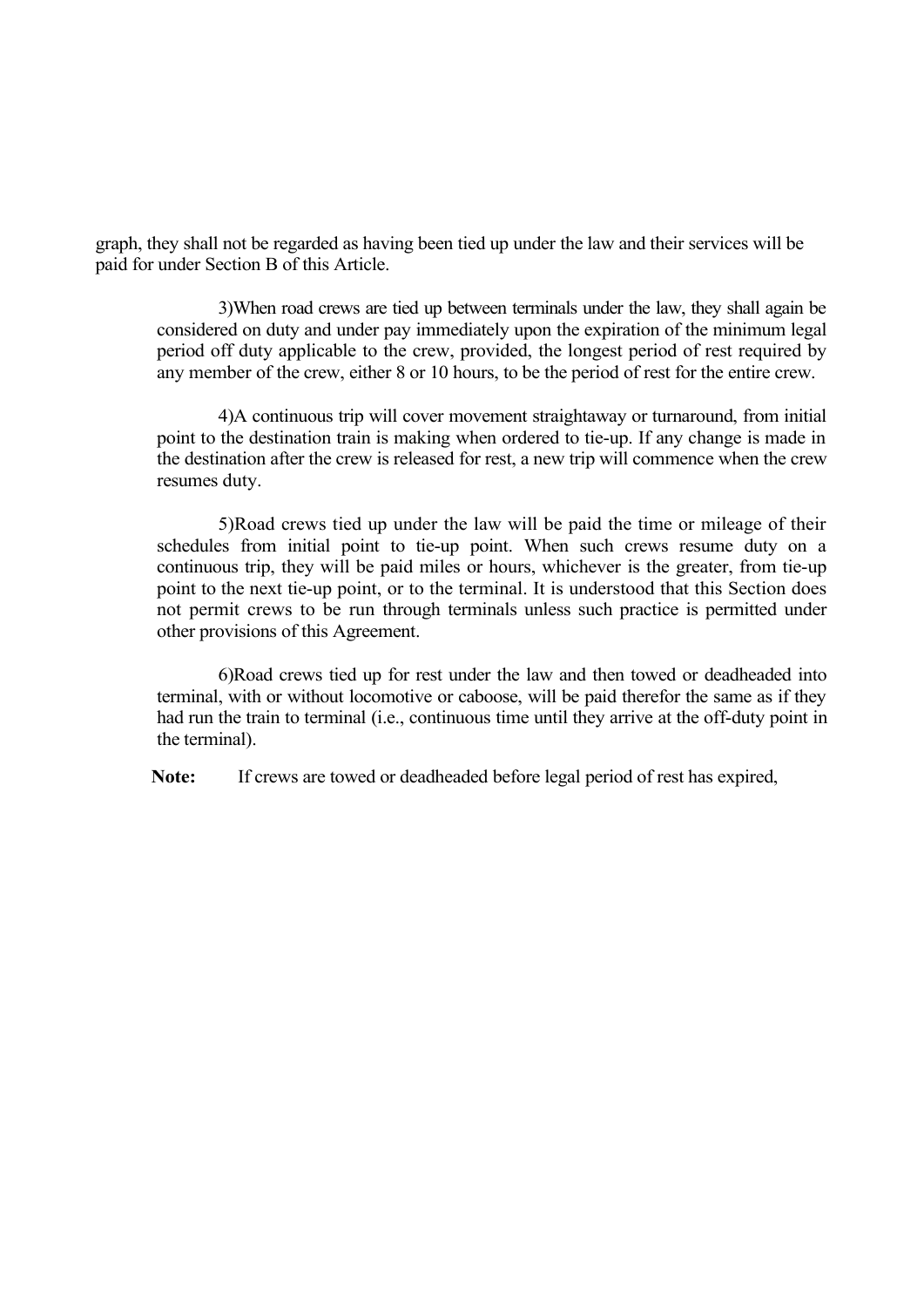they will be paid continuous time the same as if they had not been tied up.

(7) See Article 45, Section B in regard to not tying up crews between terminals at points where eating and sleeping accommodations are not available.

## **ARTICLE 36---CABOOSES**

#### **Section A---Assigned Cabooses**

(1)(a) Crews assigned in local, work train, mine or road switcher service (and in pool or unassigned service on territories where cabooses are not pooled) shall have an assigned caboose. Assigned cabooses shall not be taken from crews except when it is necessary that they be repaired or when a different caboose is being permanently assigned to the crew.

b)Two or more crews may be assigned the same caboose so long as that caboose

is

ready and available for each crew when they begin duty.

c)When an assigned crew is deprived of their caboose for any other reason,

the

Conductor and Rear Brakeman will be entitled to an additional day's pay.

(2)(a) Assigned crews in local, mine and road switcher service will be given an arbitrary allowance of \$1.00 for each member for each night the crew is tied up away from the home terminal of the assignment.

(b) At points where assigned crews are paid for terminal switching under the provisions of Article 31, Section A, the arbitrary allowance referred to in Paragraph (a) hereof will not apply.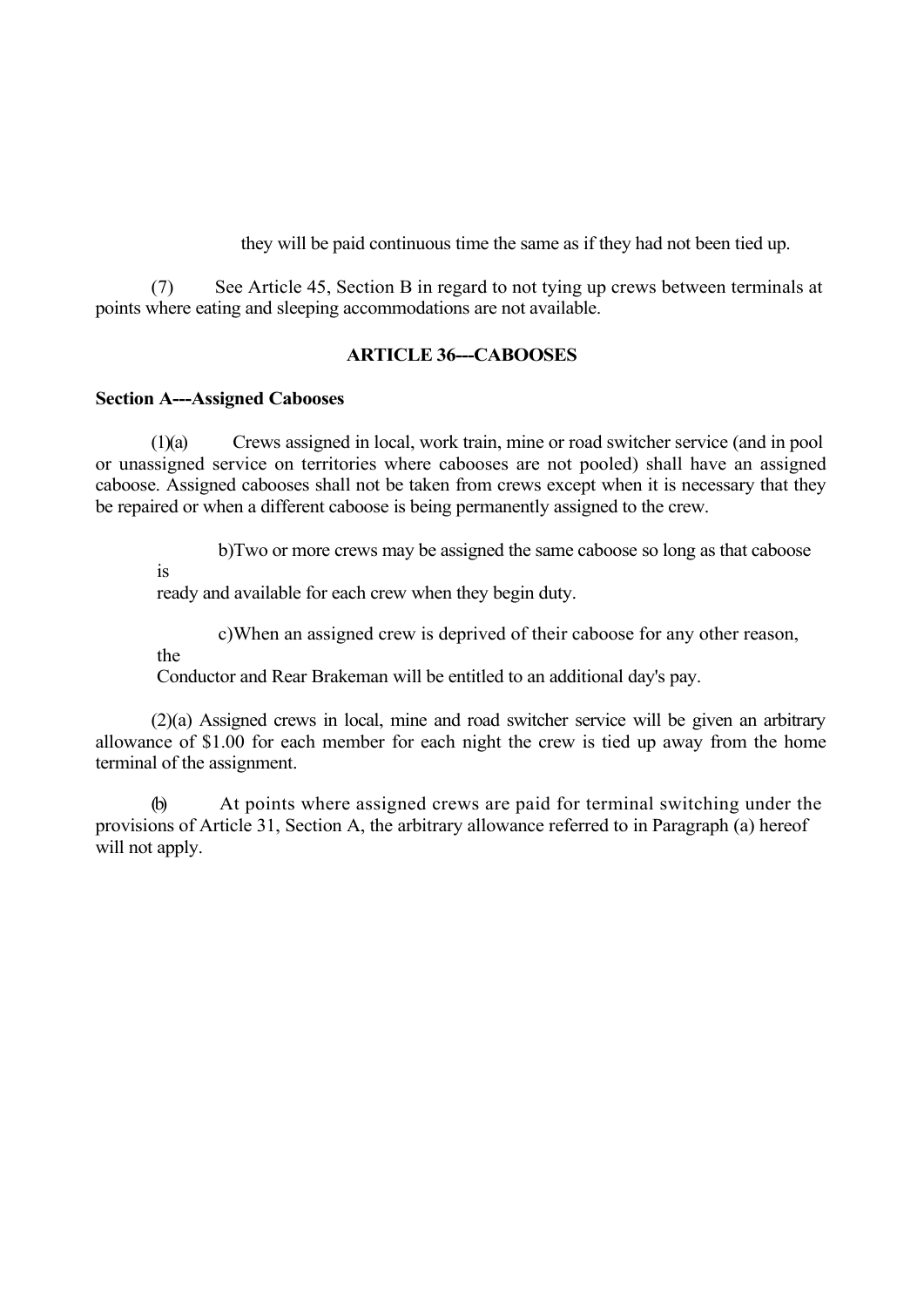## **Article 36 Section B**

#### **Section B---Pooled Cabooses**

1)Cabooses for crews in pool or unassigned service may be pooled instead of being assigned to individual crews.

2)When cabooses are pooled in accordance with Paragraph (1) of this Section, full length lockers will be furnished for each employe at each through freight terminal on the territory where cabooses are pooled. At through freight terminals that are not home terminals for employes, the Carrier will furnish wash, toilet and shower bath facilities. These facilities will be kept in a clean and sanitary condition. The employe will cooperate in keeping facilities clean.

3)Employes using such pooled cabooses will receive \$1.00 for each round trip that they are tied up at an away-from-home terminal, except that employes in unassigned work train service will be paid \$1.00 for each night spent away from their home terminal.

4)Employes using such pooled cabooses will not be required to walk more than onehalf mile from the caboose on their inbound train to their off-duty point. If when they relinquish it their caboose is more than one-half mile from their off-duty point, they will be furnished transportation by the Carrier.

5)Pooled cabooses need not be furnished on troop trains or trains of empty passenger equipment going to and returning from troop movements.

### **Section C---Equipment**

(1) All cabooses, both assigned and pooled,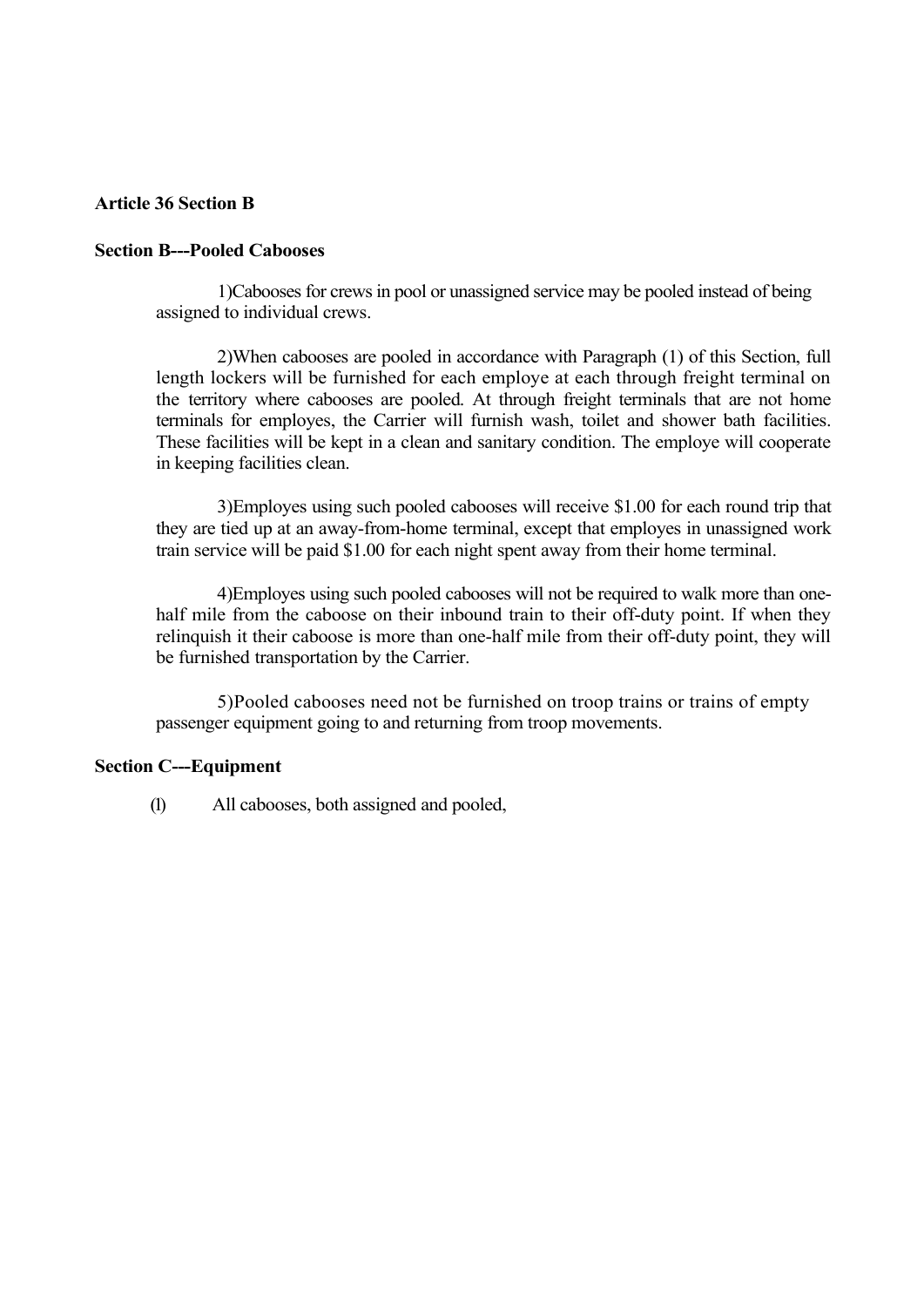shall be substantial and comfortable, and of the cupola-platform type, however, the General Chairman and the Director of Labor Relations may agree on a different type of caboose. They will be equipped with an operative heating stove and fuel, wash basin (with supply of wash water), flush-type toilet, sanitary water cooler and drinking cups, suitable desk and lamp, sufficient cushions to cover seats, lockers for clothing and equipment, and shall be kept supplied with necessary equipment and supplies, when properly ordered by the Conductor. These supplies will be placed on the caboose by someone other than the Conductor and Brakemen except as provided for in Paragraph (4) of this Section C.

2)Pooled cabooses will be supplied with stationary and electric lights. They will be kept clean and periodically the floors will be scrubbed and windows washed. Employes will cooperate in keeping cabooses clean. The incoming Conductor must order needed supplies or equipment and report any defect in the caboose that needs correction.

3)The "flow through" drinking water cooler constitutes a satisfactory dispenser insofar as the requirement of existing agreement rules and understandings. Ozarka water or comparable bottled water in disposable container and ice will be furnished.

4)Brakemen in assigned service (local, road or mine switcher and work train) may be required to supply their cabooses with fuel, ice, water and drinking cups at any point except at district terminals where yard crews are employed.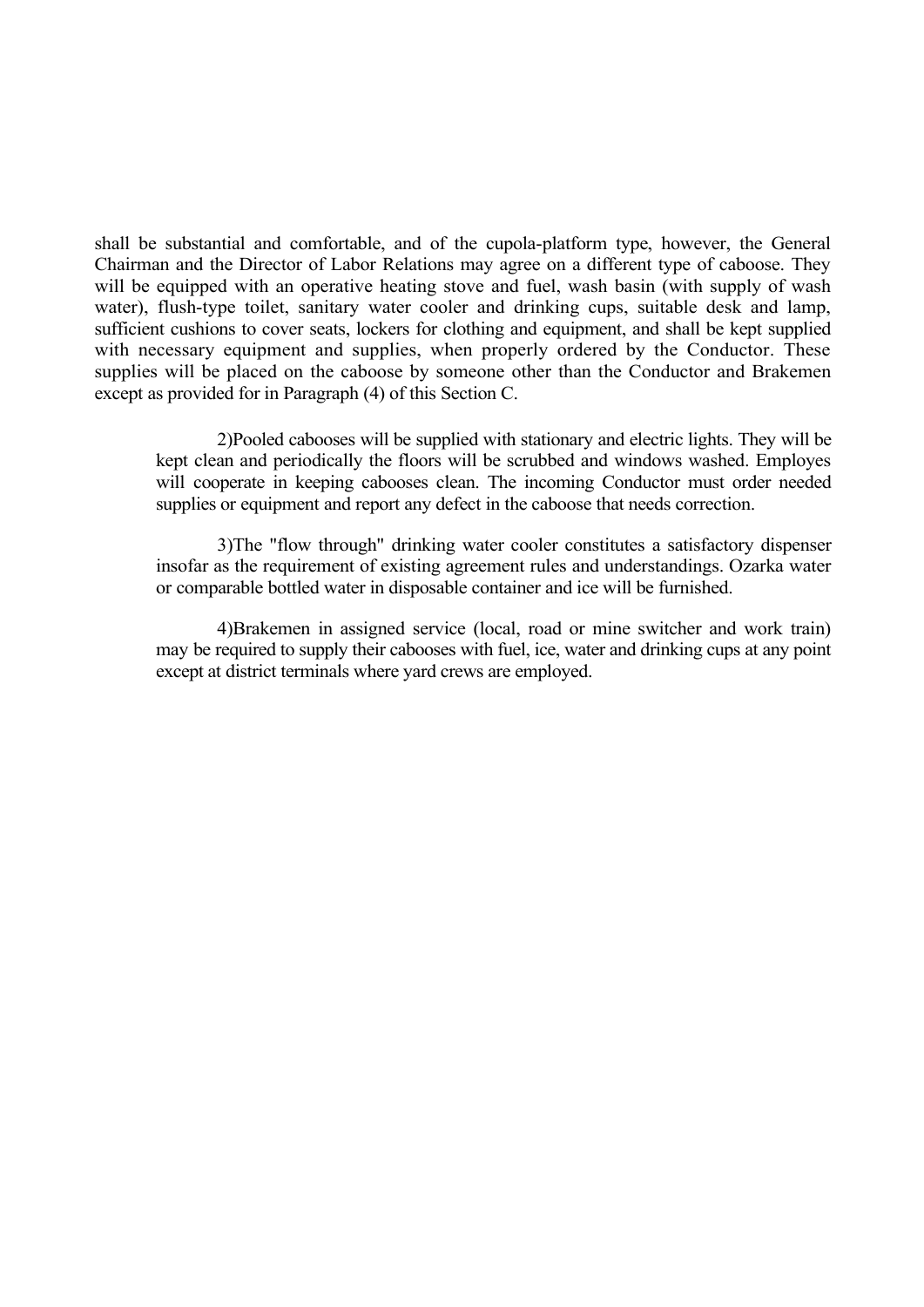**Note:** It is understood that ice, fuel, water and drinking cups for cabooses shall be kept at convenient places and made readily available. If dispute shall arise as to "convenient place" same shall be agreed upon by the Carrier and Local Committee.

(5)(a) Brakemen on crews with an assigned caboose may be required to supply their caboose in accordance with Paragraph (4) of this Section. However, an outbound Conductor departing from a district terminal where yard crews are employed must protest to his supervisor any defective condition of his caboose prior to his departure from that point. If he does protest to his supervisor and then is ordered to leave the terminal without correction of the condition, he must record the name of the supervisor and the time the incident occurred.

(b) When an assigned crew is required to depart from district terminal where yard crews are employed with a caboose that is not properly supplied with ice and water, fuel and operative stove, the Conductor and the Rear Brakeman (if any) will be entitled to an additional day's pay.

(6)(a) An outbound Pool Conductor must protest any defective condition of a caboose prior to his departure from his initial terminal. If he does protest to his supervisor and then is ordered to leave the terminal without correction of the condition, he must record the name of the supervisor and the time the incident occurred.

(b) Then when a pool crew is required to depart from the initial terminal under these circumstances with a pooled caboose that is not properly supplied with water for personal sani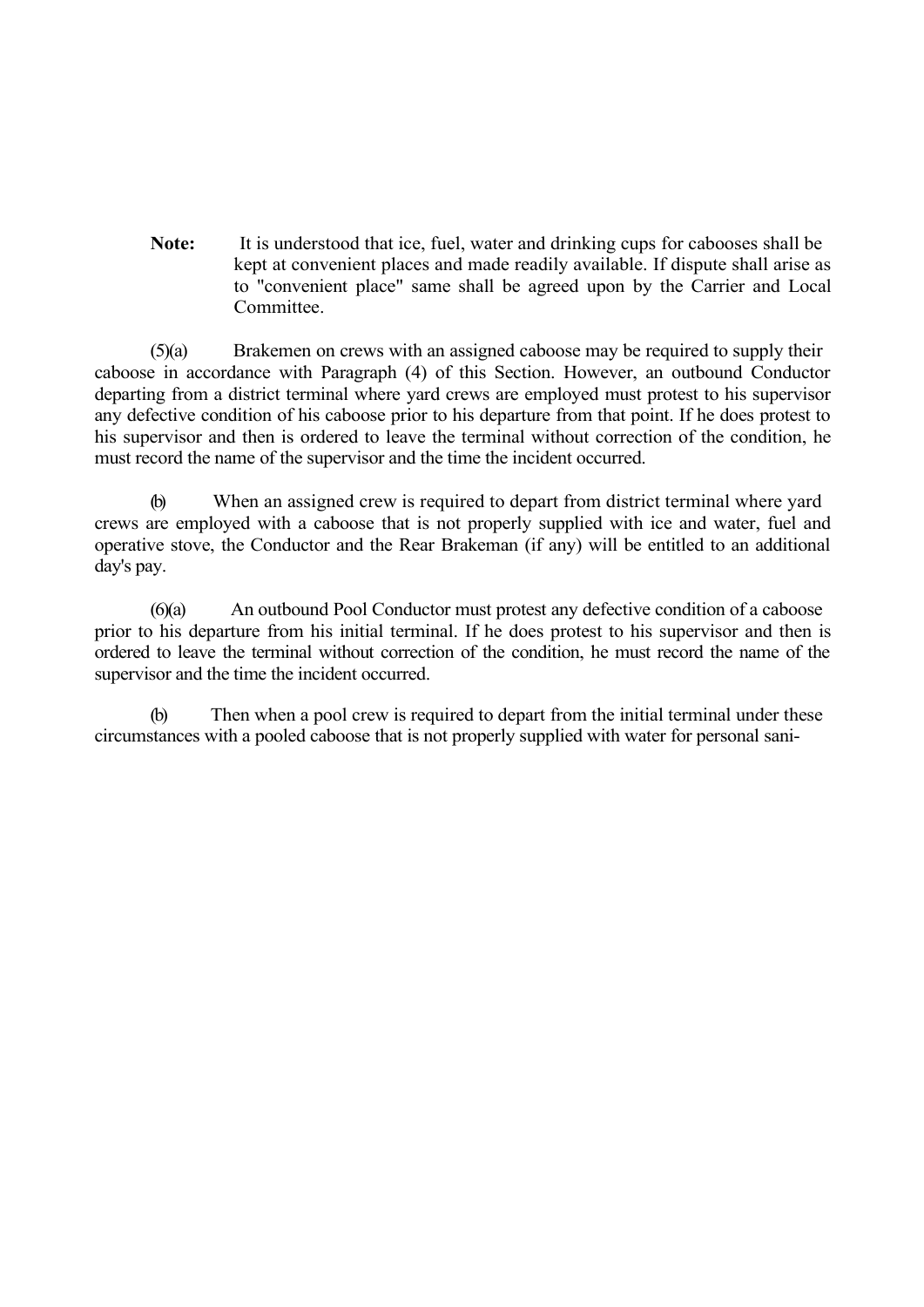tary use, sanitary drinking cups, water and ice, fuel and operative stove, or is required to depart from one of the major terminals (St. Louis-Springfield-Tulsa-Kansas City-Memphis-Birmingham) without operative electric lights, the Conductor and the Rear Brakeman (if any) will be entitled to an additional day's pay.

## **ARTICLE 37---EMERGENCY DEFINED**

"Emergency" as used in this Agreement refers to wrecks, fires, washouts, or main line obstructions.

## **ARTICLE 38---SWITCH LIST**

Switch lists shall be furnished showing what tracks cars to be picked up are on and any other information to expedite movement of the train.

#### **Interpretations:**

a)The above rule is applicable only to pool crews and regular assigned local freight crews.

b)The only information necessary to give a crew is the car numbers and initials and

the track on which they stand.

c)Information may be given to the train crew either in writing or verbally so long as

it is given prior to the pickup.

**Note:** This definition does not apply to the terms "Emergency Conductor" and "Emergency Brakeman".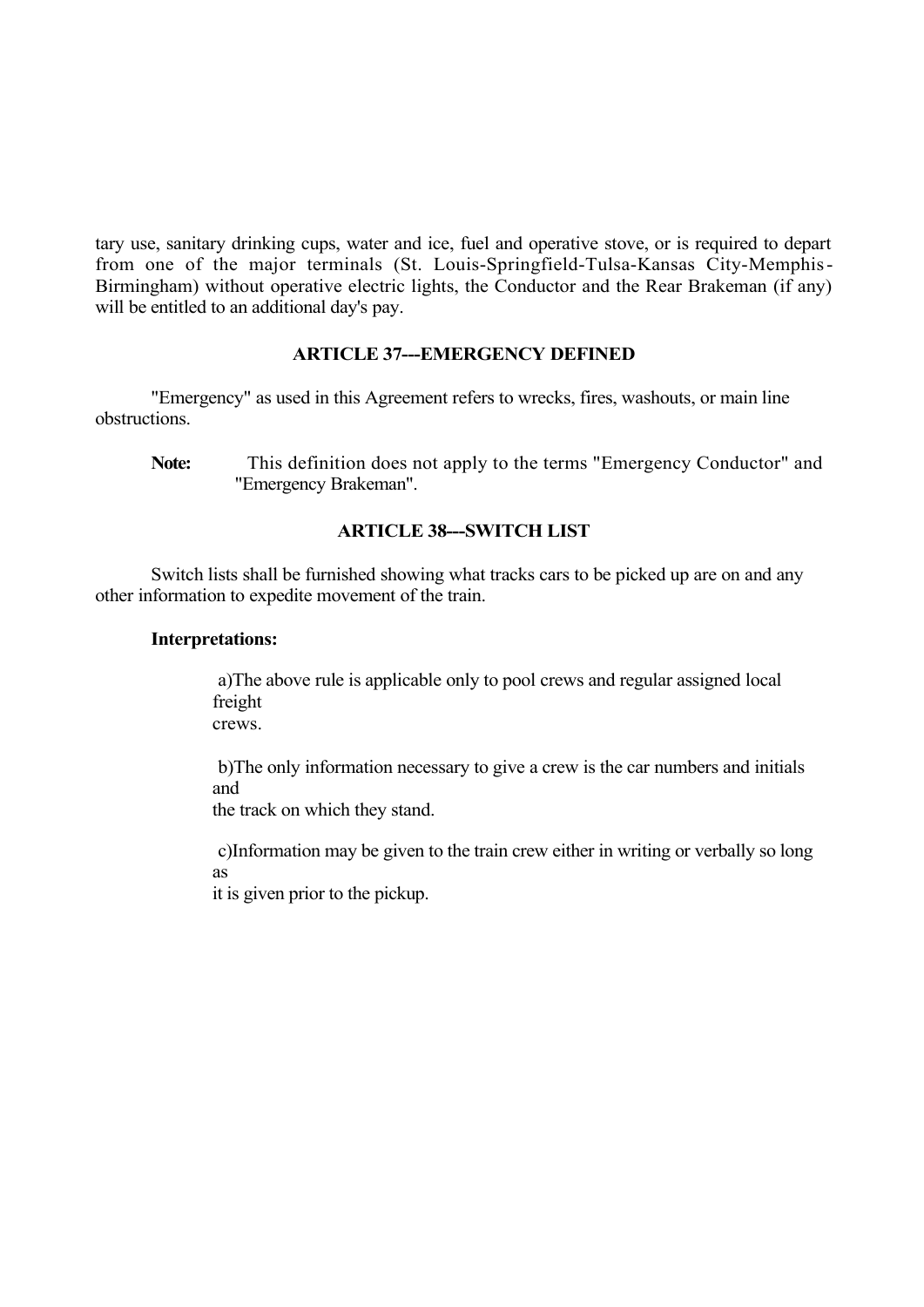#### **Article 38 (Cont'd.)**

(d) A car or cars moved from an industry to a yard track, or moved from one track to another within a point, will not be considered as picked up unless they are moved out of that station by the crew involved. That is, the above provision applies only to cars **when** picked up and moved forward in their train.

#### **ARTICLE 39---DUTIES**

#### **Section A---Car Doors, Brasses, Water Cars, Livestock**

At points where Carmen are employed and on duty, Conductors or Brakemen shall not be required to close car doors on cars other than those in their own trains and those being handled by their crew. Also, they will not be required to brass cars, to fill or empty water cars, load or unload stock. They will not be required to chain up cars other than those being handled in their train.

#### **Section B---Ventilation and Refrigeration**

Conductors or Brakemen shall not be required to handle (i.e., adjust) ventilation or refrigeration of cars, except when the temperature changes en route. No reports shall be required except they will fill out printed form or advise proper Carrier Officer by letter, showing only the identify of cars on which the ventilation/refrigeration was changed.

#### **Section C---Company Mail**

(1)(a) Crews in road freight service may be required to stop at a point (one) designated by the Carrier in their initial and/or final terminals (or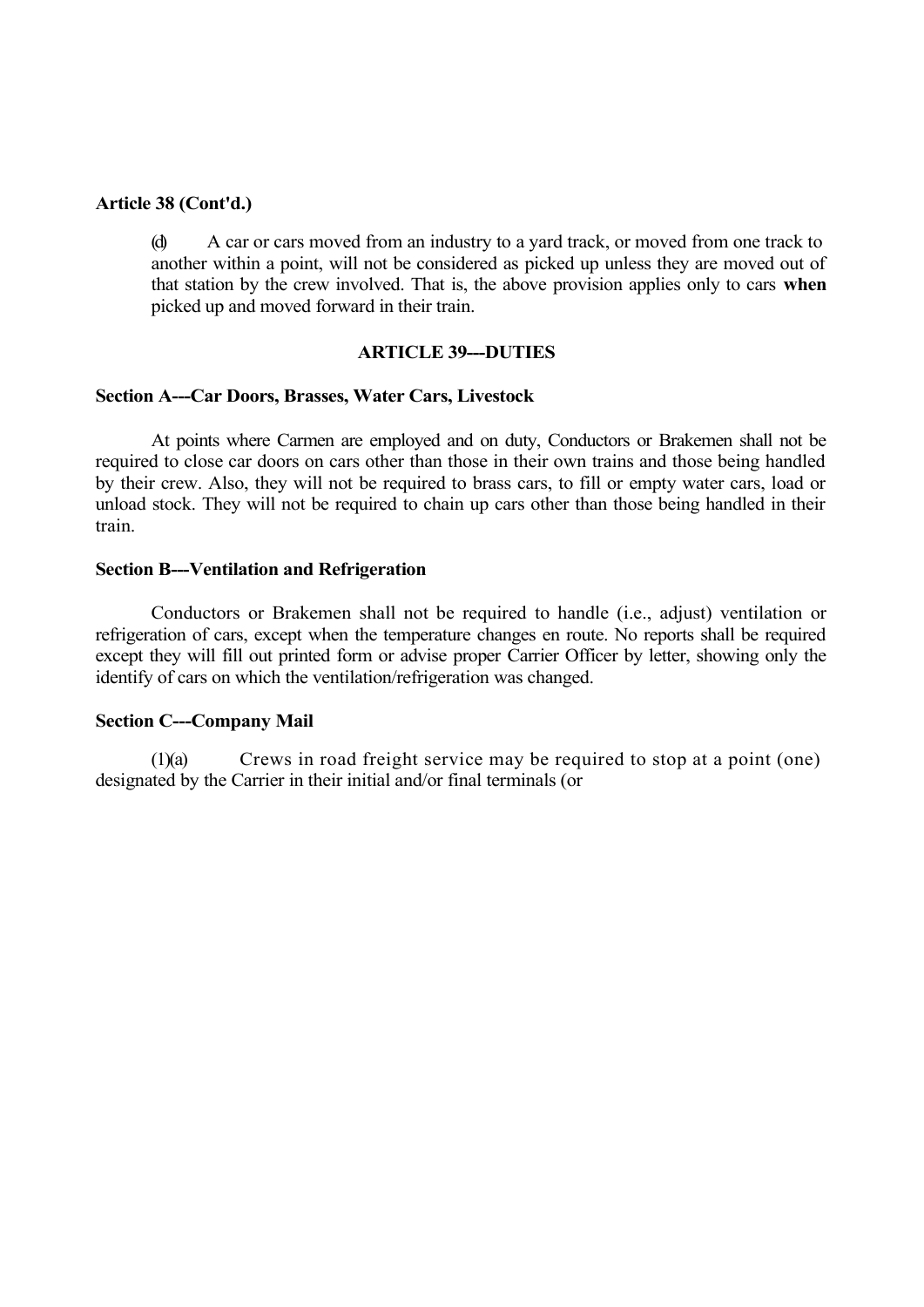at any station en route) in order to permit Company Mail to be loaded on and/or unloaded from their locomotive or caboose, but when this is done, the loading and/or unloading will be done by someone other than the members of the train and engine crew.

(b) When a crew in road freight service is required to make the additional stop (i.e., "spot") contemplated by the above paragraph at the crew's initial terminal, the computation of initial terminal delay (see Article 31, Section B) shall be continued until the Company Mail has been loaded and/or unloaded and the train actually starts on its road trip (i.e., starts moving) from the spot where that stop was made. If the crew is required to make this stop after arriving at or passing the "point fixed" for final terminal delay computations (see Article 31, Section C), that existing agreement provides that the computation shall be continued until the crew arrives at their off-duty point. When this additional stop is required at a point where the crew is entitled to initial or final terminal switching (see Article 31, Section A), the time that they are actually stopped for the loading and/or unloading of Company Mail shall be added to the time engaged in switching to determine the amount they shall be paid for terminal switching. Nothing in this paragraph is intended to enlarge the application of the terminal delay and terminal switching rules to classes of service not covered by those rules.

(2)(a) Conductors in freight service required to personally handle (i.e., pick up and/or distribute) Company Mail at more than 2 points (including the initial and/or final terminal of the crew), in service not excluded by Paragraph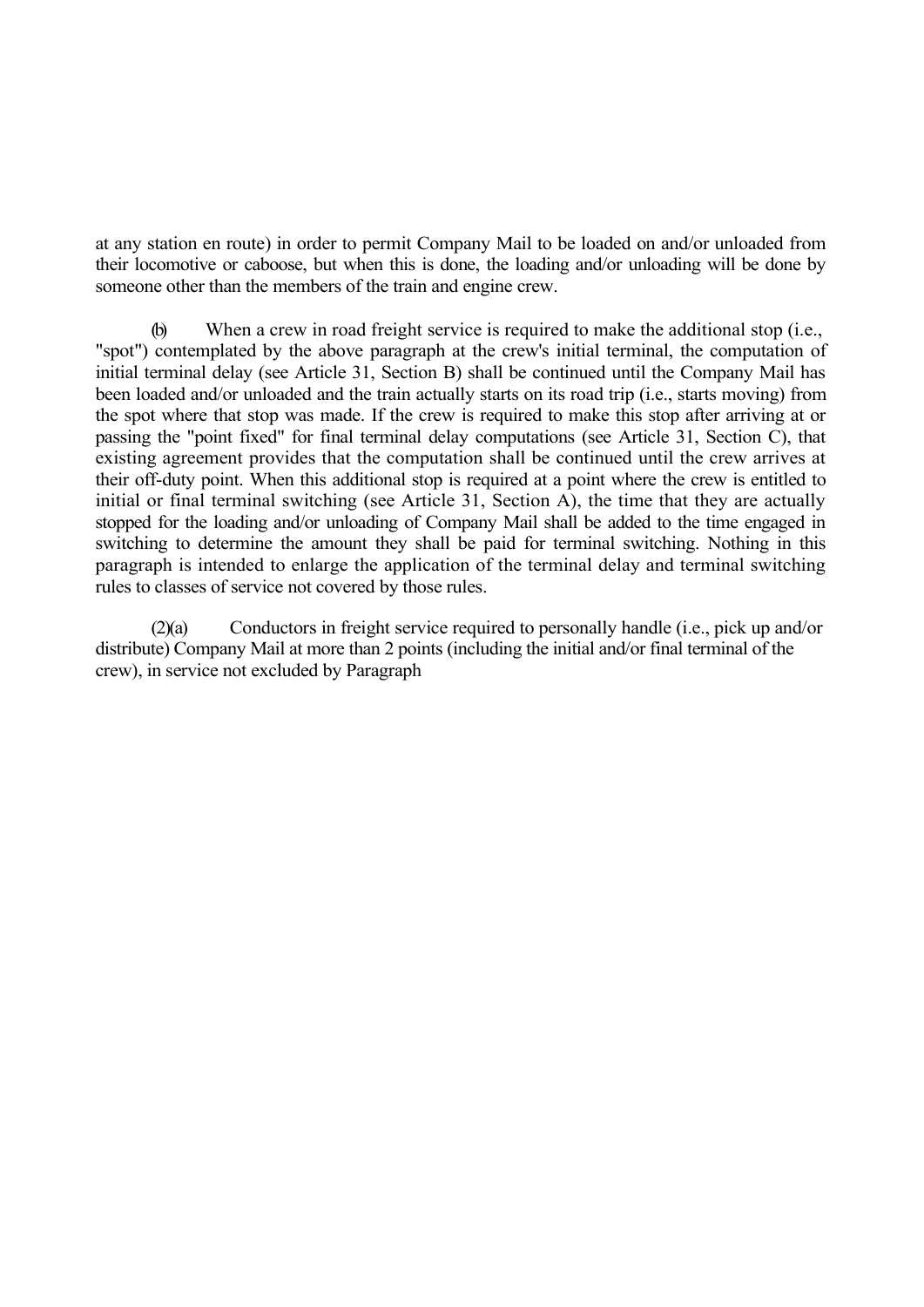(2)(b), below, will be paid an arbitrary of \$1.00 in addition to and separate from all other payments. It is understood that a Conductor may be required to handle (carry) one packet or one briefcase-size sack of Company Mail between his on/off-duty point and caboose, or vice versa, and between a station building and caboose, or vice versa. This arbitrary is to be paid only once for a tour of duty and only for those tours of duty during which such service is required.

b)The allowance provided by Paragraph (2)(a), above, will not be made to a Conductor on runs where he or any member of his train crew receives an additional allowance for handling U.S. Mail, express or baggage. On crews where such a payment is made, the Company Mail will be handled by the crew member receiving such payment without any additional payment.

c)The language "Company Mail", as used in this Paragraph (2), does not include the following: lantern batteries, safety shoes, heavy packages of tariffs or magazines, or any other similar material not generally recognized as bona fide Company Mail.

d)The provisions of this Paragraph (2) hereof shall not serve to preclude the Carrier from having employes other than Freight Conductors or Brakemen from loading and/or unloading any kind of material (not to include greasy, dirty, otherwise objectionable and/or bulky items which would impede crew's proper performance of their duties on cabooses) at any point. In such cases, so long as these materials are not physically handled by the Conductor or Brakeman it will not be considered as a violation of any rule or agreement, and the Conductor will not be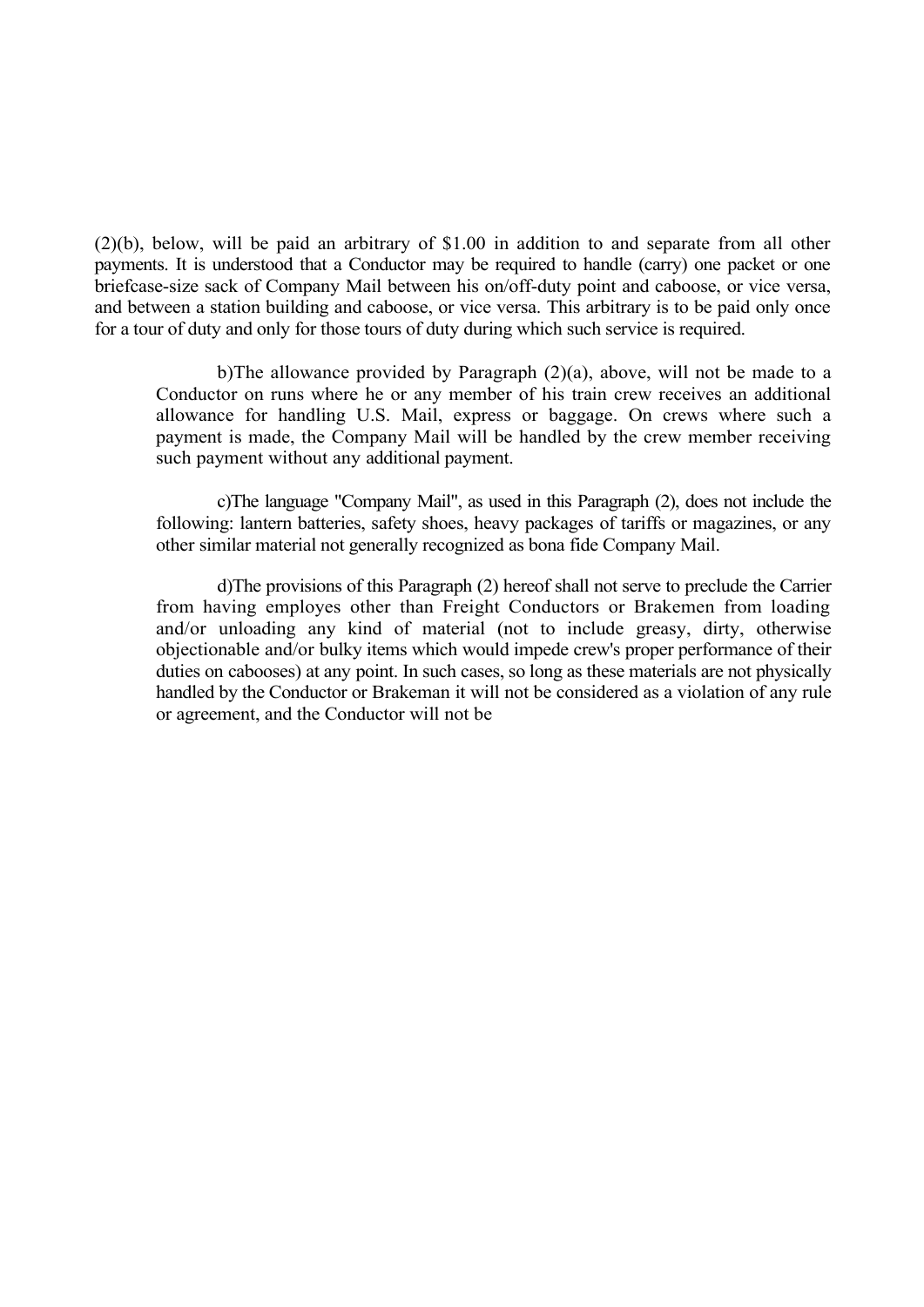entitled to the arbitrary allowance provided by Paragraph (2)(a), above.

(e) This Agreement in no respect restricts the right of the Carrier in making any other arrangements for the handling of Company Mail by other than Conductors or Brakemen.

# **ARTICLE 40---HANDLING TRAIN WITHOUT AIR BRAKES**

Conductors and Brakemen shall not be required to handle trains without air brakes, except in case of air failure on the road, and then only to first siding, and shall notify train dispatcher at the first opportunity.

## **ARTICLE 41---CLERICAL ERRORS**

Conductors and Brakemen shall not be fined for clerical errors or mistakes.

# **ARTICLE 42---VIOLATION OF LAWS**

Should it be required by an Officer of the Carrier that Conductors or Brakemen violate the law or laws, such instructions shall be given in writing.

## **ARTICLE 43---WEARING APPAREL AND ELECTRIC LANTERNS**

## **Section A---Wearing Apparel---Shoes**

Employes shall meet the following standard for being "suitably shod":

Footwear must have a substantial sole of sufficient thickness to resist puncture, a definite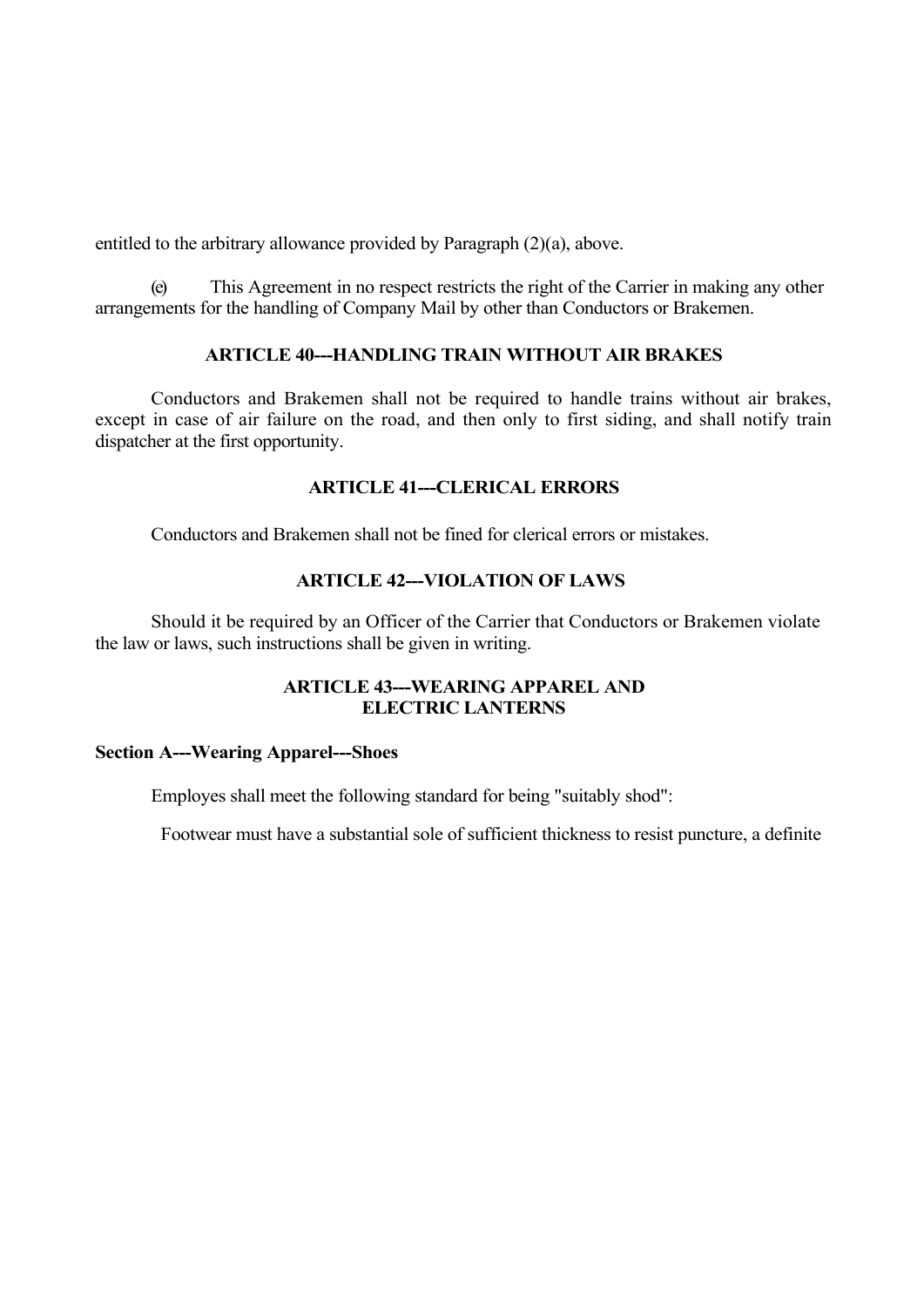heel-instep notch with substantial leather (or leather substitute) upper portion.

The Carrier will not unilaterally, of its own volition, change the foregoing standard insofar as employes represented by the Organization.

## **Section B---Electric Lanterns**

(Conference Committee Agreement signed at Chicago, Illinois, April 18, 1941)

1)The railroads will permit the use of white electric hand lanterns by employes.

2)Employes will be furnished electric hand lantern by the particular railroad on which employed upon depositing with that railroad the actual cost thereof, not exceeding \$2.00 each.

3)Deposits for lanterns secured from the railroads may be made by employes by depositing cash therefor or by signing a deduction order for the amount to be deducted from their paychecks on the current payroll.

4)When an employe leaves the service, either voluntarily, by discharge or by death, or those retaining employe relationship but not in active service, the lantern may be returned to the railroad, whereupon the amount of deposit made when the lantern was issued, not exceeding amount of \$2.00 shall be refunded to him or his estate or heirs.

5)Replacement of lanterns will be made by the railroad without cost to the employe under the following conditions:

(a) When worn out or damaged in the per-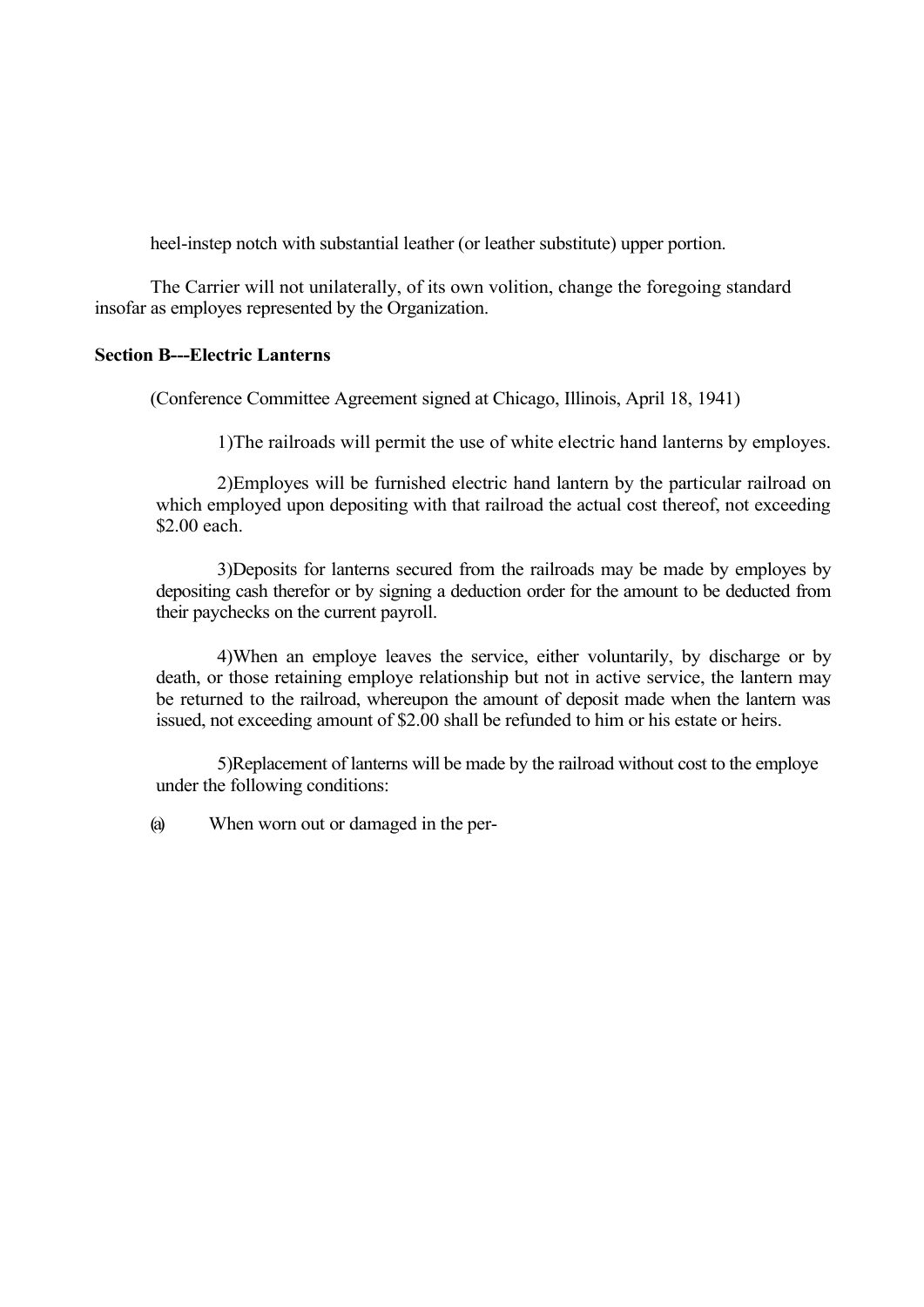formance of railroad service upon return of the lantern issued by the railroad.

b)When stolen while employe is on duty without neglect on part of employe.

c)When destroyed in the performance of duty.

6)Employes will not be compelled to purchase lantern from the railroad, but may purchase it from other sources of their own choice, provided, however, that any lantern so purchased must conform with the standard prescribed by the railroad.

7)The electric lantern, bulbs, and batteries must be of a standard prescribed by the railroad, and the lantern must be equipped with not less than 2 white bulbs for instant use and a provision for a spare white bulb to be carried in the lantern.

8)Employes who, prior to the effective date of this Agreement, have provided themselves with electric lanterns and have used them in the service of the railroad may continue to use them, if they so desire, until they are worn out, provided such lantern is of a satisfactory type and contains 2 serviceable white bulbs for instant use and a provision for carrying a spare white bulb in the lantern.

9)After the effective date of this Agreement, each employe must provide himself with an electric white lantern, meeting the specifications set out in Paragraph (7).

0)Each railroad will maintain at convenient locations a supply of batteries and bulbs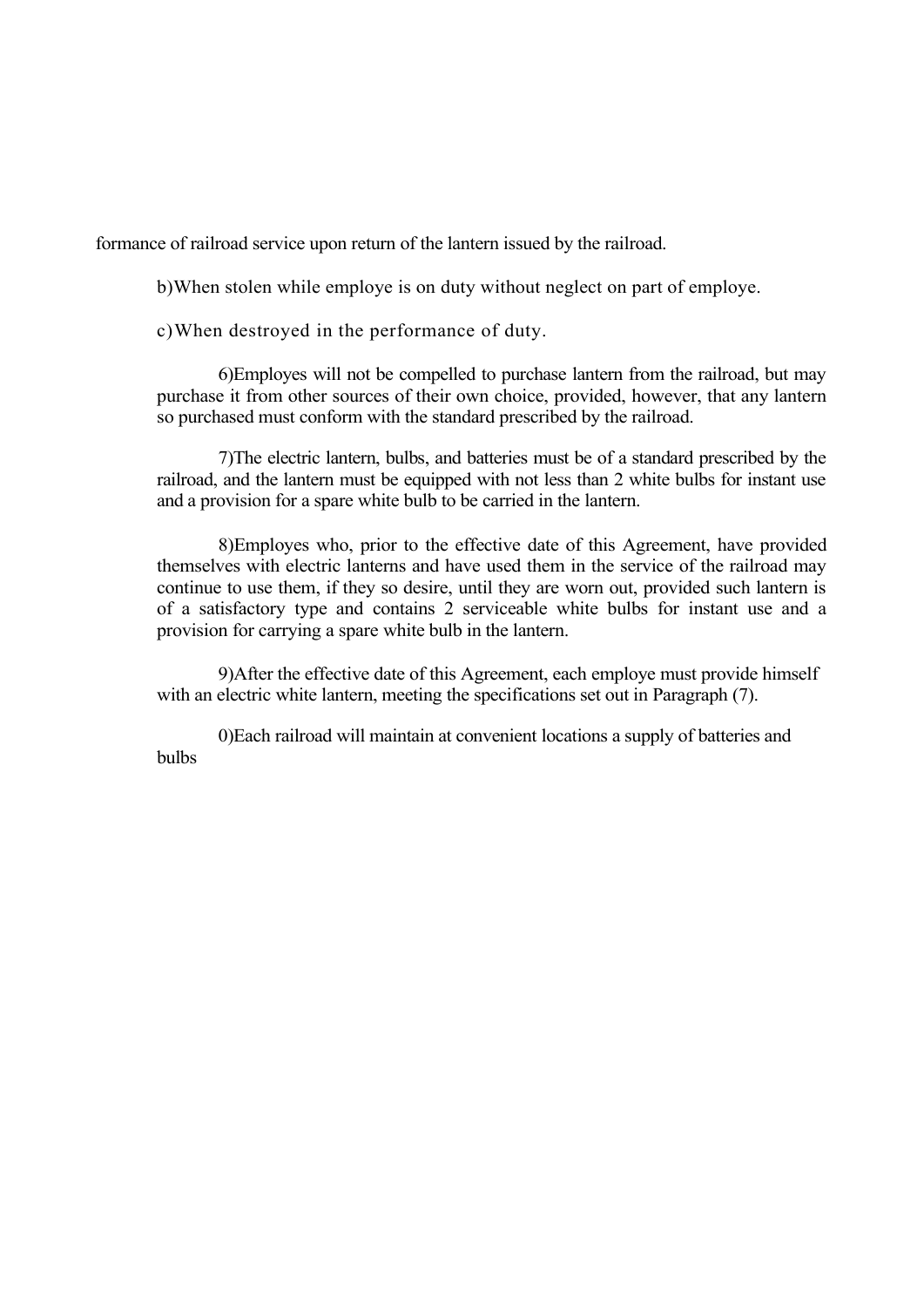to be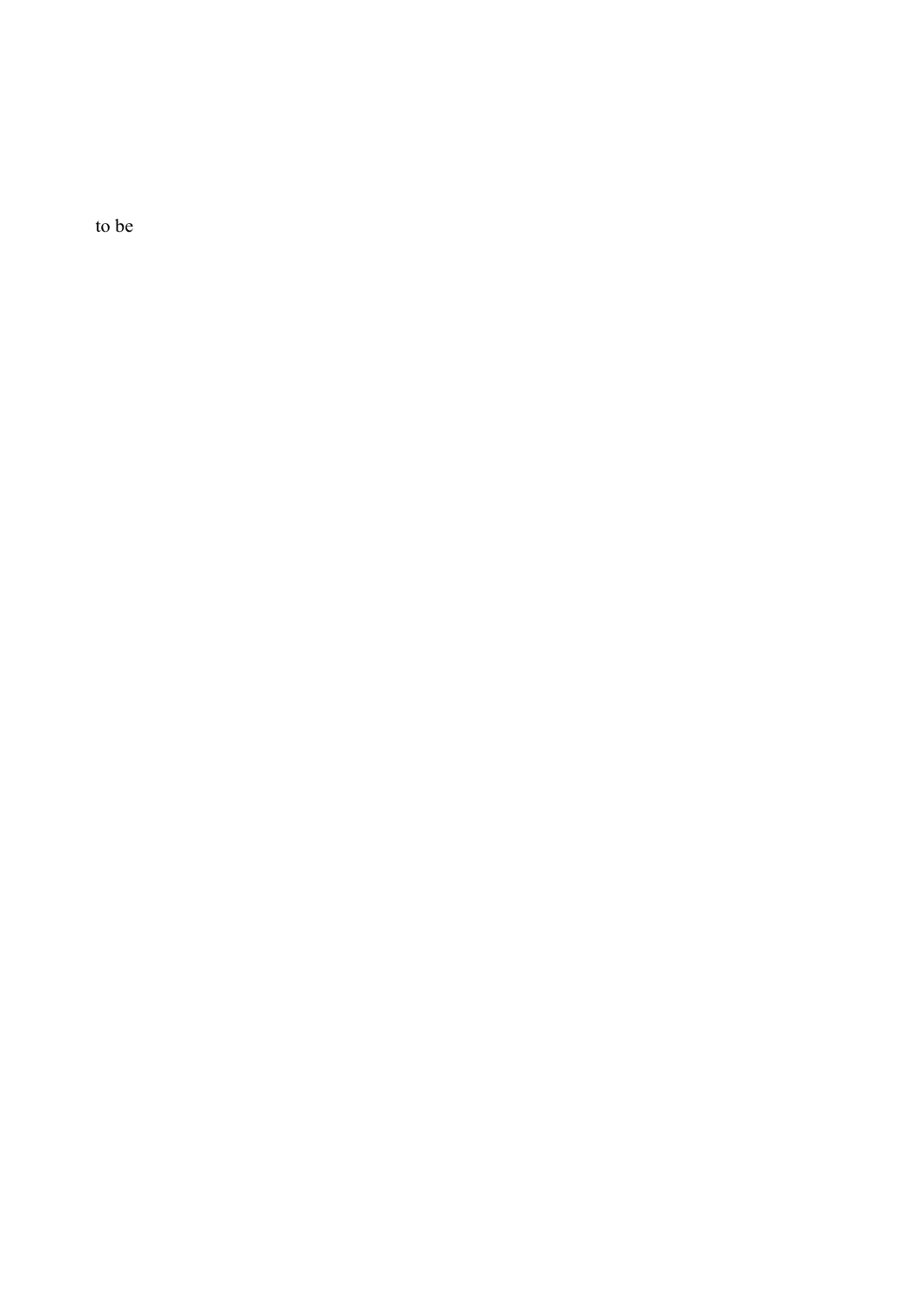drawn by employes as needed to replace those worn out or broken without cost to the employes.

11)The railroads will continue to use oil burning lanterns with red globes for flagging, but will continue their efforts to have developed an electric red lantern that will be satisfactory for such service, and if and when one is developed the party of the first part will then enter into further negotiations with the party of the second part representing employes with respect to its adoption for flagging service. When such lanterns are adopted for flagging service, they will be furnished by the railroads without expense to employes.

12) (Not reproduced.)

13)All agreements with respect to the use of electric lanterns by employes now in effect and which have heretofore been entered into between any railroad or railroads signatory hereto and the representatives of the United Transportation Union are hereby cancelled.

#### 1 4 ) ( N o t r e p r o d u c e d . ) **ARTICLE 44---STUDENT**

## **TRAINING ALLOWANCE**

(a) Road Conductors shall be allowed an additional \$4.00 for each full (entire) day or shift on which they have a "student" Brakeman assigned to work with their crew and under their supervision. This allowance shall not be subject to future wage increases and shall be in full payment of the duties contemplated by this Agreement.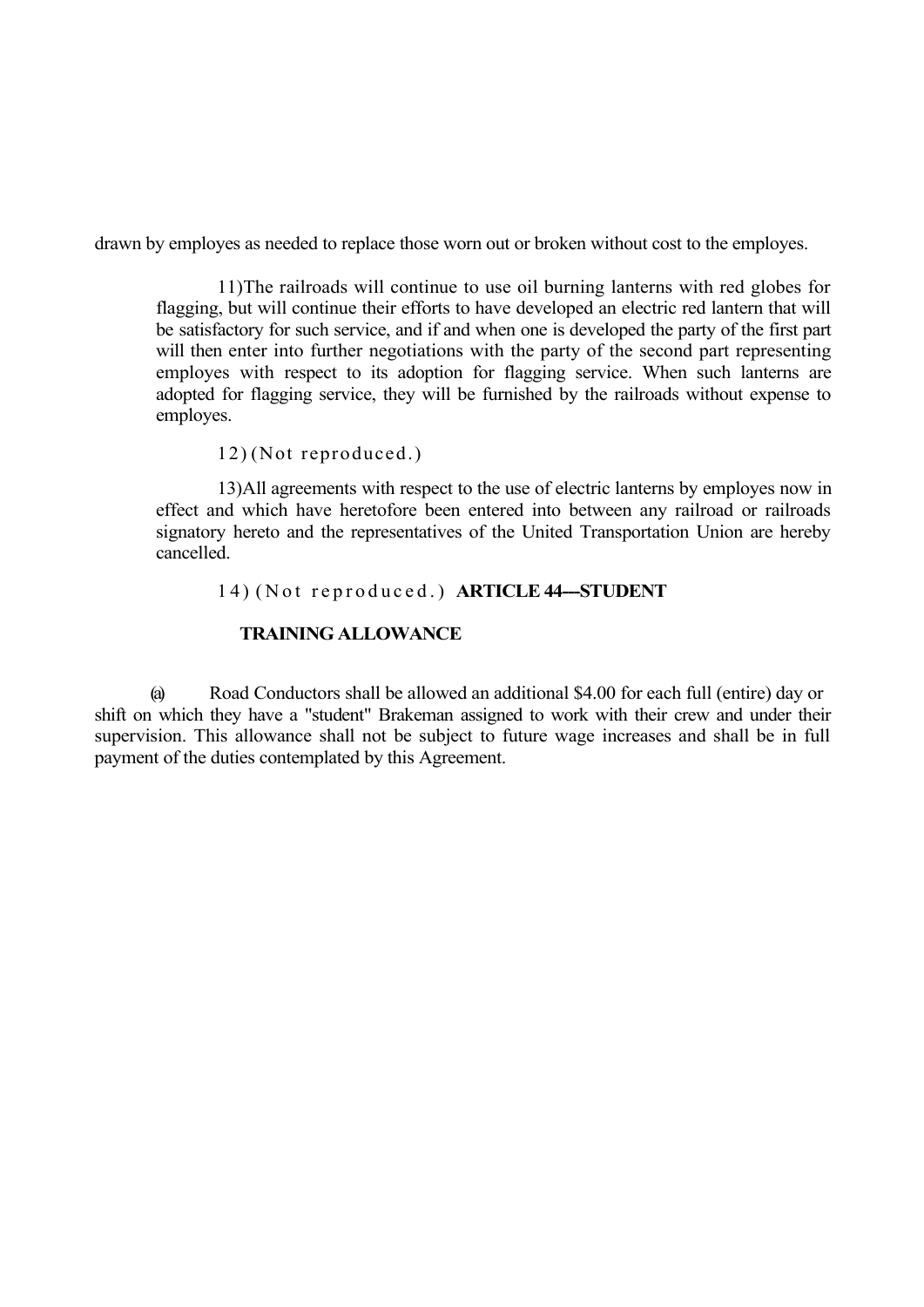### **Article 44(b)**

b)Road Conductors to whom such students are assigned, will instruct these students

in the duties of a Brakeman and the proper manner of performing such duties. Such Conductors will properly complete the required evaluation reports on the progress and ability of such students.

c)The performance of Brakeman duties by these students, when they are working under the supervision of a Conductor, shall not constitute an Agreement violation.

## **ARTICLE 45--EXPENSES--MEALS AND LODGING**

### **Section A---Freight Crews Eating**

(1) Crews in pool freight service shall be allowed a reasonable length of time for eating, but they shall first be required to obtain permission from the dispatcher.

(2)(a) Crews in regular assigned freight service (local, road switcher, etc.) will be allowed a reasonable length of time to eat, without deduction in pay, before the expiration of every 6 hours, provided they obtain permission from the dispatcher a reasonable time in advance. The 6-hour period referred to shall apply to a second meal period, computed from time first meal period is completed.

(b) Except in cases where circumstances beyond the control of the Carrier are involved, or in emergencies as defined in Article 37 of this Agreement, the lunch period will be given and completed within the above period. Conductors or Brakemen not allowed lunch period within the time above specified account the exceptions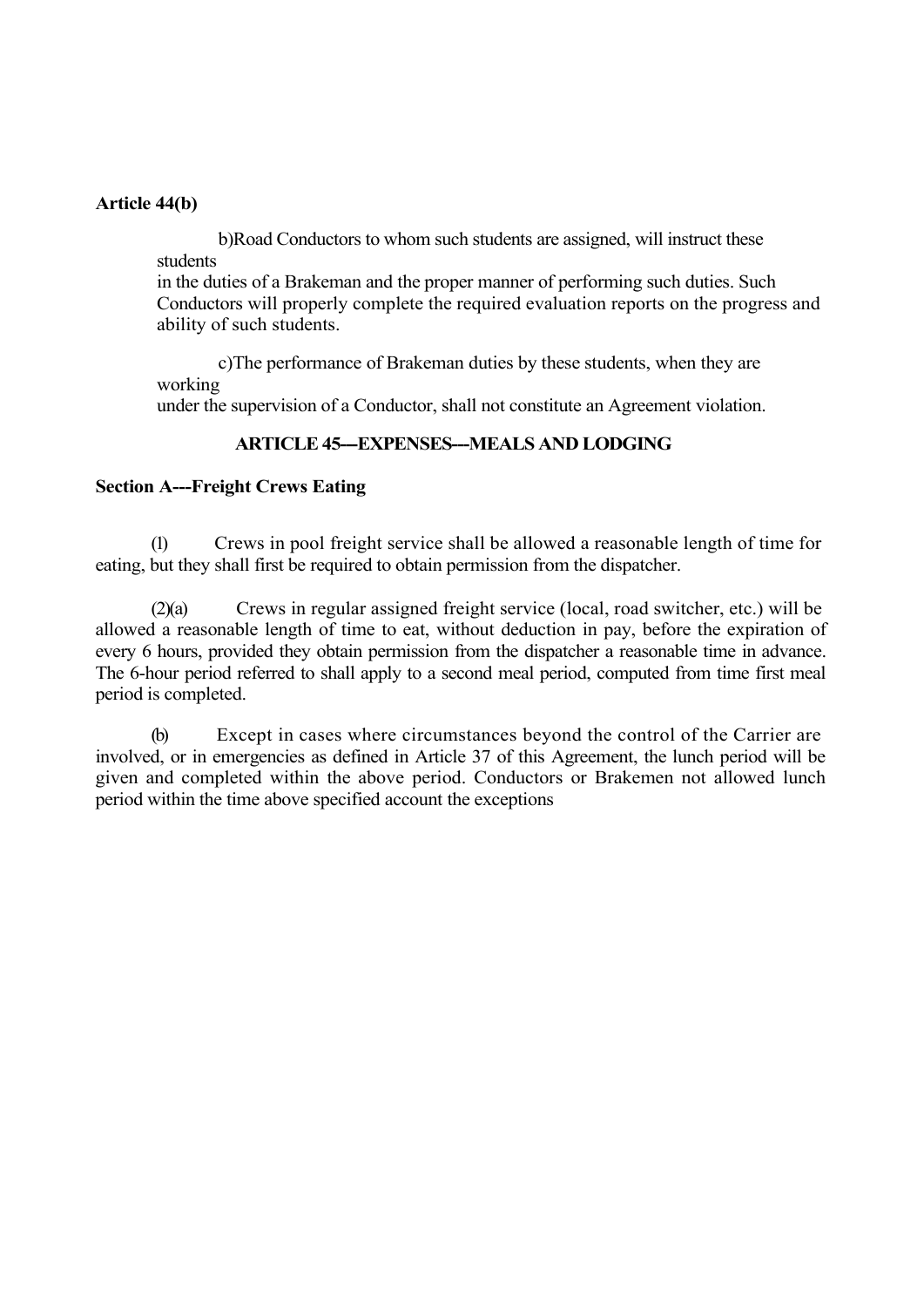referred to above will be given lunch period as soon as possible.

(c) If crews upon their arrival at their final terminal are required to perform work (i.e., switching, other than disposing of their train and tying up) and they have been on duty 6 hours or more since completion of last meal period, they will be allowed the lunch period referred to above.

## **Section B---Conductors' and Brakemen's Accommodations Between Terminals**

Where possible a crew or individual shall not be tied up at points where there are no suitable eating and sleeping accommodations.

## **Interpretation:**

When a crew or individual is released from service at a point where food and lodging is not available and, for that reason, is then transported to another point where such facilities are available, the proper payment is continuous time (and not deadhead pay) until arrival at the food/lodging point. The same principle applies when the sequence of service and travel is reversed.

# **Section C---Expenses Away From Home**

(Article II of the June 25, 1964 National Agreement as revised by National Agreements of January 27, 1972 and August 25, 1978, except as otherwise indicated)

(1)(a) When the Carrier ties up a road service crew (except short turnaround passenger crews), or individual members thereof, at a terminal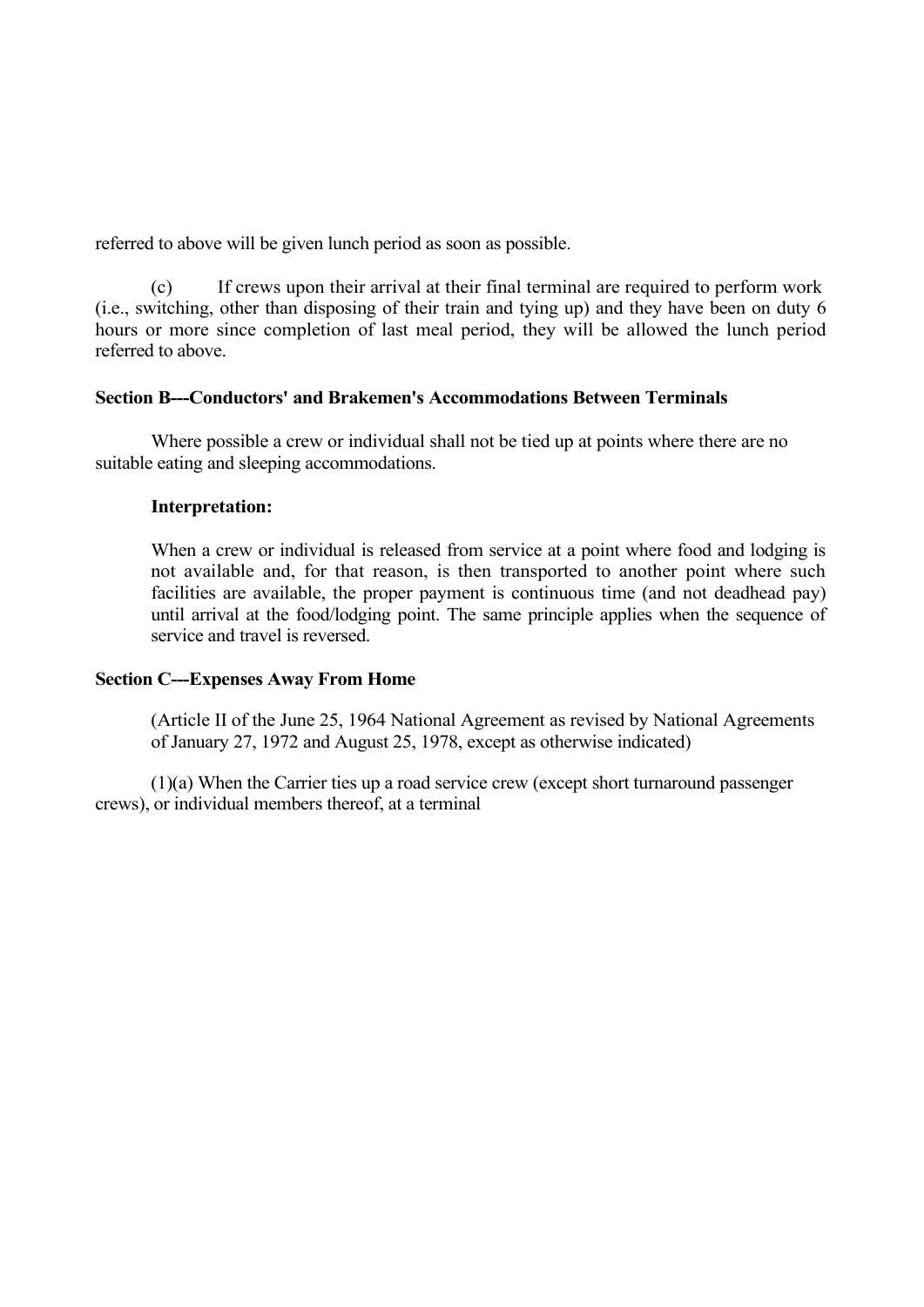(including tie-up points named by assignment bulletins, or presently listed in schedule agreements, or observed by practice, as regular points for tying up crews) other than the designated home terminal of the crew assignment for 4 hours or more, each member of the crew so tied up shall be provided suitable lodging at the Carrier's expense or an equitable allowance in lieu thereof. Suitable lodging or an equitable allowance in lieu thereof shall be worked out on a local basis. The equitable allowance shall be provided only if it is not reasonably possible to provide lodging.

(b) If an allowance is being made in lieu of lodging as well as other considerations under provisions of existing agreements, the amount attributed only to lodging shall be removed if suitable lodging is supplied, or offset against an equivalent allowance. This shall be worked out on a local basis.

(2) When the Carrier ties up a road service crew (except short turnaround passenger crews), or individual members thereof, at a terminal (as defined in Paragraph (1) of this Section C) other than the designated home terminal for 4 hours or more, each member of the crew so tied up shall receive a meal allowance of \$2.75 and if held an additional 8 hours shall be entitled to an additional \$2.75 meal allowance.

Note: For the purpose of this Section C, Extra Board employes shall be provided with lodging and meal allowance in accordance with the rule governing the granting of such allowances to the crew they join; that is, the designated home terminal will be the designated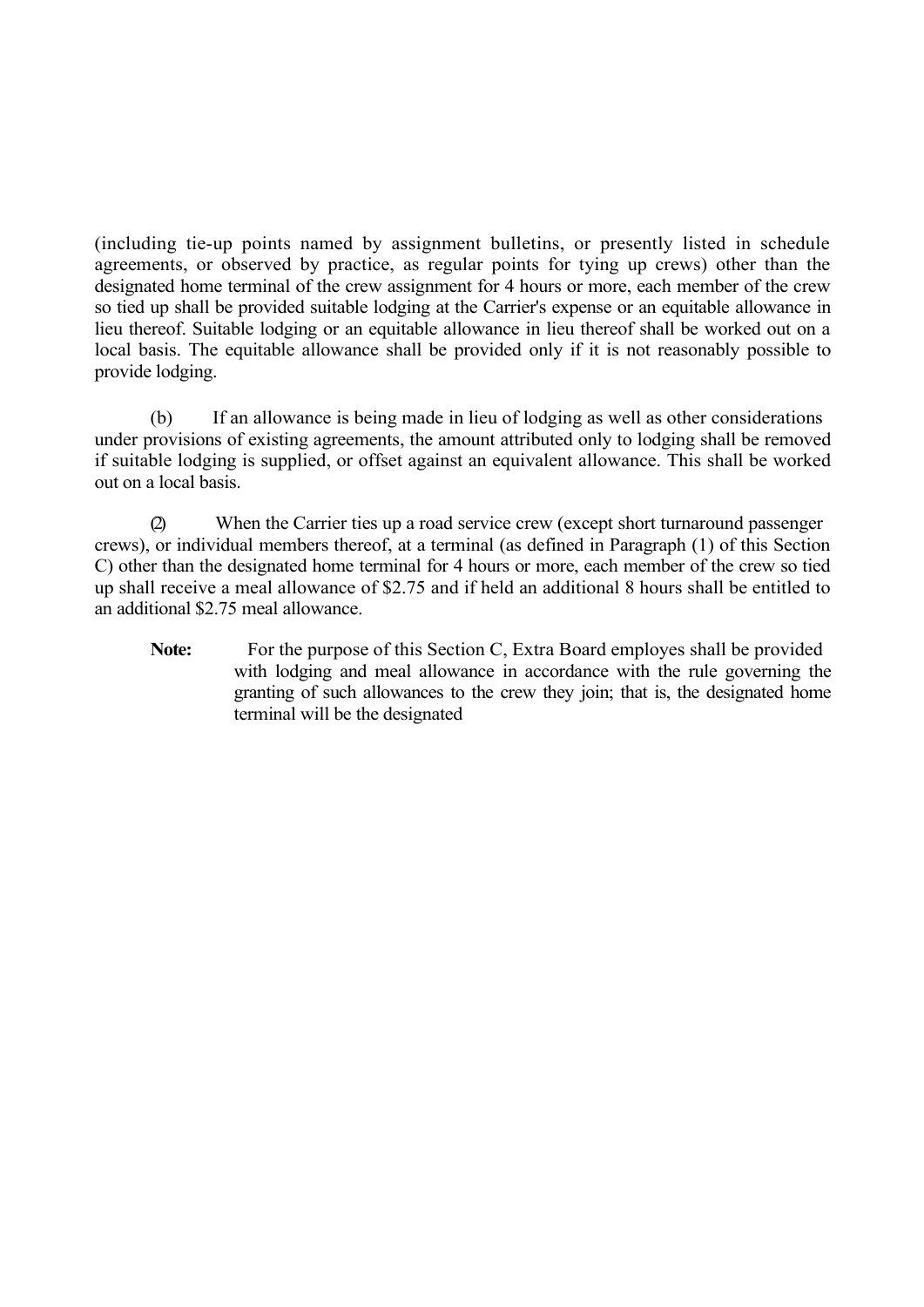terminal of the crew assignment. (See also Section D, below.)

## **Section D---Expenses---Extra Men At Outlying Points**

(Section 1 of Article XI of the January 27, 1972 National Agreement, except as otherwise indicated)

Section C, above, is amended to cover employes in train service called from the Extra Board or used in the capacity of an extra employe to fill vacancies at outlying points subject to the following additional conditions:

a)The outlying point must be 30 miles or more from the terminal limits of the location where the extra list from which called is maintained. (It has been subsequently agreed nationally that the 30 miles are to be measured by rail.)

b)Lodging or allowances in lieu thereof where applicable will be provided only when extra employes are held at the outlying point for more than one tour of duty and will continue to be provided for the periods held for each subsequent tour of duty.

**Interpretations** (National---November, 1975):

The payment of both meal and lodging allowances would be required to extra employes at outlying points (having met the required criteria) under the following circumstances:

(1) When tied up 4 hours or more at an outlying point(s) prior to going on duty for the first tour of duty, except that the lodging benefits apply under these circumstances, only when the extra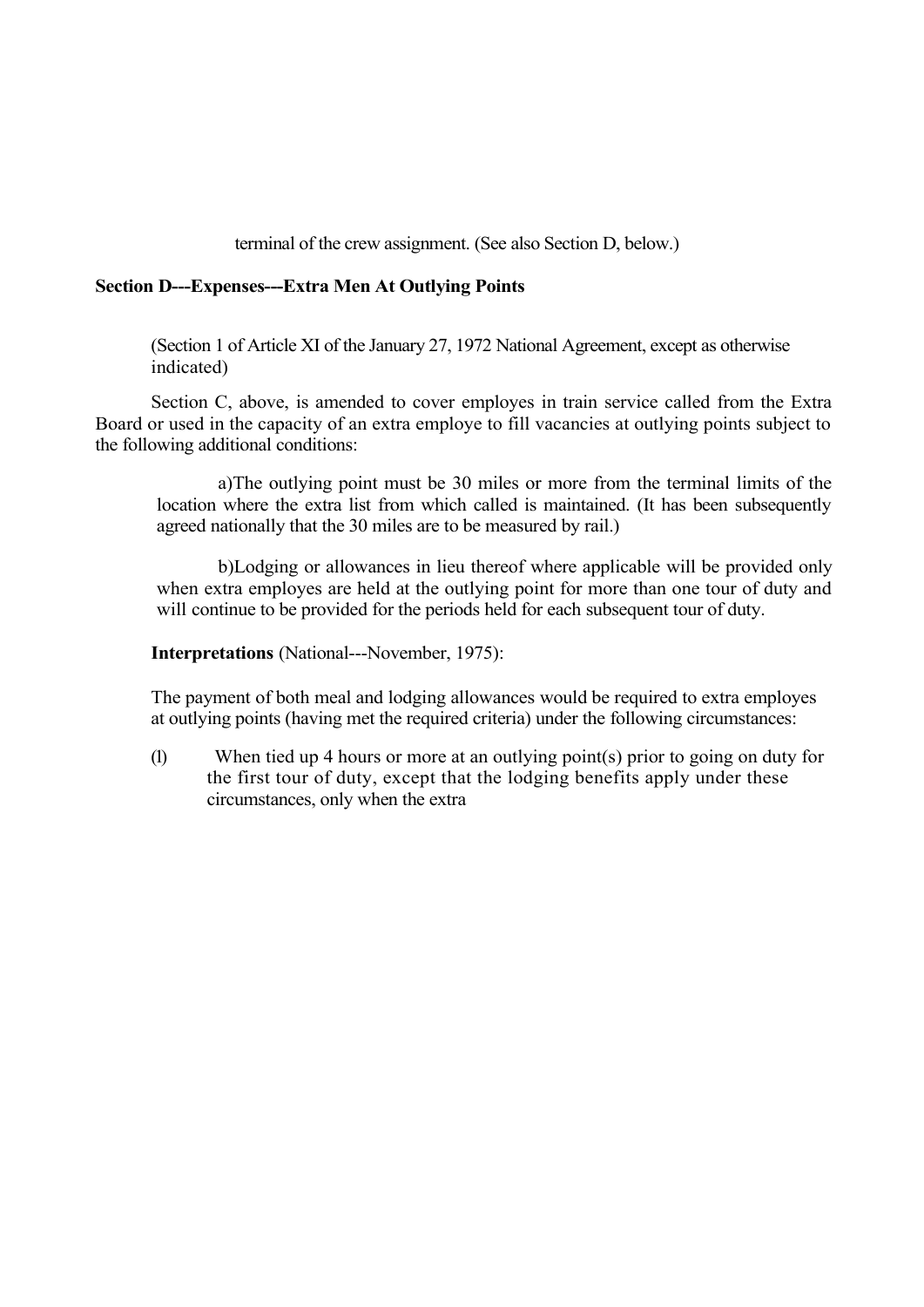employe is held at the outlying point for more than one tour of duty.

2)When tied up 4 hours or more between each tour of duty at the outlying point(s).

3)When held 4 hours or more, after completing the last tour of duty at the outlying point(s), before commencing return trip to home terminal (point of supply for extra employes).

#### **Section E---Frisco Implementing Agreement---Lodging**

1)This Section is supplemental to and intended to implement the provisions of Sections C and D of this Article.

2)At certain points accommodations will be provided at specific facilities as specified by agreement.

\*\*\*(points not listed here)\*\*\*

Existing transportation arrangements at any of the above, are continued. It is understood that the above lodging provides single (except as indicated above), air-conditioned and heated rooms with private or connecting bath.

(3)(a) At certain points, specified by agreement lodging will be provided at Carrierowned or leased facilities.

\*\*\*(points not listed here)\*\*\*

(b) In agreeing to the above Carrier facilities it is understood that the linens will be changed after each occupancy, and towels and soap will be furnished. These facilities are to be properly air-conditioned and heated, placed and main-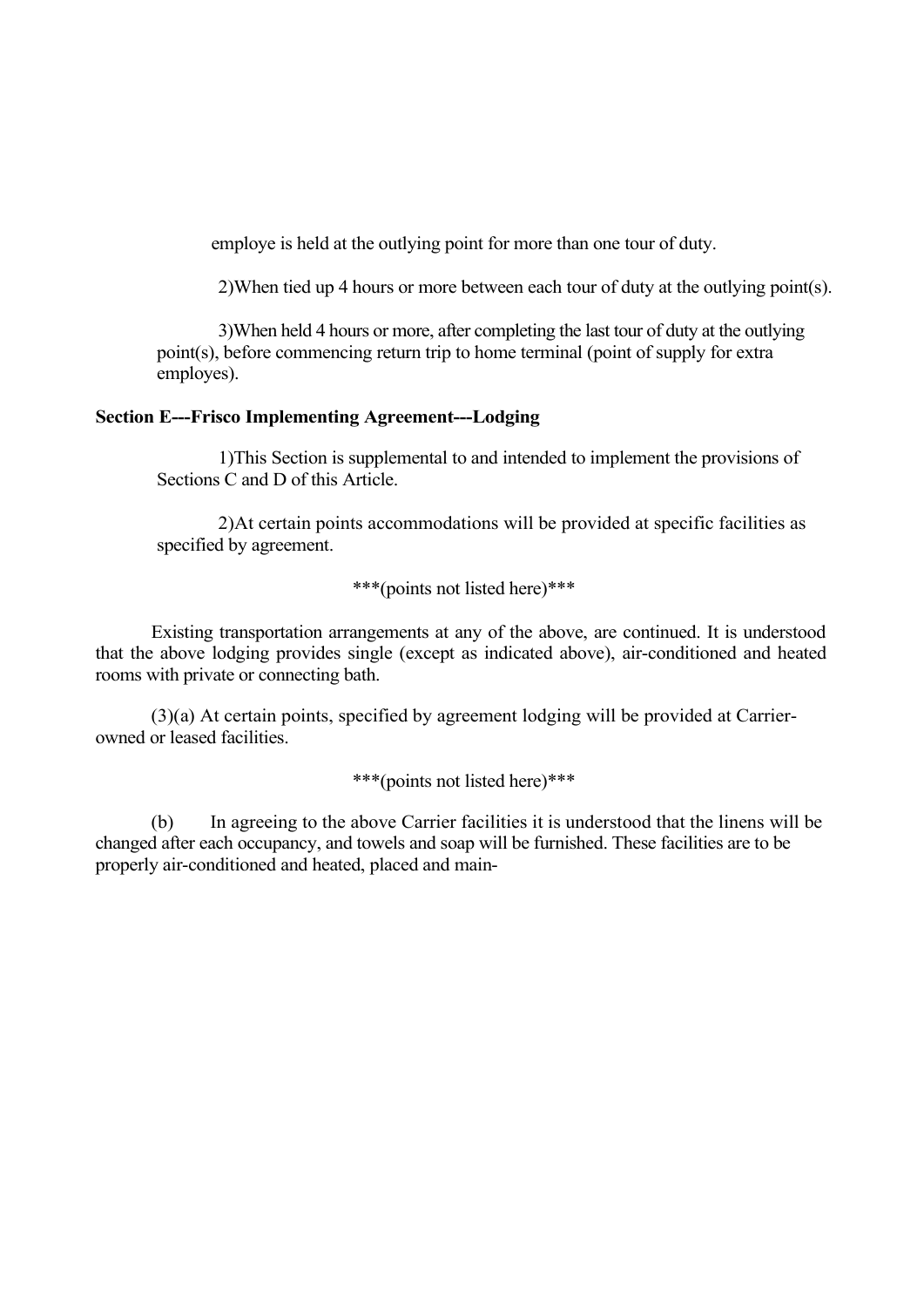tained in a clean and sanitary condition and with bedding to be replaced as needed.

4)A cash allowance of \$4.00 (in lieu of furnishing lodging) will be allowed at certain points specified by agreement.

\*\*\*(points not listed here)\*\*\*

5)In the event the facilities listed in Paragraphs (2), (3) and (4) above, at any time

are inadequate to accommodate the number of employes entitled to lodging under the provisions of Sections C and D of this Article, alternate facilities of equal quality will be provided by the Carrier at no expense to the employes.

6)When tied up on line of road and not under pay at a point other than those mentioned in Paragraphs (2), (3) and (4) above, the lodging allowance specified in Paragraph (4) above and the meal allowance will be made in the same manner as if tied up at the away-fromhome terminal under Section C (1) of this Article, except where meal is furnished when working with wrecker crew. These allowances are not to be made when tied up at the designated tie-up point of an assignment.

**Note:** The words "designated tie-up point" as used above mean the layover point of the assignment or the home terminal of the assignment.

7)If the assignment of an employe is such that he would be entitled to lodging at his point of residence or if he is entitled to lodging at the home terminal of his seniority district, he may, in lieu of using the Carrier-provided lodging, claim and receive a \$4.00 cash allowance.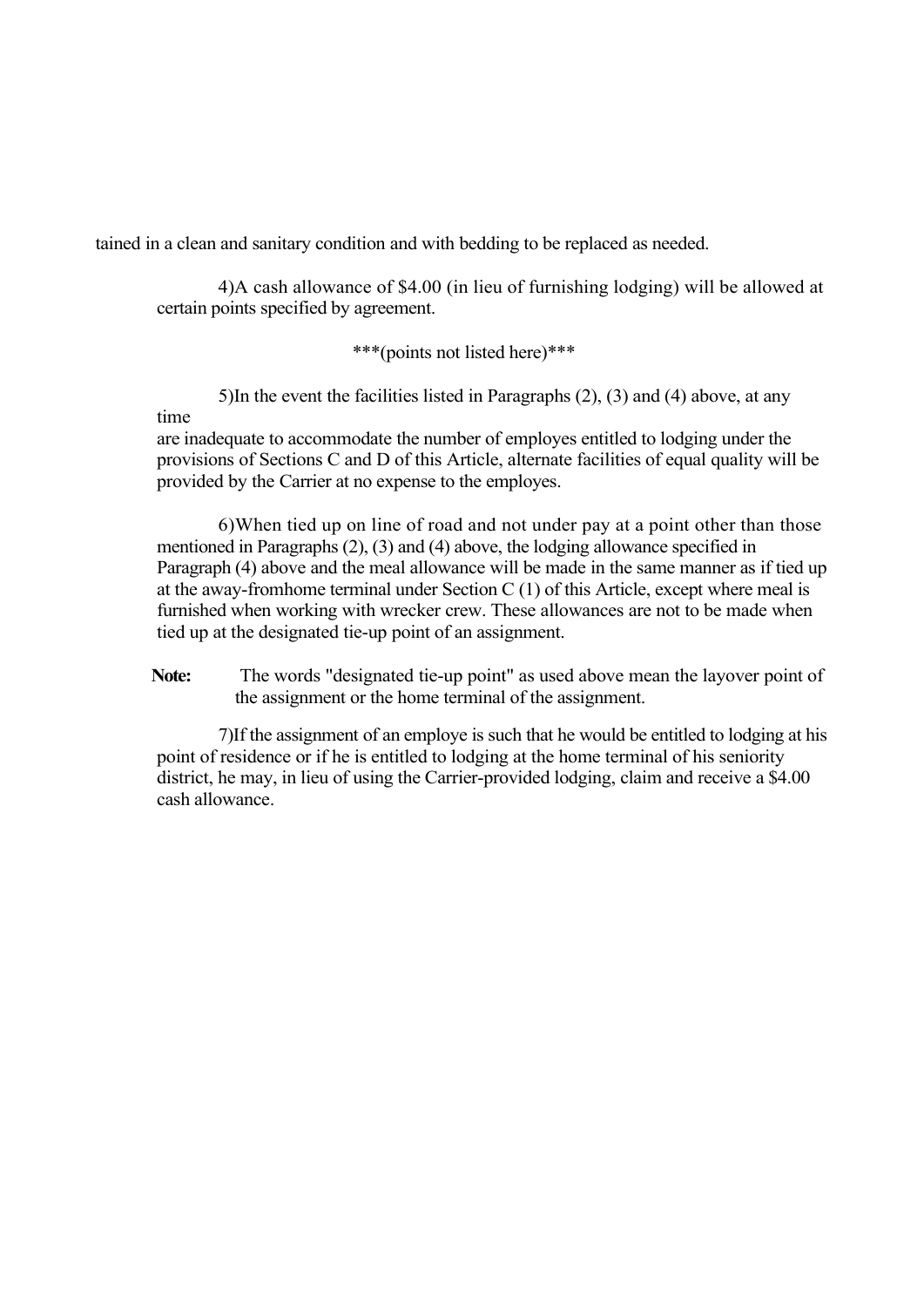(8)(a) When an employe ties up at a point at which he could be entitled to lodging or an allowance in lieu thereof, but it is the intention to aggregate him on another tour of duty or to deadhead him in less than 4 hours, he will be so advised before he leaves railroad premises. After being so advised, if he should, nevertheless, obtain lodging it will be at his own expense unless he qualifies for reimbursement under the following paragraphs.

b)If such employe has been advised that he will be aggregated or deadheaded in less than 4 hours, he will, unless he is instructed to report for duty or deadheading in less than 4 hours or unless he has been earlier advised that the "less than 4 hours' tie-up" is canceled, become entitled to reimbursement for any lodging that he may have obtained, to a \$4.00 cash allowance or to lodging provided in Paragraphs (2) and (3) hereof, at the expiration of 4 hours off duty.

c)In the event that the employe is instructed to report for duty or deadheading in less than 4 hours, all the time in excess of 1 hour and 15 minutes from time of reporting for duty or deadheading until his train departs from terminal (as the latter term is defined in the Initial Terminal Delay Rule) shall be added to the actual time tied up to determine if the employe was tied up 4 hours or more for purposes of determining his eligibility for reimbursement for lodging obtained at his own expense or the \$4.00 cash allowance in lieu thereof; provided, however that time consumed in performing service after the entire crew reports for duty, for which he receives an arbitrary, or special allowance and time consumed in a meal period, at the initial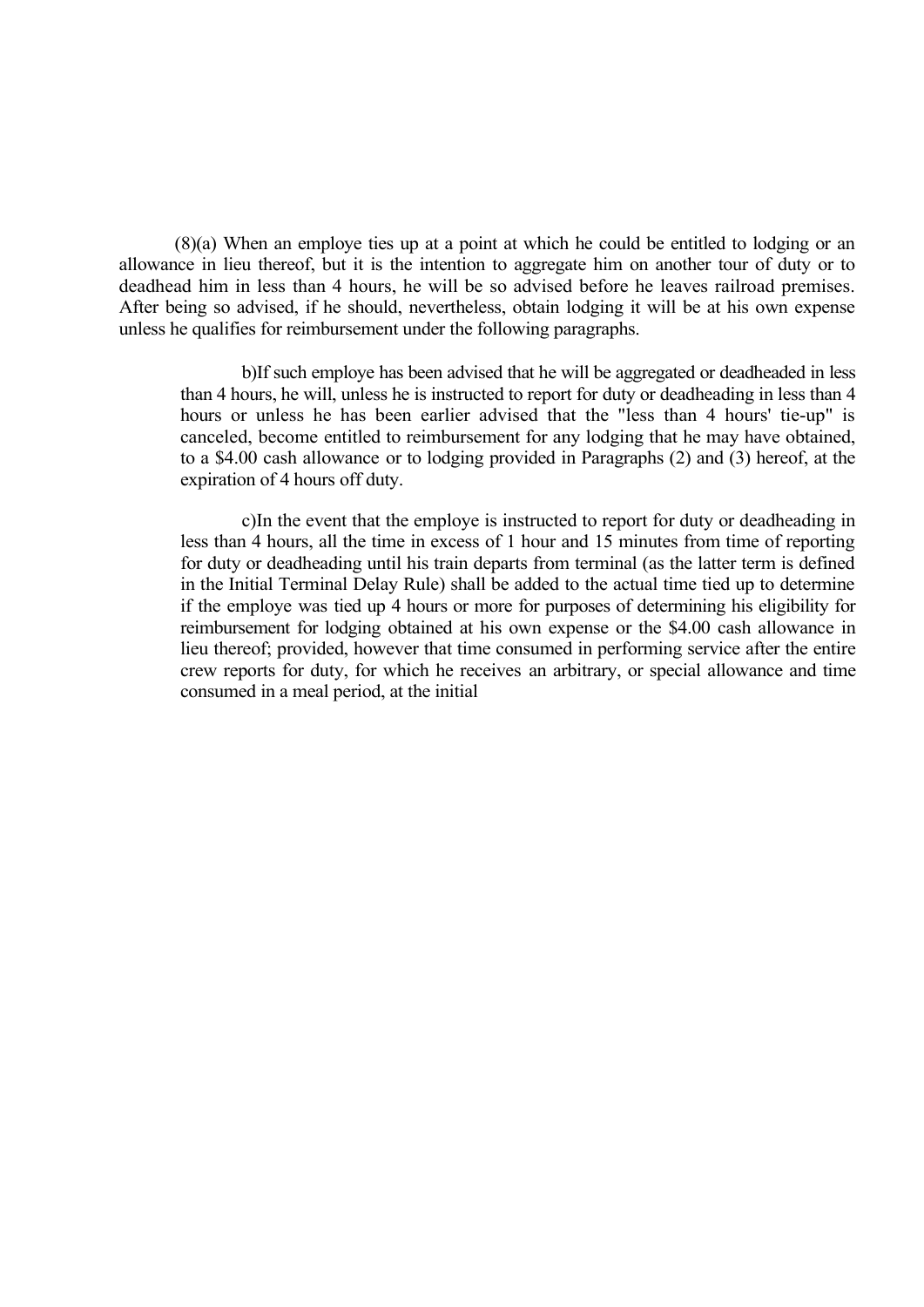terminal, shall be added to the before-mentioned 1 hour and 15 minutes.

(d) The meal allowance provided in Section C (2) of this Article will be paid whenever an employe is entitled to lodging, or an allowance in lieu thereof, under the provisions of the above 3 paragraphs.

(9) If and when the Carrier or the Organization, parties hereto, desire to change any of the lodging facilities or allowances specified herein or the provisions of this Section E, separately or entirely, either party may request conference which will be held within 30 days of such a request and after such conference, may cancel this agreed lodging, allowance, provision or this Implementing Agreement by 20 days' advance written notice served upon the other party. In the event of cancellation of any of the facilities or allowances specified in this Section E, Paragraphs (5) and (6) of this Section E shall not apply at that point until another agreement is reached in regard to the involved point.

# **Section F---New Lodging Facilities**

(1) In lieu of continuing to use an agreed upon commercial lodging facility or paying the cash lodging allowance, the Carrier may elect, at any point, to furnish lodging by having a new lodging facility built for the exclusive use of Carrier's employes. This "exclusive-use" provision does not apply to any restaurant or eating facility that may be operated in conjunction with the lodging facility and such restaurant may be open to the general public. The matter of transportation for the employes to and from such new lodging facilities and the on/off duty points will be resolved at a later date.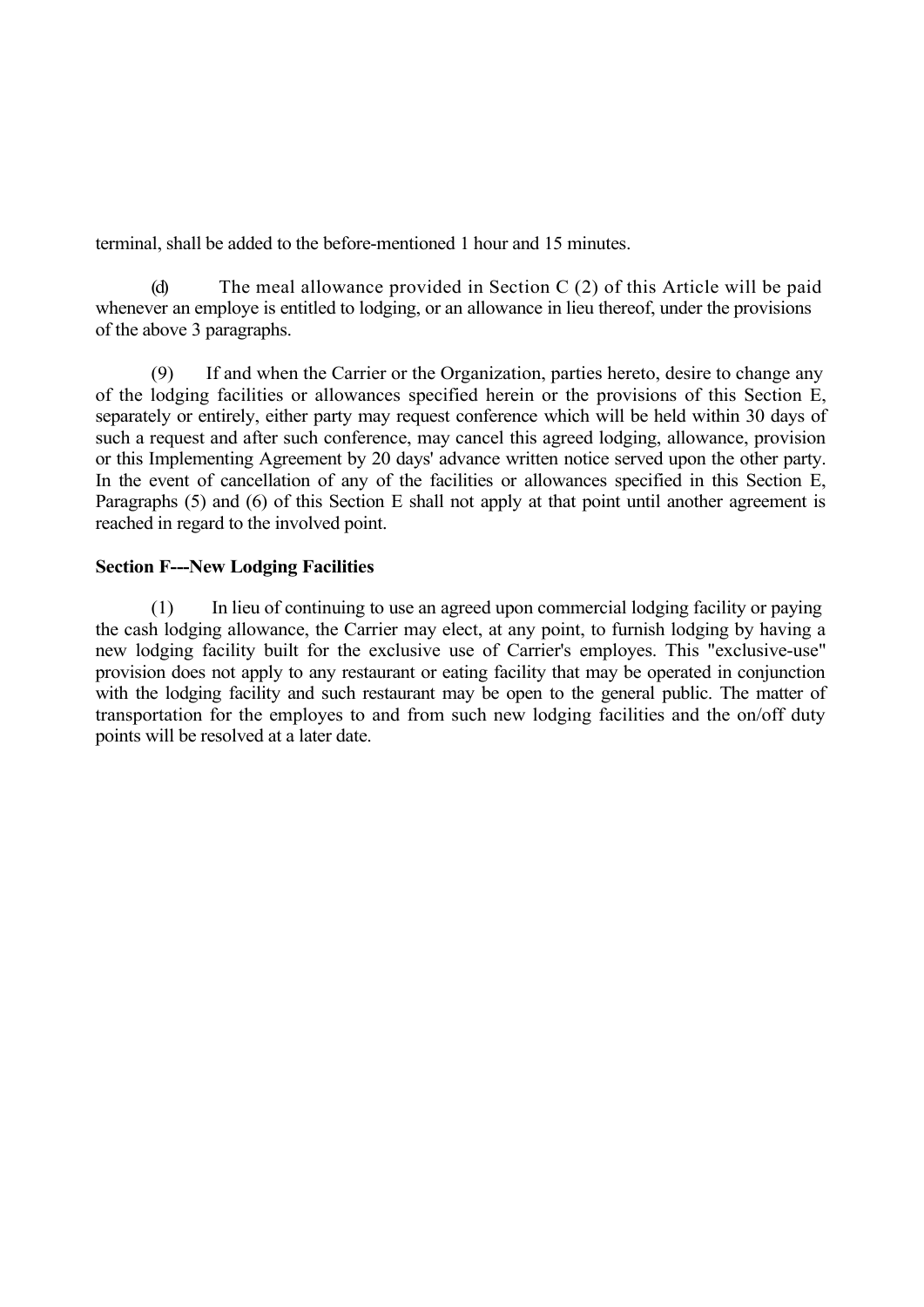(2) Any such new lodging facility shall at least meet the following minimum requirements:

a)Sleeping rooms shall be furnished for single occupancy. Such rooms shall be at least 100 square feet plus private bathroom (toilet, wash basin and shower). They shall be carpeted, have individually controlled heat and air-conditioning and be furnished with at least a full-sized bed, a chair, writing desk and clothes rack.

b)Each such lodging facility shall have a recreation/lounge room equipped with sufficient comfortable chairs, tables and a color television set. Such room shall be for the use of the employes lodging at the facility and shall take the place of any other agreement-required recreation room.

c)Each such lodging facility shall be of substantial construction and be properly insulated. Hallways shall be carpeted.

(3) The employes, their labor organization and representatives shall cooperate in avoiding and preventing abuse of such new lodging facility, and equipment. They shall also cooperate to prevent loud, boisterous or unseemly behavior which may damage the facility or its equipment or furnishings, disturb the other occupants or otherwise create problems. An employe signing the register for occupancy shall thereby signify his acceptance of personal responsibility for the condition and contents of his sleeping room. The employe may be required to make a deposit for his key which shall be returned when the key is returned.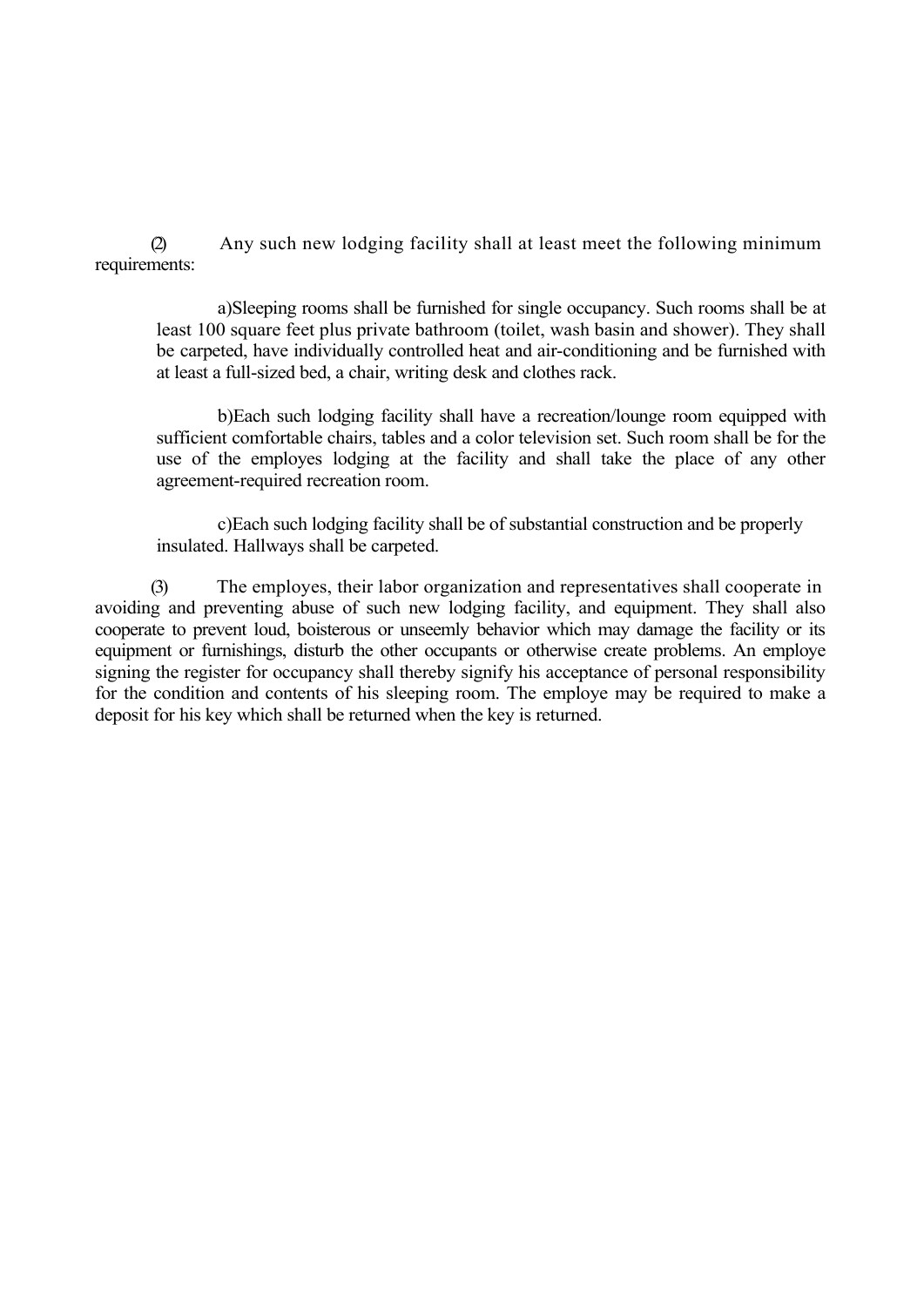# **ARTICLE 46---HOLIDAY PAY**

(The following is a synthesis from the National Agreements of June 25, 1964, November 7, 1966, July 17, 1968, March 19, 1969, January 27, 1972, January 29, 1975 and November 10, 1976, except as otherwise indicated, so far as they apply to employes covered by this Agreement

(a) Each regularly assigned road service employe in local freight service, including road switchers, roustabout runs, mine runs, or other miscellaneous service employes, who are confined to runs of 100 miles or less and who are therefore paid on a daily basis without a mileage component, and who meet the qualifications set forth in Paragraph (c) hereof, shall receive one basic day's pay at the rate for the class and craft of service in which last engaged for each of the following enumerated holidays:

> New Year's Day Washington's Birthday Good Friday Decoration Day Fourth of July Labor Day Veterans' Day Thanksgiving Day Christmas Eve Christmas Day

Only one basic day's pay shall be paid for the holiday irrespective of the number of shifts worked.

**Note 1:** When any of the above-listed holidays falls on Sunday, the day observed by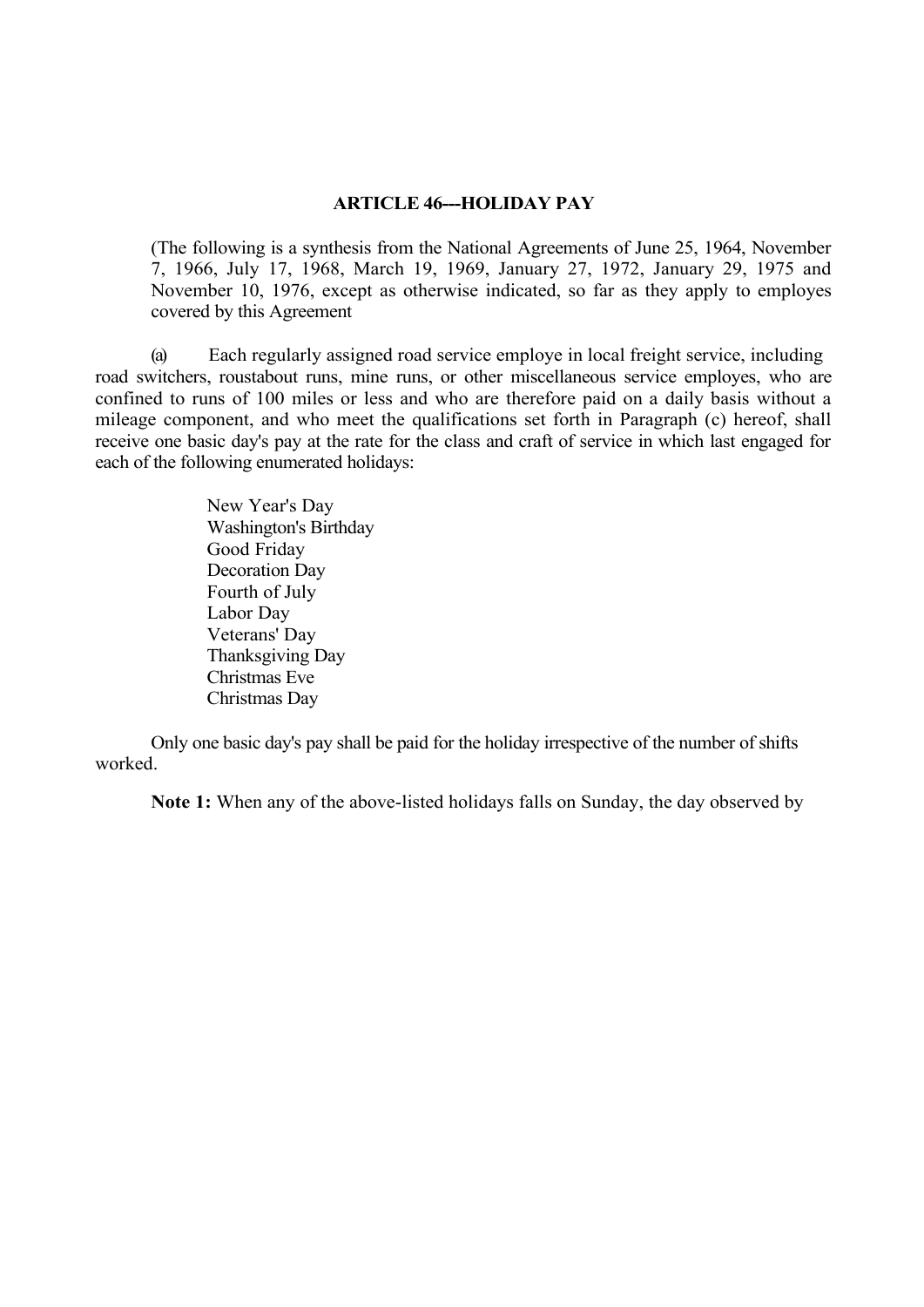the State or Nation shall be considered the holiday, except Christmas Eve shall be observed as the day before Christmas Day is observed.

**Note 2:** Veterans' Day will be observed on November 11 of each year.

(b)(1) Any of the employes described in Paragraph (a) hereof who works on any of the holidays listed in Paragraph (a) hereof shall be paid at the rate of time and one-half for all services performed on the holiday with the minimum of one and one-half times the rate for the basic day.

Not more than one time and one-half payment will be allowed, in addition to the "one basic day's pay at the pro rata rate," for service performed during a single tour of duty on a holiday which is also a workday or a vacation day.

 $(c)(1)$  To qualify for holiday pay, a regularly assigned employe referred to in Paragraph (a) hereof, must be available for or perform service as a regularly assigned employe in the classes of service referred to on the workdays immediately preceding and following such holiday, and if his assignment works on the holiday, the employe must fulfill such assignment. However, a regularly assigned employe whose assignment is annulled, canceled or abolished, or a regularly assigned employe who is displaced from a regular assignment as a result thereof on (aa) the workday immediately preceding the holiday, (bb) the holiday, or (cc) on the workday immediately following the holiday will not thereby be disqualified for holiday pay provided he does not lay off on any of such days and makes himself available for service on each of such days excepting the holiday in the event the assignment does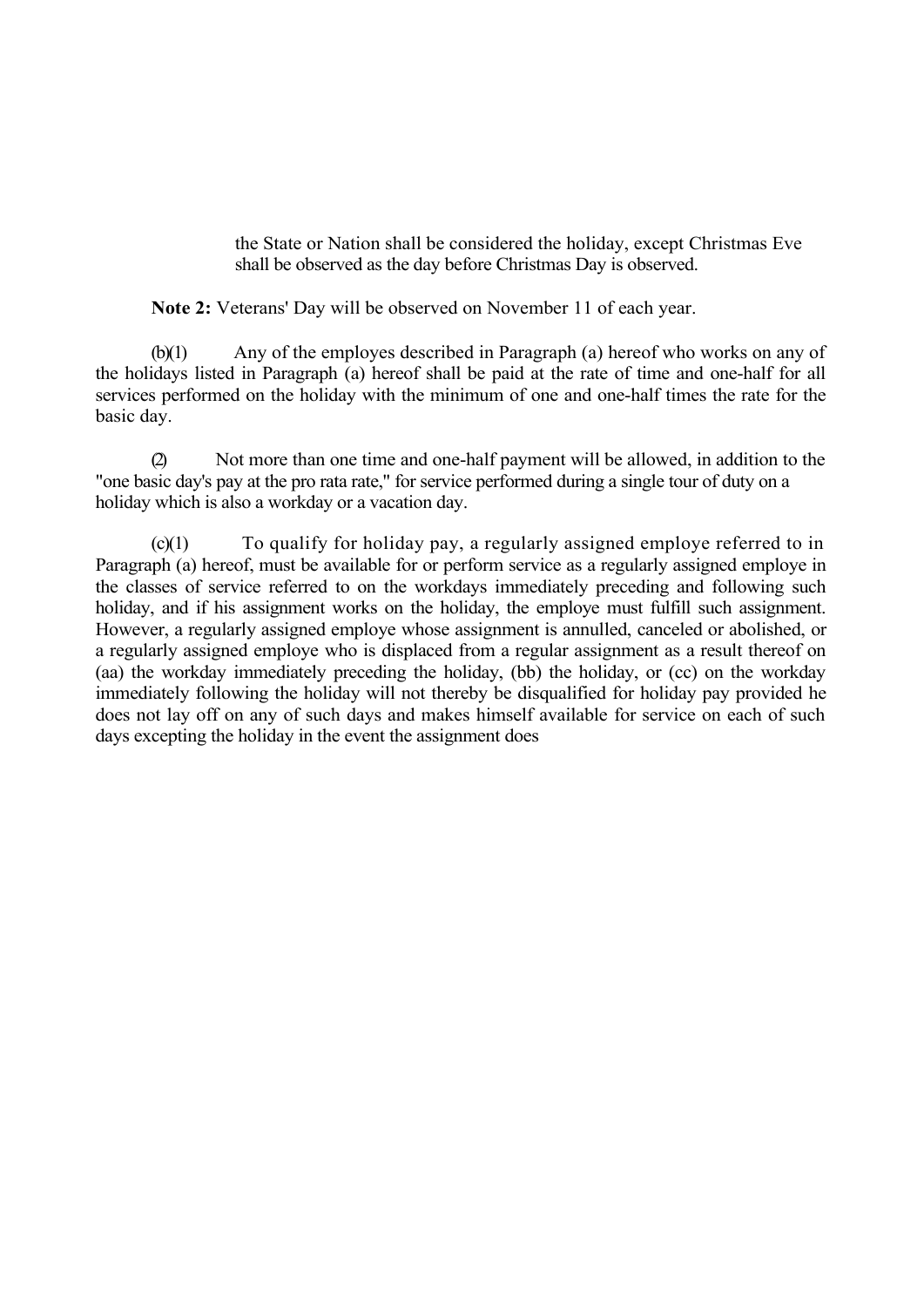not work on the holiday. If the holiday falls on the last day of an employe's workweek, the first workday following his "days off" shall be considered the workday immediately following. If the holiday falls on the first workday of his workweek, the last workday of the preceding workweek shall be considered the workday immediately preceding the holiday.

2)An employe who meets all other qualifying requirements will qualify for holiday pay for both Christmas Eve and Christmas Day if on the "workday" (for a regularly assigned employe) or the "calendar day" (for an extra or unassigned employe) immediately preceding the Christmas Eve holiday he fulfills the qualifying requirements applicable to the "workday" or the "calendar day" before the holiday and on the "workday" or the "calendar day", as the case may be, immediately following the Christmas Day holiday he fulfills the qualifying requirements applicable to the "workday" or the "calendar day" after the holiday.

3)An employe who does not qualify for holiday pay for both Christmas Eve and Christmas Day may qualify for holiday pay for either Christmas Eve or Christmas Day under the provisions applicable to holidays generally.

**Understanding:** It is understood that when a regularly assigned employe, holding an assignment subject to this Article, who performs compensated service to at least one day on his regular assignment in the week in which the holiday falls, is required to be used off his assignment to protect other service on one or both qualifying days and/or on the holiday, performing or being available for the service he is called to protect will qualify him to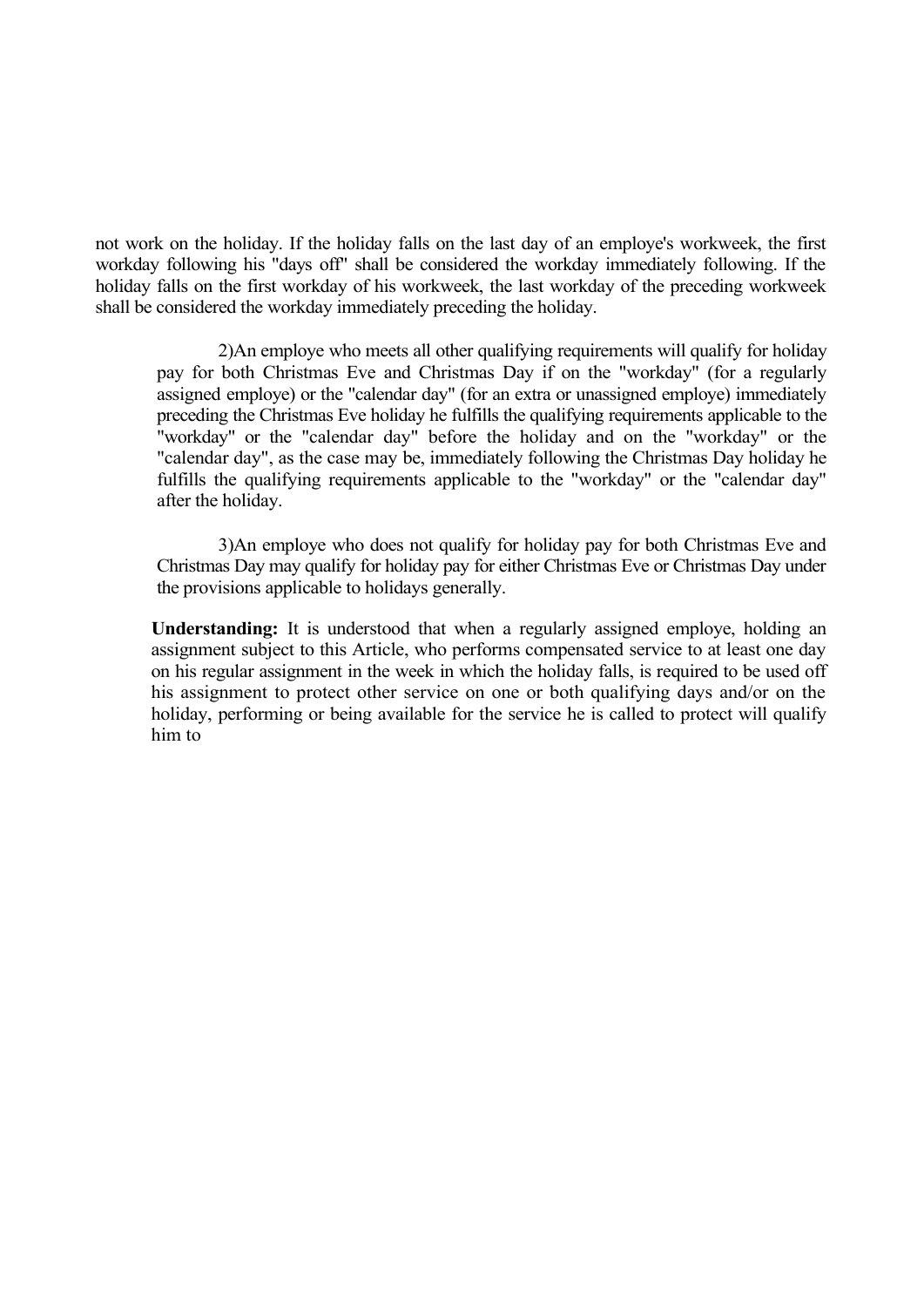receive the holiday basic day's pay at the rate of his regular assignment. He will be paid at the rate of time and one-half for service performed on the holiday provided he works on his regular assignment, and only then if he meets the qualifying requirements, set forth in this Article as interpreted herein.

A regularly assigned employe holding an assignment which is not subject to this Article, but who is called to protect other service on an assignment which is subject to this Article will qualify for payment of the basic day for the holiday if he is available for or performs service on such assignment on the qualifying days and on the holiday, provided no other employe qualifies for holiday pay on such position. If the assignment works on the holiday, he will be paid at the rate of time and one-half for service performed on the holiday.

(d) Weekly or monthly guarantees shall be modified to provide that where a holiday falls on the workday of the assignment, payment of a basic day's pay pursuant to Paragraph (a) hereof, unless the regularly assigned employe fails to qualify under Paragraph (c) hereof, shall be applied toward such guarantee. Nothing in this Article shall be considered to create a guarantee where none now exists, or to change or modify rules or practices dealing with the Carrier's right to annul assignments on the holidays enumerated in Paragraph (a), hereof.

# **Interpretation** (FRISCO Agreement):

When an assignment is annulled, those assigned can only receive holiday pay or the guarantee provided for in the Agreement; not both.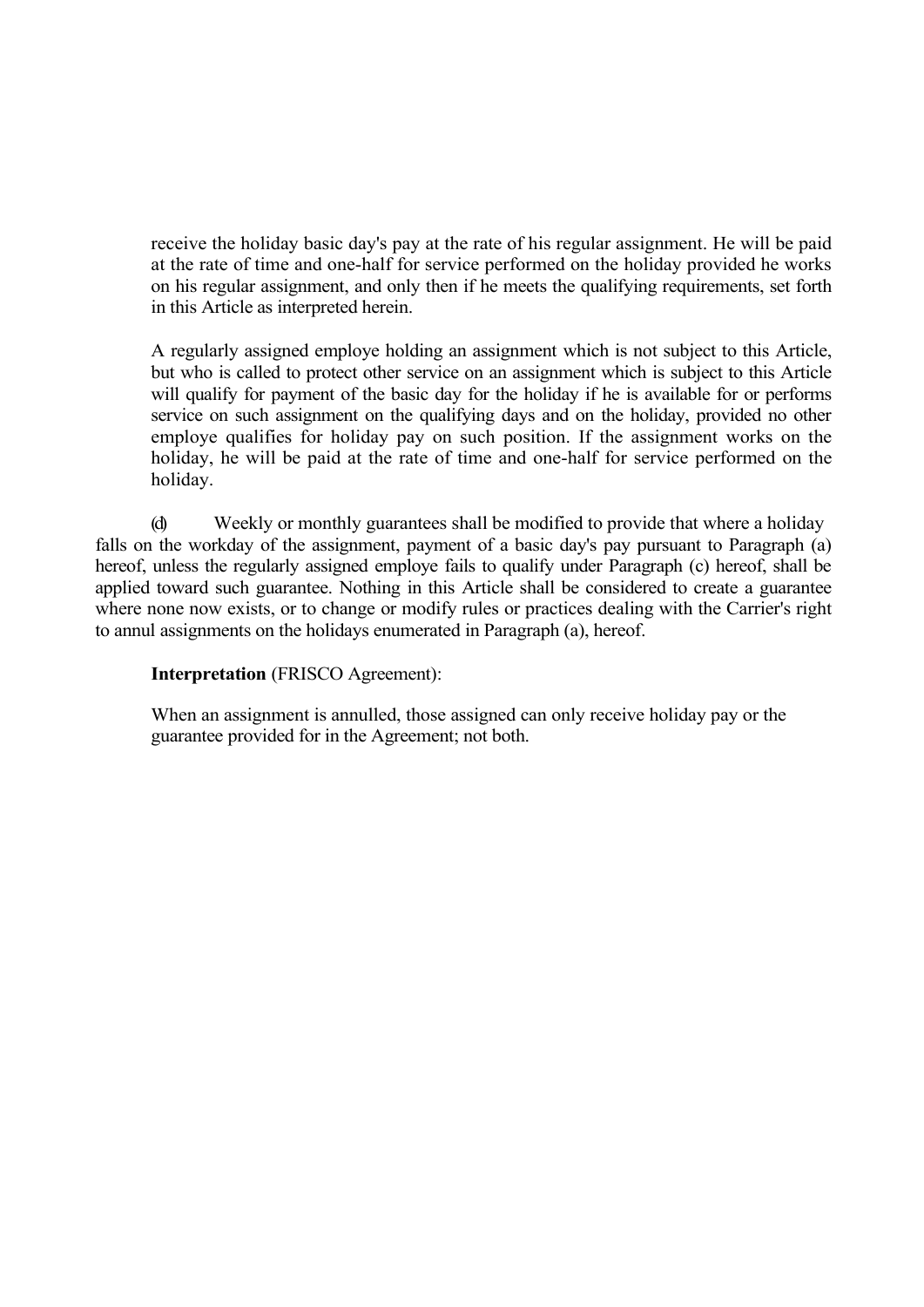#### **Article 46 (e)**

e)That part of all rules, agreements, practices or understandings which requires that crew assignments or individual assignments in the classes of service referred to in Paragraph (a) hereof be worked a stipulated number of days per week or month will not apply to the 10 holidays herein referred to; but where such an assignment is not worked on a holiday, the holiday payment to qualified employes provided by this Article will apply.

f)As used in this Article, the terms "workday" and "holiday" refer to the day to which service payments are credited.

g)When one or more designated holidays fall during the vacation period of the employe, he shall, in addition to his vacation compensation, receive the holiday pay provided for herein, provided he meets the qualification requirements. The qualifying days shall be the workdays immediately preceding and following the vacation period. In road service, lost days preceding or following the vacation period due to the awayfrom-home operation of the individual's run shall not be considered to be workdays for qualifying purposes.

# **ARTICLE 47---VACATIONS**

#### **Section A---National**

(The following is a synthesis from the National Vacation Agreement of April 29, 1949, as subsequently revised from time-to-time, up through the revision effective January 1, 1979, as far as they apply to employes covered by this Agreement)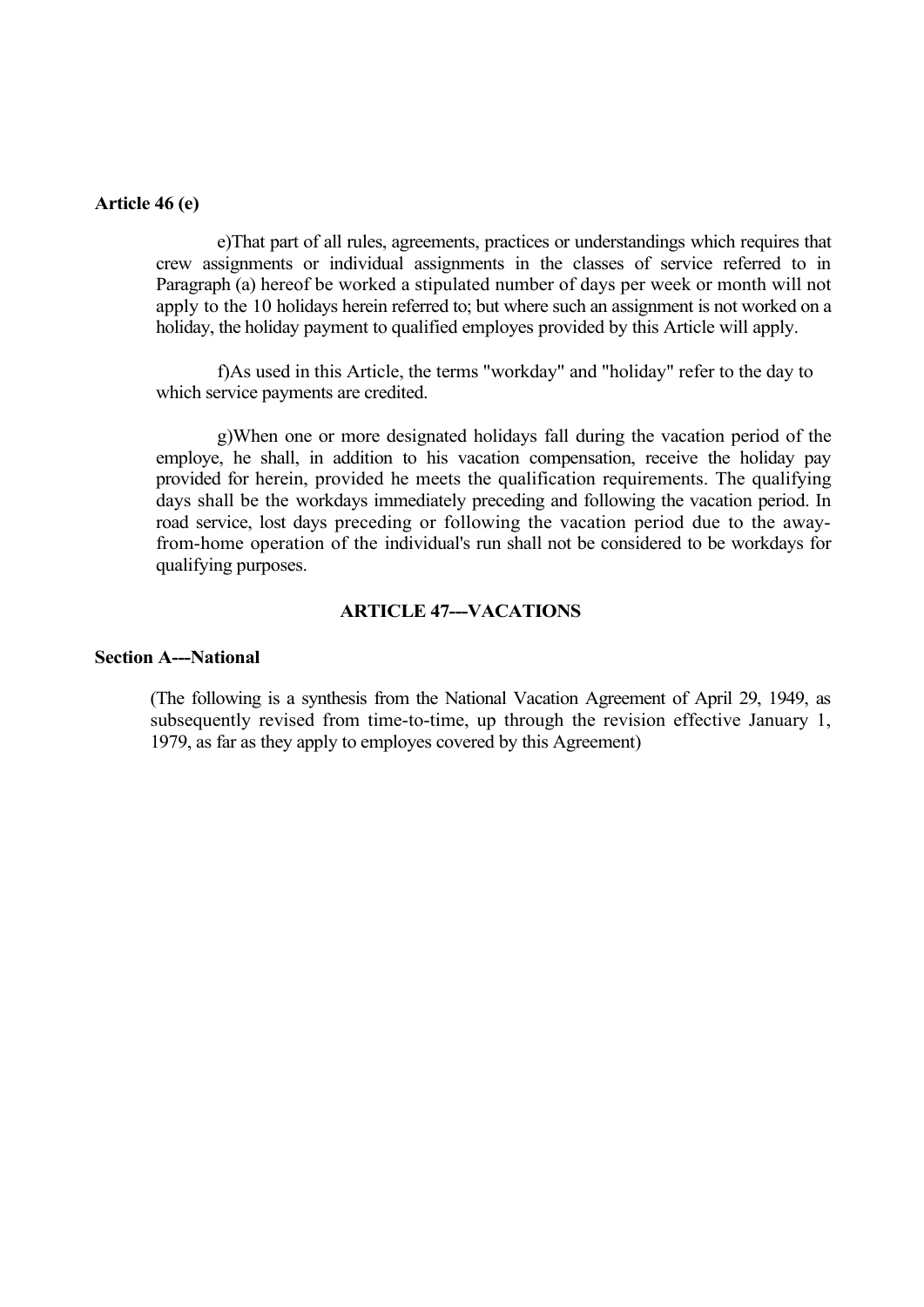(1 )(a) Effective January 1, 1973, each employe, subject to the scope of schedule agreements held by the organizations signatory to the April 29, 1949 Vacation Agreement, will be qualified for an annual vacation of one week with pay, or pay in lieu thereof, if during the preceding calendar year the employe renders service under schedule agreements held by the organizations signatory to the April 29, 1949 Vacation Agreement amounting to 160 basic days in miles or hours paid for, as provided in individual schedules.

Beginning with the effective date of the provisions of Article 3 of Agreement "A" dated September 25, 1950, May 25, 1951 or May 23, 1952, on an individual carrier, but not earlier than the year 1960, in the application of this Section  $A(1)(a)$  each basic day in yard service performed by a yard service employe or by an employe having interchangeable road and yard rights shall be computed as 1.3 days, and each basic day in all other services shall be computed as 1.1 days, for purposes of determining qualifications for vacations. (This is the equivalent of 120 qualifying days in a calendar year in yard service and 144 qualifying days in a calendar year in road service.) (See NOTE below.)

Beginning with the year 1960 on all other carriers, in the application of this Section A( 1 )(a) each basic day in all classes of service shall be computed as 1.1 days for purposes of determining qualifications for vacation. (This is the equivalent of 144 qualifying days.) (See NOTE below.)

(b) Effective January 1, 1973, each employe, subject to the scope of schedule agreements held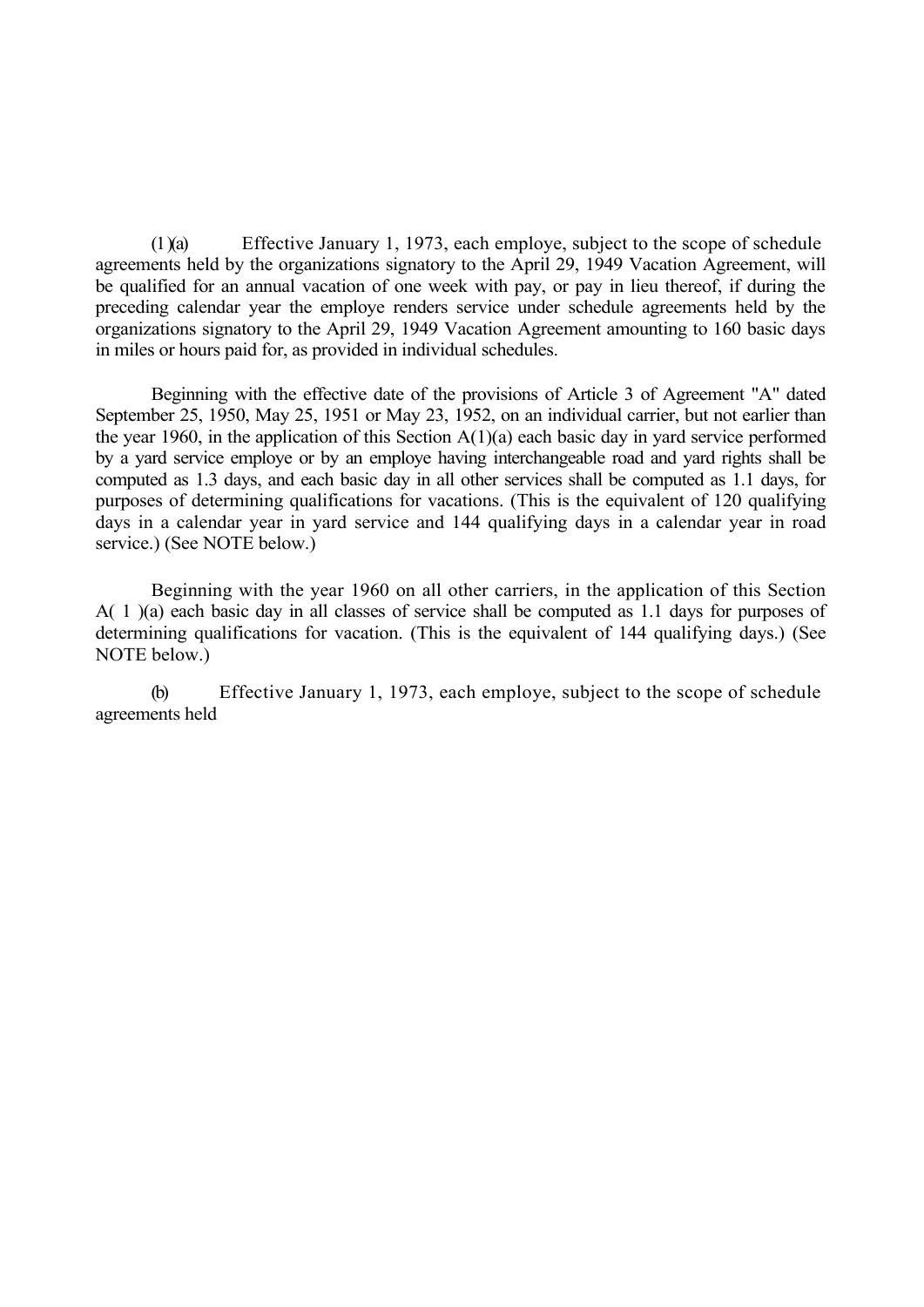by the organizations signatory to the April 29, 1949 Vacation Agreement, having 2 or more years of continuous service with employing carrier will be qualified for an annual vacation of 2 weeks with pay, or pay in lieu thereof, if during the preceding calendar year the employe renders service under schedule agreements held by the organizations signatory to the April 29, 1949 Vacation Agreement amounting to 160 basic days in miles or hours paid for, as provided in individual schedules and during the said 2 or more years of continuous service renders service of not less than 320 basic days in miles or hours paid for as provided in individual schedules.

Beginning with the effective date of the provisions of Article 3 of Agreement "A" dated September 25, 1950, May 25, 1951 or May 23, 1952, on an individual carrier, but not earlier than the year 1960, in the application of this Section A(1)(b) each basic day in yard service performed by a yard service employe or by an employe having interchangeable road and yard rights shall be computed as 1.4 days, and each basic day in all other services shall be computed as 1.2 days, for purposes of determining qualifications for vacations. (This is the equivalent of 110 qualifying days in a calendar year in yard service and 132 qualifying days in a calendar year in road service.) (See NOTE below.)

Beginning with the year 1960 on all other carriers, in the application of this Section A(1)(b) each basic day in all classes of service shall be computed as 1.2 days for purposes of determining qualifications for vacation. (This is the equivalent of 132 qualifying days.) (See NOTE below.)

(c) Effective January 1, 1979, each employe, subject to the scope of schedule agreements held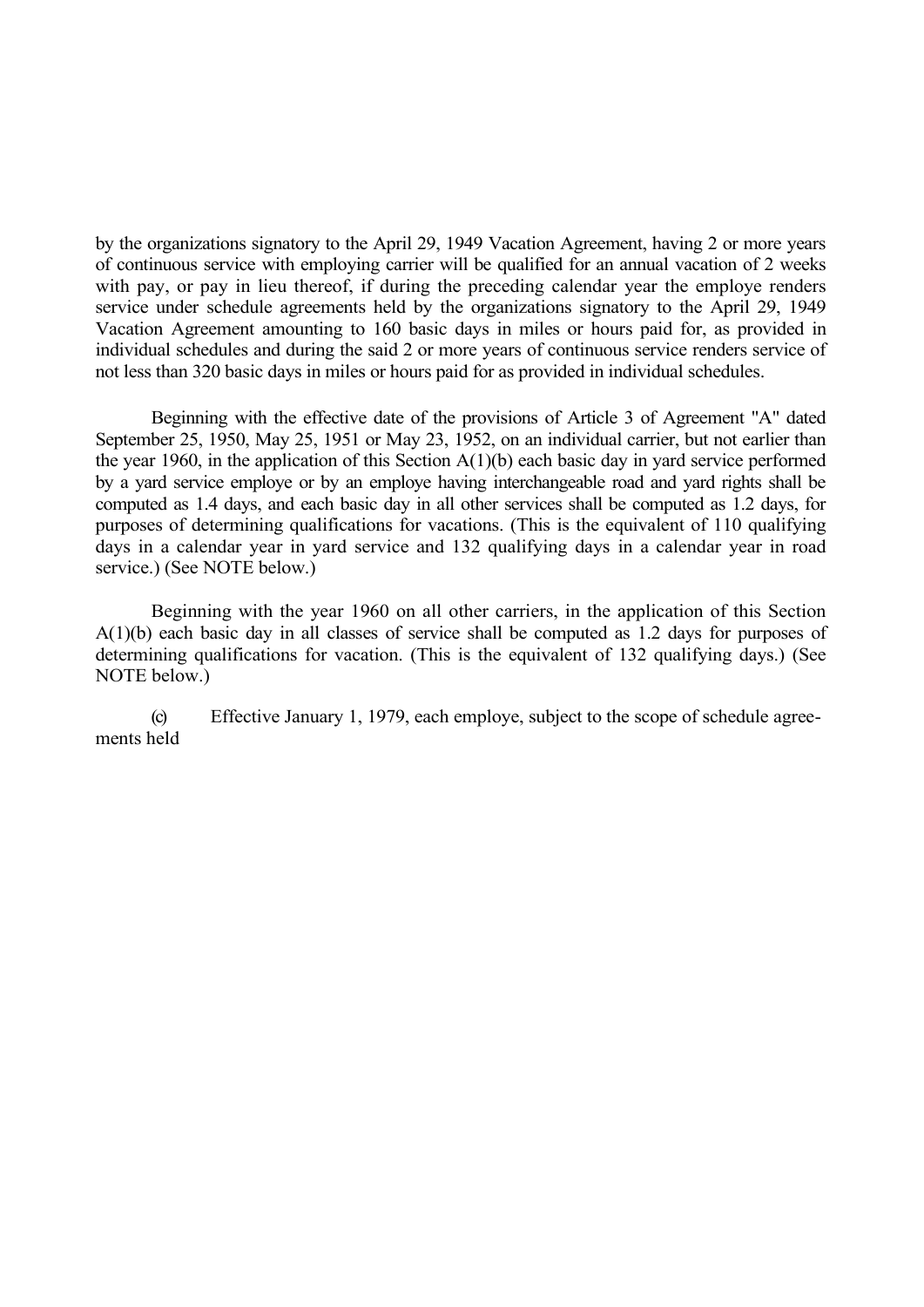by the organizations signatory to the April 29, 1949 Vacation Agreement, having 9 or more years of continuous service with employing carrier will be qualified for an annual vacation of 3 weeks with pay, or pay in lieu thereof, if during the preceding calendar year the employe renders service under schedule agreements held by the organizations signatory to the April 29, 1949 Vacation Agreement amounting to 160 basic days in miles or hours paid for as provided in individual schedules and during the said 9 or more years of continuous service renders service of not less than 1440 basic days in miles or hours paid for as provided in individual schedules.

Beginning with the effective date of the provisions of Article 3 of Agreement "A" dated September 25, 1950, May 25, 1951 or May 23, 1952, on an individual carrier, but not earlier than the year 1960, in the application of this Section A(1)(c) each basic day in yard service performed by a yard service employe or by an employe having interchangeable road and yard rights shall be computed as 1.6 days, and each basic day in all other services shall be computed as 1.3 days, for purposes of determining qualifications for vacations. (This is the equivalent of 100 qualifying days in a calendar year in yard service and 120 qualifying days in a calendar year in road service.) (See NOTE below.)

Beginning with the year 1960 on all other carriers, in the application of this Section A( 1 )(c) each basic day in all classes of service shall be computed as 1.3 days for purposes of determining qualifications for vacation. (This is the equivalent of 120 qualifying days.) (See NOTE below.)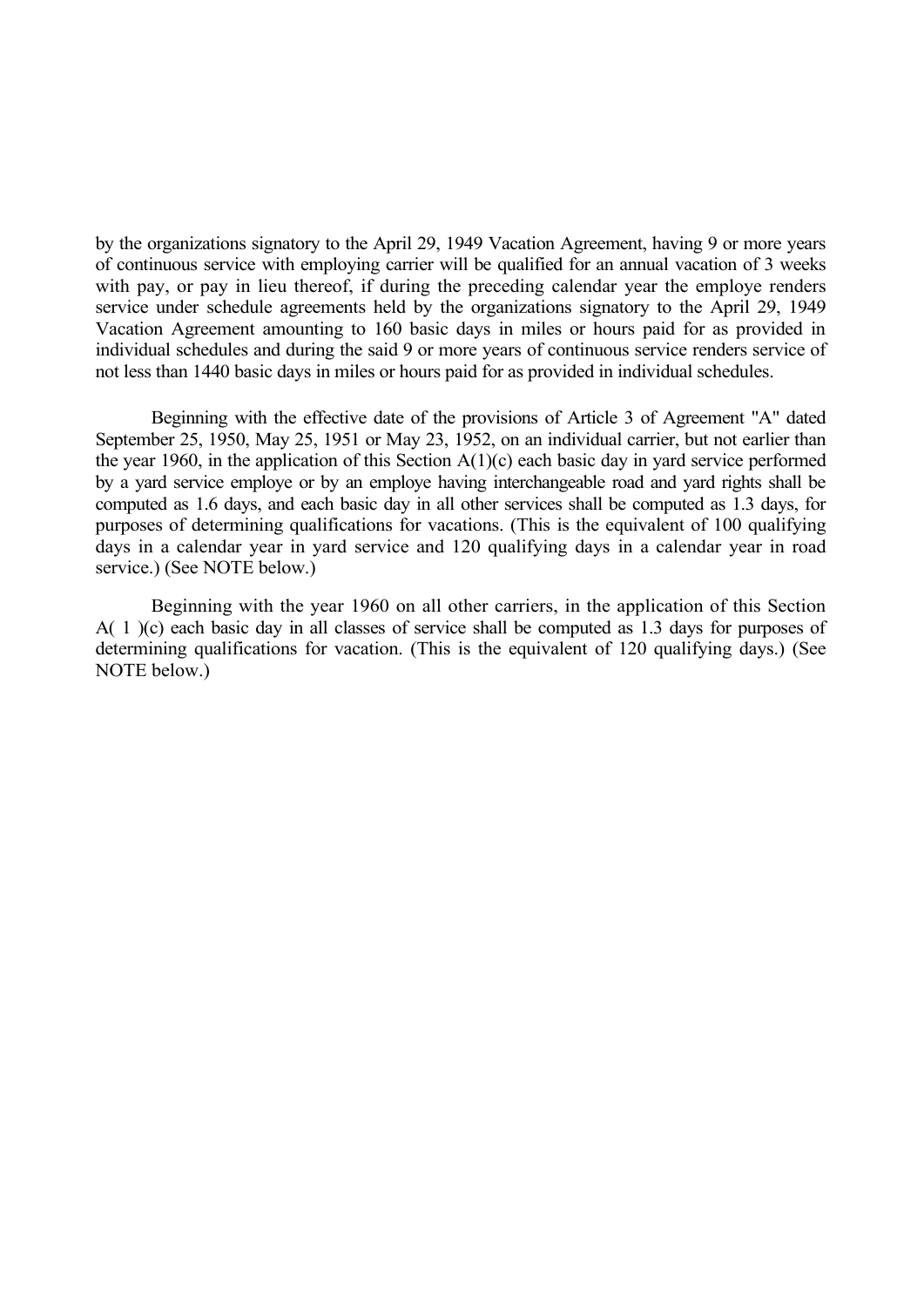(d) Effective January 1, 1979, each employe, subject to the scope of schedule agreements held by the organizations signatory to the April 29, 1949 Vacation Agreement, having 18 or more years of continuous service with employing carrier will be qualified for an annual vacation of 4 weeks with pay, or pay in lieu thereof, if during the preceding calendar year the employe renders service under schedule agreements held by the organizations signatory to the April 29, 1949 Vacation Agreement amounting to 160 basic days in miles or hours paid for, as provided in individual schedules and during the said 18 or more years of continuous service renders service of not less than 2880 basic days in miles or hours paid for as provided in individual schedules.

Beginning with the effective date of the provisions of Article 3 of Agreement "A" dated September 25, 1950, May 25, 1951 or May 23, 1952, on an individual carrier, but not earlier than the year 1960, in the application of this Section A(1)(d) each basic day in yard service performed by a yard service employe or by an employe having interchangeable road and yard rights shall be computed as 1.6 days, and each basic day in all other services shall be computed as 1.3 days, for purposes of determining qualifications for vacations. (This is the equivalent of 100 qualifying days in a calendar year in yard service and 120 qualifying days in a calendar year in road service.) (See NOTE below.)

Beginning with the year 1960 on all other carriers, in the application of this Section A(1)(d) each basic day in all classes of service shall be computed as 1.3 days for purposes of determining qualifications for vacation. (This is the equivalent of 120 qualifying days.) (See NOTE below.)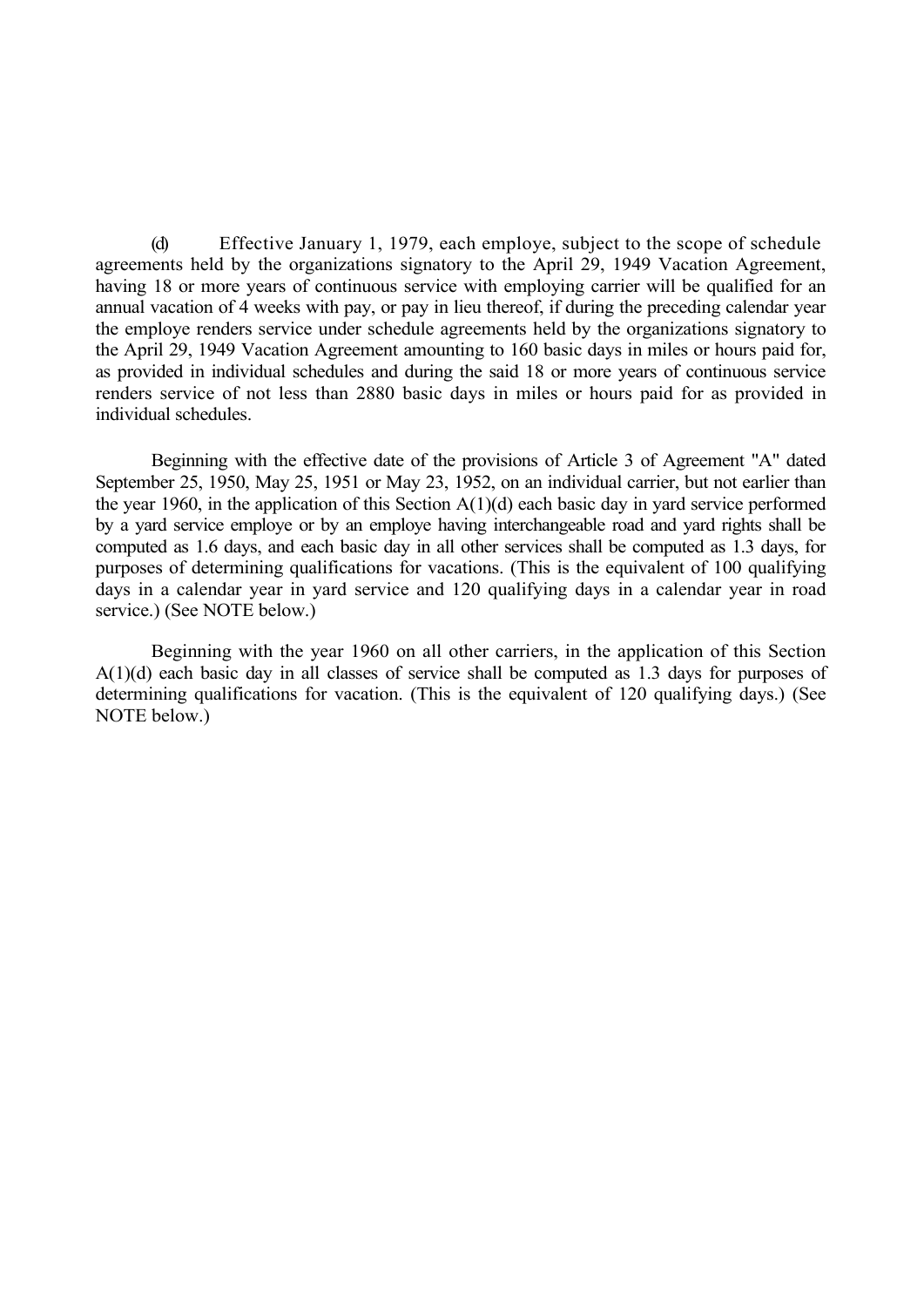(e) Effective January 1, 1973, each employee, subject to the scope of schedule agreements held by the organizations signatory to the April 29, 1949 Vacation Agreement, having 25 or more years of continuous service with employing carrier will be qualified for an annual vacation of 5 weeks with pay, or pay in lieu thereof, if during the preceding calendar year the employe renders service under schedule agreements held by the organizations signatory to the April 29, 1949 Vacation Agreement amounting to 160 basic days in miles or hours paid for as provided in individual schedules and during the said 25 or more years of continuous service renders service of not less than 4000 basic days in miles or hours paid for as provided in individual schedules.

Beginning with the effective date of the provisions of Article 3 of Agreement "A" dated September 25, 1950, May 25, 1951 or May 23, 1952, on an individual carrier, but not earlier than the year 1960, in the application of this Section  $A(1)(e)$  each basic day in yard service performed by a yard service employe or by an employe having interchangeable road and yard rights shall be computed as 1.6 days, and each basic day in all other services shall be computed as 1.3 days, for purposes of determining qualifications for vacations. (This is the equivalent of 100 qualifying days in a calendar year in yard service and 120 qualifying days in a calendar year in road service.) (See NOTE below.)

Beginning with the year 1960 on all other carriers, in the application of this Section A( 1 )(e) each basic day in all classes of service shall be computed as 1.3 days for purposes of determin-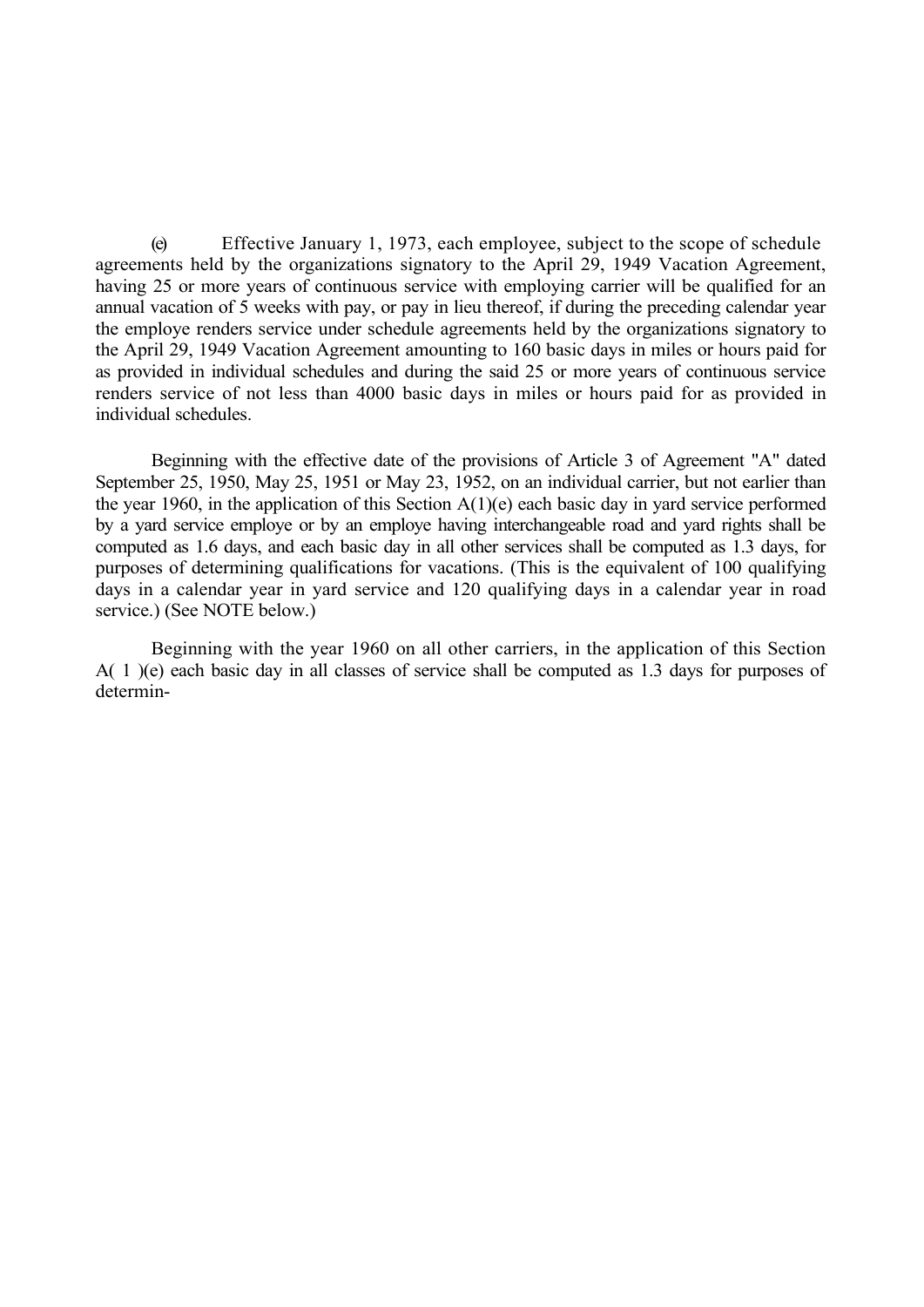ing qualifications for vacation. (This is the equivalent of 120 qualifying days.) (See NOTE below.)

Note: In the application of Section A(1)(a), (b), (c), (d) and (e), qualifying years accumulated, also qualifying requirements for years accumulated, prior to the effective date of the respective provisions hereof, for extended vacations shall not be changed.

f)In dining car service, for service performed on and after July 1, 1949---each 7

1/2

hours paid for shall be considered the equivalent of one basic day in the application of Section  $A(1)(a)$ , (b), (c), (d) and (e).

g)Calendar days on which an employe assigned to an extra list is available for service and which days he performs no service, not exceeding 60 such days, will be included in the determination of qualification for vacation; also calendar days, not in excess of 30, on which an employe is absent from and unable to perform service because of injury received on duty will be included.

The 60 and 30 calendar days referred to in this Section  $A(1)(g)$  shall not be subject to the 1.1, 1.2, 1.3, 1.4 and 1.6 computations provided for in Section A(1)(a), (b), (c), (d) and (e), respectively.

h)Where an employe is discharged from service and thereafter restored to service,

during the same calendar year with seniority unimpaired, service performed prior to discharge and subsequent to reinstatement during that year shall be included in the determination of qualification for vacation during the following year.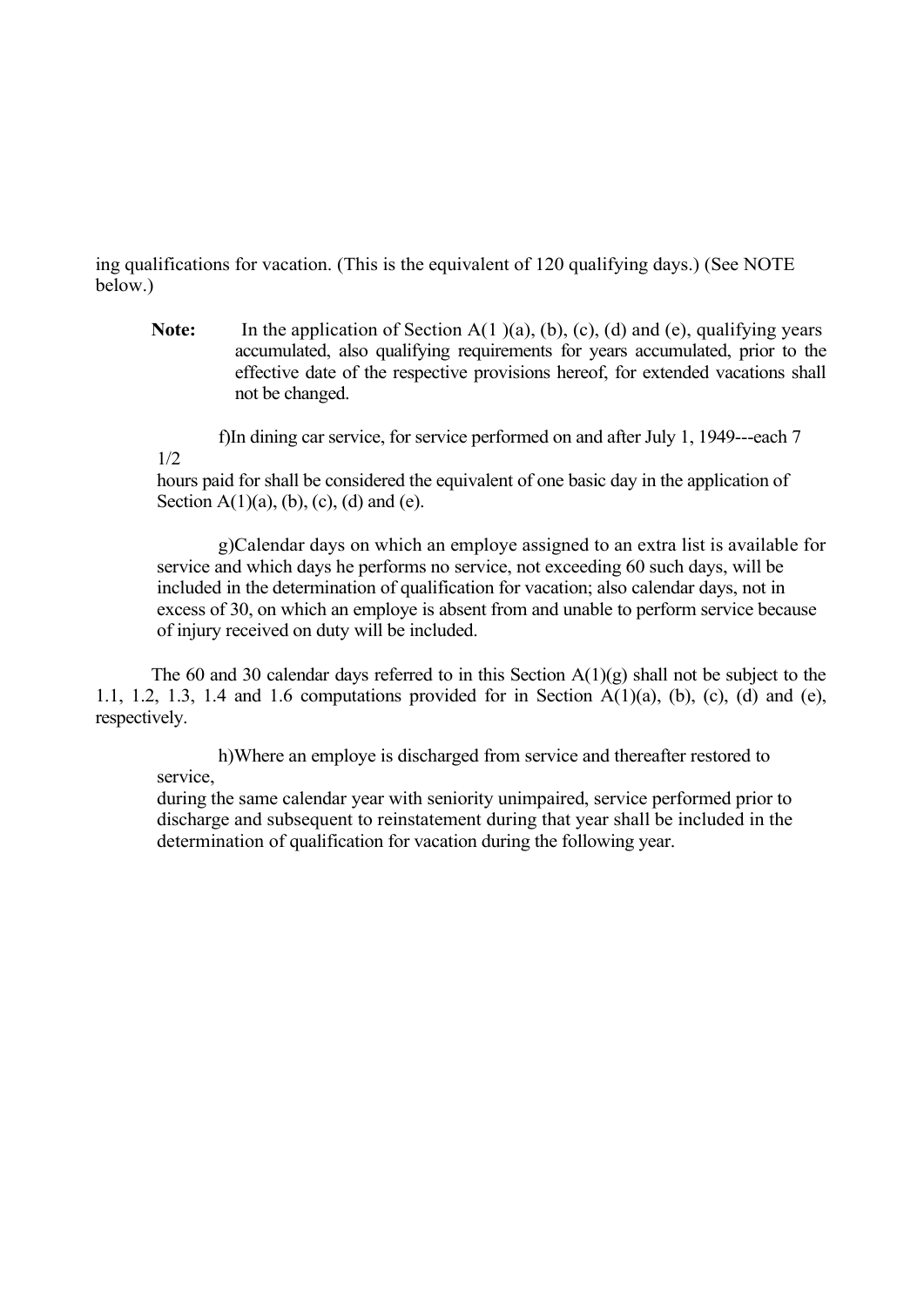Where an employe is discharged from service and thereafter restored to service with seniority unimpaired, service before and after such discharge and restoration shall be included in computing 320 basic days under Section A(1)(b), 1440 basic days under Section A(1)(c), 2880 basic days under Section  $A(1)(d)$ , and 4000 basic days under Section  $A(1)(e)$ .

i)Only service performed on one railroad may be combined in determining the qualifications provided for in this Section A, except that service of an employe on his home road may be combined with service performed on other roads when the latter service is performed at the direction of the management of his home road or by virtue of the employe's seniority on his home road. Such service will not operate to relieve the home road of its responsibility under this Agreement.

j)In instances where employes who have become members of the Armed Forces of the United States return to the service of the employing carrier in accordance with the Military Selective Service Act of 1967, as amended, the time spent by such employes in the Armed Forces subsequent to their employment by the employing carrier will be credited as qualifying service in determining the length of vacations for which they may qualify upon their return to the service of the employing carrier.

k)In instances where an employe who has become a member of the Armed Forces of the United States returns to the service of the employing carrier in accordance with the Military Selective Service Act of 1967 as amended, and in the calendar year preceding his return to railroad service had rendered no compensated service or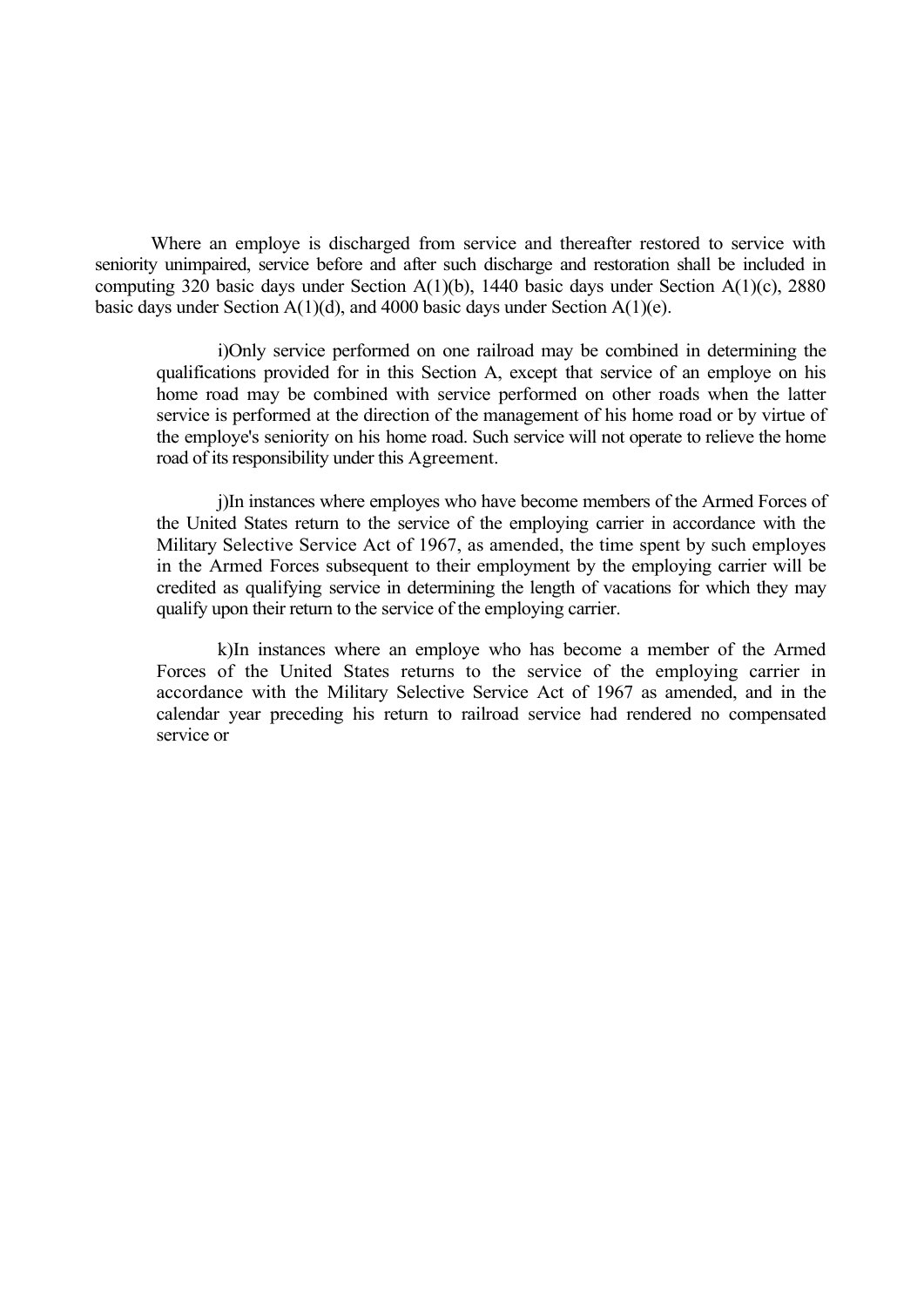had rendered compensated service on fewer days than are required to qualify for a vacation in the calendar year of his return to railroad service, but could qualify for a vacation in the year of his return to railroad service if he had combined for qualifying purposes days on which he was in railroad service in such preceding calendar year with days in such year on which he was in the Armed Forces, he will be granted, in the calendar year of his return to railroad service, a vacation of such length as he could so qualify for under Section  $A(1)(a)$ , (b), (c) (d) or (e) and (j) hereof.

(l) In instances where an employe who has become a member of the Armed Forces of the United States returns to the service of the employing carrier in accordance with the Military Selective Service Act of 1967, as amended, and in the calendar year of his return to railroad service renders compensated service on fewer days than are required to qualify for a vacation in the following calendar year, but could qualify for a vacation in such following calendar year if he had combined for qualifying purposes days on which he was in railroad service in the year of his return with days in such year on which he was in the Armed Forces, he will be granted, in such following calendar year, a vacation of such length as he could so qualify for under Section  $A(1)(a)$ , (b), (c), (d) or (e) and (j) hereof.

(2) Employes qualified under Section A(1) hereof shall be paid for their vacations as follows:

# **General**

(a) An employe receiving a vacation, or pay in lieu thereof, under Section A(1) shall be paid for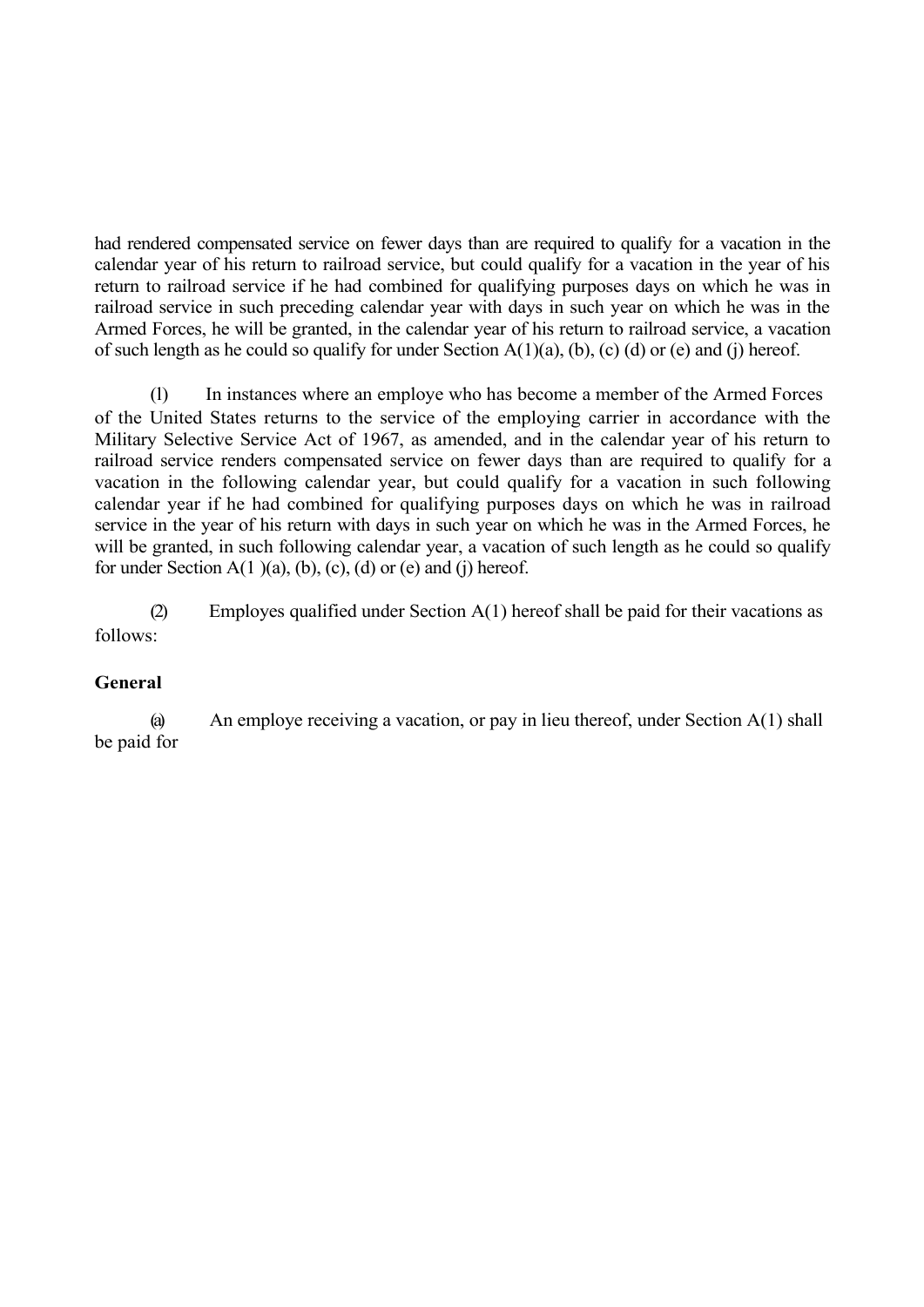each week of such vacation 1/52 of the compensation earned by such employe under schedule agreements held by the organizations signatory to the April 29, 1949 Vacation Agreement, on the carrier on which he qualified under Section A(1) (or carriers in case he qualified on more than one carrier under Section  $A(1)(i)$  during the calendar year preceding the year in which the vacation is taken, but in no event shall such pay for each week of vacation be less than 6 minimum basic days' pay at the rate of the last service rendered, except as provided in Subparagraph (2)(b).

(b) Beginning on the date Agreement "A" dated September 25, 1950, May 25, 1951 or May 23, 1952, became or becomes effective on any carrier, the following shall apply insofar as yard service employes and employes having interchangeable yard and road rights covered by said agreement, who are represented by the United Transportation Union, are concerned:

# **Yard Service**

(i) An employe receiving a vacation, or pay in lieu thereof, under Section A(1) shall be paid for each week of such vacation 1/52 of the compensation earned by such employe under schedule agreements held by the organizations signatory to the April 29, 1949 Vacation Agreement, on the carrier on which he qualified under Section A(1) (or carriers in case he qualified on more than one carrier under Section  $A(1)(i)$  during the calendar year preceding the year in which the vacation is taken, but in no event shall such pay for each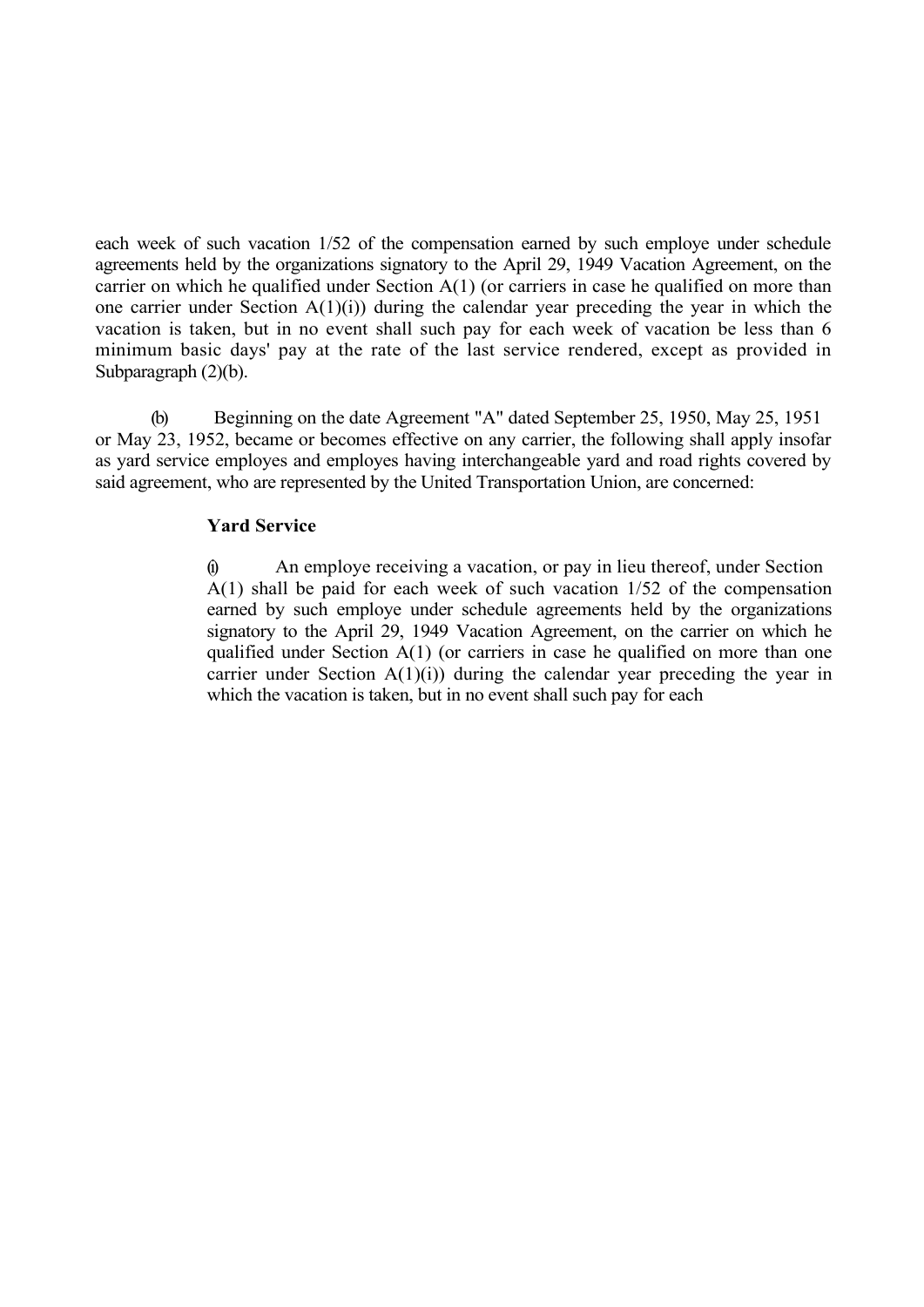week of vacation be less than 5 minimum basic days' pay at the rate of the last service rendered.

#### **Combination Of Yard and Road Service**

(ii) An employe having interchangeable yard and road rights receiving a vacation, or pay in lieu thereof, under Section A(1) shall be paid for each week of such vacation 1/52 of the compensation earned by such employe under schedule agreements held by the organizations signatory to the April 29, 1949 Vacation Agreement, on the carrier on which he qualified under Section A(1) (or carriers in case he qualified on more than one carrier under Section  $A(1)(i)$  during the calendar year preceding the year in which the vacation is taken; provided that, if the vacation is taken during the time such employe is working in road service such pay for each week of vacation shall be not less than 6 minimum basic days' pay at the rate of the last road service rendered, and if the vacation is taken during the time such employe is working in yard service such pay for each week of vacation shall be not less than 5 minimum basic days' pay at the rate of the last yard service rendered.

Note: Section A(2)(b) applicable to yard service shall apply to yard, belt line and transfer service and combinations thereof, and to hostling service.

(3) Vacations, or allowances therefor, under 2 or more schedules held by different organizations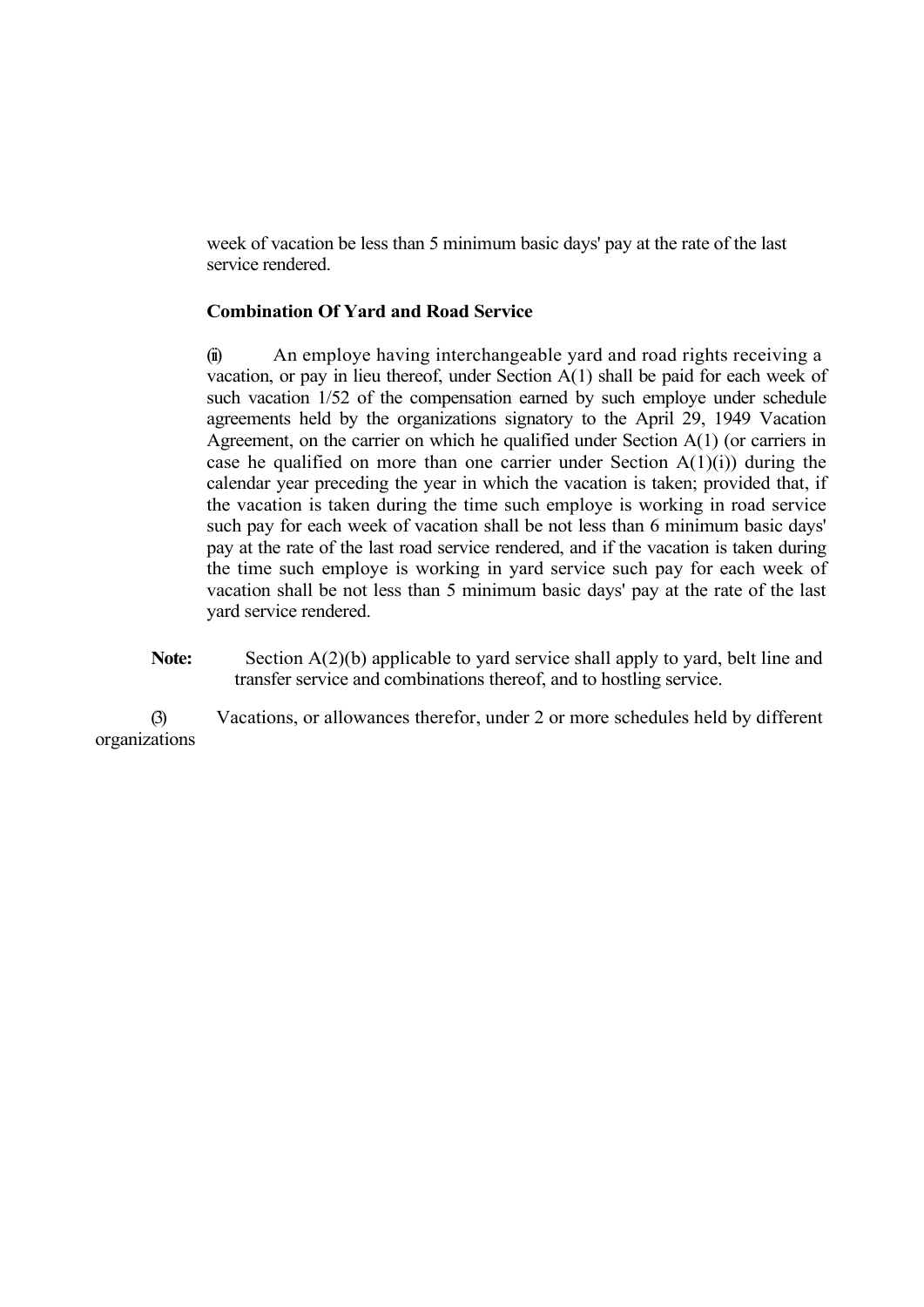on the same carrier shall not be combined to create a vacation of more than the maximum number of days provided for in any of such schedules.

4)Time off on account of vacation will not be considered as time off account employe's own accord under any guarantee rules and will not be considered as breaking such guarantees.

5)The absence of an employe on vacation with pay, as provided in this Section A, will not be considered as a vacancy, temporary, or otherwise, in applying the bulletin rules of schedule agreements.

6)Vacations shall be taken between January 1st and December 31st; however, it is recognized that the exigencies of the service create practical difficulties in providing vacations in all instances. Due regard, consistent with requirements of the service, shall be given to the preference of the employe in his seniority order in the class of service in which engaged when granting vacations. Representatives of the carriers and of the employes will cooperate in arranging vacation periods, administering vacations and releasing employes when requirements of the service will permit. It is understood and agreed that vacationing employes will be paid their vacation allowances by the carriers as soon as possible after the vacation period but the parties recognize that there may be some delay in such payments. It is understood that in any event such employe will be paid his vacation allowance no later than the second succeeding payroll period following the date claim for vacation allowance is filed.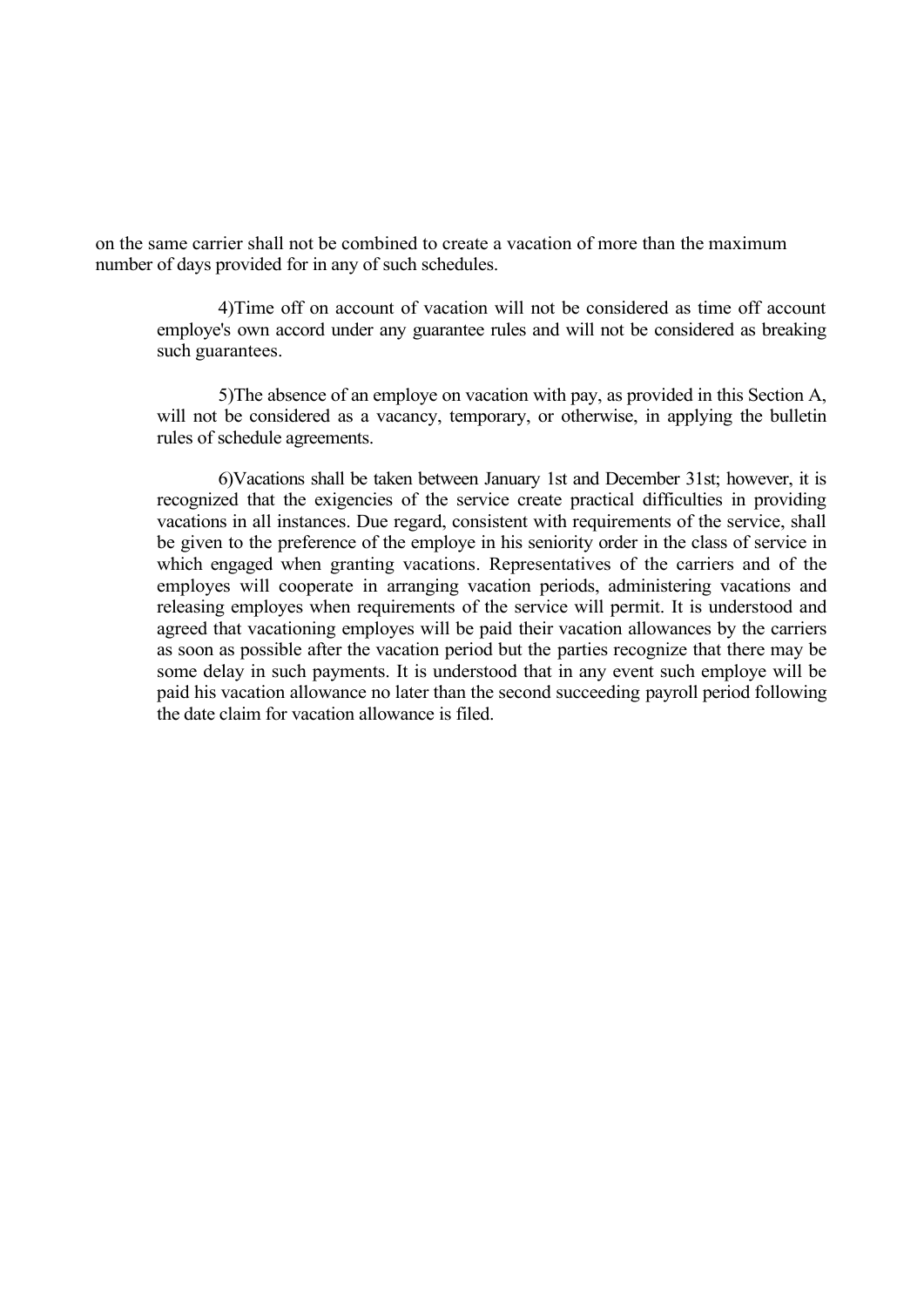(7)(a) Vacations shall not be accumulated or carried over from one vacation year to another. However, to avoid loss of time by the employe at end of his vacation period, the number of vacation days at the request of the employe may be reduced in one year and adjusted in the next year.

(b) After the vacation begins layover days during the vacation period shall be counted as a part of the vacation.

8)The vacation provided for in this Section A shall be considered to have been earned when the employe has qualified under Section A(1) hereof. If an employe's employment status is terminated for any reason whatsoever, including but not limited to retirement, resignation, discharge, noncompliance with a union shop agreement, or failure to return after furlough, he shall, at the time of such termination, be granted full vacation pay earned up to the time he leaves the service, including pay for vacation earned in the preceding year or years and not yet granted, and the vacation for the succeeding year if the employe has qualified therefor under Section A(1). If an employe thus entitled to vacation or vacation pay shall die, the vacation pay earned and not received shall be paid to such beneficiary as may have been designated, or, in the absence of such designation, the surviving spouse or children or his estate, in that order of preference.

9)The terms of this Section A shall not be construed to deprive any employe of such additional vacation days as he may be entitled to receive under any existing rule, understanding or custom, which additional vacation days shall be accorded under and in accordance with the terms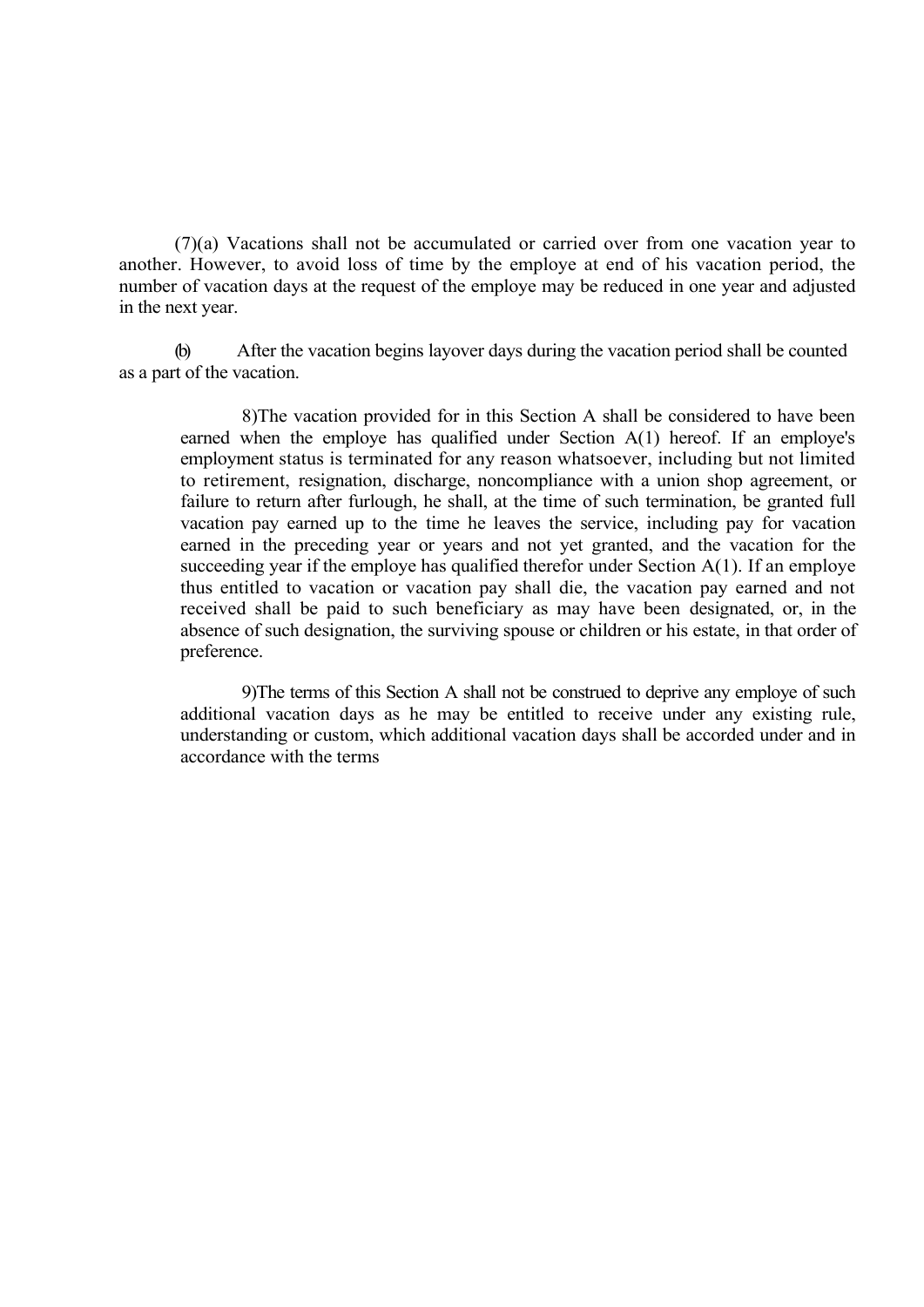of such existing rule, understanding or custom. With respect to yard service employes, and with respect to any yard service employe having interchangeable yard and road rights who receives a vacation in yard service, such additional vacation days shall be reduced by 1/6.

10)Any dispute or controversy arising out of the interpretation or application of any of the provisions of this Section A will be handled on the property in the same manner as other disputes. If the dispute or controversy is not settled on the property and either the Carrier or the Organization desires that the dispute or controversy be handled further, it shall be referred by either party for decision to a Committee, the Carrier members of which shall be 5 members of the Carriers' Conference Committees signatory hereto, or their successors; and the employe members of which shall be the chief executives of the 5 organizations signatory hereto, or their representatives, or successors. It is agreed that the Committee herein provided will meet between January 1 and June 30 and July 1 and December 31 of each year if any disputes or controversies have been filed for consideration. In event of failure to reach agreement the dispute or controversy shall be arbitrated in accordance with the Railway Labor Act, as amended, the arbitration being handled by such Committee. Interpretation or application agreed upon by such Committee, or fixed by such arbitration, shall be final and binding as an interpretation or application of this Section A.

11)This Vacation Agreement (Section A, here) shall be construed as a separate agreement by and on behalf of each carrier party hereto, and its railroad employes represented by the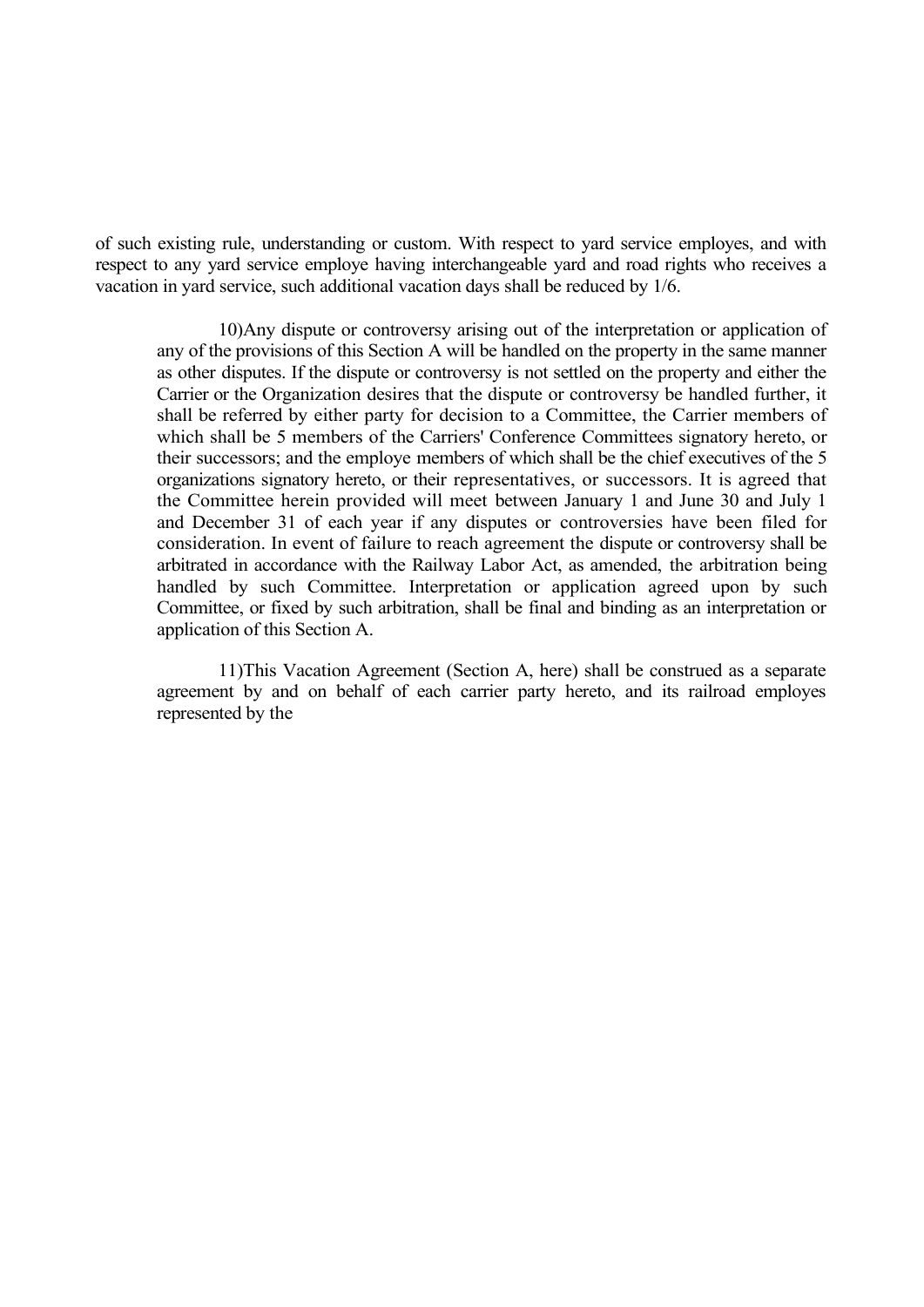respective organizations signatory hereto, and effective July 1, 1949 supersedes the Consolidated Uniform Vacation Agreement dated June 6, 1945, insofar as said agreement applies to and defines the rights and obligations of the carriers parties to this Agreement and the employes of such carriers represented by the Brotherhood of Locomotive Engineers, Brotherhood of Locomotive Firemen and Enginemen, Order of Railway Conductors, Brotherhood of Railroad Trainmen and Switchmen's Union of North America.

(Implementing paragraph---not reproduced.)

12) (Not reproduced.)

13) (Not reproduced.)

14)The parties hereto having in mind conditions which exist or may arise on individual carriers in making provisions for vacations with pay, agree that the duly authorized representative (General Chairman) of the employes, party to this (Section A, here), and the Officer designated by the Carrier, may enter into additional written understandings to implement the purposes of this Agreement, provided that such understandings shall not be inconsistent with this Agreement.

#### **MEMORANDUM**

(Chicago, Illinois, April 29, 1949)

Referring to agreement, signed this date, between employes represented by the Brotherhood of Locomotive Engineers, Brotherhood of Locomotive Firemen and Enginemen, Order of Railway Conductors, Brotherhood of Railroad Train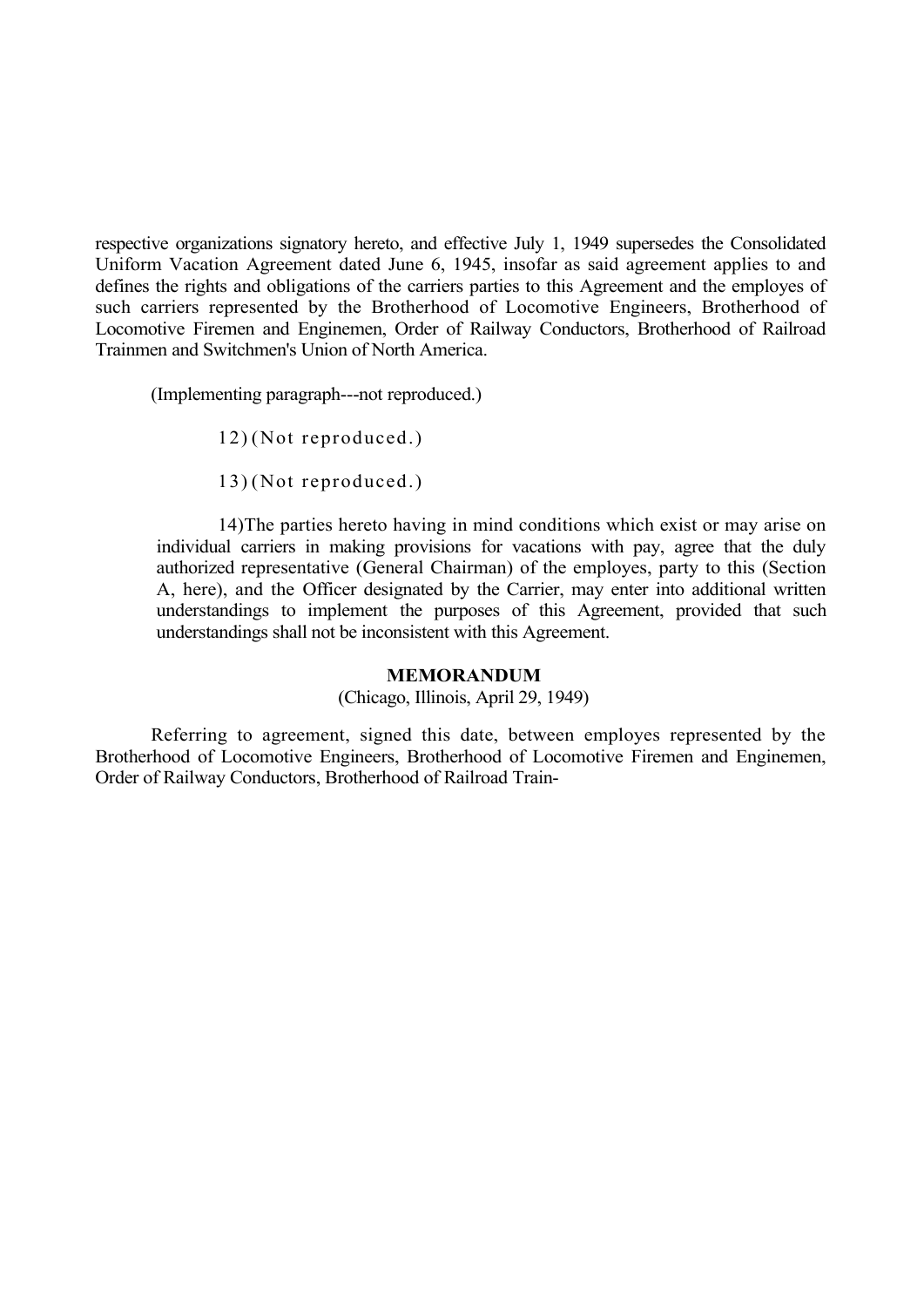men, and the Switchmen's Union of North America, and Carriers represented by the Eastern, Western and Southeastern Carriers' Conference Committees, with respect to vacations with pay:

In computing basic days in miles or hours paid for, as provided in Section  $A(1)$ , the parties agree that the following interpretations shall apply:

1)A Trainman in passenger service, on a trip of 300 miles, upon which no overtime or other allowances accrue, will be credited with 2 basic days.

2)An employe in freight service on a run of 125 miles, upon which no overtime or other allowances accrue, will be credited with 1 1/4 basic days.

3)An employe in freight service on a run of 125 miles, with total time on duty of 14 hours on the trip, will be credited with 1 3/4 basic days.

4)An employe in yard service working 12 hours will be credited with 1 1/2 basic days.

5)An employe in freight service, runaround and paid 50 miles for same, will be credited with 1/2 basic day.

6)An employe in freight service, called and released and paid 50 miles for same, will be credited with  $1/2$  basic day.

7)An employe in freight service, paid no overtime or other allowances, working as follows:

| 1st trip, | 150 miles |
|-----------|-----------|
| 2nd trip. | 140 miles |
| 3rd trip, | 120 miles |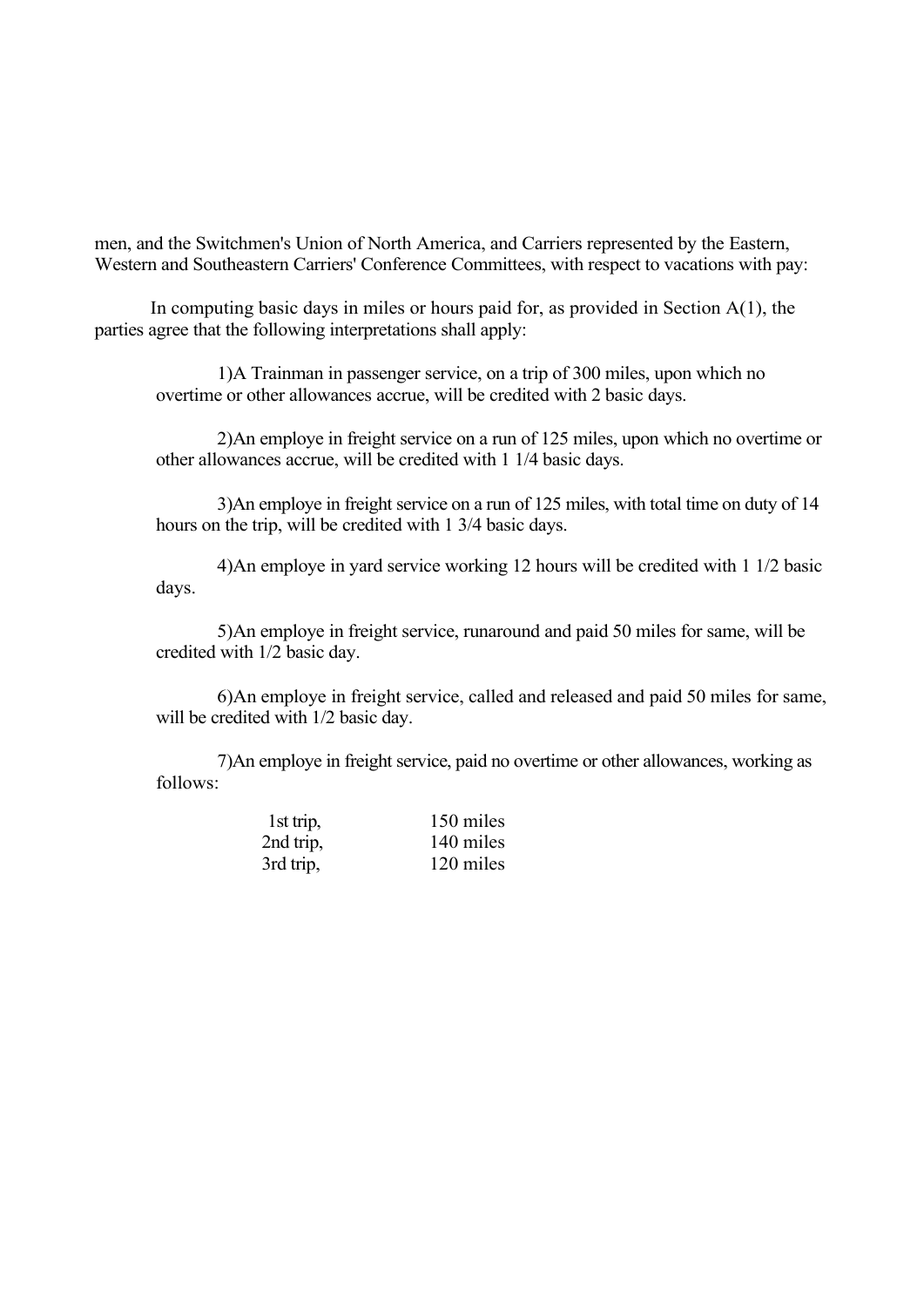| 4th trip, | 150 miles |
|-----------|-----------|
| 5th trip, | 140 miles |
| Total     | 700 miles |

will be credited with 7 basic days.

8)An employe in freight service makes trip of 80 miles in 8 hours or less, for which he is paid 100 miles, will be credited with 1 basic day.

9)An Engineman in passenger service makes a trip of 100 miles or less in 5 hours, will be credited with 1 basic day.

0)An Engineman in short turnaround passenger service, makes a trip of 100 miles or less, on duty 8 hours with a spread of 9 hours, will be credited with 1 basic day.

1)A Trainman in short turnaround passenger service, makes a trip of 150 miles or less, on duty 8 hours with a spread of 9 hours, will be credited with 1 basic day.

2)A Trainman in short turnaround passenger service, makes a trip of 150 miles or less, total spread of time 10 hours, on duty 8 hours within the first 9 hours, will be credited with 1-1/8 basic days.

3)An employe in freight service, deadheading is paid 50 miles for same, will be credited with 1/2 basic day.

4)An employe is paid 8 hours under the held-away-from-home terminal rules, will be credited with 1 basic day.

5)An employe is allowed one hour as arbitrary allowance, will be credited with 1/8 basic day.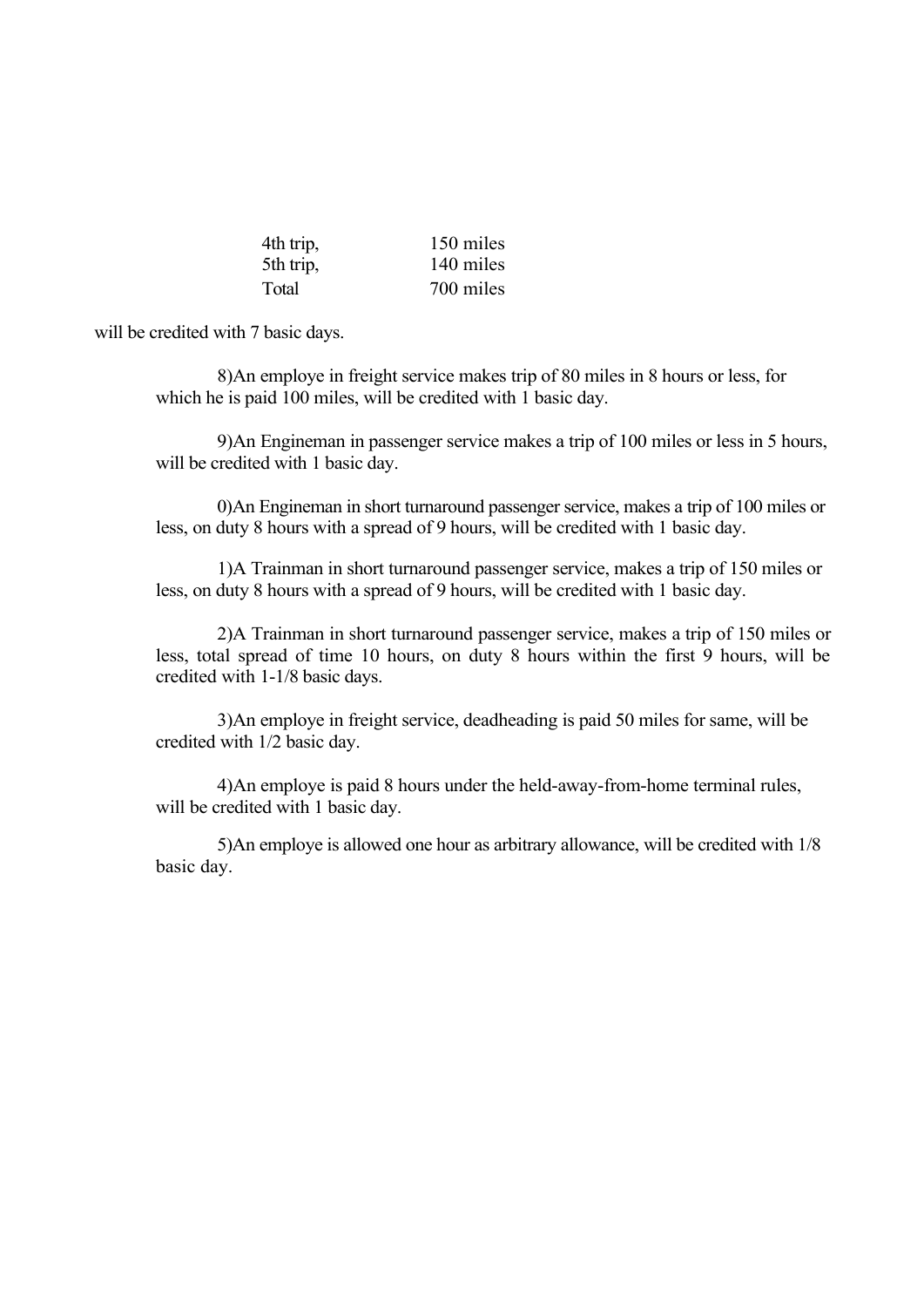#### **Interpretation of Continuous Service Provisions of Section A(1) Of Vacation Agreement** (January 18, 1956 National):

In the granting of vacations subject to agreements held by the 5 operating organizations, service rendered for the carrier will be counted in establishing 5 or 15 or more years of continuous service, as the case may be, where the employe transferred in service to a position subject to an agreement held by an organization signatory to the April 29, 1949 Vacation Agreement, provided there was no break in the employe's service as a result of the transfer from a class of service not covered by an agreement held by an organization signatory to the April 29, 1949 Agreement. This understanding will apply only where there was a transfer of service.

#### **Section B---Implementing Vacation Agreement**

It is agreed vacations with pay, insofar as the service will permit of releasing the employes, will be granted in accordance with the following supplemental understanding:

1)Within 10 days of the date of bulletin to be issued to all employes affected, each employe will advise the date which he prefers for his vacation to begin, selecting 3 dates and indicating first, second and third choice, as there will probably be more than one application for each particular period and it may not be possible to permit all who request such period to have vacations at that time. Advice as to date vacation desired should be made to the Carrier Officer issuing the bulletin, with copy to the Local Chairman.

2)At the close of the 10-day period provided above, a representative of the Carrier and the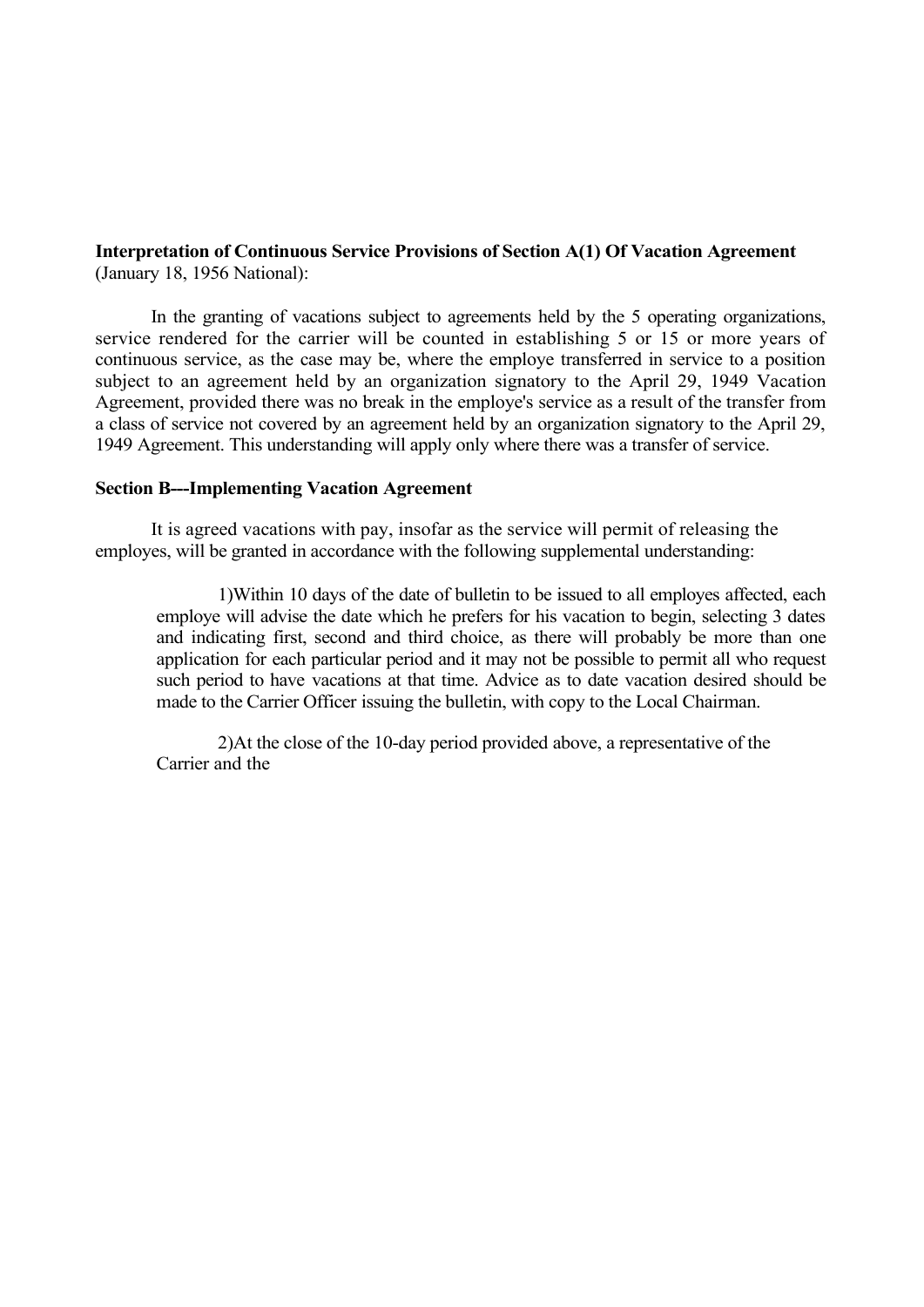Local Chairman will properly begin the assignment of vacations dates, after first determining the qualification of the employe, giving due regard, consistent with the requirements of the service, to the preference of the employe in his seniority order in the class of service in which engaged at the close of the 10-day period provided herein. Definite dates will be assigned for vacation to be taken.

3)The class of service to which the employe is assigned at the expiration of the 10 day period provided herein will determine the class of service for the purpose of assigning his vacation date, except a promoted Brakeman who may happen to be working as an Emergency Conductor, and who is not on the Conductors' Extra Board or assigned as Conductor, will be considered a Brakeman. This fact, however, will have no bearing whatever on what he will be paid for vacation assignments. If in different class of service at time vacation date arrives, there will be no change in the vacation date originally assigned.

4)Those who do not advise the vacation date desired will be arbitrarily assigned a vacation date. Likewise, those who indicate the vacation date desired, (first, second and third choice), and such vacation dates are assigned to senior employes, making it impossible to assign them one of the dates desired, will be assigned an arbitrary vacation date.

5)While vacations will be granted consistent with the requirements of the service, the fact that an employe is assigned a particular vacation date does not necessarily mean that he can be granted vacation at that particular time. If, however, he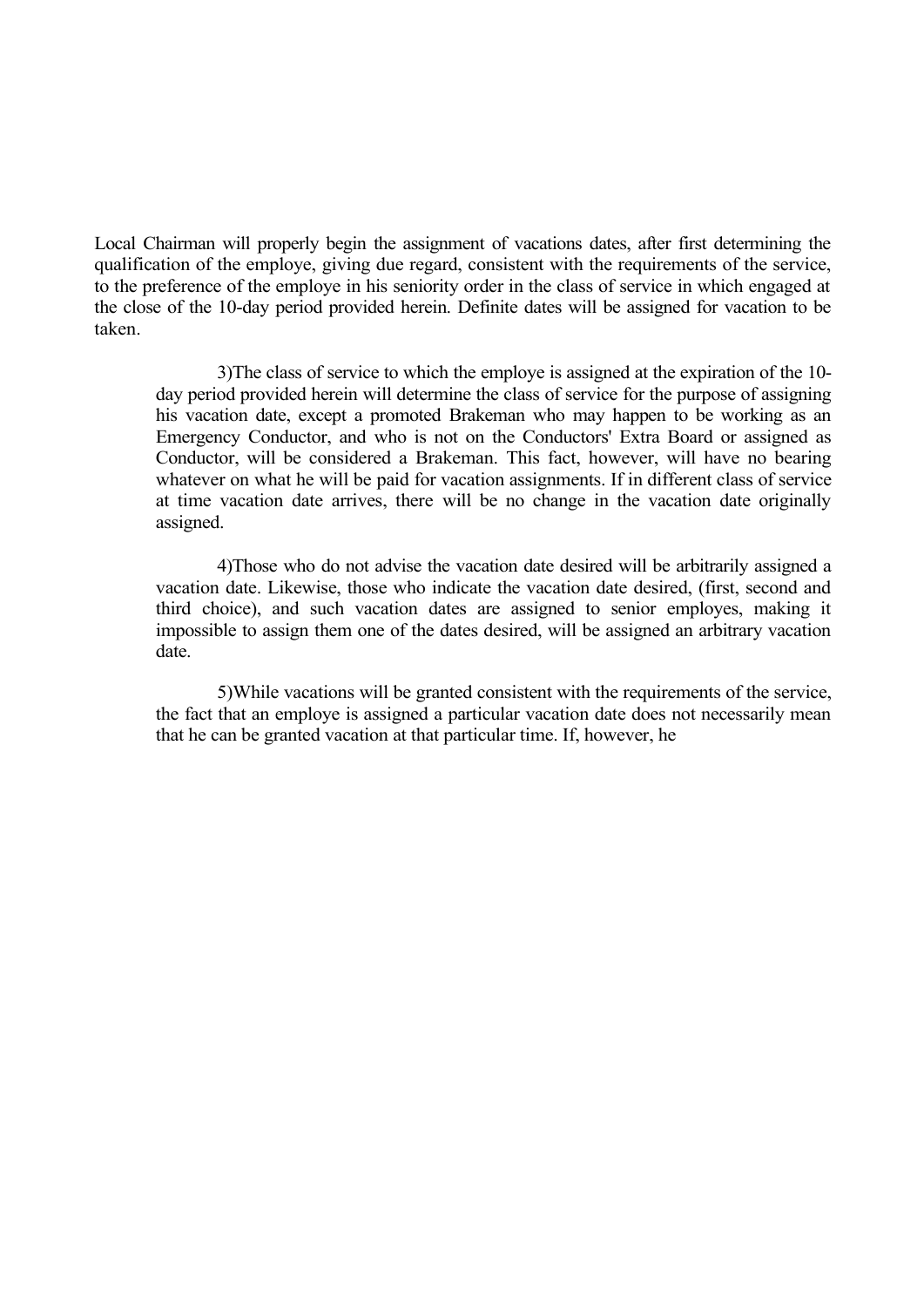is not granted a vacation, he will be paid as provided for in the Vacation Agreement.

6)Release of employes for vacation, and return to service after vacation, will be

at

point where employes lay off and report for duty when laying off on their own accord. An extra employe filling vacancy on an outside run will be released for vacation, where there is an extra employe available to relieve him, at the end of his service on the day preceding date vacation is to begin where the temporary vacancy he is filling continues to exist; the employe released for vacation will not be entitled to deadhead pay to his terminal, nor will the employe sent to relieve him be entitled to deadhead pay going to the outside point.

7)Vacation dates, once assigned will not be postponed, except (a) when the employe is away from the home terminal or lay-off point, in which event the starting date of his vacation will be postponed until the day following beginning of service prior to arrival at home terminal or lay-off point; (b) in meritorious cases where it can be done without interference with Carrier's service or assigned vacation periods of other employes and is agreed to by the proper Carrier Officer and the Local Chairman.

8)The vacation days will be from 12:01 A.M., first day of vacation to 11:59

P.M.,

last day of vacation, subject to conditions set out in preceding paragraph.

**Note:** An employe is eligible for service that has an on-duty (reporting) time up to and including 12 midnight of the day before the start of his vacation. At the conclusion of his vacation, he is eligible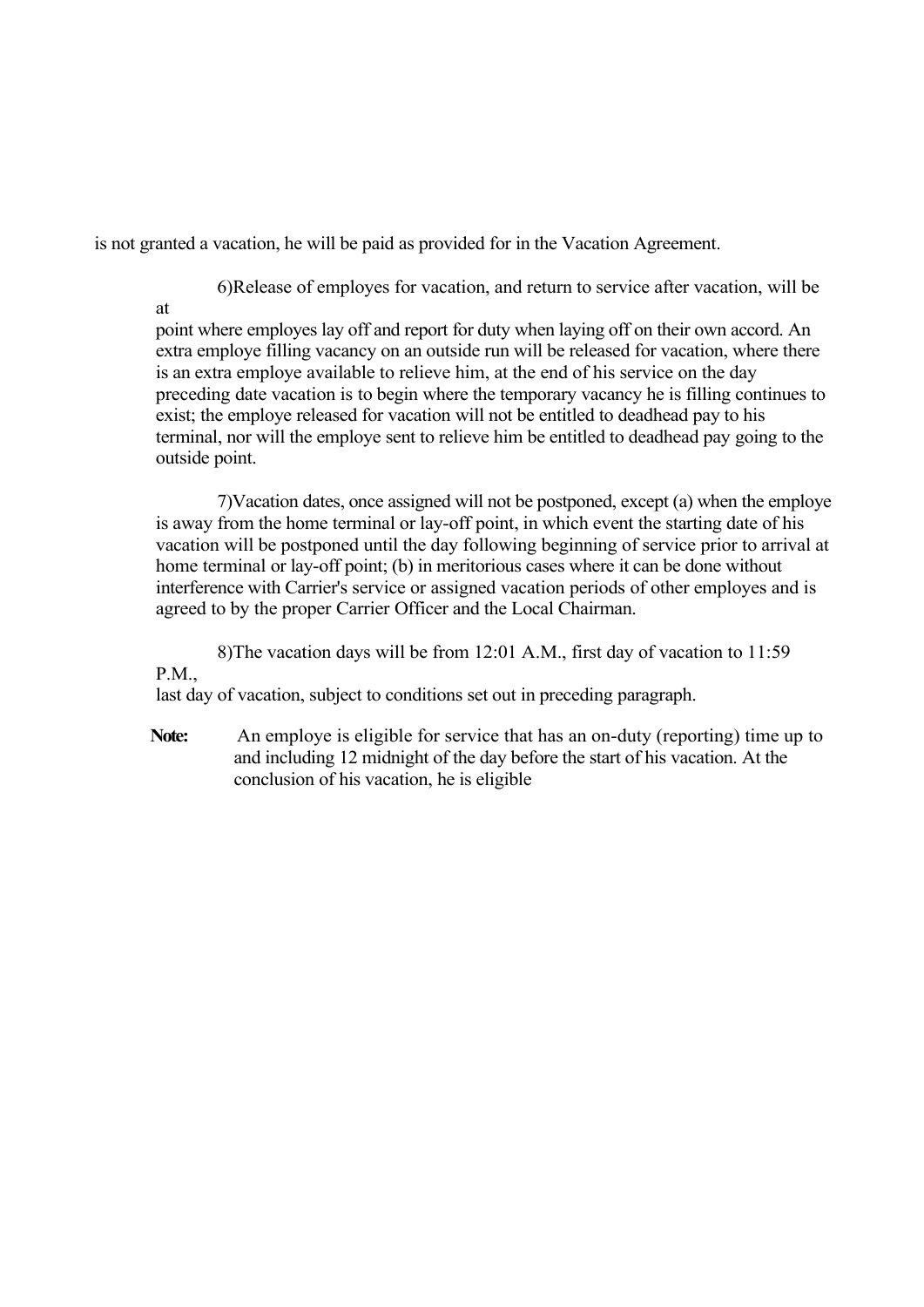for call (if he properly reports) for service with an on-duty (reporting) time at or after 12 midnight of the last vacation day.

9)Vacation vacancies are to be filled the same as in case of employes laying off, but will not be bulletined. Under rules permitting employes to bid in vacancies days off account vacation will not be counted, but days off preceding and following and continuous with time off account vacation will be counted.

0)In order to schedule as many employes as possible for vacations, it is understood there will be no claims submitted or recognized for other than the employes scheduled for vacation by reason of employes scheduled for vacation not released for that purpose.

1)If time off on vacation and time off under mileage regulations are continuous, deadheading occasioned by regular employe being off should not be paid for.

2)Claim for vacation pay should be made on time slip provided for that purpose.

3)An employe returning from vacation will report to proper authority for mark-up when ready to resume service in his turn. Regular employes will be required to report, in advance, in accordance with Article 16, Section A. Extra employe returning from vacation will be marked up on the board after he reports but not before 12:0 1 A.M. of the first day following the end of his vacation. An employe whose vacation is started will not return to work until vacation is completed except where he makes request prior to starting vacation under provisions of Section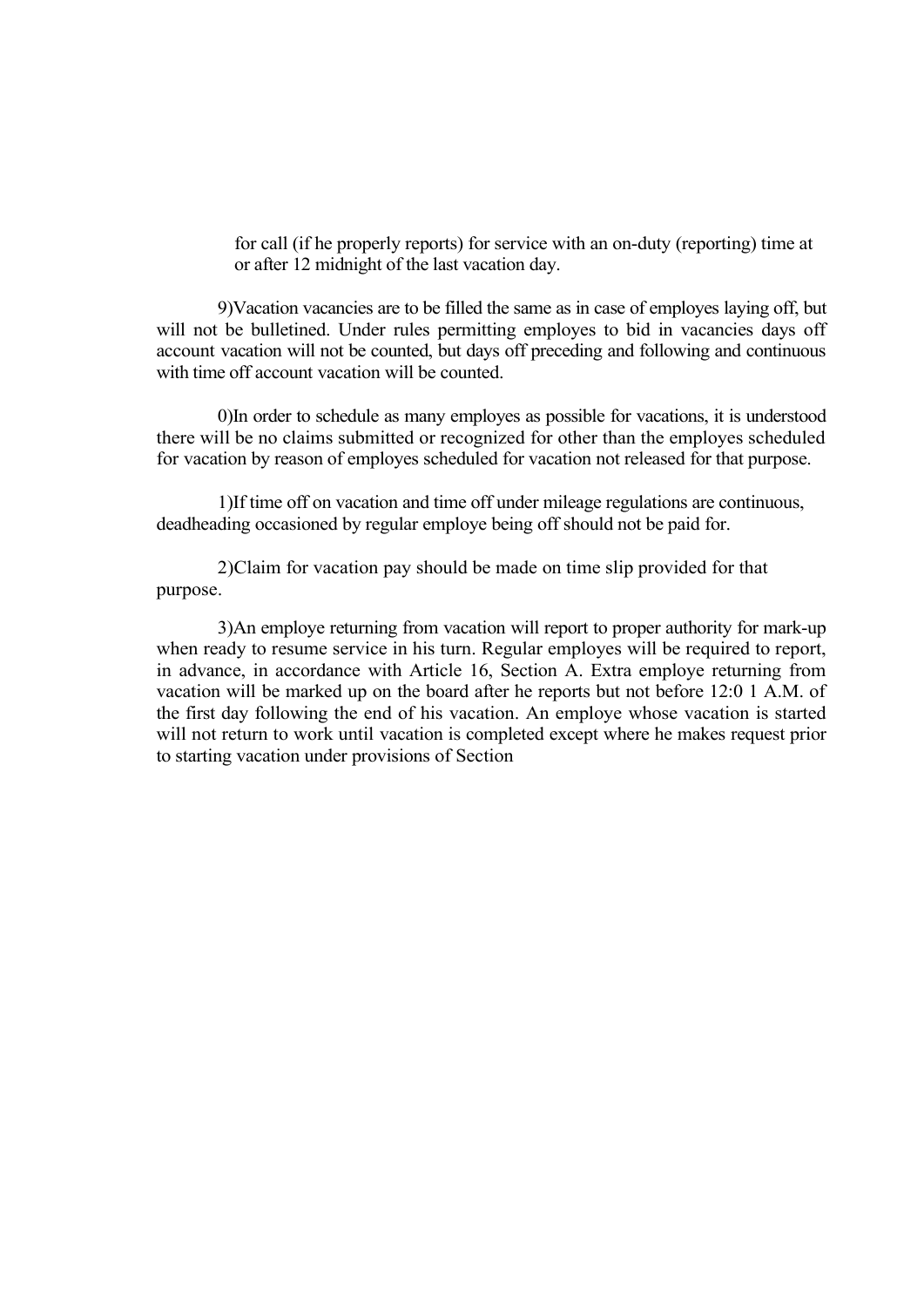A(7)(a) of the Vacation Agreement; or required to do so under provisions of Section A(6) of the Vacation Agreement.

14)It is understood interpretations by Vacation Committees under previous vacation agreements will apply to the July 1, 1949 Agreement involving identical rules.

15)This agreement is effective July 1, 1949, and will be applicable until December 31, 1949 and thereafter for each succeeding year, but may be canceled at the end of any year by proper request either by the Carrier or the Organizations signatory thereto filed 30 days prior to January 1 of the following year.

#### **Section C---Split Vacations**

(1)(a) Effective with the year 1976, employes who have qualified under the provisions of Section A( 1 )(c) of the National Vacation Agreement, as amended, for an annual vacation of 3 weeks with pay may take such vacation in 2 periods if they so desire, each portion of which must consist of one or 2 weeks (i.e., there can be no split weeks).

(b) Effective with the year 1976, employes who have qualified under the provisions of Section A(1)(d) or (e) of the National Vacation Agreement, as amended, for an annual vacation of 4 or 5 weeks with pay may take such vacation in as many as 3 periods if they so desire, each portion of which must consist of a multiple of weeks (i.e., there can be no split weeks).

(2) The length of the entire vacation will be no greater than the length of vacation the employe is entitled to at the time the first portion (i.e., occur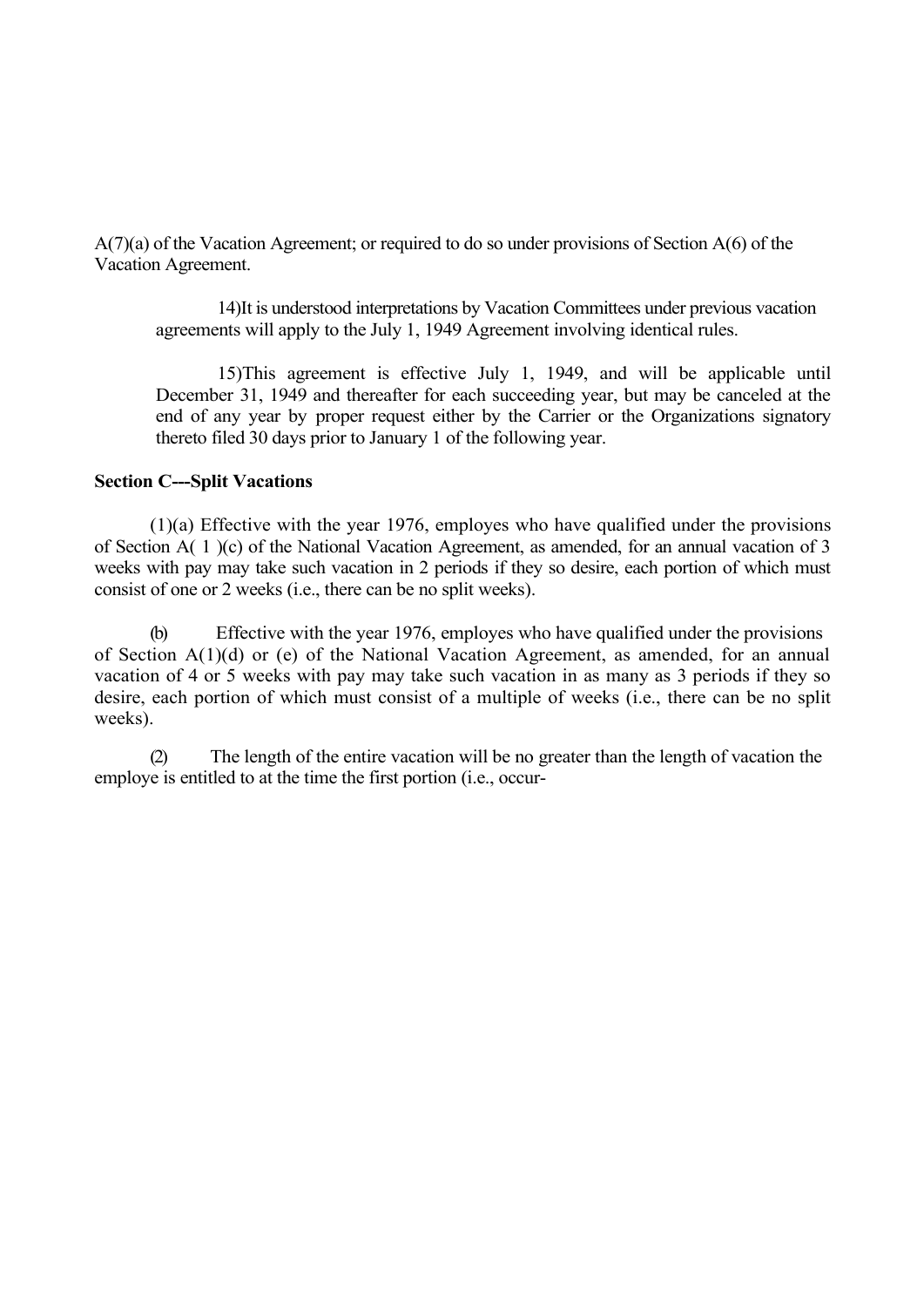ring first in the calendar year) of the vacation is taken.

3)Section A(6) of the National Vacation Agreement, as amended, provides in part:

"Due regard, consistent with requirements of the service, shall be given to the preference of the employe in his seniority order in the class of service in which engaged when granting vacation."

In applying the principles set forth in Section  $A(6)$ , consideration will first be given to only one (primary) period of split vacations in assigning vacations. An employe requesting a split vacation will designate which period he desires to have considered first in accordance with the above. After all employes have been assigned one vacation period in accordance with the above quoted principle, the second portion of split vacations will be assigned to available unassigned periods with due regard to employe requests, his seniority order and the requirements of the Carrier's service. After all second portions of split vacations have been assigned, then the third portions of split vacations will be assigned on the same basis as the second portions.

4)Vacations will be scheduled in week increments Monday through Sunday so that vacations will be assigned for calendar week or weeks, but vacations must begin and end in the same calendar year. However, employes with regular assigned rest and/or layover days will actually take their vacation commencing with the first workday that follows the rest or layover day that is nearest to the Monday on which the vacation was scheduled to start.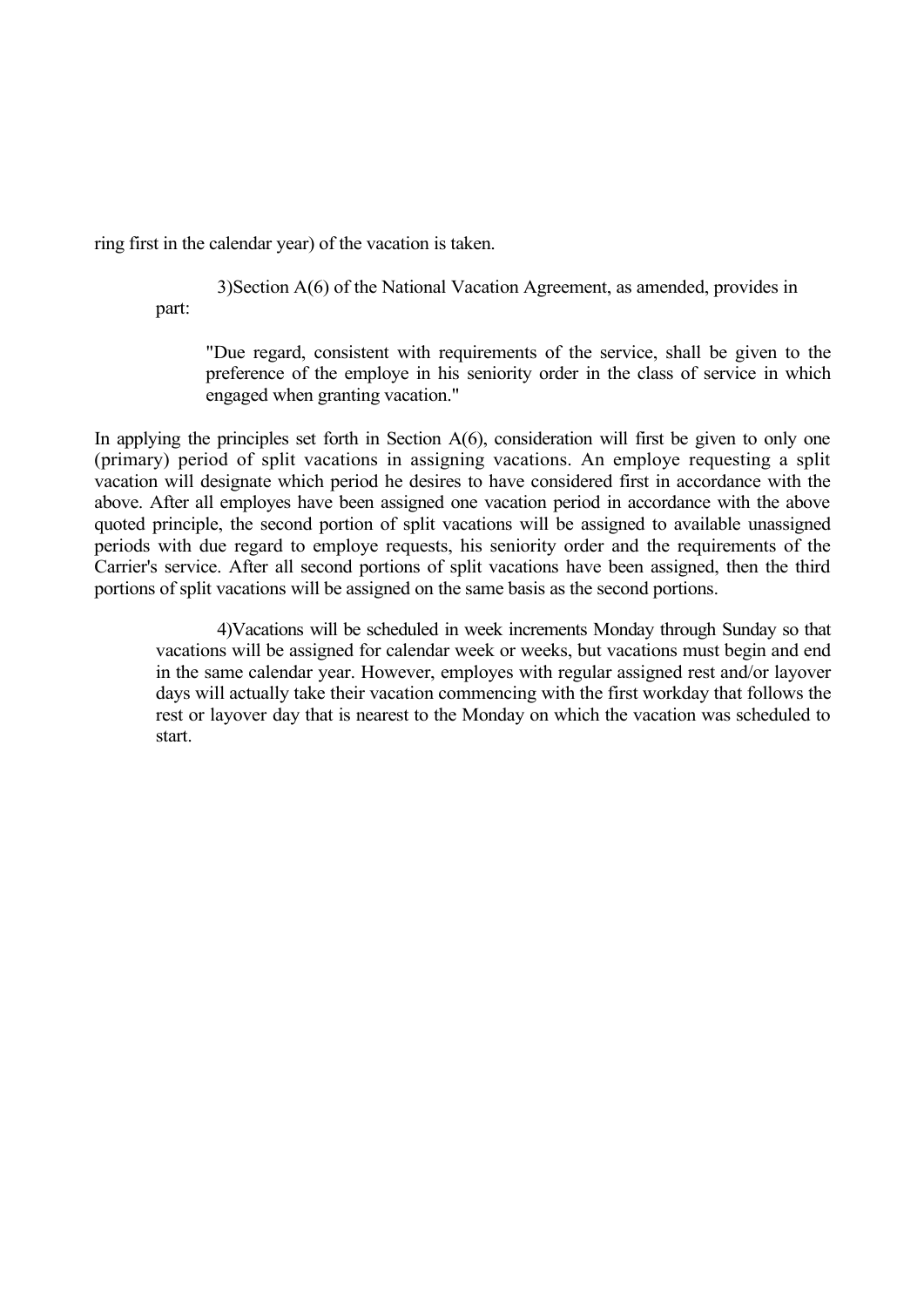5)In the application of Section A(7)(a) of the National Vacation Agreement (which applies only to employes in regularly assigned service), in order to avoid loss of time by an employe at the end of his first period of a split vacation, the number of vacation days in the first vacation period at the request of the employe may be reduced and adjusted in the second vacation period, and then if necessary to avoid loss of time by the employe at the end of his second vacation period, the number of vacation days in the second vacation period at the request of the employe may be reduced and adjusted in the next year.

6)Where an employe has been permitted to take his vacation in 2 or 3 periods and he is paid therefor on the basis of minimum basic days in accordance with the National Vacation Agreement, as amended, such payment will be at the rate of the last service rendered prior to the start of the first vacation period.

7)The Carrier will assume no additional expense in granting split vacations as a result of this Section C. When an employe is released for vacation, if it is necessary to deadhead other employes to protect his vacation vacancy, the relief employe(s) will be paid only for deadheading to the first portion and from the last portion of the split vacation of an individual employe.

8) (Not reproduced.)

9)This Section C may be canceled at the end of any year by proper request either by the Carrier or the Organization signatory hereto filed 30 days prior to January 1 of the following year.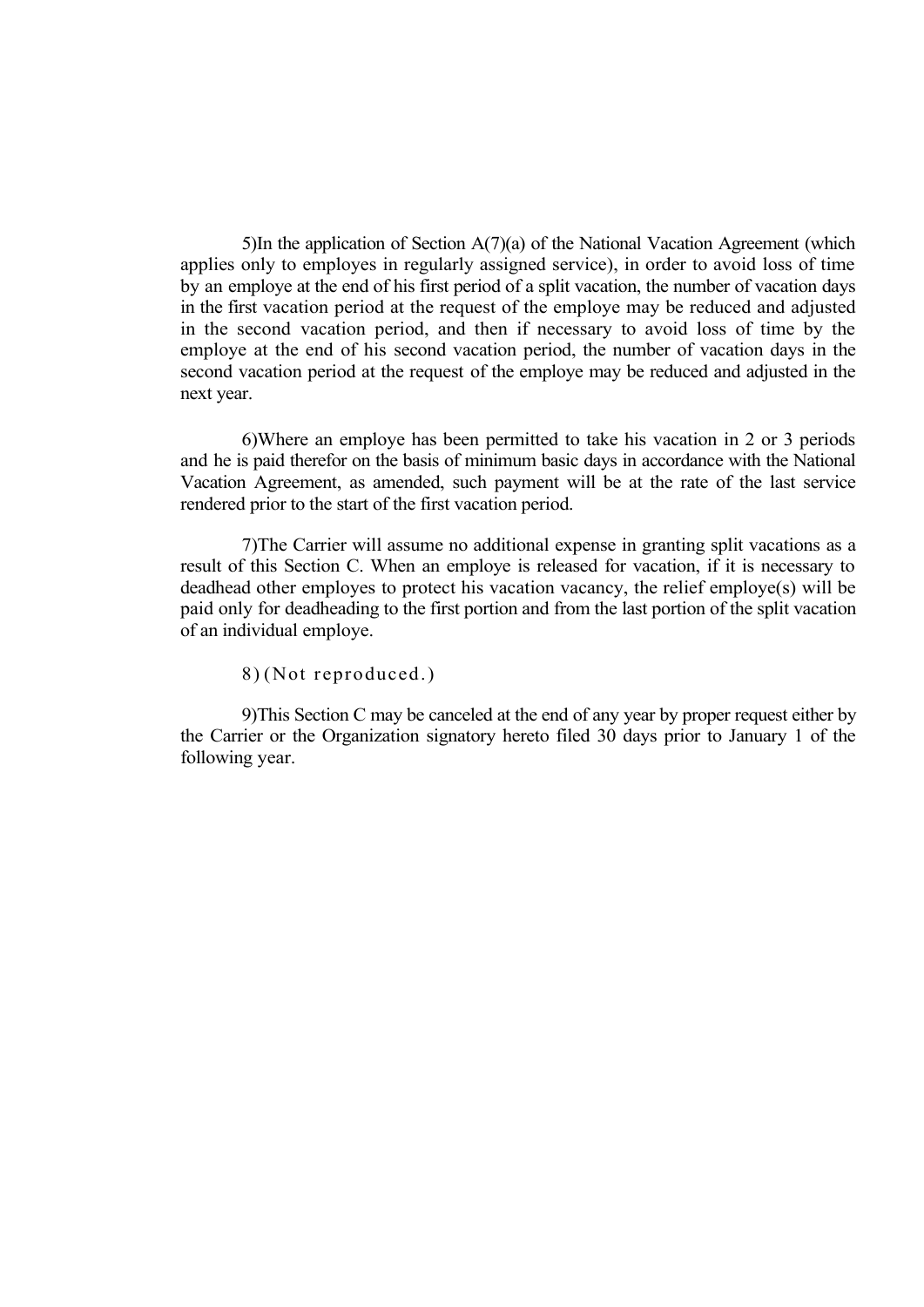# **ARTICLE 48---JURY DUTY**

(Article V of the January 27, 1972 National Agreement as revised by Article V of the August 25, 1978 National Agreement)

When an employe is summoned for jury duty and is required to lose time from his assignment as a result thereof, he shall be paid for actual time lost with a maximum of a basic day's pay at the straight time rate of his position for each calendar day lost less the amount allowed him for jury service for each such day, excepting allowances paid by the court for meals, lodging or transportation, subject to the following qualification requirements and limitations:

a)An employe must furnish the Carrier with a statement from the court of jury allowances paid and the days on which jury duty was performed.

b)The number of days for which jury duty pay shall be paid is limited to a maximum of 60 days in any calendar year.

c)No jury duty pay will be allowed for any day as to which the employe is entitled to vacation or holiday pay.

# **ARTICLE 49---ATTENDING COURT AND MAKING STATEMENTS AND REPORTS**

### **Section A---Attending Court**

(1) Regular assigned Conductors or Brakemen attending court or coroner's inquests at the request of an Officer of the Carrier will be paid the same rate of pay they would have made had they remained on their assignment (if time is lost), and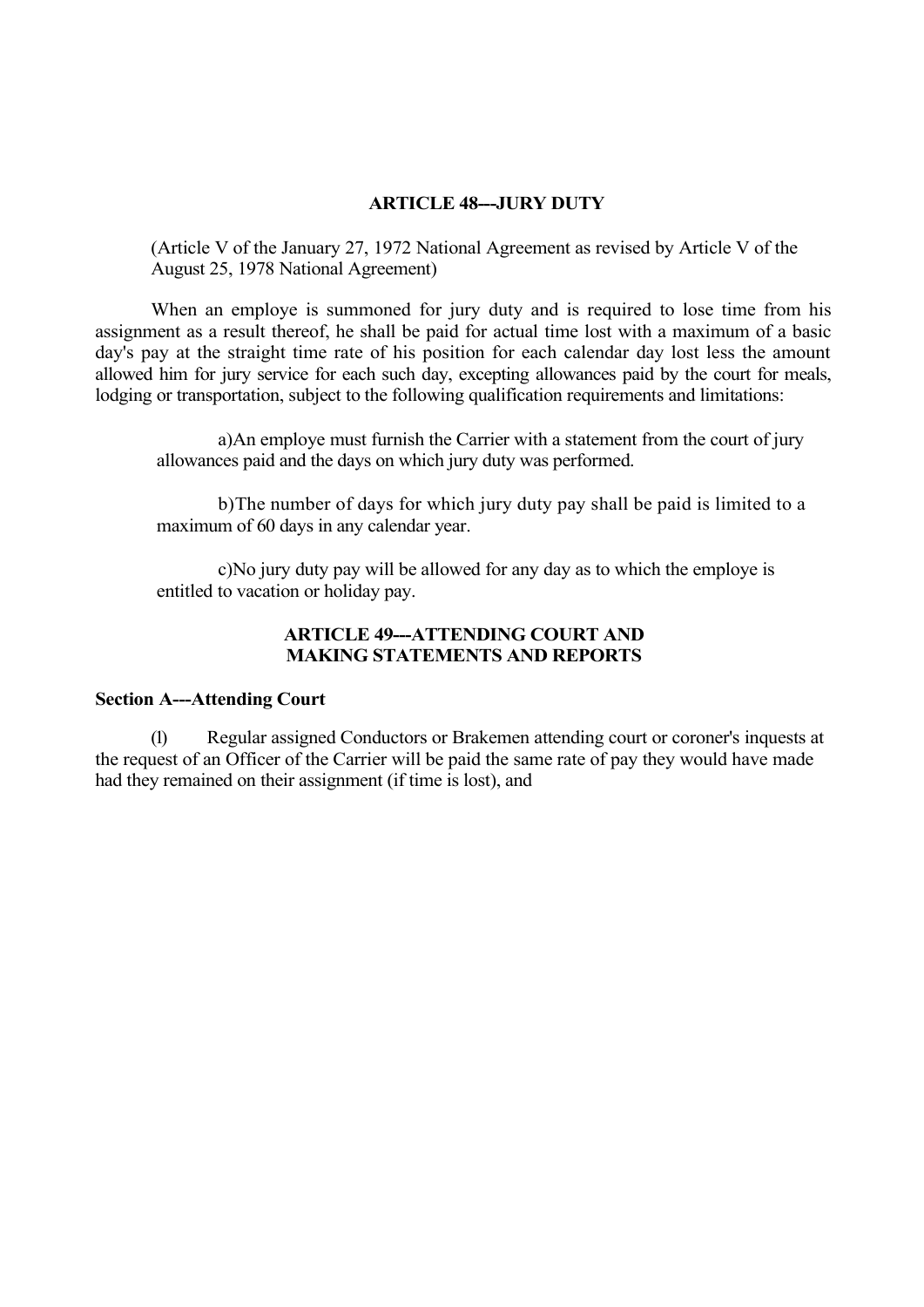# **Article 49 Section A (Cont'd.)**

if away from their home station, will be allowed actual necessary expenses. Extra employes will receive a minimum day at through freight rate per calendar day and expenses, as above, for each day held off the Extra Board. Regular assigned Conductors or Brakemen attending court during their layover (without loss of time from their assignment) will receive a minimum day at through freight rate per calendar day and actual necessary expenses. No deadhead pay will be allowed when going to or returning from court or inquest. When witness fees or expenses are allowed by the court, the Carrier is entitled to credit such allowances against the amounts specified above.

(2) Except where otherwise specified in this Agreement, the above paragraph applies only to actual attendance at court or a coroner's inquest and to formal depositions in lieu of court attendance.

# **Section B---Making Statements and Reports**

Conductors or Brakemen making statements or reports on their own time at the request of an Officer of the Carrier will be paid in the same manner as is provided for in Article 50, Section B.

# **ARTICLE 50---DISCIPLINE AND INVESTIGATIONS**

# **Section A---**

(1) Employes shall not be disciplined without just and sufficient cause.

(2)(a) Except as provided below, before inflicting punishment in form of dismissal, deferred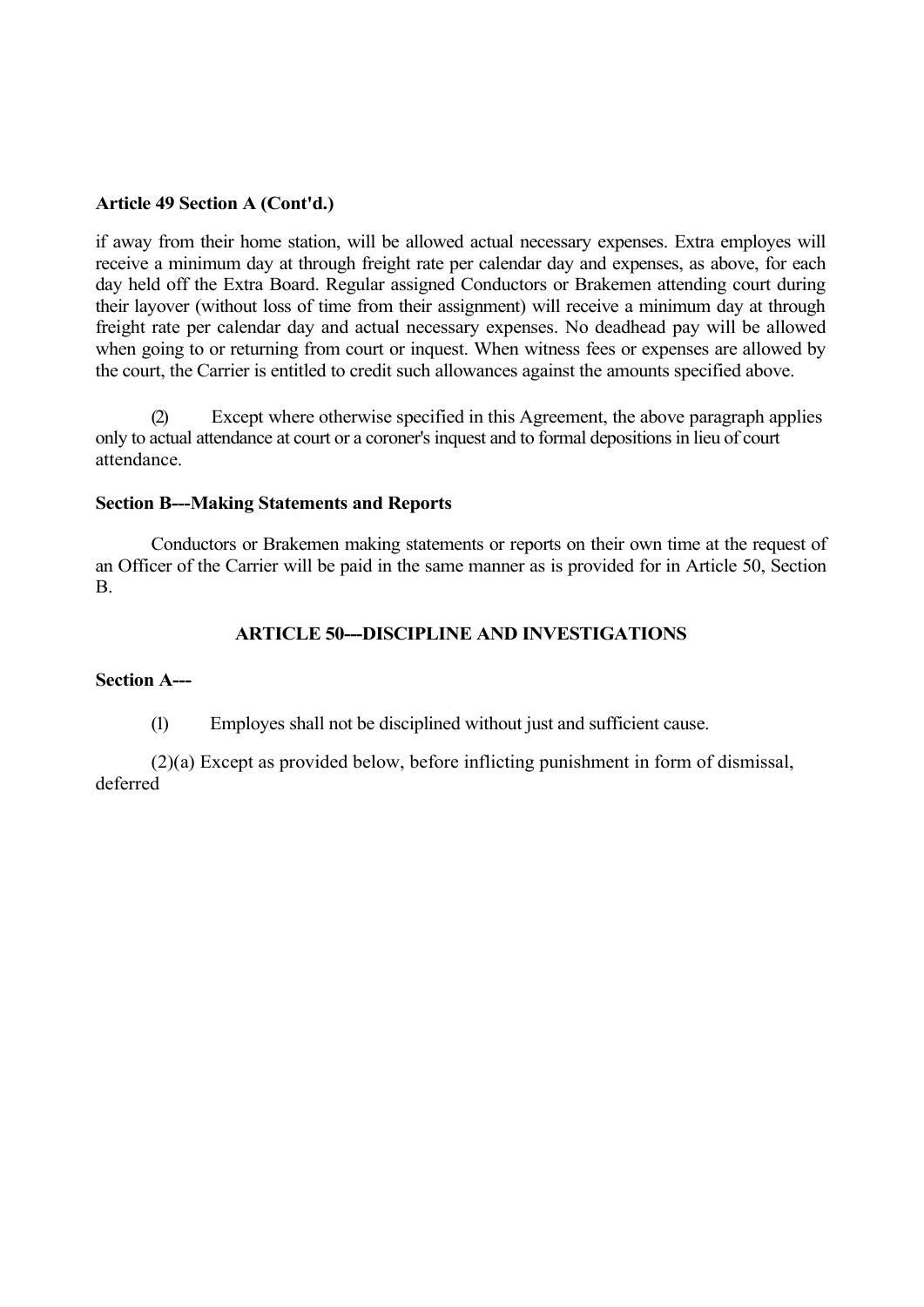suspension, actual suspension, reprimand or demerit marks, the proper Carrier Officer will hold a fair and impartial investigation within 15 days after the date the Superintendent or proper Carrier Officer has knowledge of the occurrence upon which the charge is based. In case an employe is held off of his assignment account being charged with violation of Rule G, insubordination, theft, fighting or vicious conduct, he shall be given an investigation within 5 days after the date he is held off.

b)An employe, together with his Local Chairman, may sign a **waiver of investigation** and all such waivers shall clearly state the form and extent of discipline to be issued and accepted.

c)If an employe voluntarily signs a letter of reprimand, "without further protest or appeal," he has thereby waived any right to an investigation and appeal on the matter and such letter will properly become a part of his personal record.

(3) When deferred suspension (a maximum of 60 days is permissible) is assessed, the employe is not required to serve it immediately, but it is made a part of his record, and if he is disciplined for another offense committed within 12 months of the first offense, he must automatically serve the deferred suspension. If no further offense is committed within the 12 months following the first offense, the employe is relieved of all possibility of having to serve the deferred suspension.

# **Example:**

If the employe should commit another offense within the succeeding 12-month period, and as a result of the second offense receives deferred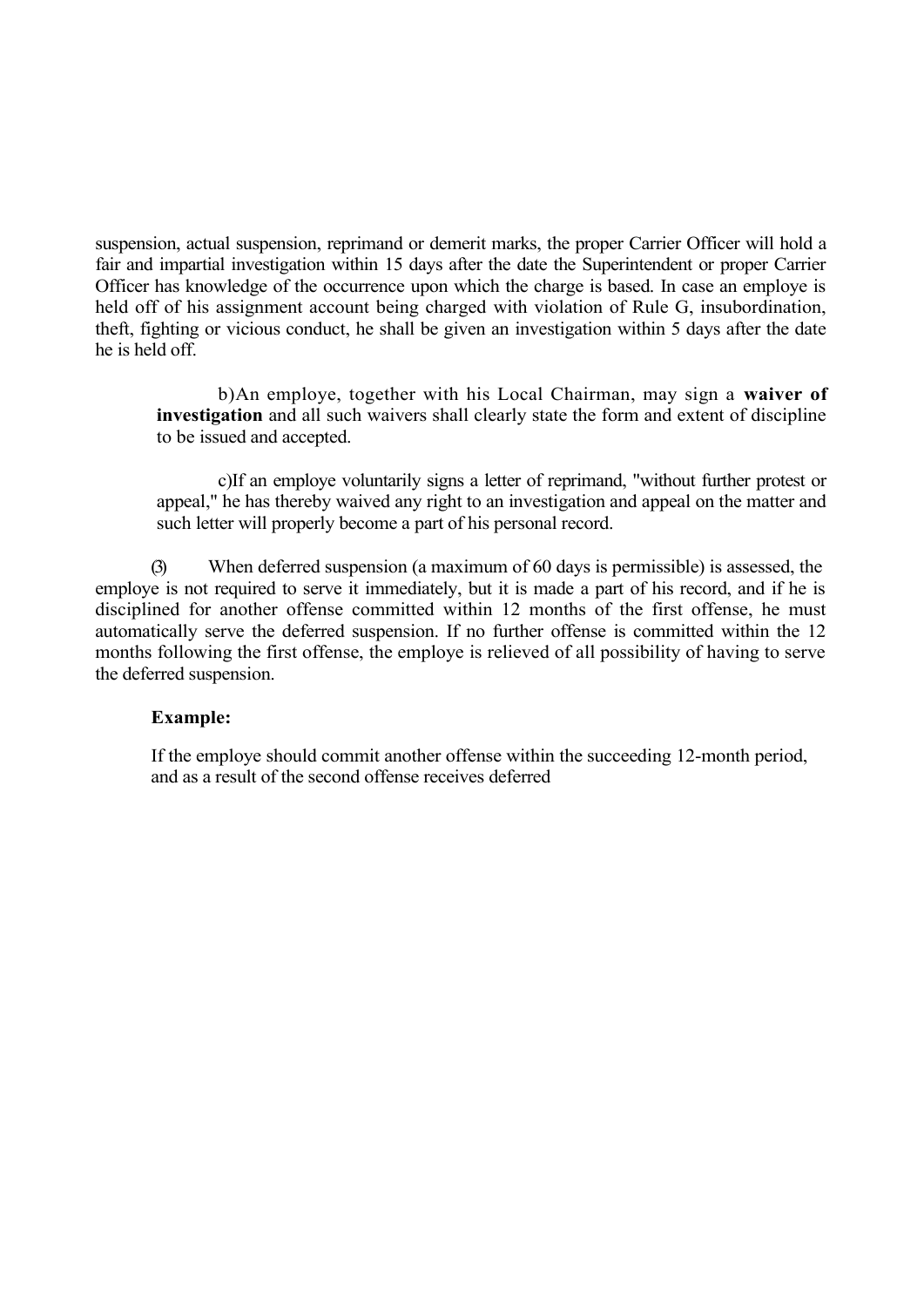suspension of 15 days, he is then required to serve the previous suspension and a new probationary period of 12 months begins in regard to the 15-day suspension. Later offenses are treated in the same manner. However, if the discipline assessed for a second or third offense is a reprimand or demerits, a notation of that fact is placed on the employe's record, but such an entry does not require him to serve any previous disciplinary assessment which may have been placed against him within the previous 12 month period.

4)Investigations will be held whenever possible at the home terminal of the employes involved. They will also be held at such times as to not cause employes to lose rest or time whenever possible to do so. In case time is lost, employes will be paid unless held responsible for occurrence which instigated the investigation.

5)Any accused employe directed to attend an investigation will be notified in writing, by Registered or Certified Mail, Return Receipt Requested, or by personal delivery evidenced by receipt. Such notification will contain a clear statement of the matters which are to investigated and the nature of the charge or charges which are brought against those accused. It shall also indicate that the accused has the right to have witnesses appear and testify in his behalf. The notice to appear for the investigation shall bear the names of the **witnesses** that the Carrier intends to call, time, date, and place of investigation, will give the accused a reasonable time to prepare for his defense, to select an **employe of his choice as a representative**, prepare for the investigation, and to secure the presence of any defense witnesses he may desire.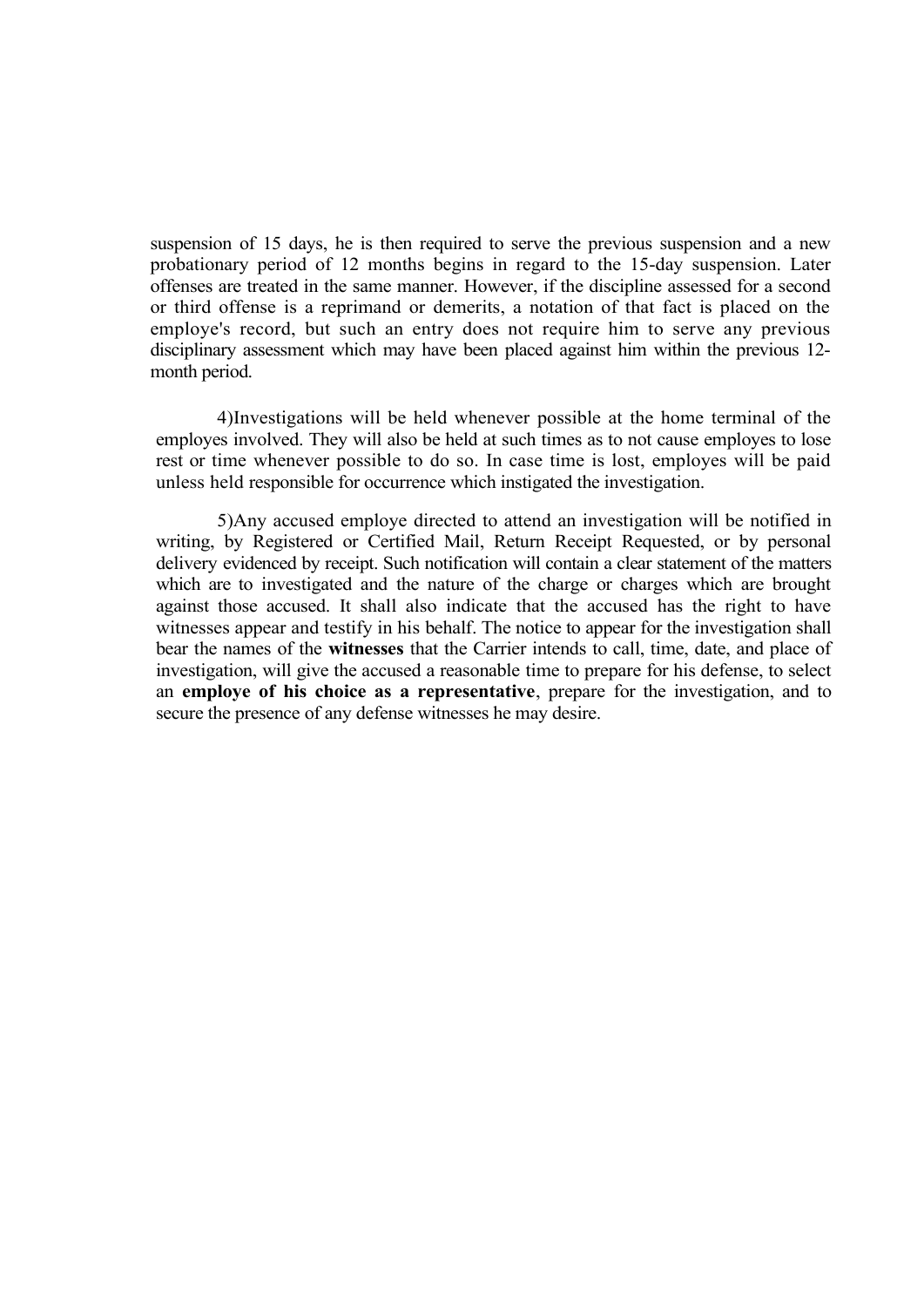(6)(a) The Carrier will notify and arrange for the presence of each witness who has material knowledge of the incident (does not include an accumulation of witnesses with the same information). If **additional witnesses** are desired by the employe or his representative, a written request will be made to the Carrier Officer calling the investigation. The Carrier is only required to pay a witness who has material knowledge. Any other witness requested by the employe or his representative will simply be notified by the Carrier that he is being requested to attend the investigation at the request of the Organization. In the event a dispute arises between the proper Carrier Officer and the Organization as to whether or not a witness has material knowledge of the incident, the testimony of that witness at the investigation will be the determining factor of whether or not the Carrier is required to pay him for his time loss.

(b) If it develops in the investigation that additional witnesses should be called by the Carrier, the accused or his representative, a request for a recess or postponement will be granted.

7)All employes charged must be present during the entire investigation unless mutually excused by the investigating officer and all employes' representatives present.

8)Requests of interested parties or proper Carrier Officers for **postponement** of an investigation will be granted for reasonable purposes.

9)In cases where employes **fail to appear** for an investigation and fail to present reasonable evidence of their inability to do so after having been properly notified in accordance with Paragraph (5) of this Section A, and they make no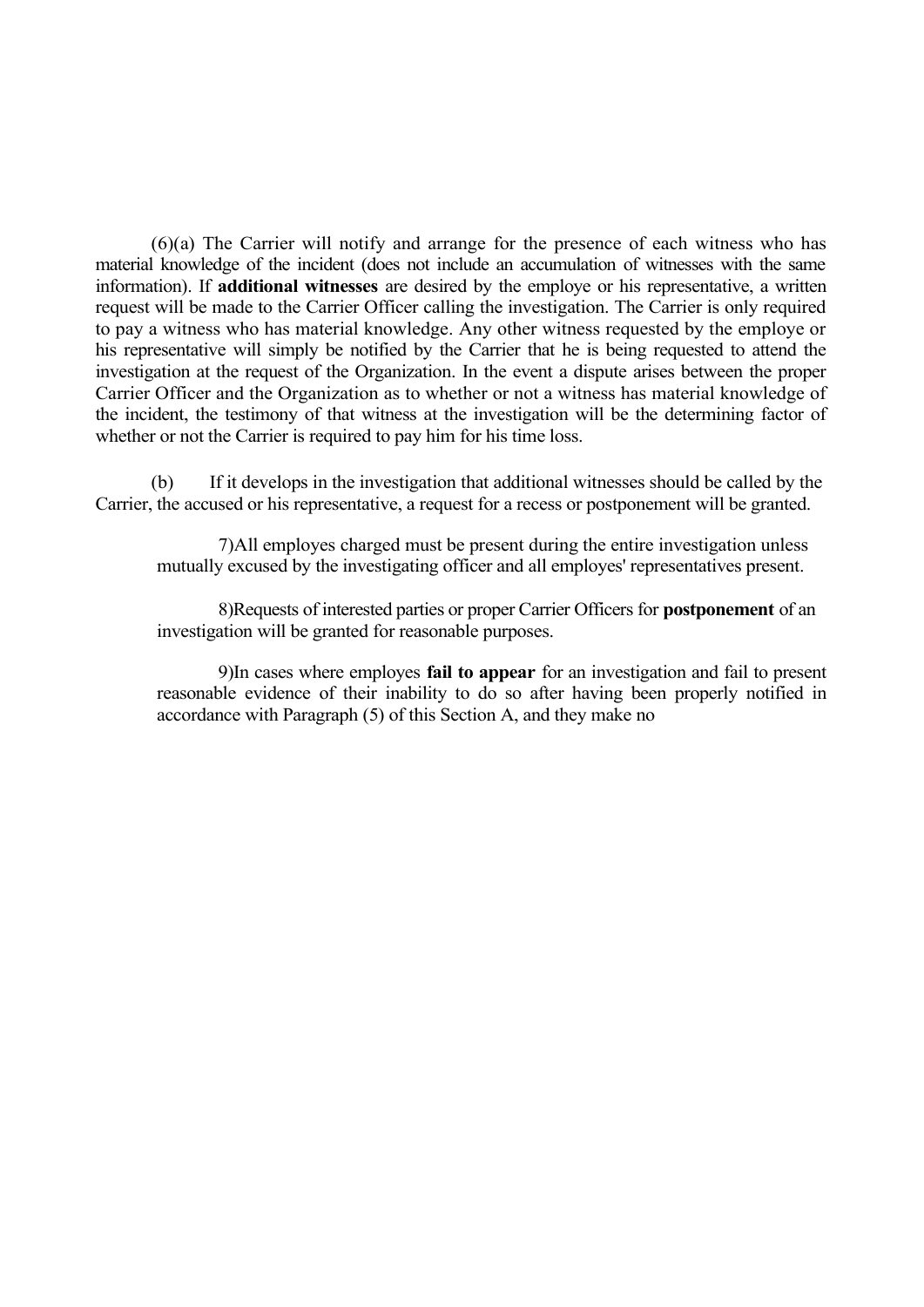effort to secure a postponement, the employe will be considered guilty of all charges involved.

10)A complete **stenographic transcript** of all testimony presented at the investigation will be made. The word "complete" as used herein is understood to imply that all "on-the-record" testimony, statements, exhibits, objections, rulings by the interrogating officer, etc., will be included in the transcript. The Local Chairman and/or General Chairman will be furnished a copy of the written transcript of investigation, including photographs, written documents, etc., upon request. Complaints regarding alleged omissions of language, errors, etc., will be made in writing.

11)The evidence presented at the investigation and contained in the transcript will be the only basis used in determining the employe's guilt or innocence. However, the employe's **personal record** may be used in determining the amount of discipline to be assessed if the employe is considered to have been found guilty.

12)The accused employe and/or his representative will be permitted to **interrogate all witnesses**, or others giving testimony. At the request of the accused employe or his representative, investigation will be temporarily recessed to permit consultation.

13)If an employe is found guilty, he will be notified in writing within 15 days after the completion of the investigation of the **decision** stating the amount of discipline assessed and the reason.

14)In case of dismissal, suspension (actual or deferred), demerit marks, or reprimand, if the employe thinks that the discipline assessed is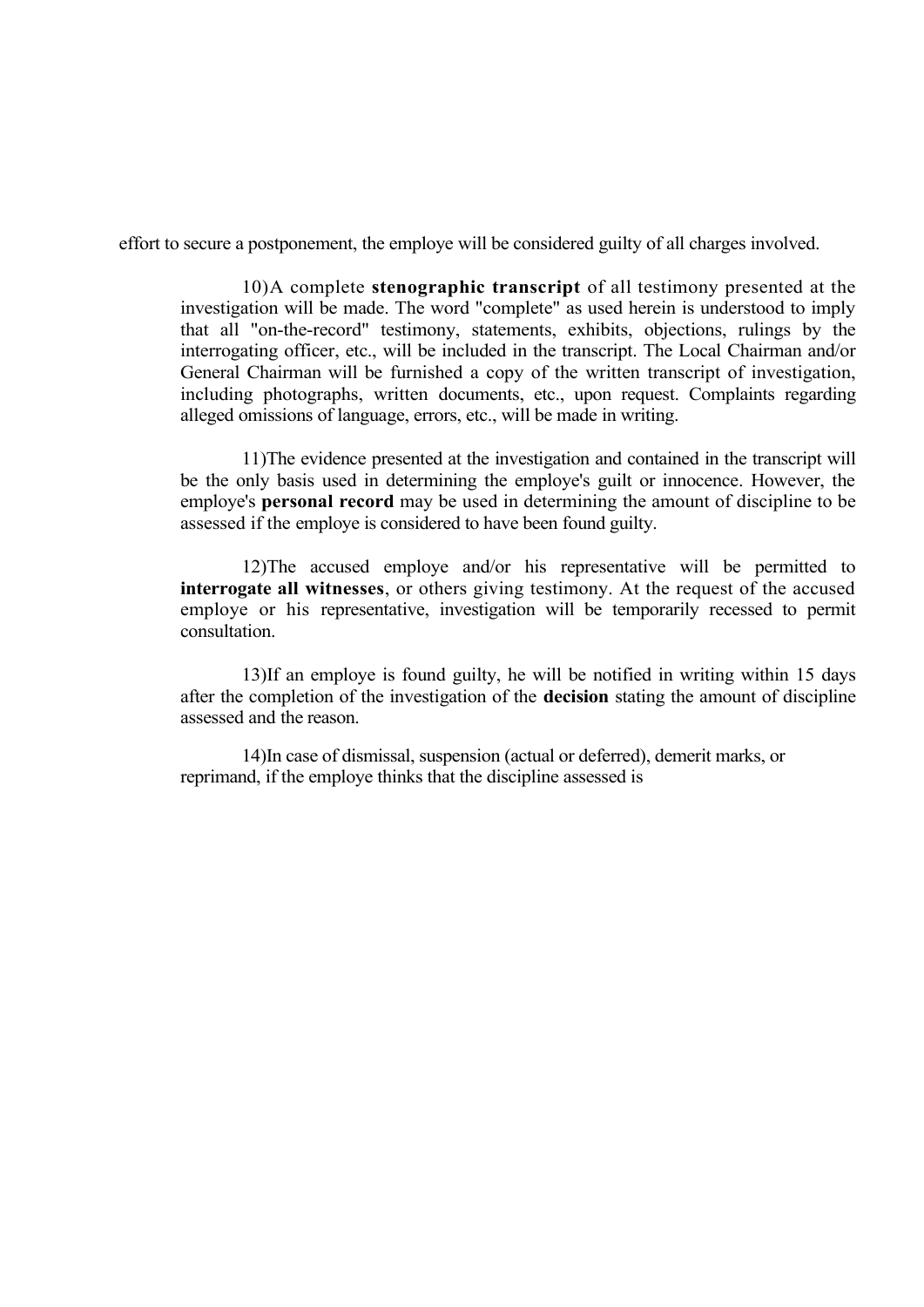unjust he or his representative shall have the right to **appeal** within 30 days, in writing, to the proper Carrier Officer. The proper Carrier Officer shall then render his decision within 60 days after the receipt of this appeal. If the employe feels that he has been unjustly dealt with he shall have the right to appeal through his Local and General Chairmen. The time limits for further appeals and decisions shall be as those contained in Article 51.

(15) In case discipline is assessed and subsequently found to be unjust, the employe will be **reinstated** with all seniority and vacation rights unimpaired, the discipline removed from his personal record and paid for all time lost.

### **Section B---Attending Investigations Or Making Statements On Their Own Time**

1)Employes attending investigations or making statements or reports on their own time (i.e., without loss of time from their assignment) at the request of an Officer of the Carrier will be paid at overtime rate for actual time held with a minimum of 2 hours at overtime rate. Time commences at the time ordered to report. This not to apply to employes found responsible for the occurrence which instigated the investigation or statement.

2)When employes are required to attend an investigation or to make statements, including written reports (other than normal daily trip reports such as the time slip, registry of hours, etc.), at the time they report for duty, an exception will be made insofar as initial terminal switching (when performed) and delay rules are concerned. Such allowances shall be computed from the time the employe reports and continues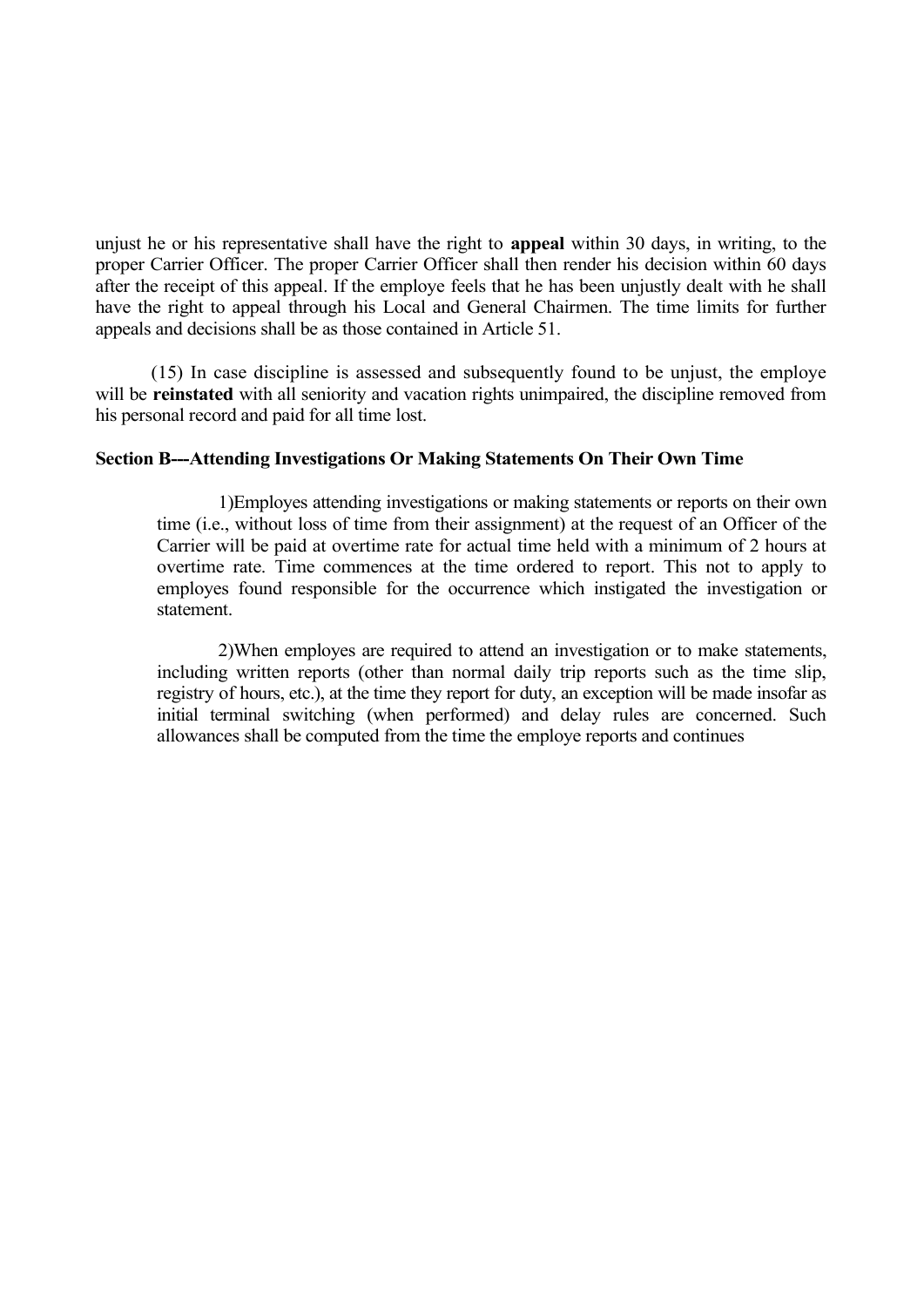until the time specified in those rules (i.e., until the time "train is coupled together" or "train leaves the terminal" respectively); provided, however, that none of the time spent in the performance of work for which an arbitrary or special allowance is paid will be included in such enlarged initial terminal switching or delay allowances. Such allowance will in all other respects be paid and computed in the regular manner. This provision is not intended to enlarge the application of the initial terminal delay and switching rules to classes of service not covered by those rules.

(3) When employes are held on duty on a continuous time basis at the conclusion of their trip to attend an investigation or to make statements, including written reports (other than normal daily trip reports such as the time slip, registry of hours, etc.), their time for pay purposes shall continue until they are released upon completing all duties required of them at that time. Additionally, in such cases, an exception will be made in that the allowance for final terminal switching (when performed) or final terminal delay shall be computed up to the time the employe is released from duty; provided, however, that none of the time spent in the performance of work for which an arbitrary or special allowance is paid will be included in such enlarged final terminal switching or delay allowances. Such allowance will in all other respects be paid and computed in the regular manner. This provision is not intended to enlarge the application of the final terminal delay and switching rules to classes of service not covered by those rules.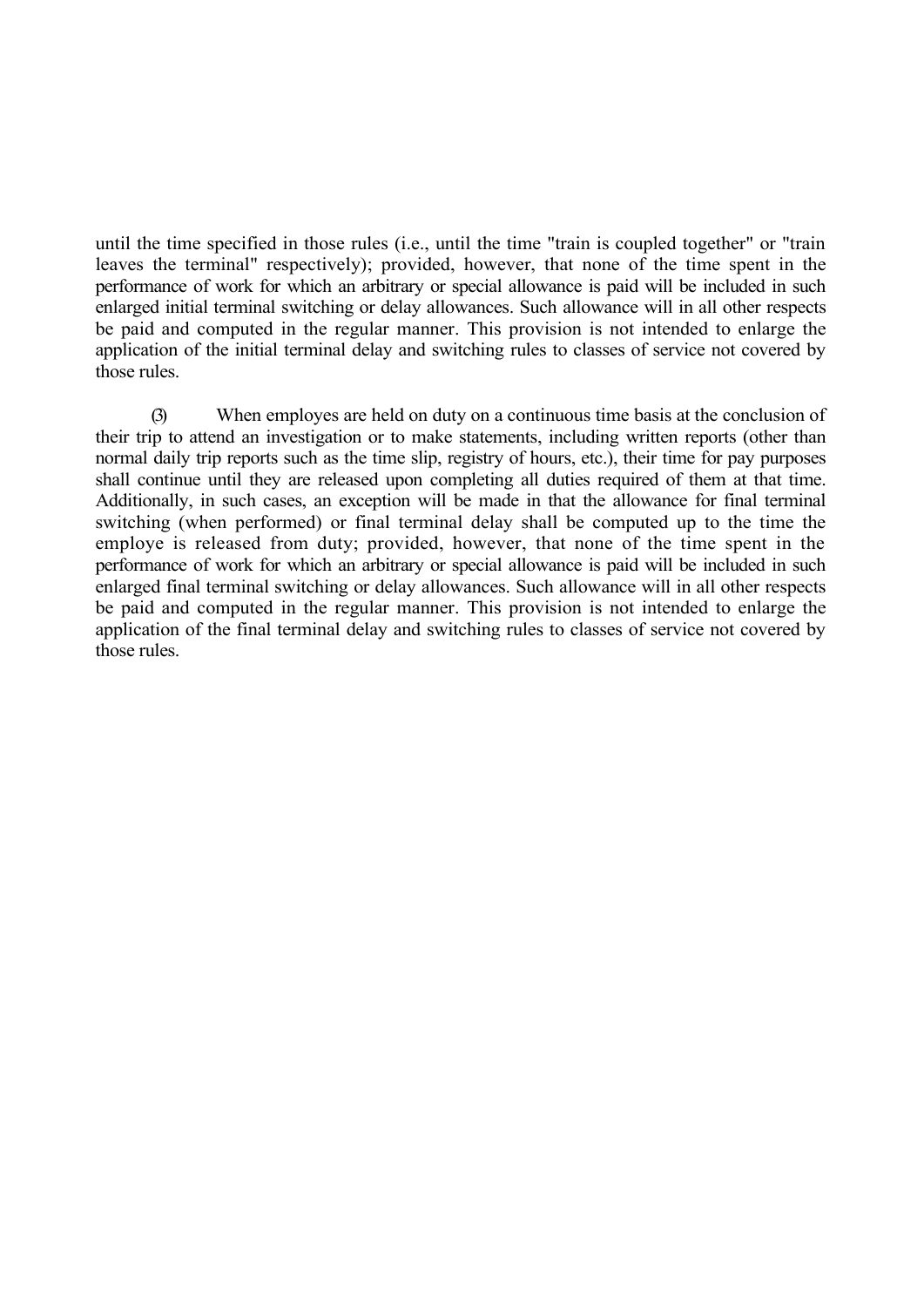#### **Article 50 Section C**

#### **Section C---Attending Joint Investigations**

Where a joint investigation is held to determine the responsibility between railroads that requires employes to lose time in addition to ordinary loss of time for customary investigations, employes will be paid in the same manner provided for in Article 49 (Attending Court and Making Statements and Reports). This payment provision does not apply to employes found responsible for the occurrence which instigated the investigation.

## **ARTICLE 51---TIME LIMIT ON CLAIMS AND GRIEVANCES**

a)All claims or grievances must be presented in writing by or on behalf of the employe involved, to the Officer of the Carrier authorized to receive same, within 60 days from the date of the occurrence on which the claim or grievance is based. Should any such claim or grievance be disallowed, the Carrier shall, within 60 days from the date same is filed, notify the employe or his representative of the reasons for such disallowance. If not so notified, the claim or grievance shall be considered valid and settled accordingly, but this shall not be considered as a precedent or waiver of the contentions of the Carrier as to other similar claims or grievances.

b)If a disallowed claim or grievance is to be appealed, such appeal must be taken within 60 days from receipt of notice of disallowance, and the representative of the Carrier shall be notified of the rejection of his decision. Failing to comply with this provision the matter shall be considered closed, but this shall not be considered as a precedent or waiver of the contentions of the employes as to other similar claims or grievances.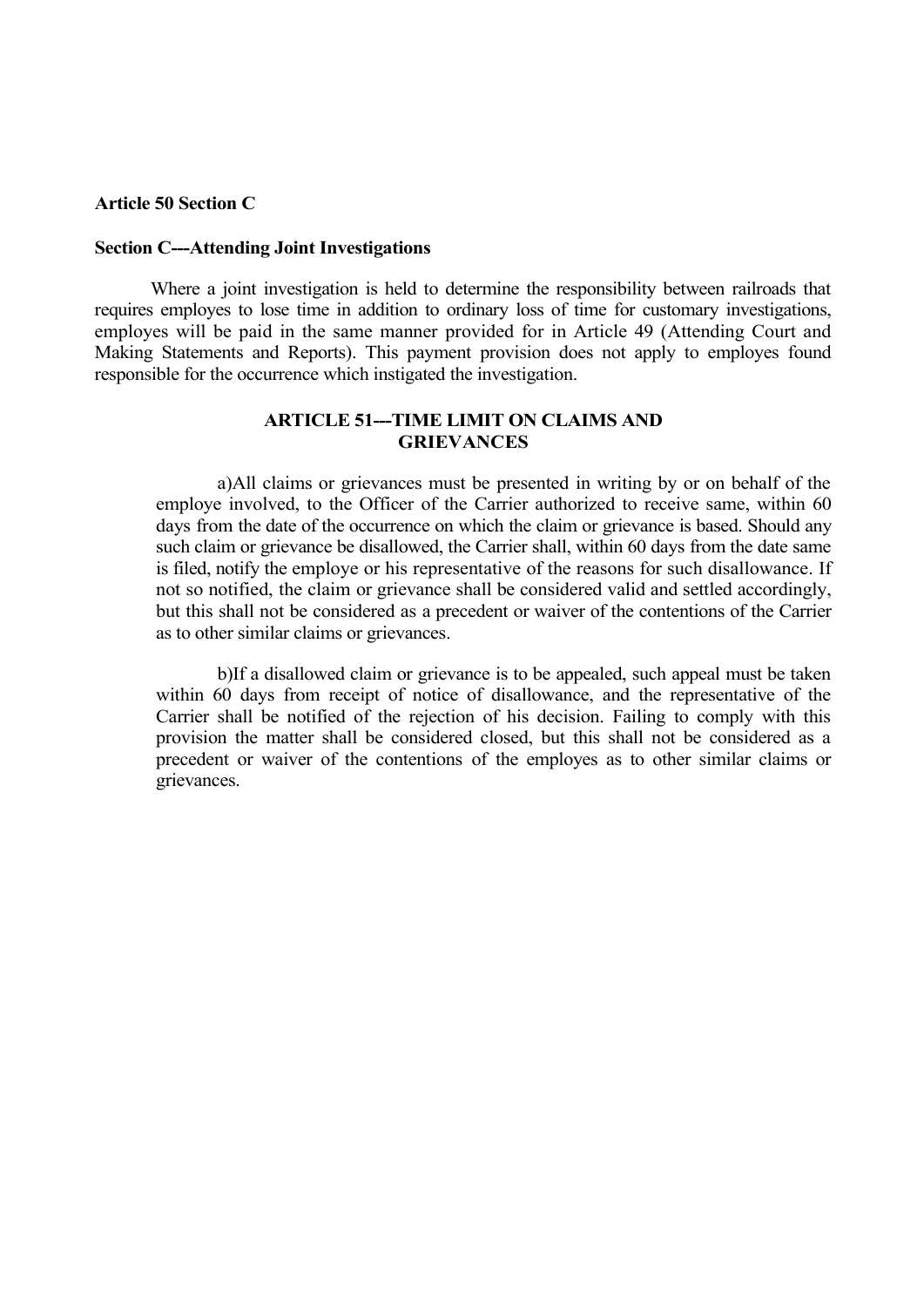(c) The procedure outlined in Paragraphs (a) and (b) shall govern in appeals taken to each succeeding officer. Decision by the highest officer designated to handle claims and grievances shall be final and binding unless within 60 days after written notice of the decision of said officer he is notified in writing that his decision is not accepted. All claims or grievances involved in a decision of the highest officer shall be barred unless within 6 months from the date of said officer's decision proceedings are instituted by the employe or his duly authorized representative before a tribunal having jurisdiction pursuant to law or agreement of the claim or grievance involved. It is understood, however, that the parties may by agreement in any particular case extend the 6-month period herein referred to.

**Note:** Should the General Chairman desire a conference with respect to specific claims after receipt of the decision of the highest officer with respect thereto, he shall notify such highest officer within 60 days of the date of such decision, in which event the 6-month period with respect to such claims shall not commence to run until the date of the decision of the highest officer following such conference. Within 60 days from receipt of the Carrier's highest Officer's conference decision the General Chairman must notify the Carrier Officer of rejection of his decision. Failing to comply with this provision the matter shall be considered closed, but this shall not be considered as a precedent or waiver of the contentions of the employes as to other similar claims.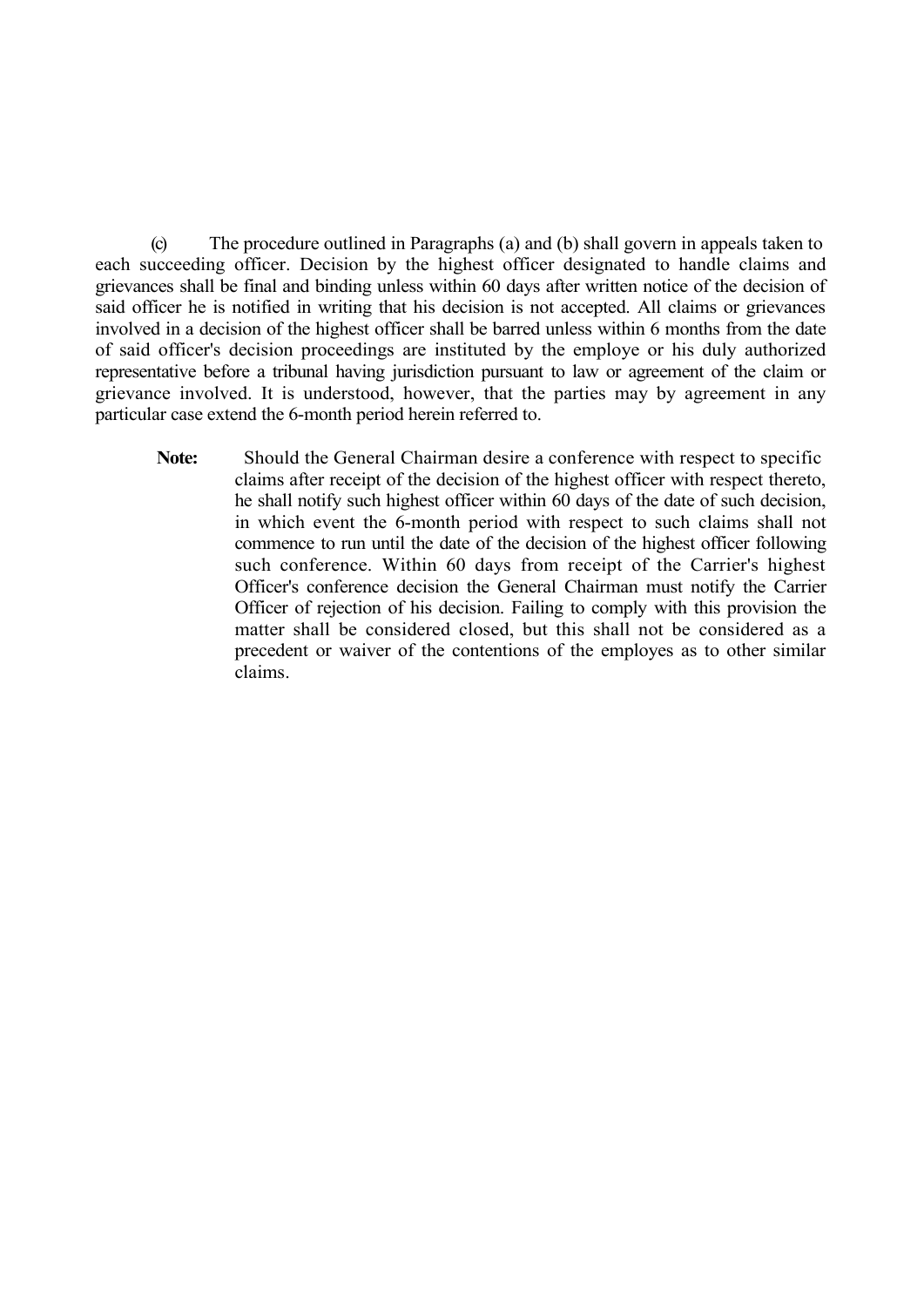d)All rights of a claimant involved in continuing alleged violations of agreement shall, under this rule, be fully protected by continuing to file a claim or grievance for each occurrence (or tour of duty) up to the time when such claim or grievance is disallowed by the first Officer of the Carrier. With respect to claims and grievances involving an employe held out of service in discipline cases, the original notice of request for reinstatement with pay for time lost shall be sufficient.

e)This Article 51 recognizes the right of representatives of the Organization parties hereto to file and prosecute claims and grievances for and on behalf of the employes they represent.

f)This Article 51 shall not apply to requests for leniency.

### **ARTICLE 52---SHORTAGES**

a)When time is not allowed as claimed, the employe will be notified in writing by the Superintendent of the portion that is changed or deleted. If such is not the case and if a paycheck is short one day's pay or more, a time check will be issued for the shortage.

b)Payment of time claims shall not be delayed because a portion of the time claimed is considered improper. Correction should be made and employe paid accordingly. The employe will be advised in writing of the change or deletion and if he so desires, he can submit (to the officer authorized to initially receive claims) a separate time slip for the changed or deleted claim for further handling and appeal.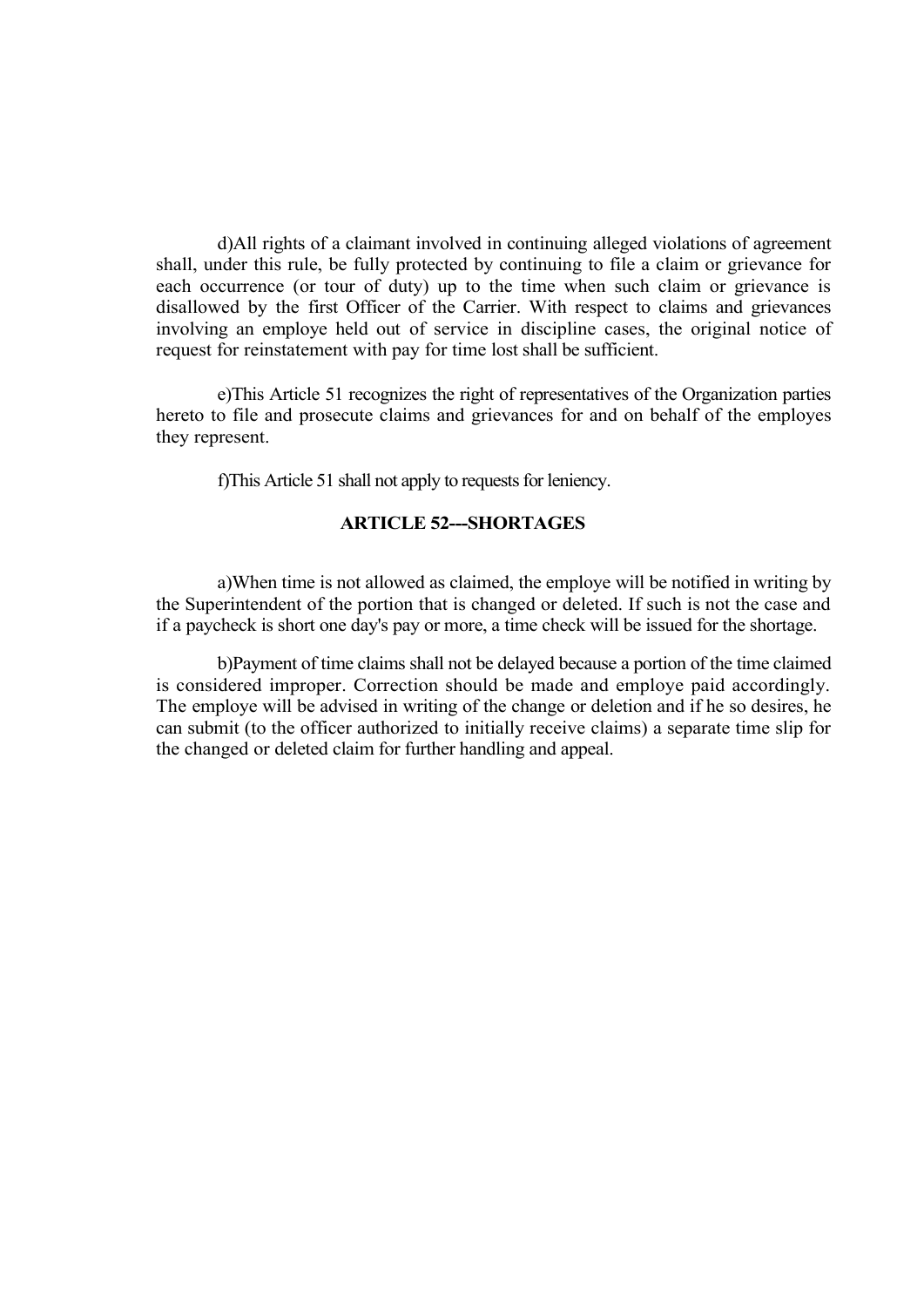### **Article 53**

### **ARTICLE 53---OFF-TRACK VEHICLE ACCIDENT BENEFITS**

(Article XI of the July 17, 1968 National Agreement, as revised by Article XIII of the August 25, 1978 National Agreement)

Where employes sustain personal injuries or death under the conditions set forth in Paragraph (a) below, the Carrier will provide and pay such employes, or their personal representative, the applicable amounts set forth in Paragraph (b) below, subject to the provisions of other paragraphs in this Article.

### (a) **Covered Conditions:**

This Article is intended to cover accidents involving employes covered by this Agreement while such employes are riding in, boarding, or alighting from off-track vehicles authorized by the Carrier and are

1) deadheading under order or

2)being transported at Carrier expense.

### (b) **Payments To Be Made:**

In the event that any one of the losses enumerated in Subparagraphs (1), (2) and (3) below results from an injury sustained directly from an accident covered in Paragraph (a) and independently of all other causes and such loss occurs or commences within the time limits set forth in Subparagraphs (1), (2) and (3) below, the Carrier will provide, subject to the terms and conditions herein contained, and less any amounts payable under Group Policy Contract GA-23000 of The Travelers Insurance Company or any other med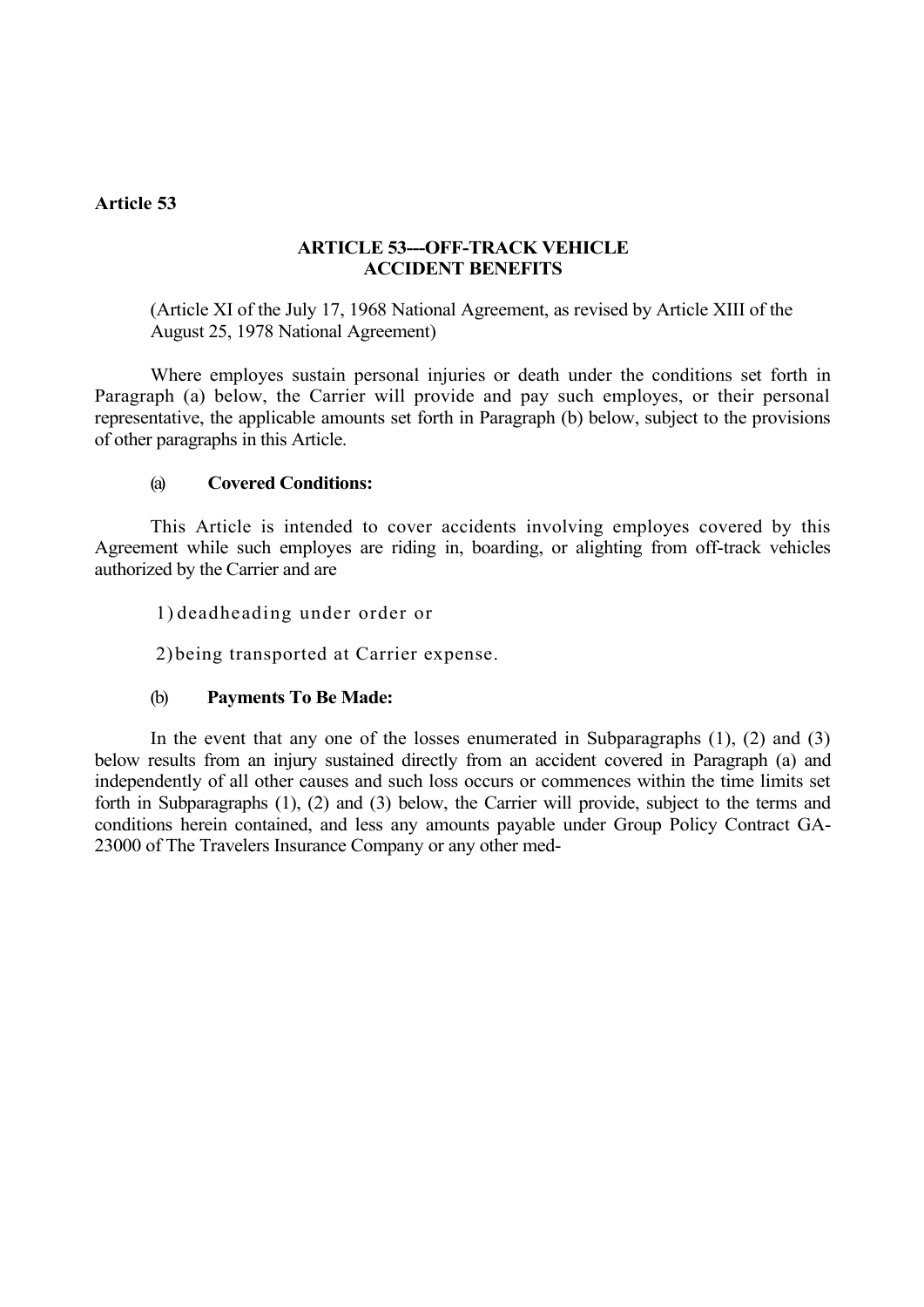ical or insurance policy or plan paid for in its entirety by the Carrier, the following benefits:

#### **1)Accidental Death or Dismemberment**

The Carrier will provide for loss of life or dismemberment occurring within 120 after date of an accident covered in Paragraph (a):

| Loss of Life                                     | \$150,000 |
|--------------------------------------------------|-----------|
| Loss of Both Hands                               | \$150,000 |
| Loss of Both Feet                                | \$150,000 |
| Loss of Sight of Both Eyes                       | \$150,000 |
| Loss of One Hand and One Foot                    | \$150,000 |
| Loss of One Hand and Sight of One Eye            | \$150,000 |
| Loss of One Foot and Sight of One Eye            | \$150,000 |
| Loss of One Hand or One Foot or Sight of One Eye | \$75,000  |

"Loss" shall mean, with regard to hands and feet, dismemberment by severance through or about wrist or ankle joints; with regard to eyes, entire and irrecoverable loss of sight.

No more than \$150,000 will be paid under this paragraph to any one employe or his personal representative as a result of any one accident.

#### **2)Medical and Hospital Care**

The Carrier will provide payment for the actual expense of medical and hospital care commencing within 120 days after an accident covered under Paragraph (a) of injuries incurred as a result of such accident, subject to limitation of \$3,000 for any employe for any one accident, less any amounts payable under Group Policy Contract GA-23000 of The Travelers Insurance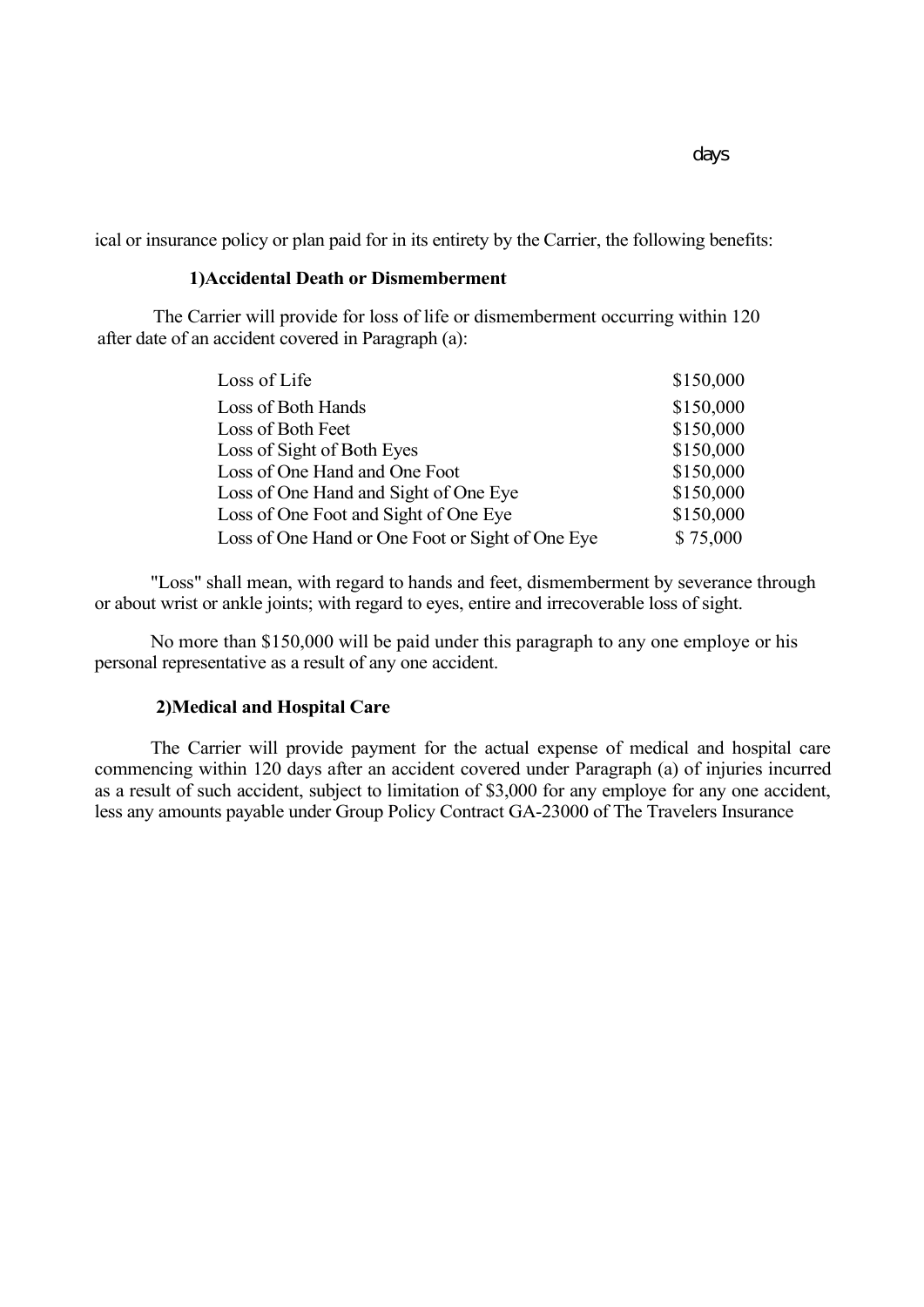Company or under any other medical or insurance policy or plan paid for in its entirety by the carrier.

### **3)Time Loss**

The Carrier will provide an employe who is injured as a result of an accident covered under Paragraph (a) hereof and who is unable to work as a result thereof commencing within 30 days after such accident 80% of the employe's basic full-time weekly compensation from the Carrier for time actually lost, subject to a maximum payment of \$150.00 per week for time lost during a period of 156 continuous weeks following such accident provided, however, that such weekly payment shall be reduced by such amounts as the employe is entitled to receive as sickness benefits under provisions of the Railroad Unemployment Insurance Act.

## **4)Aggregate Limit**

The aggregate amount of payments to be made hereunder is limited to \$1,000,000 for any one accident and the Carrier shall not be liable for any amount in excess of \$1,000,000 for any one accident irrespective of the number of injuries or deaths which occur in or as a result of such accident. If the aggregate amount of payments otherwise payable hereunder exceeds the aggregate limit herein provided, the Carrier shall not be required to pay as respects each separate employe a greater portion of such payments than the aggregate limit set forth herein bears to the aggregate amount of all such payments.

## (c) **Payment In Case Of Accidental Death:**

Payment of the applicable amount for accidental death shall be made to the employe's

per-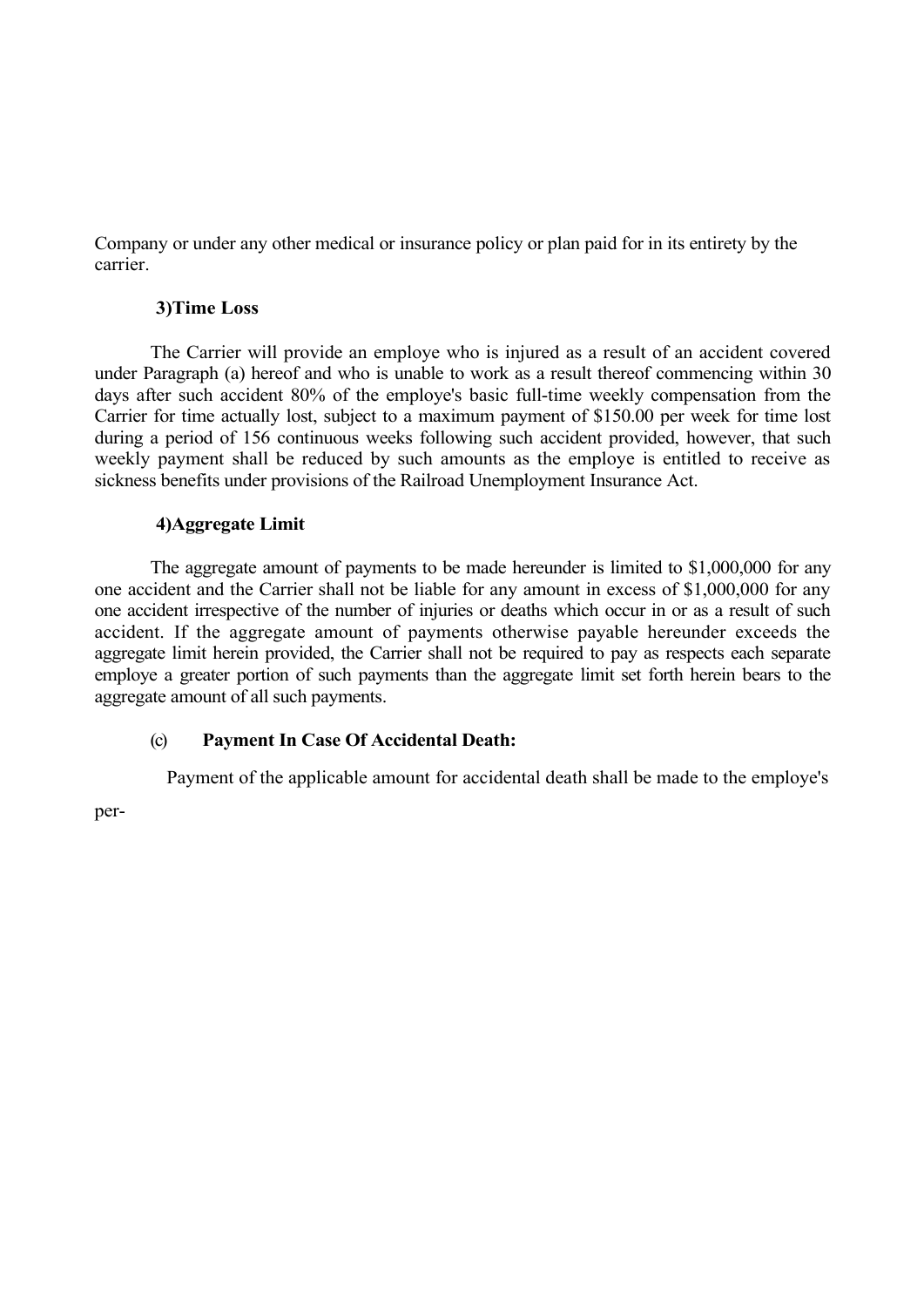sonal representative for the benefit of the persons designated in, and according to the apportionment required by the Federal Employers Liability Act (45 U.S.C. 51 et seq., as amended), or if no such person survives the employe, for the benefit of his estate.

## (d) **Exclusions:**

Benefits provided under Paragraph (b) shall not be payable for or under any of the following conditions:

- 1) Intentionally self-inflicted injuries, suicide or any attempt thereat, while sane or insane;
- 2) Declared or undeclared war or any act thereof;
- 3) Illness, disease, or any bacterial infection other than bacterial infection occurring in consequence of an accidental cut or wound;
- 4) Accident occurring while the employe driver is under the influence of alcohol or drugs, or an employe passenger who is under the influence of alcohol or drugs who in any way contributes to the cause of the accident;
- 5) While an employe is a driver or an occupant of any conveyance engaged in any race or speed test;
- 6) While an employe is commuting to and/or from his residence or place of business.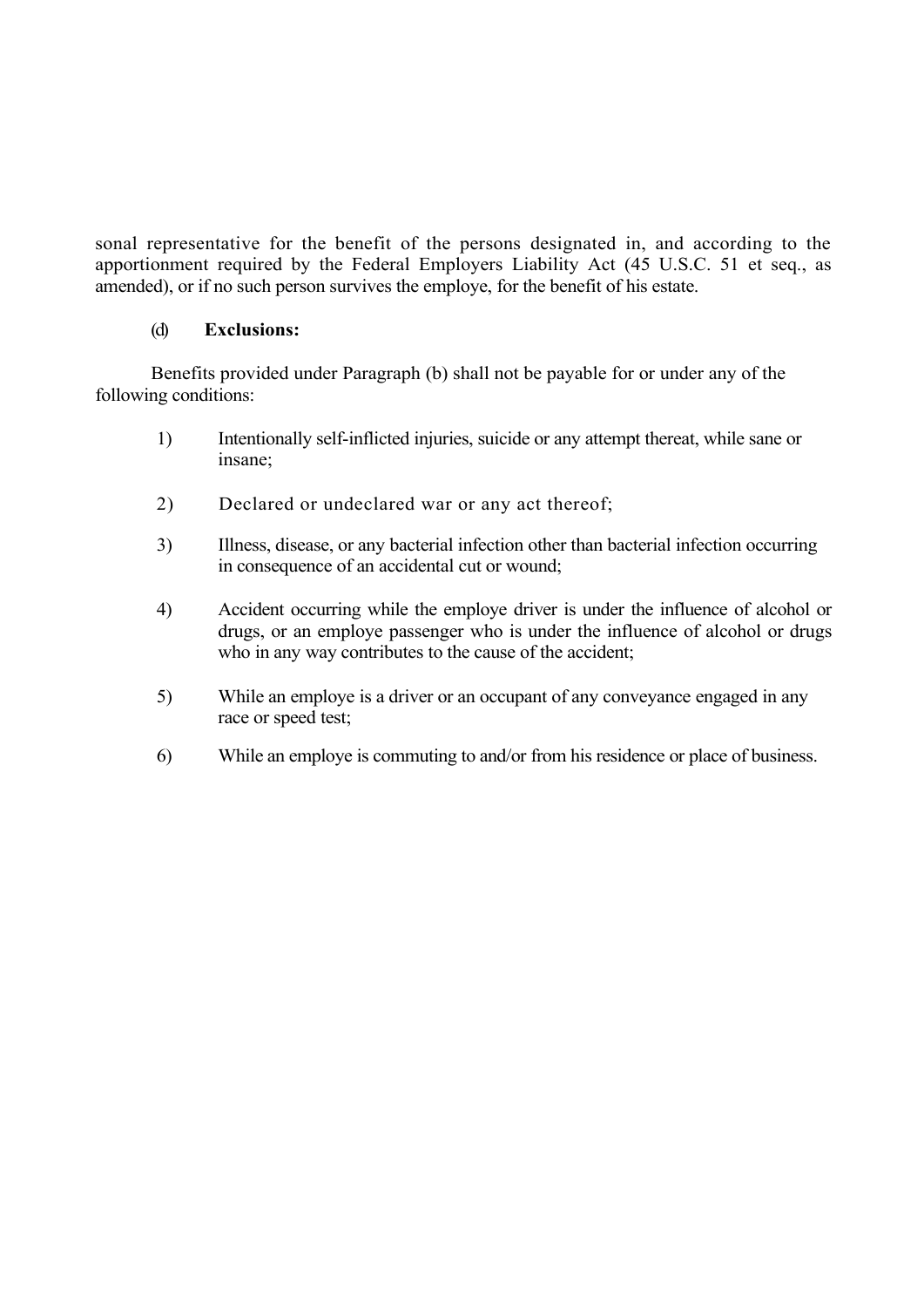#### **Article 53 (e)**

#### **e)Offset:**

It is intended that this Article is to provide a guaranteed recovery by an employe or his personal representative under the circumstances described, and that receipt of payment thereunder shall not bar the employe or his personal representative from pursuing any remedy under the Federal Employers Liability Act or any other law; provided, however, that any amount received by such employe or his personal representative under this Article may be applied as an offset by the railroad against any recovery so obtained.

#### **f)Subrogation:**

The Carrier shall be subrogated to any right of recovery an employe or his personal representative may have against any party for loss to the extent that the Carrier has made payments pursuant to this Article.

The payments provided for above will be made, as above provided, for covered accidents on or after September 1, 1968.

It is understood that no benefits or payments will be due or payable to any employe or his personal representative unless such employe, or his personal representative, as the case may be, stipulates as follows:

"In consideration of the payment of any of the benefits provided in Article XI of the Agreement of July, 1968.

(employe or personal representative)

agrees to be governed by all of the conditions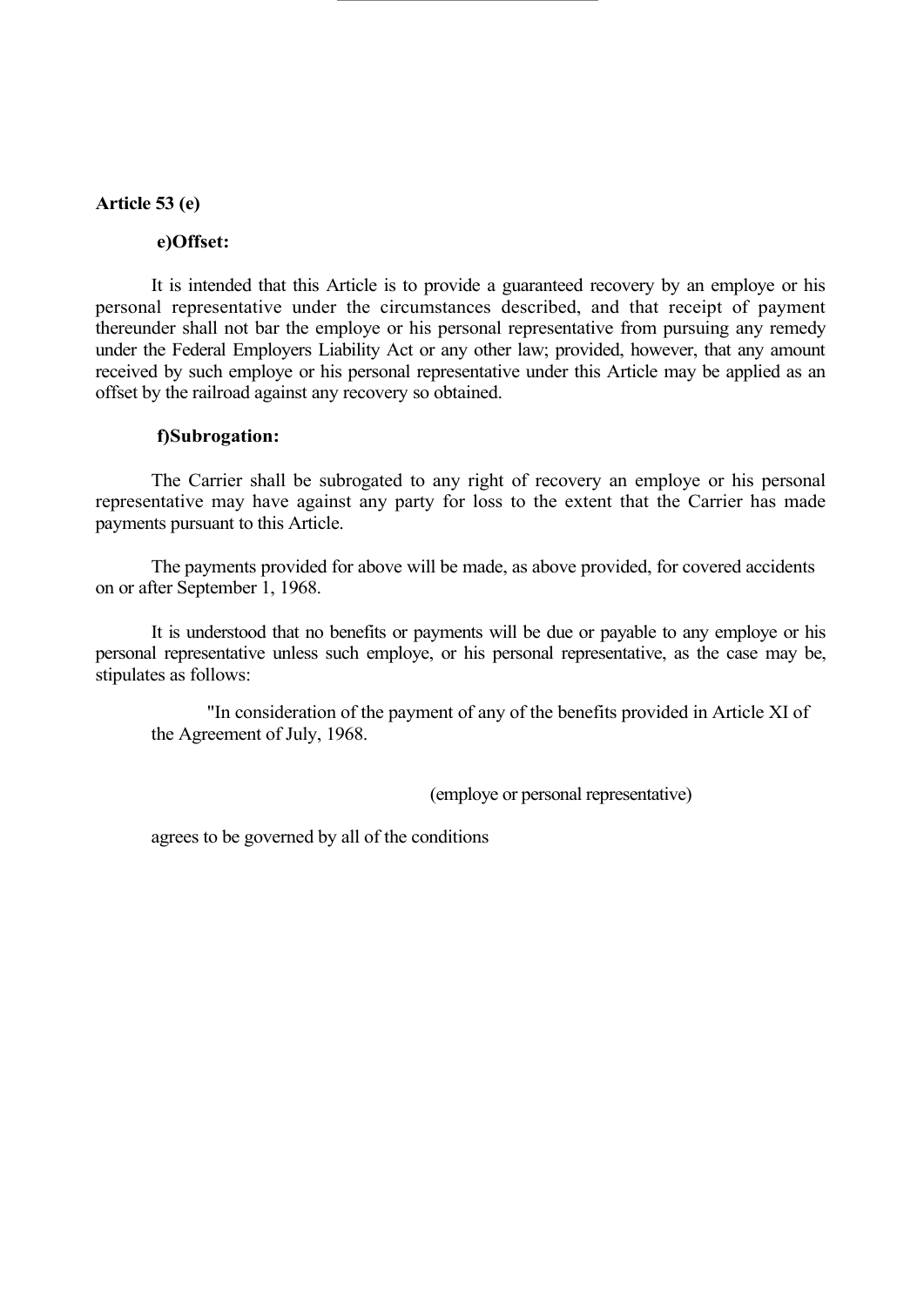and provisions said and set forth by Article XI."

#### **Savings Clause**:

This Article supersedes as of September 1, 1968 any agreement providing benefits of a type specified in Paragraph (b) hereof under the conditions specified in Paragraph (a) hereof; provided, however, any individual railroad party hereto, or any individual committee representing employes party hereto, may be advising the other party in writing by August 15, 1968, elect to preserve in its entirety an existing agreement providing accident benefits of the type provided in this Article in lieu of this Article.

### **ARTICLE 54---HEALTH AND WELFARE**

a)Pursuant to a National Agreement (not reproduced here) dated Washington, D.C., March 26, 1964, as subsequently amended from time to time, the St. Louis-San Francisco Railway Company (a participating Carrier) agreed to provide qualified employes and their dependents with health and welfare insurance under a plan presently covered by The Travelers Insurance Company Group Policy Certificate GA-23000.

b)Article VI of the January 29, 1975 National Agreement (to which this Carrier is a signatory party) makes provision for the establishment of a National Dental Plan.

c)Article IV, Part B of the August 25, 1978 National Agreement (to which this Carrier is a signatory party) makes provision for the establishment of early retirement major medical expense benefits.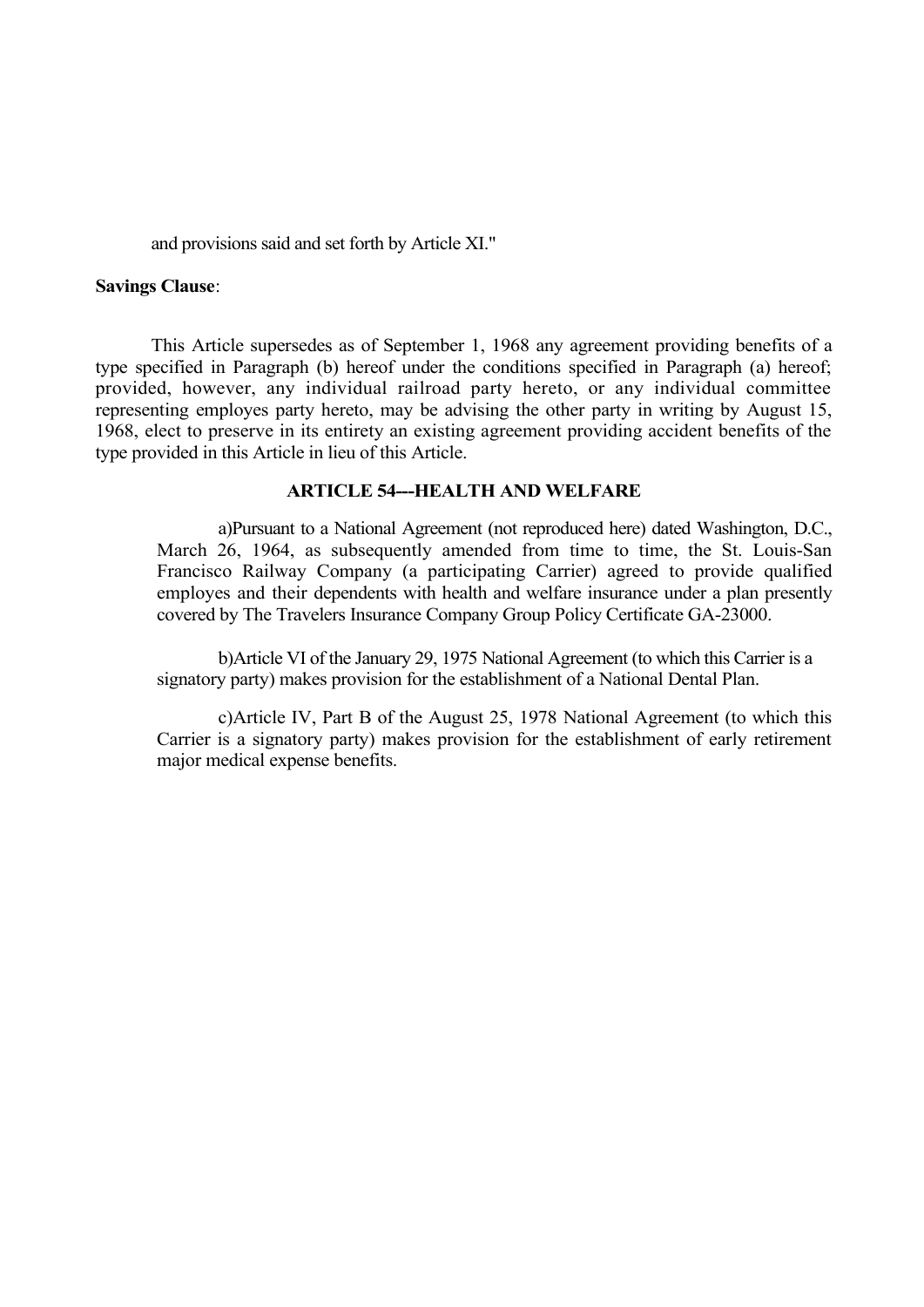#### **Article 54 (d)**

(d) Booklets explaining the coverage of these plans are available to each employe.

#### **ARTICLE 55---LEAVE OF ABSENCE**

(a)(1) Except in cases of sickness or injury, Conductors and Brakemen will not be granted leave of absence in excess of 90 days in any 12-month period, unless agreed to by the Carrier and General Chairman. Except as provided below for those absent because of being injured while on duty in this Carrier's service, Conductors and Brakemen who are off more than 30 days (excluding vacation time paid for), will be required to secure written leave of absence or forfeit seniority. A Conductor and Brakeman who is absent because of being injured while on duty in this Carrier's service will automatically be considered to be on leave of absence for the duration of his disability from the time that he properly completes and submits to the Carrier the required "accident report" reporting his on-duty injury; provided, however, that the Carrier and/or the General Chairman, each 120 days, may require the absent Conductor or Brakeman to submit to either or both of them, a medical doctor's certificate attesting to the fact that the Conductor's or Brakeman's continuing absence is the result of disability resulting from the reported on-duty injury.

(2) When a Conductor or Brakeman has been off more than 30 days (excluding vacation time paid for), and has not secured a written leave of absence, if and when he reports for service he will be given a notice to appear for investigation to show cause as to why he should not be permanently removed from service.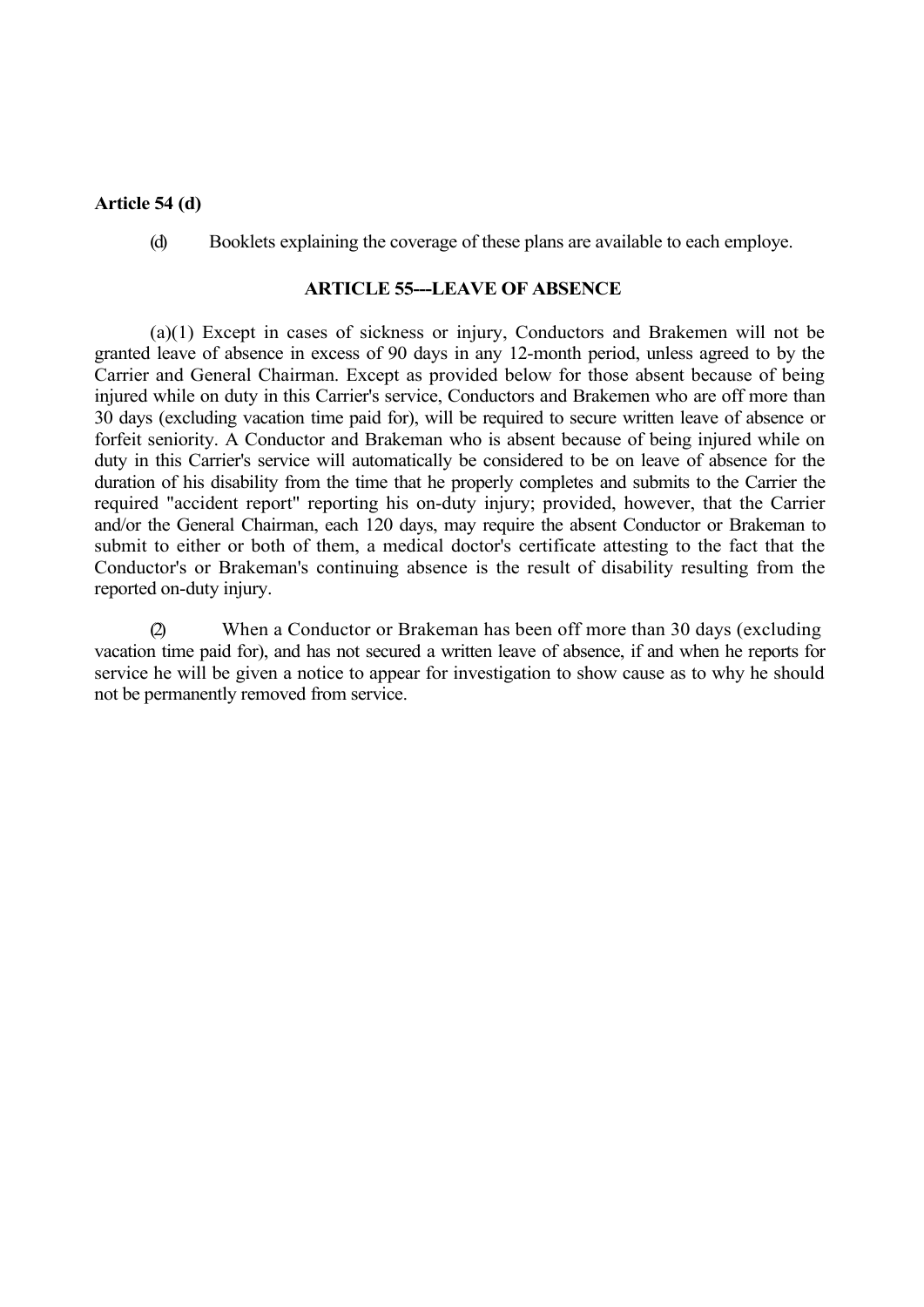### **Article 55 (a) (Cont'd.)**

**Interpretations** For Application Of Paragraph (a) Above:

i)A Conductor or Brakeman who is absent for more than 30 days, without proper leave of absence, is automatically adjudged to have "quit" his employment with this Carrier unless he can establish that he was physically or mentally incapable of requesting the leave of absence account sickness or injury.

ii)The "investigation" mentioned above, is not a disciplinary proceeding and is to be conducted for the sole purpose of giving the employe the opportunity to present evidence that would establish that he was physically or mentally incapable of such a request or to present evidence that the length of absence was improperly computed.

0)The continuity of a Conductor's or Brakeman's absence without leave, is not broken when he reports for duty **unless** he stays marked up until service is performed.

i)The absence is computed from the lay-off date or the last day on which compensated service is performed (or paid for as vacation) whichever occurs last.

b)Except through agreement between the Carrier and General Chairman, a Conductor or Brakeman accepting outside employment while on leave of absence shall forfeit his seniority and be considered out of service.

c)See Article 24, Sections L and M in regard to employes accepting positions with the Carrier or their labor Organization.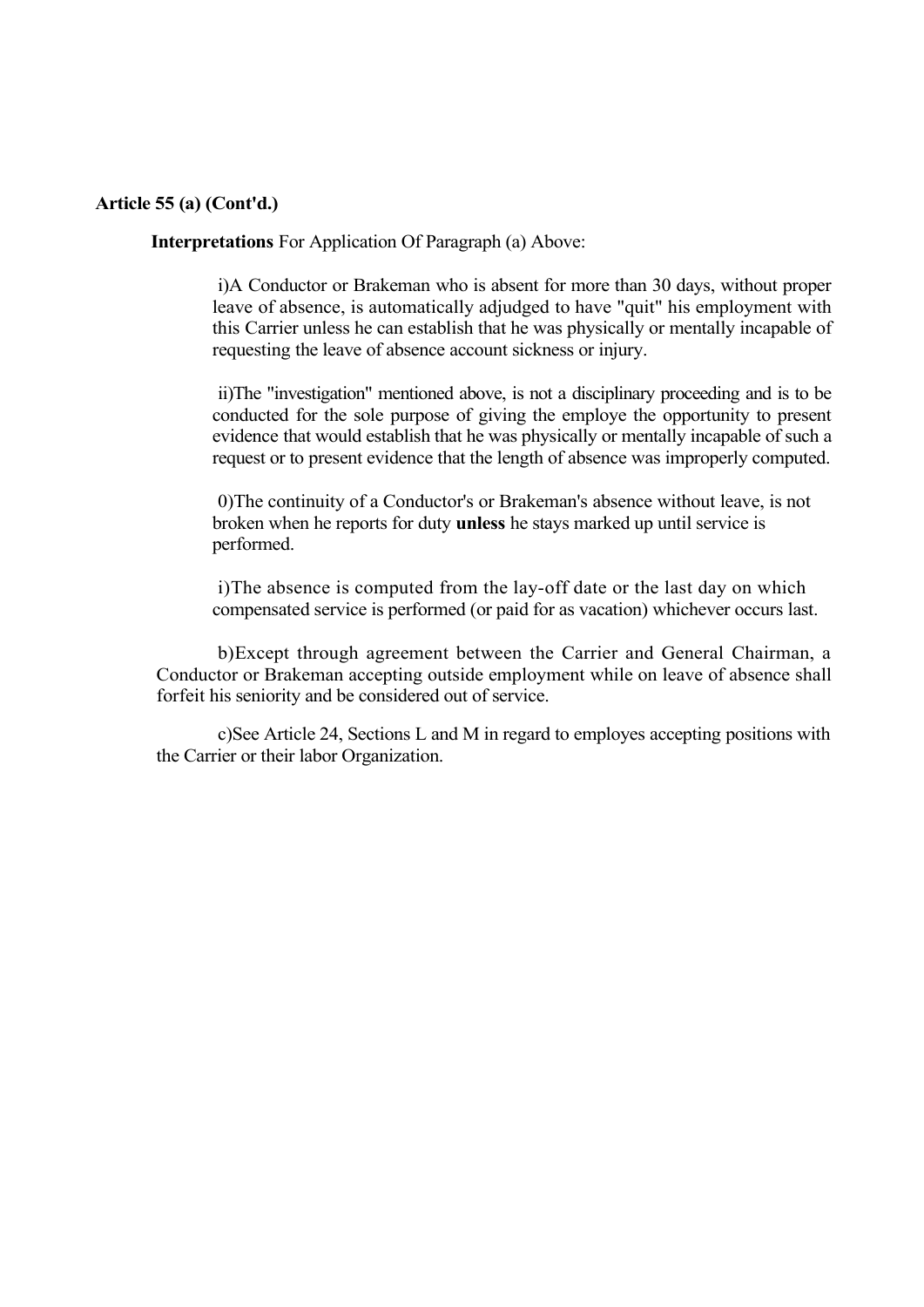#### **ARTICLE 56---UNION SHOP AND DUES DEDUCTION**

#### **Section A---Union Shop Agreement**

1)In accordance with and subject to the terms and conditions hereinafter set forth, all employes of the Carrier now or hereafter subject to the rules and working conditions agreements between the parties hereto, except as hereinafter provided, shall, as a condition of their continued employment subject to such agreements, become members of the Organization within 60 calendar days of the date they first perform compensated service as such employes after the effective date of this Section A, and thereafter shall maintain membership in the Organization; except that such membership shall not be required of any individual until he has performed compensated service on 30 days within a period of 12 consecutive calendar months. Nothing in this Section A shall alter, enlarge or otherwise change the coverage of the present or future rules and working conditions agreements.

2)The requirements of membership provided for in Paragraph (1) of this Section A shall be satisfied if any employe shall hold or acquire membership in any one of the labor organizations, national in scope, organized in accordance with the Railway Labor Act and admitting to membership employes of a craft or class in train, yard, engine or hostling service that is, in any of the services or capacities, covered in Section 3, First, (h), of the Railway Labor Act, defining the jurisdictional scope of the First Division of the National Railroad Adjustment Board; provided, however, that nothing contained in this Section A shall prevent any employe from changing mem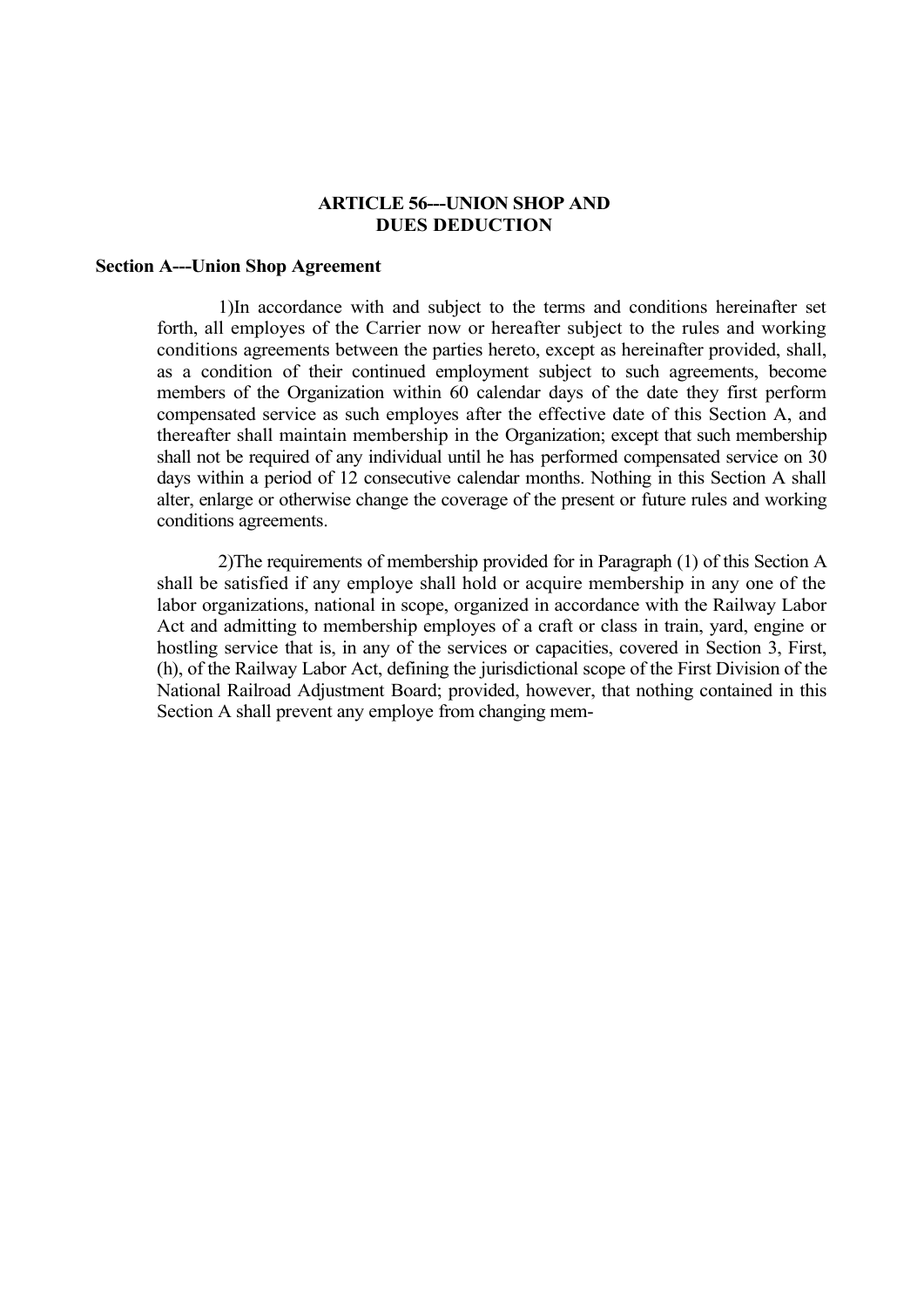bership from one organization to another organization admitting to membership employes of a craft or class in any of the services above specified.

(3)(a) Employes who retain seniority under the rules and working conditions agreements governing their class or craft and who are regularly assigned or transferred to full time employment not covered by such agreements, or who, for a period of 30 days or more, are (1) furloughed on account of force reduction, or (2) on leave of absence, or (3) absent on account of sickness or disability, will not be required to maintain membership as provided in Paragraph (1) of this Section A so long as they remain in such other employment, or furloughed or absent as herein provided, but they may do so at their option. Should such employes return to any service covered by the said rules and working conditions agreements and continue therein 30 calendar days or more, irrespective of the number of days actually worked during that period, they shall, as a condition of their continued employment subject to such agreements, be required within 35 calendar days from date of their return to such service, to comply with the provisions of Paragraphs (1) and (2) of this Section A.

(b) The seniority status and rights of employes furloughed to serve in the Armed Forces or granted leaves of absence to engage in studies under an educational aid program sponsored by the federal government or a state government for the benefit of ex-service men shall not be terminated by reason of any of the provisions of this Section A but such employes shall, upon resumption of employment, be considered as new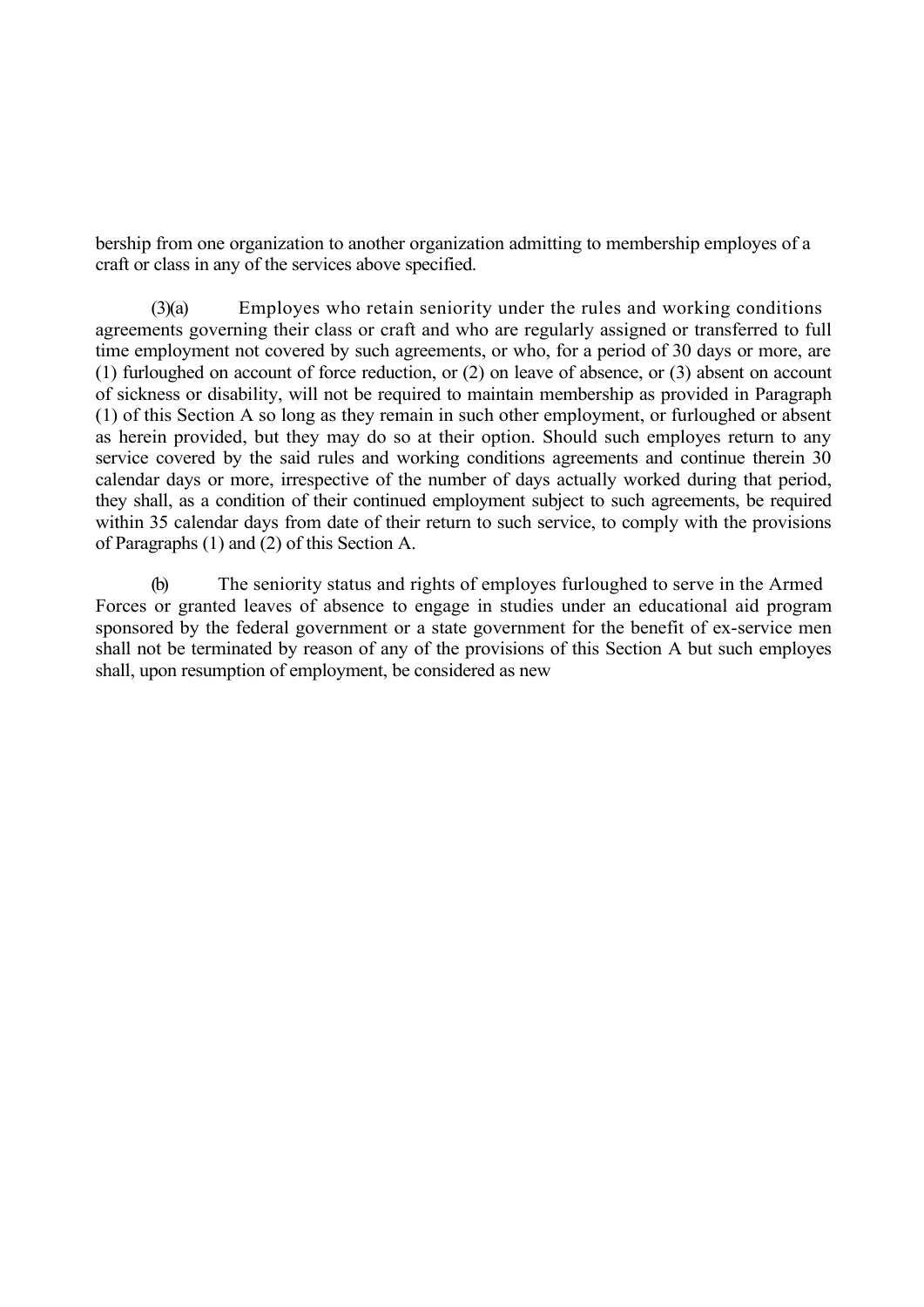employes for the purposes of applying this Section A.

(c) Employes who retain seniority under the rules and working conditions agreements governing their class or craft and who, for reasons other than those specified in Paragraphs 3(a) and (b) above, are not in service covered by such agreements, or leave such service. will not be required to maintain membership as provided in Paragraphs (1) and (2) of this Section A so long as they are not in service covered by such agreements, but they may do so at their option. Should such employes return to any service covered by the said rules and working conditions agreements they shall, as a condition of their continued employment, be required, from the date of return to such service, to take membership in one of the Organizations specified in Paragraphs (1) and (2) of this Section A.

(4) Nothing in this Section A shall require an employe to become or to remain a member of the Organization if such membership is not available to such employe upon the same terms and conditions as are generally applicable to any other member, or if the membership of such employe is denied or terminated for any reason other than the failure of the employe to tender the periodic dues, initiation fees, and assessments (not including fines and penalties) uniformly required as a condition of acquiring or retaining membership. For purposes of this Section A, dues, fees, and assessments, shall be deemed to be "uniformly required" if they are required of all employes in the same status at the same time.

(5)(a) Each employe covered by the provisions of this Section A shall be considered

by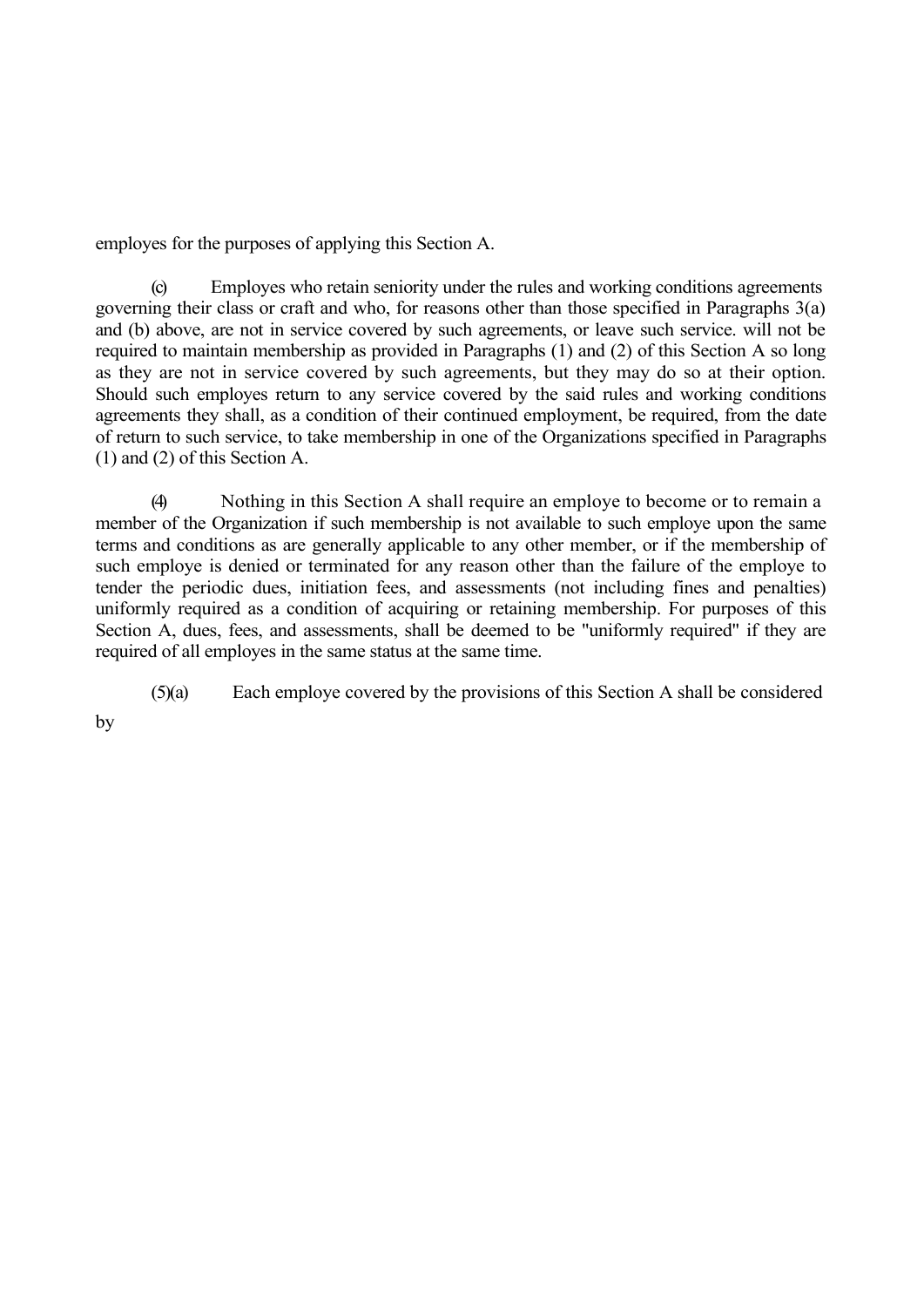the Carrier to have met the requirements of this Section A unless and until the Carrier is advised to the contrary in writing by the Organization. The Organization will notify the Carrier in writing by Registered Mail, Return Receipt Requested, or by personal delivery evidenced by receipt, of any employe who it is alleged has failed to comply with the terms of this Section A and who the Organization therefore claims is not entitled to continue in employment subject to the rules and working conditions agreements. The form of notice to be used shall be agreed upon by the Carrier and the Organization and the form shall make provision for specifying the reasons for the allegation of non-compliance. Upon receipt of such notice, the Carrier will, within 10 calendar days of such receipt, so notify the employe concerned in writing by Registered or Certified Mail, Return Receipt Requested, or by personal delivery evidenced by receipt. Copy of such notice to the employe shall be given the Organization. An employe so notified who disputes the fact that he has failed to comply with the terms of this Section A, shall, within a period of ten calendar days from the date of receipt of such notice, request the Carrier in writing by Registered or Certified Mail, Return Receipt Requested, or by personal delivery evidenced by receipt, to accord him a hearing. Upon receipt of such request the Carrier shall set a date for hearing which shall be held within 10 calendar days of the date of receipt of request therefor. Notice of the date set for hearing shall be promptly given the employe in writing with copy to the Organization, by Registered or Certified Mail, Return Receipt Requested, or by personal delivery evidenced by receipt. A representative of the Organization shall attend and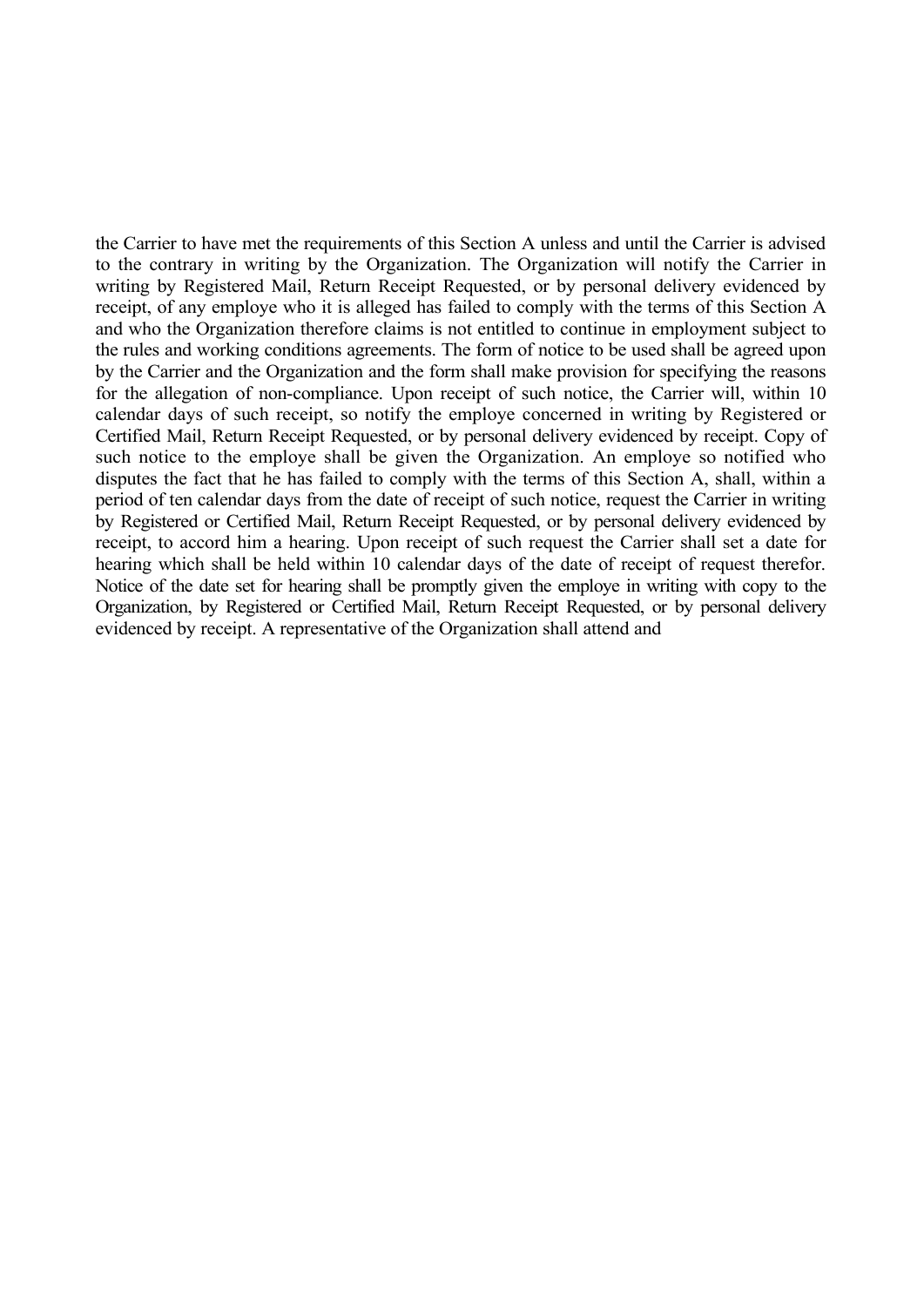participate in the hearing. The receipt by the Carrier of a request for a hearing shall operate to stay action on the termination of employment until the hearing is held and the decision of the Carrier is rendered.

In the event the employe concerned does not request a hearing as provided herein, the Carrier shall proceed to terminate his seniority and employment under the rules and working conditions agreement not later than 30 calendar days from receipt of the above described notice from the Organization, unless the Carrier and the Organization agree otherwise in writing.

(b) The Carrier shall determine on the basis of the evidence produced at the hearing whether or not the employe has complied with the terms of this Section A and shall render a decision within 20 calendar days from the date that the hearing is closed, and the employe and the Organization shall be promptly advised thereof in writing by Registered or Certified Mail, Return Receipt Requested.

If the decision is that the employe has not complied with the terms of this Section A, his seniority and employment under the rules and working conditions agreements shall be terminated within 20 calendar days of the date of said decision except as hereinafter provided or unless the Carrier and the Organization agree otherwise in writing.

If the decision is not satisfactory to the employe or to the Organization it may be appealed in writing, by Registered or Certified Mail, Return Receipt Requested, directly to the highest Officer of the Carrier designated to handle appeals under this Section A. Such appeals must be received by such Officer within 10 calendar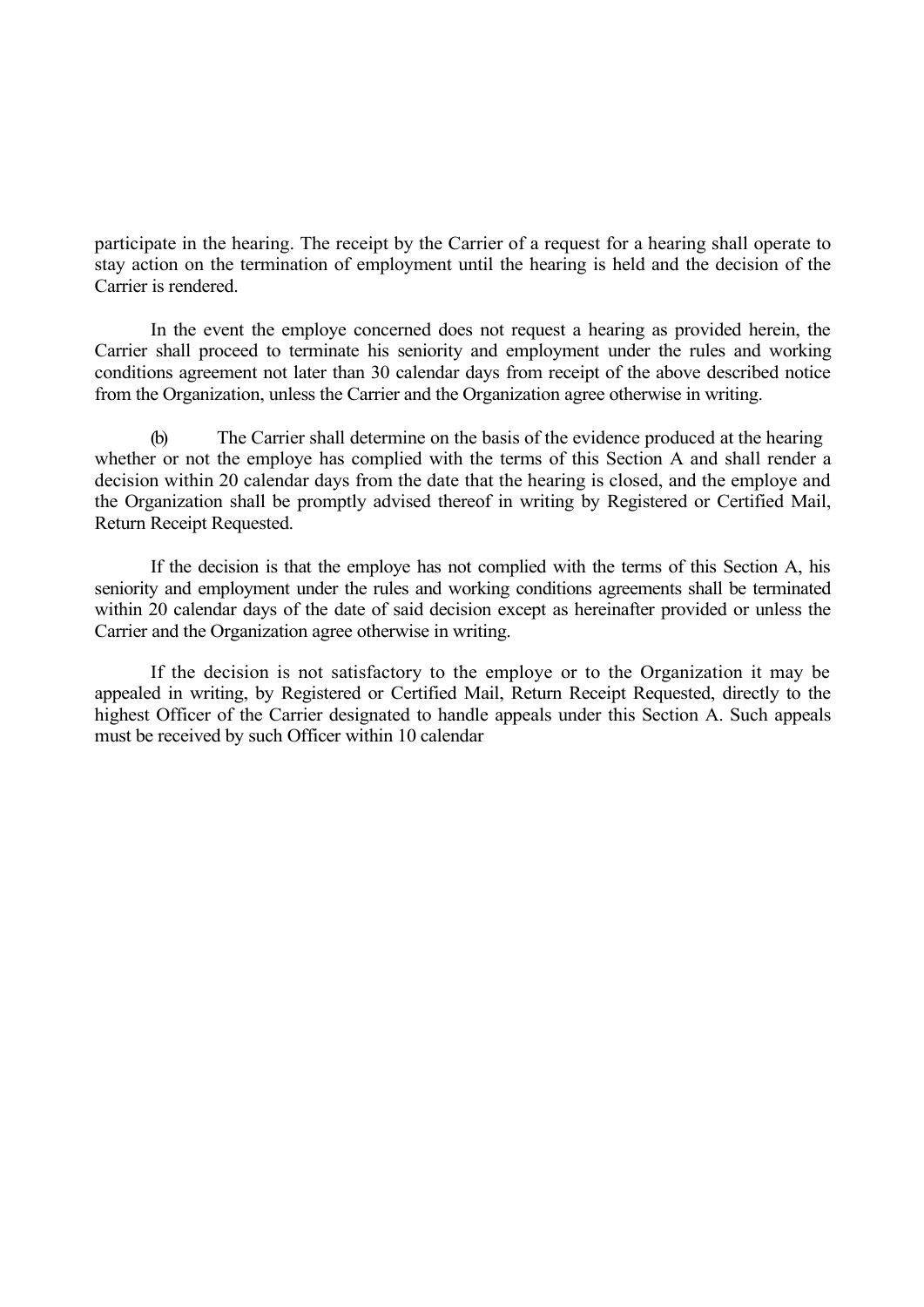days of the date of the decision appealed from and shall operate to stay action on the termination of seniority and employment, until the decision on appeal is rendered. The Carrier shall promptly notify the other party in writing of any such appeal, by Registered or Certified Mail, Return Receipt Requested. The decision on such appeal shall be rendered within 20 calendar days of the date the notice of appeal is received, and the employe and the Organization shall be promptly advised thereof in writing by Registered or Certified Mail, Return Receipt Requested.

If the decision on such appeal is that the employe has not complied with the terms of this Section A, his seniority and employment under the rules and working conditions agreement shall be terminated within 20 calendar days of the date of said decision unless selection of a neutral is requested as provided below, or unless the Carrier and the Organization agree otherwise in writing. The decision on appeal shall be final and binding unless within 10 calendar days from the date of the decision the Organization or the employe involved requests the selection of a neutral person to decide the dispute as provided in Paragraph (5)(c) below. Any request for selection of a neutral person as provided in Paragraph (5)(c) below shall operate to stay action on the termination of seniority and employment until not more than 10 calendar days from the date decision is rendered by the neutral person.

(c) If within 10 calendar days after the date of a decision on appeal by the highest Officer of the Carrier designated to handle appeals under this Section A the Organization of the employe involved requests such highest Officer in writing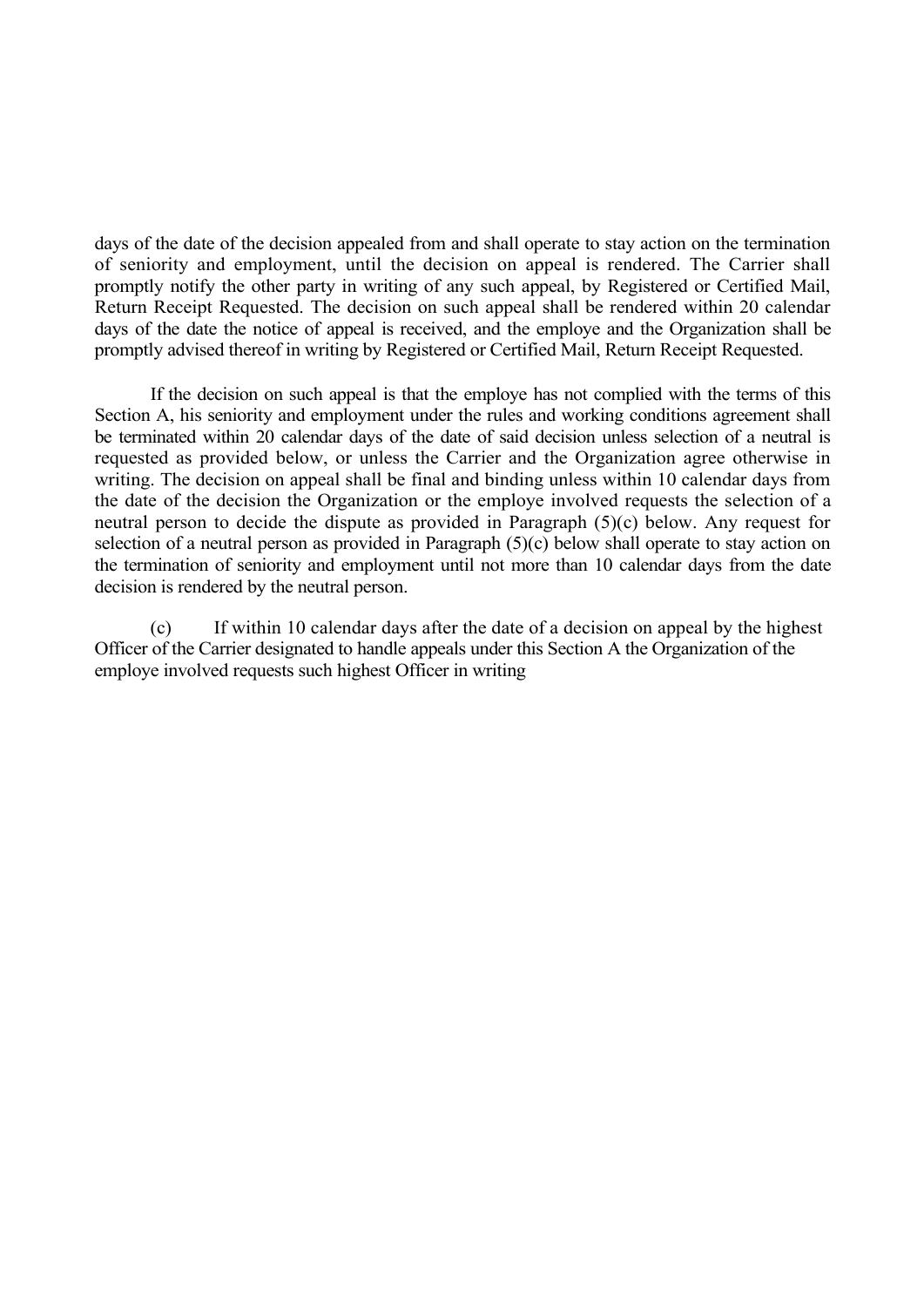by Registered or Certified Mail, Return Receipt Requested, that a neutral be appointed to decide the dispute, a neutral person to act as sole arbitrator to decide the dispute shall be selected by the highest Officer of the Carrier designated to handle appeals under this Section A or his designated representative, the Chief Executive of the Organization or his designated representative, and the employe involved or his representative. If they are unable to agree upon the selection of a neutral person any one of them may request the Chairman of the National Mediation Board in writing to appoint such neutral. The Carrier, the Organization and the employe involved shall have the right to appear and present evidence at a hearing before such neutral arbitrator. Any decision by such neutral arbitrator shall be made within 30 calendar days from the date of receipt of the request for his appointment and shall be final and binding upon the parties. The Carrier, the employe, and the Organization shall be promptly advised thereof in writing by Registered or Certified Mail, Return Receipt Requested. If the position of the employe is sustained, the fees, salary and expenses of the neutral arbitrator shall be borne in equal shares by the Carrier and the Organization; if the employe's position is not sustained, such fees, salary and expenses shall be borne in equal shares by the Carrier, the Organization, and the employe.

(d) It is understood that if an employe produced evidence to an officer or duly authorized member of the General Committee of the Organization that he is a member in any one of the labor organizations as specified in Paragraph (2) of this Section A that will satisfy this Section A and no notice will be served by the Organization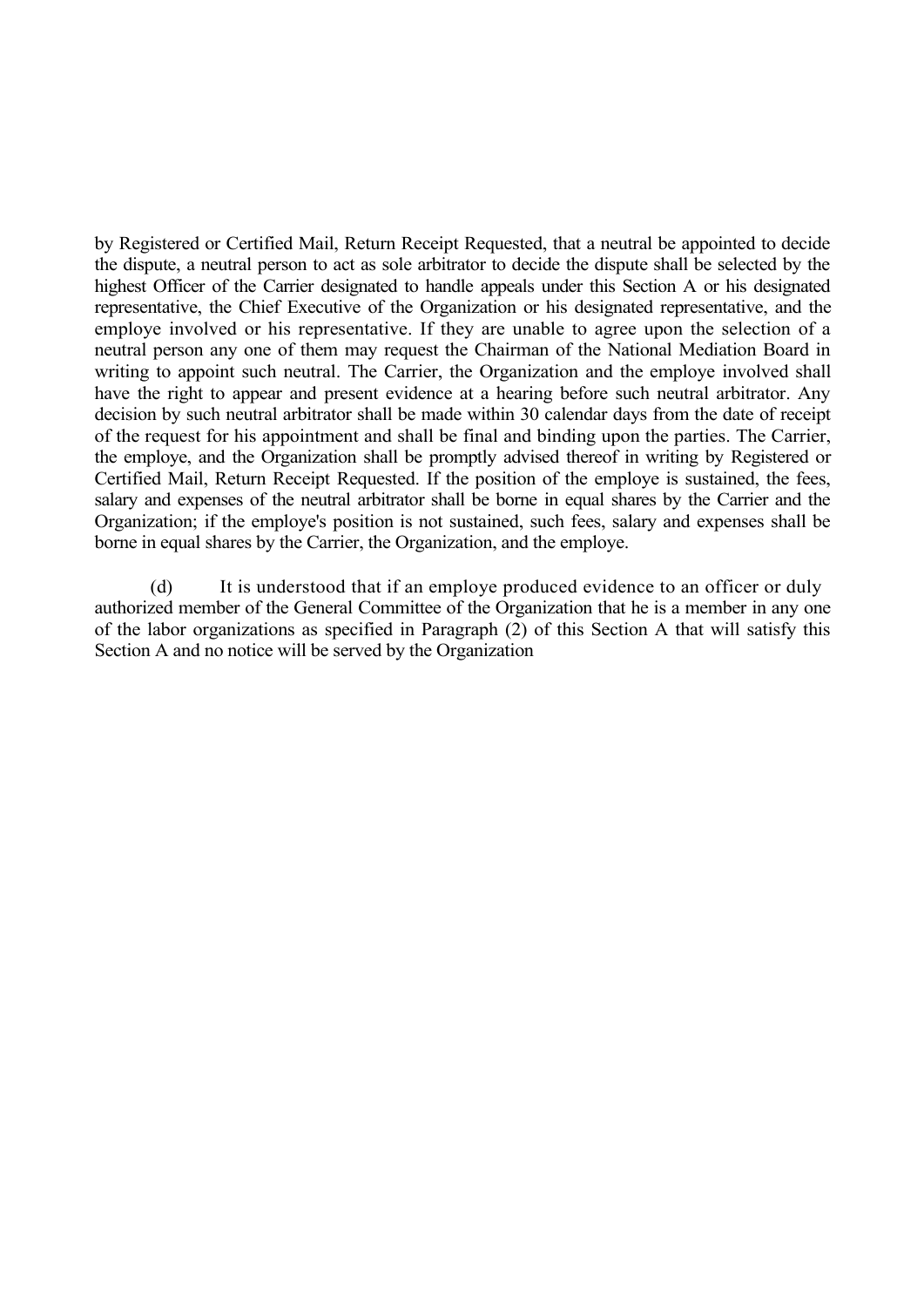on the Carrier to have employe removed from service. Employe will be required to produce such evidence on demand of an officer or duly authorized member of the General Committee of the Organization, but will not be required to produce such evidence more than once in a calendar month. If employe fails or refuses to produce such evidence, he may be cited to the Carrier by the Organization as not complying with this Section A.

e)The time periods specified in this Paragraph (5) may be extended in individual cases by written agreement between the Carrier and the Organization.

f)Provisions of investigation and discipline rules contained in the rules and working conditions agreements between the Carrier and the Organization will not apply to cases arising under this Section A.

g)The General Chairman of the Organization shall notify the carrier in writing of the title(s) and address(es) of its representatives who are authorized to serve and receive the notices described in this Section A. The Carrier shall notify the General Chairman of the Organization in writing of the title(s) and address(es) of its representatives who are authorized to receive and serve the notices described in this Section A.

h)In computing the time periods specified in this Section A, the date on which a notice is received or decision rendered shall not be counted.

(6) Other provisions of this Section A to the contrary notwithstanding, the Carrier shall not be required to terminate the employment of an employe until such time as a qualified replacement is available. The Carrier may not, however,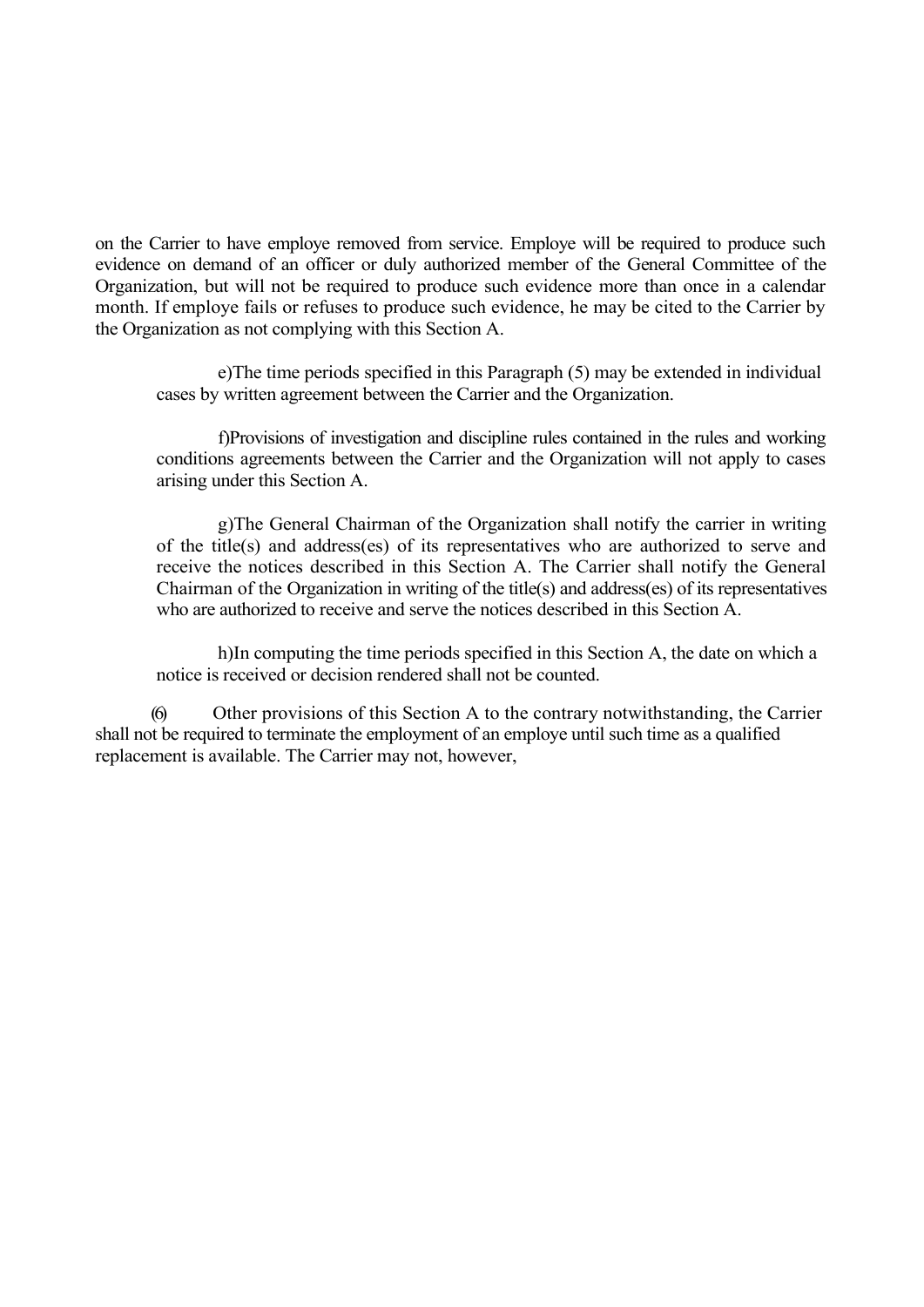retain such employee in service under the provisions of this Paragraph (6) for a period in excess of 60 calendar days from the date of the last decision rendered under the provisions of Paragraph (5), or 90 calendar days from date of receipt of notice from the Organization in cases where the employe does not request a hearing. The employe whose employment is extended under the provisions of this Paragraph (6) shall not, during such extension, retain or acquire any seniority rights. The position will be advertised as vacant under the bulletining rules of the agreement but the employe may remain on the position he held at the time of the last decision, or at the date of receipt of notice where no hearing is requested pending the assignment of the successful applicant, unless displaced or unless the position is abolished or annulled. The above periods may be extended by agreement between the Carrier and the Organization.

An employe whose seniority and employment under the rules and working conditions agreements is terminated pursuant to the provisions of this Section A or whose employment is extended under Paragraph (6) shall have no time or money claims by reasons thereof.

If the final determination under Paragraph (5) of this Section A is that an employe's seniority and employment in a craft or class shall be terminated, no liability against the Carrier in favor of the Organization or other employes based upon an alleged violation, misapplication or non-compliance with any part of this Section A shall arise or accrue during the period up to the expiration of the 60 or 90 day periods specified in Paragraph (6), or while such determination may be stayed by a court, or while a dis-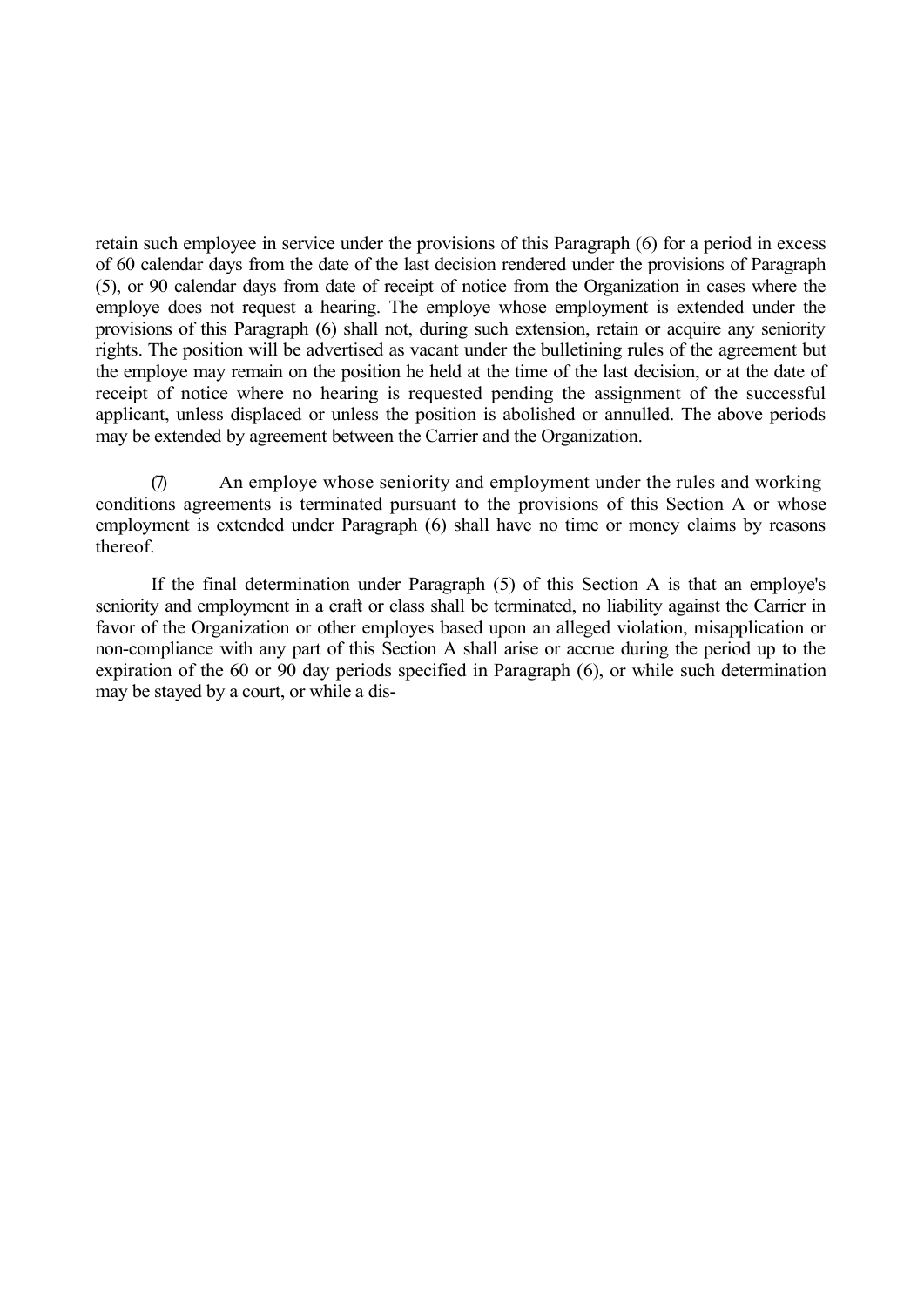charged employe may be restored to service pursuant to judicial determination. During such periods, no provision of any other agreement between the parties hereto shall be used as the basis for a grievance or time or money claim by or on behalf of any employe against the Carrier predicated upon any action taken by the Carrier in applying or complying with this Section A or upon an alleged violation, misapplication or non-compliance with any provision of this Section A. If the final determination under Paragraph (5) of this Section A is that an employe's employment and seniority shall not be terminated, his continuance in service shall give rise to no liability against the Carrier in favor of the Organization or other employes based upon an alleged violation, misapplication or non-compliance with any part of this Section A.

(8) In the event that seniority and employment under the rules and working conditions agreements is terminated by the Carrier under the provisions of this Section A and such termination of seniority and employment is subsequently determined to be improper, unlawful, or unenforceable, the Organization shall indemnify and save harmless the Carrier against any and all liability arising as the result of such improper, unlawful, or unenforceable termination of seniority and employment; provided, however, that this paragraph shall not apply to any case in which the Carrier involved is the plaintiff or the moving party in the action in which the aforesaid determination is made or in which case the Carrier acts in collusion with any employe; provided further, that the aforementioned liability shall not extend to the expense to the Carrier in defending suits by employes whose seniority and employ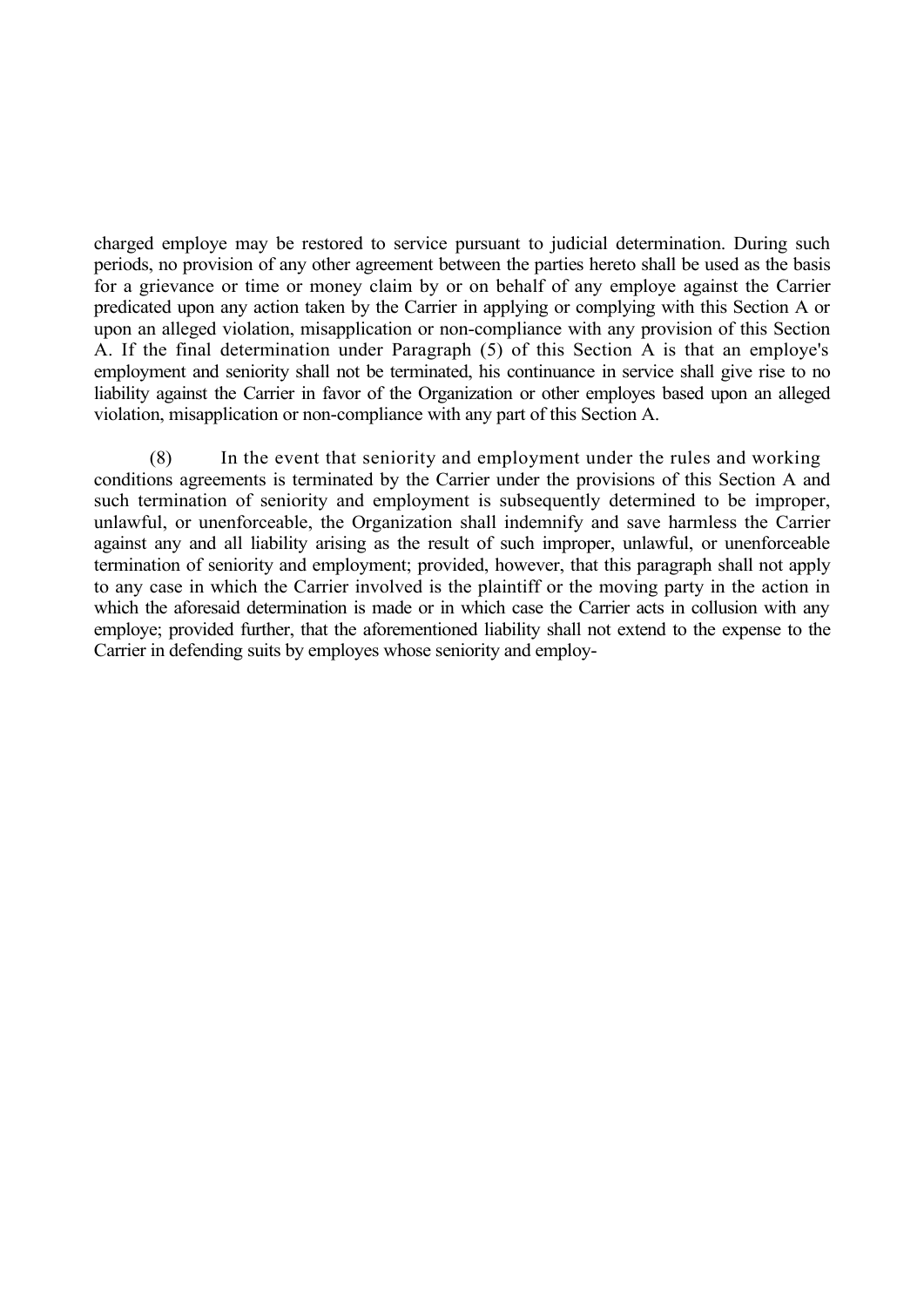ment are terminated by the Carrier under the provisions of this Section A.

9)This Section A shall not apply to employes who are subject to the provisions of agreement governing rates of pay, hours of service, and working conditions between the parties hereto, applicable to Dining Car Stewards and Assistant Dining Car Stewards.

0)An employe whose employment is terminated as a result of non-compliance with the provisions of this Section A shall be regarded as having terminated his employe relationship for vacation purposes.

### **Understanding:**

It is agreed that in the application of the Union Shop Agreement effective March 1, 1953, that any employe in service on the date of that agreement who is not a member of an organization as provided in Section A, Paragraph (2) of the Union Shop Agreement and who will make affidavit he was a member of a bona fide and recognized religious group, on the date of that agreement, having scruples against joining an organization, will, if he would otherwise be required to join an organization under the Union Shop Agreement, be deemed to have met the requirements of the Union Shop Agreement if he agrees to and does pay initiation fees, periodic dues and assessments to one of the organizations as specified in Section A, Paragraph (2) of the Union Shop Agreement.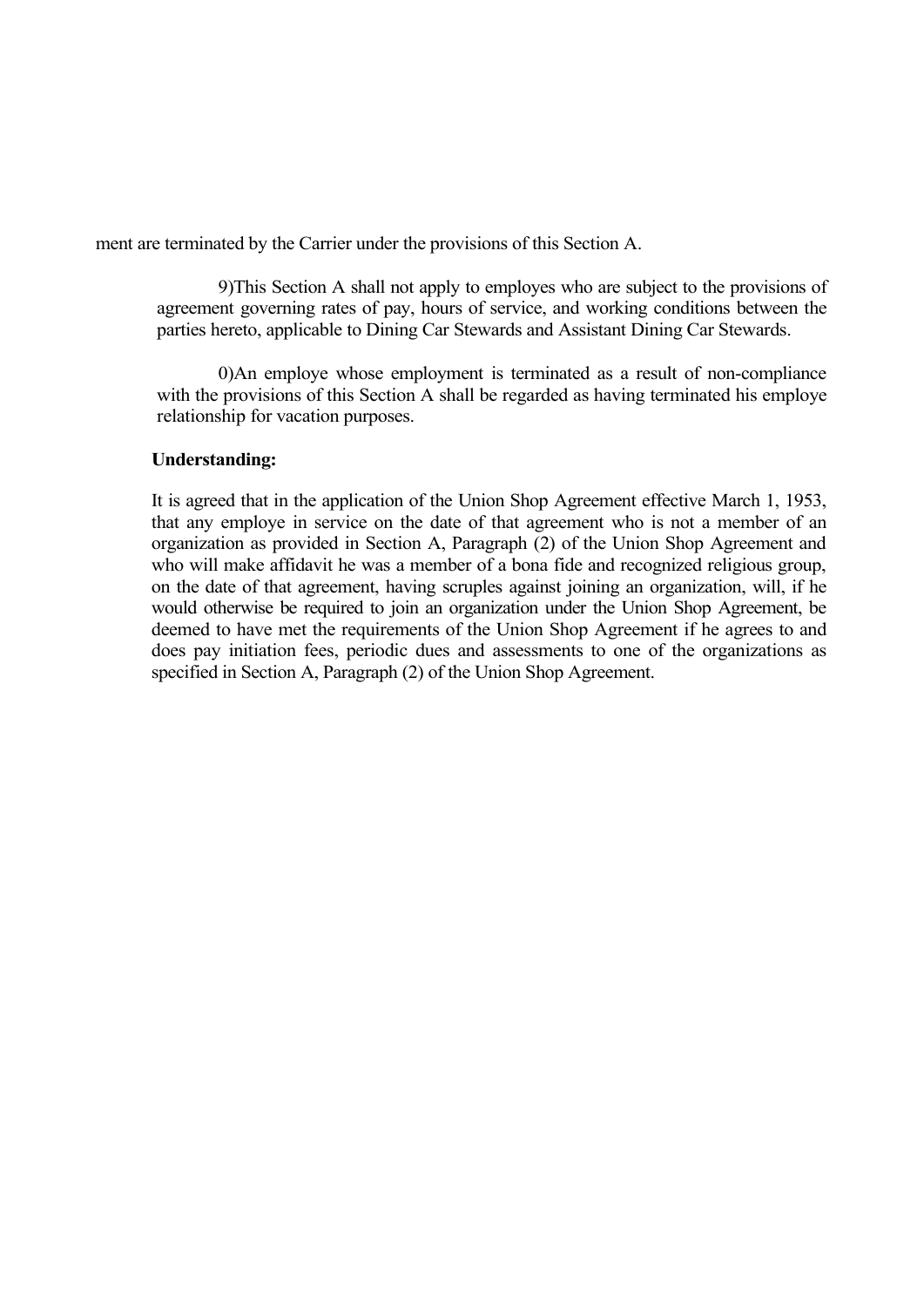#### **Article 56 Section B**

#### **Section B---Dues Deduction**

(Effective August 1, 1955)

(1)(a) Subject to the terms and conditions of this Section B, the Carrier shall periodically deduct and withhold from the wages of the employes subject to this Section B, who acquire and maintain membership in the Organization, amounts equal to the monthly membership dues, initiation fees, assessments and insurance premiums (not including fines and penalties) uniformly required as a condition of acquiring or retaining membership in the Organization and shall pay the amount so deducted and withheld to the designated Treasurer of the various Locals of the Organization; provided, however, that this requirement shall not be effective with respect to any individual employe until the Carrier shall have been furnished with a written wage assignment authorization to the Organization of such membership dues, initiation fees, assessments and insurance premiums, which wage assignment authorization shall be revocable in writing after the expiration of one year from the date of its execution, or upon the termination of this Section B, or upon the termination of the rules and working conditions agreement between the parties hereto applicable to employes in train and yard service, whichever occurs sooner.

b)Both the wage assignment authorization and the revocation of the wage assignment authorization forms shall be subject to approval by the Carrier.

c)The Organization shall assume full responsibility for the procurement and execution of the wage assignment authorization revocation and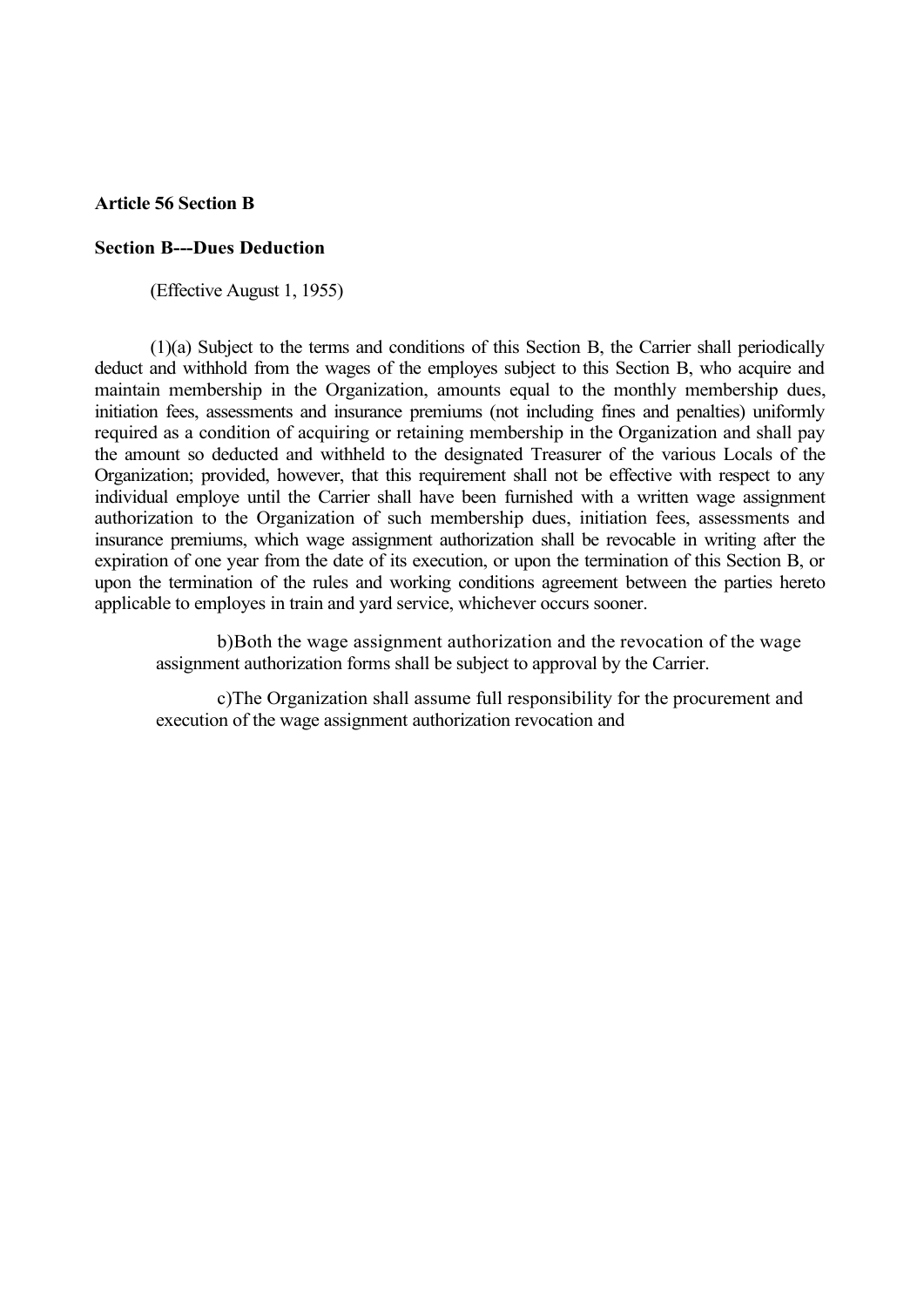for delivery of such forms to the Assistant Controller-Disbursements of the Carrier.

(2)(a) The Treasurer of each Local of the Organization shall furnish to the Assistant Controller-Disbursements of the Carrier, not later than the first of each month, a certified statement in duplicate showing the name, the payroll account number, the division on which employed, and the gross amount of any assessment to be deducted from the wage of each member who has signed a wage assignment form and which form has been filed with the Carrier.

(b) The deductions will be made from the wages earned in train or yard service in the first pay period of the month only. Employe deduction authorization must be in the Office of Assistant Controller-Disbursements of the Carrier not later than the first of the month in which deductions are to be made. The following payroll deductions will have priority over deductions in favor of the Organization, as provided for in this Section B:

- i) Federal, state and municipal taxes and other deductions required by law, including garnishments and attachments.
- ii) Amounts due the Carrier.
- 0) Amounts due in payment for meal books and amounts due on watch and board and lodging deduction orders.
- iii) Insurance and hospitalization premiums other than insurance premiums referred to in this Section B.

(c) If the earnings of an employe are insufficient to remit the full amount of deduction for such employe, no deduction shall be made, and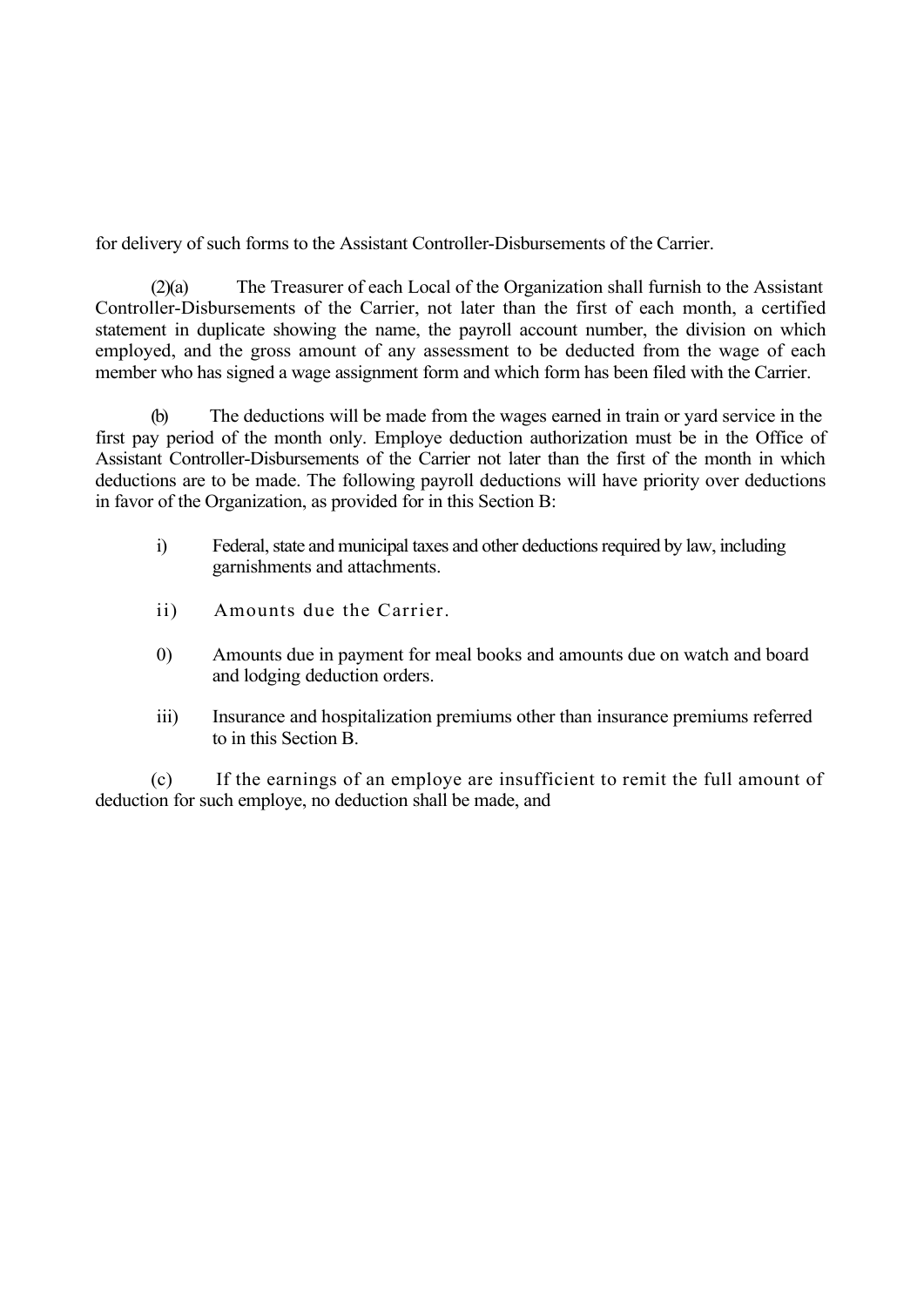the same will not be accumulated and deducted in subsequent months.

(d) No deduction will be made from other than the regular payrolls.

3)This Section B shall cease to apply to any employe who may be adjudicated bankrupt or insolvent under any federal or state laws, and any wage assignment authorization given hereunder shall become void.

4)The Carrier will make such remittance on or before the end of the month succeeding that in which deductions are made. The Carrier will, at the time of such remittance, furnish the Treasurer of each Local with a list of the employes from whom deductions were made showing the amount of such deductions. One copy of this statement only to be furnished the Organization.

5)Responsibility of Carrier under this Section B shall be limited to remitting to the Organization amounts actually deducted from wages of the employes pursuant to this Section B, and the Carrier shall not be responsible to any employe for making deduction specified on a deduction list or for failure to do so. Any question arising as to the correctness of the amount listed and deducted shall be handled between the employe involved and the Organization, and any complaints against the Carrier in connection therewith shall be handled by the Organization on behalf of the employe concerned. The dues deduction amounts may not be changed more often than once every 3 months.

6)Assistant Controller-Disbursements of the Carrier shall be furnished a list showing all Locals, and the name, address and title of Orga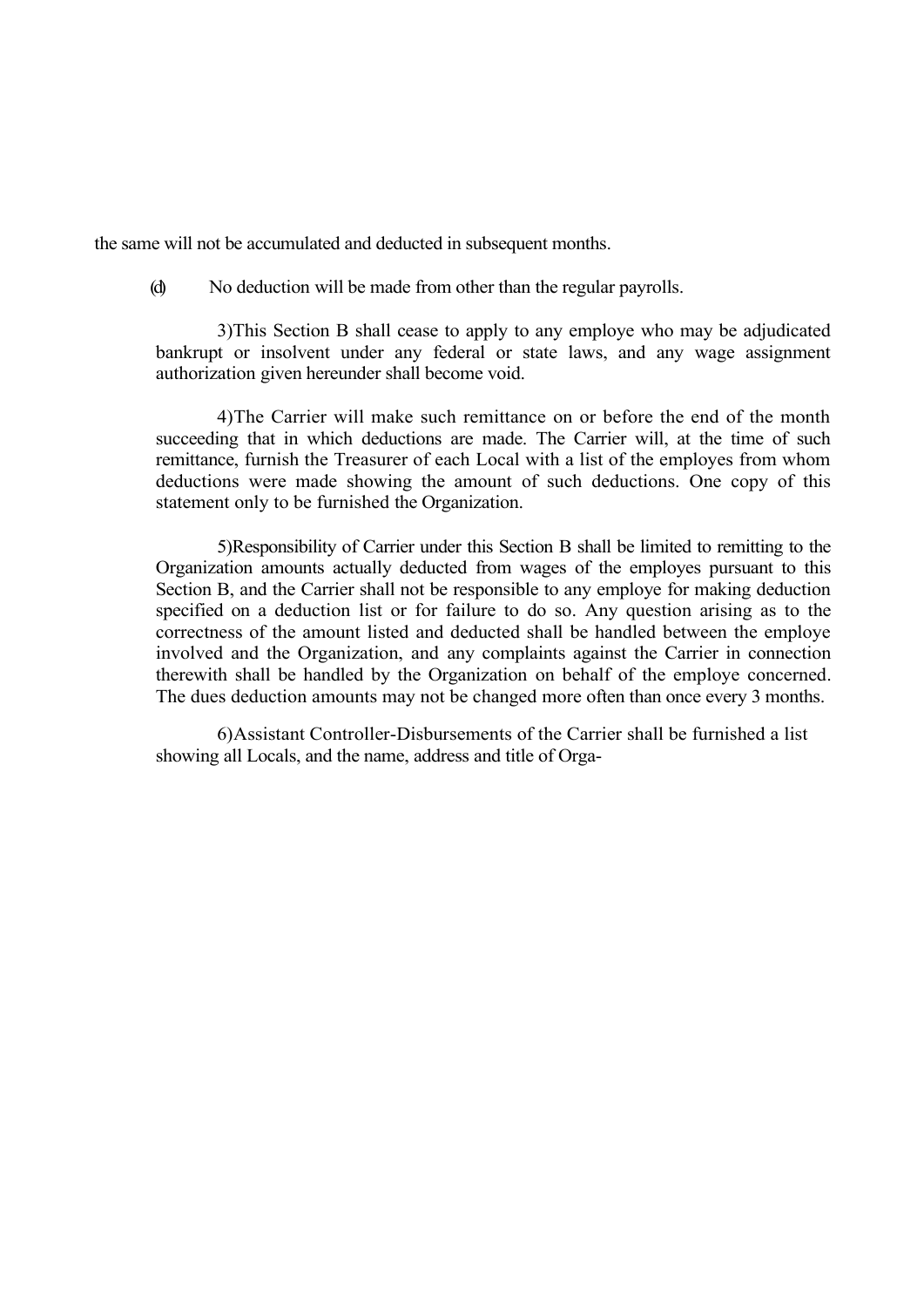nization Local Officers to whom deductions made pursuant to this Agreement are to be forwarded. The Organization will also advise Assistant Controller-Disbursements of the Carrier of any changes in names, addresses and titles of Organization Officers to whom deductions are to be forwarded, such original list and advice of any changes on or before the first day of the month in which deductions are to be made.

7)No part of this Section B or any other Agreement between the Carrier and the Organization shall be used either directly or indirectly as a basis for any grievance or claim by or on behalf of any employe predicated upon any violation of, or misapplication or non-compliance with, any part of this Section B.

8)The Organization shall indemnify, defend and save harmless the Carrier from any and all claims, demands, liability, losses or damage resulting from the execution of, or compliance with the provisions of this Section B.

### **ARTICLE 57---EMPLOYE INFORMATION**

(Article IV of the January 29, 1975 National Agreement)

Commencing June 1975, the carriers will provide each General Chairman with a list of employes who are hired or terminated, their home addresses, and Social Security numbers if available, otherwise the employes' identification numbers. This information will be limited to the employes covered by the collective bargaining agreement of the respective General Chairmen. The data will be supplied within 30 days after the month in which the employe is hired or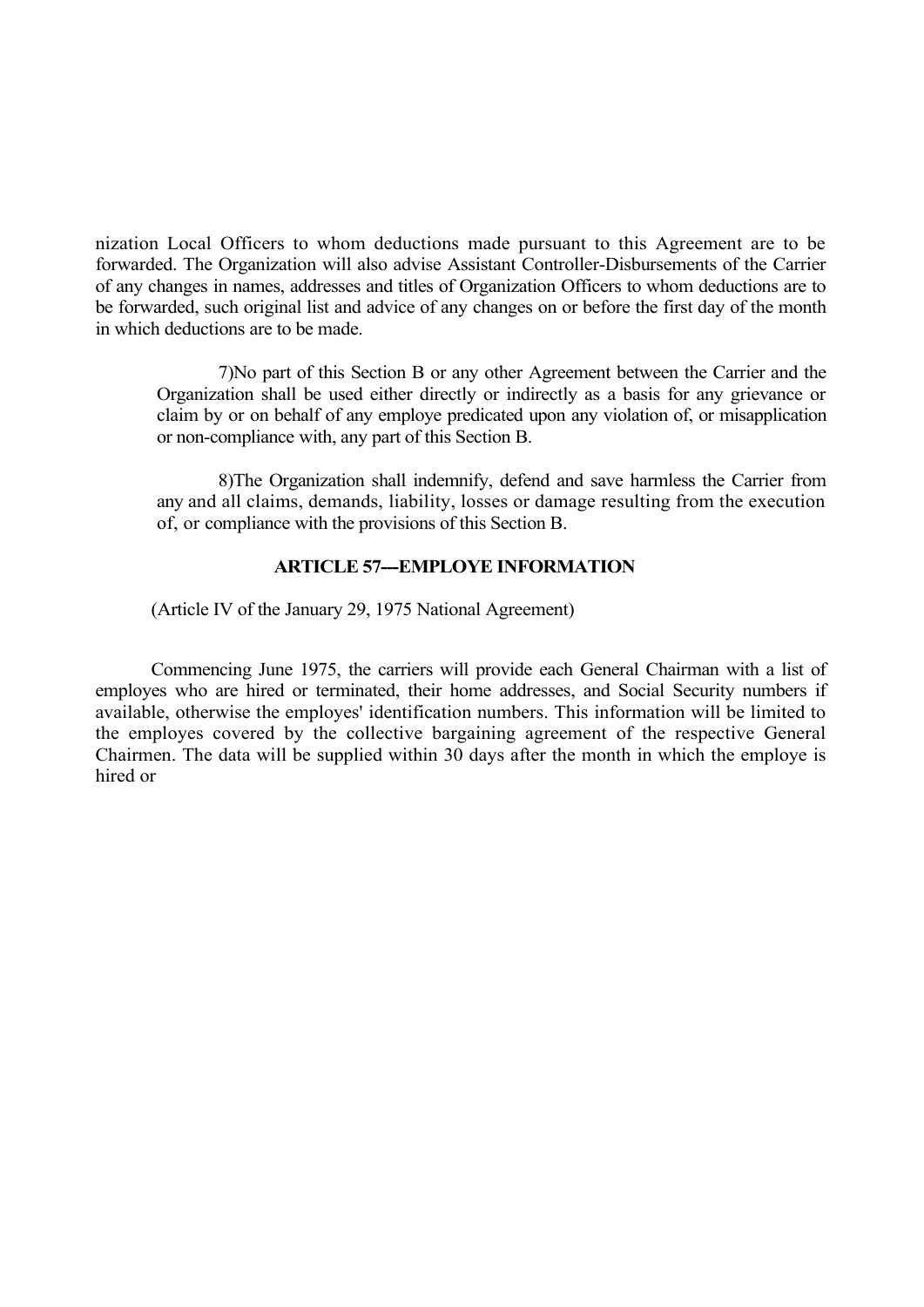#### **Article 57 (Cont'd.)**

terminated. Where railroads cannot meet the 30-day requirement, the matter will be worked out with the General Chairman.

### **ARTICLE 58---BEREAVEMENT LEAVE**

(Article XII of the August 25, 1978 National Agreement)

Bereavement leave, not in excess of 3 calendar days, following the date of death will be allowed in case of death of an employe's brother, sister, parent, child, spouse or spouse's parent. In such cases a minimum basic day's pay at the rate of the last service rendered will be allowed for the number of working days lost during bereavement leave. Employes involved will make provision for taking leave with their supervising officials in the usual manner.

#### **ARTICLE 59---REPRESENTATION**

a)The right to make and interpret agreements concerning rates of pay and working conditions for Conductors and Brakemen shall be vested in the recognized Committee of the UTU and the Carrier.

b)The right of any Conductor or Brakeman to have the Committee of his Organization represent him in the handling of his grievance, under the recognized interpretation placed upon the schedule involved by the Officials of this Carrier and the General Committee making the same, is conceded.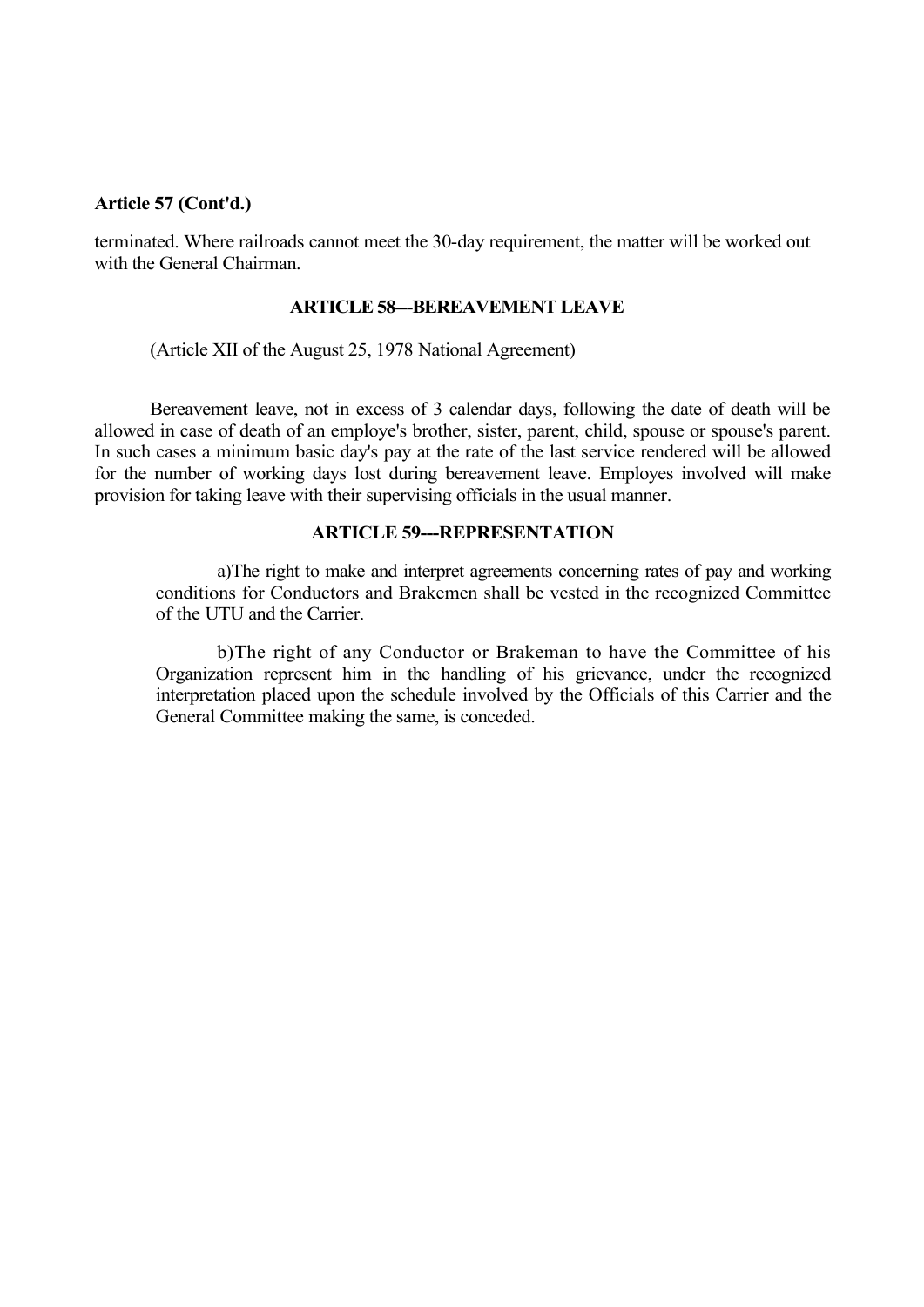#### **ARTICLE 60---NON-DISCRIMINATORY INTERPRETATION**

a)All collective bargaining agreements relating to rules, rates of pay and working conditions of employes represented by the Organization signatory hereto will be applied in compliance with state and federal laws without regard to race, religion, color, creed, national origin or sex.

b)The use of such words as "he", "his" and "him", as they appear in such agreements, are not intended to restrict the application of the agreements, or a particular rule, to a particular sex but are used solely for the purposes of grammatical convenience and clarity.

## **ARTICLE 61---FURNISHING COPIES OF AGREEMENTS**

The proper Officers of the Carrier will be furnished sufficient copies of this Schedule to supply a copy to Conductors and Brakemen now in service and to newly employed Conductors and Brakemen as long as the supply lasts.

## **ARTICLE 62---CHANGES AND EFFECTIVE DATE (AGREEMENTS)**

#### **Section A---Local Agreements**

Local agreements (applicable only on all or a part of a particular seniority district) between the proper local Carrier Officer and UTU Local Chairman, unless specifically authorized by a provision of this Agreement, shall not be effective unless and until they have been approved by the General Chairman and the highest Carrier Officer designated to execute labor agreements (now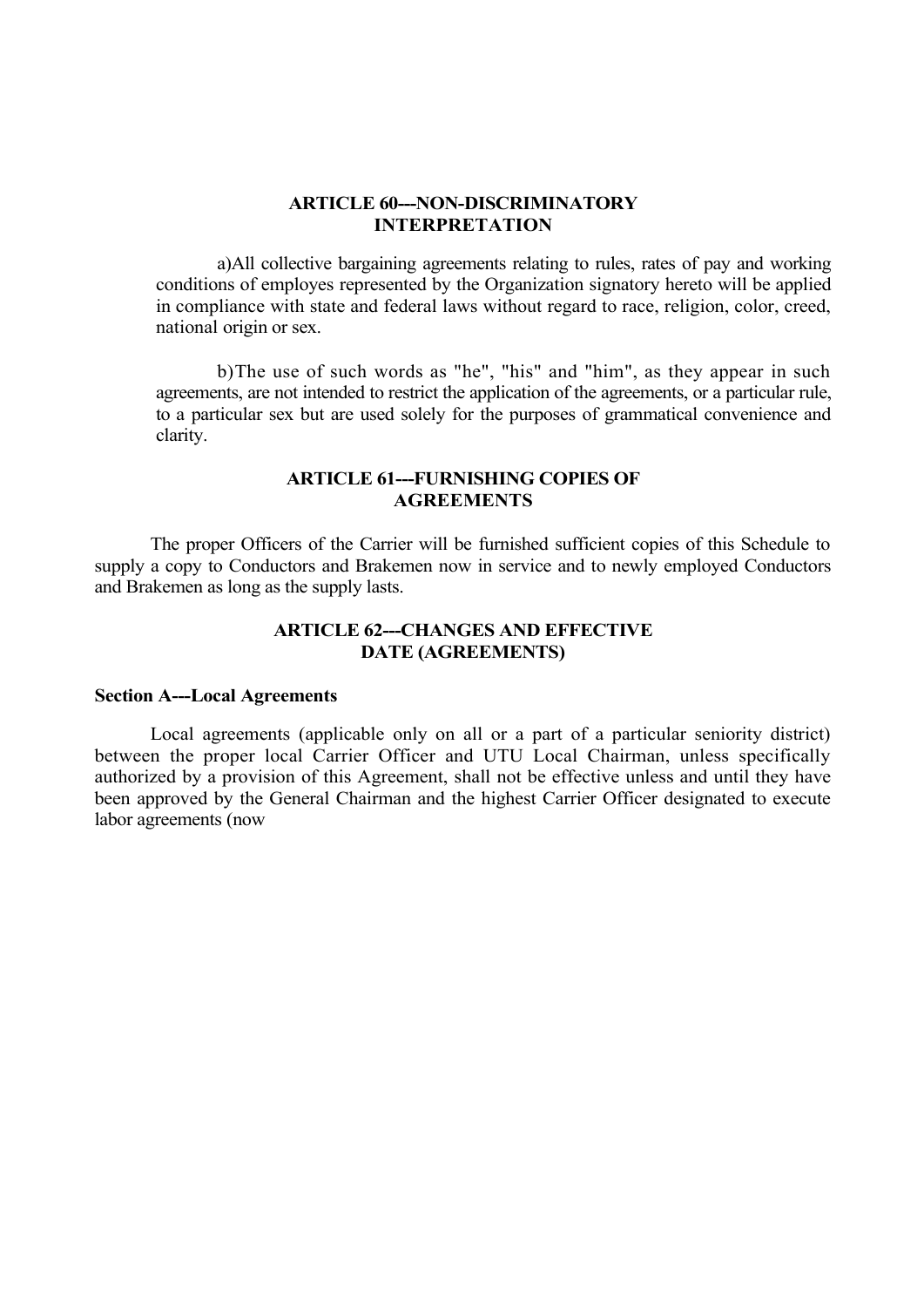### **Article 62 Section A (Cont'd.)**

the Director of Labor Relations) on behalf of the Carrier.

#### **Section B---Duration**

1)It is recognized by the parties hereto that this is the good-faith attempt by them to develop a composite agreement encompassing, generally, all major agreements and revisions thereto between the parties. In doing so it is recognized that past practices, agreements and interpretive claim settlements which have not been deleted, amended or revised, which are not in conflict with provisions of this Agreement, shall remain in effect. It is also recognized that there are National Agreements and interpretations thereto, not reproduced here (e.g., the "Washington Job Protection Agreement"), and the fact that they are not reproduced does not in itself affect their applicability.

Should there be typographical errors or omissions in this Agreement, the parties pledge their good-faith efforts to make the corrections.

2)The Carrier on its part, and the Organization on its part, agree that they will perform the several duties and stipulations herein provided unless and until this Agreement is canceled or changed in accordance with the provisions of the Railway Labor Act, as amended (except where a different cancellation provision is specifically provided herein).

Signed at Springfield, Missouri, October 11, 1978, and effective December 15, 1978.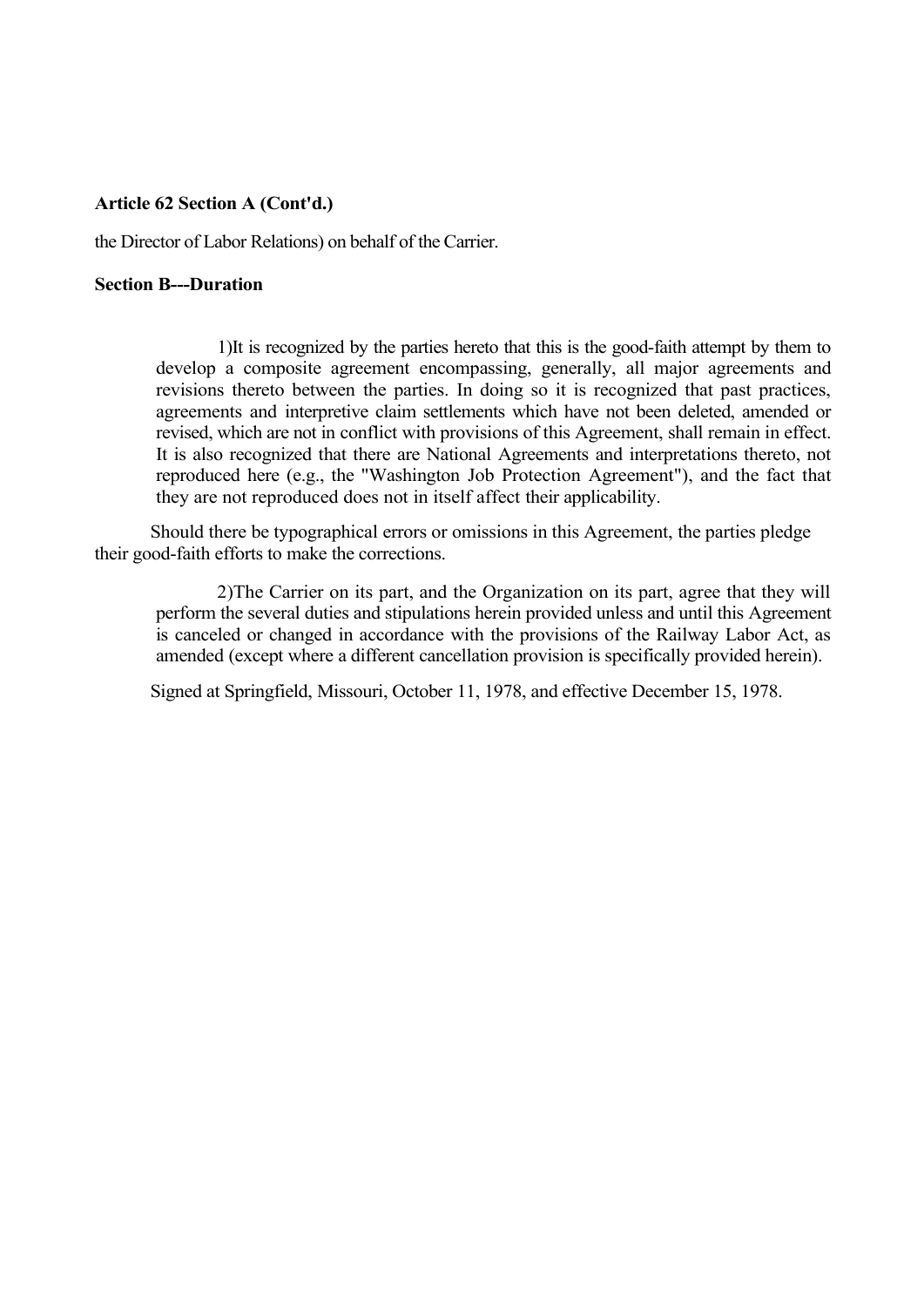| FOR: | <b>ST. LOUIS-SAN FRANCISCO</b><br>RAILWAY COMPANY<br>(Except AT&N District)             |
|------|-----------------------------------------------------------------------------------------|
| By:  | (Signed) J. L. RUSSELL<br>Director of Labor Relations                                   |
| By:  | (Signed) J. J. RATCLIFF<br><b>Assistant Vice President---</b><br><b>Labor Relations</b> |
| FOR: | <b>CONDUCTORS AND BRAKEMEN</b>                                                          |
|      | represented by the                                                                      |
|      | UNITED TRANSPORTATION UNION                                                             |
| By:  | (Signed) J. W. REYNOLDS<br>General Chairman                                             |
| By:  | (Signed) W. R. HARRELL<br><b>Assistant General Chairman</b>                             |
| By:  | (Signed) W. L. STEPHENSON<br><b>Assistant General Chairman</b>                          |
| By:  | (Signed) J.O. THOMPSON<br>Secretary,<br>General Committee of Adjustment                 |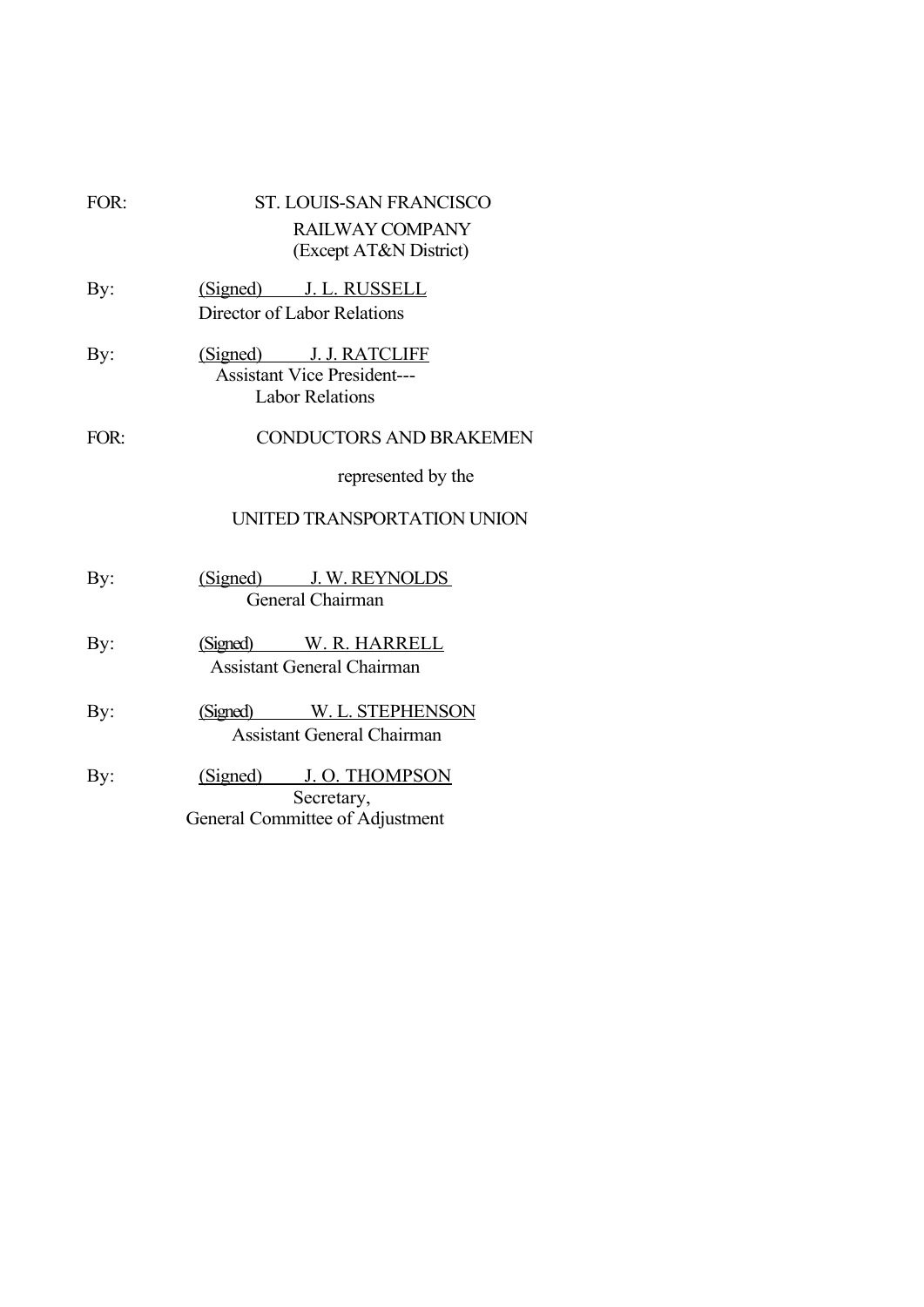# **SUBJECT INDEX**

| <b>Subject</b>               |                | Art. Sec.     | Page         |
|------------------------------|----------------|---------------|--------------|
|                              | 45             | B             | 174          |
|                              | 30             | $\mathbf F$   | 138          |
|                              | 30             | E             | 137          |
| <b>AGGREGATING</b>           |                |               |              |
|                              | 19             | B(7)          | 65           |
|                              | 30             | C(2)          | 136          |
|                              | 30             | A(2)(a)       | 133          |
| <b>AGREEMENTS</b>            |                |               |              |
|                              | 62             | B             | 246          |
|                              | 61             |               | 245          |
|                              | 62             | $\mathbf{A}$  | 245          |
|                              | 56             | $\mathbf{A}$  | 229          |
| <b>APPEALS</b>               |                |               |              |
|                              | 51             |               | 218          |
|                              | 50             | A(14)         | 215          |
|                              | $\mathbf{1}$   | B(1)          | $\mathbf{I}$ |
|                              | 1              | B             | 1            |
| ARBITRARIES AND SPEC. ALLOW. |                |               |              |
|                              | 29             | $\mathbf{A}$  | 116          |
|                              | 29             | $\mathbf{A}$  | 116          |
|                              | 13             | C(3)          | 45           |
| <b>ASSIGNMENTS</b>           |                |               |              |
|                              | 8              |               | 24           |
|                              | 14             | $\mathbf{A}$  | 49           |
|                              | 13             | D             | 46           |
|                              | 13             | $\mathcal{C}$ | 44           |
|                              | 13             | B             | 44           |
|                              | 14             | B             | 49           |
|                              | 10             |               | 28           |
|                              | $\overline{7}$ |               | 20           |
|                              | 12             |               | 43           |
|                              | 14 B           |               | 49           |
|                              | 5              |               | 16           |
|                              | 14             | B(1)(e)       | 50           |
|                              | 9              |               | 25           |
|                              | 30             | A             | 131          |
|                              | 30             | A(3)          | 133          |
|                              | 13             | A             | 44           |
|                              | 13             | C(5)          | 45           |
|                              | 16             | D             | 57           |
|                              | 30             | $\mathbf{A}$  | 131          |
|                              | 6              |               | 18           |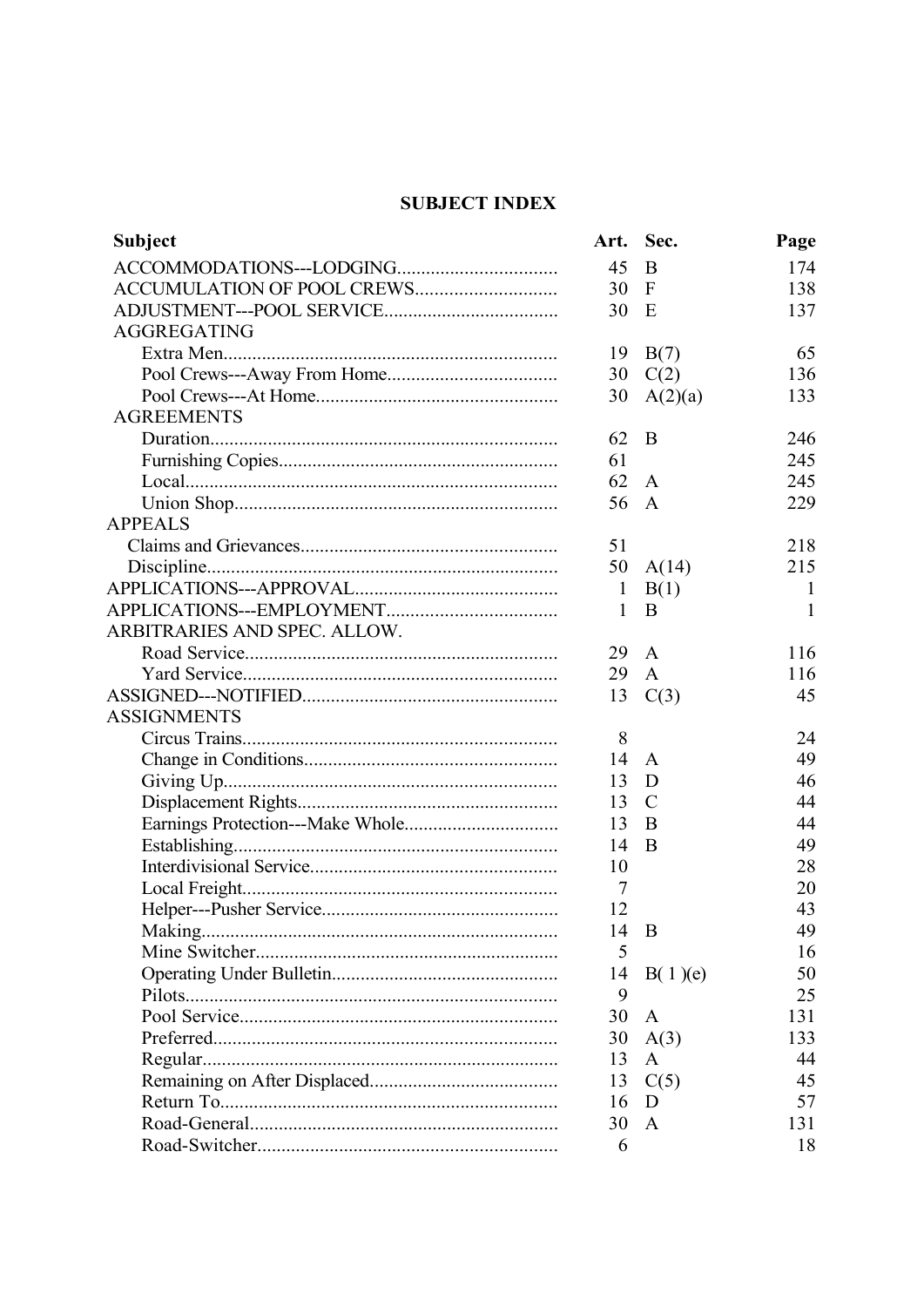## **SUBJECT INDEX**

| <b>Subject</b>                             | Art.           | Sec.          | Page |
|--------------------------------------------|----------------|---------------|------|
|                                            | 15             |               | 52   |
|                                            | 4              |               | 13   |
| <b>ATTENDING</b>                           |                |               |      |
|                                            | 49             | A             | 210  |
|                                            | 50             | $\mathbf{A}$  | 211  |
|                                            | 50             | $\mathcal{C}$ | 218  |
|                                            | 22             | (d)           | 75   |
| <b>BASIC PAY</b>                           |                |               |      |
|                                            | 2              | $\mathcal{C}$ | 8    |
|                                            | 30             | G             | 138  |
|                                            | 58             |               | 244  |
| <b>BIDS</b>                                |                |               |      |
|                                            | 14             | B(2)          | 51   |
|                                            | 14             | B(5)          | 52   |
|                                            | 14             | B(7)          | 52   |
|                                            | 15             | A             | 52   |
|                                            | 14             | B(6)          | 52   |
|                                            | 1451           | B(2)          |      |
|                                            | 20             |               | 68   |
|                                            | 39             | A             | 166  |
| <b>BULLETINS</b>                           |                |               |      |
|                                            | 14             | B             | 49   |
| Assignments Operating While Under Bulletin | 14             | B(1)(e)       | 50   |
| Bids                                       | 14             | B             | 49   |
|                                            | 14             | B(1)          | 49   |
|                                            | 7              | D             | 23   |
|                                            | 5              | $\mathbf{A}$  | 16   |
|                                            | 14             | A             | 49   |
|                                            | 6              | A             | 18   |
|                                            | $\overline{4}$ | $\mathcal{C}$ | 14   |
|                                            | 30 A           |               | 131  |
| <b>BUMPING</b>                             |                |               |      |
|                                            | 13             | $\mathcal{C}$ | 44   |
|                                            | 13             | C(2)          | 44   |
|                                            | 15             |               | 52   |
| <b>CABOOSES</b>                            |                |               |      |
|                                            | 36             | $\mathbf{A}$  | 161  |
|                                            |                | 36 $C(4)$     | 163  |
|                                            | 36             | $\mathcal{C}$ | 162  |
|                                            | 36             | $\mathcal{C}$ | 162  |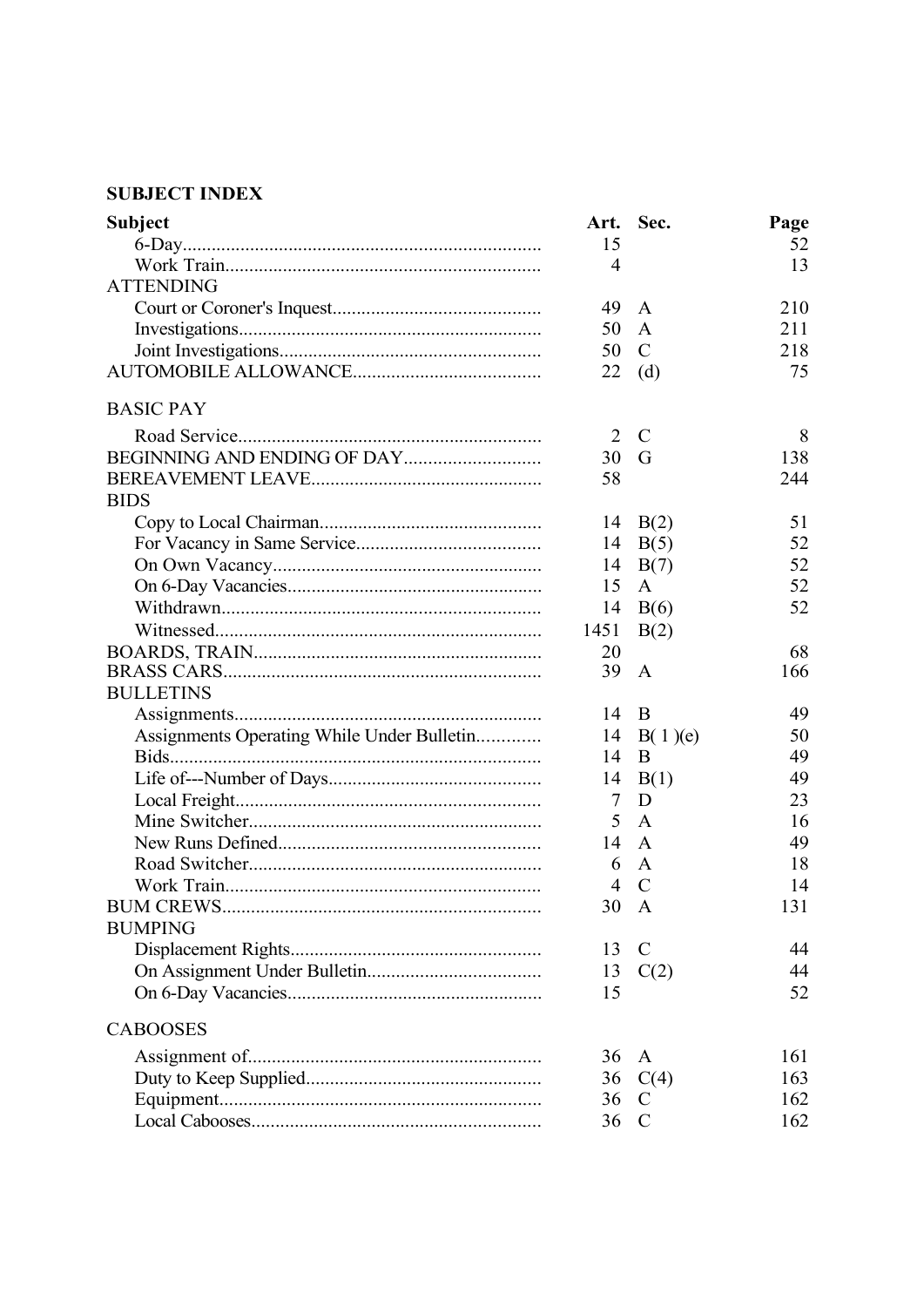| <b>Subject</b>                                     | Art.           | Sec.         | Page |
|----------------------------------------------------|----------------|--------------|------|
|                                                    | 36             | B            | 162  |
|                                                    | 36             | C(5)(a)      | 164  |
|                                                    | 19             | D            | 67   |
| CALLING                                            | 20             |              | 68   |
| CHAIN GANG CREWS, HANDLING                         | 30             |              | 131  |
|                                                    | 14             | $\mathbf{A}$ | 49   |
|                                                    | 29             | A(4)(a)      | 118  |
|                                                    | 8              |              | 24   |
|                                                    | 15             | A            | 52   |
| CLAIMS AND GRIEVANCES---TIME LIMIT                 | 51             |              | 218  |
|                                                    | 41             |              | 169  |
| COMBINATION ROAD-YARD SERVICE                      | 29             | B            | 125  |
|                                                    | 32             | A            | 149  |
| COMMUNICATIONS SYSTEMS---USE OF                    | 26             |              | 105  |
|                                                    | $\overline{2}$ | A            | 7    |
|                                                    | 34             |              | 157  |
|                                                    | $\overline{2}$ | E            | 9    |
|                                                    | 32             | D            | 155  |
|                                                    | 2              | G            | 10   |
| COURT AND CORONER'S INQUESTS                       |                |              |      |
|                                                    | 49             | A            | 210  |
|                                                    | 49             | A            | 210  |
|                                                    | 23             |              | 79   |
|                                                    | 2              | A            | 7    |
| <b>DEADHEADING</b>                                 |                |              |      |
|                                                    | 22             |              | 74   |
|                                                    | 22             | (n)(3)       | 67   |
|                                                    | 35             | C(6)         | 160  |
|                                                    | 24             | J            | 99   |
|                                                    | 22             | (d)          | 75   |
|                                                    | 22             | (d)          | 75   |
| First and Last Extra Employe to Relieve on Vacancy | 19             | B(3)         | 64   |
|                                                    | 22             | (g)          | 76   |
|                                                    | 22             | (a)          | 74   |
|                                                    | 22             | (a)          | 74   |
|                                                    | 53             |              | 221  |
|                                                    | 30             | (B)(4)       | 134  |
|                                                    | $\overline{2}$ | A            | 7    |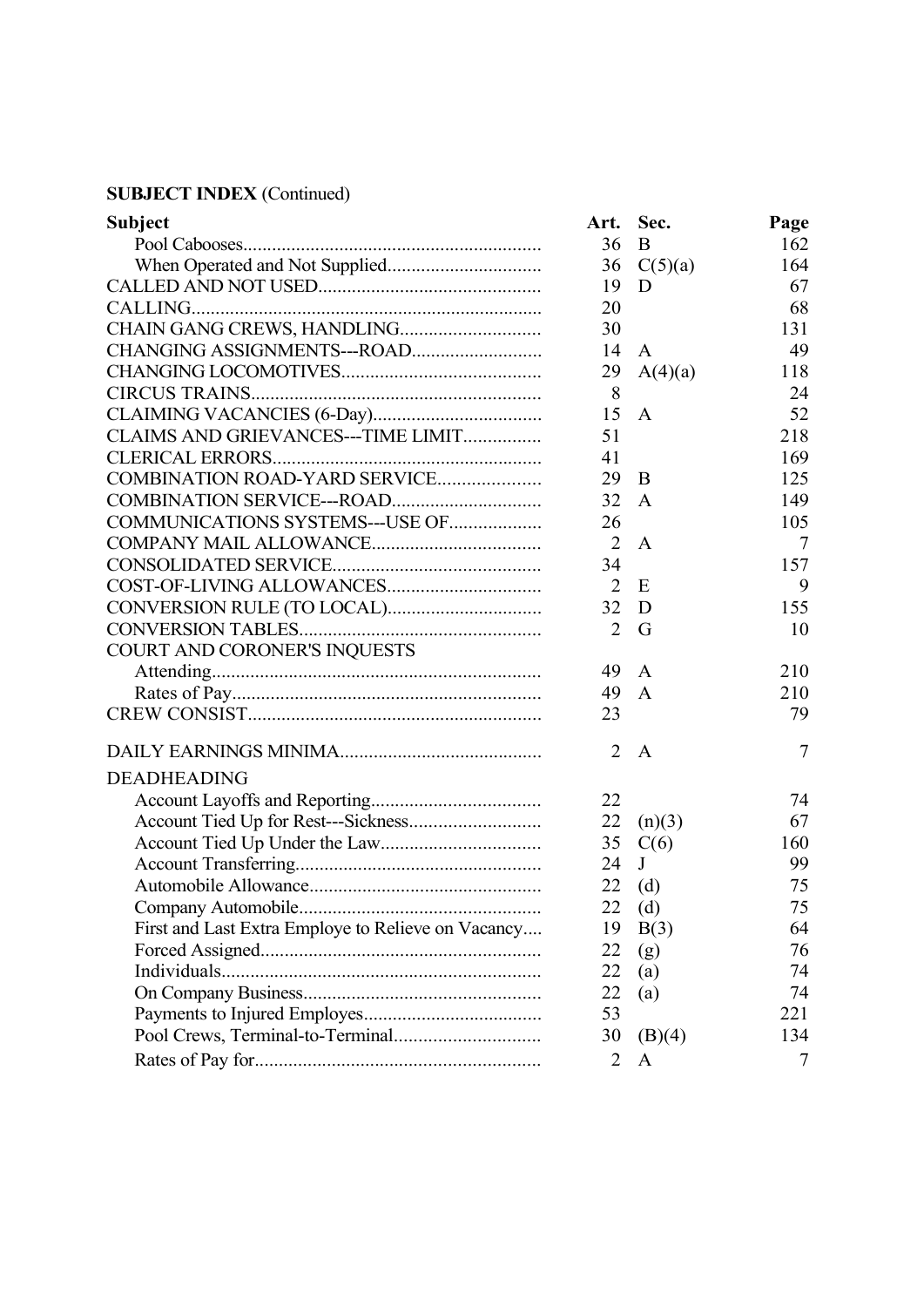| <b>Subject</b>                                   | Art. | Sec.          | Page |
|--------------------------------------------------|------|---------------|------|
|                                                  | 22   | M(2)          | 77   |
|                                                  | 15   | H             | 55   |
|                                                  | 49   | A             | 210  |
|                                                  | 50   | A(4)          | 213  |
|                                                  | 30   | A(1)(b)       | 132  |
|                                                  | 30   | A(1)(b)       | 132  |
|                                                  | 51   |               | 218  |
| <b>DISCIPLINE</b>                                |      |               |      |
|                                                  | 50   | B             | 216  |
|                                                  | 50   | A(14)         | 215  |
| Assessing Discipline---Time Limit to Assess      | 50   | A(13)         | 215  |
| Conducting Investigation---Time Limit to Conduct | 50   | A(2)(a)       | 211  |
|                                                  | 50   | B(1)          | 216  |
|                                                  | 50   | $\mathcal{C}$ | 218  |
|                                                  | 50   | A(15)         | 216  |
|                                                  | 50   | A(5)          | 213  |
|                                                  | 50   | A(10)         | 215  |
| <b>DISPLACED</b>                                 |      |               |      |
|                                                  | 13   | $\mathcal{C}$ | 44   |
|                                                  | 15   | A(3)          | 53   |
|                                                  | 13   | C(5)          | 45   |
|                                                  | 13   | C(1)          | 44   |
|                                                  | 13   | $\mathcal{C}$ | 44   |
| <b>DISTRICTS</b>                                 |      |               |      |
|                                                  | 30   | A(1)(b)       | 132  |
|                                                  | 30   | A             | 131  |
|                                                  | 33   |               | 156  |
|                                                  | 56   | B             | 240  |
| <b>DUTIES</b>                                    |      |               |      |
|                                                  | 39   | A             | 166  |
|                                                  | 39   | $\mathcal{C}$ | 166  |
|                                                  | 39 B |               | 166  |
|                                                  | 13   | B             | 44   |
|                                                  | 45   | $\mathbf{A}$  | 173  |
| EATING/SLEEPING ACCOMMODATIONS---                |      |               |      |
| <b>BETWEEN TERMINALS</b>                         |      |               |      |
|                                                  | 45   | B             | 174  |
|                                                  | 45   | A(1)          | 173  |
|                                                  |      |               |      |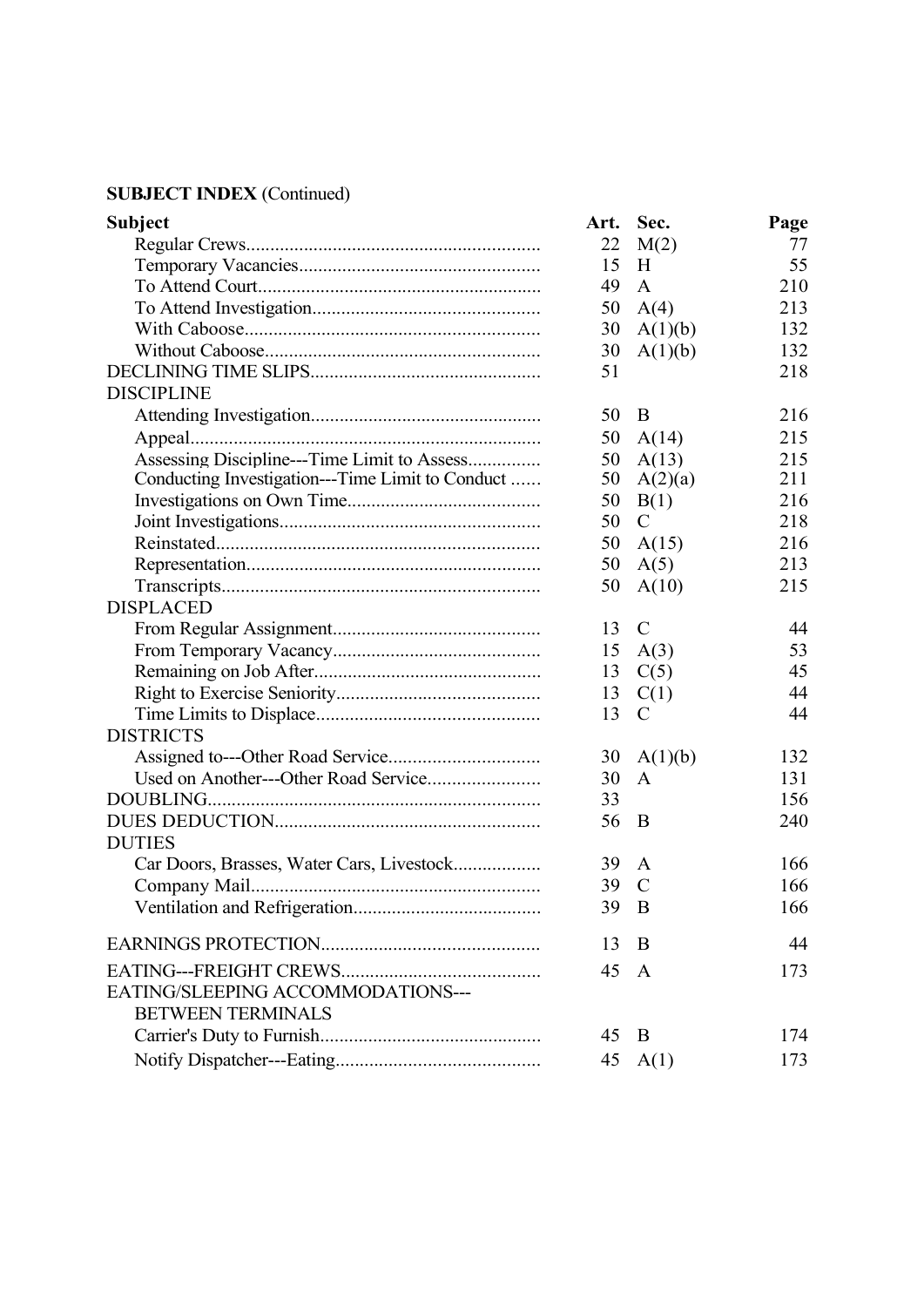| <b>Subject</b>                              | Art.           | Sec.          | Page         |
|---------------------------------------------|----------------|---------------|--------------|
| Where No Suitable Accommodations Available  | 45             | B             | 174          |
|                                             | 4              | H             | 16           |
|                                             | 43             | B             | 170          |
|                                             | 37             |               | 165          |
| <b>EMERGENCY CONDUCTORS</b>                 |                |               |              |
|                                             | 21             | B             | 71           |
|                                             | 21             | $\mathcal{C}$ | 72           |
|                                             | 21             | D             | 73           |
|                                             | 21             | $\mathbf{A}$  | 69           |
|                                             | 57             |               | 243          |
| <b>EMPLOYMENT</b>                           |                |               |              |
|                                             | 9              | $\mathcal{C}$ | 26           |
|                                             | 24             |               | 80           |
| EMPLOYMENT---OMISSIONS OR FALSIFICATION     |                |               |              |
|                                             | $\mathbf{1}$   | B(2)          | $\mathbf{1}$ |
| EMPLOYMENT QUALIFICATIONS                   | 1              | A             | 1            |
| <b>ENGINES</b>                              |                |               |              |
|                                             | 29             | A(4)(a)       | 118          |
|                                             | 29             | A(4)(a)       | 118          |
|                                             | 29             | A(4)(a)       | 119          |
|                                             | $\overline{2}$ | B(1)          | 7            |
| <b>ESTABLISHING SENIORITY</b>               |                |               |              |
|                                             | 24             | A             | 80           |
|                                             | 24             | $\mathcal{C}$ | 81           |
|                                             | 24             | $\mathcal{C}$ | 81           |
|                                             | $\mathbf{1}$   | $\mathbf{A}$  | -1           |
| EXCHANGING WORK TRAIN CREWS                 | 30             | C(1)(b)       | 135          |
| <b>EXPENSES</b>                             |                |               |              |
|                                             | 49             | $\mathbf{1}$  | 210          |
|                                             | 45             | $\mathcal{C}$ | 174          |
|                                             | 45             | D             | 176          |
| <b>EXTRA BOARDS</b>                         |                |               |              |
| Exhausted.                                  | 19             | $\mathcal{C}$ | 67           |
|                                             | 19             | D             | 67           |
| Filling Yardmen's Vacancies Outlying Points | 24             | F(4)(b)       | 91           |
|                                             | 19             | A(2)          | 60           |
|                                             | 18             | (a)           | 59           |
|                                             | 19             | A             | 60           |
|                                             | 19             | B             | 62           |
|                                             | 19             | B             | 62           |
|                                             | 19             | A             | 60           |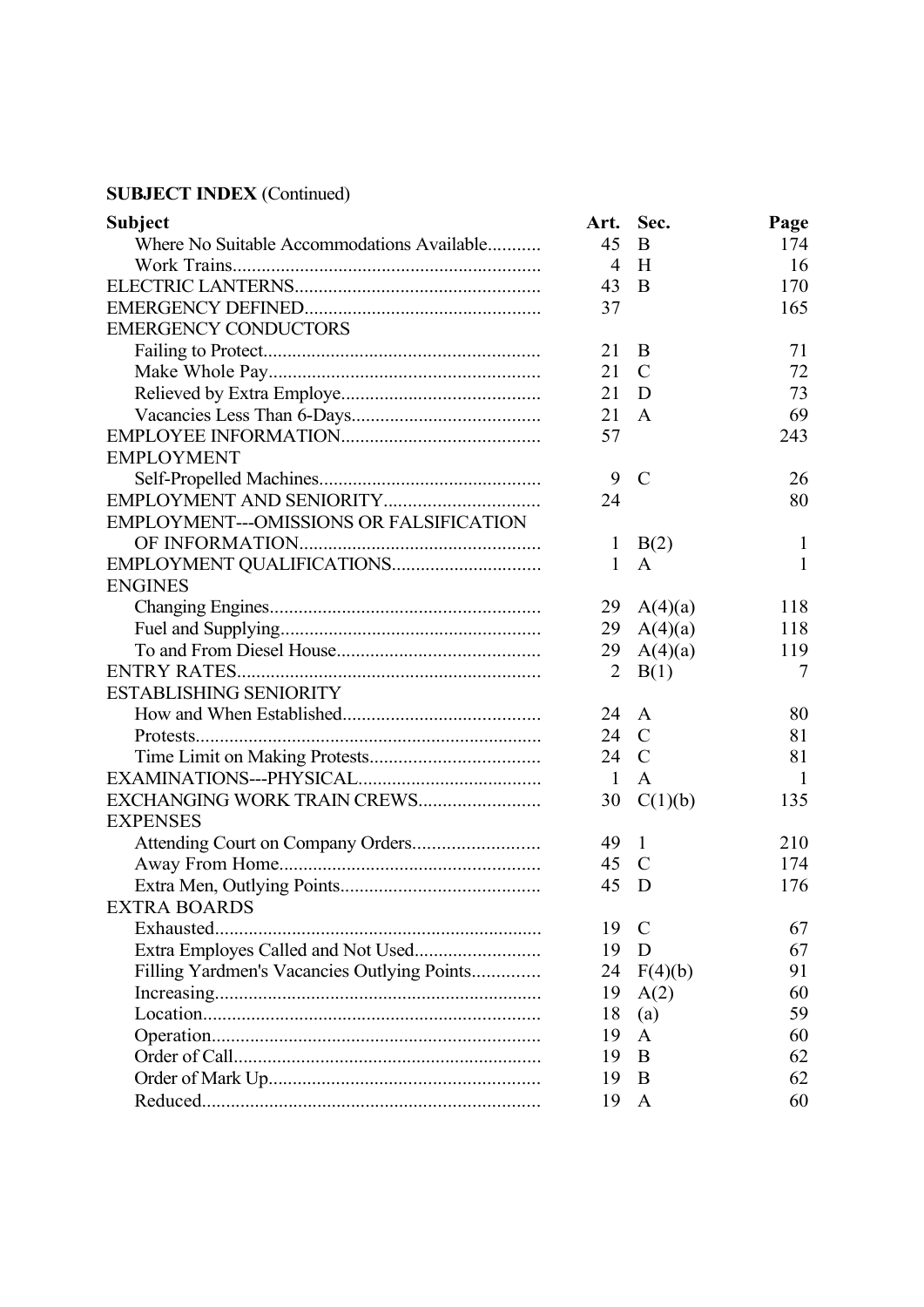| <b>Subject</b>                    | Art. Sec.      |               | Page |
|-----------------------------------|----------------|---------------|------|
|                                   | 19             | A(2)          | 60   |
|                                   | 19             | $\mathsf{A}$  | 60   |
|                                   | 3              | A             | 12   |
| <b>FINAL TERMINAL DELAY</b>       |                |               |      |
|                                   | 31             | $\mathcal{C}$ | 146  |
|                                   | 31             | C(4)          | 148  |
|                                   | 9              | D             | 27   |
|                                   | 31             | C1            | 146  |
|                                   | 31             | C(2)(b)       | 146  |
|                                   | 31             | C2)           | 146  |
|                                   | 31             | C(2)          | 146  |
| FINAL TERMINAL SWITCHING          |                |               |      |
|                                   | 31             | A(3)          | 142  |
|                                   | 31             | A(4)          | 142  |
|                                   | 31             | A(1)          | 141  |
|                                   | 31             | A(2)          | 142  |
|                                   | 31             | A(5)          | 143  |
| FIRST-IN/FIRST-OUT                |                |               |      |
|                                   | 30             | $\mathsf{A}$  | 131  |
|                                   | 30             | B             | 134  |
|                                   | 30             | $\mathcal{C}$ | 135  |
|                                   | 35             | B(3)          | 159  |
| <b>FORCE ASSIGNMENT</b>           |                |               |      |
|                                   | 14             | B             | 49   |
|                                   | 14             | B(1)(f)       | 50   |
| FORCE REDUCTION---SENIORITY ORDER | 24             | D             | 81   |
|                                   | $\overline{2}$ | D             | 9    |
| <b>FREIGHT SERVICE</b>            |                |               |      |
|                                   | 2              | $\mathcal{C}$ | 8    |
|                                   | $\overline{2}$ | $\mathcal{C}$ | 8    |
|                                   | 7              |               | 20   |
| Mine.                             | 5              |               | 16   |
|                                   | 30             |               | 131  |
|                                   | 6              |               | 18   |
|                                   | 6              |               | 18   |
|                                   | 4              |               | 13   |
|                                   | 24             | H             | 95   |
|                                   | 30             |               | 131  |
|                                   | 13             | D             | 46   |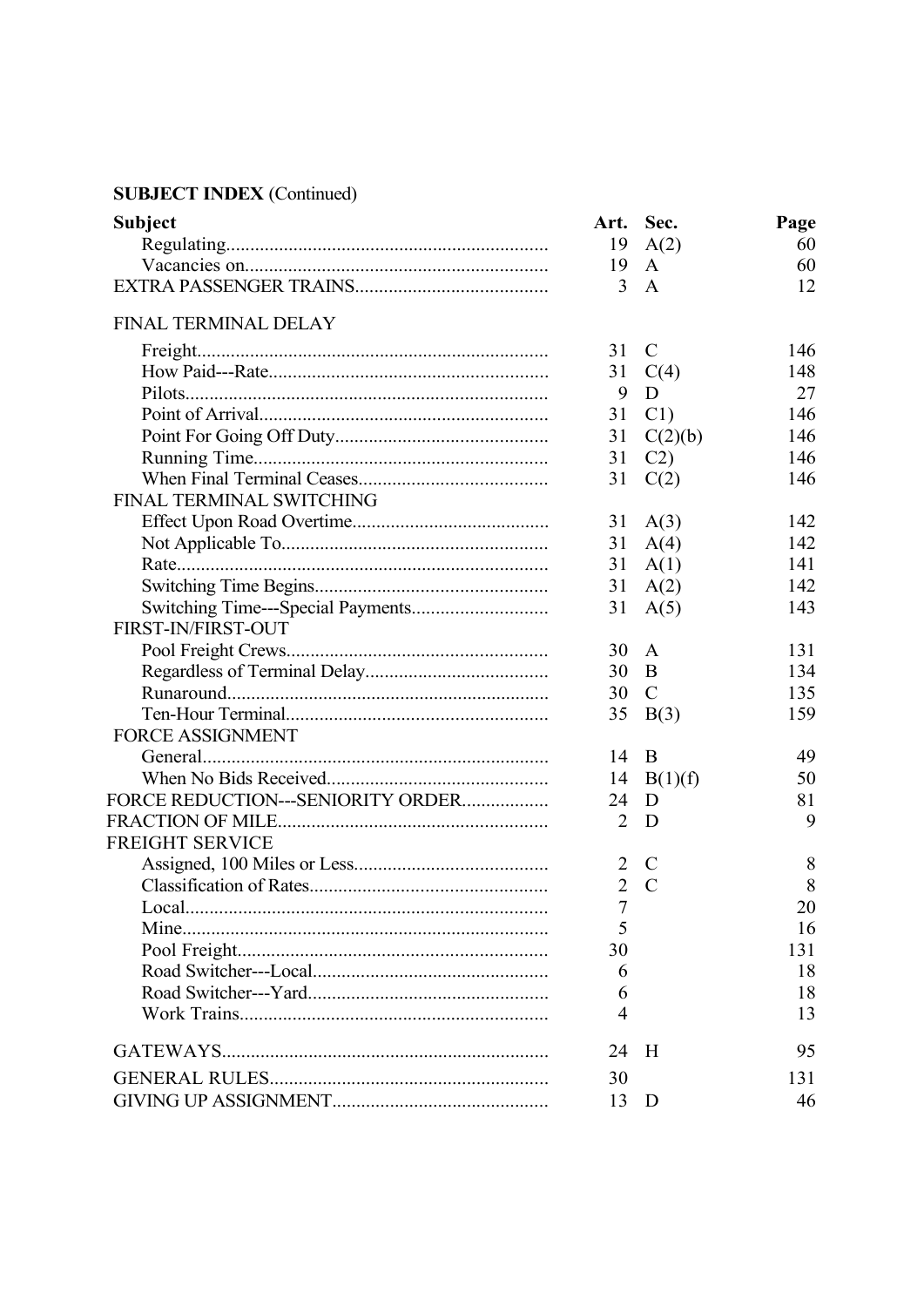| <b>SUBJECT INDEX (Continued)</b>  |                |               |      |
|-----------------------------------|----------------|---------------|------|
| <b>Subject</b>                    |                | Art. Sec.     | Page |
| <b>GUARANTEES</b>                 |                |               |      |
|                                   | 7              | B             | 21   |
|                                   | 5 <sup>5</sup> | $\mathbf C$   | 17   |
|                                   | 6              | $\mathbf B$   | 19   |
|                                   | 4              | D             | 14   |
|                                   | 51             |               | 218  |
| HANDLING TRAIN WITHOUT AIR BRAKES | 40             |               | 169  |
|                                   | 54             |               | 226  |
|                                   | 35             | $\mathbf{A}$  | 157  |
|                                   | 12             |               | 43   |
| <b>HOLIDAY PAY</b>                |                |               |      |
|                                   | 46             |               | 182  |
|                                   | 18             |               | 59   |
|                                   | 35             | $\mathbf C$   | 159  |
|                                   |                |               |      |
|                                   | 36             | $\mathbf C$   | 163  |
| <b>INITIAL TERMINAL DELAY</b>     |                |               |      |
|                                   | 31             | B             | 144  |
|                                   | 31             | B             | 144  |
|                                   | 9              | D             | 27   |
|                                   | 29             | A(5)          | 119  |
|                                   | 49             | $\mathbf{A}$  | 210  |
| <b>INSURANCE</b>                  |                |               |      |
|                                   | $54$ b)        |               | 226  |
|                                   | 54             | c)            | 226  |
|                                   | 54             | (a)           | 226  |
|                                   | 53             |               | 221  |
| <b>INTERCHANGE</b>                |                |               |      |
|                                   | $27 \quad I$   |               | 110  |
|                                   | 27 H           |               | 109  |
|                                   | 27             | $\mathcal{C}$ | 107  |
|                                   | 27             | Ε             | 108  |
|                                   | 27             | D             | 108  |
|                                   | 27             | A and B       | 106  |
|                                   | 10             |               | 28   |
| <b>INVESTIGATIONS</b>             |                |               |      |
|                                   | 50             | A(14)         | 215  |
|                                   | 50             | A             | 211  |
|                                   | 50             | A(13)         | 215  |
|                                   | 50             | $\mathcal{C}$ | 218  |
|                                   | 50             | A(4)          | 213  |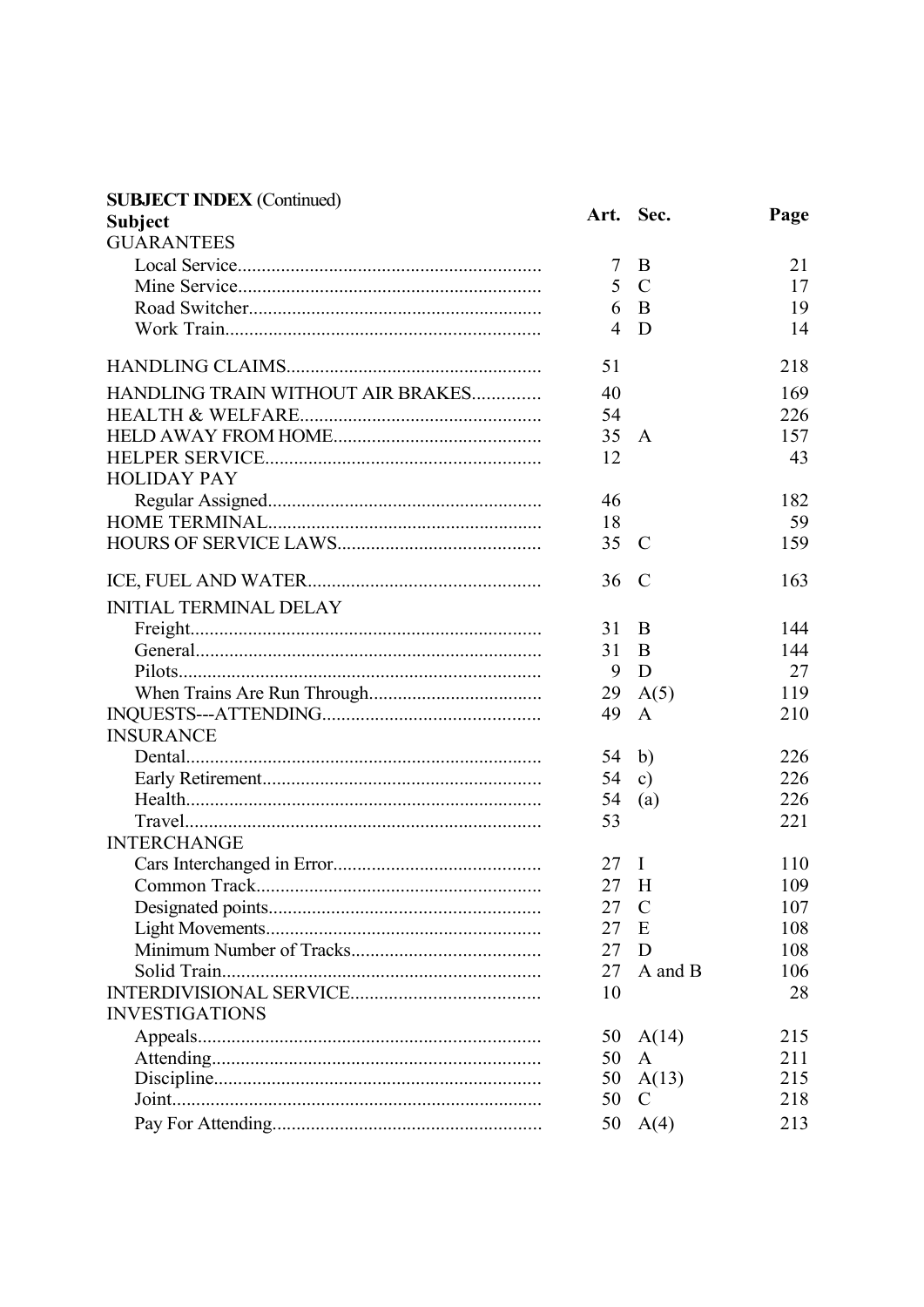| <b>Subject</b>                       | Art. Sec.      |               | Page |
|--------------------------------------|----------------|---------------|------|
|                                      | 48             |               | 210  |
|                                      | 24             | H             | 95   |
|                                      | 30             | H             | 139  |
| <b>LAYING OFF</b>                    |                |               |      |
|                                      | 17             | $\mathbf C$   | 58   |
|                                      | 19             | B(2)(a)       | 63   |
|                                      | 16             | $\mathcal{C}$ | 56   |
|                                      | 17             | $\mathcal{C}$ | 58   |
|                                      | 16             | A             | 56   |
|                                      | 42             |               | 169  |
|                                      | 55             |               | 227  |
|                                      | 24             | $\Omega$      | 102  |
|                                      | 62             | A             | 245  |
| <b>LOCAL FREIGHT</b>                 |                |               |      |
|                                      | 7              | A(2)          | 20   |
|                                      | $\tau$         | A(1)          | 20   |
|                                      | 6              | A(1)          | 29   |
|                                      | 2              | $\mathbf{A}$  | 5    |
|                                      | 32             | D(2)          | 155  |
|                                      | $\overline{7}$ | B             | 21   |
|                                      | 7              | D             | 23   |
|                                      | $\overline{7}$ | $\mathcal{C}$ | 22   |
| <b>LOCOMOTIVE</b>                    |                |               |      |
|                                      | 29             | A(4)          | 118  |
|                                      | 29             | A(4)          | 118  |
|                                      | 29             | A(4)          | 119  |
| <b>LODGING---MEALS</b>               |                |               |      |
|                                      | 45             | $\mathbf B$   | 174  |
|                                      | 45             | $\mathbf F$   | 180  |
|                                      | 45             | $\mathcal{C}$ | 174  |
|                                      |                | 45 C and D    | 174  |
|                                      | 45             | E             | 177  |
|                                      | 45             | C and D       | 174  |
|                                      | 45             | $\mathbf{A}$  | 173  |
|                                      | 29             | $\mathcal{C}$ | 129  |
|                                      | 13             | B             | 44   |
| <b>MAKING STATEMENTS AND REPORTS</b> |                |               |      |
|                                      | 50             | B(2)(3)       | 216  |
|                                      | 50             | B(1)          | 216  |
| MARKING UP---EXTRA EMPLOYES          | 19             | B             | 62   |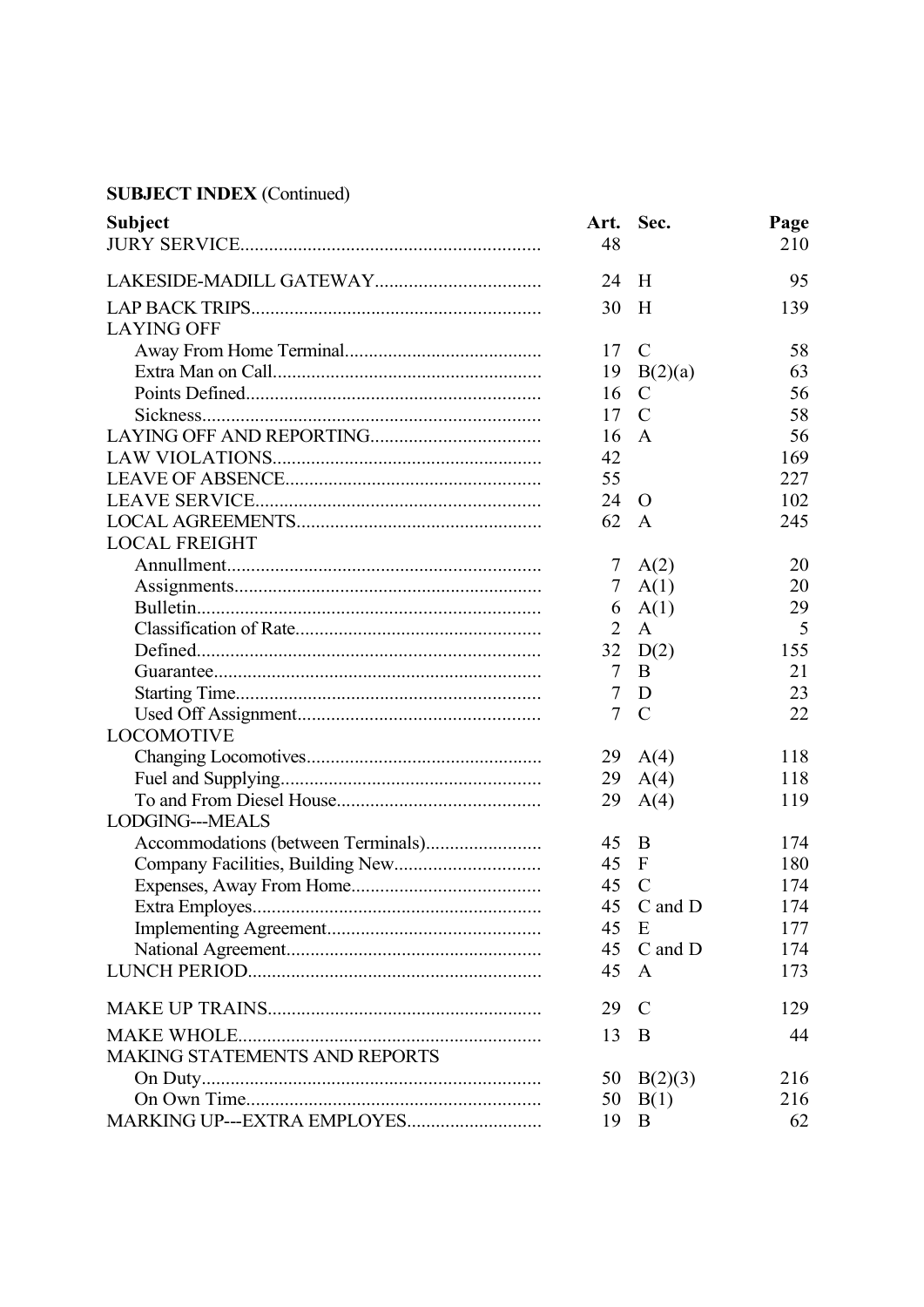| <b>Subject</b>                       |      | Art. Sec.      | Page            |
|--------------------------------------|------|----------------|-----------------|
|                                      |      |                |                 |
|                                      | 30   | $\overline{B}$ | 134             |
| <b>MEALS AND LODGING</b>             |      |                |                 |
|                                      | 45   | B              | 174             |
|                                      | 45   | $\overline{F}$ | 180             |
|                                      | 45   | $\mathcal{C}$  | 174             |
|                                      | 45   | D              | 176             |
|                                      | 45   | E              | 177             |
|                                      | 45   | $\mathcal{C}$  | 174             |
|                                      | 45   | A              | 173             |
|                                      | 45   | $\mathbf{A}$   | 173             |
|                                      | 45   | A(2)(a)        | 173             |
|                                      | 22   | (d)            | 75              |
| MILEAGE---REGULATING POOL CREWS      | 30   | E              | 137             |
| <b>MINE SWITCHER</b>                 |      |                |                 |
|                                      | 5    | A(1)           | 16              |
|                                      | 5    | $\mathbf{A}$   | 16              |
|                                      | 5    | A(2)           | 17              |
|                                      | 32   | $\mathcal{C}$  | 154             |
|                                      | 5    | $\mathcal{C}$  | 17              |
|                                      | 5    | B              | 17              |
|                                      | 5    | E              | 18              |
|                                      | 5    | D              | 18              |
| MINIMUM DAILY EARNINGS               |      |                |                 |
|                                      | 2    | $\mathbf{A}$   | $\overline{7}$  |
|                                      | 19   | B(2)(a)        | 63              |
| MORE THAN ONE CLASS OF ROAD SERVICE  | 32   | A              | 149             |
|                                      | 32   | B              | 152             |
|                                      | 30   | I              | 141             |
|                                      | 14   | $\mathbf{A}$   | 49              |
|                                      | 30 I |                | 141             |
|                                      | 60   |                | 245             |
|                                      | 13   | C(3)           | 45              |
|                                      | 13   | C(3)           | 4W <sub>5</sub> |
| OFF-TRACK VEHICLE ACCIDENT BENEFITS  | 53   |                | 221             |
| OFFICER AND OTHER PASSENGER SPECIALS | 3    | $\mathcal{C}$  | 12              |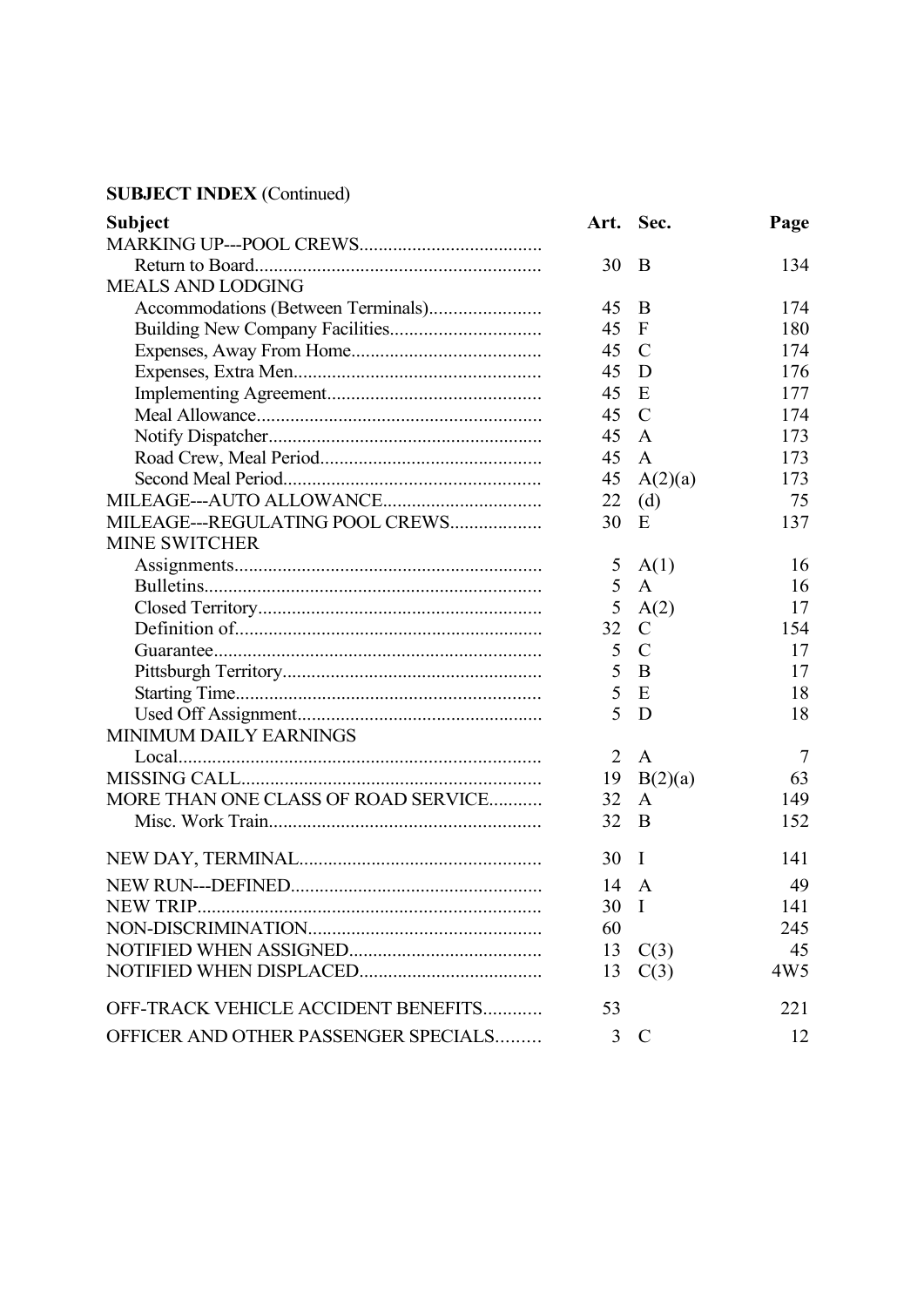| <b>Subject</b>                    | Art.           | Sec.          | Page |
|-----------------------------------|----------------|---------------|------|
|                                   | 24             | M             | 101  |
|                                   | 61             | B             | 246  |
| <b>OVERTIME</b>                   |                |               |      |
|                                   | $\overline{2}$ | $\mathbf{F}$  | 10   |
|                                   | $\overline{2}$ | $\mathcal{C}$ | 8    |
|                                   | $\overline{2}$ | $\mathcal{C}$ | 8    |
| PASSENGER SERVICE                 |                |               |      |
|                                   | 3              | A             | 12   |
|                                   | 3              | $\mathcal{C}$ | 12   |
|                                   | $\overline{3}$ | B             | 12   |
| PERSONAL AUTOMOBILE ALLOWANCE     | 22             | (d)           | 75   |
| PHYSICAL EXAMINATION---EMPLOYMENT | 1              | $\mathbf{A}$  | -1   |
|                                   | 9              |               | 25   |
| POOL FREIGHT CREWS                |                |               |      |
|                                   | 30             | $\mathbf{F}$  | 138  |
|                                   | 30             | A(2)(a)       | 133  |
|                                   | 30             | E(1)          | 137  |
|                                   | 30             | G             | 138  |
|                                   | 30             | D             | 136  |
|                                   | 8              |               | 24   |
|                                   | 30             | B(4)(a)       | 134  |
|                                   | 30             | B(4)(b)       | 134  |
|                                   | 30             | $\mathbf{A}$  | 131  |
|                                   | 32             | D             | 155  |
|                                   | 30             | E             | 137  |
|                                   | 32             | $\mathcal{C}$ | 154  |
|                                   | 30             | B             | 134  |
|                                   | 3              | $\mathcal{C}$ | 12   |
|                                   | 30             | E             | 137  |
|                                   | 6              | A(4)          | 19   |
|                                   |                | 30 $A(1)(b)$  | 132  |
| PROBATIONARY PERIOD---EMPLOYMENT  | 1              | B(1)          | 1    |
| <b>PROMOTION</b>                  |                |               |      |
|                                   | 25             |               | 102  |
|                                   | 24             | A(2)          | 80   |
|                                   | 25             | (a)(1)        | 102  |
|                                   | 25             | (a)(1)        | 102  |
|                                   | 25             | (a)(2)        | 103  |
|                                   | 11             |               | 32   |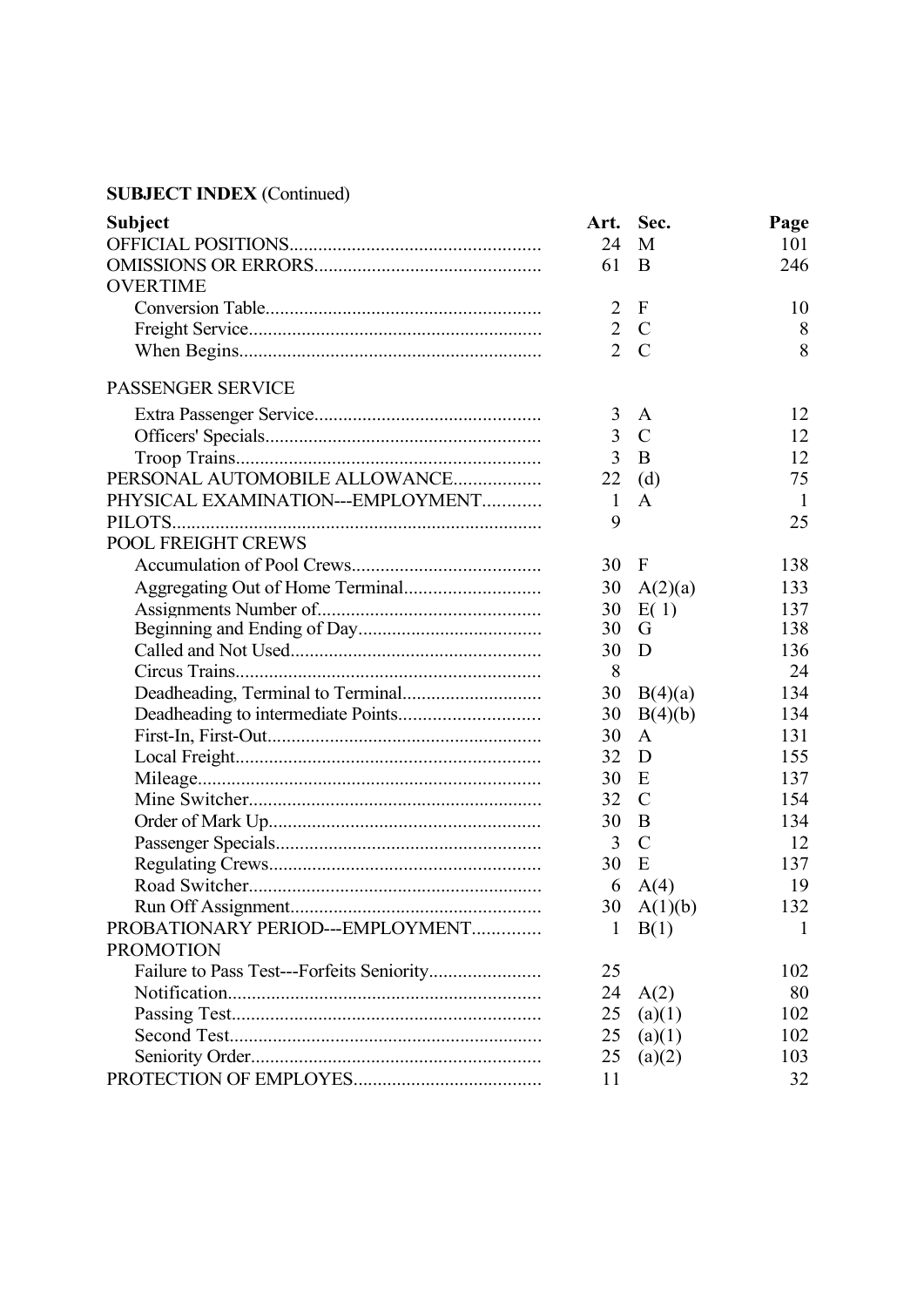| <b>Subject</b>                          |                | Art. Sec.     | Page           |
|-----------------------------------------|----------------|---------------|----------------|
| QUALIFICATIONS, EMPLOYMENT              | 1              | A             |                |
|                                         | 26             |               | 105            |
| <b>RATES OF PAY</b>                     |                |               |                |
|                                         | $\overline{2}$ | A             | 5              |
|                                         | $\overline{2}$ | $\mathcal{C}$ | 8              |
|                                         | 8              |               | 24             |
|                                         | $\overline{2}$ | A             | 7              |
|                                         | $\overline{2}$ | B(1)          | $\overline{7}$ |
|                                         | 9              | D             | 27             |
|                                         | 2              | A             | 6              |
|                                         | 16             | $\mathbf{A}$  | 56             |
|                                         | 59             |               | 244            |
| <b>REST</b>                             |                |               |                |
|                                         | 17             | $\mathcal{C}$ | 58             |
| Crews Runaround While Resting 10-Hours  | 17             | A             | 58             |
|                                         | 17             | A             | 57             |
|                                         | 17             | A             | 57             |
|                                         | 17             | A             | 57             |
| Runaround Before Obtaining 8 Hours Rest | 17             | B(2)          | 58             |
|                                         | 17             |               | 57             |
| RESTING/SICK, AT HOME TERMINAL          | 17             | B             | 58             |
| RESTING/SICK, AWAY FROM HOME TERMINAL   | 17             | $\mathcal{C}$ | 58             |
|                                         | 16             | D             | 57             |
| <b>ROAD SWITCHERS</b>                   |                |               |                |
|                                         | 6              | $\mathsf{A}$  | 18             |
|                                         | 6              | $\mathbf{A}$  | 18             |
|                                         | 6              | A(4)          | 19             |
|                                         | 6              | A(1)          | 18             |
|                                         | 6              | B             | 19             |
|                                         | 7              | D             | 23             |
|                                         | 6              | $\mathcal{C}$ | 20             |
|                                         | 29             |               | 116            |
| ROAD-YARD SERVICE---COMBINATION         | 29             | B             | 125            |
| RUN OFF ASSIGNMENT---POOL CREWS         | 30             | A             | 131            |
|                                         | 29             | A(5)          | 119            |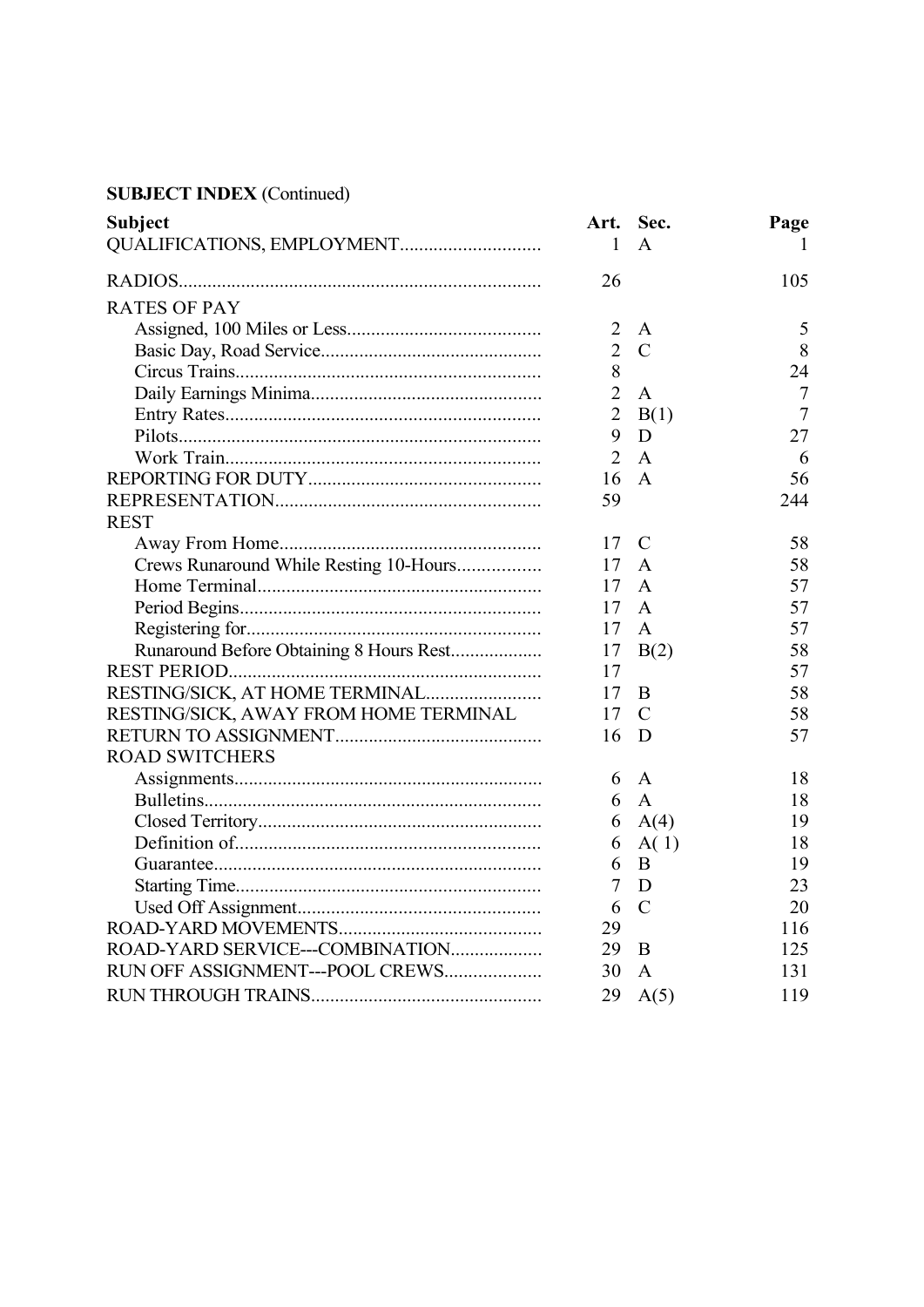| Subject                                             |          | Art. Sec.      | Page           |
|-----------------------------------------------------|----------|----------------|----------------|
| <b>RUNAROUND</b>                                    |          |                |                |
|                                                     | 30       | $\mathcal{C}$  | 135            |
|                                                     | 31       | $\mathcal{C}$  | 146            |
| SELF-PROPELLED VEHICLES/MACHINES                    |          |                |                |
|                                                     | 9        | $\mathbf C$    | 26             |
|                                                     | 9        | $\mathcal{C}$  | 27             |
| <b>SENIORITY</b>                                    |          |                |                |
|                                                     | 24       | A              | 80             |
|                                                     | 24       | A(2)           | 80             |
|                                                     | 24       | A(3)           | 80             |
|                                                     | 24       | $\mathbf{F}$   | 88             |
|                                                     | 24       | E              | 82             |
|                                                     | 24       | N              | 101            |
|                                                     | 24       | A              | 80             |
|                                                     | 13       | $\mathcal{C}$  | 44             |
|                                                     | 24       | D              | 81             |
|                                                     | 24       | $\overline{O}$ | 102            |
| Furloughed Employes Working on Other Seniority      |          |                |                |
|                                                     | 24       | K              | 99             |
|                                                     | 24       | L              | 100            |
|                                                     |          |                | 102            |
|                                                     | 24<br>24 | O              | 101            |
|                                                     |          | M              |                |
|                                                     | 24       | C              | 81             |
| Retention of Seniority After Retired Under Railroad |          |                |                |
|                                                     | 24       | G              | 94             |
|                                                     | 24       | B              | 81             |
|                                                     | 24       | J              | 99             |
|                                                     | -1       | $\mathcal{C}$  | $\overline{2}$ |
|                                                     | 19       | B(2)           | 63             |
|                                                     | 43       | A              | 169            |
|                                                     | 52       |                | 220            |
| SHORT TRIPS AND TURNAROUNDS                         | 30       | H              | 139            |
|                                                     | 17       | $\mathcal{C}$  | 58             |
|                                                     | 30       | H              | 139            |
|                                                     | 15       | $\mathbf{A}$   | 52             |
|                                                     | 3        |                | 12             |
| <b>STARTING TIME</b>                                |          |                |                |
|                                                     | 7        | D              | 23             |
|                                                     | 29       | $\mathcal{C}$  | 129            |
| <b>STATION SWITCHING</b>                            |          |                |                |
|                                                     | 32 A     |                | 149            |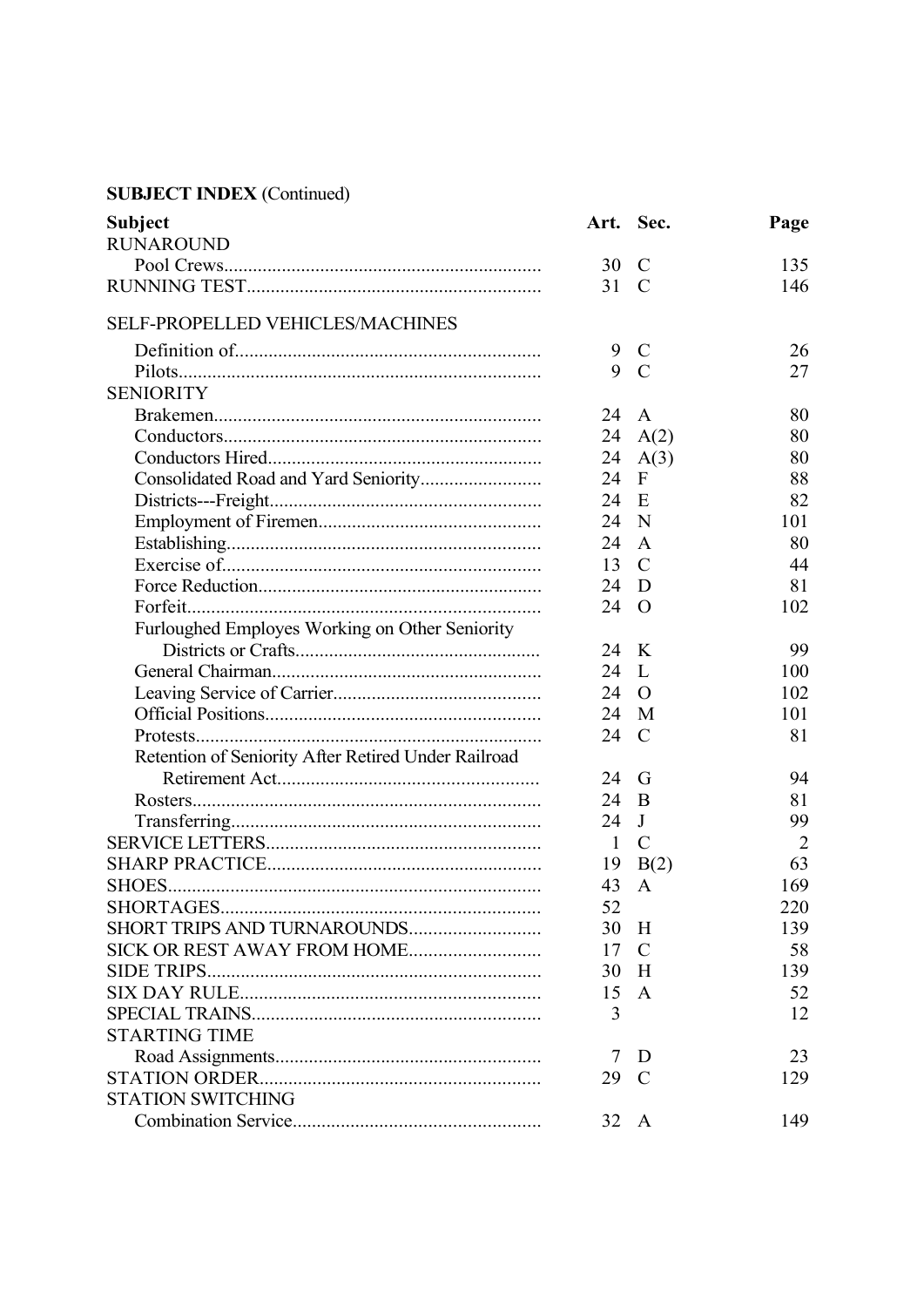| <b>Subject</b>                           |      | Art. Sec.     | Page |
|------------------------------------------|------|---------------|------|
|                                          | 32   | D             | 155  |
| STUDENT TRAINING ALLOWANCE               | 44   |               | 172  |
| <b>SWITCHERS</b>                         |      |               |      |
|                                          | 5    |               | 16   |
|                                          | 6    | A             | 18   |
|                                          | 6    | $\mathbf{A}$  | 18   |
| <b>SWITCHING LIMITS</b>                  |      |               |      |
|                                          | 28   | A(1)          | 111  |
|                                          | 28   | B             | 114  |
|                                          | 28   | A(2)          | 112  |
|                                          | 38   |               | 165  |
| TEN HOUR RULE---WORK TRAIN               | 4    | E             | 15   |
| <b>TERMINAL DELAY</b>                    |      |               |      |
|                                          | 31   | B             | 144  |
|                                          | 29   | A(5)          | 119  |
|                                          | 31   | B             | 144  |
|                                          | 18   |               | 59   |
|                                          | 30   | $\bf{I}$      | 141  |
|                                          | 31   | $\mathbf{A}$  | 141  |
|                                          | 31   | C(2)          | 146  |
|                                          | 17   | $\mathbf{A}$  | 57   |
| TIED UP AWAY FROM HOME TERMINAL          | 35   | $\mathbf{A}$  | 157  |
| TIED UP BETWEEN TERMINALS---ON DUTY LESS |      |               |      |
|                                          | 35   | B             | 158  |
| TIED UP UNDER HOURS OF SERVICE LAW       | 35   | $\mathcal{C}$ | 159  |
|                                          | 51   |               | 218  |
|                                          | 20   |               | 68   |
| TRAINING ALLOWANCE (CONDUCTORS)          | 44   |               | 172  |
| TRANSFERRING TO ANOTHER DISTRICT         |      |               |      |
|                                          | 24 K |               | 99   |
|                                          |      | $3 \quad B$   | 12   |
|                                          | 30   | H             | 139  |
|                                          | 30   | H             | 139  |
|                                          | 24   | $\mathbf I$   | 96   |
|                                          | 30   | A             | 131  |
|                                          | 56   | A             | 229  |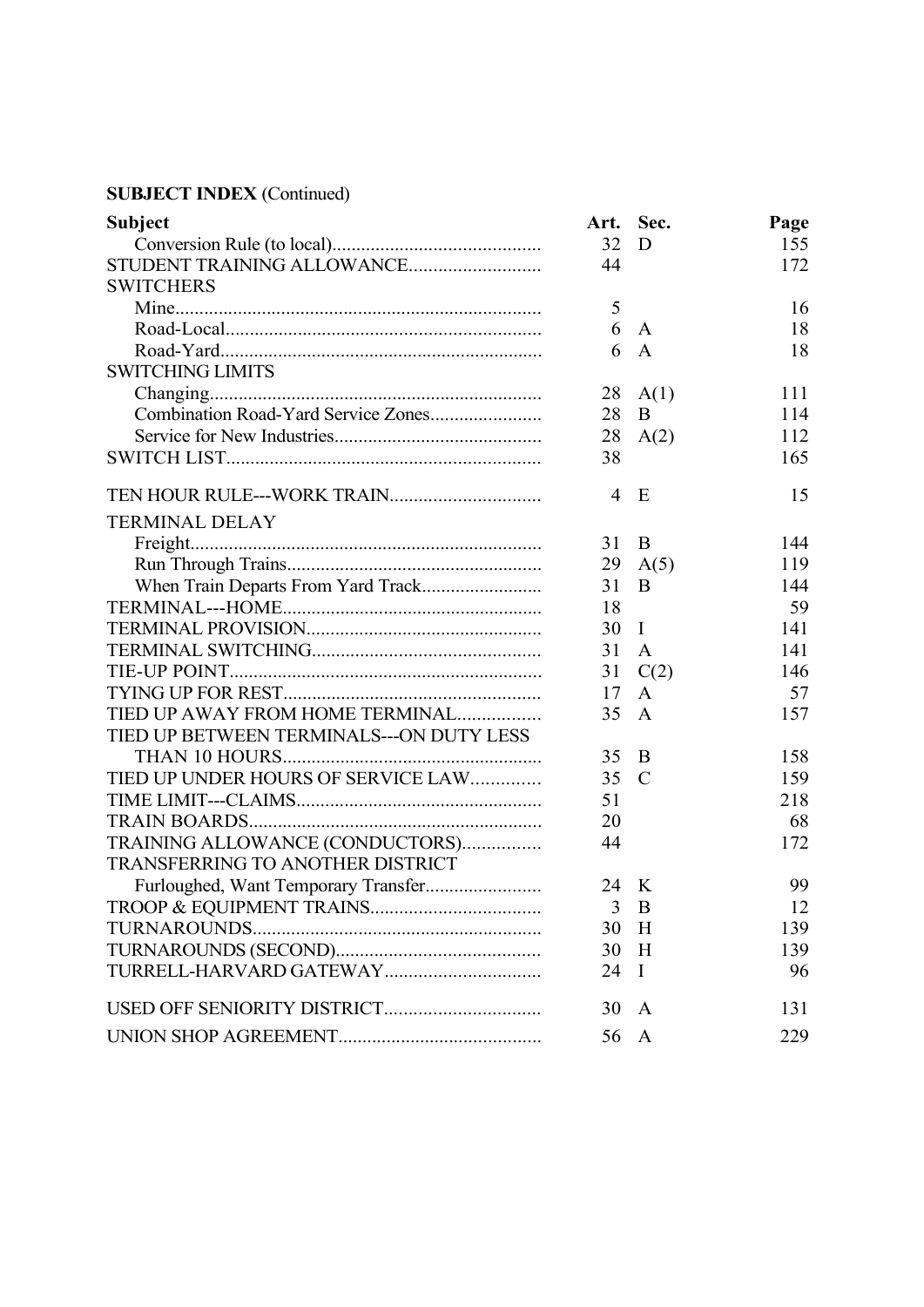| <b>Subject</b>                                |                | Art. Sec.     | Page |
|-----------------------------------------------|----------------|---------------|------|
| <b>VACANCIES</b>                              |                |               |      |
|                                               | 15             | G             | 55   |
|                                               | 14             | B             | 49   |
|                                               | 14             | B             | 49   |
|                                               | 15             | Ε             | 54   |
|                                               | 15             | F             | 55   |
|                                               | 14             | B             | 49   |
|                                               | 15             | $\mathcal{C}$ | 54   |
|                                               | 14             | B             | 49   |
|                                               | 14             | B             | 49   |
|                                               | 15             | D             | 54   |
|                                               | 14             | B             | 49   |
|                                               | 15             | B             | 53   |
|                                               | 24             | F(4)(b)       | 91   |
|                                               | 15             | A             | 52   |
|                                               | 14             | B(1)(d)       | 50   |
| <b>VACATIONS</b>                              |                |               |      |
|                                               | 47             | B             | 203  |
|                                               | 47             | A             | 186  |
|                                               | 47             | $\mathcal{C}$ | 207  |
|                                               | 42             |               | 169  |
|                                               | $\overline{2}$ |               | 9    |
|                                               | 43             | $\mathbf{A}$  | 169  |
| WEIGHING CARS BY THROUGH FREIGHT CREWS        | 32             | E             | 156  |
| <b>WORK TRAIN</b>                             |                |               |      |
|                                               | 4              | C             | 14   |
|                                               | 4              | $\mathsf{A}$  | 13   |
|                                               | 4              | F             | 15   |
|                                               | 4              | H             | 16   |
|                                               | $\overline{4}$ | B             | 13   |
|                                               | $\overline{4}$ | D             | 14   |
|                                               | $\overline{4}$ | D(2)          | 15   |
|                                               | 32             | B(4)          | 154  |
|                                               | $\overline{4}$ | B             | 13   |
|                                               | 32             | B             | 152  |
| Partially Within and Without Switching Limits | 4              | $\bf{I}$      | 16   |
|                                               | $\overline{2}$ | $\mathbf{A}$  | 6    |
|                                               | $\overline{4}$ | B             | 13   |
|                                               | $\overline{4}$ | E             | 15   |